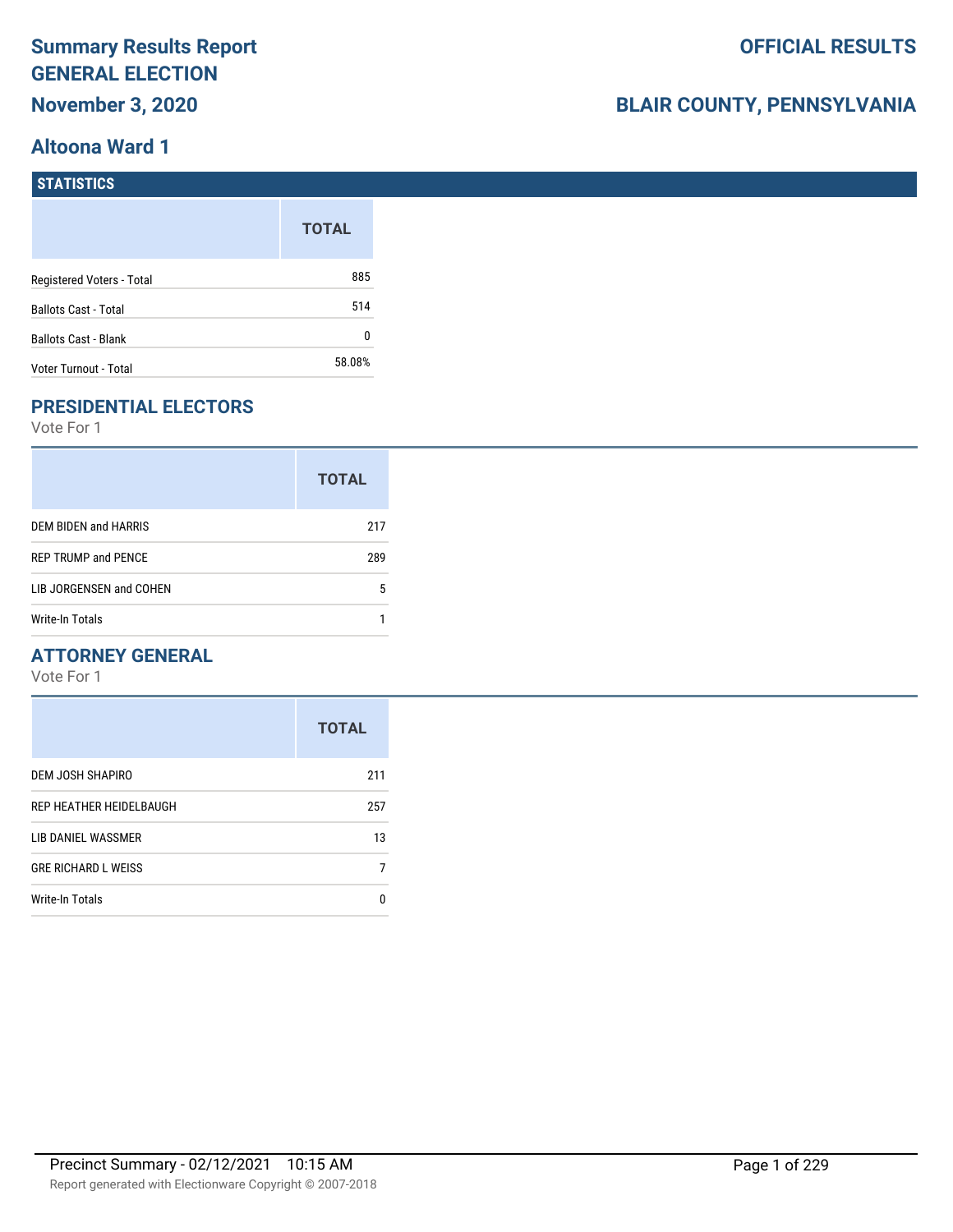# **Summary Results Report GENERAL ELECTION November 3, 2020**

### **Altoona Ward 1**

#### **AUDITOR GENERAL**

Vote For 1

|                          | <b>TOTAL</b> |
|--------------------------|--------------|
| DEM NINA AHMAD           | 190          |
| REP TIMOTHY DEFOOR       | 256          |
| LIB JENNIFER MOORE       | 31           |
| <b>GRE OLIVIA FAISON</b> | 10           |
| <b>Write-In Totals</b>   | n            |

#### **STATE TREASURER**

Vote For 1

|                             | <b>TOTAL</b> |
|-----------------------------|--------------|
| DEM JOE TORSELLA            | 202          |
| <b>REP STACY L. GARRITY</b> | 261          |
| LIB JOE SOLOSKI             | 14           |
| <b>GRE TIMOTHY RUNKLE</b>   | 11           |
| <b>Write-In Totals</b>      | n            |

#### **REPRESENTATIVE IN CONGRESS 13TH DISTRICT**

Vote For 1

|                        | <b>TOTAL</b> |
|------------------------|--------------|
| <b>DEM TODD ROWLEY</b> | 201          |
| REP JOHN JOYCE         | 292          |
| Write-In Totals        |              |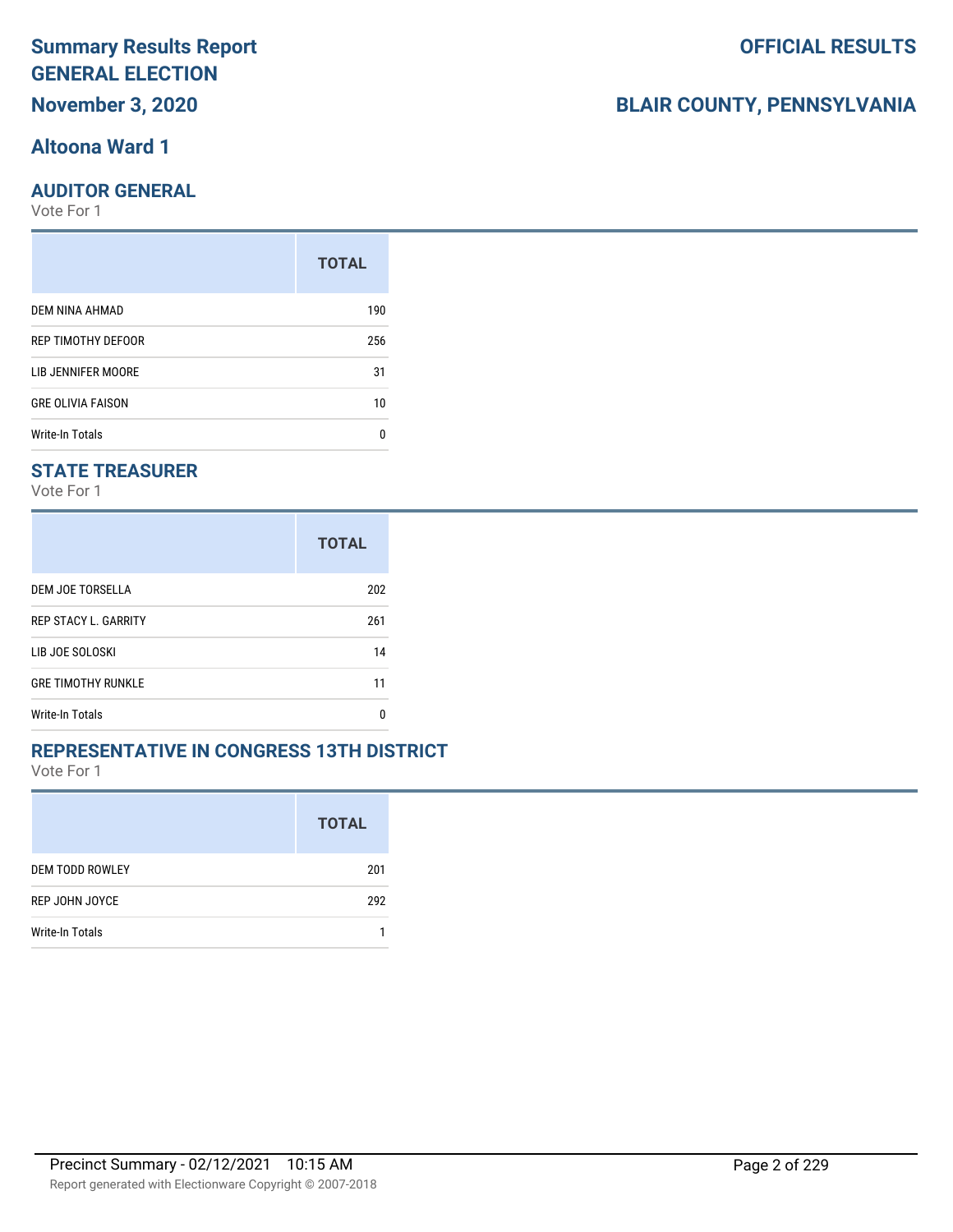# **Summary Results Report GENERAL ELECTION November 3, 2020**

# **BLAIR COUNTY, PENNSYLVANIA**

#### **Altoona Ward 1**

#### **REPRESENTATIVE IN THE GENERAL ASSEMBLY 79TH DISTRICT**

|                        | <b>TOTAL</b> |
|------------------------|--------------|
| <b>DEM JASON RUNK</b>  | 197          |
| <b>REP LOU SCHMITT</b> | 290          |
| <b>Write-In Totals</b> |              |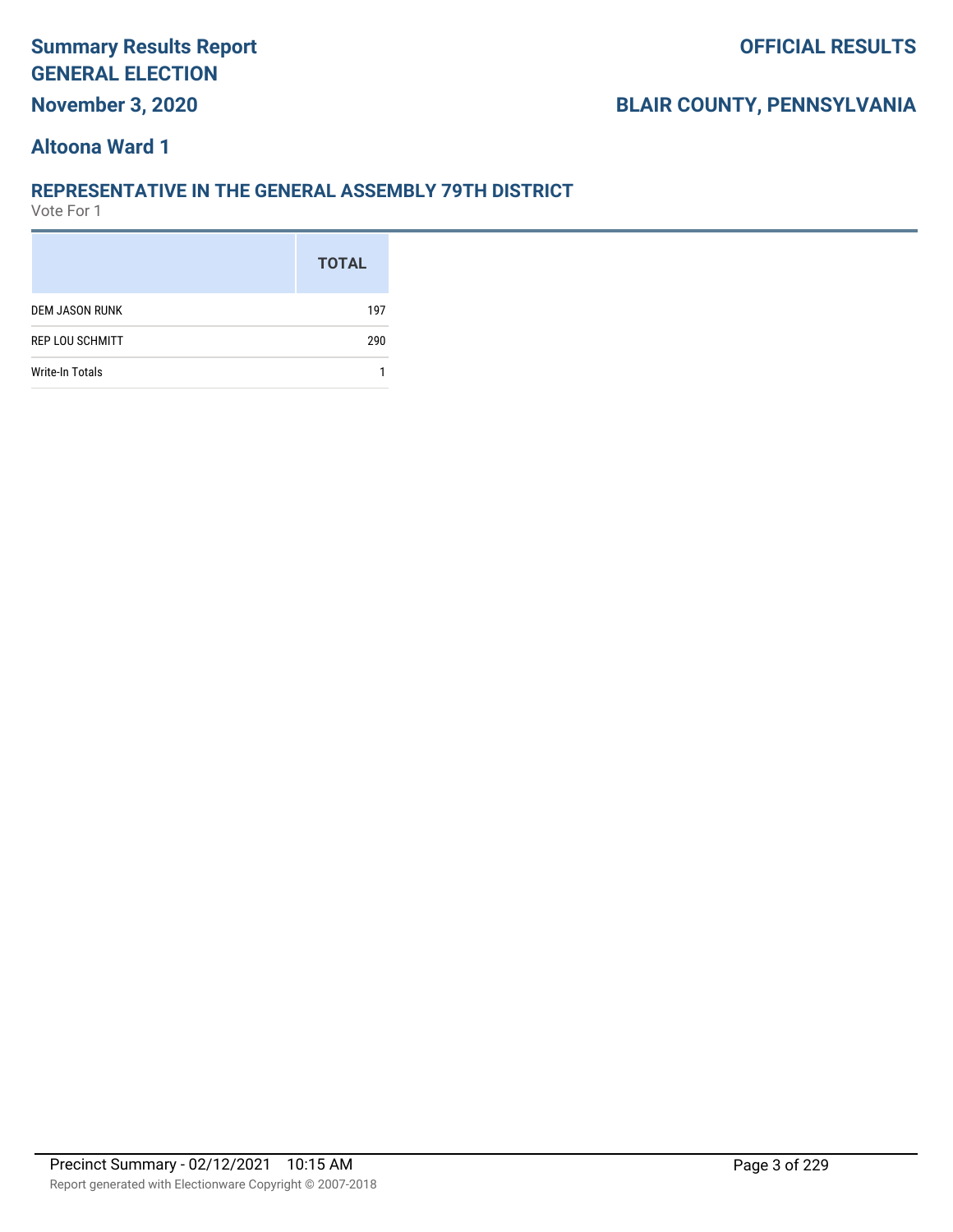## **Altoona Ward 2, Precinct 1**

| <b>STATISTICS</b>         |              |
|---------------------------|--------------|
|                           | <b>TOTAL</b> |
| Registered Voters - Total | 463          |
| Ballots Cast - Total      | 266          |
| Ballots Cast - Blank      | 0            |
| Voter Turnout - Total     | 57.45%       |

# **PRESIDENTIAL ELECTORS**

Vote For 1

|                            | <b>TOTAL</b> |
|----------------------------|--------------|
| DEM BIDEN and HARRIS       | 105          |
| <b>REP TRUMP and PENCE</b> | 157          |
| LIB JORGENSEN and COHEN    | 3            |
| Write-In Totals            |              |

#### **ATTORNEY GENERAL**

|                            | <b>TOTAL</b> |
|----------------------------|--------------|
| DEM JOSH SHAPIRO           | 107          |
| REP HEATHER HEIDELBAUGH    | 138          |
| LIB DANIEL WASSMER         | 5            |
| <b>GRE RICHARD L WEISS</b> | 11           |
| Write-In Totals            | n            |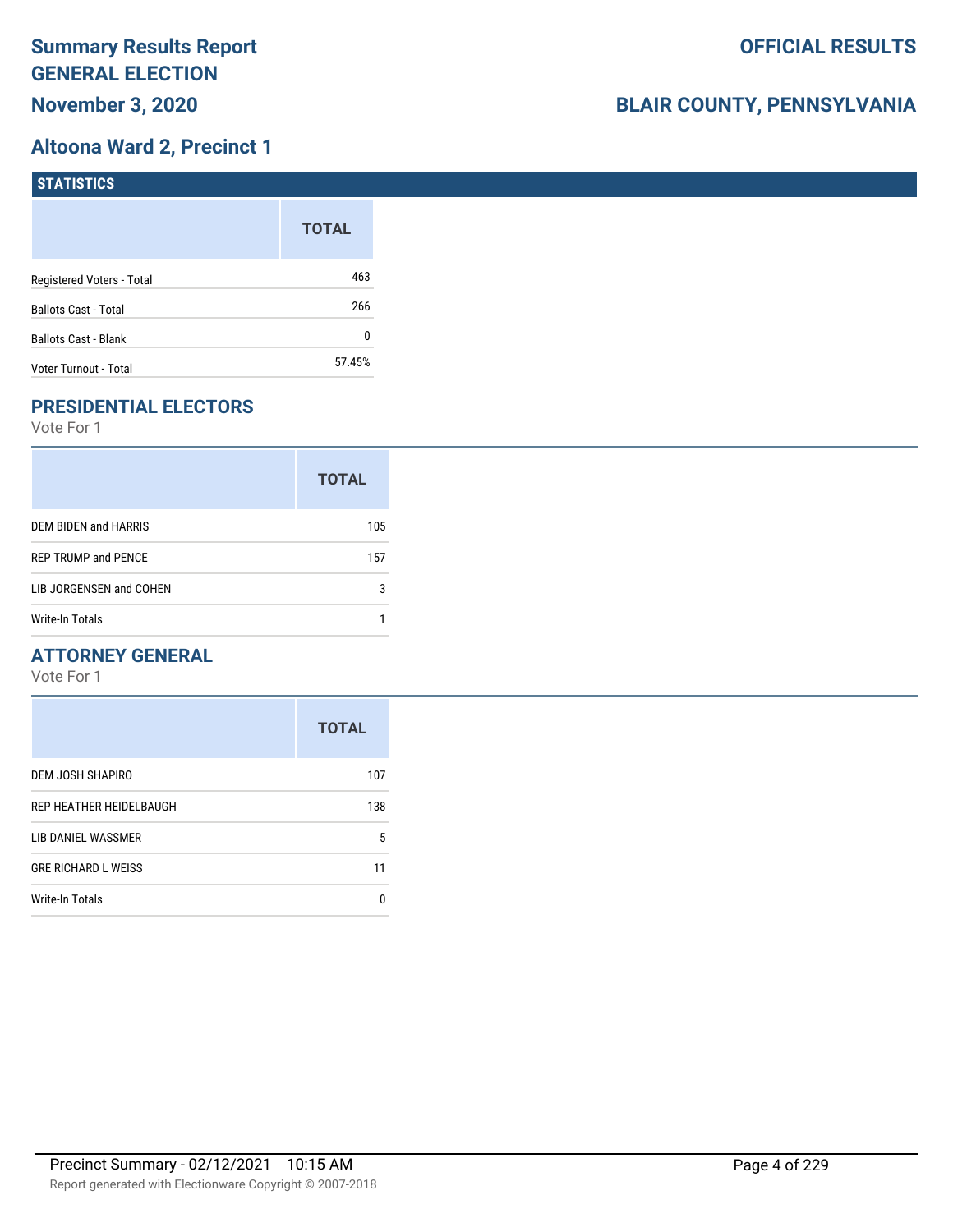**November 3, 2020**

#### **Altoona Ward 2, Precinct 1**

#### **AUDITOR GENERAL**

Vote For 1

|                          | <b>TOTAL</b> |
|--------------------------|--------------|
| DEM NINA AHMAD           | 104          |
| REP TIMOTHY DEFOOR       | 142          |
| LIB JENNIFER MOORE       | 10           |
| <b>GRE OLIVIA FAISON</b> | 4            |
| Write-In Totals          | n            |

#### **STATE TREASURER**

Vote For 1

|                             | <b>TOTAL</b> |
|-----------------------------|--------------|
| DEM JOE TORSELLA            | 101          |
| <b>REP STACY L. GARRITY</b> | 143          |
| LIB JOE SOLOSKI             | g            |
| <b>GRE TIMOTHY RUNKLE</b>   | 8            |
| Write-In Totals             | n            |

#### **REPRESENTATIVE IN CONGRESS 13TH DISTRICT**

Vote For 1

|                        | <b>TOTAL</b> |
|------------------------|--------------|
| <b>DEM TODD ROWLEY</b> | 108          |
| REP JOHN JOYCE         | 154          |
| Write-In Totals        |              |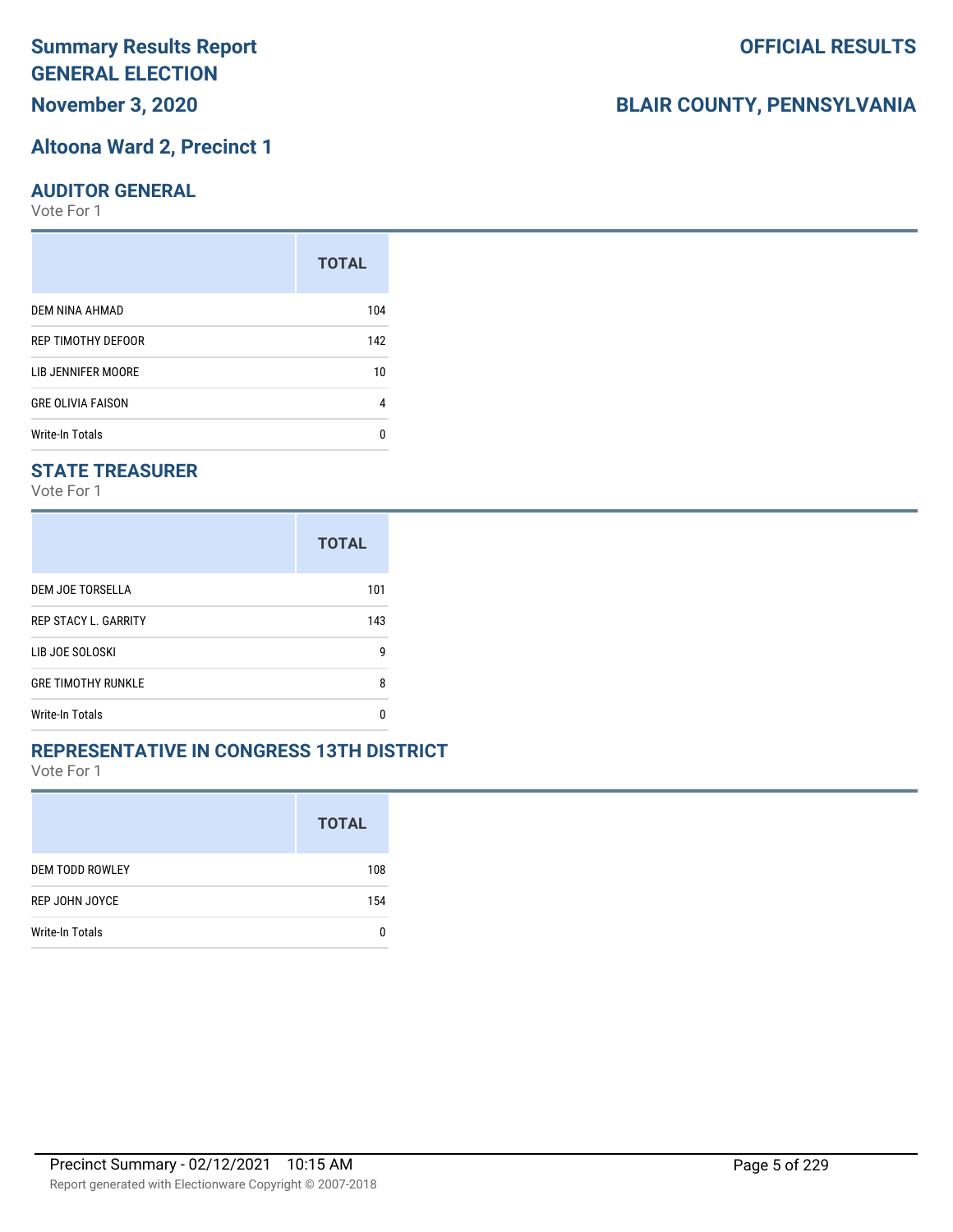# **November 3, 2020**

# **BLAIR COUNTY, PENNSYLVANIA**

#### **Altoona Ward 2, Precinct 1**

#### **REPRESENTATIVE IN THE GENERAL ASSEMBLY 79TH DISTRICT**

|                        | <b>TOTAL</b> |
|------------------------|--------------|
| <b>DEM JASON RUNK</b>  | 107          |
| <b>REP LOU SCHMITT</b> | 154          |
| <b>Write-In Totals</b> |              |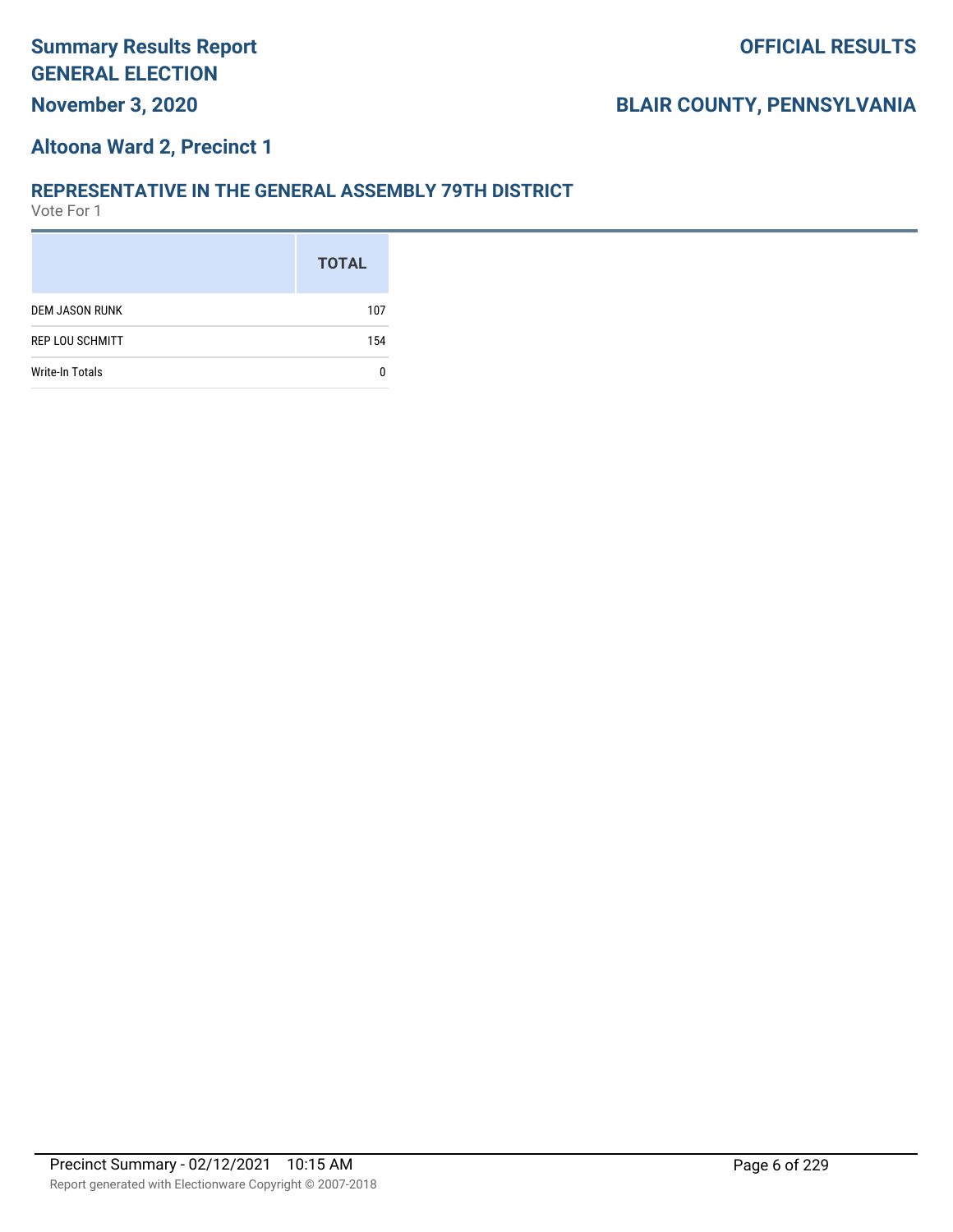# **Altoona Ward 2, Precinct 2**

| <b>STATISTICS</b>           |              |
|-----------------------------|--------------|
|                             | <b>TOTAL</b> |
| Registered Voters - Total   | 810          |
| Ballots Cast - Total        | 566          |
| <b>Ballots Cast - Blank</b> | 0            |
| Voter Turnout - Total       | 69.88%       |

# **PRESIDENTIAL ELECTORS**

Vote For 1

|                            | <b>TOTAL</b> |
|----------------------------|--------------|
| DEM BIDEN and HARRIS       | 172          |
| <b>REP TRUMP and PENCE</b> | 383          |
| LIB JORGENSEN and COHEN    | 3            |
| Write-In Totals            | 6            |

#### **ATTORNEY GENERAL**

|                            | <b>TOTAL</b> |
|----------------------------|--------------|
| DEM JOSH SHAPIRO           | 176          |
| REP HEATHER HEIDELBAUGH    | 365          |
| LIB DANIEL WASSMER         | g            |
| <b>GRE RICHARD L WEISS</b> |              |
| <b>Write-In Totals</b>     |              |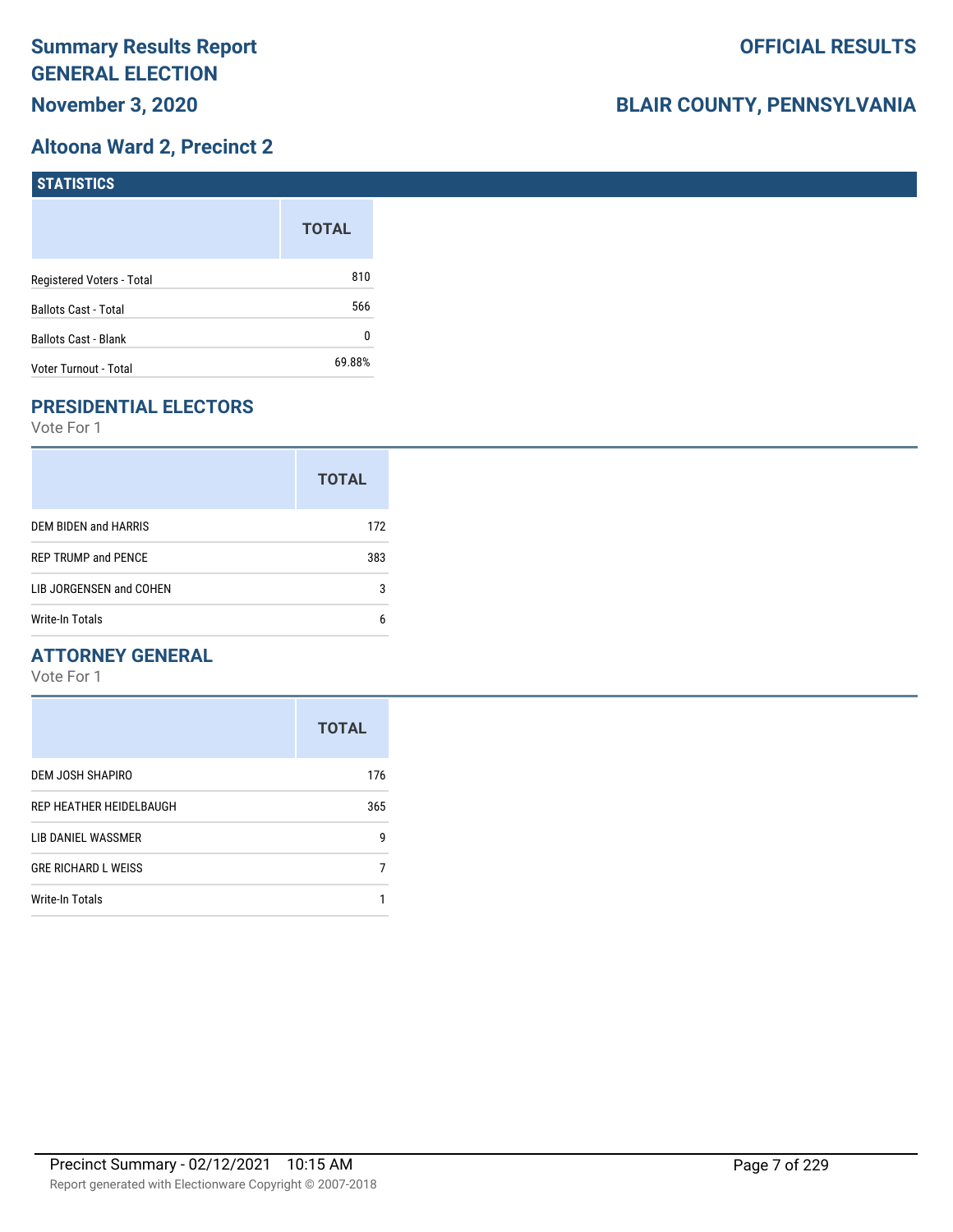**November 3, 2020**

#### **Altoona Ward 2, Precinct 2**

#### **AUDITOR GENERAL**

Vote For 1

|                          | <b>TOTAL</b> |
|--------------------------|--------------|
| DEM NINA AHMAD           | 154          |
| REP TIMOTHY DEFOOR       | 374          |
| LIB JENNIFER MOORE       | 22           |
| <b>GRE OLIVIA FAISON</b> | 6            |
| <b>Write-In Totals</b>   |              |

#### **STATE TREASURER**

Vote For 1

|                             | <b>TOTAL</b> |
|-----------------------------|--------------|
| DEM JOE TORSELLA            | 165          |
| <b>REP STACY L. GARRITY</b> | 369          |
| LIB JOE SOLOSKI             | 14           |
| <b>GRE TIMOTHY RUNKLE</b>   | g            |
| Write-In Totals             |              |

#### **REPRESENTATIVE IN CONGRESS 13TH DISTRICT**

Vote For 1

|                        | <b>TOTAL</b> |
|------------------------|--------------|
| <b>DEM TODD ROWLEY</b> | 163          |
| REP JOHN JOYCE         | 398          |
| Write-In Totals        |              |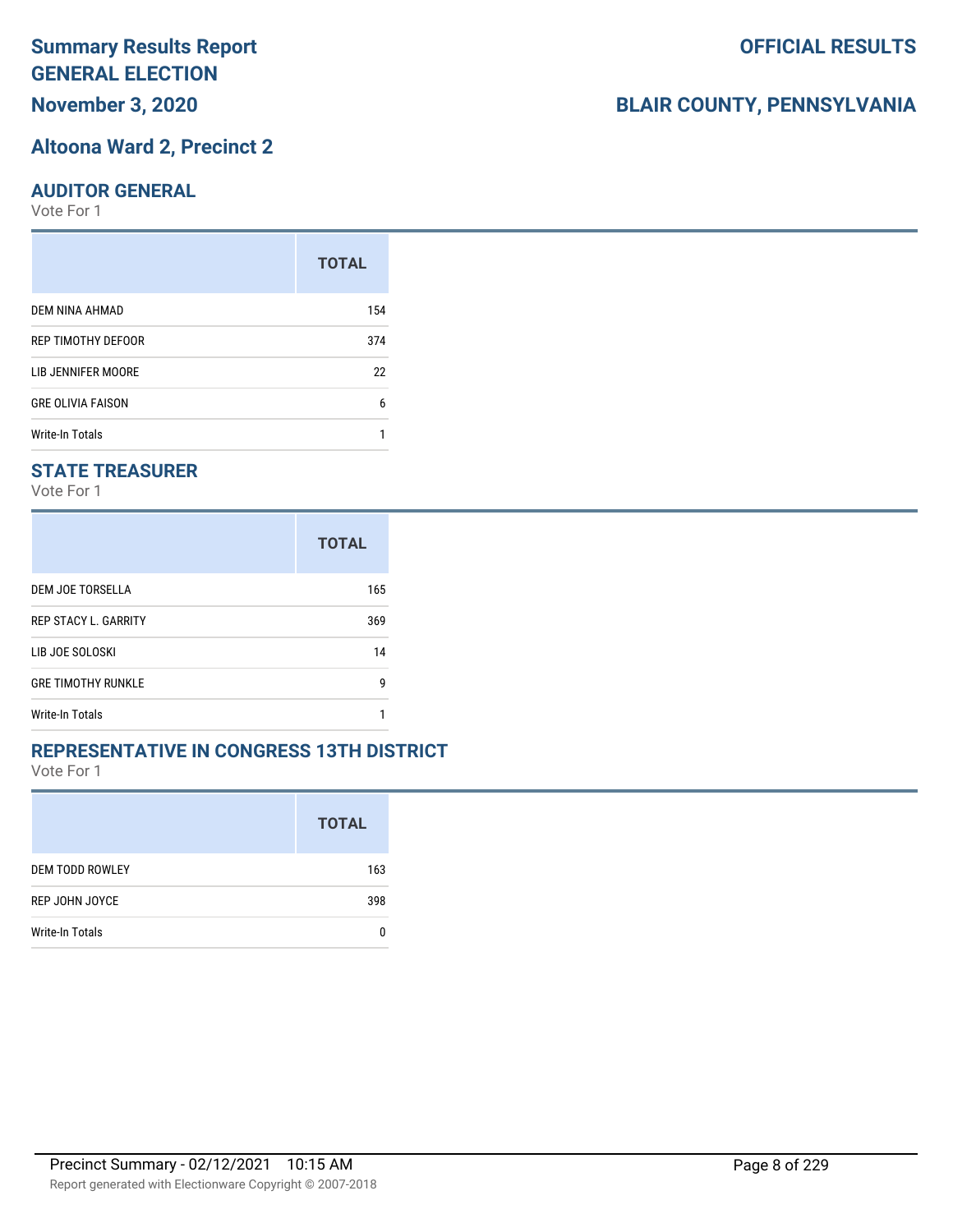#### **Altoona Ward 2, Precinct 2**

#### **REPRESENTATIVE IN THE GENERAL ASSEMBLY 79TH DISTRICT**

|                        | <b>TOTAL</b> |
|------------------------|--------------|
| <b>DEM JASON RUNK</b>  | 155          |
| <b>REP LOU SCHMITT</b> | 405          |
| <b>Write-In Totals</b> |              |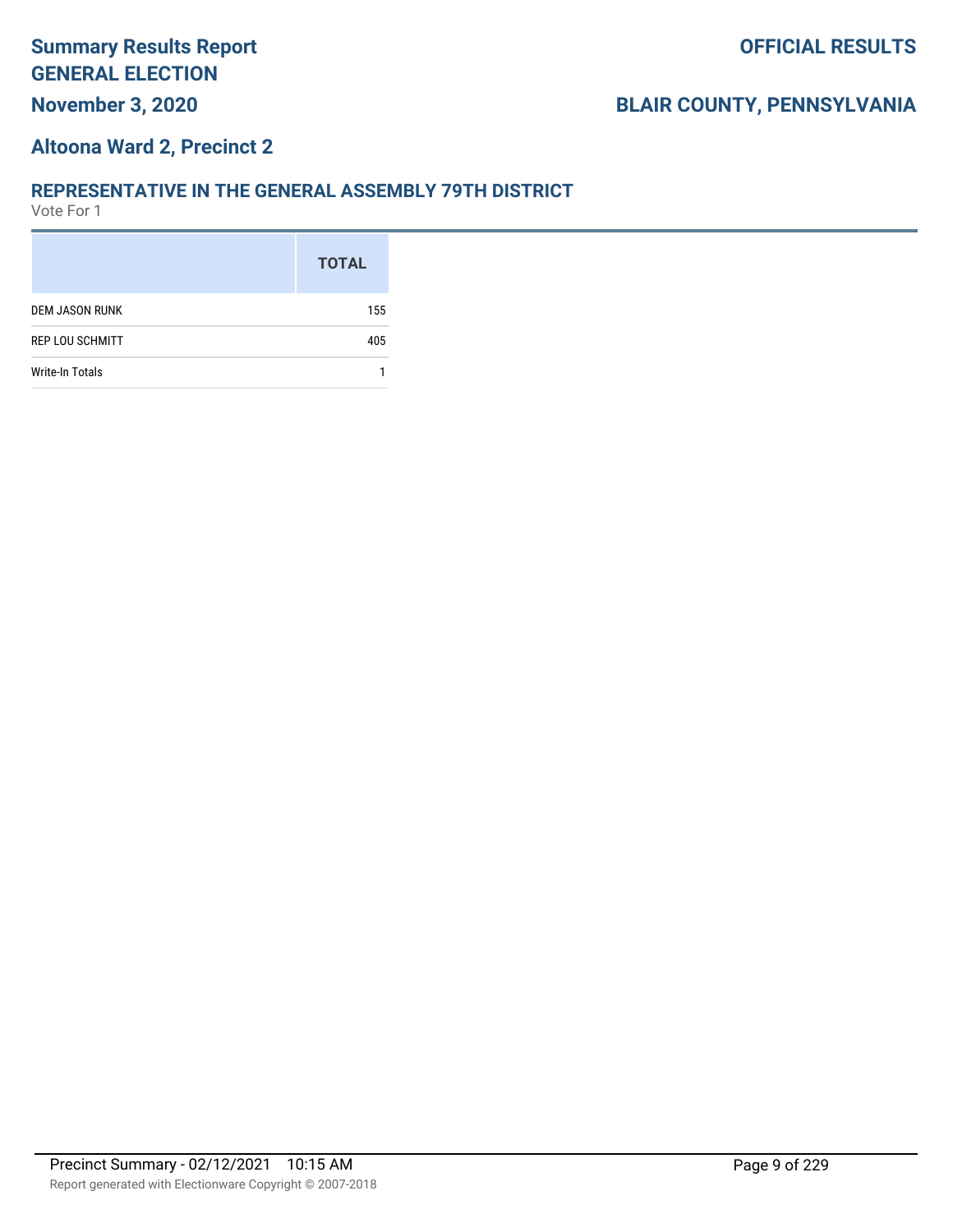## **Altoona Ward 3, Precinct 1**

| <b>STATISTICS</b>         |              |
|---------------------------|--------------|
|                           | <b>TOTAL</b> |
| Registered Voters - Total | 654          |
| Ballots Cast - Total      | 416          |
| Ballots Cast - Blank      | 0            |
| Voter Turnout - Total     | 63.61%       |

# **PRESIDENTIAL ELECTORS**

Vote For 1

|                            | <b>TOTAL</b> |
|----------------------------|--------------|
| DEM BIDEN and HARRIS       | 190          |
| <b>REP TRUMP and PENCE</b> | 217          |
| LIB JORGENSEN and COHEN    |              |
| Write-In Totals            |              |

#### **ATTORNEY GENERAL**

|                            | <b>TOTAL</b> |
|----------------------------|--------------|
| DEM JOSH SHAPIRO           | 187          |
| REP HEATHER HEIDELBAUGH    | 202          |
| LIB DANIEL WASSMER         | 15           |
| <b>GRE RICHARD L WEISS</b> | 8            |
| <b>Write-In Totals</b>     | n            |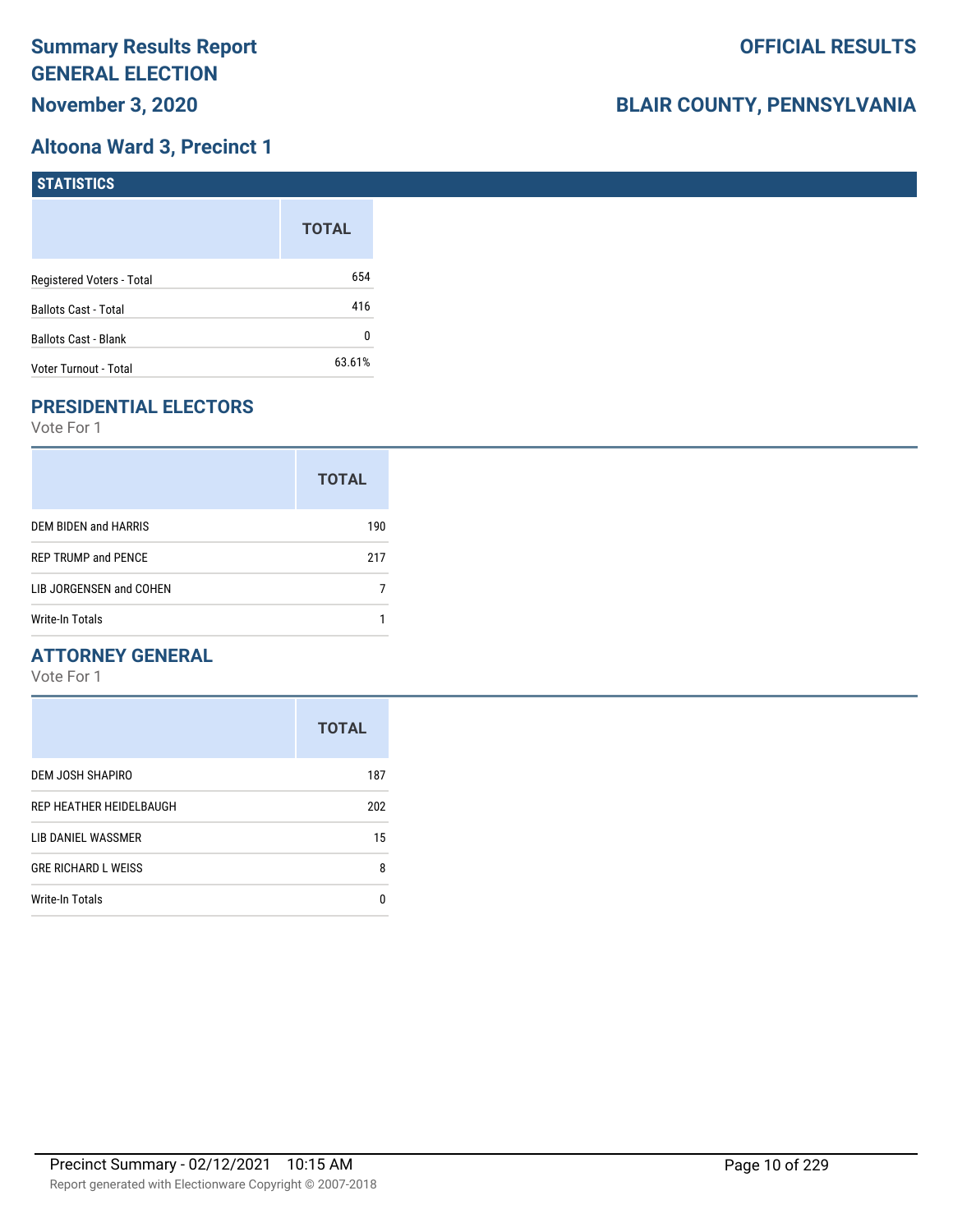**November 3, 2020**

#### **Altoona Ward 3, Precinct 1**

#### **AUDITOR GENERAL**

Vote For 1

|                          | <b>TOTAL</b> |
|--------------------------|--------------|
| DEM NINA AHMAD           | 164          |
| REP TIMOTHY DEFOOR       | 209          |
| LIB JENNIFER MOORE       | 28           |
| <b>GRE OLIVIA FAISON</b> | g            |
| <b>Write-In Totals</b>   | n            |

#### **STATE TREASURER**

Vote For 1

|                             | <b>TOTAL</b> |
|-----------------------------|--------------|
| DEM JOE TORSELLA            | 176          |
| <b>REP STACY L. GARRITY</b> | 208          |
| LIB JOE SOLOSKI             | 15           |
| <b>GRE TIMOTHY RUNKLE</b>   | 11           |
| Write-In Totals             | n            |

#### **REPRESENTATIVE IN CONGRESS 13TH DISTRICT**

Vote For 1

|                        | <b>TOTAL</b> |
|------------------------|--------------|
| <b>DEM TODD ROWLEY</b> | 182          |
| REP JOHN JOYCE         | 229          |
| Write-In Totals        | ŋ            |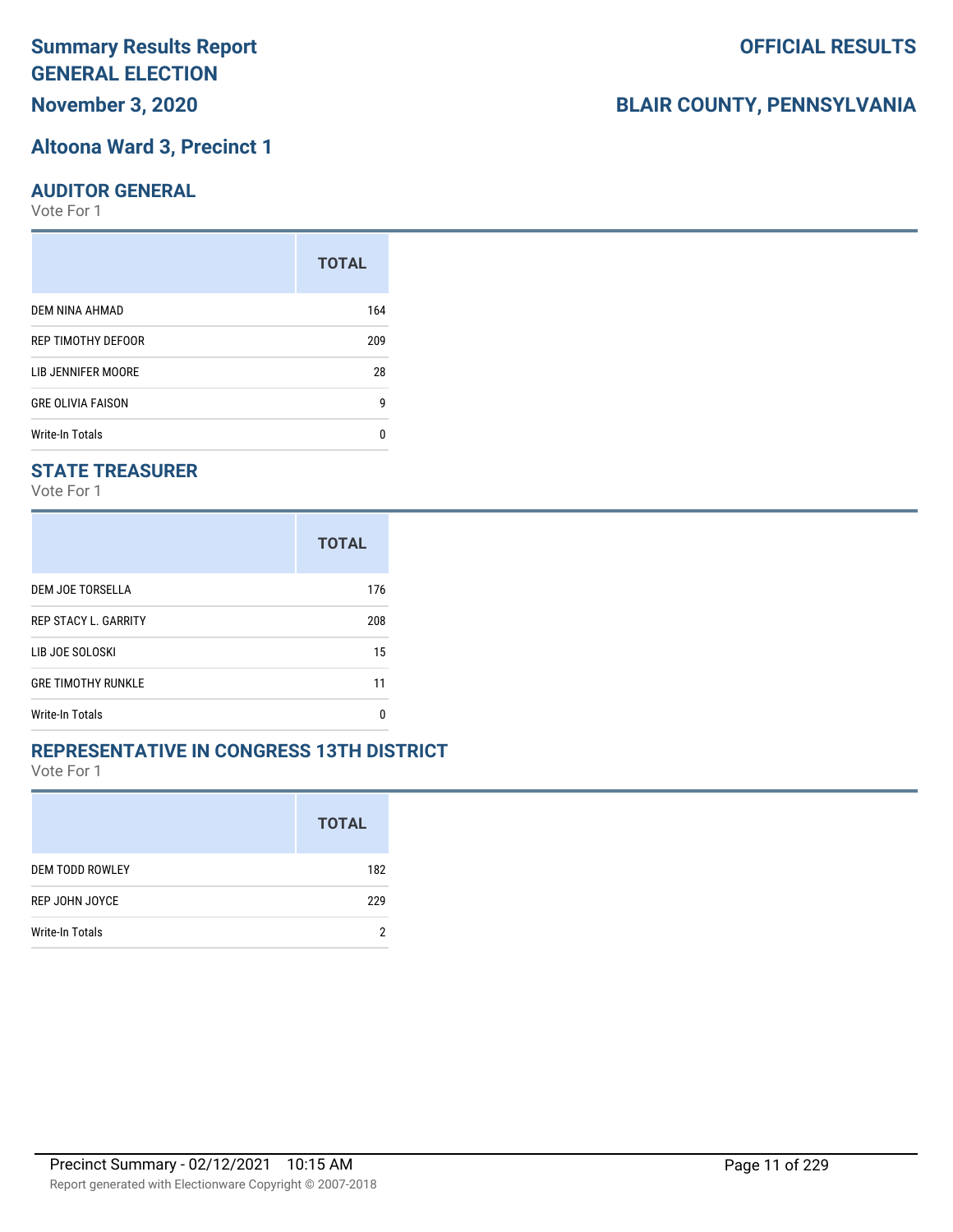#### **Altoona Ward 3, Precinct 1**

#### **REPRESENTATIVE IN THE GENERAL ASSEMBLY 79TH DISTRICT**

|                        | <b>TOTAL</b> |
|------------------------|--------------|
| <b>DEM JASON RUNK</b>  | 176          |
| <b>REP LOU SCHMITT</b> | 235          |
| <b>Write-In Totals</b> |              |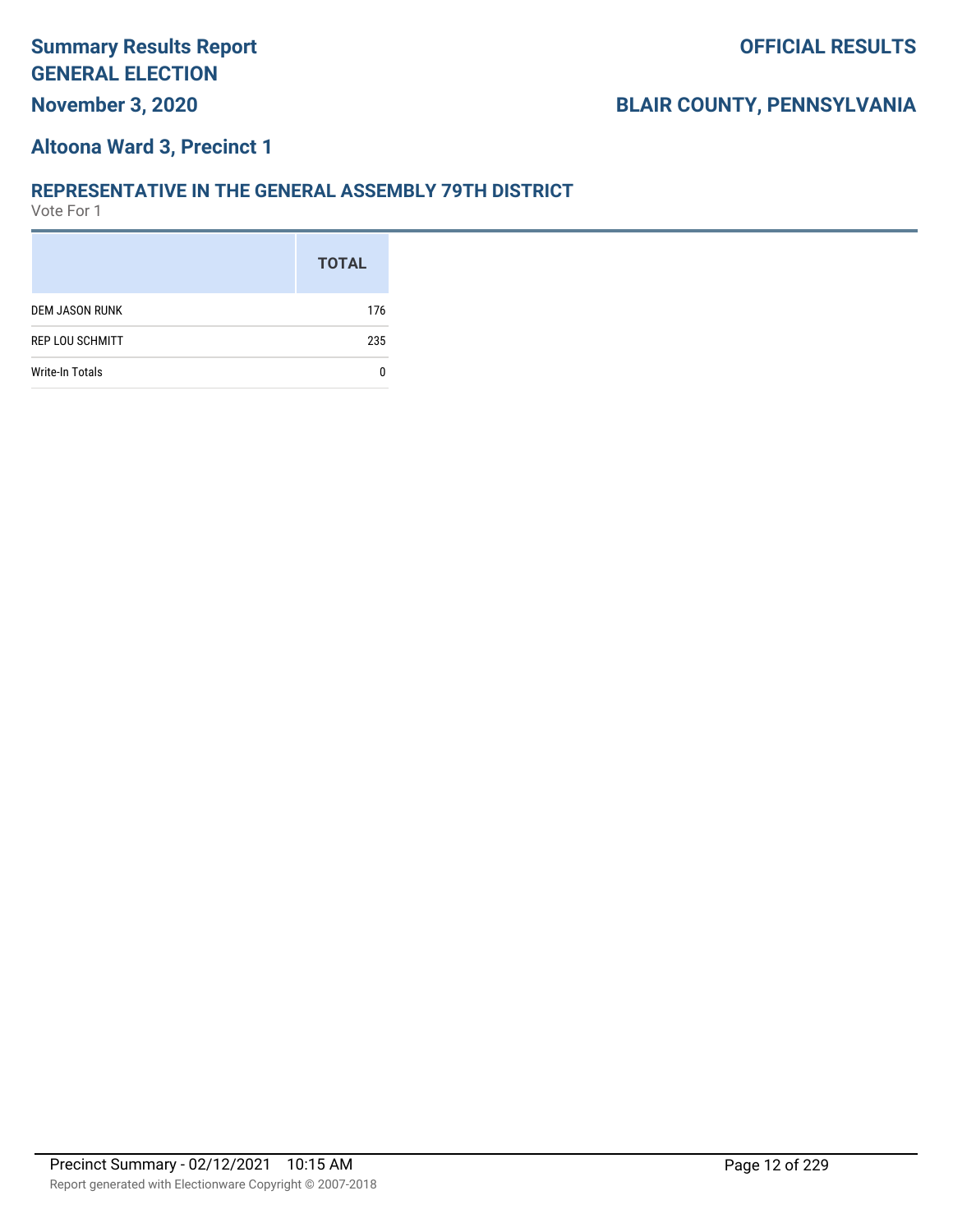## **Altoona Ward 3, Precinct 2**

| <b>STATISTICS</b>           |              |
|-----------------------------|--------------|
|                             | <b>TOTAL</b> |
| Registered Voters - Total   | 724          |
| Ballots Cast - Total        | 587          |
| <b>Ballots Cast - Blank</b> | 0            |
| Voter Turnout - Total       | 81.08%       |

# **PRESIDENTIAL ELECTORS**

Vote For 1

|                            | <b>TOTAL</b> |
|----------------------------|--------------|
| DEM BIDEN and HARRIS       | 235          |
| <b>REP TRUMP and PENCE</b> | 343          |
| LIB JORGENSEN and COHEN    |              |
| Write-In Totals            |              |

#### **ATTORNEY GENERAL**

|                            | <b>TOTAL</b> |
|----------------------------|--------------|
| DEM JOSH SHAPIRO           | 237          |
| REP HEATHER HEIDELBAUGH    | 330          |
| LIB DANIEL WASSMER         | 10           |
| <b>GRE RICHARD L WEISS</b> | 3            |
| <b>Write-In Totals</b>     | n            |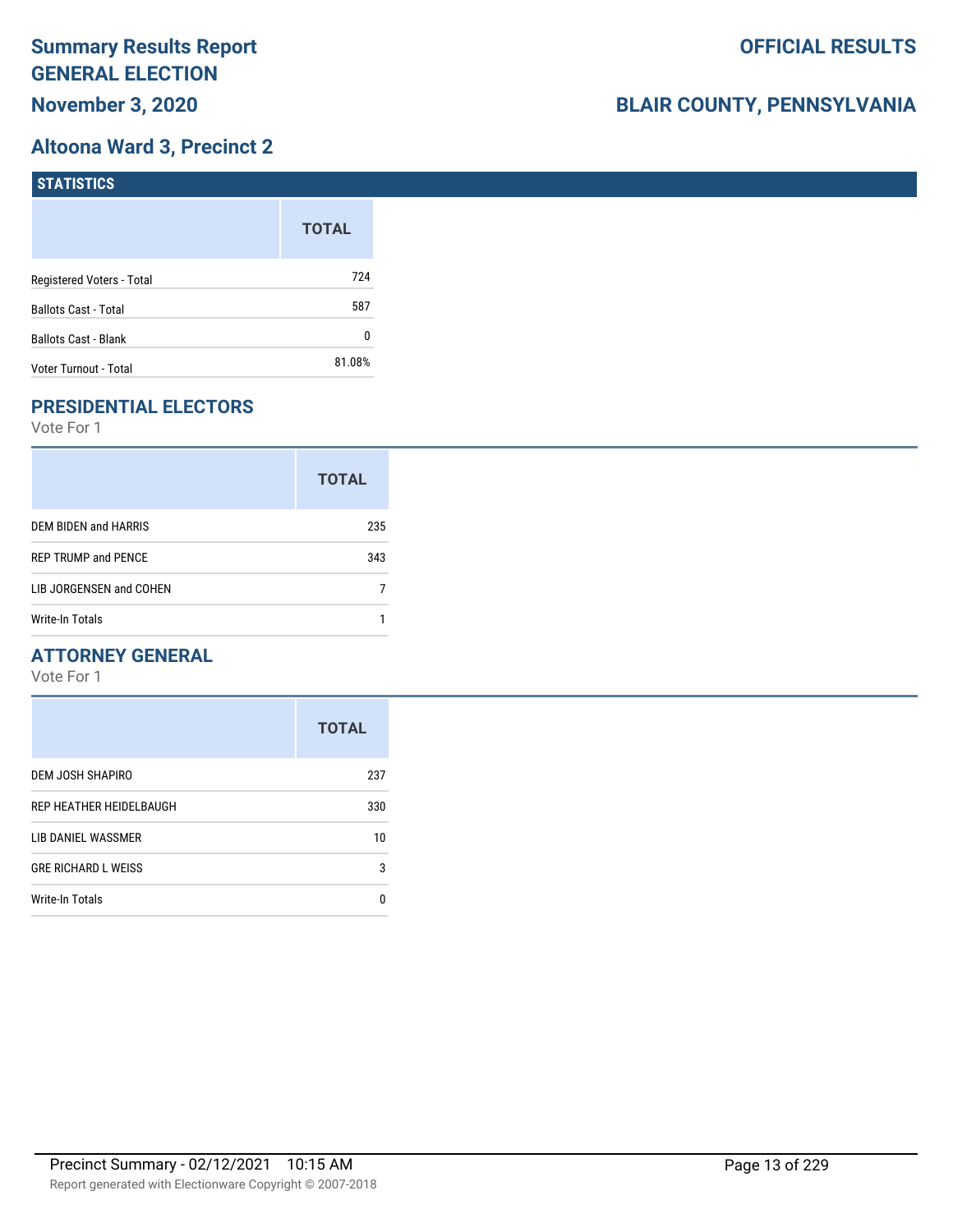# **November 3, 2020**

#### **Altoona Ward 3, Precinct 2**

#### **AUDITOR GENERAL**

Vote For 1

|                          | <b>TOTAL</b> |
|--------------------------|--------------|
| DEM NINA AHMAD           | 212          |
| REP TIMOTHY DEFOOR       | 342          |
| LIB JENNIFER MOORE       | 19           |
| <b>GRE OLIVIA FAISON</b> | 5            |
| <b>Write-In Totals</b>   | n            |

#### **STATE TREASURER**

Vote For 1

|                             | <b>TOTAL</b> |
|-----------------------------|--------------|
| DEM JOE TORSELLA            | 226          |
| <b>REP STACY L. GARRITY</b> | 332          |
| LIB JOE SOLOSKI             | 12           |
| <b>GRE TIMOTHY RUNKLE</b>   | 5            |
| Write-In Totals             | n            |

#### **REPRESENTATIVE IN CONGRESS 13TH DISTRICT**

Vote For 1

|                        | <b>TOTAL</b> |
|------------------------|--------------|
| <b>DEM TODD ROWLEY</b> | 210          |
| REP JOHN JOYCE         | 372          |
| Write-In Totals        |              |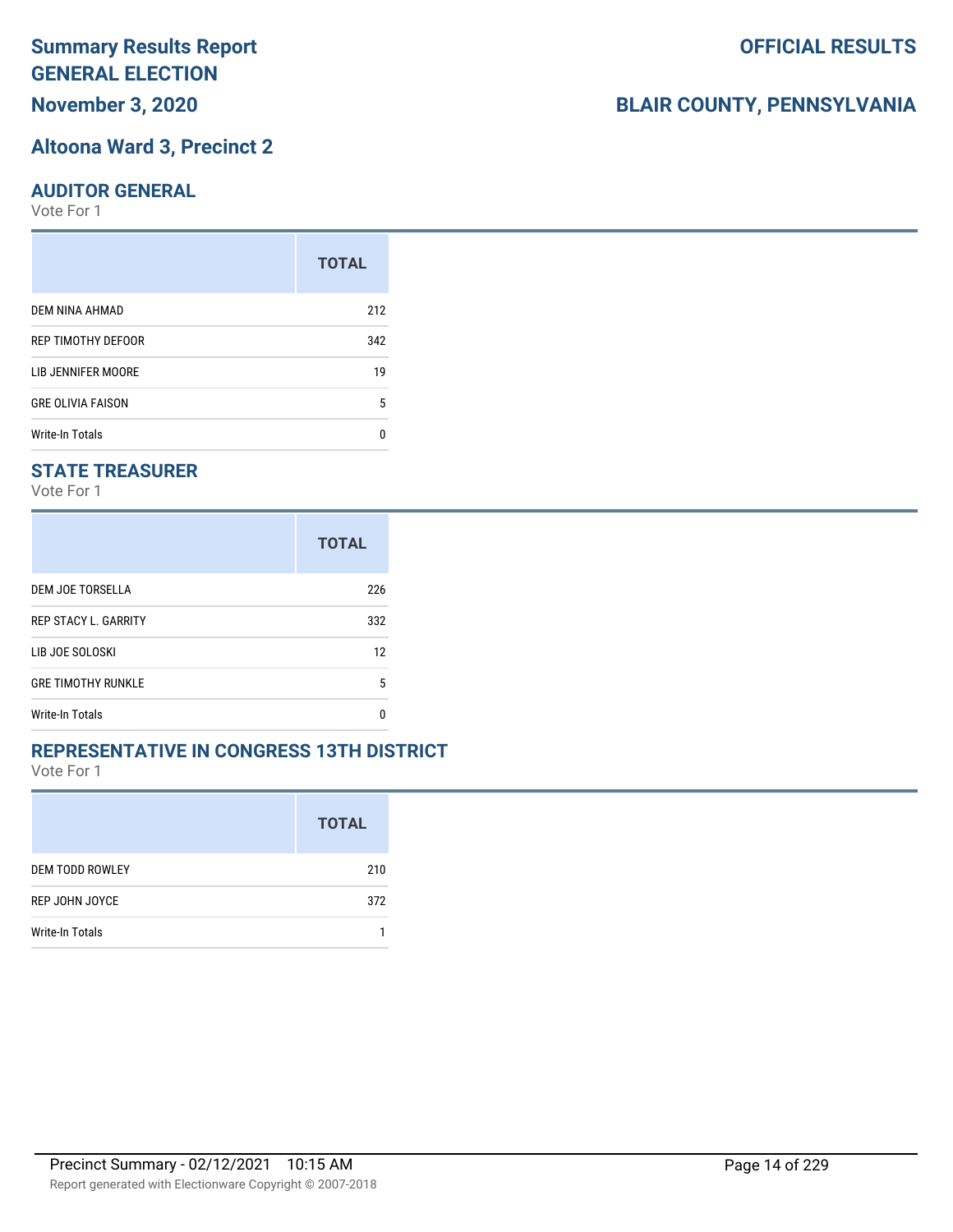#### **Altoona Ward 3, Precinct 2**

#### **REPRESENTATIVE IN THE GENERAL ASSEMBLY 79TH DISTRICT**

|                        | <b>TOTAL</b> |
|------------------------|--------------|
| <b>DEM JASON RUNK</b>  | 198          |
| <b>REP LOU SCHMITT</b> | 382          |
| <b>Write-In Totals</b> |              |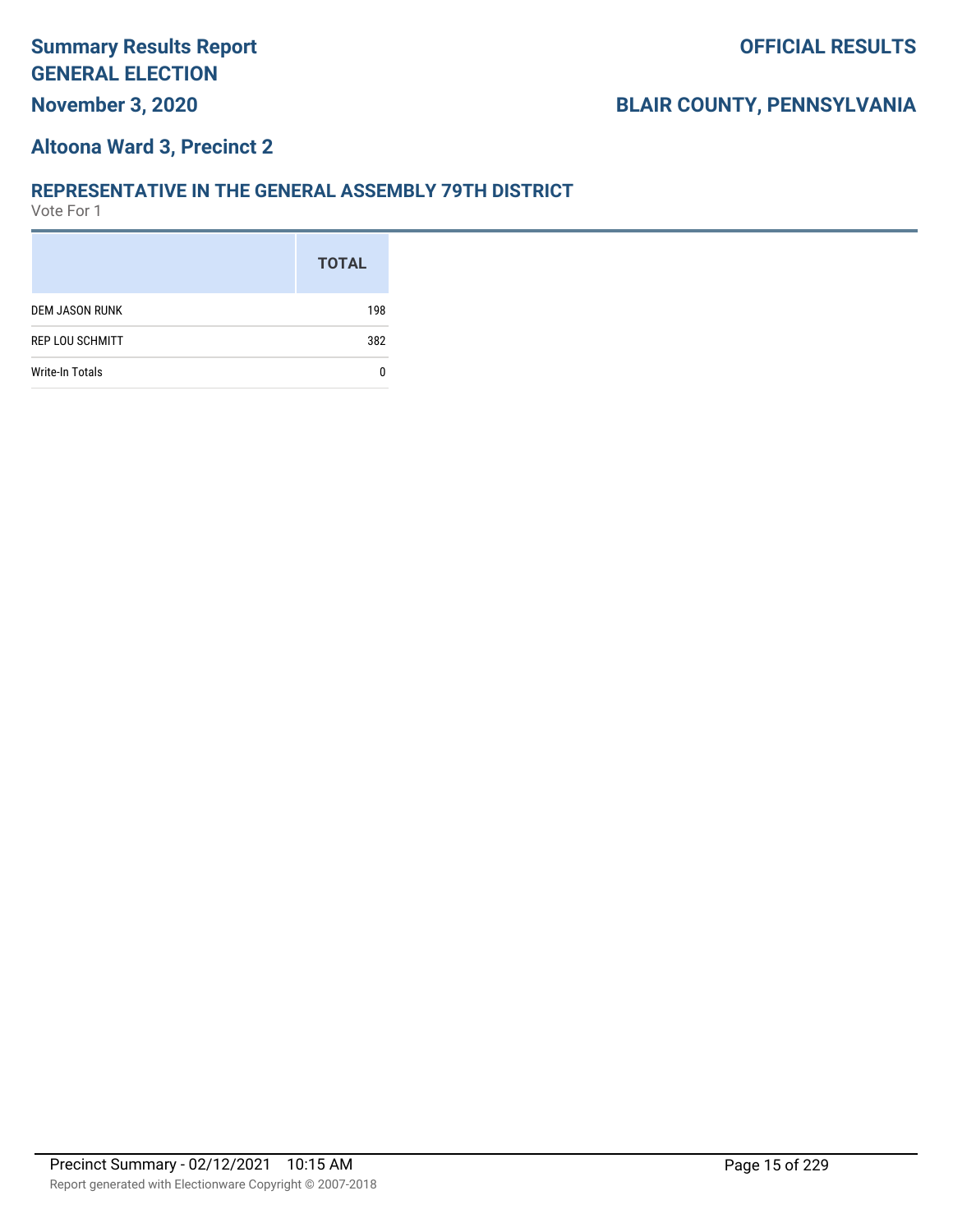## **Altoona Ward 4, Precinct 1**

| <b>STATISTICS</b>           |              |
|-----------------------------|--------------|
|                             | <b>TOTAL</b> |
| Registered Voters - Total   | 714          |
| <b>Ballots Cast - Total</b> | 497          |
| <b>Ballots Cast - Blank</b> |              |
| Voter Turnout - Total       | 69.61%       |

# **PRESIDENTIAL ELECTORS**

Vote For 1

|                            | <b>TOTAL</b> |
|----------------------------|--------------|
| DEM BIDEN and HARRIS       | 206          |
| <b>REP TRUMP and PENCE</b> | 282          |
| LIB JORGENSEN and COHEN    | 5            |
| <b>Write-In Totals</b>     |              |

#### **ATTORNEY GENERAL**

|                            | <b>TOTAL</b> |
|----------------------------|--------------|
| DEM JOSH SHAPIRO           | 211          |
| REP HEATHER HEIDELBAUGH    | 261          |
| LIB DANIEL WASSMER         | 9            |
| <b>GRE RICHARD L WEISS</b> |              |
| <b>Write-In Totals</b>     | n            |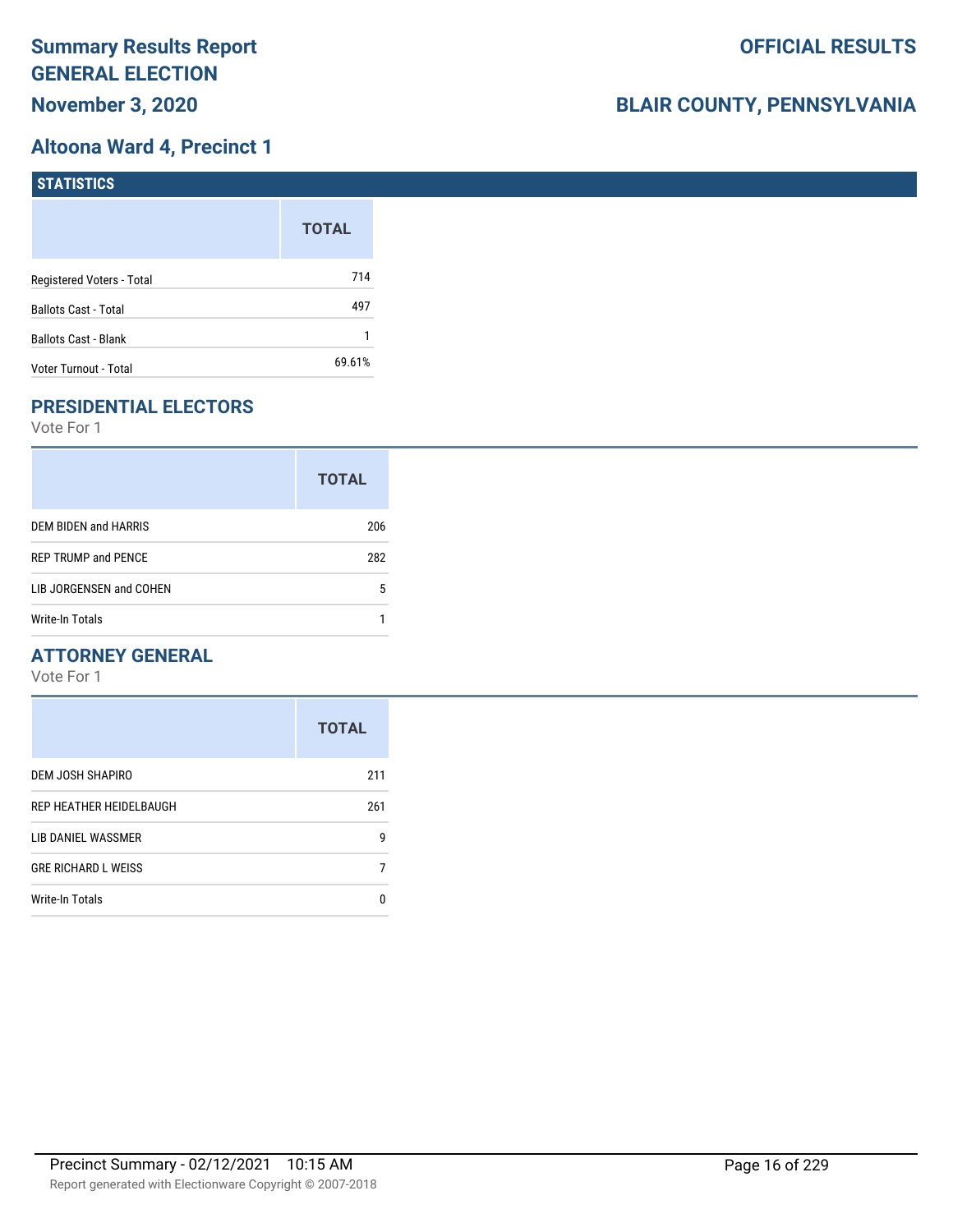**November 3, 2020**

#### **Altoona Ward 4, Precinct 1**

#### **AUDITOR GENERAL**

Vote For 1

|                          | <b>TOTAL</b> |
|--------------------------|--------------|
| DEM NINA AHMAD           | 192          |
| REP TIMOTHY DEFOOR       | 264          |
| LIB JENNIFER MOORE       | 23           |
| <b>GRE OLIVIA FAISON</b> | g            |
| <b>Write-In Totals</b>   | n            |

#### **STATE TREASURER**

Vote For 1

|                             | <b>TOTAL</b> |
|-----------------------------|--------------|
| DEM JOE TORSELLA            | 205          |
| <b>REP STACY L. GARRITY</b> | 266          |
| LIB JOE SOLOSKI             | 11           |
| <b>GRE TIMOTHY RUNKLE</b>   | 8            |
| <b>Write-In Totals</b>      | n            |

#### **REPRESENTATIVE IN CONGRESS 13TH DISTRICT**

Vote For 1

|                        | <b>TOTAL</b> |
|------------------------|--------------|
| <b>DEM TODD ROWLEY</b> | 205          |
| REP JOHN JOYCE         | 287          |
| Write-In Totals        |              |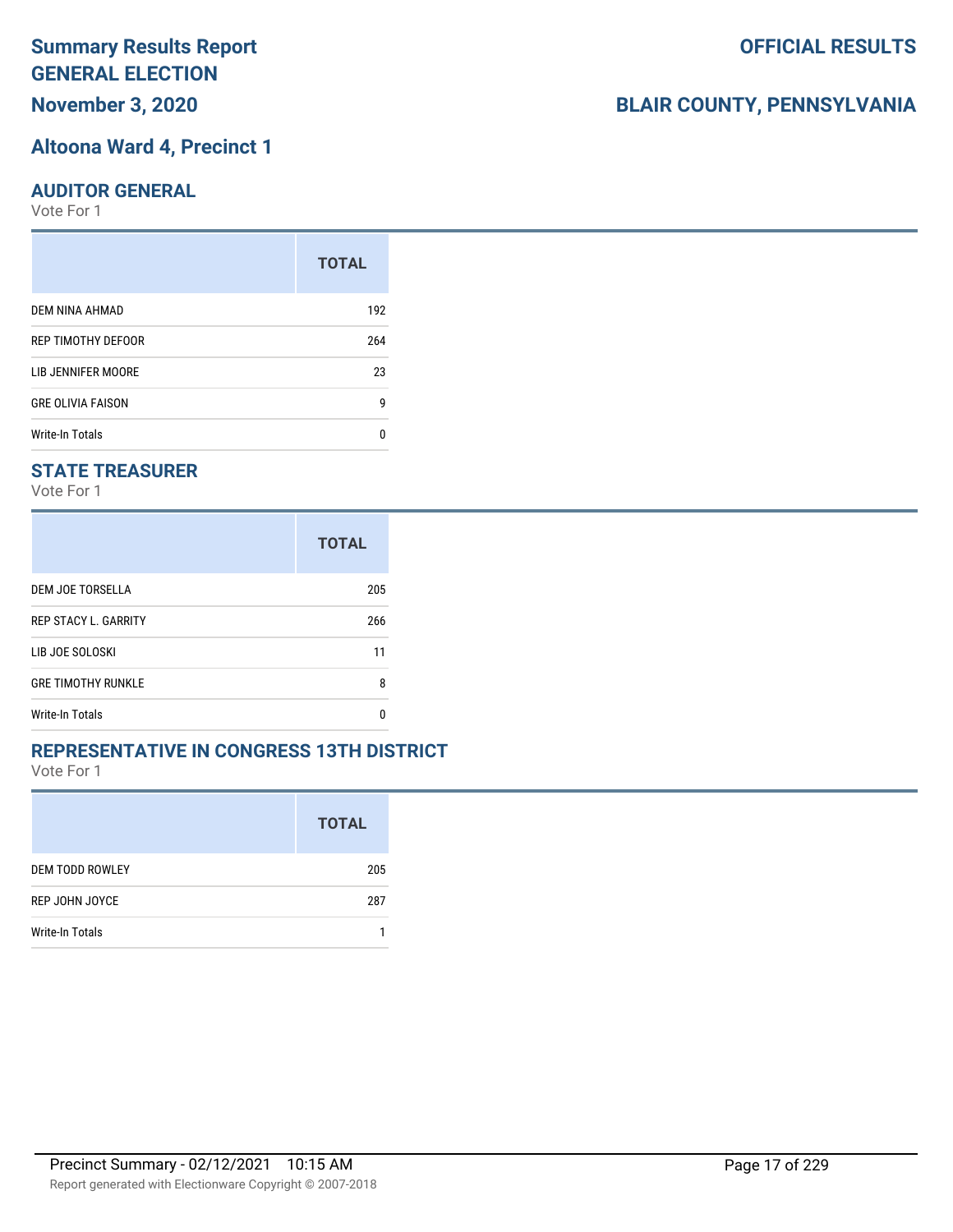#### **Altoona Ward 4, Precinct 1**

#### **REPRESENTATIVE IN THE GENERAL ASSEMBLY 79TH DISTRICT**

|                        | <b>TOTAL</b> |
|------------------------|--------------|
| <b>DEM JASON RUNK</b>  | 192          |
| <b>REP LOU SCHMITT</b> | 294          |
| Write-In Totals        |              |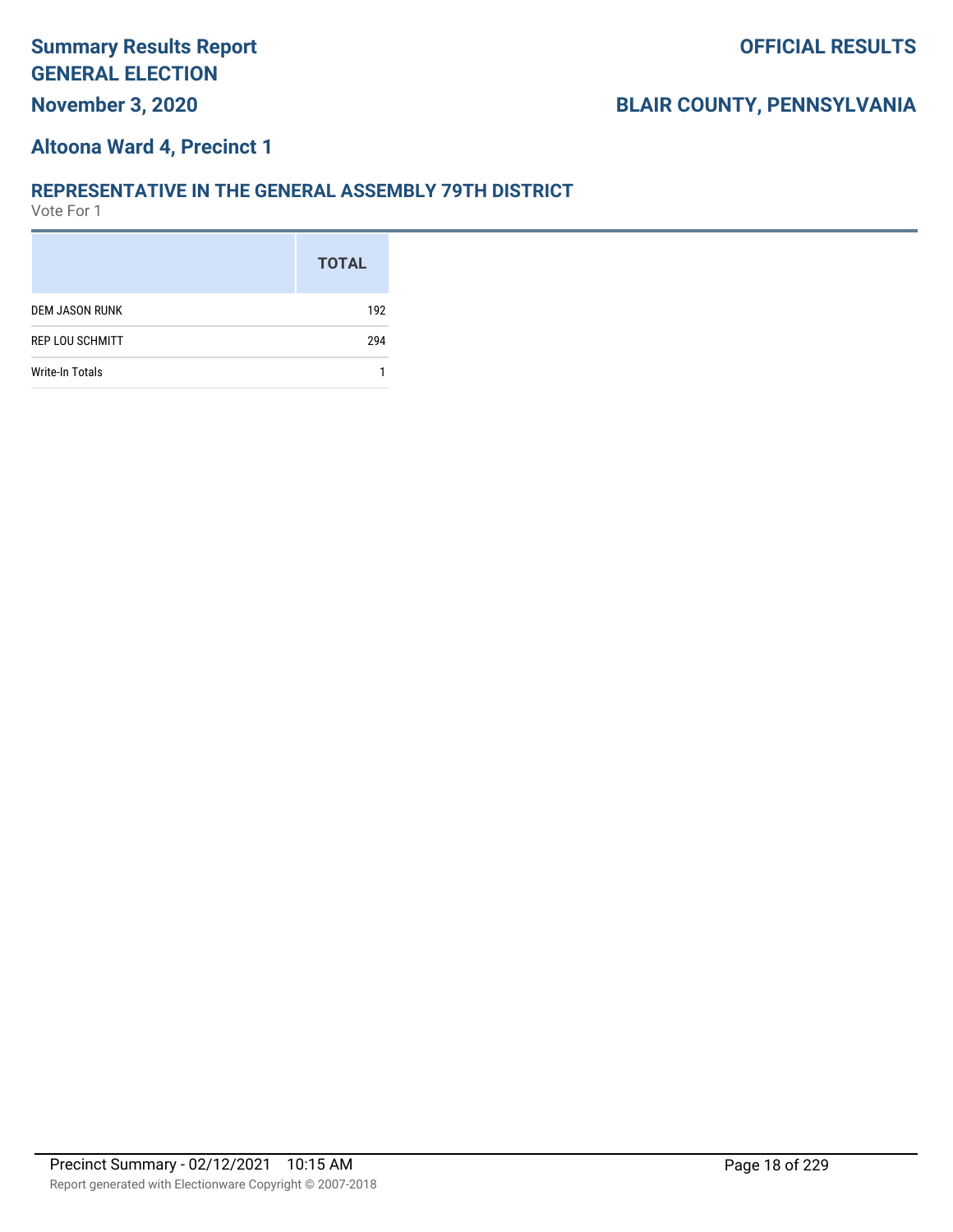# **Altoona Ward 4, Precinct 2**

| <b>STATISTICS</b>           |              |
|-----------------------------|--------------|
|                             | <b>TOTAL</b> |
| Registered Voters - Total   | 726          |
| Ballots Cast - Total        | 600          |
| <b>Ballots Cast - Blank</b> | 0            |
| Voter Turnout - Total       | 82.64%       |

# **PRESIDENTIAL ELECTORS**

Vote For 1

|                            | <b>TOTAL</b> |
|----------------------------|--------------|
| DEM BIDEN and HARRIS       | 209          |
| <b>REP TRUMP and PENCE</b> | 382          |
| LIB JORGENSEN and COHEN    |              |
| Write-In Totals            |              |

#### **ATTORNEY GENERAL**

|                            | <b>TOTAL</b> |
|----------------------------|--------------|
| DEM JOSH SHAPIRO           | 214          |
| REP HEATHER HEIDELBAUGH    | 365          |
| LIB DANIEL WASSMER         | 10           |
| <b>GRE RICHARD L WEISS</b> | 3            |
| Write-In Totals            | n            |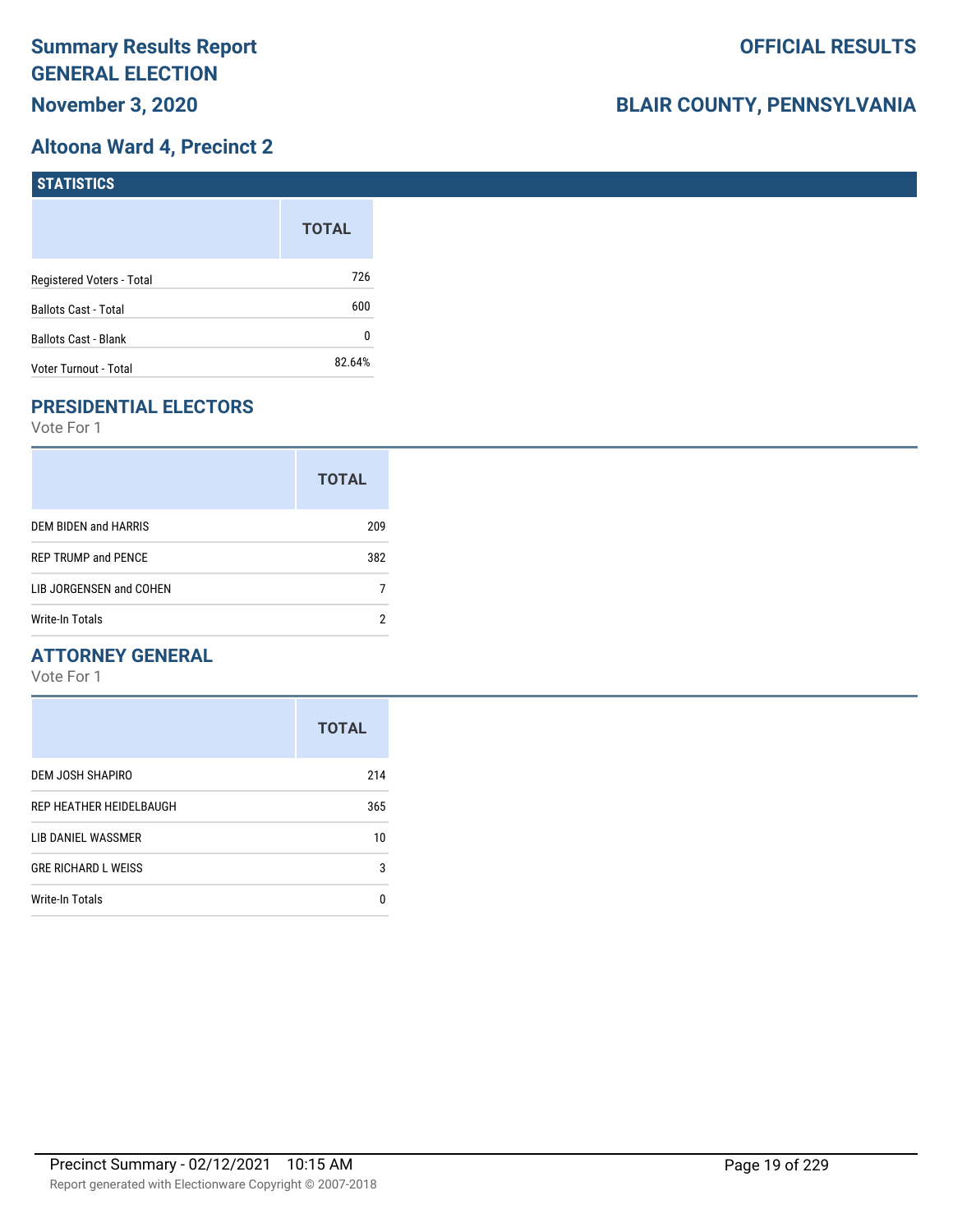**November 3, 2020**

#### **Altoona Ward 4, Precinct 2**

#### **AUDITOR GENERAL**

Vote For 1

| <b>TOTAL</b> |
|--------------|
| 188          |
| 387          |
| g            |
| 3            |
| n            |
|              |

#### **STATE TREASURER**

Vote For 1

|                             | <b>TOTAL</b> |
|-----------------------------|--------------|
| DEM JOE TORSELLA            | 196          |
| <b>REP STACY L. GARRITY</b> | 381          |
| LIB JOE SOLOSKI             | 11           |
| <b>GRE TIMOTHY RUNKLE</b>   | 2            |
| Write-In Totals             | n            |

#### **REPRESENTATIVE IN CONGRESS 13TH DISTRICT**

Vote For 1

|                        | <b>TOTAL</b> |
|------------------------|--------------|
| <b>DEM TODD ROWLEY</b> | 194          |
| REP JOHN JOYCE         | 399          |
| Write-In Totals        |              |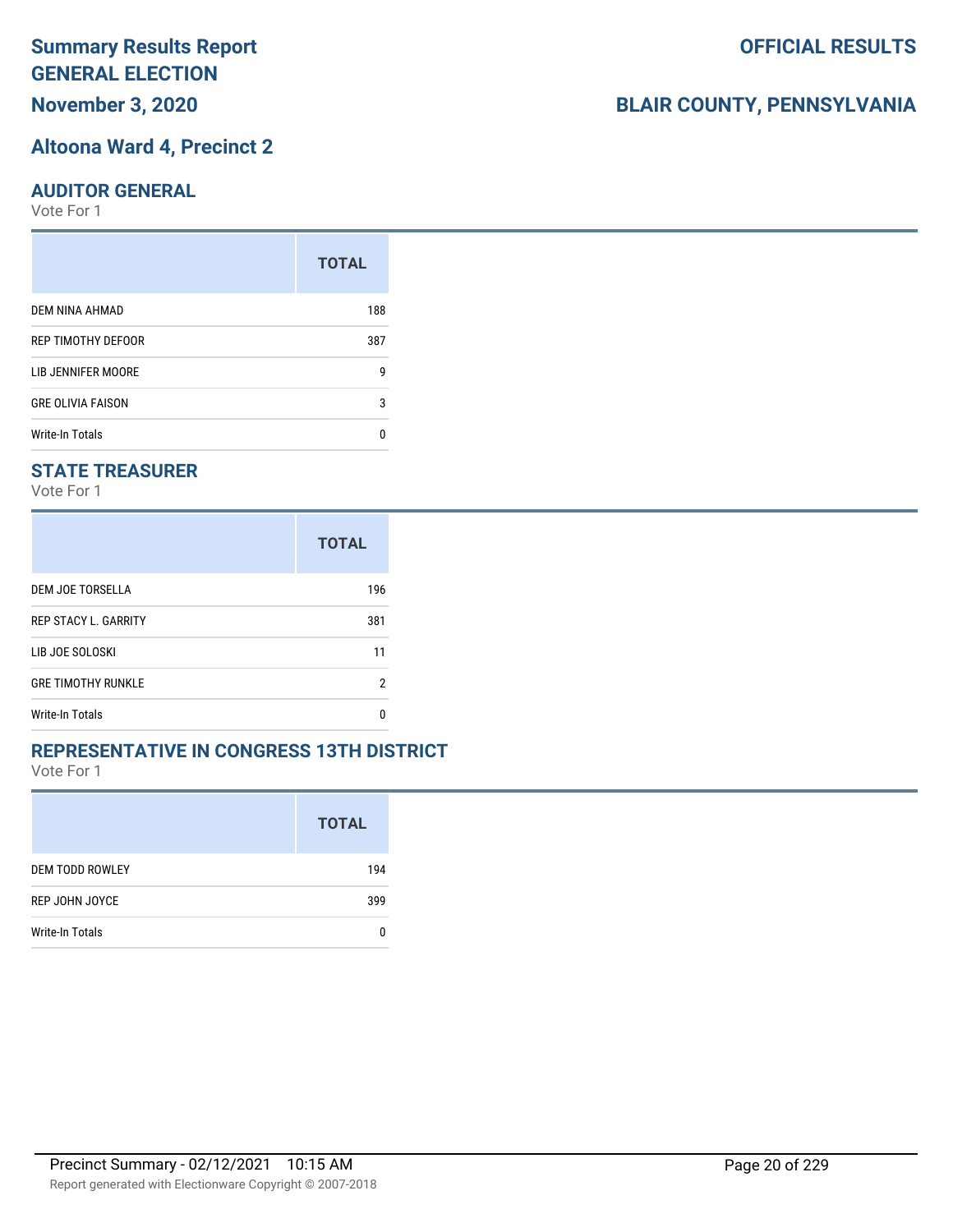#### **Altoona Ward 4, Precinct 2**

#### **REPRESENTATIVE IN THE GENERAL ASSEMBLY 79TH DISTRICT**

|                        | <b>TOTAL</b> |
|------------------------|--------------|
| <b>DEM JASON RUNK</b>  | 174          |
| <b>REP LOU SCHMITT</b> | 418          |
| <b>Write-In Totals</b> |              |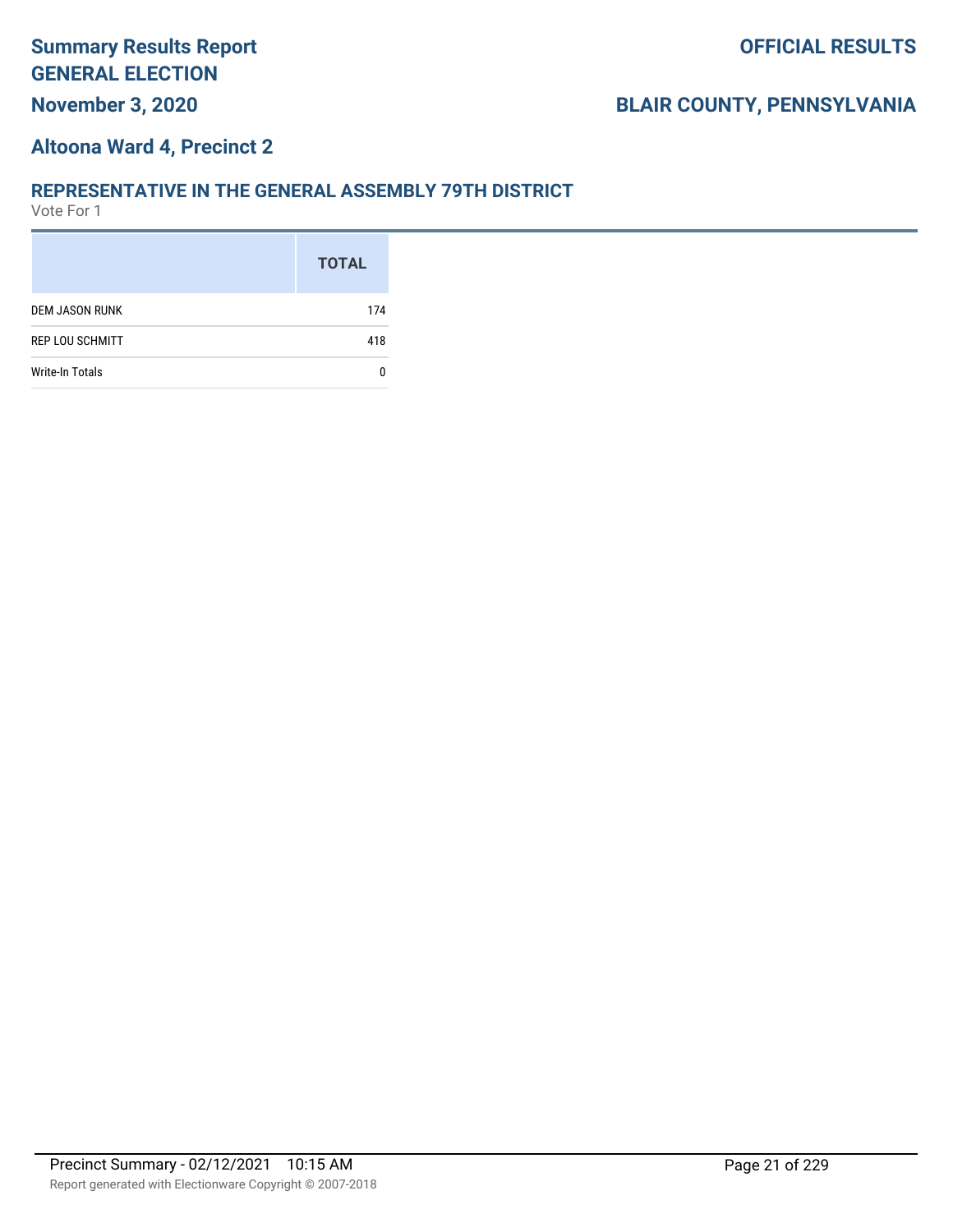# **Altoona Ward 5, Precinct 1**

| <b>STATISTICS</b>           |              |
|-----------------------------|--------------|
|                             | <b>TOTAL</b> |
| Registered Voters - Total   | 161          |
| Ballots Cast - Total        | 108          |
| <b>Ballots Cast - Blank</b> | 0            |
| Voter Turnout - Total       | 67.08%       |

# **PRESIDENTIAL ELECTORS**

Vote For 1

|                            | <b>TOTAL</b> |
|----------------------------|--------------|
| DEM BIDEN and HARRIS       | 56           |
| <b>REP TRUMP and PENCE</b> | 52           |
| LIB JORGENSEN and COHEN    |              |
| Write-In Totals            |              |

#### **ATTORNEY GENERAL**

|                            | <b>TOTAL</b> |
|----------------------------|--------------|
| DEM JOSH SHAPIRO           | 58           |
| REP HEATHER HEIDELBAUGH    | 49           |
| LIB DANIEL WASSMER         |              |
| <b>GRE RICHARD L WEISS</b> | ŋ            |
| Write-In Totals            | n            |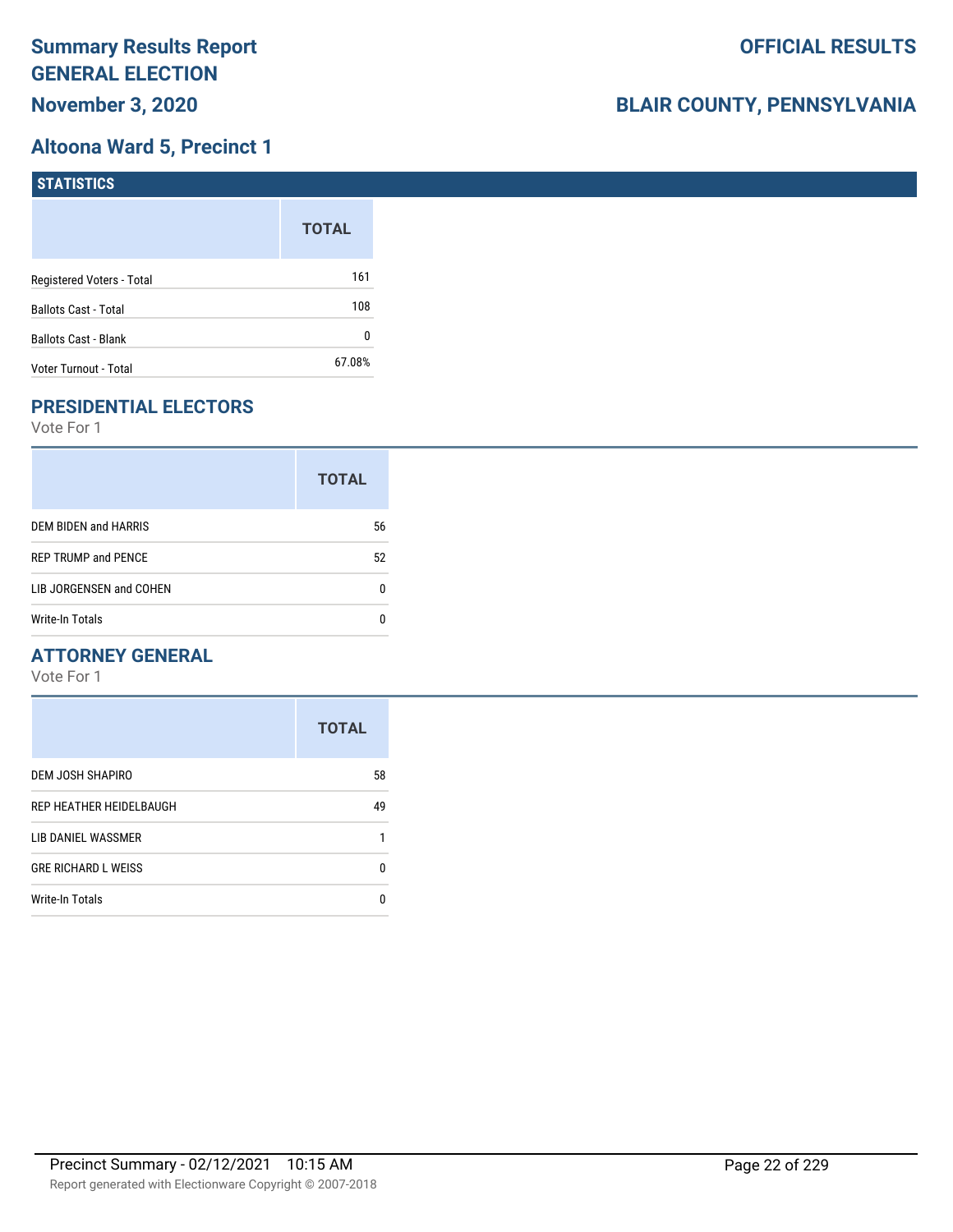**November 3, 2020**

#### **Altoona Ward 5, Precinct 1**

#### **AUDITOR GENERAL**

Vote For 1

|                          | <b>TOTAL</b> |
|--------------------------|--------------|
| DEM NINA AHMAD           | 51           |
| REP TIMOTHY DEFOOR       | 51           |
| LIB JENNIFER MOORE       | 4            |
| <b>GRE OLIVIA FAISON</b> | U            |
| <b>Write-In Totals</b>   | n            |

#### **STATE TREASURER**

Vote For 1

|                             | <b>TOTAL</b> |
|-----------------------------|--------------|
| DEM JOE TORSELLA            | 56           |
| <b>REP STACY L. GARRITY</b> | 50           |
| LIB JOE SOLOSKI             | 2            |
| <b>GRE TIMOTHY RUNKLE</b>   | n            |
| <b>Write-In Totals</b>      | n            |

#### **REPRESENTATIVE IN CONGRESS 13TH DISTRICT**

Vote For 1

|                        | <b>TOTAL</b> |
|------------------------|--------------|
| <b>DEM TODD ROWLEY</b> | 53           |
| REP JOHN JOYCE         | 54           |
| Write-In Totals        |              |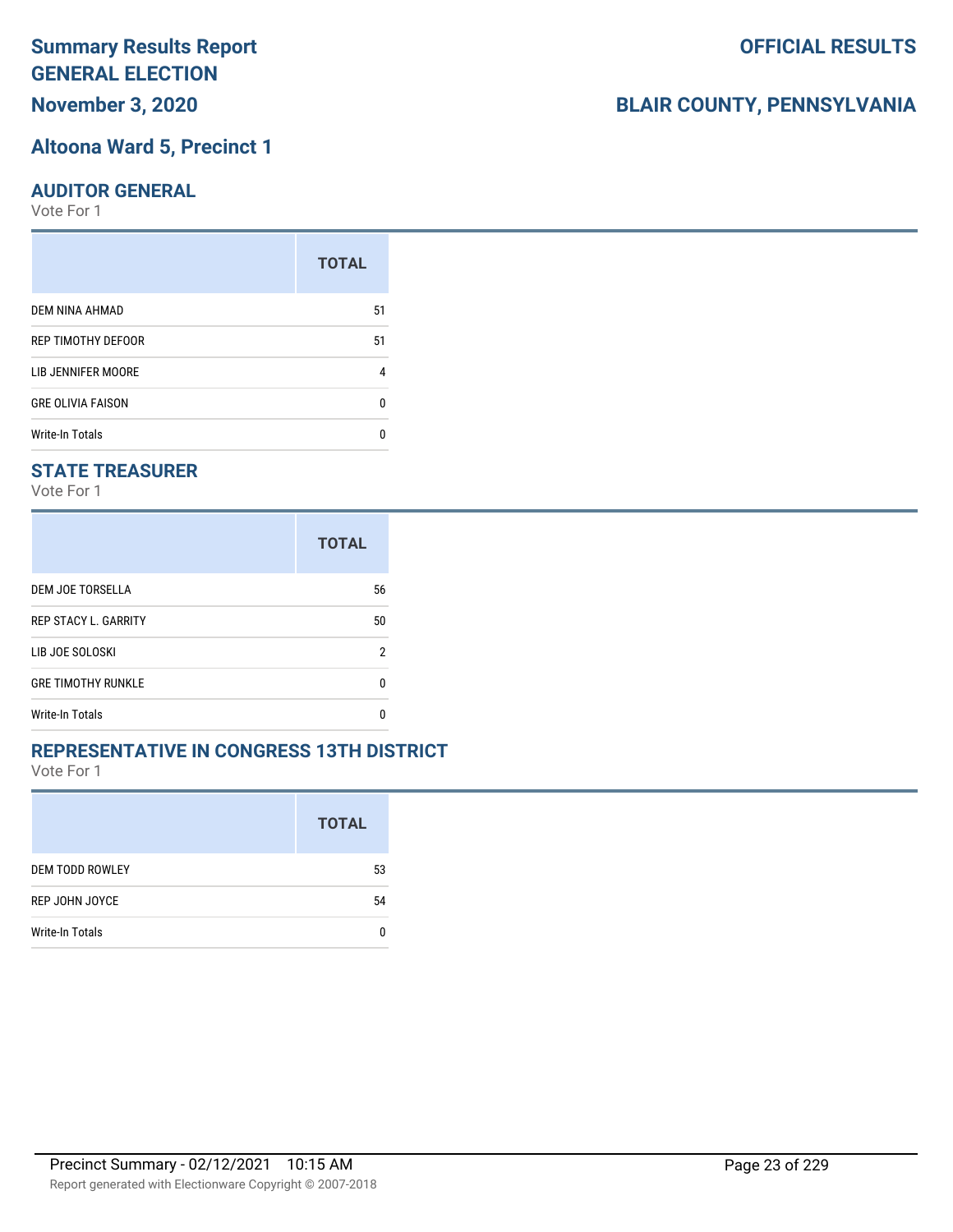# **November 3, 2020**

# **BLAIR COUNTY, PENNSYLVANIA**

#### **Altoona Ward 5, Precinct 1**

#### **REPRESENTATIVE IN THE GENERAL ASSEMBLY 79TH DISTRICT**

|                        | <b>TOTAL</b> |
|------------------------|--------------|
| <b>DEM JASON RUNK</b>  | 54           |
| <b>REP LOU SCHMITT</b> | 53           |
| <b>Write-In Totals</b> |              |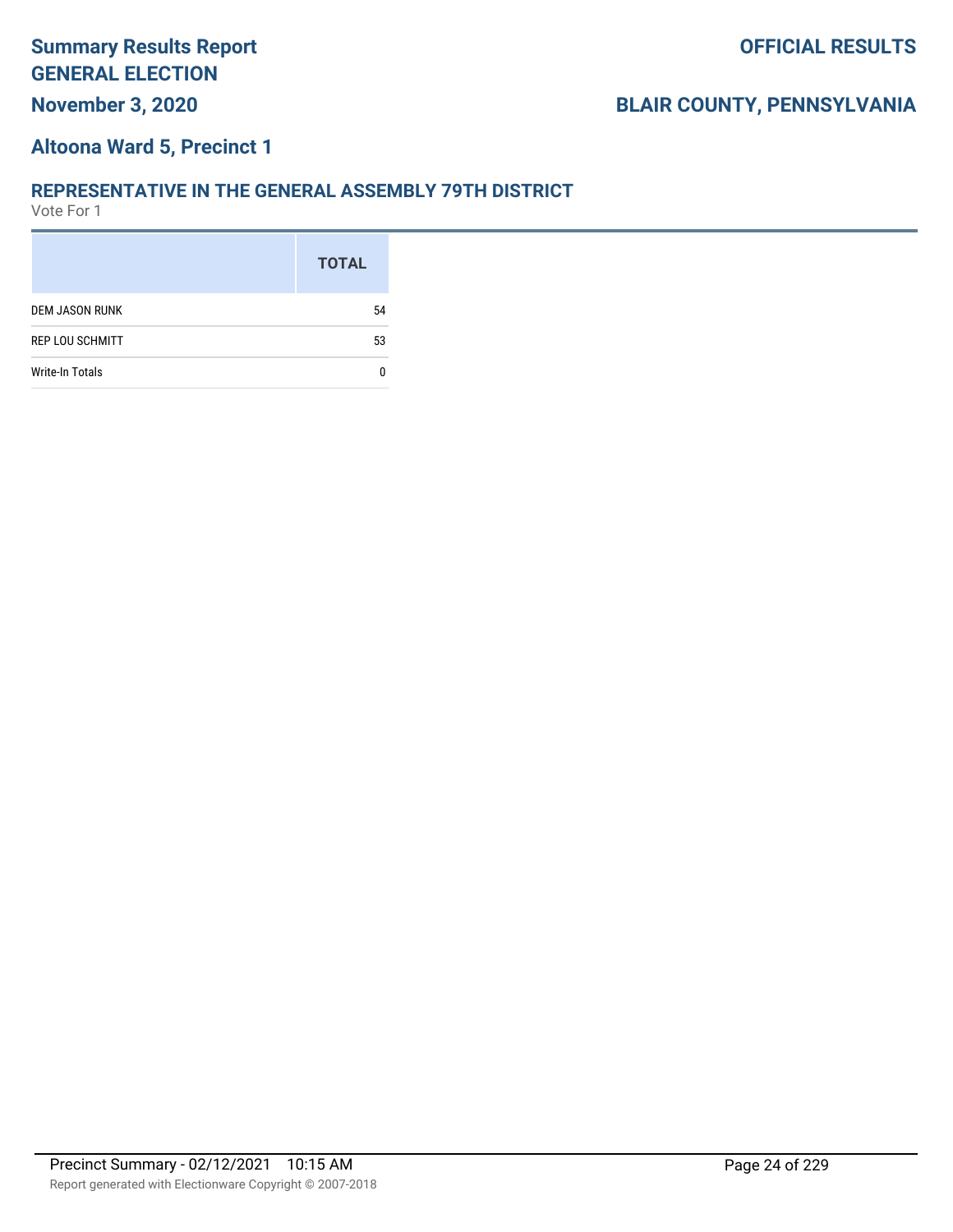## **Altoona Ward 5, Precinct 2**

| <b>STATISTICS</b>           |              |
|-----------------------------|--------------|
|                             | <b>TOTAL</b> |
| Registered Voters - Total   | 698          |
| Ballots Cast - Total        | 535          |
| <b>Ballots Cast - Blank</b> |              |
| Voter Turnout - Total       | 76.65%       |

# **PRESIDENTIAL ELECTORS**

Vote For 1

|                            | <b>TOTAL</b> |
|----------------------------|--------------|
| DEM BIDEN and HARRIS       | 188          |
| <b>REP TRUMP and PENCE</b> | 333          |
| LIB JORGENSEN and COHEN    | 11           |
| Write-In Totals            |              |

#### **ATTORNEY GENERAL**

|                            | <b>TOTAL</b> |
|----------------------------|--------------|
| DEM JOSH SHAPIRO           | 202          |
| REP HEATHER HEIDELBAUGH    | 301          |
| LIB DANIEL WASSMER         | 12           |
| <b>GRE RICHARD L WEISS</b> | 8            |
| Write-In Totals            |              |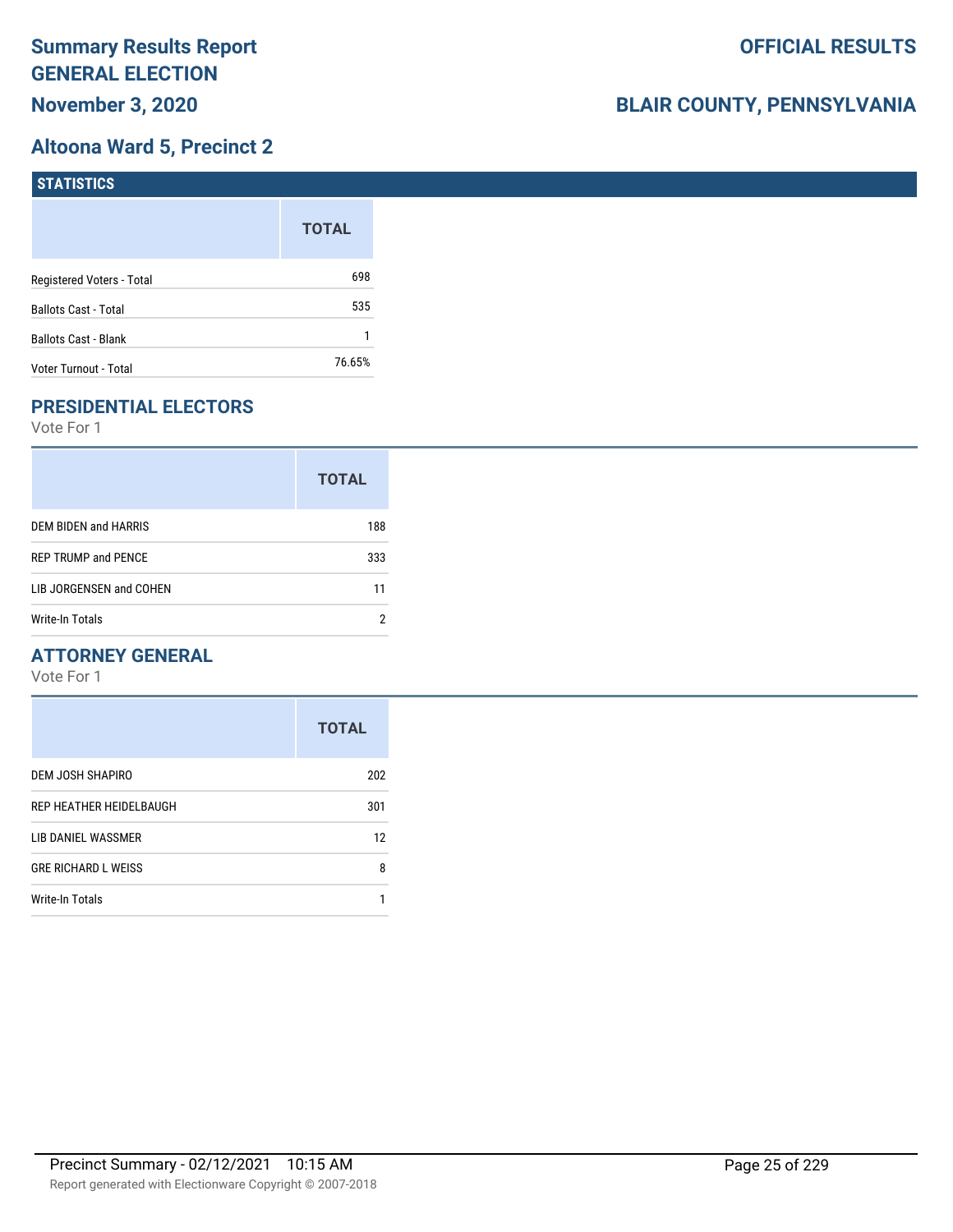**November 3, 2020**

#### **Altoona Ward 5, Precinct 2**

#### **AUDITOR GENERAL**

Vote For 1

|                          | <b>TOTAL</b> |
|--------------------------|--------------|
| DEM NINA AHMAD           | 183          |
| REP TIMOTHY DEFOOR       | 296          |
| LIB JENNIFER MOORE       | 25           |
| <b>GRE OLIVIA FAISON</b> | 12           |
| <b>Write-In Totals</b>   | 2            |

#### **STATE TREASURER**

Vote For 1

|                             | <b>TOTAL</b> |
|-----------------------------|--------------|
| DEM JOE TORSELLA            | 196          |
| <b>REP STACY L. GARRITY</b> | 293          |
| LIB JOE SOLOSKI             | 20           |
| <b>GRE TIMOTHY RUNKLE</b>   | 10           |
| Write-In Totals             | 2            |

#### **REPRESENTATIVE IN CONGRESS 13TH DISTRICT**

Vote For 1

|                        | <b>TOTAL</b> |
|------------------------|--------------|
| <b>DEM TODD ROWLEY</b> | 196          |
| REP JOHN JOYCE         | 334          |
| Write-In Totals        |              |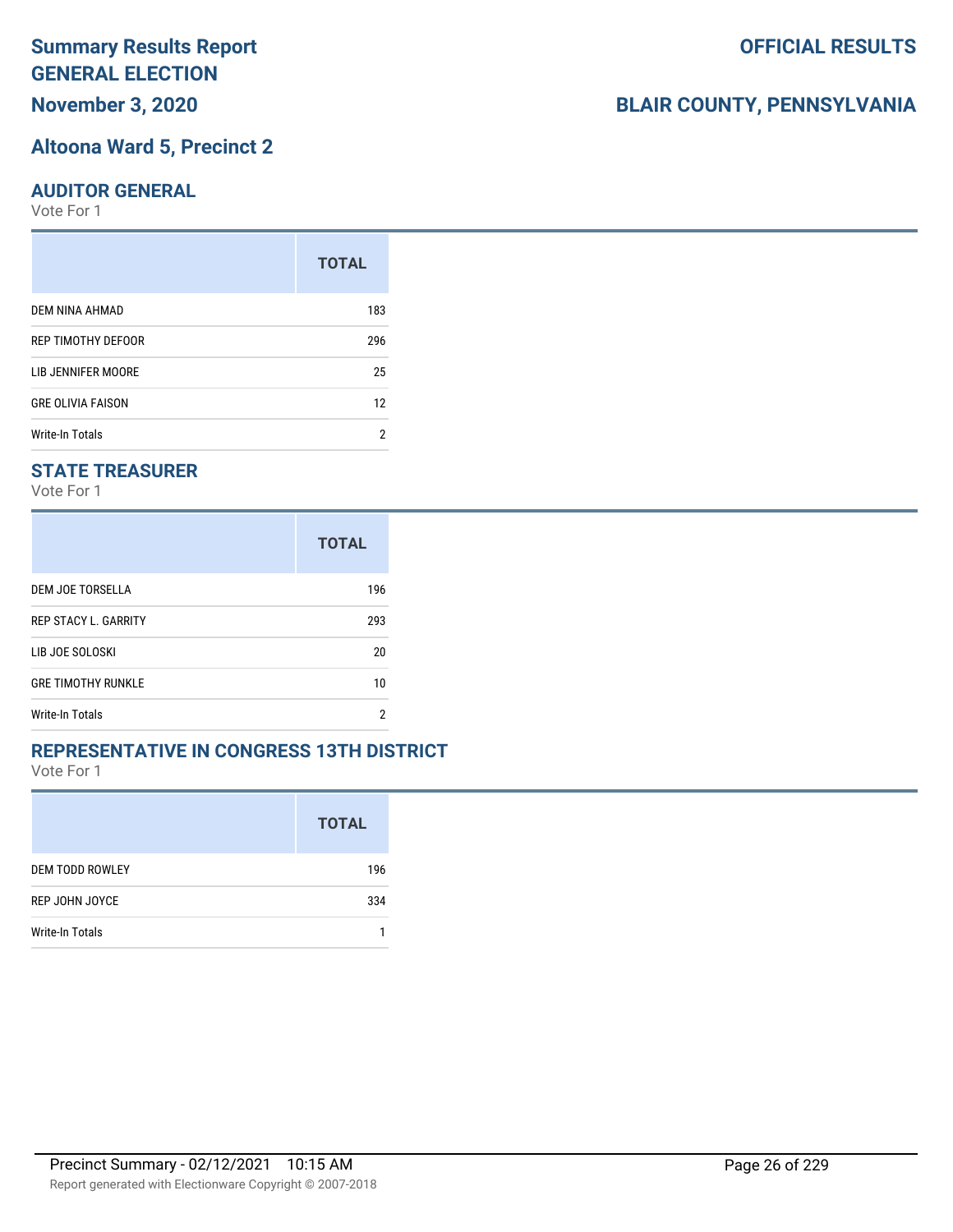#### **Altoona Ward 5, Precinct 2**

#### **REPRESENTATIVE IN THE GENERAL ASSEMBLY 79TH DISTRICT**

|                        | <b>TOTAL</b> |
|------------------------|--------------|
| <b>DEM JASON RUNK</b>  | 177          |
| <b>REP LOU SCHMITT</b> | 342          |
| Write-In Totals        |              |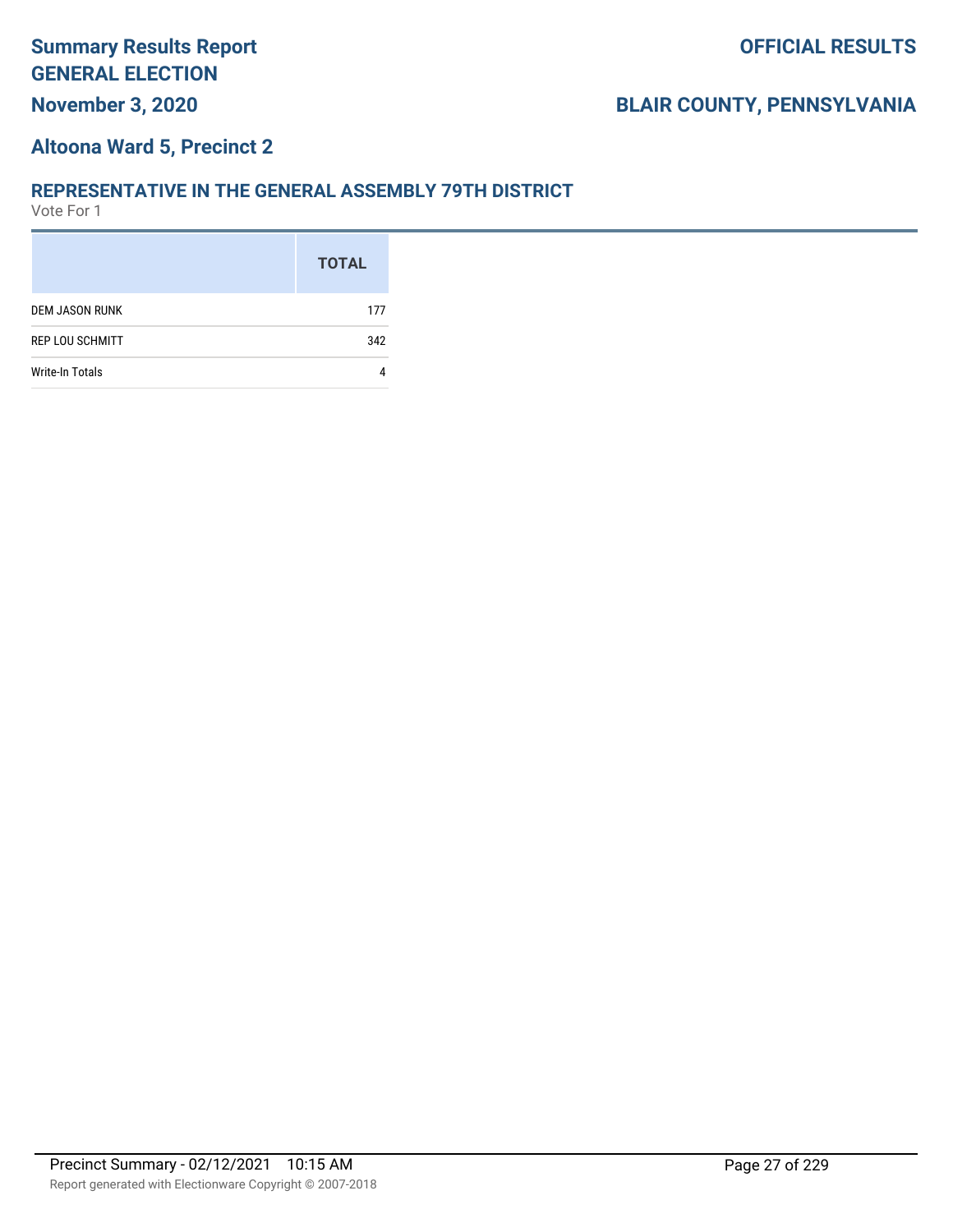## **Altoona Ward 5, Precinct 3**

| <b>STATISTICS</b>         |              |
|---------------------------|--------------|
|                           | <b>TOTAL</b> |
| Registered Voters - Total | 573          |
| Ballots Cast - Total      | 444          |
| Ballots Cast - Blank      | 0            |
| Voter Turnout - Total     | 77.49%       |

# **PRESIDENTIAL ELECTORS**

Vote For 1

|                            | <b>TOTAL</b> |
|----------------------------|--------------|
| DEM BIDEN and HARRIS       | 154          |
| <b>REP TRUMP and PENCE</b> | 278          |
| LIB JORGENSEN and COHEN    | g            |
| Write-In Totals            | 3            |

#### **ATTORNEY GENERAL**

|                            | <b>TOTAL</b> |
|----------------------------|--------------|
| DEM JOSH SHAPIRO           | 151          |
| REP HEATHER HEIDELBAUGH    | 268          |
| LIB DANIEL WASSMER         | 9            |
| <b>GRE RICHARD L WEISS</b> | 12           |
| Write-In Totals            |              |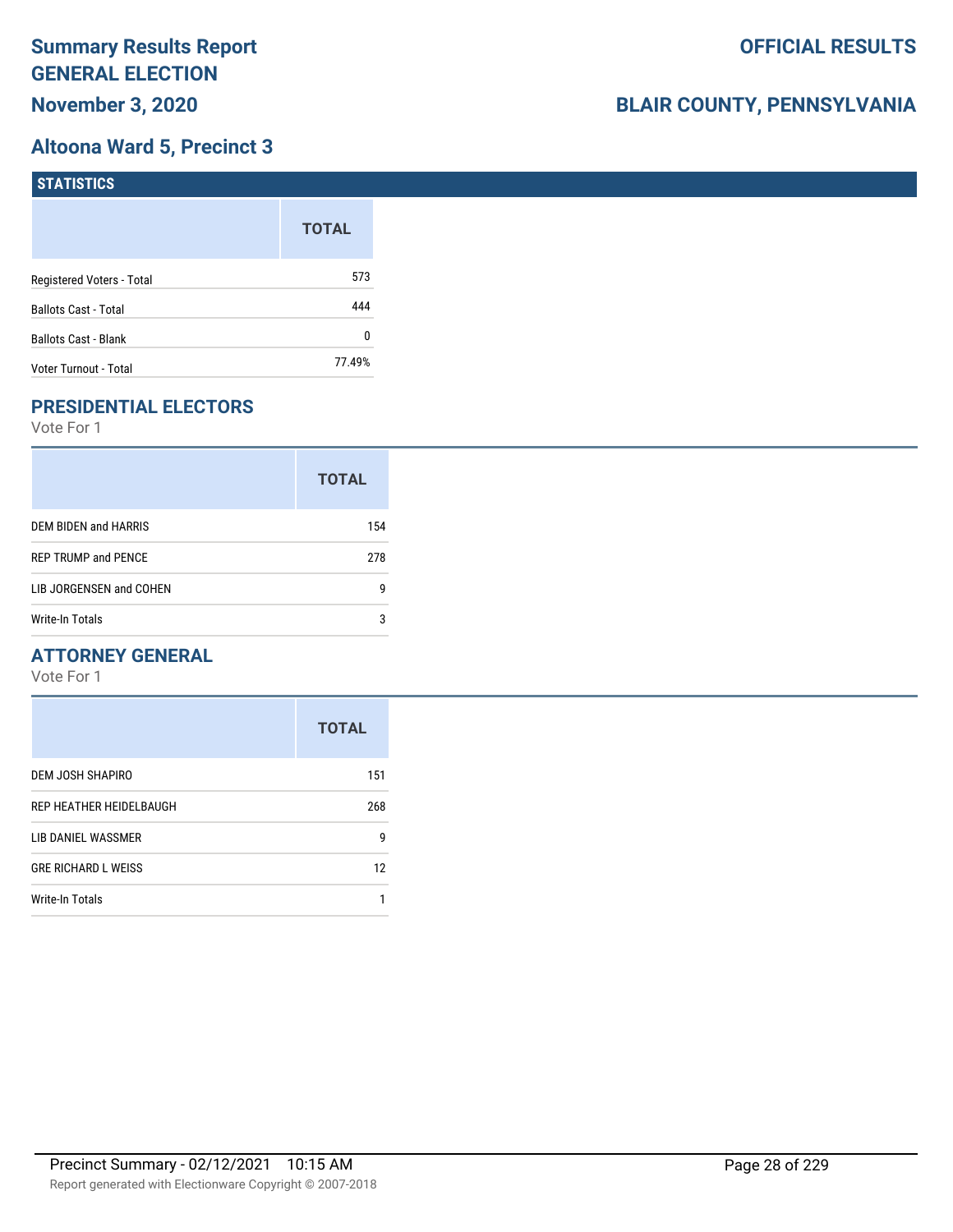**November 3, 2020**

#### **Altoona Ward 5, Precinct 3**

#### **AUDITOR GENERAL**

Vote For 1

|                          | <b>TOTAL</b> |
|--------------------------|--------------|
| DEM NINA AHMAD           | 141          |
| REP TIMOTHY DEFOOR       | 271          |
| LIB JENNIFER MOORE       | 18           |
| <b>GRE OLIVIA FAISON</b> | 10           |
| <b>Write-In Totals</b>   |              |

#### **STATE TREASURER**

Vote For 1

|                             | <b>TOTAL</b> |
|-----------------------------|--------------|
| DEM JOE TORSELLA            | 158          |
| <b>REP STACY L. GARRITY</b> | 268          |
| LIB JOE SOLOSKI             | g            |
| <b>GRE TIMOTHY RUNKLE</b>   | 5            |
| Write-In Totals             |              |

#### **REPRESENTATIVE IN CONGRESS 13TH DISTRICT**

Vote For 1

|                        | <b>TOTAL</b> |
|------------------------|--------------|
| <b>DEM TODD ROWLEY</b> | 147          |
| REP JOHN JOYCE         | 293          |
| Write-In Totals        | ŋ            |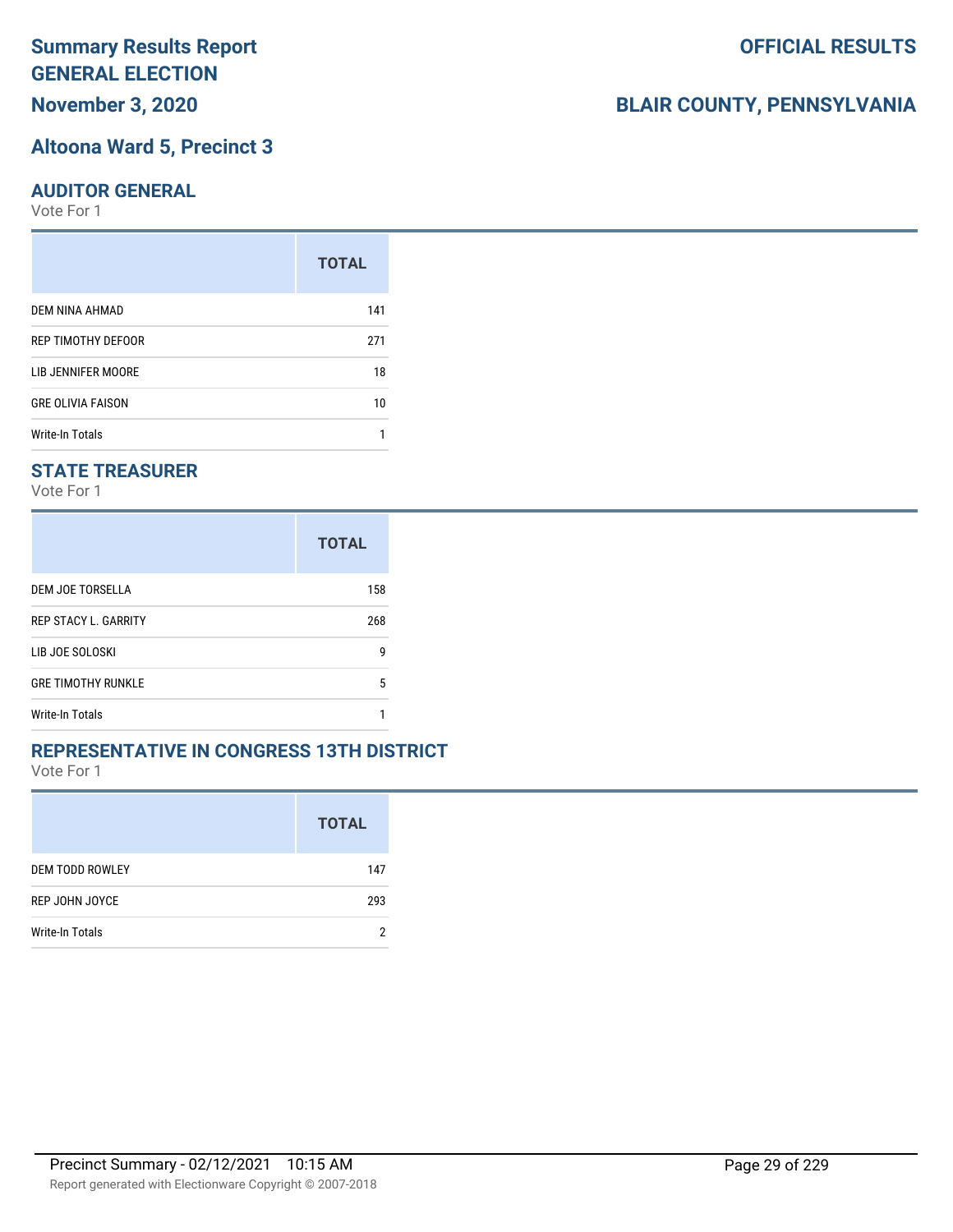### **Altoona Ward 5, Precinct 3**

#### **REPRESENTATIVE IN THE GENERAL ASSEMBLY 79TH DISTRICT**

|                        | <b>TOTAL</b> |
|------------------------|--------------|
| <b>DEM JASON RUNK</b>  | 143          |
| <b>REP LOU SCHMITT</b> | 295          |
| Write-In Totals        |              |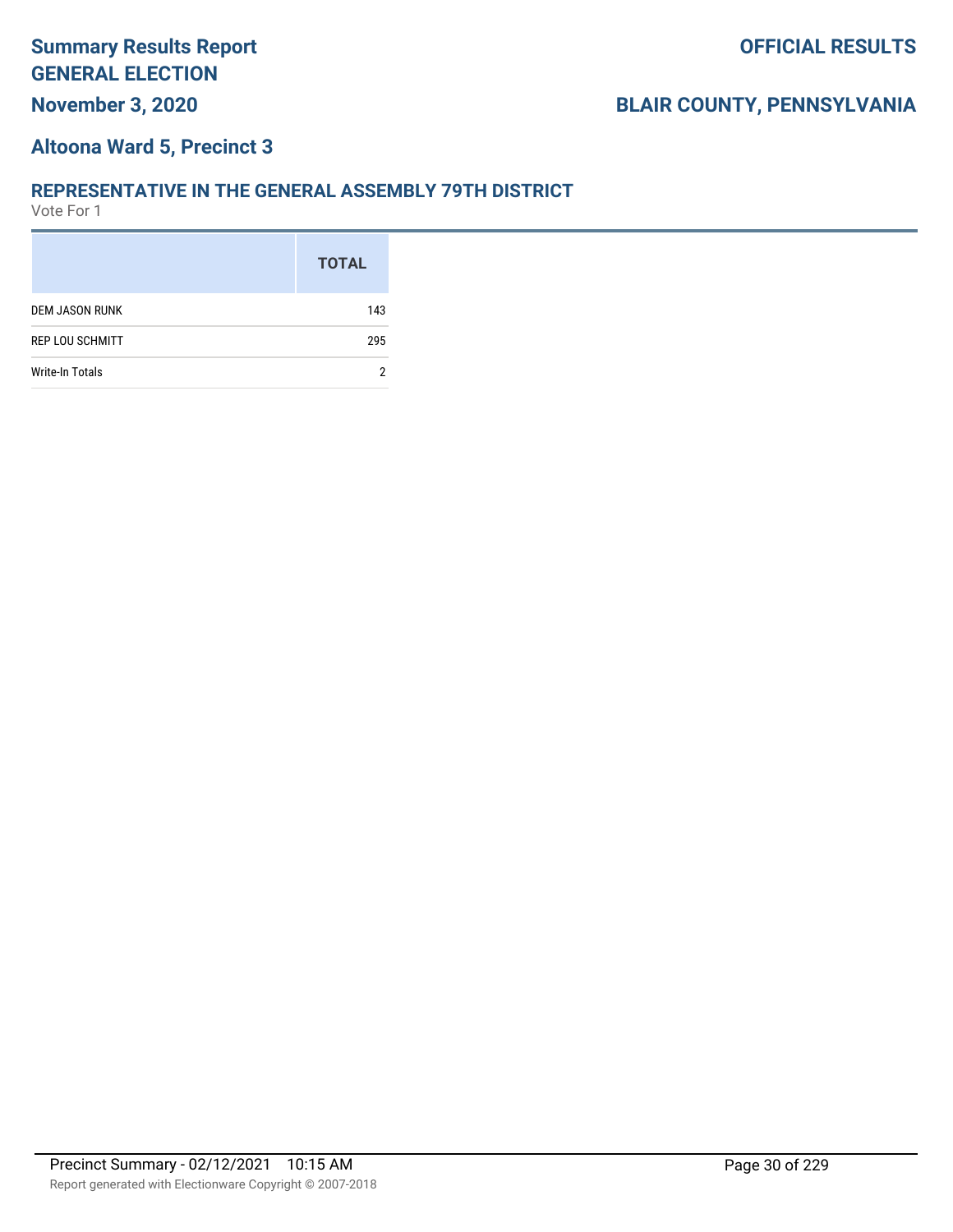# **Altoona Ward 6, Precinct 1**

| <b>STATISTICS</b>           |              |
|-----------------------------|--------------|
|                             | <b>TOTAL</b> |
| Registered Voters - Total   | 983          |
| Ballots Cast - Total        | 717          |
| <b>Ballots Cast - Blank</b> | 0            |
| Voter Turnout - Total       | 72.94%       |

# **PRESIDENTIAL ELECTORS**

Vote For 1

|                            | <b>TOTAL</b> |
|----------------------------|--------------|
| DEM BIDEN and HARRIS       | 274          |
| <b>REP TRUMP and PENCE</b> | 420          |
| LIB JORGENSEN and COHEN    | 18           |
| Write-In Totals            | 3            |

#### **ATTORNEY GENERAL**

|                            | <b>TOTAL</b> |
|----------------------------|--------------|
| DEM JOSH SHAPIRO           | 279          |
| REP HEATHER HEIDELBAUGH    | 396          |
| LIB DANIEL WASSMER         | 18           |
| <b>GRE RICHARD L WEISS</b> | 18           |
| <b>Write-In Totals</b>     |              |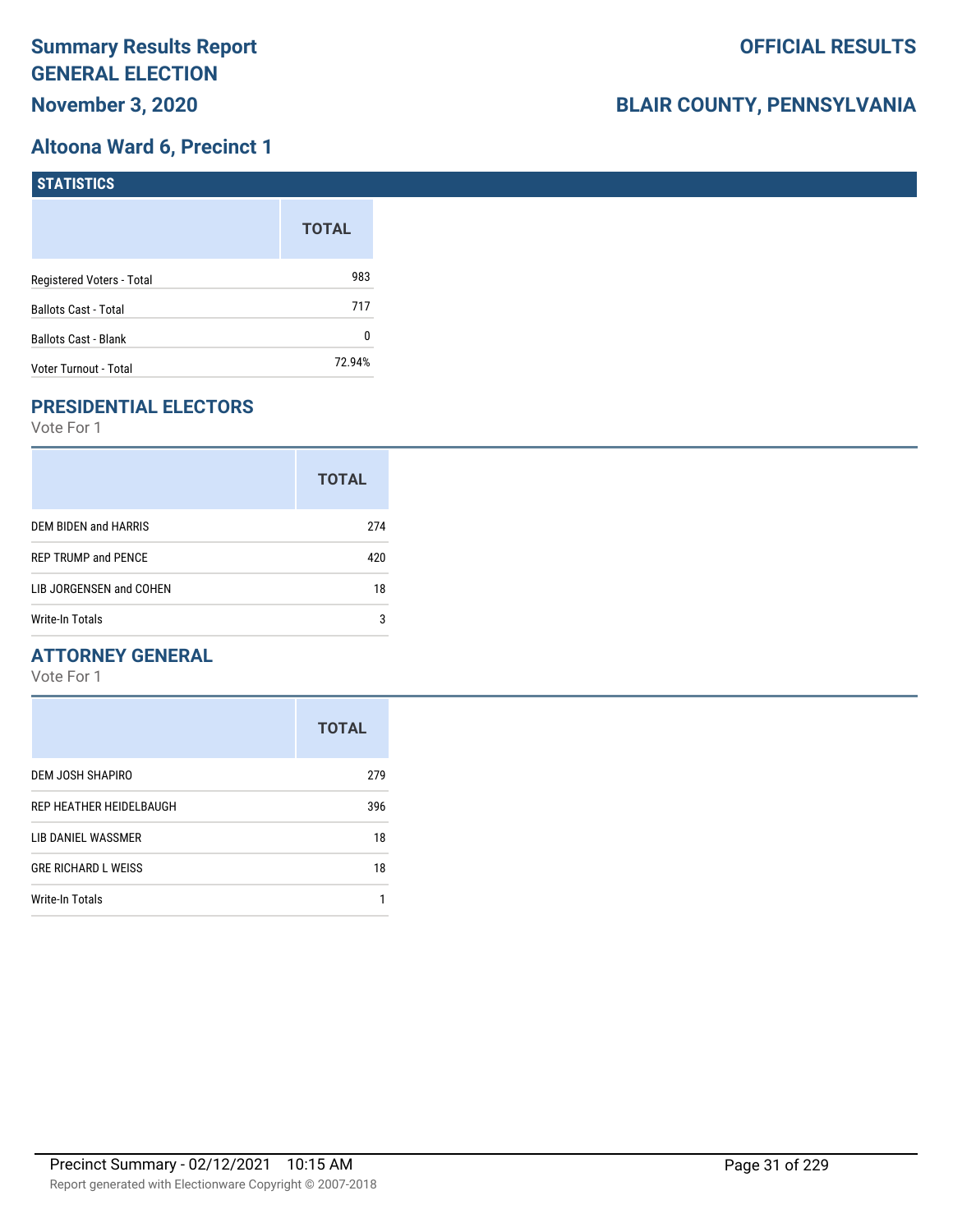**November 3, 2020**

#### **Altoona Ward 6, Precinct 1**

#### **AUDITOR GENERAL**

Vote For 1

|                          | <b>TOTAL</b> |
|--------------------------|--------------|
| DEM NINA AHMAD           | 248          |
| REP TIMOTHY DEFOOR       | 403          |
| LIB JENNIFER MOORE       | 39           |
| <b>GRE OLIVIA FAISON</b> | 16           |
| Write-In Totals          | n            |

#### **STATE TREASURER**

Vote For 1

|                             | <b>TOTAL</b> |
|-----------------------------|--------------|
| DEM JOE TORSELLA            | 270          |
| <b>REP STACY L. GARRITY</b> | 396          |
| LIB JOE SOLOSKI             | 18           |
| <b>GRE TIMOTHY RUNKLE</b>   | 23           |
| <b>Write-In Totals</b>      | n            |

#### **REPRESENTATIVE IN CONGRESS 13TH DISTRICT**

Vote For 1

|                        | <b>TOTAL</b> |
|------------------------|--------------|
| <b>DEM TODD ROWLEY</b> | 264          |
| REP JOHN JOYCE         | 446          |
| Write-In Totals        | Ω            |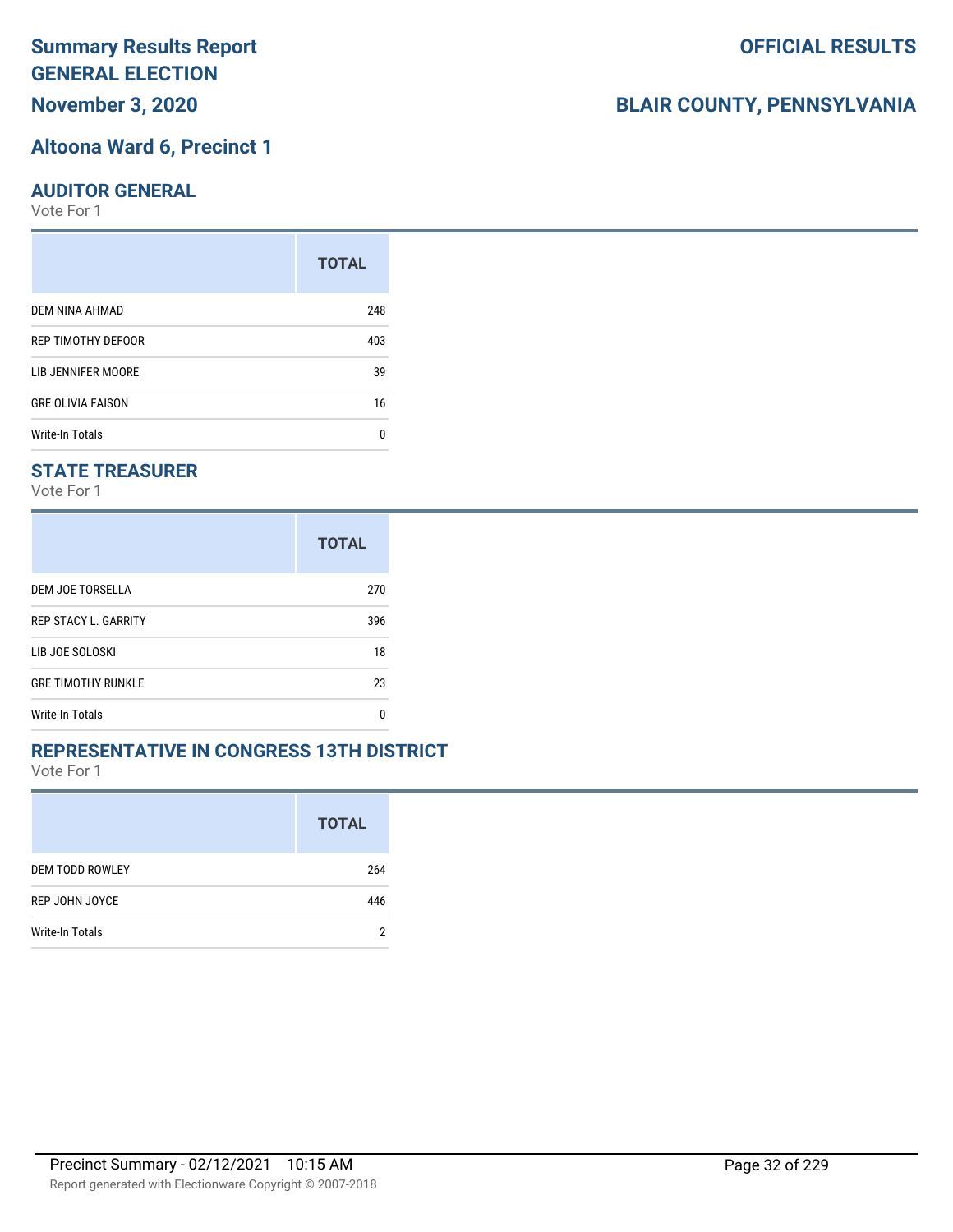#### **Altoona Ward 6, Precinct 1**

#### **REPRESENTATIVE IN THE GENERAL ASSEMBLY 79TH DISTRICT**

|                        | <b>TOTAL</b> |
|------------------------|--------------|
| <b>DEM JASON RUNK</b>  | 256          |
| <b>REP LOU SCHMITT</b> | 451          |
| Write-In Totals        |              |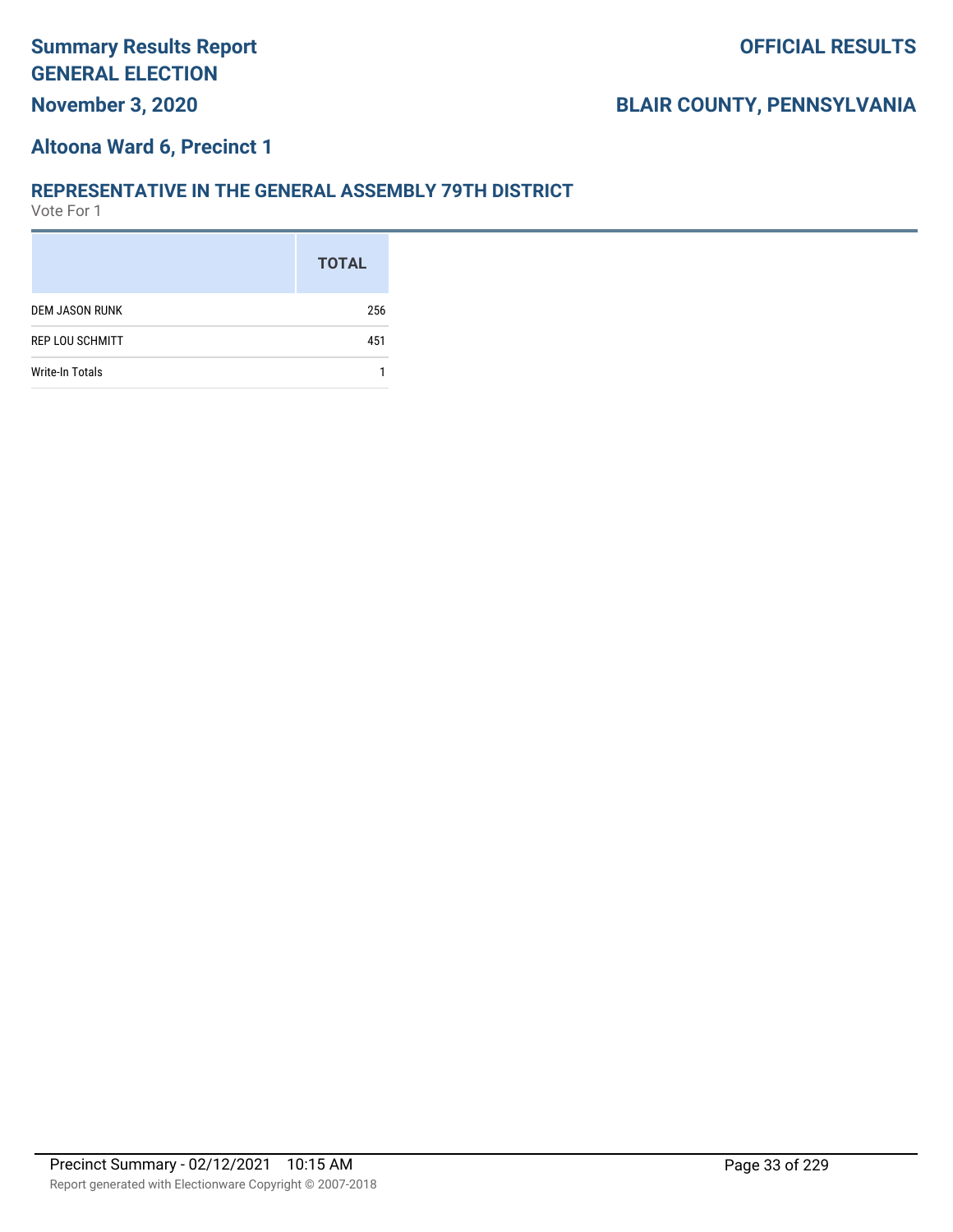## **Altoona Ward 6, Precinct 2**

| <b>STATISTICS</b>           |              |
|-----------------------------|--------------|
|                             | <b>TOTAL</b> |
| Registered Voters - Total   | 1,037        |
| Ballots Cast - Total        | 737          |
| <b>Ballots Cast - Blank</b> | 0            |
| Voter Turnout - Total       | 71.07%       |

# **PRESIDENTIAL ELECTORS**

Vote For 1

| <b>TOTAL</b> |
|--------------|
| 244          |
| 483          |
| 6            |
|              |
|              |

#### **ATTORNEY GENERAL**

|                            | <b>TOTAL</b> |
|----------------------------|--------------|
| DEM JOSH SHAPIRO           | 247          |
| REP HEATHER HEIDELBAUGH    | 455          |
| LIB DANIEL WASSMER         | 18           |
| <b>GRE RICHARD L WEISS</b> | 12           |
| Write-In Totals            |              |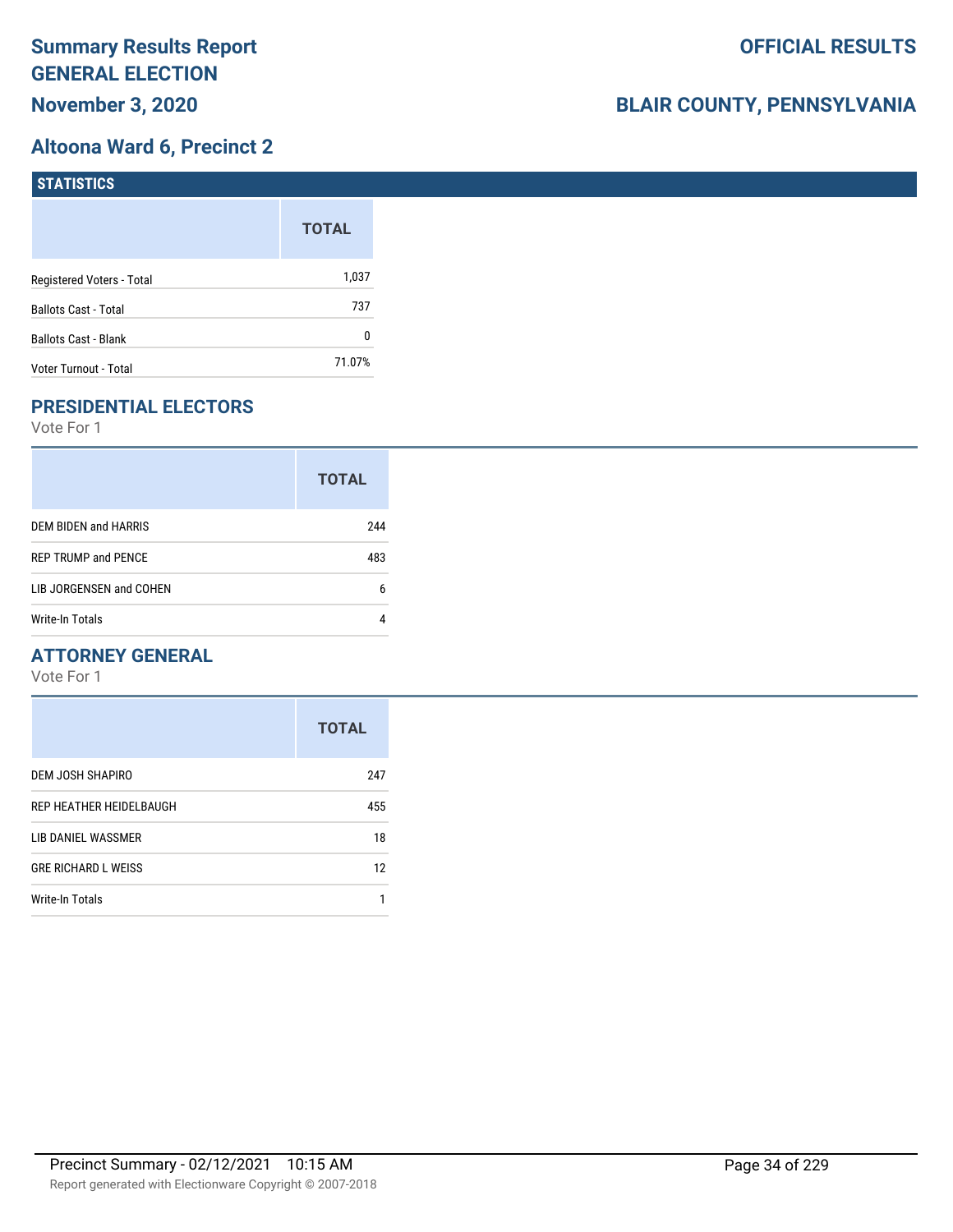**November 3, 2020**

#### **Altoona Ward 6, Precinct 2**

#### **AUDITOR GENERAL**

Vote For 1

|                          | <b>TOTAL</b> |
|--------------------------|--------------|
| DEM NINA AHMAD           | 216          |
| REP TIMOTHY DEFOOR       | 476          |
| LIB JENNIFER MOORE       | 31           |
| <b>GRE OLIVIA FAISON</b> | g            |
| Write-In Totals          | n            |

#### **STATE TREASURER**

Vote For 1

|                             | <b>TOTAL</b> |
|-----------------------------|--------------|
| DEM JOE TORSELLA            | 235          |
| <b>REP STACY L. GARRITY</b> | 464          |
| LIB JOE SOLOSKI             | 19           |
| <b>GRE TIMOTHY RUNKLE</b>   | 14           |
| <b>Write-In Totals</b>      | n            |

#### **REPRESENTATIVE IN CONGRESS 13TH DISTRICT**

Vote For 1

|                        | <b>TOTAL</b> |
|------------------------|--------------|
| <b>DEM TODD ROWLEY</b> | 230          |
| REP JOHN JOYCE         | 504          |
| Write-In Totals        |              |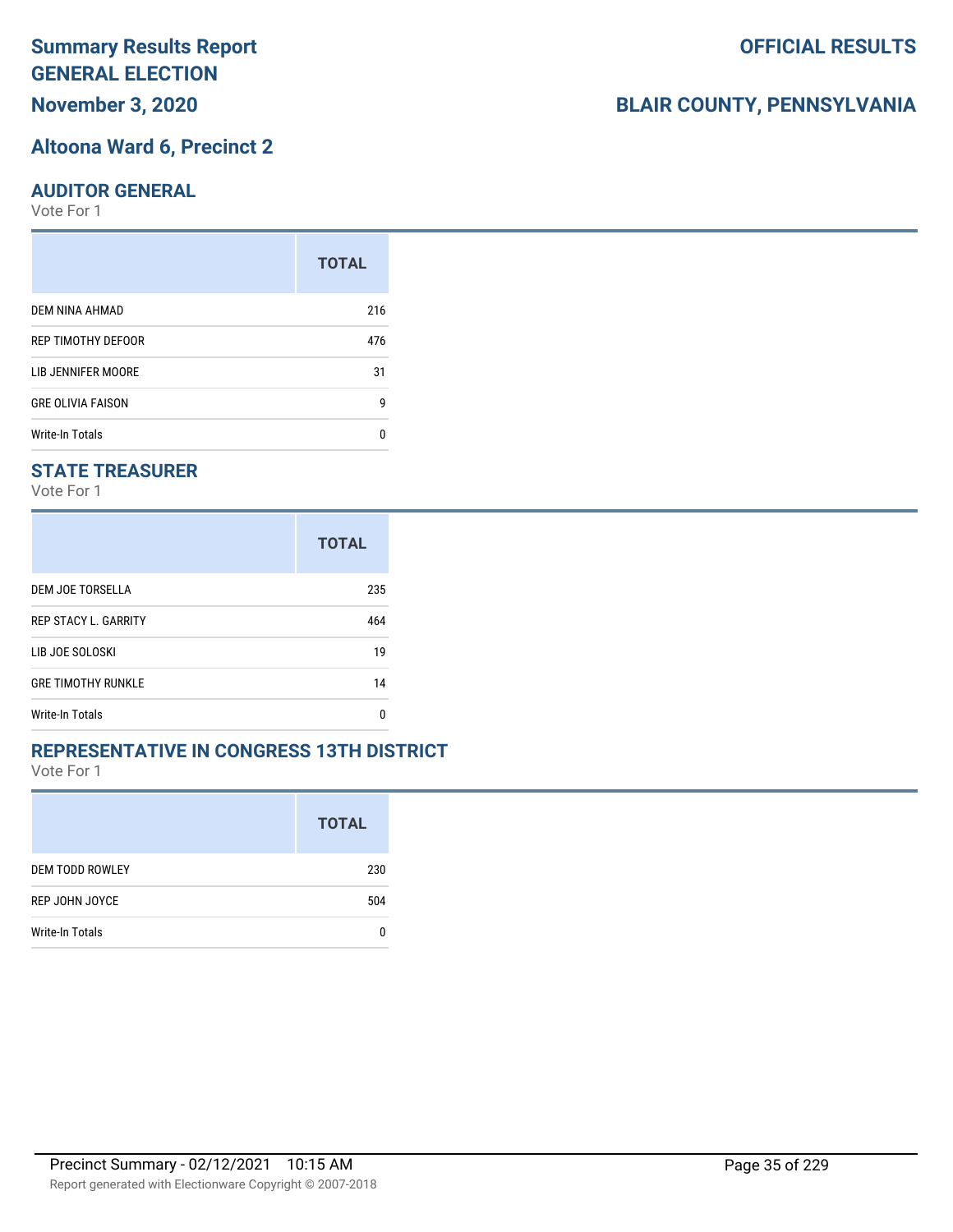### **Altoona Ward 6, Precinct 2**

#### **REPRESENTATIVE IN THE GENERAL ASSEMBLY 79TH DISTRICT**

|                        | <b>TOTAL</b> |
|------------------------|--------------|
| <b>DEM JASON RUNK</b>  | 220          |
| <b>REP LOU SCHMITT</b> | 509          |
| Write-In Totals        |              |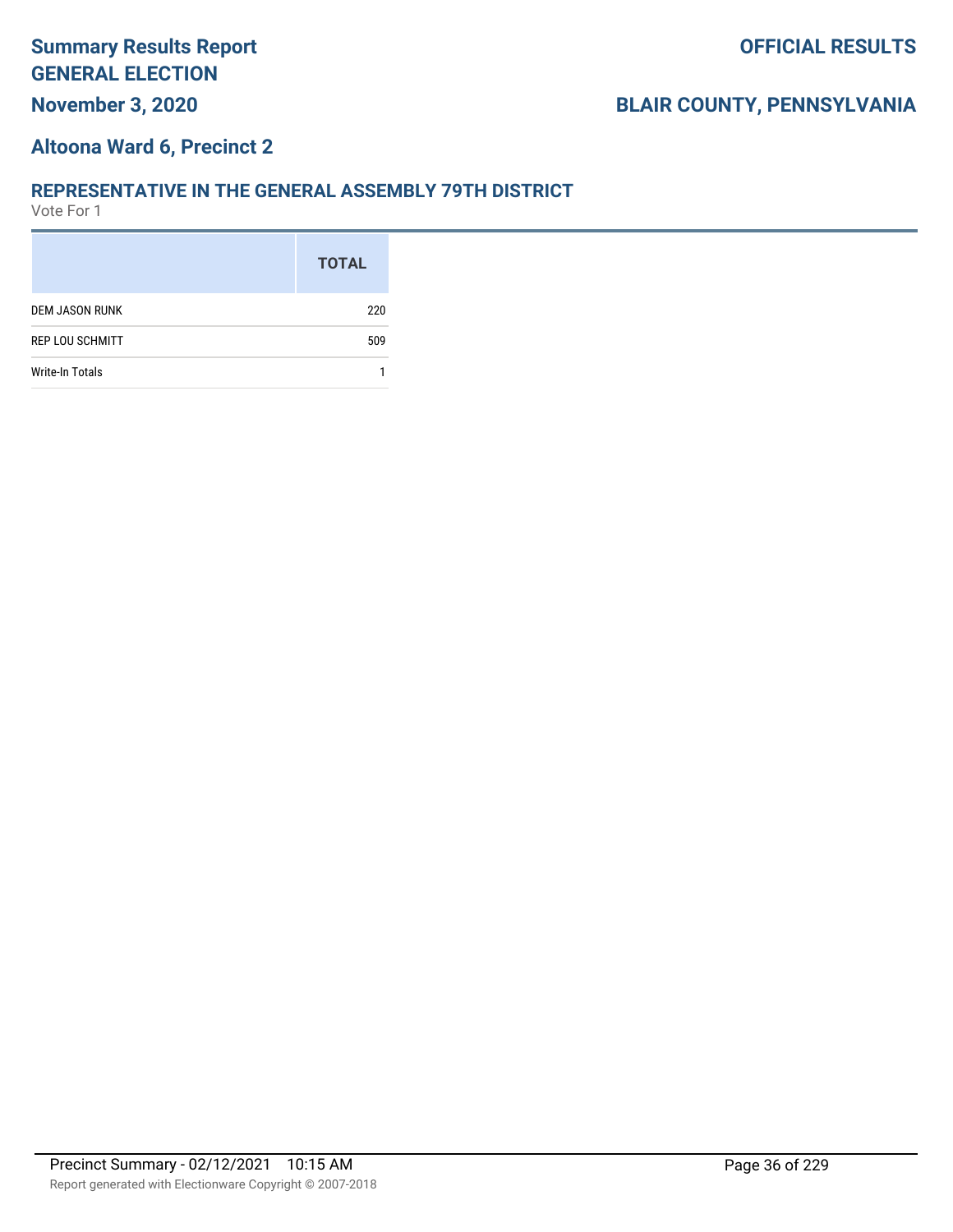### **Altoona Ward 6, Precinct 3**

| <b>STATISTICS</b>           |              |
|-----------------------------|--------------|
|                             | <b>TOTAL</b> |
| Registered Voters - Total   | 826          |
| Ballots Cast - Total        | 682          |
| <b>Ballots Cast - Blank</b> | 0            |
| Voter Turnout - Total       | 82.57%       |

## **PRESIDENTIAL ELECTORS**

Vote For 1

|                            | <b>TOTAL</b> |
|----------------------------|--------------|
| DEM BIDEN and HARRIS       | 261          |
| <b>REP TRUMP and PENCE</b> | 415          |
| LIB JORGENSEN and COHEN    | 3            |
| <b>Write-In Totals</b>     |              |

### **ATTORNEY GENERAL**

|                            | <b>TOTAL</b> |
|----------------------------|--------------|
| DEM JOSH SHAPIRO           | 257          |
| REP HEATHER HEIDELBAUGH    | 396          |
| LIB DANIEL WASSMER         | 13           |
| <b>GRE RICHARD L WEISS</b> | 6            |
| Write-In Totals            | n            |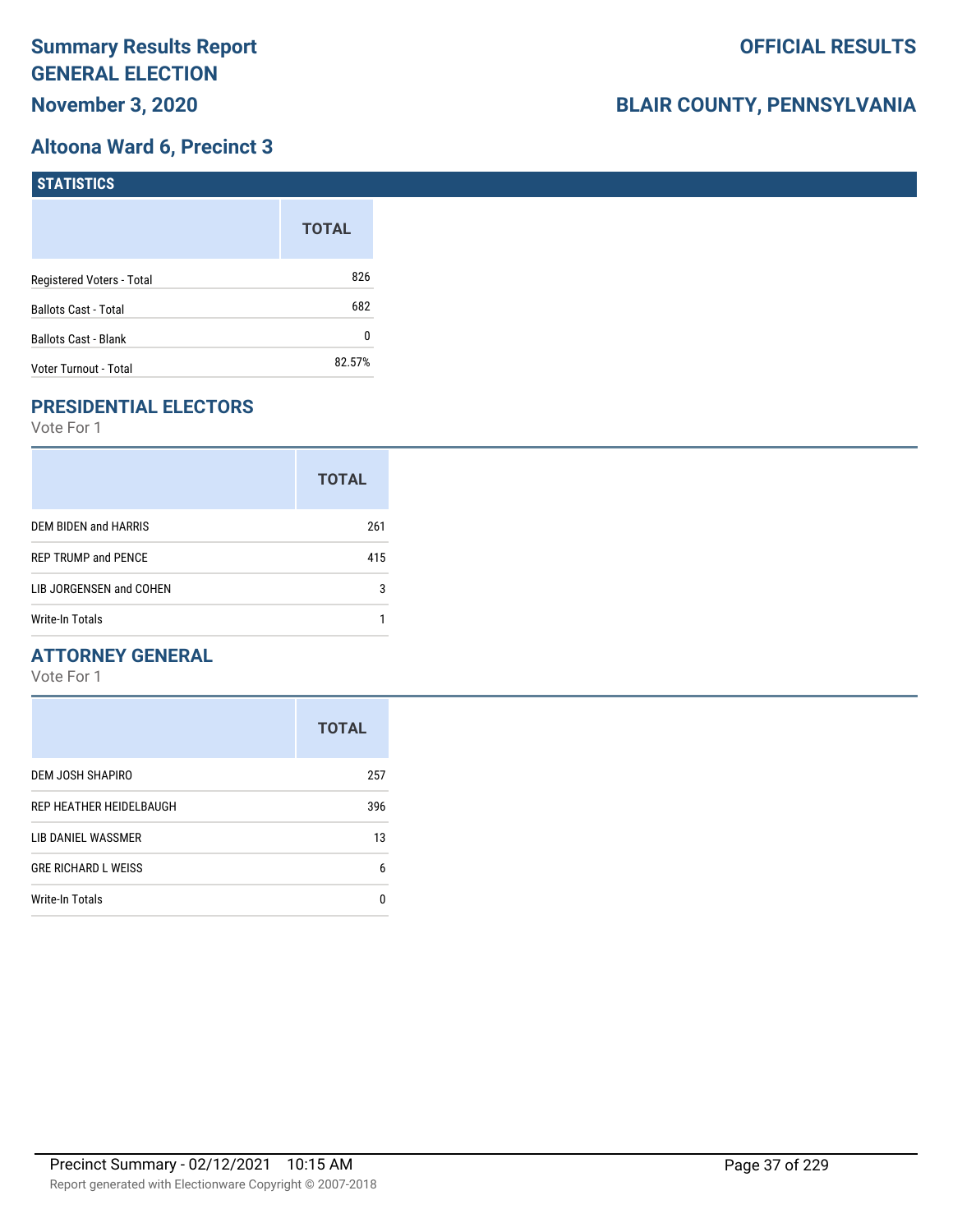# **Summary Results Report GENERAL ELECTION**

**November 3, 2020**

#### **Altoona Ward 6, Precinct 3**

#### **AUDITOR GENERAL**

Vote For 1

|                          | <b>TOTAL</b> |
|--------------------------|--------------|
| DEM NINA AHMAD           | 233          |
| REP TIMOTHY DEFOOR       | 404          |
| LIB JENNIFER MOORE       | 21           |
| <b>GRE OLIVIA FAISON</b> | 10           |
| Write-In Totals          |              |

### **STATE TREASURER**

Vote For 1

|                             | <b>TOTAL</b> |
|-----------------------------|--------------|
| DEM JOE TORSELLA            | 254          |
| <b>REP STACY L. GARRITY</b> | 397          |
| LIB JOE SOLOSKI             | 16           |
| <b>GRE TIMOTHY RUNKLE</b>   | 6            |
| Write-In Totals             | n            |

#### **REPRESENTATIVE IN CONGRESS 13TH DISTRICT**

Vote For 1

|                        | <b>TOTAL</b> |
|------------------------|--------------|
| <b>DEM TODD ROWLEY</b> | 234          |
| REP JOHN JOYCE         | 438          |
| Write-In Totals        |              |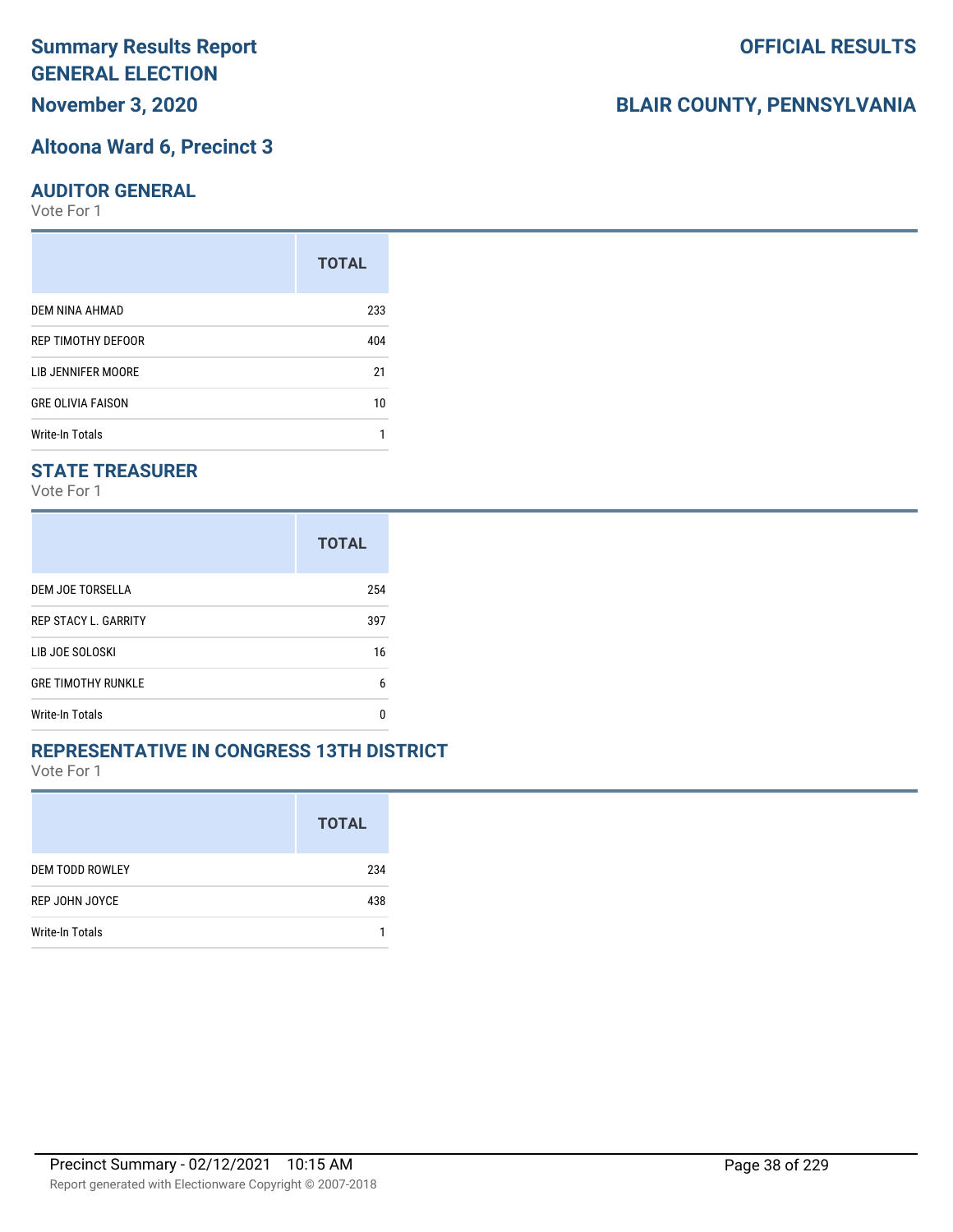### **Altoona Ward 6, Precinct 3**

#### **REPRESENTATIVE IN THE GENERAL ASSEMBLY 79TH DISTRICT**

|                        | <b>TOTAL</b> |
|------------------------|--------------|
| <b>DEM JASON RUNK</b>  | 214          |
| <b>REP LOU SCHMITT</b> | 452          |
| <b>Write-In Totals</b> | 3            |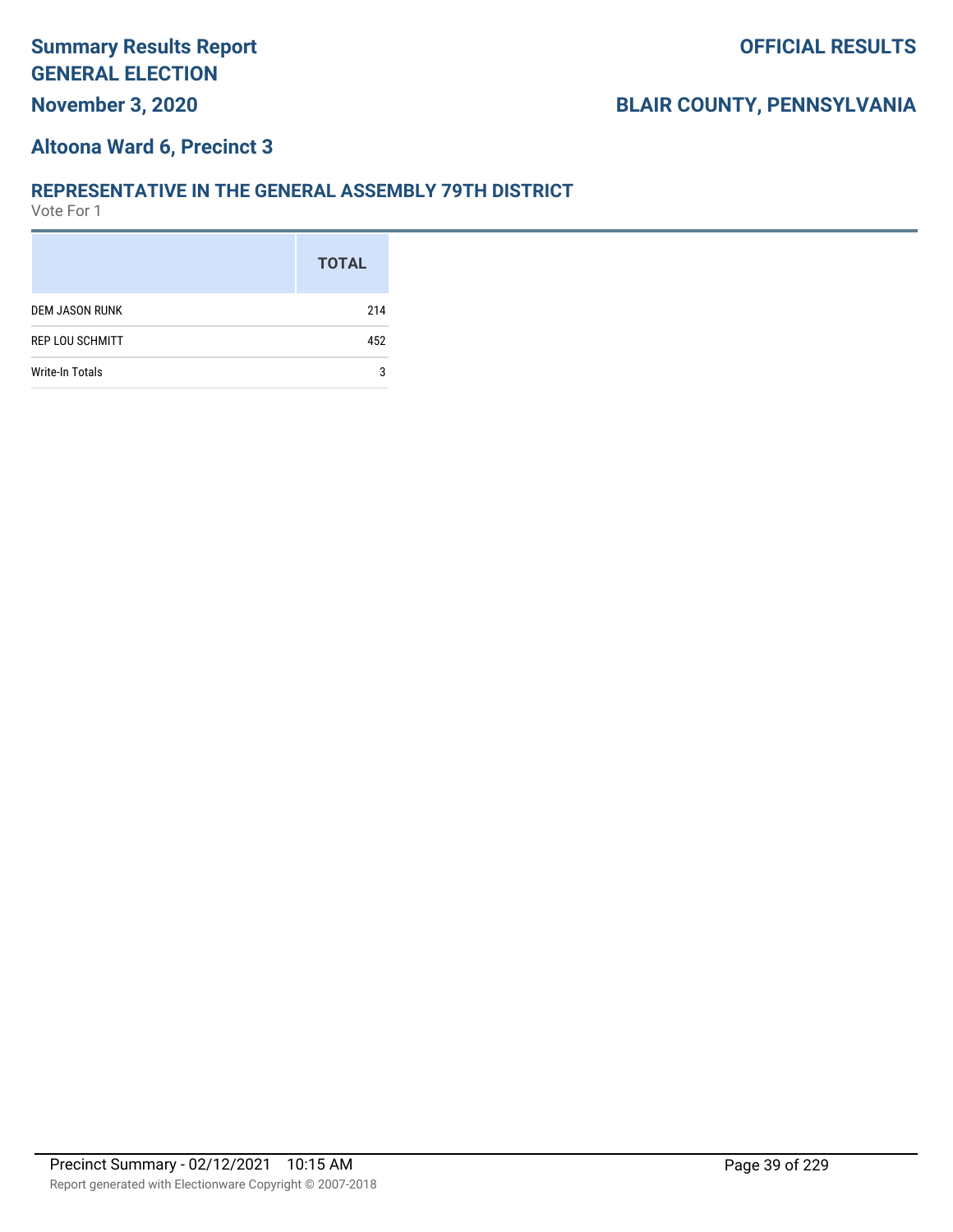### **Altoona Ward 6, Precinct 4**

| <b>STATISTICS</b>           |              |
|-----------------------------|--------------|
|                             | <b>TOTAL</b> |
| Registered Voters - Total   | 973          |
| Ballots Cast - Total        | 759          |
| <b>Ballots Cast - Blank</b> | 0            |
| Voter Turnout - Total       | 78.01%       |

# **PRESIDENTIAL ELECTORS**

Vote For 1

|                            | <b>TOTAL</b> |
|----------------------------|--------------|
| DEM BIDEN and HARRIS       | 237          |
| <b>REP TRUMP and PENCE</b> | 510          |
| LIB JORGENSEN and COHEN    | g            |
| Write-In Totals            | 2            |

### **ATTORNEY GENERAL**

|                            | <b>TOTAL</b> |
|----------------------------|--------------|
| DEM JOSH SHAPIRO           | 248          |
| REP HEATHER HEIDELBAUGH    | 467          |
| LIB DANIEL WASSMER         | 13           |
| <b>GRE RICHARD L WEISS</b> | 14           |
| <b>Write-In Totals</b>     | 2            |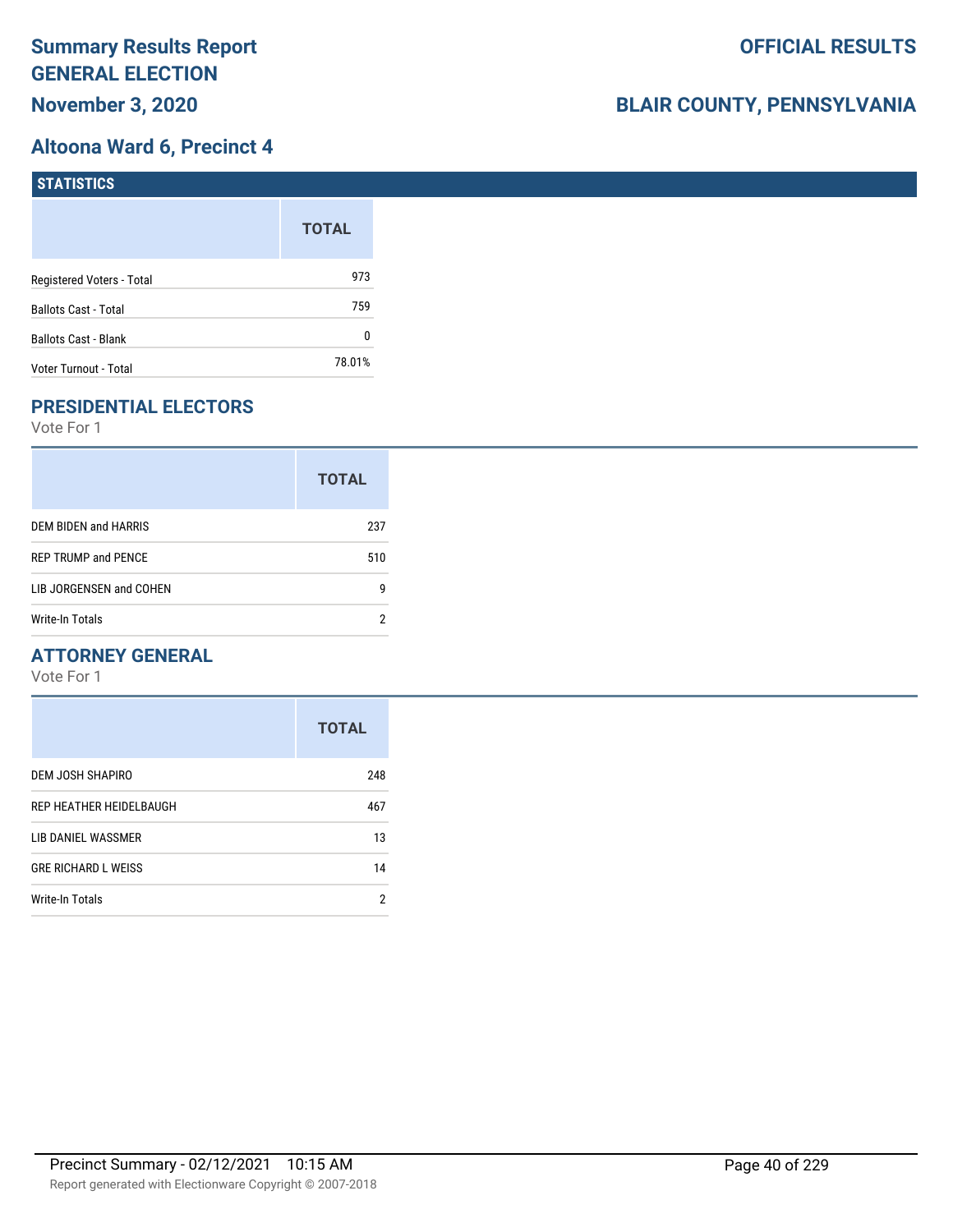# **Summary Results Report GENERAL ELECTION**

**November 3, 2020**

#### **Altoona Ward 6, Precinct 4**

#### **AUDITOR GENERAL**

Vote For 1

|                          | <b>TOTAL</b> |
|--------------------------|--------------|
| DEM NINA AHMAD           | 216          |
| REP TIMOTHY DEFOOR       | 491          |
| LIB JENNIFER MOORE       | 26           |
| <b>GRE OLIVIA FAISON</b> | 6            |
| <b>Write-In Totals</b>   | 2            |

### **STATE TREASURER**

Vote For 1

|                             | <b>TOTAL</b> |
|-----------------------------|--------------|
| DEM JOE TORSELLA            | 244          |
| <b>REP STACY L. GARRITY</b> | 478          |
| LIB JOE SOLOSKI             | 12           |
| <b>GRE TIMOTHY RUNKLE</b>   | 8            |
| Write-In Totals             | 2            |

#### **REPRESENTATIVE IN CONGRESS 13TH DISTRICT**

Vote For 1

|                        | <b>TOTAL</b> |
|------------------------|--------------|
| <b>DEM TODD ROWLEY</b> | 207          |
| REP JOHN JOYCE         | 539          |
| Write-In Totals        |              |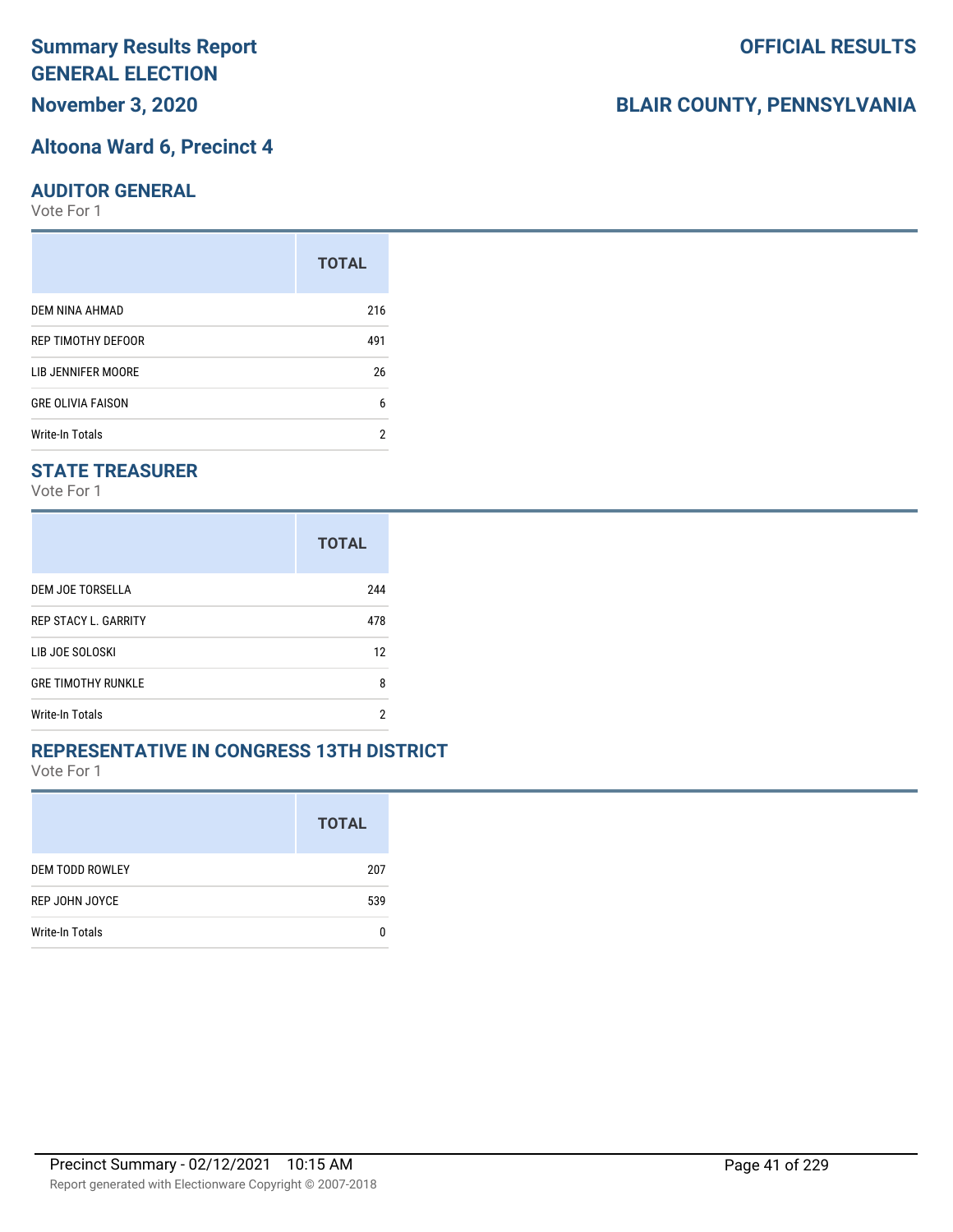### **Altoona Ward 6, Precinct 4**

#### **REPRESENTATIVE IN THE GENERAL ASSEMBLY 79TH DISTRICT**

|                        | <b>TOTAL</b> |
|------------------------|--------------|
| <b>DEM JASON RUNK</b>  | 193          |
| <b>REP LOU SCHMITT</b> | 550          |
| <b>Write-In Totals</b> |              |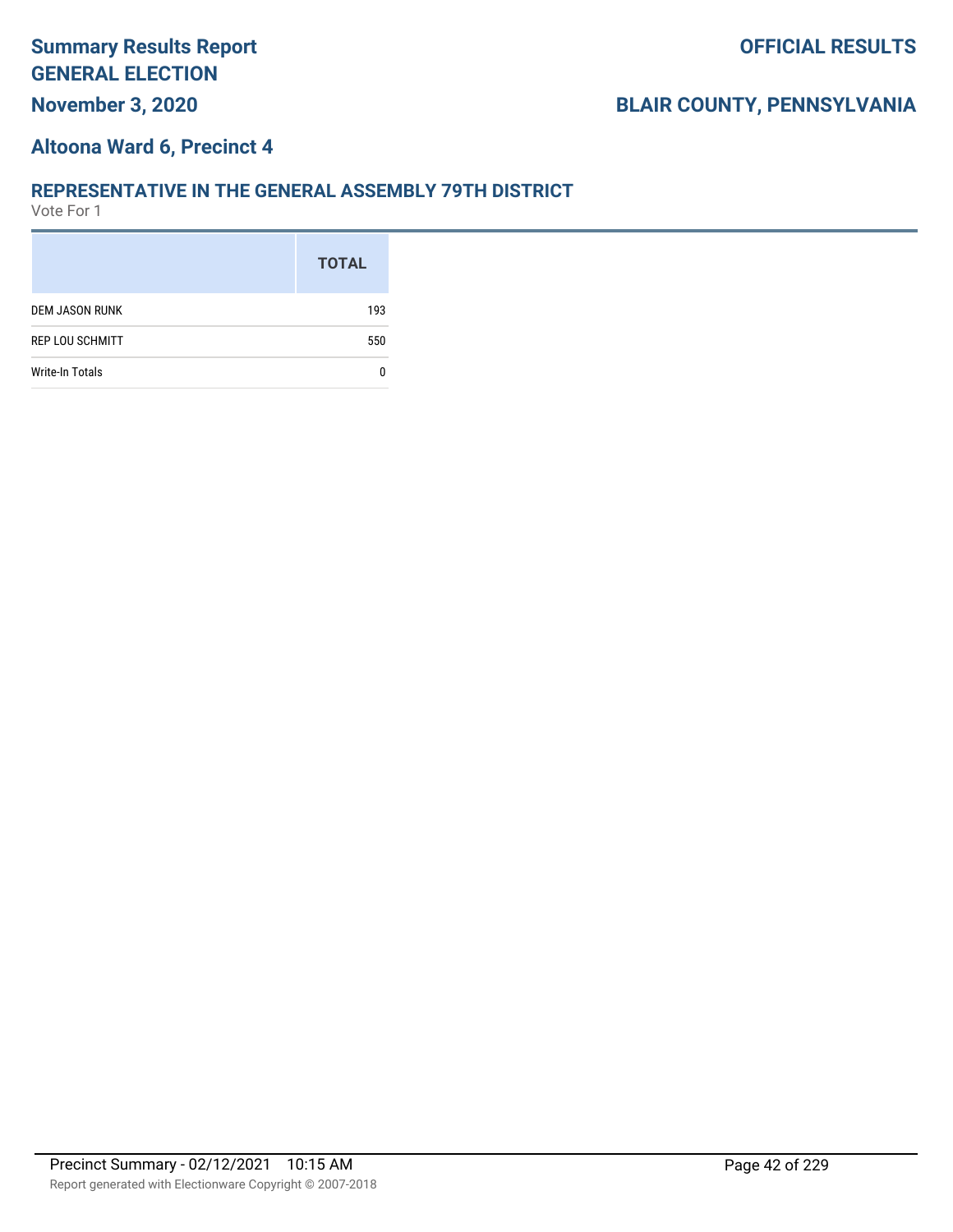# **BLAIR COUNTY, PENNSYLVANIA**

#### **STATISTICS**

|                             | <b>TOTAL</b> |
|-----------------------------|--------------|
| Registered Voters - Total   | 902          |
| <b>Ballots Cast - Total</b> | 608          |
| <b>Ballots Cast - Blank</b> |              |
| Voter Turnout - Total       | 67.41%       |

## **PRESIDENTIAL ELECTORS**

Vote For 1

|                            | <b>TOTAL</b> |
|----------------------------|--------------|
| DEM BIDEN and HARRIS       | 217          |
| <b>REP TRUMP and PENCE</b> | 384          |
| LIB JORGENSEN and COHEN    | 6            |
| Write-In Totals            |              |

### **ATTORNEY GENERAL**

|                            | <b>TOTAL</b> |
|----------------------------|--------------|
| DEM JOSH SHAPIRO           | 201          |
| REP HEATHER HEIDELBAUGH    | 361          |
| LIB DANIEL WASSMER         | 18           |
| <b>GRE RICHARD L WEISS</b> | 18           |
| Write-In Totals            |              |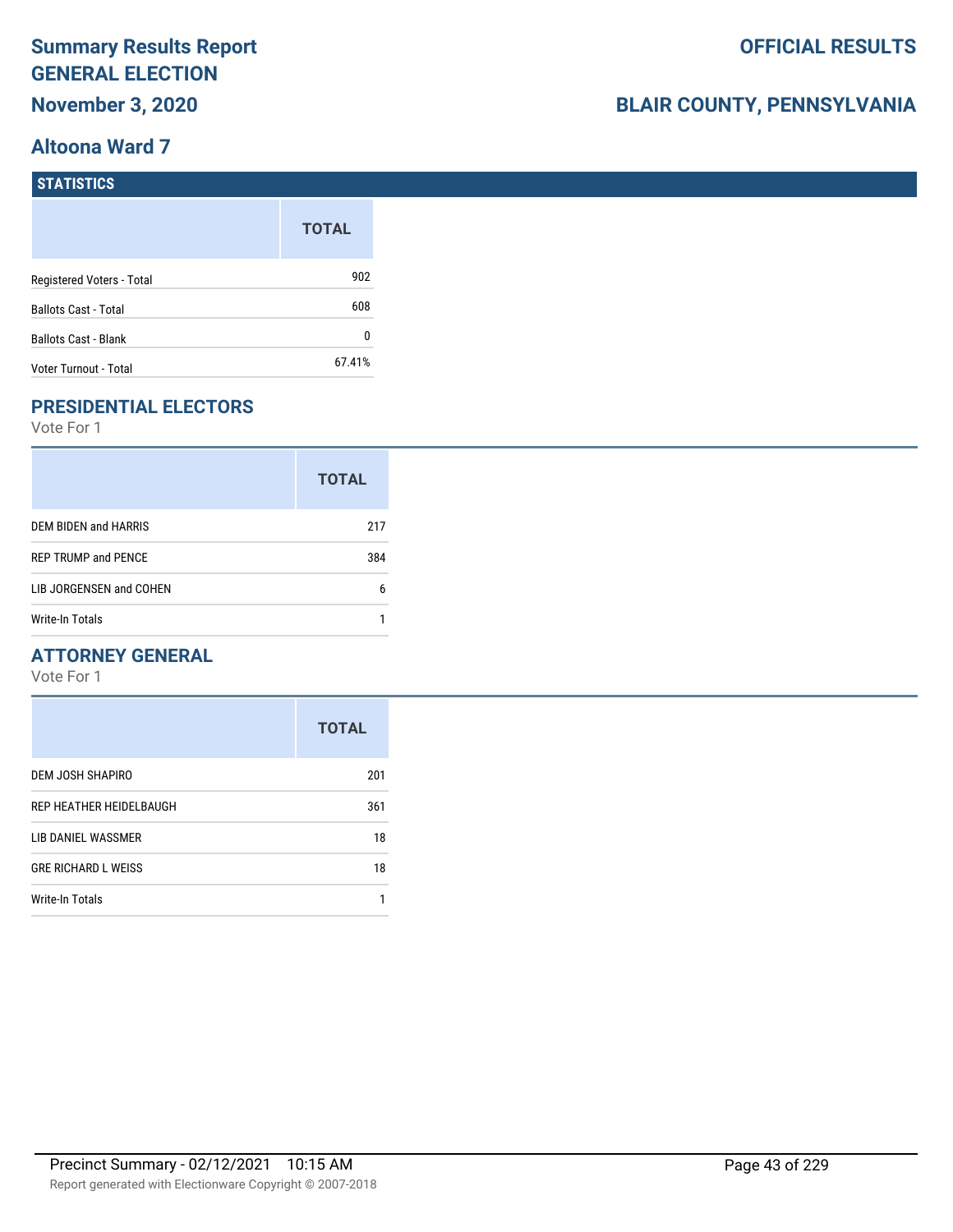### **Altoona Ward 7**

### **AUDITOR GENERAL**

Vote For 1

|                          | <b>TOTAL</b> |
|--------------------------|--------------|
| DEM NINA AHMAD           | 193          |
| REP TIMOTHY DEFOOR       |              |
| LIB JENNIFER MOORE       | 18           |
| <b>GRE OLIVIA FAISON</b> |              |
| Write-In Totals          | n            |

### **STATE TREASURER**

Vote For 1

|                             | <b>TOTAL</b> |
|-----------------------------|--------------|
| DEM JOE TORSELLA            | 203          |
| <b>REP STACY L. GARRITY</b> | 367          |
| LIB JOE SOLOSKI             | 15           |
| <b>GRE TIMOTHY RUNKLE</b>   | 13           |
| Write-In Totals             | n            |

#### **REPRESENTATIVE IN CONGRESS 13TH DISTRICT**

Vote For 1

|                        | <b>TOTAL</b> |
|------------------------|--------------|
| <b>DEM TODD ROWLEY</b> | 209          |
| REP JOHN JOYCE         | 392          |
| Write-In Totals        |              |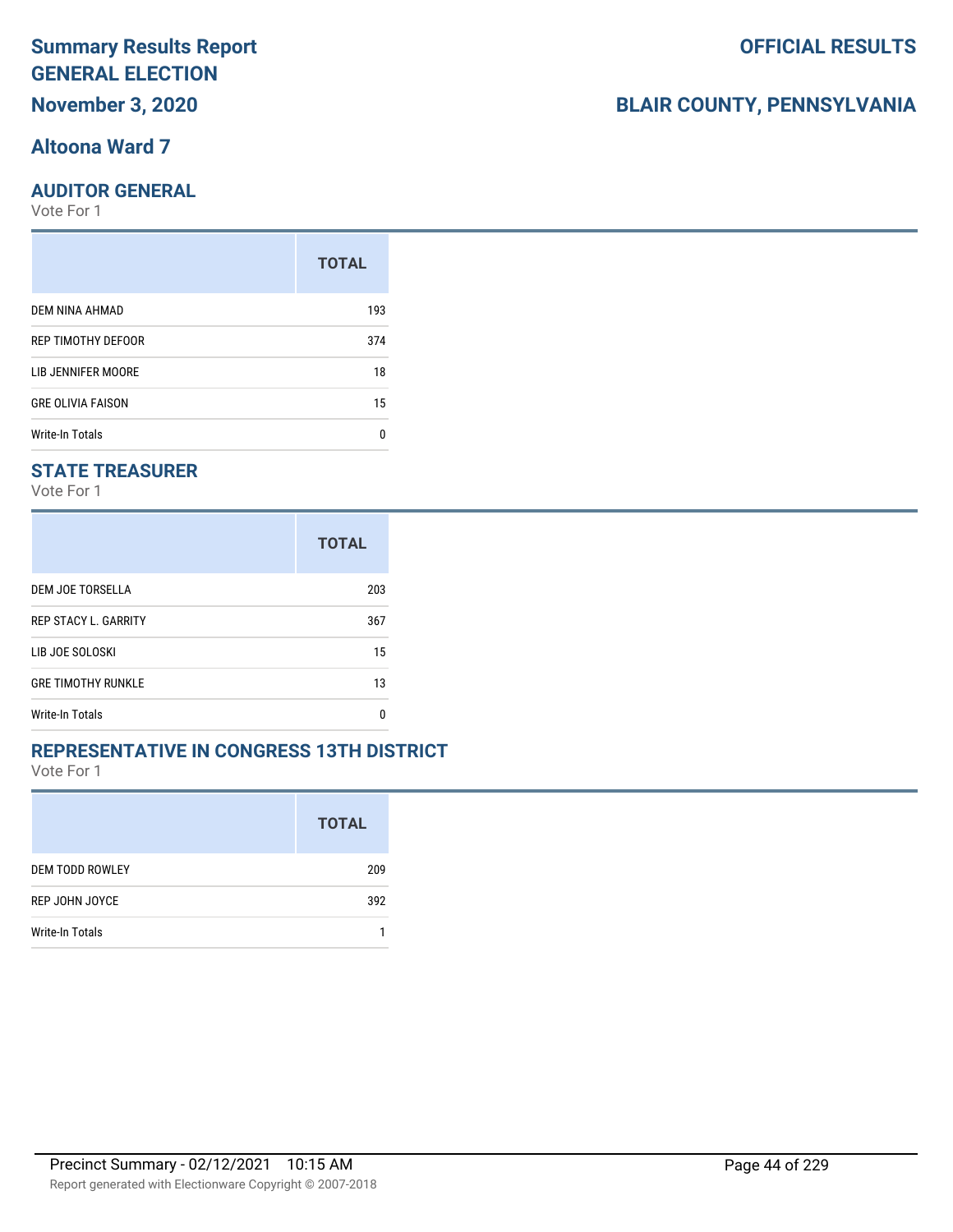### **BLAIR COUNTY, PENNSYLVANIA**

### **Altoona Ward 7**

#### **REPRESENTATIVE IN THE GENERAL ASSEMBLY 79TH DISTRICT**

|                        | <b>TOTAL</b> |
|------------------------|--------------|
| <b>DEM JASON RUNK</b>  | 208          |
| <b>REP LOU SCHMITT</b> | 389          |
| Write-In Totals        |              |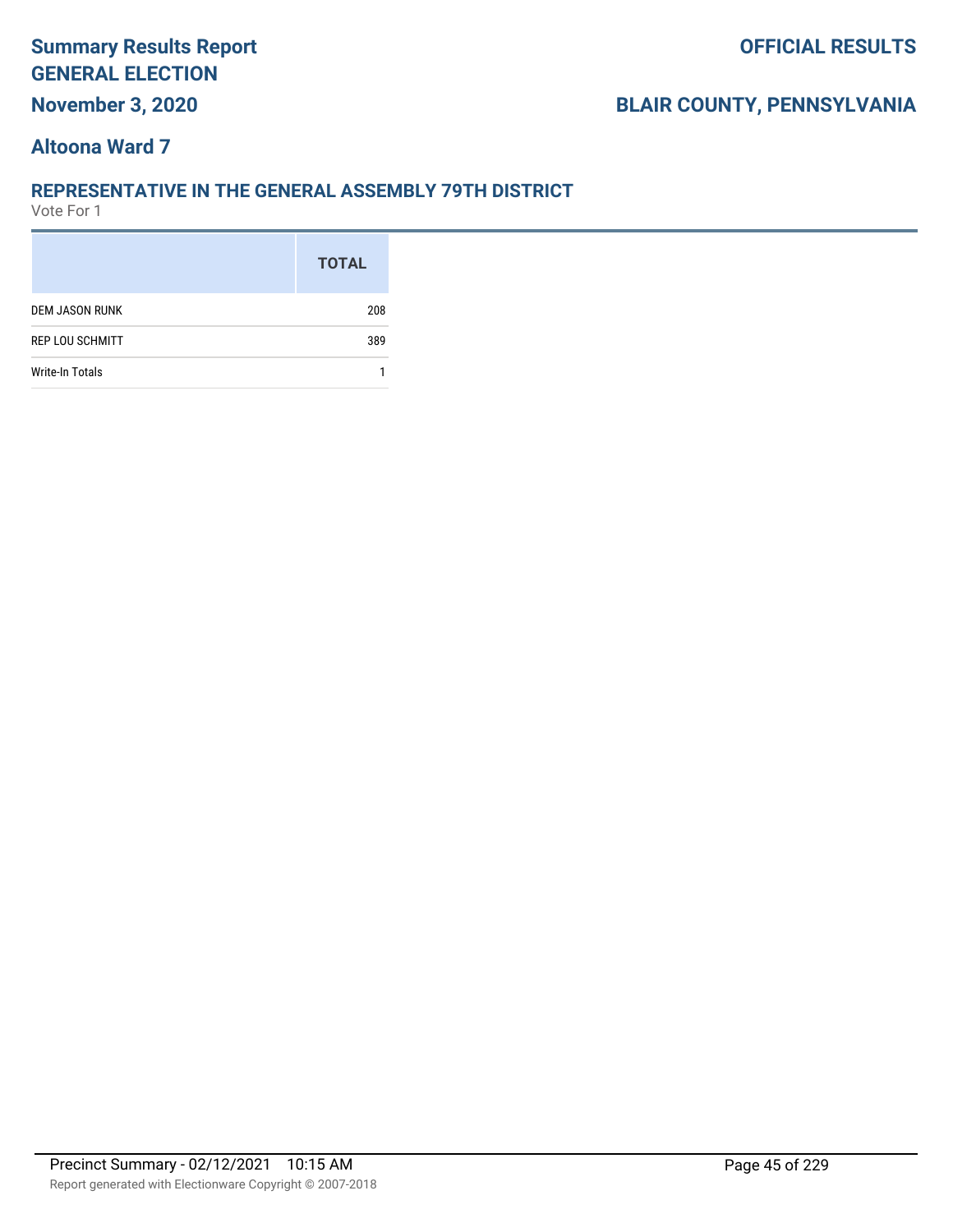### **Altoona Ward 8, Precinct 1**

| <b>STATISTICS</b>         |              |
|---------------------------|--------------|
|                           | <b>TOTAL</b> |
| Registered Voters - Total | 736          |
| Ballots Cast - Total      | 464          |
| Ballots Cast - Blank      | 0            |
| Voter Turnout - Total     | 63.04%       |

## **PRESIDENTIAL ELECTORS**

Vote For 1

|                            | <b>TOTAL</b> |
|----------------------------|--------------|
| DEM BIDEN and HARRIS       | 176          |
| <b>REP TRUMP and PENCE</b> | 281          |
| LIB JORGENSEN and COHEN    |              |
| Write-In Totals            |              |

### **ATTORNEY GENERAL**

|                            | <b>TOTAL</b> |
|----------------------------|--------------|
| DEM JOSH SHAPIRO           | 194          |
| REP HEATHER HEIDELBAUGH    | 249          |
| LIB DANIEL WASSMER         | 16           |
| <b>GRE RICHARD L WEISS</b> | 3            |
| <b>Write-In Totals</b>     | 0            |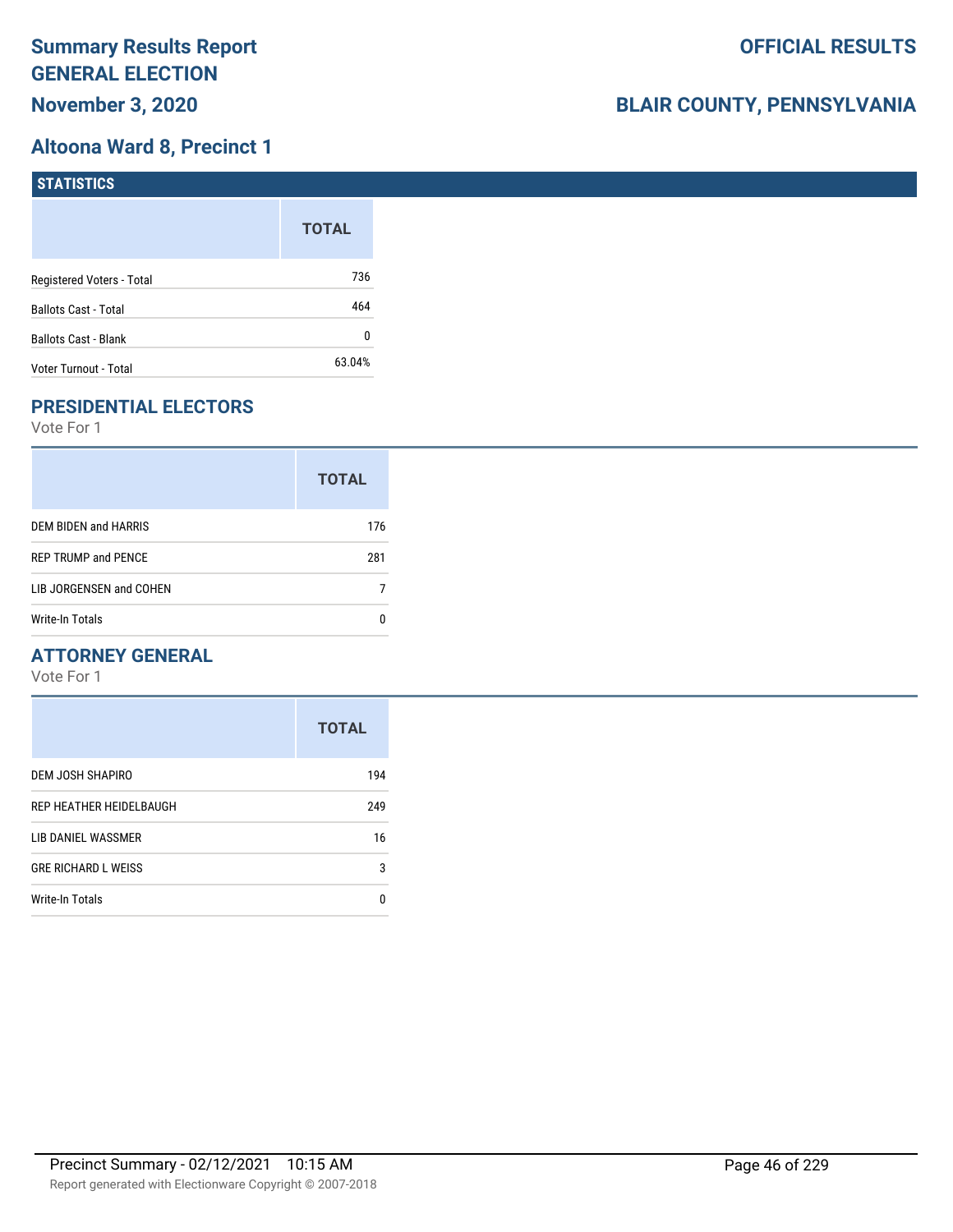# **Summary Results Report GENERAL ELECTION**

**November 3, 2020**

#### **Altoona Ward 8, Precinct 1**

#### **AUDITOR GENERAL**

Vote For 1

|                          | <b>TOTAL</b> |
|--------------------------|--------------|
| DEM NINA AHMAD           | 166          |
| REP TIMOTHY DEFOOR       | 265          |
| LIB JENNIFER MOORE       | 22           |
| <b>GRE OLIVIA FAISON</b> | 8            |
| Write-In Totals          | n            |

### **STATE TREASURER**

Vote For 1

|                             | <b>TOTAL</b> |
|-----------------------------|--------------|
| DEM JOE TORSELLA            | 187          |
| <b>REP STACY L. GARRITY</b> | 259          |
| LIB JOE SOLOSKI             | 10           |
| <b>GRE TIMOTHY RUNKLE</b>   |              |
| <b>Write-In Totals</b>      | n            |

#### **REPRESENTATIVE IN CONGRESS 13TH DISTRICT**

Vote For 1

|                        | <b>TOTAL</b> |
|------------------------|--------------|
| <b>DEM TODD ROWLEY</b> | 179          |
| REP JOHN JOYCE         | 280          |
| Write-In Totals        | ŋ            |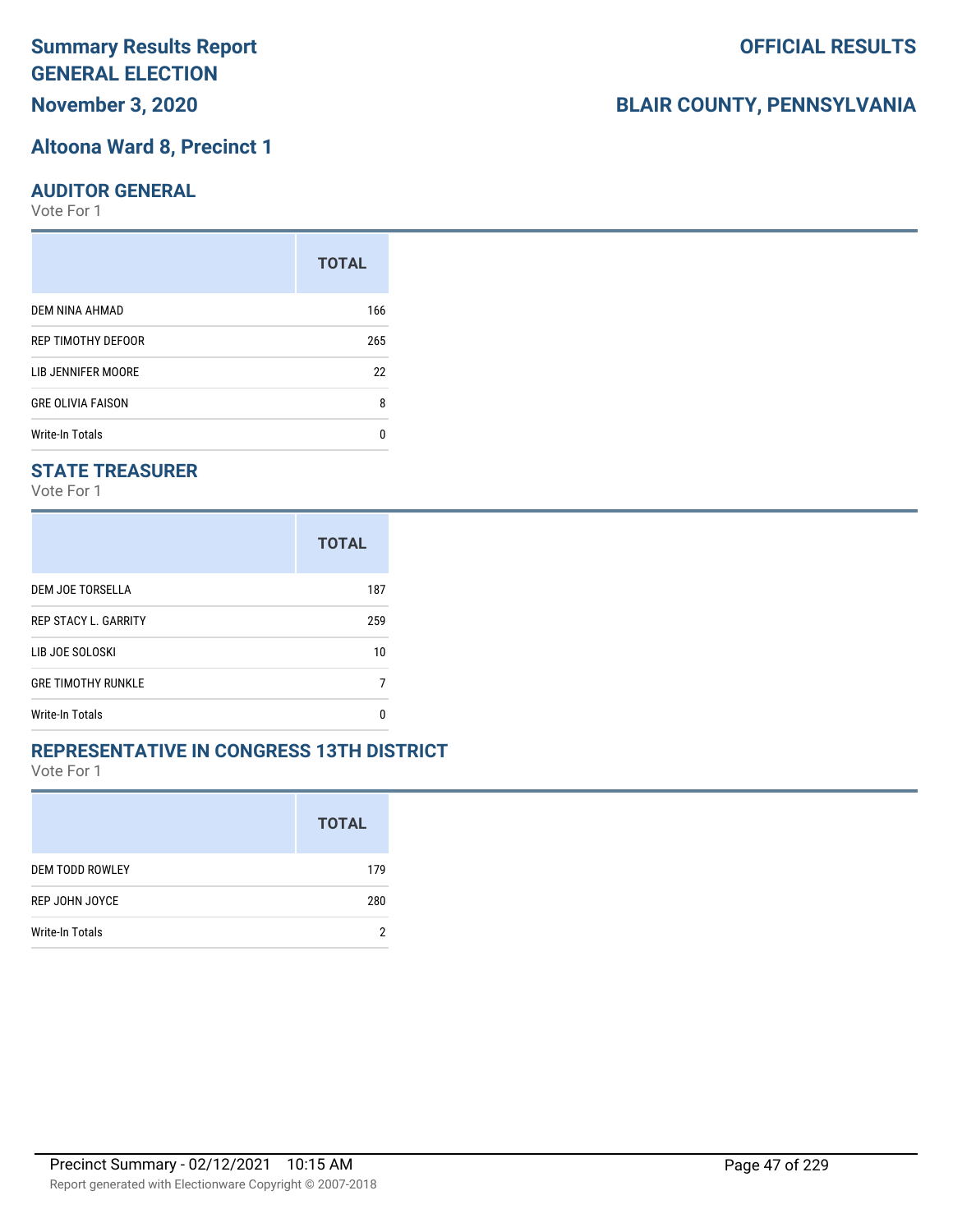### **Altoona Ward 8, Precinct 1**

#### **REPRESENTATIVE IN THE GENERAL ASSEMBLY 79TH DISTRICT**

|                        | <b>TOTAL</b> |
|------------------------|--------------|
| <b>DEM JASON RUNK</b>  | 172          |
| <b>REP LOU SCHMITT</b> | 288          |
| <b>Write-In Totals</b> |              |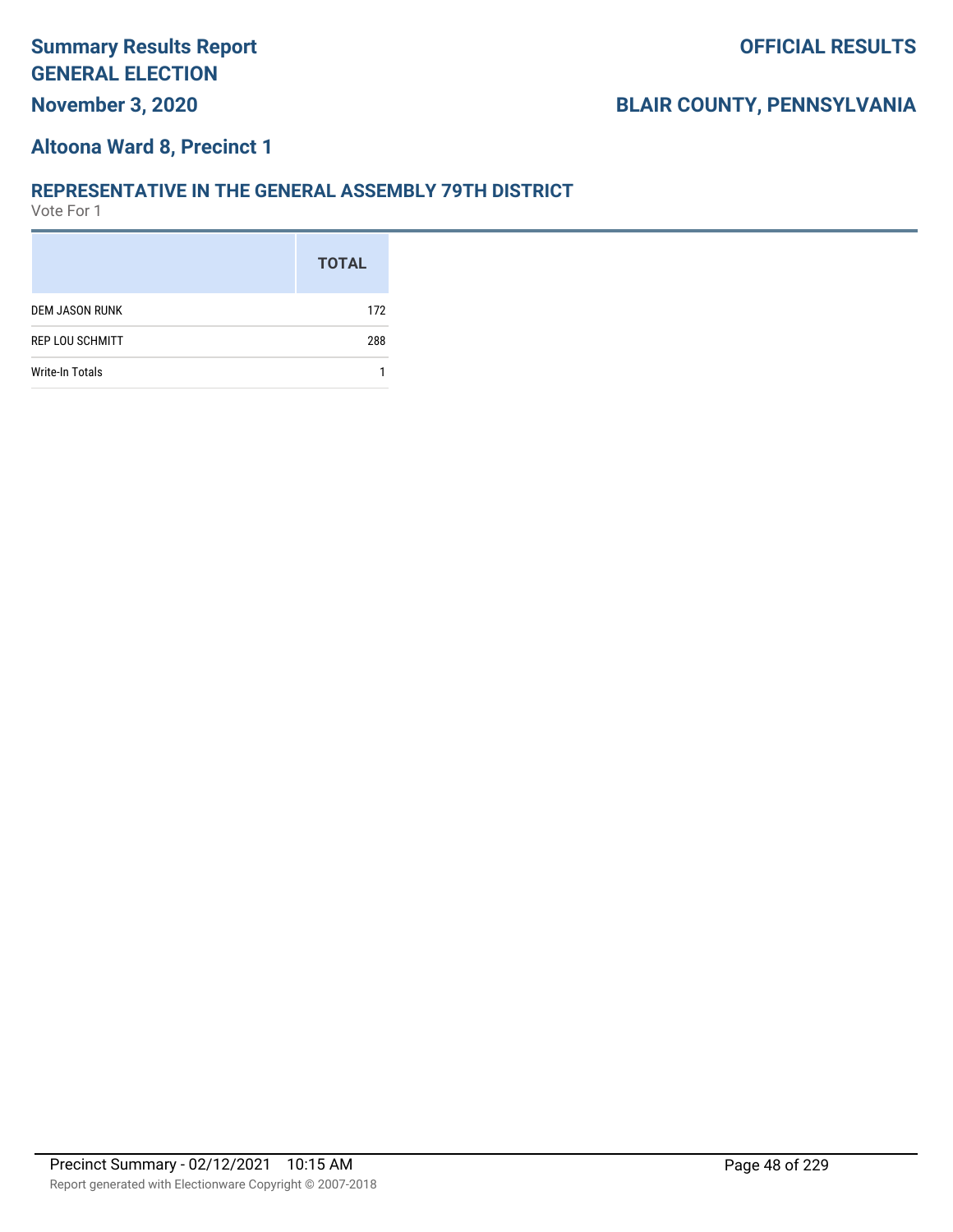### **Altoona Ward 8, Precinct 2**

| <b>STATISTICS</b>           |              |
|-----------------------------|--------------|
|                             | <b>TOTAL</b> |
| Registered Voters - Total   | 616          |
| Ballots Cast - Total        | 482          |
| <b>Ballots Cast - Blank</b> | 0            |
| Voter Turnout - Total       | 78.25%       |

## **PRESIDENTIAL ELECTORS**

Vote For 1

|                            | <b>TOTAL</b> |
|----------------------------|--------------|
| DEM BIDEN and HARRIS       | 172          |
| <b>REP TRUMP and PENCE</b> | 300          |
| LIB JORGENSEN and COHEN    | 8            |
| Write-In Totals            |              |

### **ATTORNEY GENERAL**

|                            | <b>TOTAL</b> |
|----------------------------|--------------|
| DEM JOSH SHAPIRO           | 161          |
| REP HEATHER HEIDELBAUGH    | 292          |
| LIB DANIEL WASSMER         | 13           |
| <b>GRE RICHARD L WEISS</b> | g            |
| <b>Write-In Totals</b>     | 2            |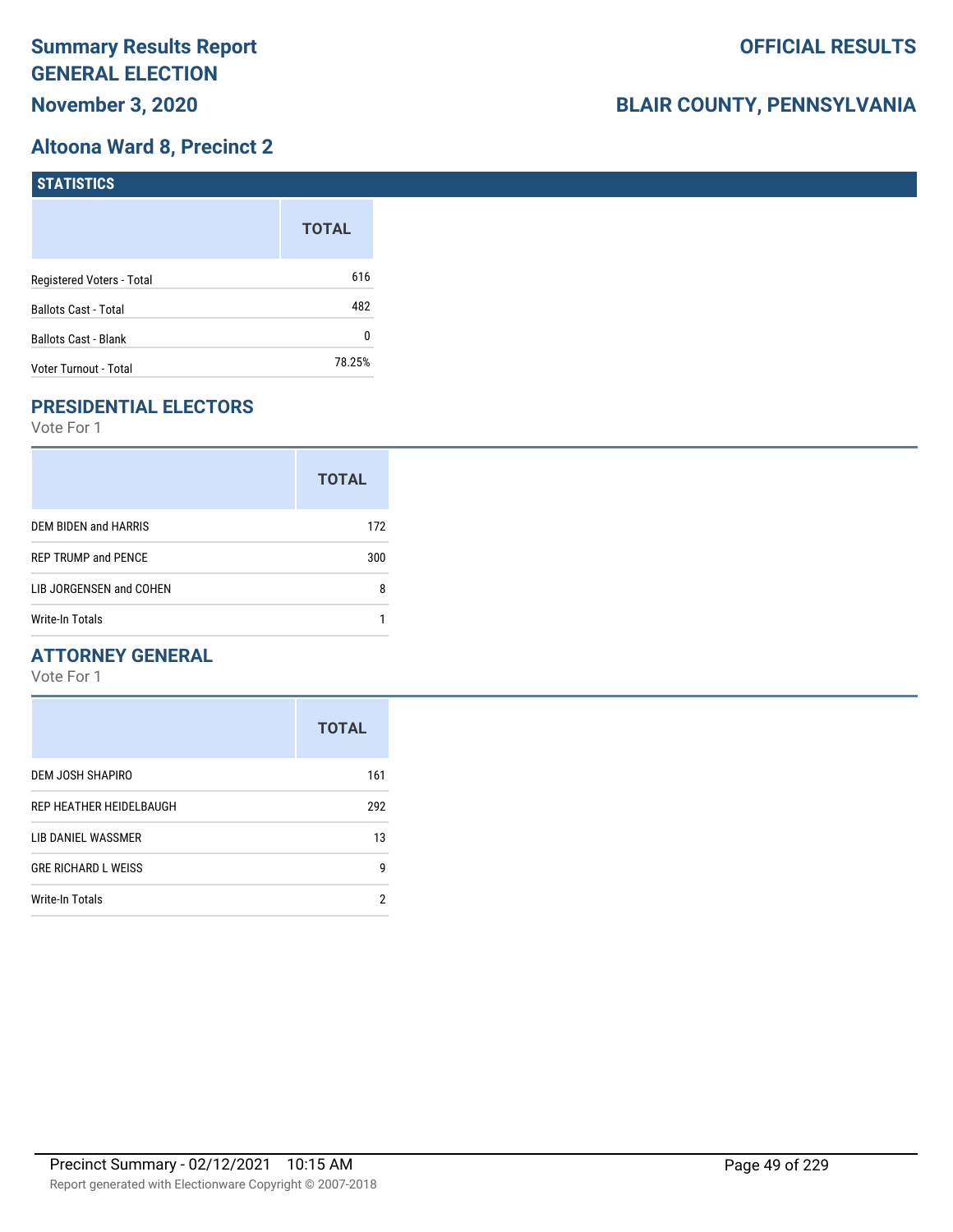# **Summary Results Report GENERAL ELECTION**

**November 3, 2020**

#### **Altoona Ward 8, Precinct 2**

#### **AUDITOR GENERAL**

Vote For 1

|                          | <b>TOTAL</b> |
|--------------------------|--------------|
| DEM NINA AHMAD           | 154          |
| REP TIMOTHY DEFOOR       | 294          |
| LIB JENNIFER MOORE       | 21           |
| <b>GRE OLIVIA FAISON</b> | 6            |
| Write-In Totals          |              |

### **STATE TREASURER**

Vote For 1

|                             | <b>TOTAL</b> |
|-----------------------------|--------------|
| DEM JOE TORSELLA            | 160          |
| <b>REP STACY L. GARRITY</b> | 297          |
| LIB JOE SOLOSKI             | 8            |
| <b>GRE TIMOTHY RUNKLE</b>   |              |
| Write-In Totals             |              |

#### **REPRESENTATIVE IN CONGRESS 13TH DISTRICT**

Vote For 1

|                        | <b>TOTAL</b> |
|------------------------|--------------|
| <b>DEM TODD ROWLEY</b> | 156          |
| REP JOHN JOYCE         | 321          |
| Write-In Totals        |              |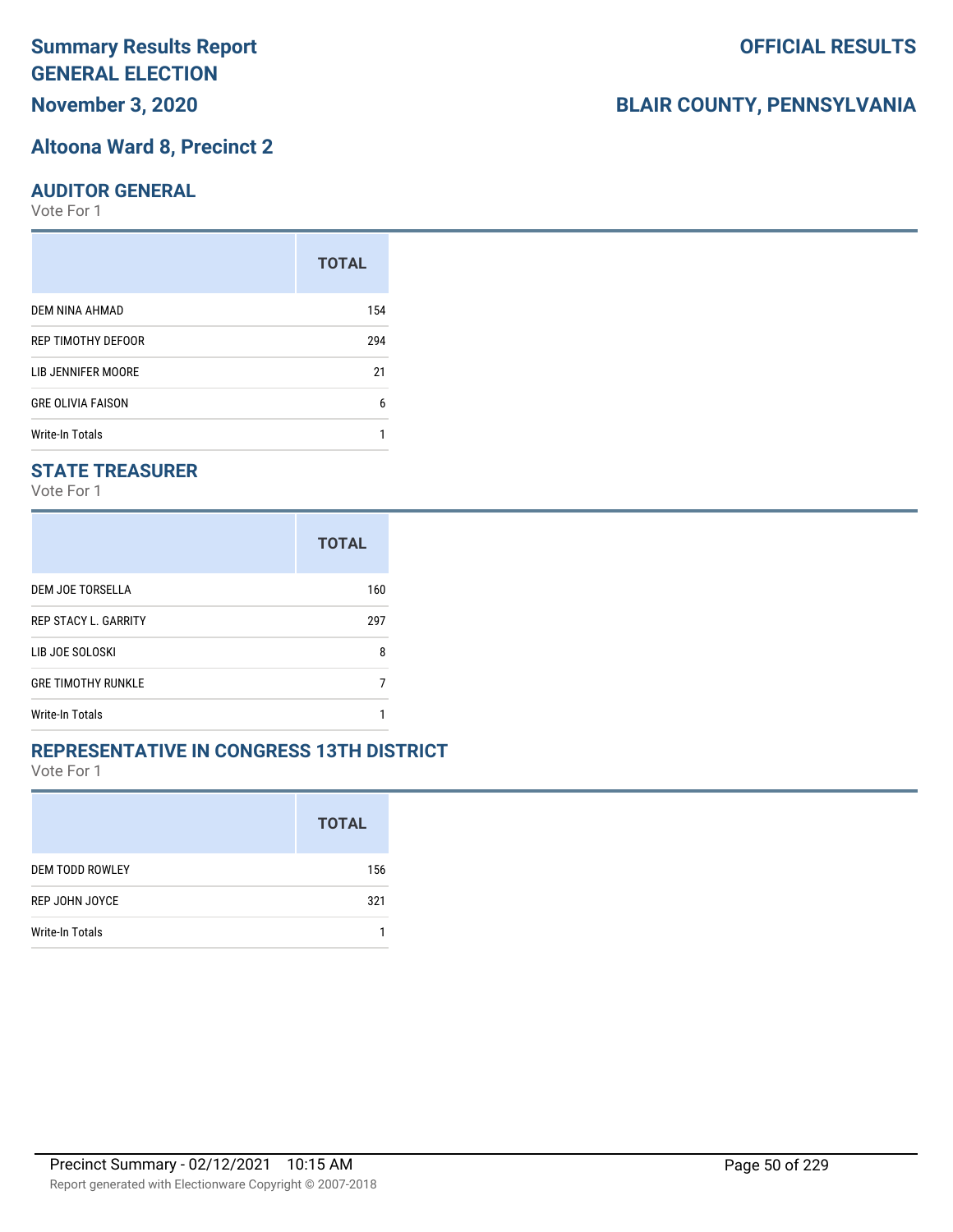### **Altoona Ward 8, Precinct 2**

#### **REPRESENTATIVE IN THE GENERAL ASSEMBLY 79TH DISTRICT**

|                        | <b>TOTAL</b> |
|------------------------|--------------|
| <b>DEM JASON RUNK</b>  | 140          |
| <b>REP LOU SCHMITT</b> | 335          |
| <b>Write-In Totals</b> |              |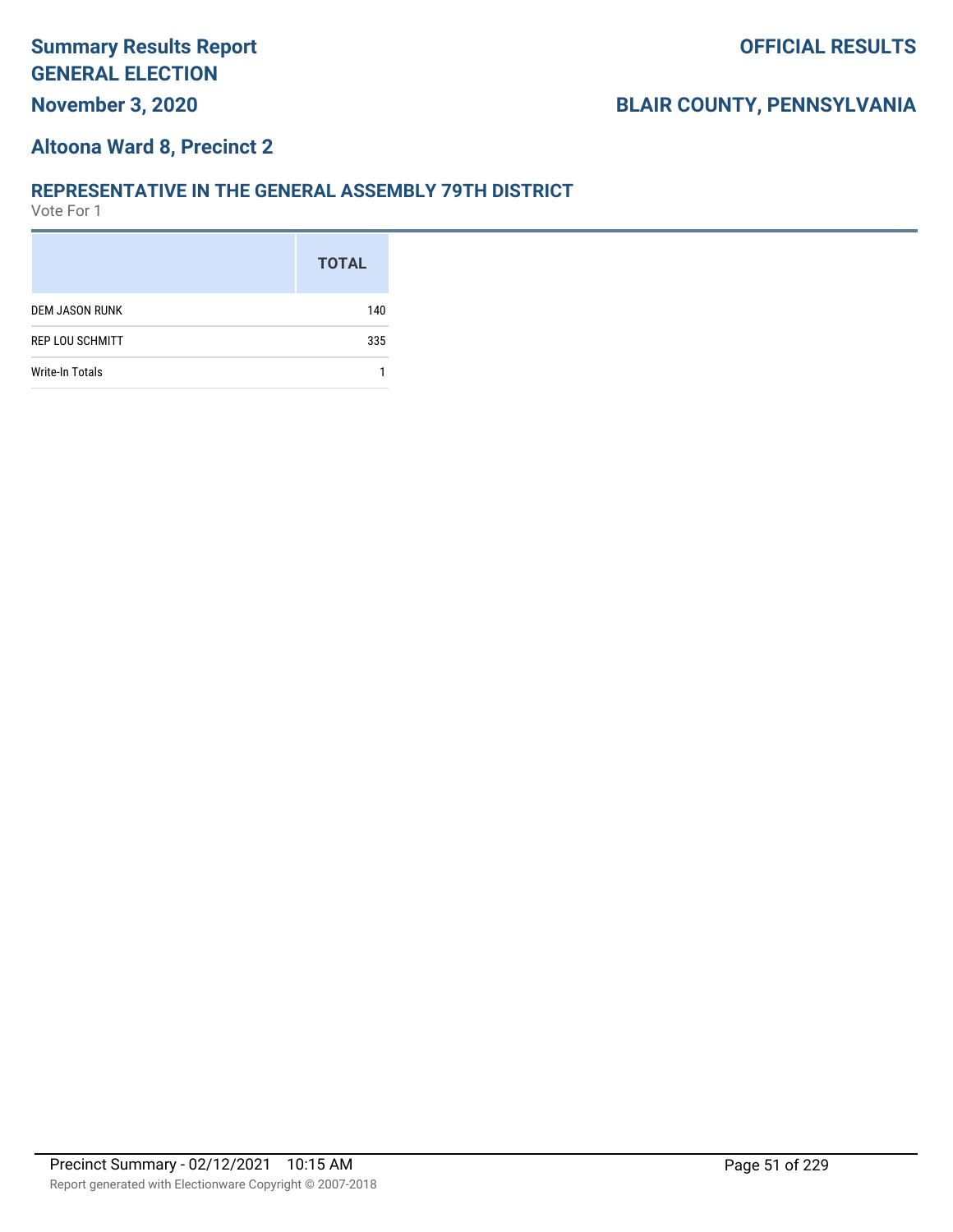# **BLAIR COUNTY, PENNSYLVANIA**

#### **STATISTICS**

|                             | <b>TOTAL</b> |
|-----------------------------|--------------|
| Registered Voters - Total   | 810          |
| <b>Ballots Cast - Total</b> | 564          |
| <b>Ballots Cast - Blank</b> |              |
| Voter Turnout - Total       | 69.63%       |

### **PRESIDENTIAL ELECTORS**

Vote For 1

|                            | <b>TOTAL</b> |
|----------------------------|--------------|
| DEM BIDEN and HARRIS       | 223          |
| <b>REP TRUMP and PENCE</b> | 323          |
| LIB JORGENSEN and COHEN    | 13           |
| Write-In Totals            | 3            |

### **ATTORNEY GENERAL**

|                            | <b>TOTAL</b> |
|----------------------------|--------------|
| DEM JOSH SHAPIRO           | 214          |
| REP HEATHER HEIDELBAUGH    | 322          |
| LIB DANIEL WASSMER         | 14           |
| <b>GRE RICHARD L WEISS</b> | 6            |
| <b>Write-In Totals</b>     |              |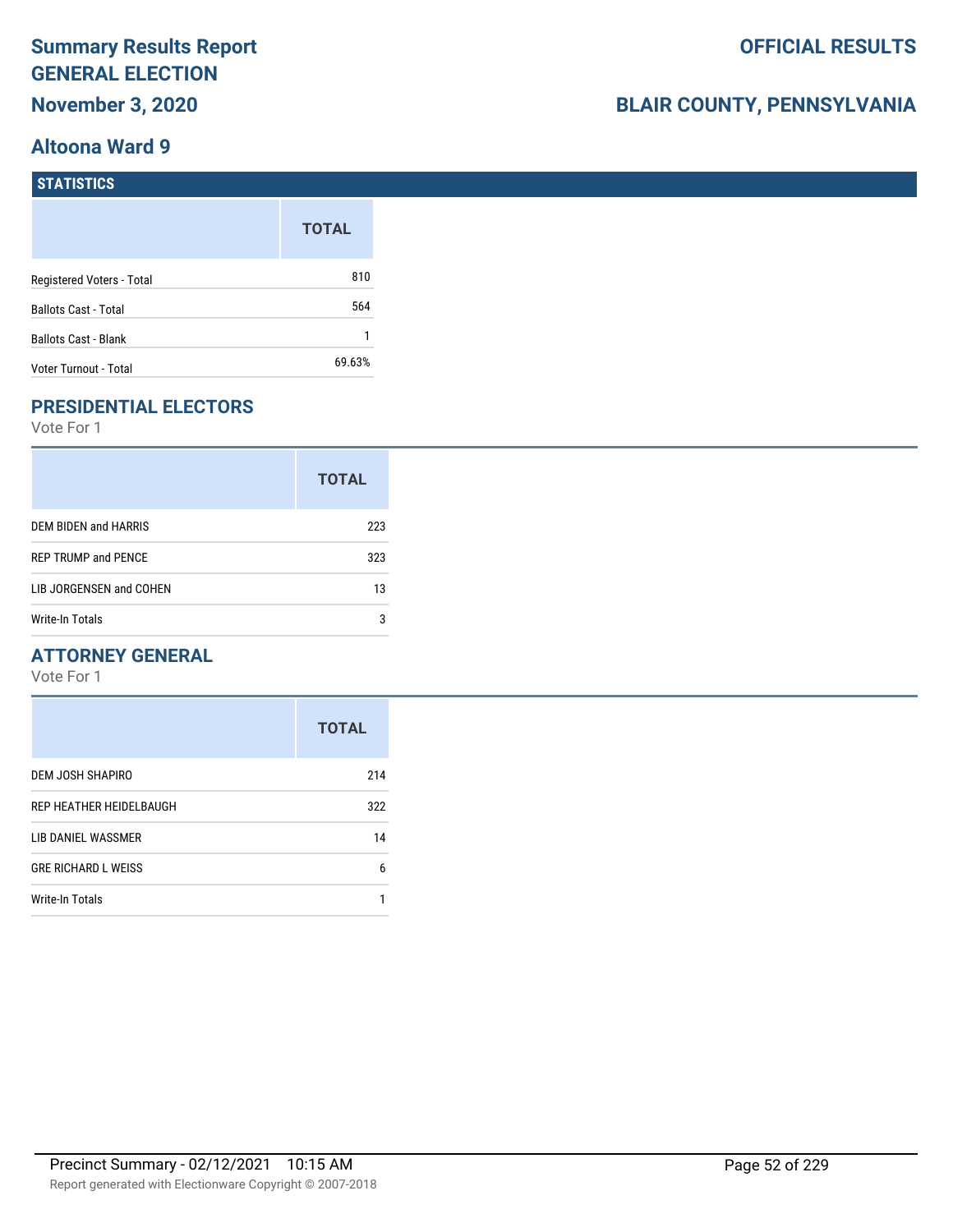### **Altoona Ward 9**

#### **AUDITOR GENERAL**

Vote For 1

|                          | <b>TOTAL</b> |
|--------------------------|--------------|
| DEM NINA AHMAD           | 186          |
| REP TIMOTHY DEFOOR       | 331          |
| LIB JENNIFER MOORE       | 24           |
| <b>GRE OLIVIA FAISON</b> | 15           |
| Write-In Totals          |              |

### **STATE TREASURER**

Vote For 1

|                             | <b>TOTAL</b> |
|-----------------------------|--------------|
| DEM JOE TORSELLA            | 195          |
| <b>REP STACY L. GARRITY</b> | 338          |
| LIB JOE SOLOSKI             | 18           |
| <b>GRE TIMOTHY RUNKLE</b>   | g            |
| <b>Write-In Totals</b>      | n            |

#### **REPRESENTATIVE IN CONGRESS 13TH DISTRICT**

Vote For 1

|                        | <b>TOTAL</b> |
|------------------------|--------------|
| <b>DEM TODD ROWLEY</b> | 207          |
| <b>REP JOHN JOYCE</b>  | 354          |
| Write-In Totals        |              |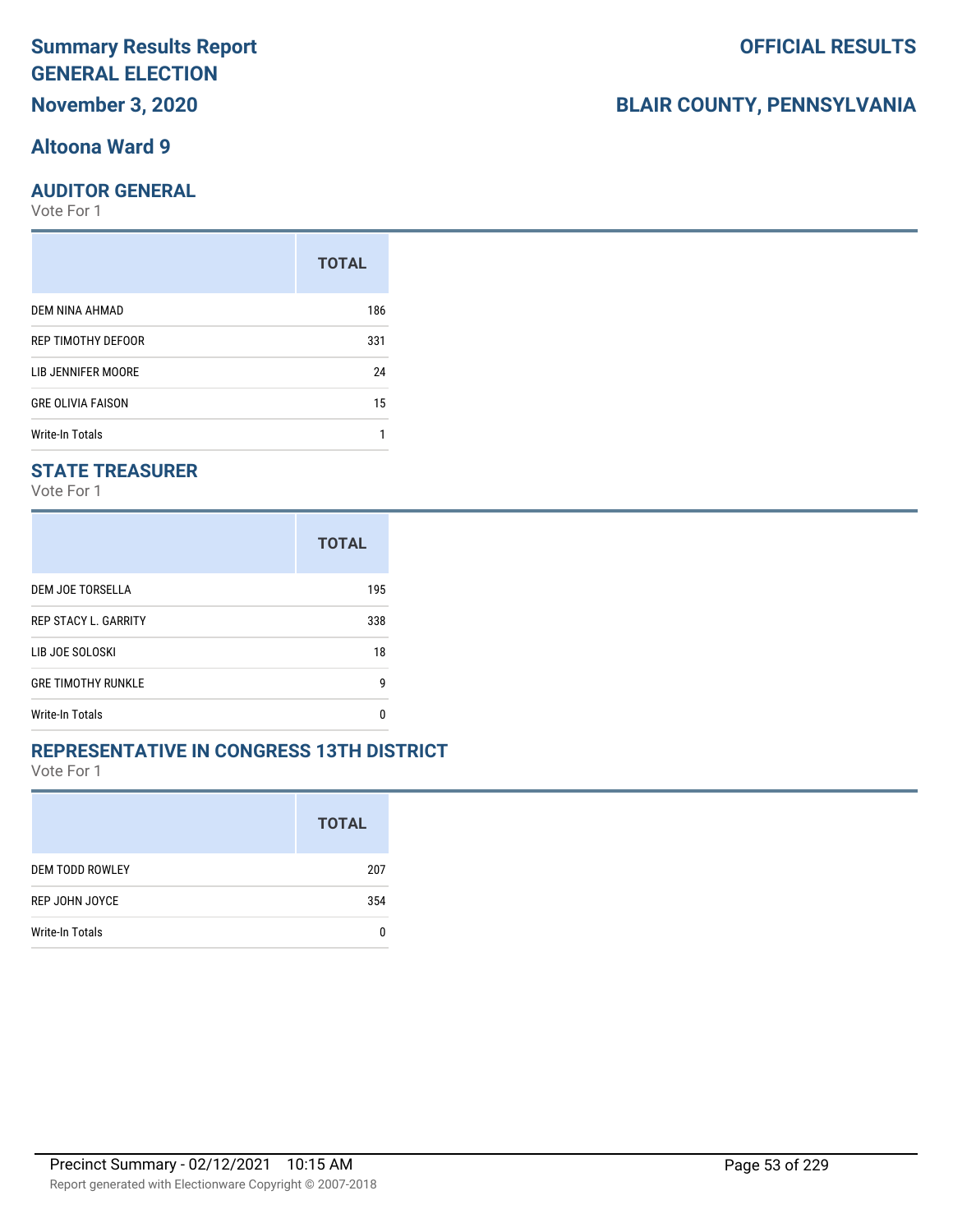## **BLAIR COUNTY, PENNSYLVANIA**

### **Altoona Ward 9**

#### **REPRESENTATIVE IN THE GENERAL ASSEMBLY 79TH DISTRICT**

|                        | <b>TOTAL</b> |
|------------------------|--------------|
| <b>DEM JASON RUNK</b>  | 208          |
| <b>REP LOU SCHMITT</b> | 350          |
| <b>Write-In Totals</b> |              |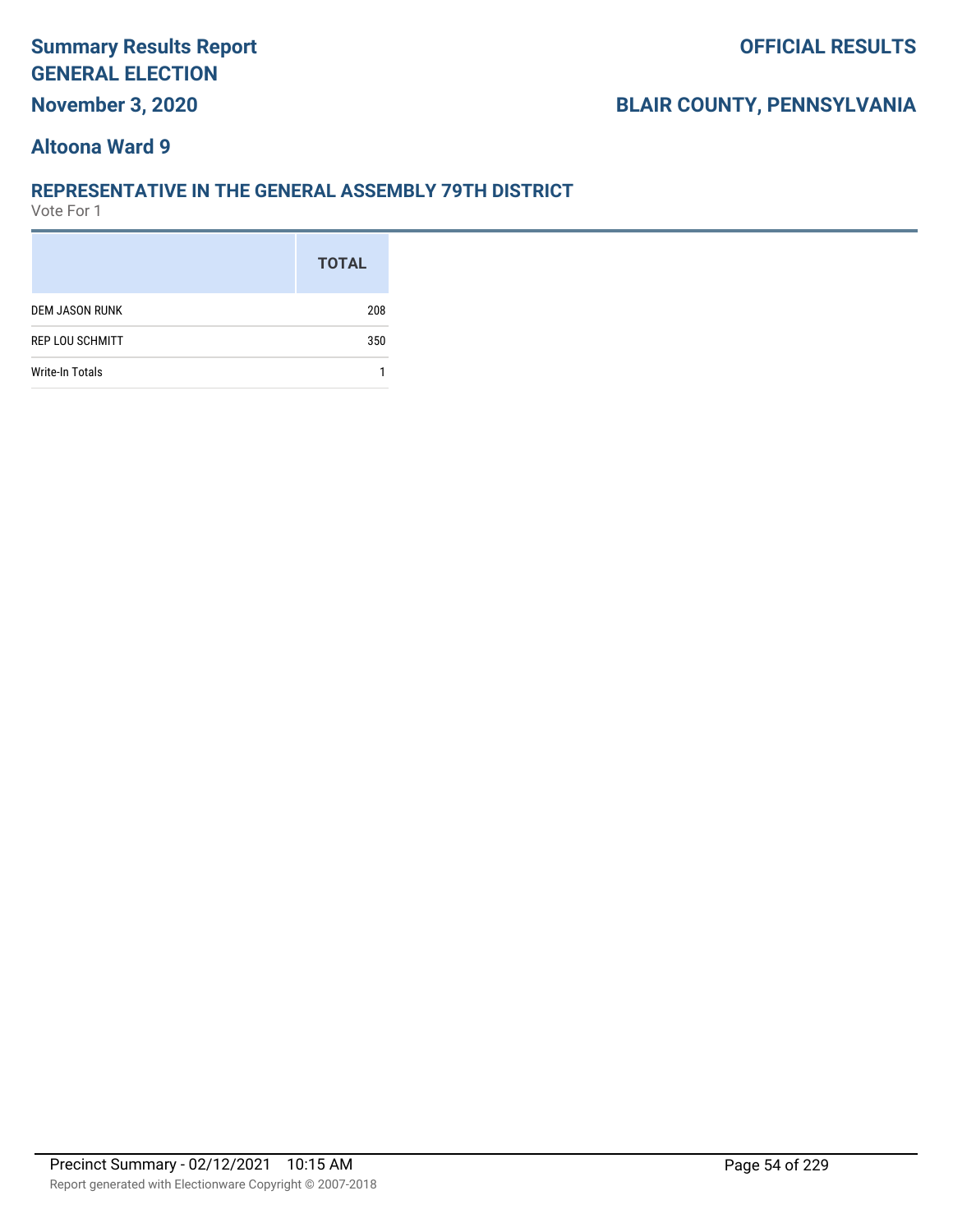### **Altoona Ward 10, Precinct 1**

| <b>STATISTICS</b>           |              |
|-----------------------------|--------------|
|                             | <b>TOTAL</b> |
| Registered Voters - Total   | 1,245        |
| Ballots Cast - Total        | 891          |
| <b>Ballots Cast - Blank</b> | 0            |
| Voter Turnout - Total       | 71.57%       |

### **PRESIDENTIAL ELECTORS**

Vote For 1

|                            | <b>TOTAL</b> |
|----------------------------|--------------|
| DEM BIDEN and HARRIS       | 306          |
| <b>REP TRUMP and PENCE</b> | 567          |
| LIB JORGENSEN and COHEN    | 17           |
| <b>Write-In Totals</b>     |              |

### **ATTORNEY GENERAL**

|                            | <b>TOTAL</b> |
|----------------------------|--------------|
| DEM JOSH SHAPIRO           | 302          |
| REP HEATHER HEIDELBAUGH    | 535          |
| LIB DANIEL WASSMER         | 34           |
| <b>GRE RICHARD L WEISS</b> | 8            |
| <b>Write-In Totals</b>     |              |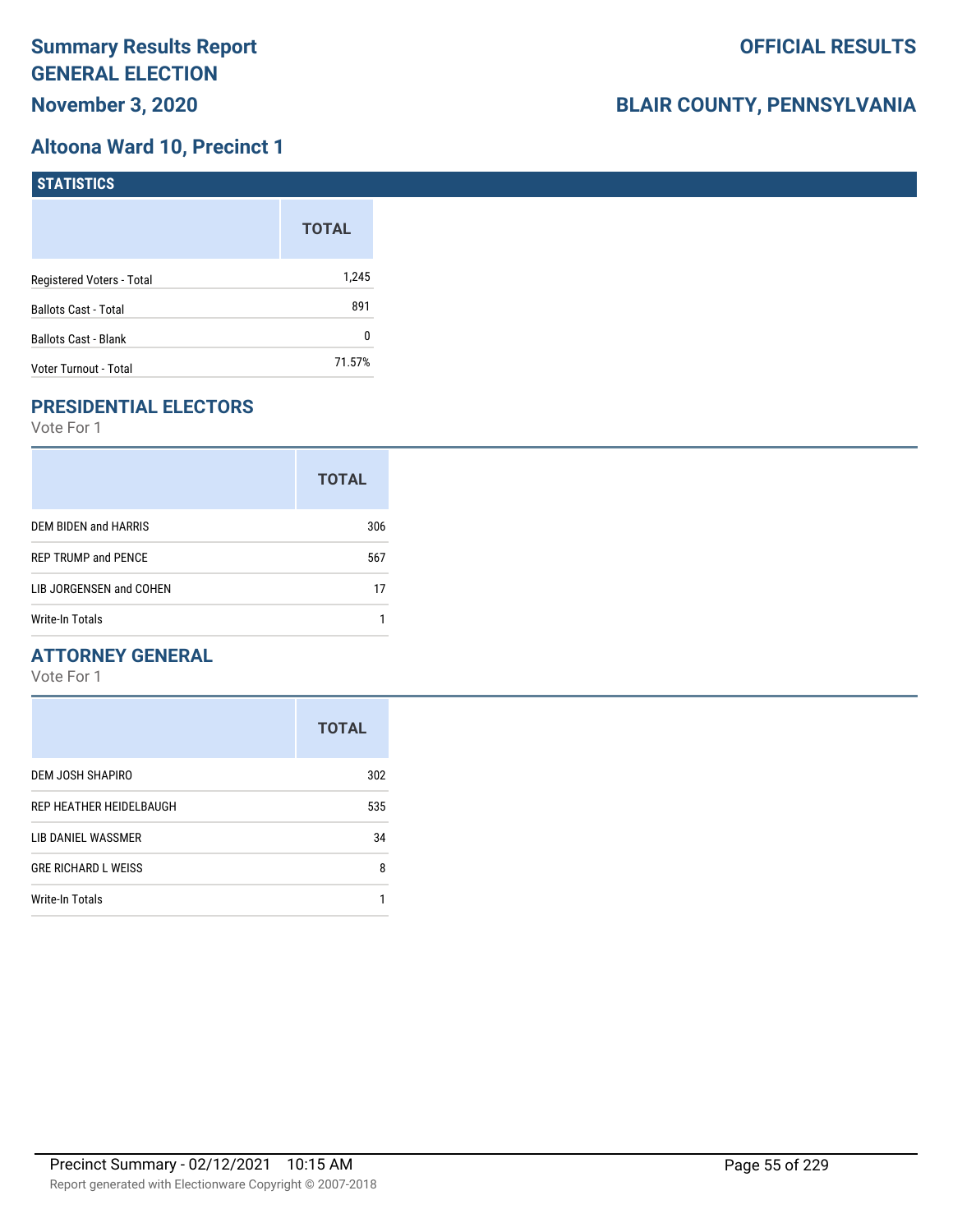# **Altoona Ward 10, Precinct 1**

#### **AUDITOR GENERAL**

Vote For 1

|                          | <b>TOTAL</b> |
|--------------------------|--------------|
| DEM NINA AHMAD           | 275          |
| REP TIMOTHY DEFOOR       | 546          |
| LIB JENNIFER MOORE       | 43           |
| <b>GRE OLIVIA FAISON</b> | 14           |
| <b>Write-In Totals</b>   |              |

#### **STATE TREASURER**

Vote For 1

|                             | <b>TOTAL</b> |
|-----------------------------|--------------|
| DEM JOE TORSELLA            | 293          |
| <b>REP STACY L. GARRITY</b> | 544          |
| LIB JOE SOLOSKI             | 26           |
| <b>GRE TIMOTHY RUNKLE</b>   | 19           |
| <b>Write-In Totals</b>      | n            |

#### **REPRESENTATIVE IN CONGRESS 13TH DISTRICT**

Vote For 1

|                        | <b>TOTAL</b> |
|------------------------|--------------|
| <b>DEM TODD ROWLEY</b> | 300          |
| REP JOHN JOYCE         | 582          |
| Write-In Totals        |              |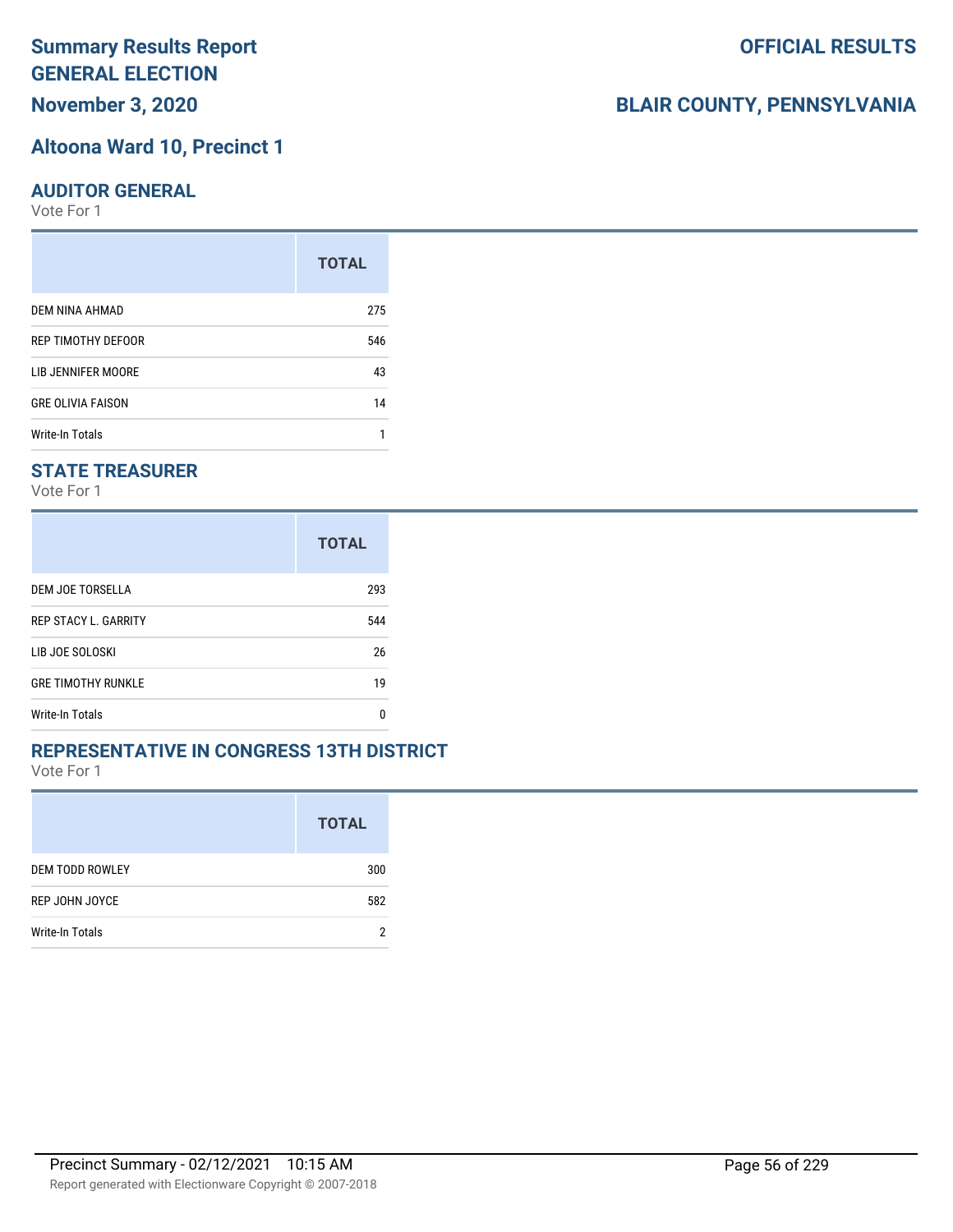#### **Altoona Ward 10, Precinct 1**

#### **REPRESENTATIVE IN THE GENERAL ASSEMBLY 79TH DISTRICT**

|                        | <b>TOTAL</b> |
|------------------------|--------------|
| <b>DEM JASON RUNK</b>  | 291          |
| <b>REP LOU SCHMITT</b> | 589          |
| Write-In Totals        |              |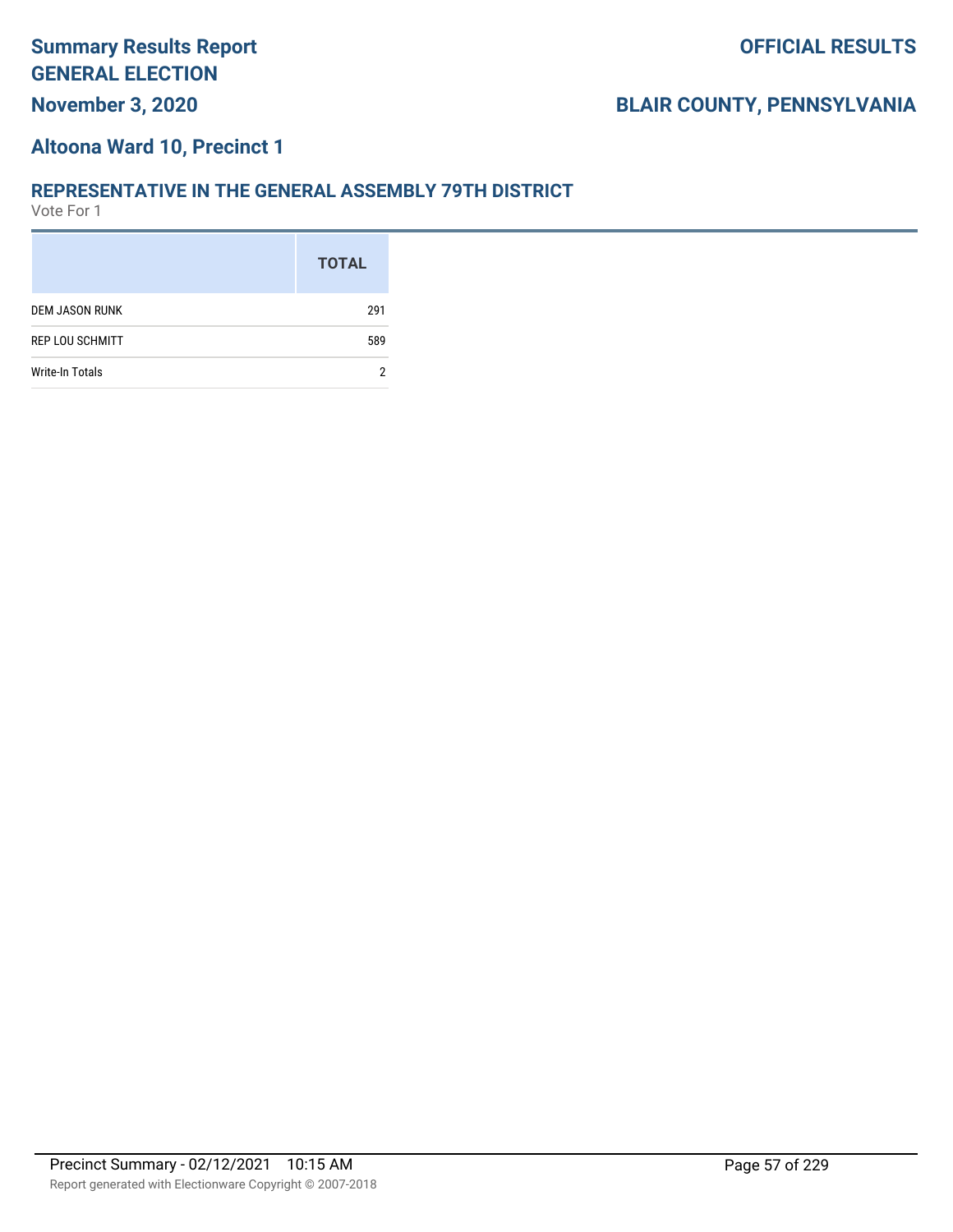### **Altoona Ward 10, Precinct 2**

| STATISTICS                  |              |
|-----------------------------|--------------|
|                             | <b>TOTAL</b> |
| Registered Voters - Total   | 1,048        |
| <b>Ballots Cast - Total</b> | 877          |
| Ballots Cast - Blank        | 0            |
| Voter Turnout - Total       | 83.68%       |

### **PRESIDENTIAL ELECTORS**

Vote For 1

|                            | <b>TOTAL</b> |
|----------------------------|--------------|
| DEM BIDEN and HARRIS       | 285          |
| <b>REP TRUMP and PENCE</b> | 570          |
| LIB JORGENSEN and COHEN    | 13           |
| Write-In Totals            | 6            |

### **ATTORNEY GENERAL**

|                            | <b>TOTAL</b> |
|----------------------------|--------------|
| DEM JOSH SHAPIRO           | 277          |
| REP HEATHER HEIDELBAUGH    | 564          |
| LIB DANIEL WASSMER         | 19           |
| <b>GRE RICHARD L WEISS</b> | g            |
| <b>Write-In Totals</b>     |              |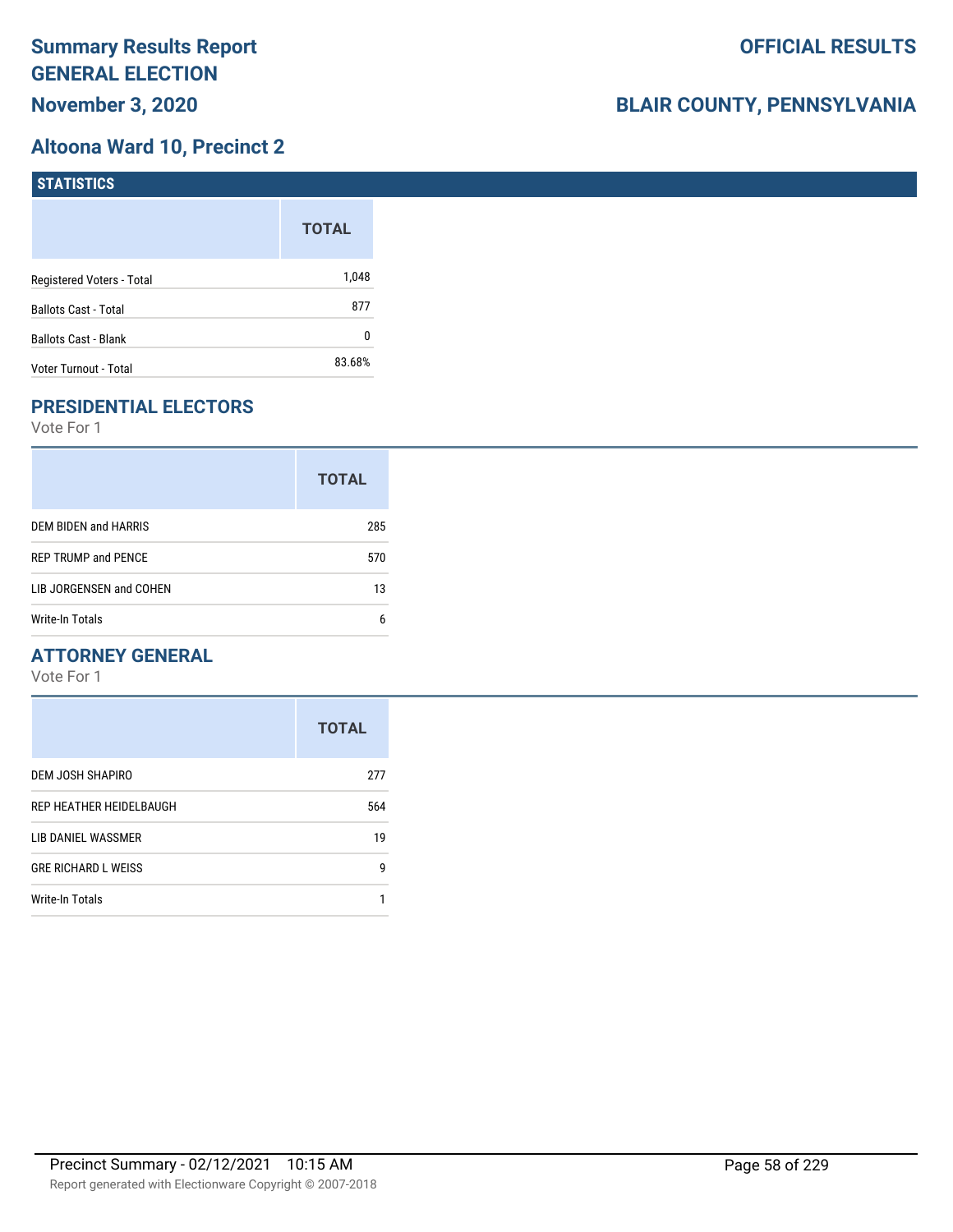### **Altoona Ward 10, Precinct 2**

#### **AUDITOR GENERAL**

Vote For 1

|                          | <b>TOTAL</b> |
|--------------------------|--------------|
| DEM NINA AHMAD           | 250          |
| REP TIMOTHY DEFOOR       | 579          |
| LIB JENNIFER MOORE       | 32           |
| <b>GRE OLIVIA FAISON</b> | 5            |
| Write-In Totals          |              |

### **STATE TREASURER**

Vote For 1

|                             | <b>TOTAL</b> |
|-----------------------------|--------------|
| DEM JOE TORSELLA            | 253          |
| <b>REP STACY L. GARRITY</b> | 582          |
| LIB JOE SOLOSKI             | 21           |
| <b>GRE TIMOTHY RUNKLE</b>   | 11           |
| <b>Write-In Totals</b>      | n            |

#### **REPRESENTATIVE IN CONGRESS 13TH DISTRICT**

Vote For 1

|                        | <b>TOTAL</b> |
|------------------------|--------------|
| <b>DEM TODD ROWLEY</b> | 267          |
| REP JOHN JOYCE         | 602          |
| Write-In Totals        | c            |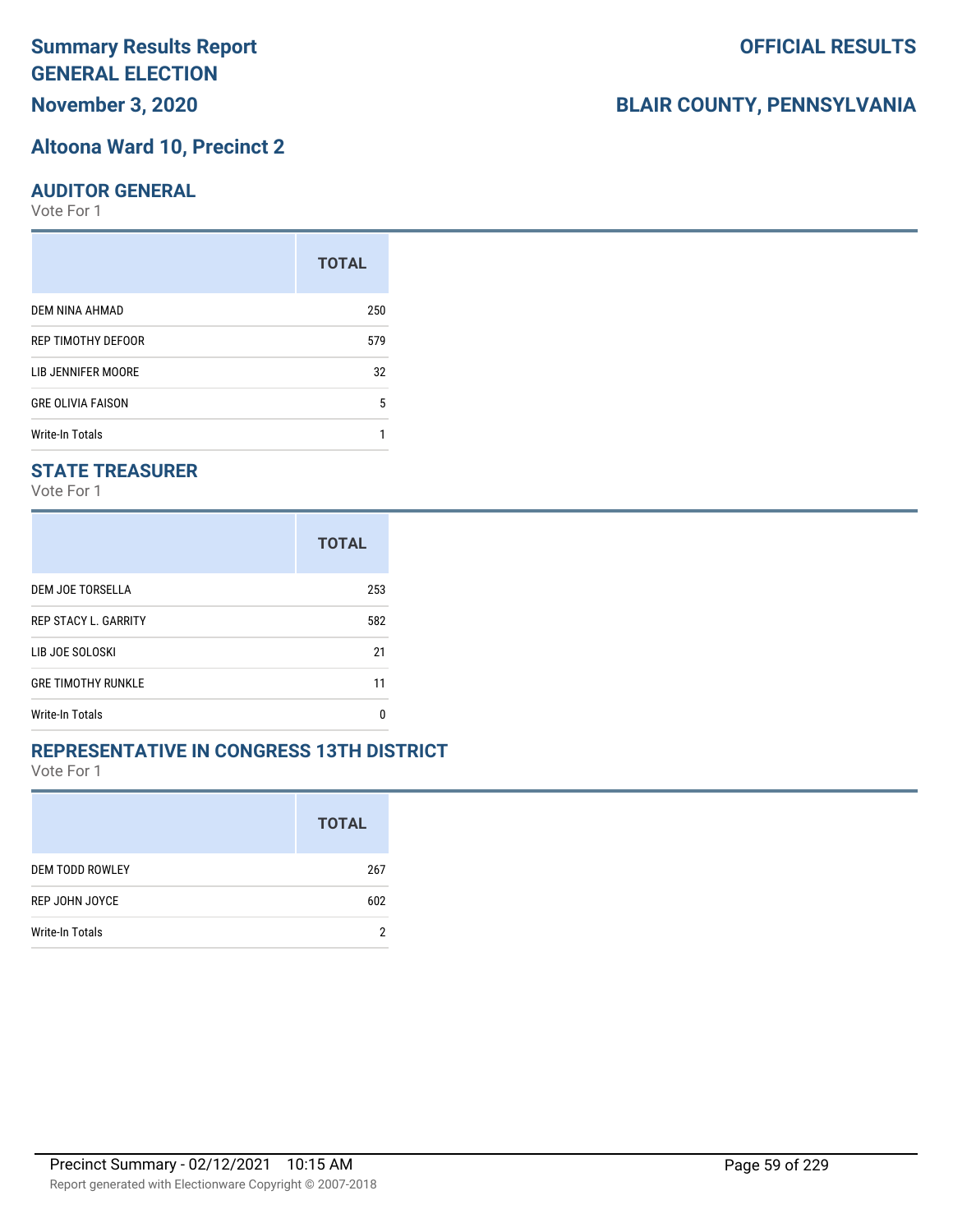#### **Altoona Ward 10, Precinct 2**

#### **REPRESENTATIVE IN THE GENERAL ASSEMBLY 79TH DISTRICT**

|                        | <b>TOTAL</b> |
|------------------------|--------------|
| <b>DEM JASON RUNK</b>  | 242          |
| <b>REP LOU SCHMITT</b> | 617          |
| <b>Write-In Totals</b> |              |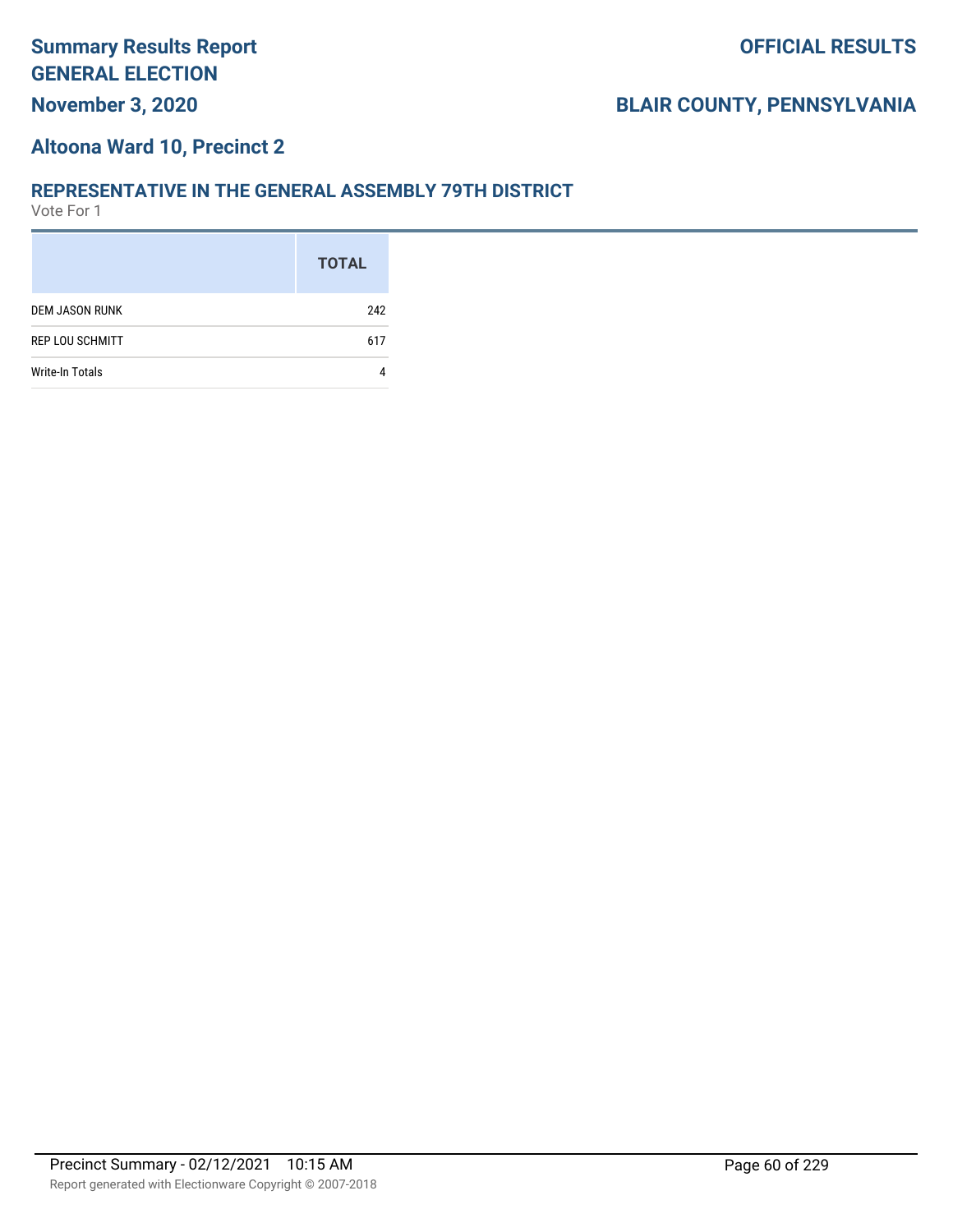### **Altoona Ward 11, Precinct 1**

| <b>STATISTICS</b>         |              |
|---------------------------|--------------|
|                           | <b>TOTAL</b> |
| Registered Voters - Total | 1,260        |
| Ballots Cast - Total      | 934          |
| Ballots Cast - Blank      |              |
| Voter Turnout - Total     | 74.13%       |

### **PRESIDENTIAL ELECTORS**

Vote For 1

|                            | <b>TOTAL</b> |
|----------------------------|--------------|
| DEM BIDEN and HARRIS       | 325          |
| <b>REP TRUMP and PENCE</b> | 591          |
| LIB JORGENSEN and COHEN    | 11           |
| Write-In Totals            |              |

### **ATTORNEY GENERAL**

|                            | <b>TOTAL</b> |
|----------------------------|--------------|
| DEM JOSH SHAPIRO           | 338          |
| REP HEATHER HEIDELBAUGH    | 558          |
| LIB DANIEL WASSMER         | 16           |
| <b>GRE RICHARD L WEISS</b> | 6            |
| <b>Write-In Totals</b>     | 2            |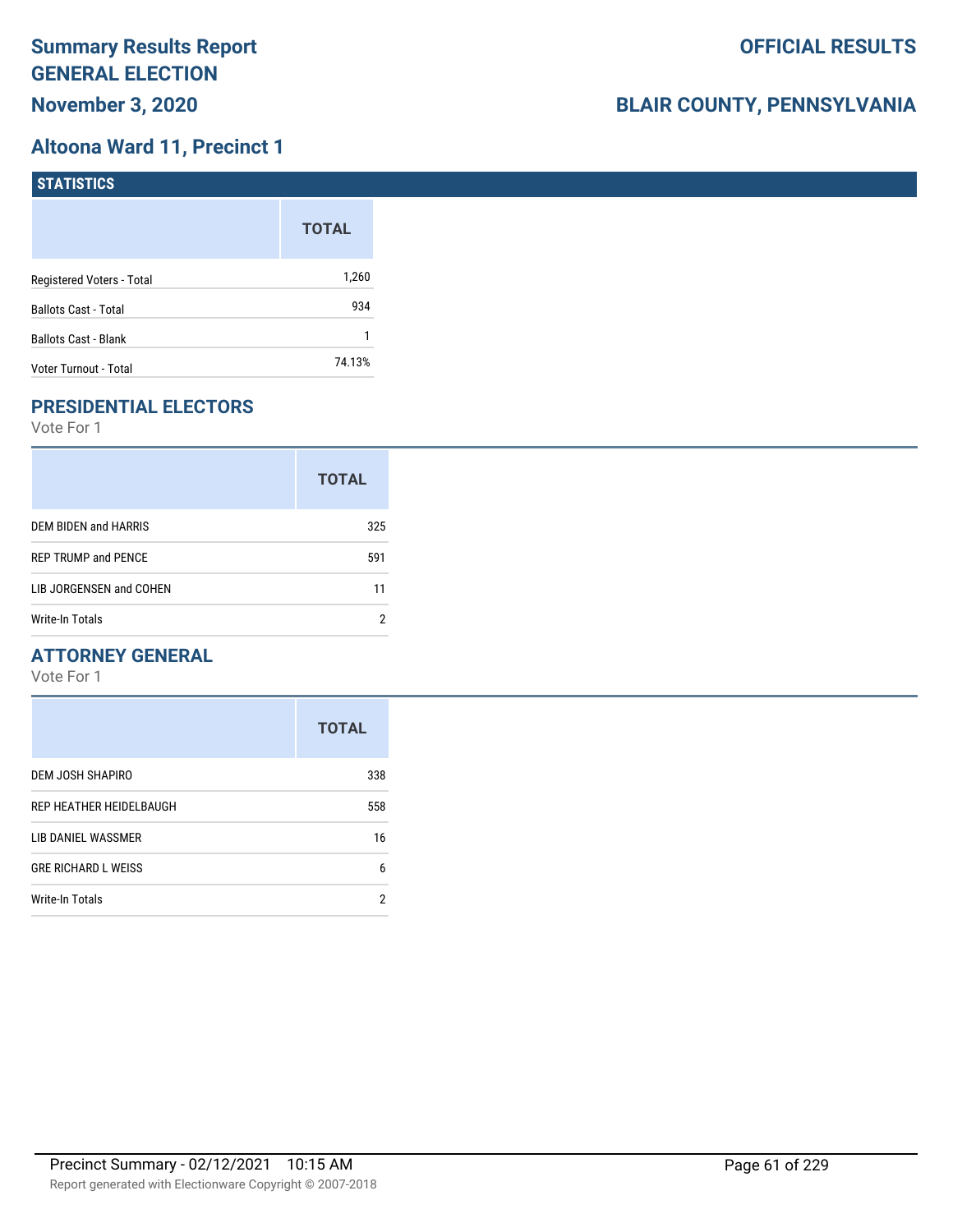# **Altoona Ward 11, Precinct 1**

#### **AUDITOR GENERAL**

Vote For 1

|                          | <b>TOTAL</b> |
|--------------------------|--------------|
| DEM NINA AHMAD           | 290          |
| REP TIMOTHY DEFOOR       | 576          |
| LIB JENNIFER MOORE       | 43           |
| <b>GRE OLIVIA FAISON</b> |              |
| Write-In Totals          |              |

#### **STATE TREASURER**

Vote For 1

|                             | <b>TOTAL</b> |
|-----------------------------|--------------|
| DEM JOE TORSELLA            | 318          |
| <b>REP STACY L. GARRITY</b> | 563          |
| LIB JOE SOLOSKI             | 34           |
| <b>GRE TIMOTHY RUNKLE</b>   | 5            |
| Write-In Totals             |              |

#### **REPRESENTATIVE IN CONGRESS 13TH DISTRICT**

Vote For 1

|                        | <b>TOTAL</b> |
|------------------------|--------------|
| <b>DEM TODD ROWLEY</b> | 302          |
| <b>REP JOHN JOYCE</b>  | 621          |
| <b>Write-In Totals</b> |              |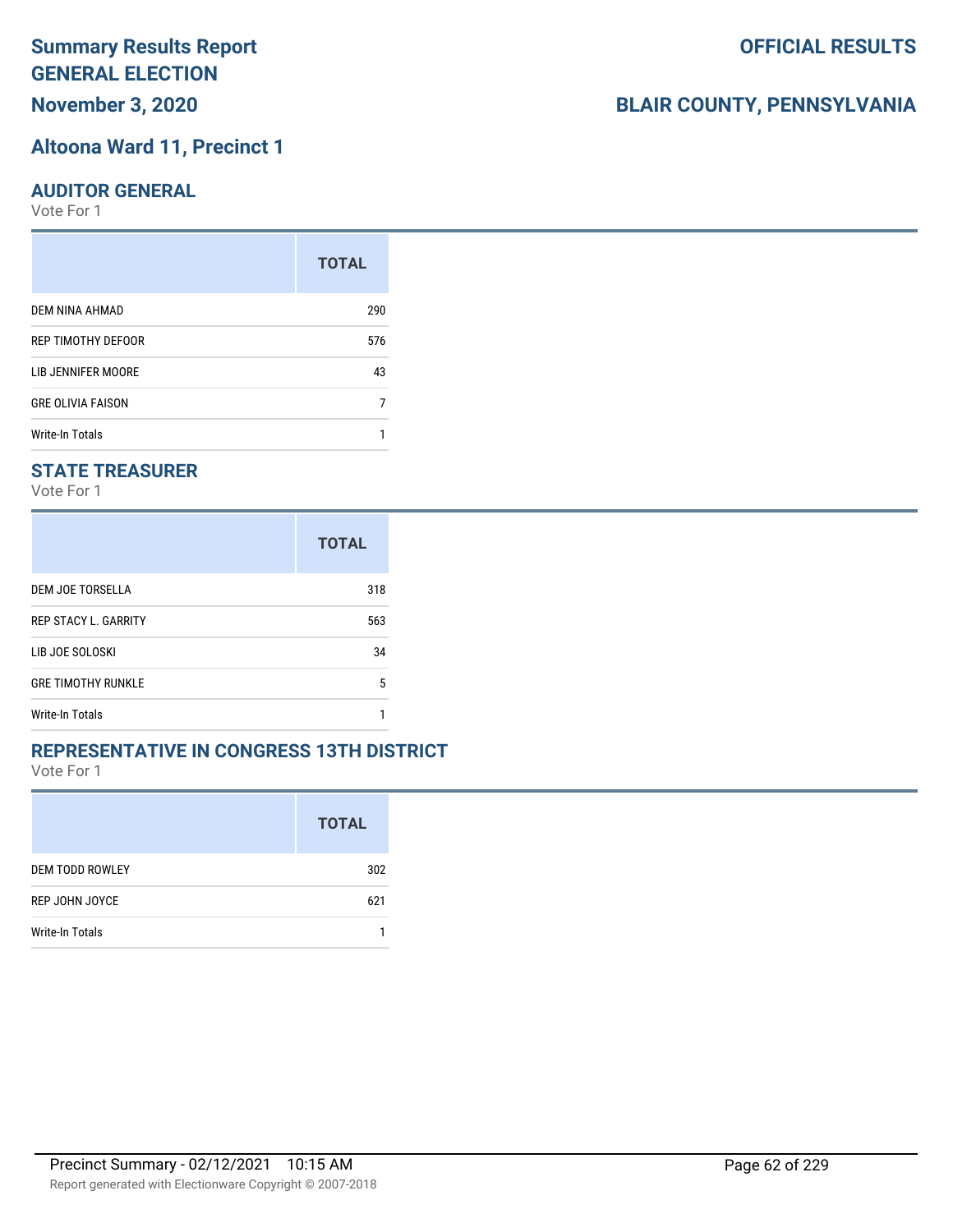#### **Altoona Ward 11, Precinct 1**

#### **REPRESENTATIVE IN THE GENERAL ASSEMBLY 79TH DISTRICT**

|                        | <b>TOTAL</b> |
|------------------------|--------------|
| <b>DEM JASON RUNK</b>  | 301          |
| <b>REP LOU SCHMITT</b> | 617          |
| <b>Write-In Totals</b> |              |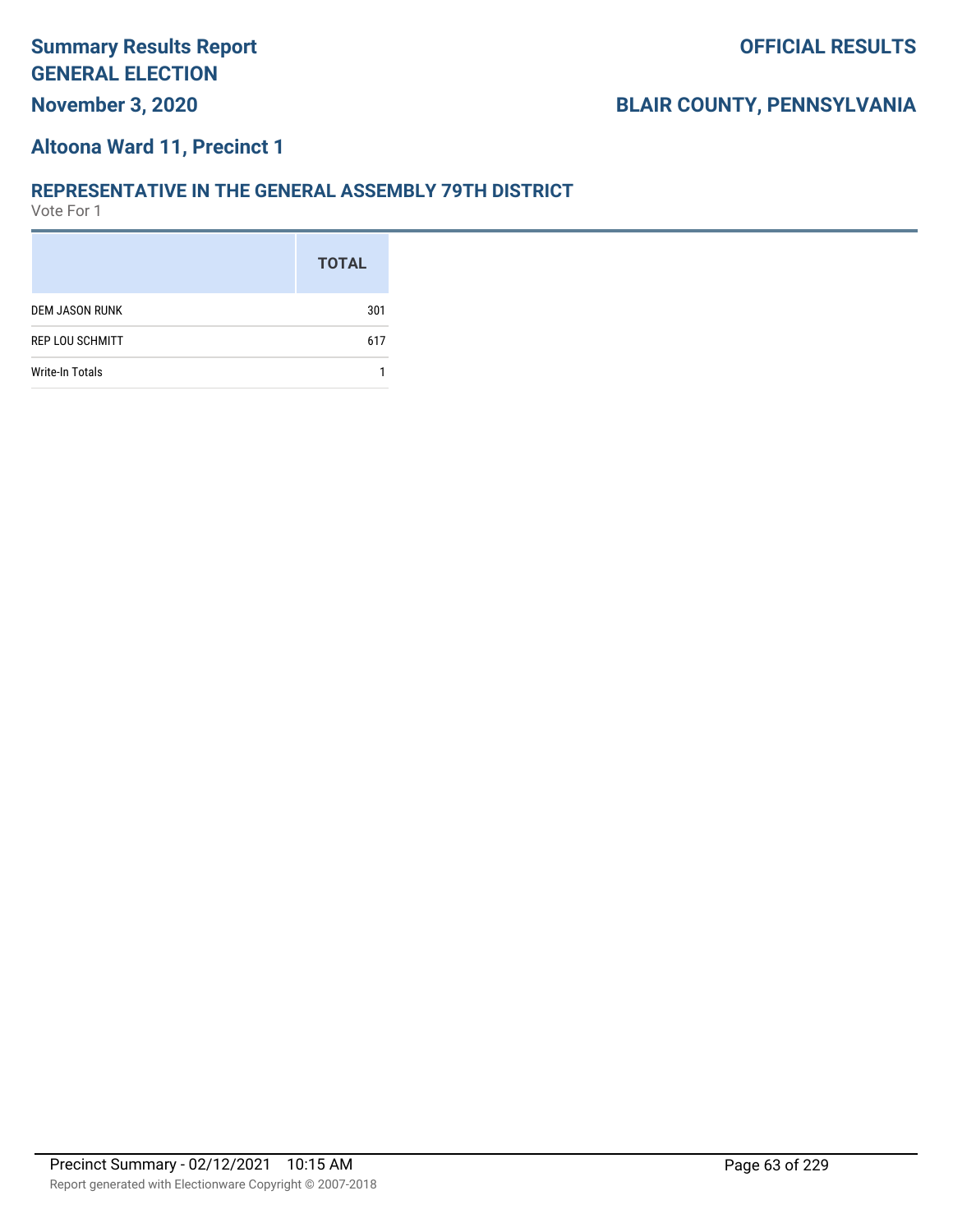### **Altoona Ward 11, Precinct 2**

| <b>STATISTICS</b>           |              |
|-----------------------------|--------------|
|                             | <b>TOTAL</b> |
| Registered Voters - Total   | 1,090        |
| <b>Ballots Cast - Total</b> | 883          |
| <b>Ballots Cast - Blank</b> | 0            |
| Voter Turnout - Total       | 81.01%       |

### **PRESIDENTIAL ELECTORS**

Vote For 1

|                            | <b>TOTAL</b> |
|----------------------------|--------------|
| DEM BIDEN and HARRIS       | 344          |
| <b>REP TRUMP and PENCE</b> | 522          |
| LIB JORGENSEN and COHEN    | 12           |
| Write-In Totals            | 3            |

### **ATTORNEY GENERAL**

|                            | <b>TOTAL</b> |
|----------------------------|--------------|
| DEM JOSH SHAPIRO           | 333          |
| REP HEATHER HEIDELBAUGH    | 518          |
| LIB DANIEL WASSMER         | 17           |
| <b>GRE RICHARD L WEISS</b> | 10           |
| <b>Write-In Totals</b>     | n            |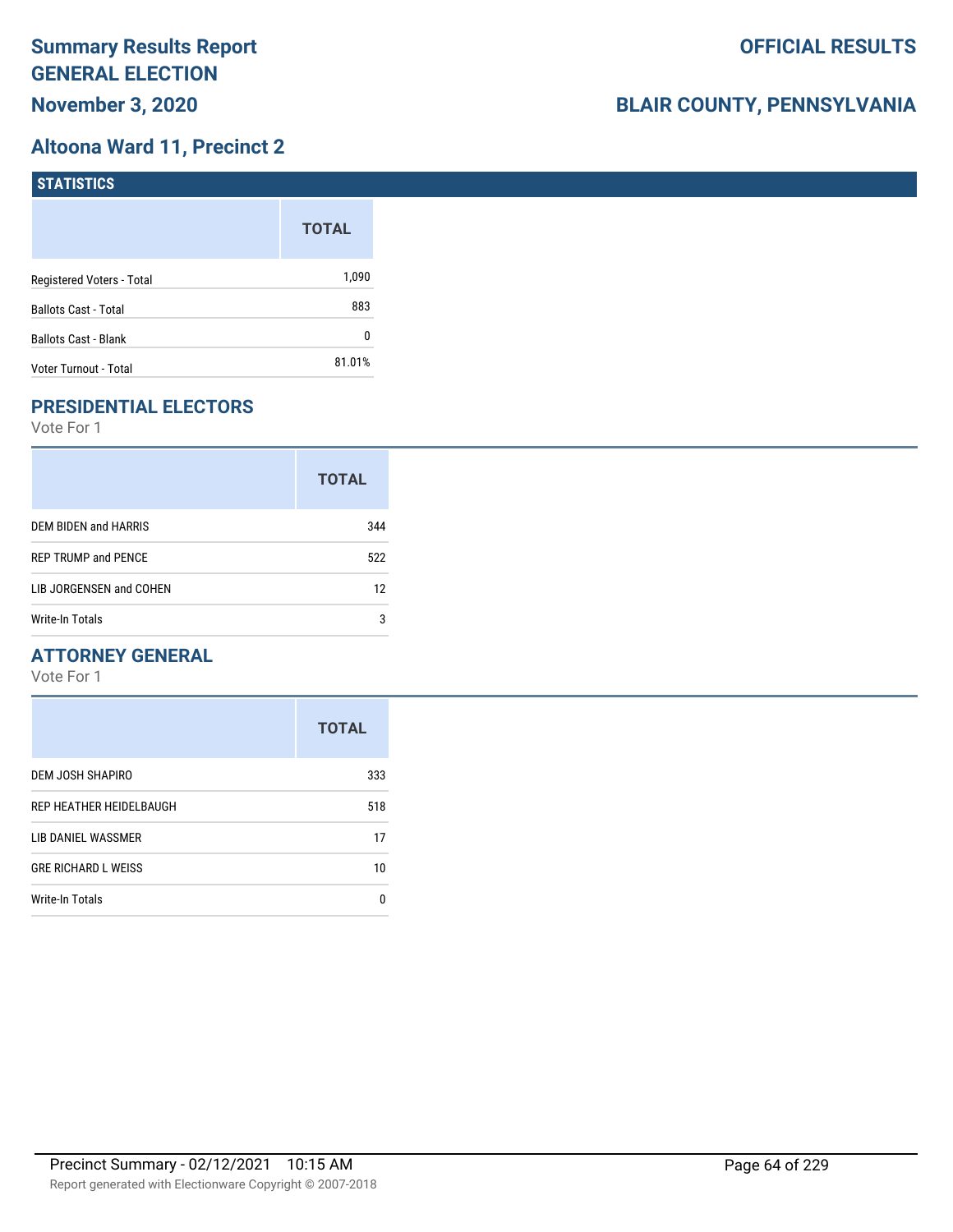### **Altoona Ward 11, Precinct 2**

#### **AUDITOR GENERAL**

Vote For 1

|                          | <b>TOTAL</b> |
|--------------------------|--------------|
| DEM NINA AHMAD           | 300          |
| REP TIMOTHY DEFOOR       | 542          |
| LIB JENNIFER MOORE       | 22           |
| <b>GRE OLIVIA FAISON</b> |              |
| Write-In Totals          |              |

### **STATE TREASURER**

Vote For 1

|                             | <b>TOTAL</b> |
|-----------------------------|--------------|
| DEM JOE TORSELLA            | 327          |
| <b>REP STACY L. GARRITY</b> | 525          |
| LIB JOE SOLOSKI             | 15           |
| <b>GRE TIMOTHY RUNKLE</b>   | 8            |
| Write-In Totals             |              |

#### **REPRESENTATIVE IN CONGRESS 13TH DISTRICT**

Vote For 1

|                        | <b>TOTAL</b> |
|------------------------|--------------|
| <b>DEM TODD ROWLEY</b> | 301          |
| REP JOHN JOYCE         | 577          |
| <b>Write-In Totals</b> |              |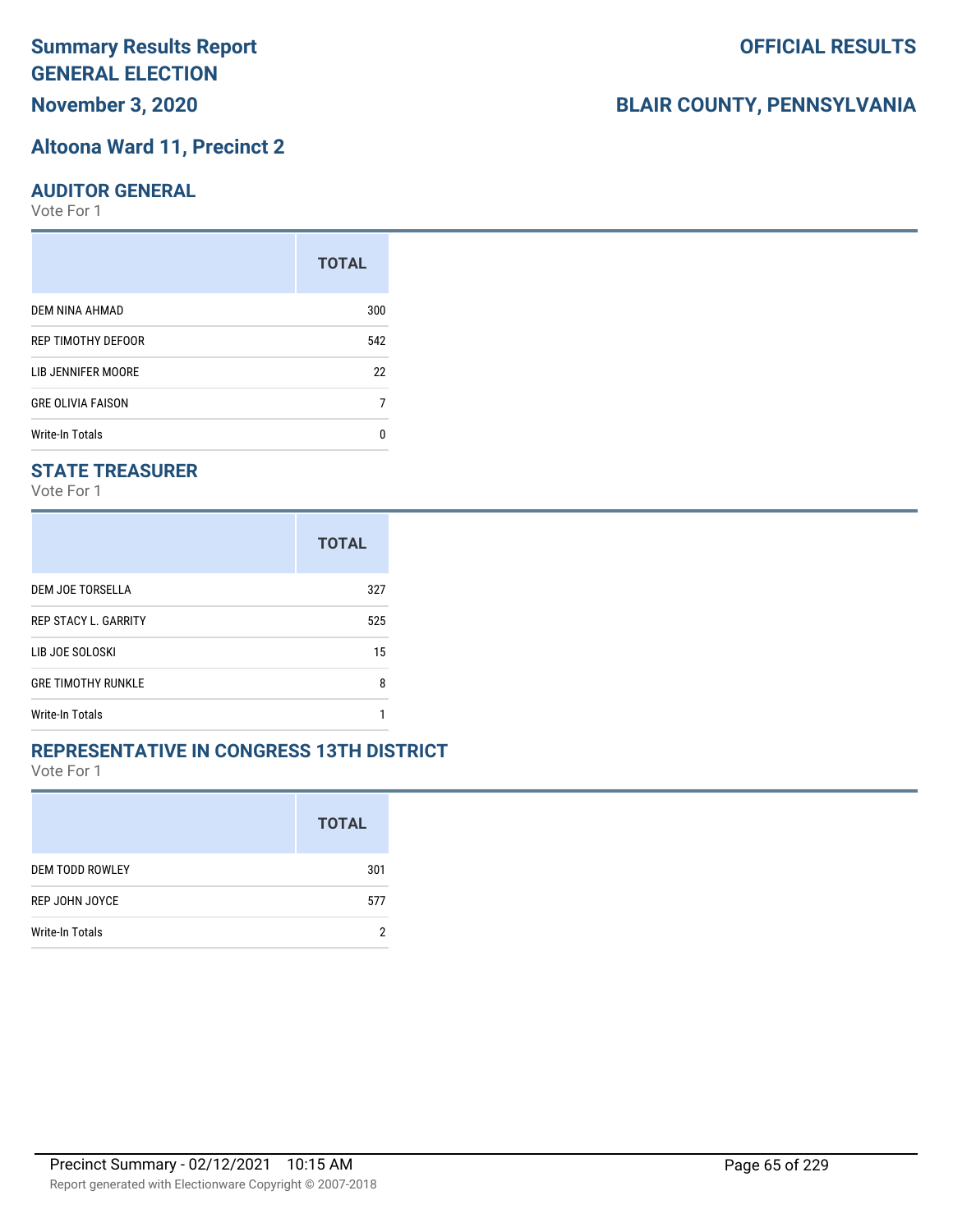#### **Altoona Ward 11, Precinct 2**

#### **REPRESENTATIVE IN THE GENERAL ASSEMBLY 79TH DISTRICT**

|                        | <b>TOTAL</b> |
|------------------------|--------------|
| <b>DEM JASON RUNK</b>  | 278          |
| <b>REP LOU SCHMITT</b> | 592          |
| Write-In Totals        |              |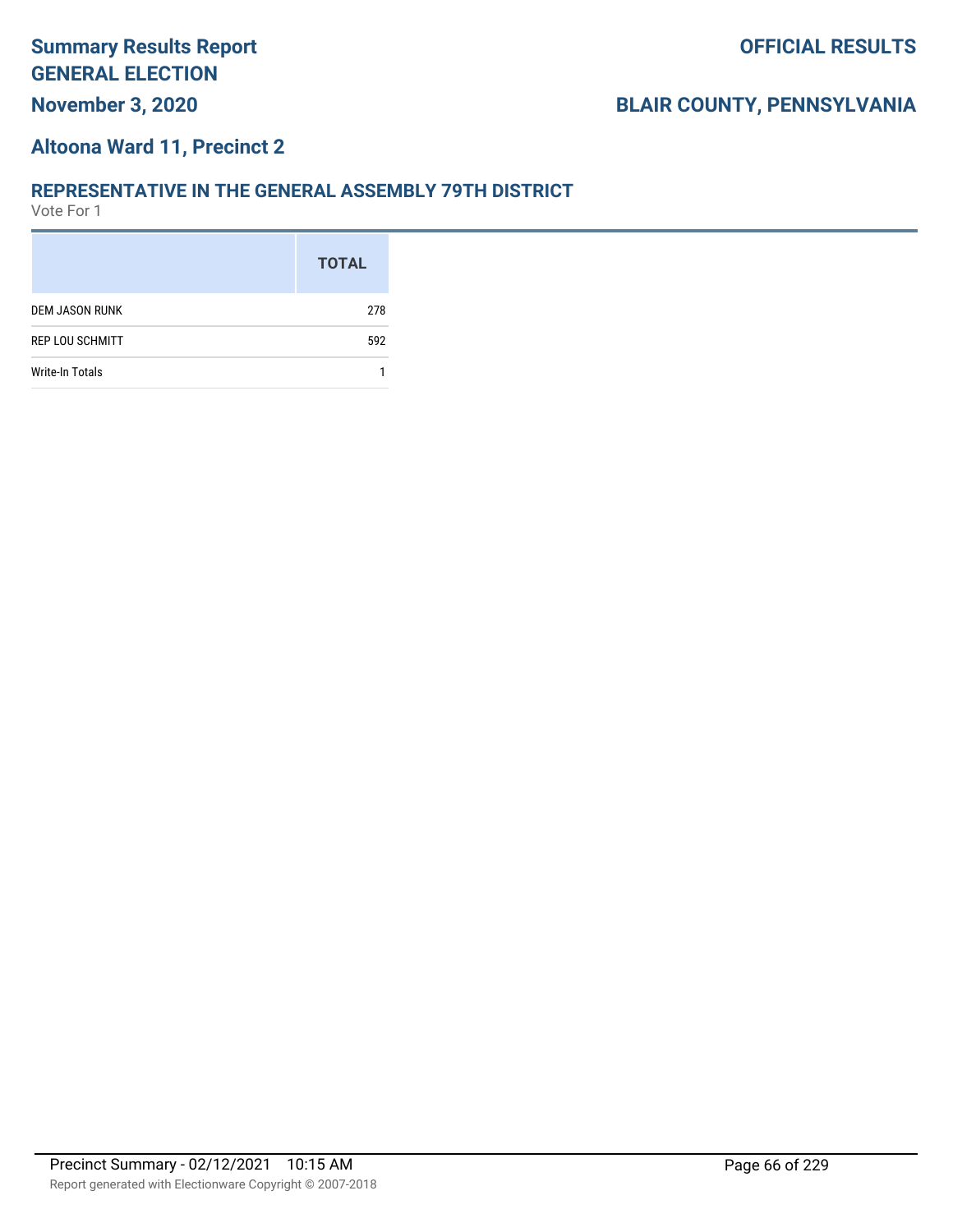### **Altoona Ward 12, Precinct 1**

| <b>STATISTICS</b>         |              |
|---------------------------|--------------|
|                           | <b>TOTAL</b> |
| Registered Voters - Total | 751          |
| Ballots Cast - Total      | 546          |
| Ballots Cast - Blank      | 0            |
| Voter Turnout - Total     | 72.70%       |

## **PRESIDENTIAL ELECTORS**

Vote For 1

|                            | <b>TOTAL</b> |
|----------------------------|--------------|
| DEM BIDEN and HARRIS       | 211          |
| <b>REP TRUMP and PENCE</b> | 328          |
| LIB JORGENSEN and COHEN    | 5            |
| <b>Write-In Totals</b>     |              |

### **ATTORNEY GENERAL**

|                            | <b>TOTAL</b> |
|----------------------------|--------------|
| DEM JOSH SHAPIRO           | 215          |
| REP HEATHER HEIDELBAUGH    | 313          |
| LIB DANIEL WASSMER         | 10           |
| <b>GRE RICHARD L WEISS</b> | 6            |
| <b>Write-In Totals</b>     | n            |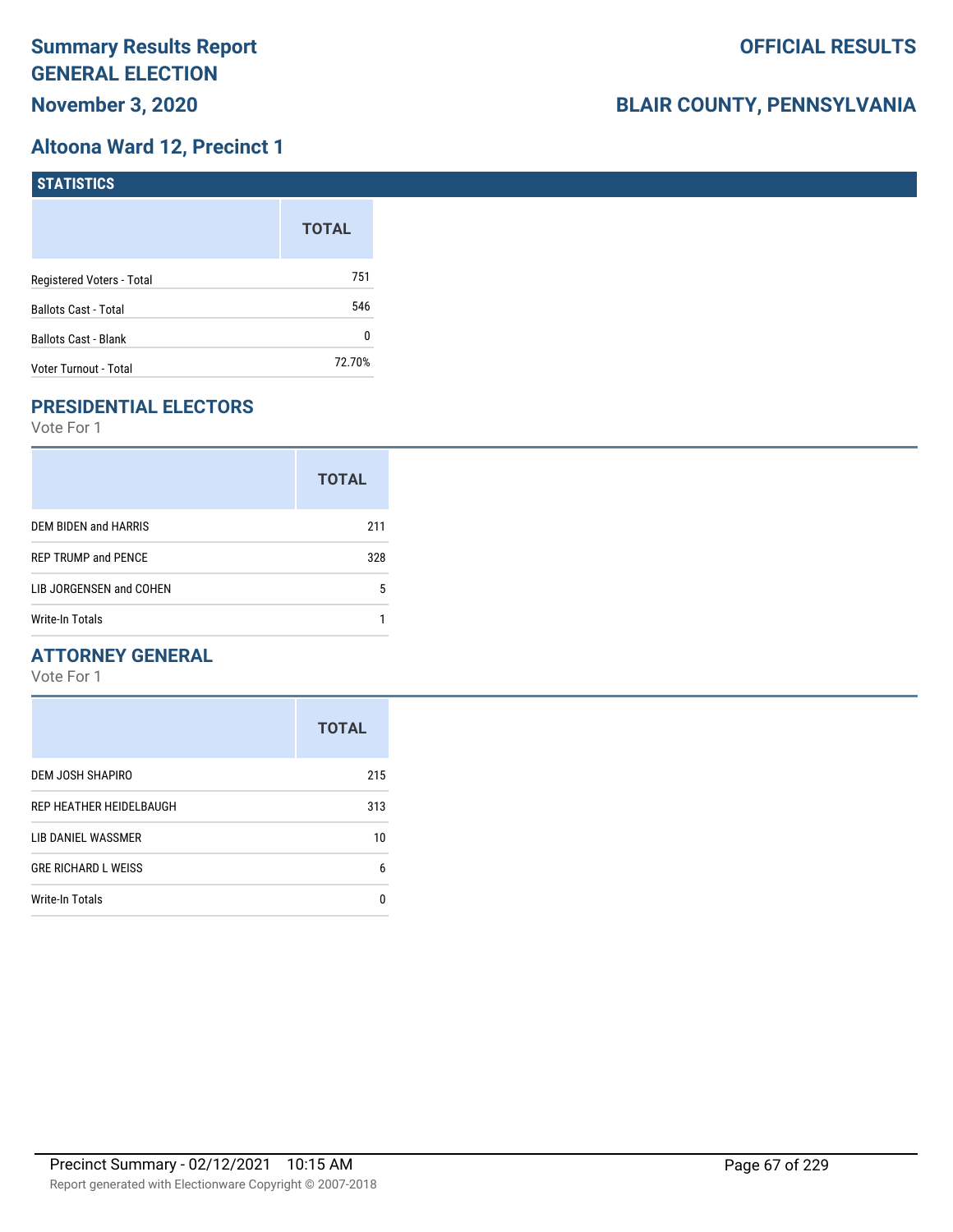# **Altoona Ward 12, Precinct 1**

#### **AUDITOR GENERAL**

Vote For 1

|                          | <b>TOTAL</b> |
|--------------------------|--------------|
| DEM NINA AHMAD           | 201          |
| REP TIMOTHY DEFOOR       | 323          |
| LIB JENNIFER MOORE       | 19           |
| <b>GRE OLIVIA FAISON</b> | 2            |
| Write-In Totals          | n            |

#### **STATE TREASURER**

Vote For 1

|                             | <b>TOTAL</b> |
|-----------------------------|--------------|
| DEM JOE TORSELLA            | 204          |
| <b>REP STACY L. GARRITY</b> | 327          |
| LIB JOE SOLOSKI             | g            |
| <b>GRE TIMOTHY RUNKLE</b>   | 5            |
| Write-In Totals             | n            |

#### **REPRESENTATIVE IN CONGRESS 13TH DISTRICT**

Vote For 1

|                        | <b>TOTAL</b> |
|------------------------|--------------|
| <b>DEM TODD ROWLEY</b> | 205          |
| REP JOHN JOYCE         | 337          |
| <b>Write-In Totals</b> |              |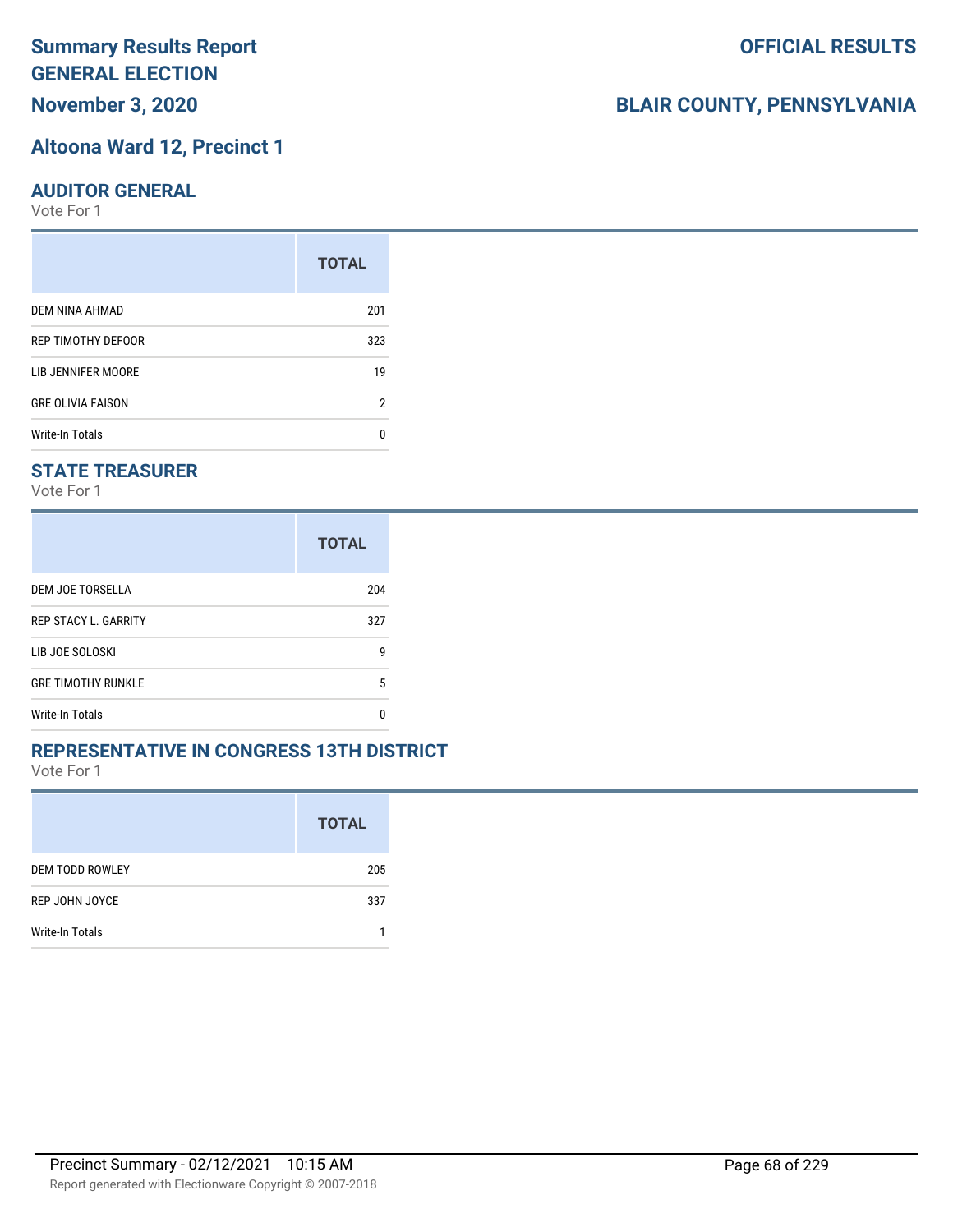#### **Altoona Ward 12, Precinct 1**

#### **REPRESENTATIVE IN THE GENERAL ASSEMBLY 79TH DISTRICT**

|                        | <b>TOTAL</b> |
|------------------------|--------------|
| <b>DEM JASON RUNK</b>  | 201          |
| <b>REP LOU SCHMITT</b> | 340          |
| <b>Write-In Totals</b> | 2            |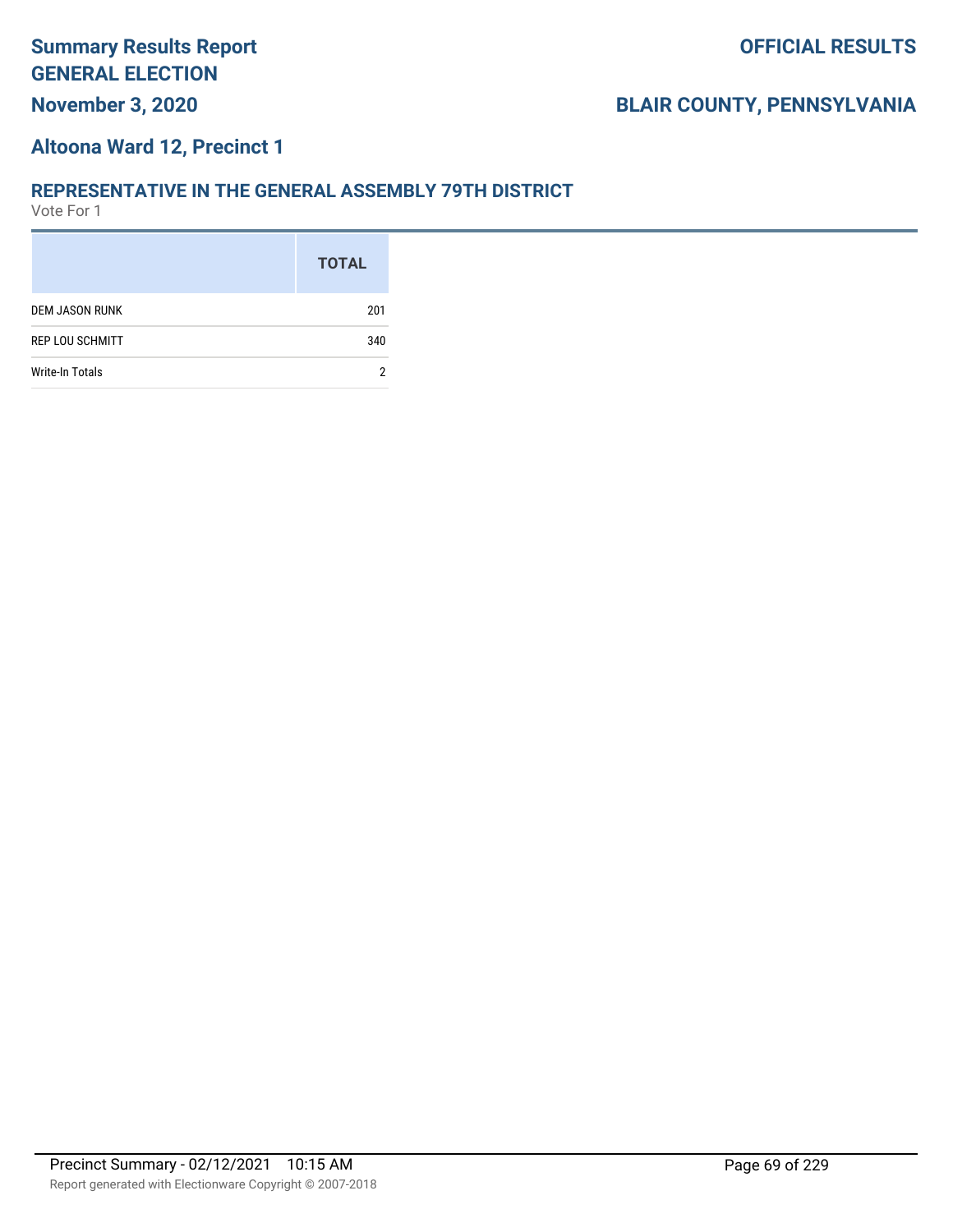### **Altoona Ward 12, Precinct 2**

| STATISTICS                  |              |
|-----------------------------|--------------|
|                             | <b>TOTAL</b> |
| Registered Voters - Total   | 503          |
| <b>Ballots Cast - Total</b> | 397          |
| Ballots Cast - Blank        | 0            |
| Voter Turnout - Total       | 78.93%       |

### **PRESIDENTIAL ELECTORS**

Vote For 1

|                            | <b>TOTAL</b> |
|----------------------------|--------------|
| DEM BIDEN and HARRIS       | 119          |
| <b>REP TRUMP and PENCE</b> | 272          |
| LIB JORGENSEN and COHEN    | 5            |
| Write-In Totals            |              |

### **ATTORNEY GENERAL**

|                            | <b>TOTAL</b> |
|----------------------------|--------------|
| DEM JOSH SHAPIRO           | 129          |
| REP HEATHER HEIDELBAUGH    | 257          |
| LIB DANIEL WASSMER         | 4            |
| <b>GRE RICHARD L WEISS</b> | 0            |
| <b>Write-In Totals</b>     | n            |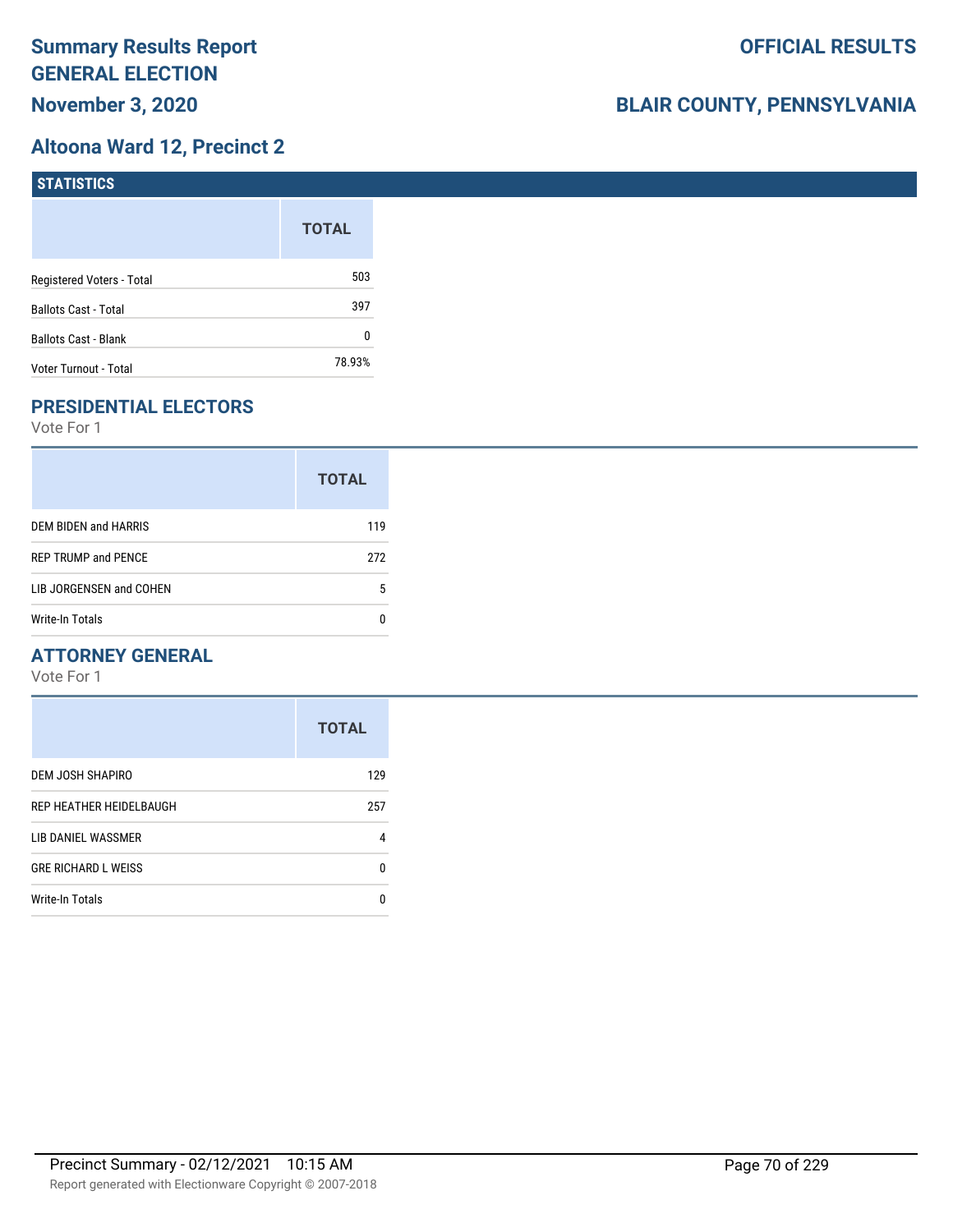# **Summary Results Report GENERAL ELECTION**

**November 3, 2020**

#### **Altoona Ward 12, Precinct 2**

#### **AUDITOR GENERAL**

Vote For 1

|                          | <b>TOTAL</b> |
|--------------------------|--------------|
| DEM NINA AHMAD           | 103          |
| REP TIMOTHY DEFOOR       | 269          |
| LIB JENNIFER MOORE       | 14           |
| <b>GRE OLIVIA FAISON</b> | 2            |
| Write-In Totals          | n            |

### **STATE TREASURER**

Vote For 1

|                             | <b>TOTAL</b> |
|-----------------------------|--------------|
| DEM JOE TORSELLA            | 127          |
| <b>REP STACY L. GARRITY</b> | 252          |
| LIB JOE SOLOSKI             | 6            |
| <b>GRE TIMOTHY RUNKLE</b>   | 2            |
| Write-In Totals             | n            |

#### **REPRESENTATIVE IN CONGRESS 13TH DISTRICT**

Vote For 1

|                        | <b>TOTAL</b> |
|------------------------|--------------|
| <b>DEM TODD ROWLEY</b> | 111          |
| REP JOHN JOYCE         | 282          |
| Write-In Totals        |              |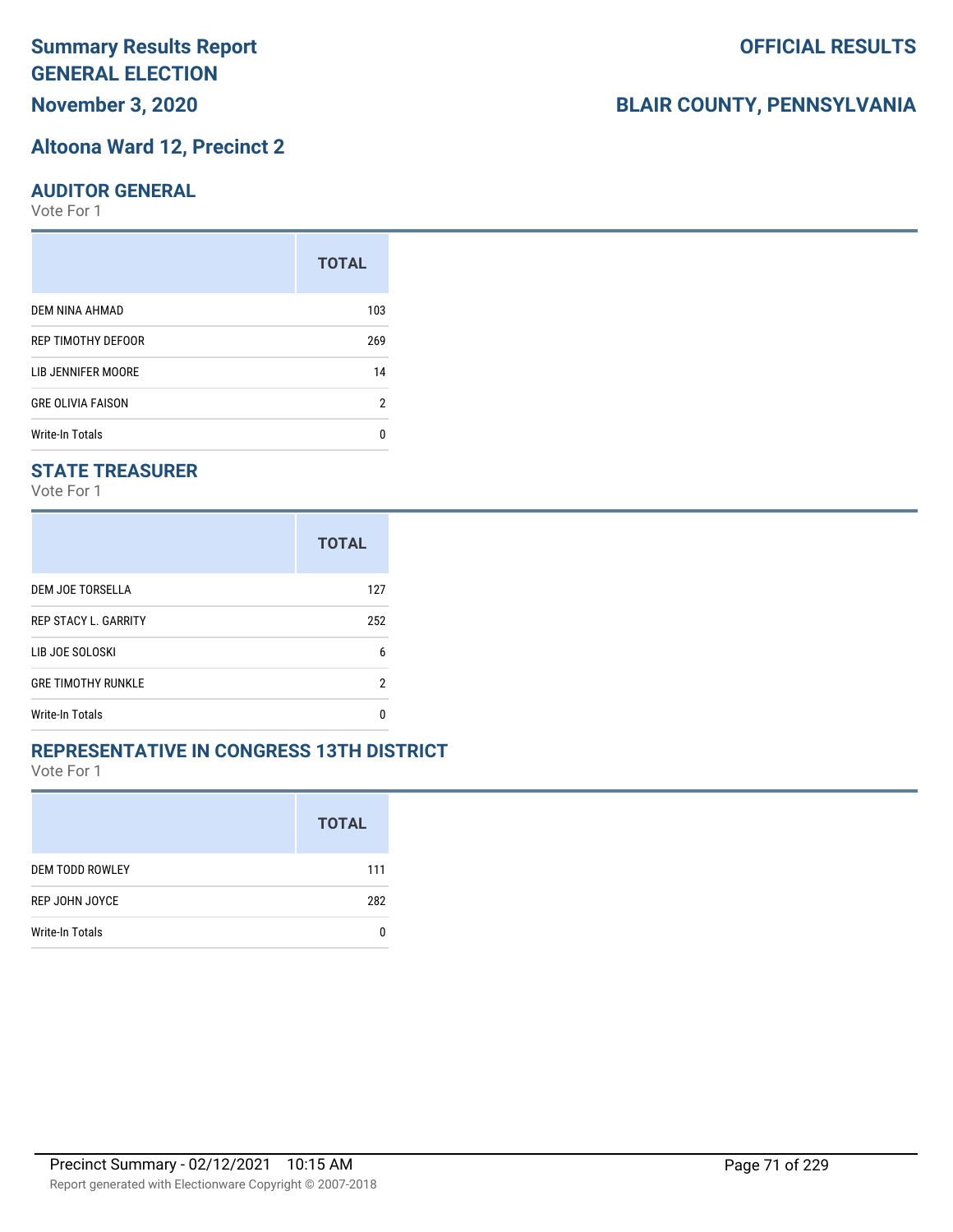#### **Altoona Ward 12, Precinct 2**

#### **REPRESENTATIVE IN THE GENERAL ASSEMBLY 79TH DISTRICT**

|                        | <b>TOTAL</b> |
|------------------------|--------------|
| <b>DEM JASON RUNK</b>  | 99           |
| <b>REP LOU SCHMITT</b> | 291          |
| <b>Write-In Totals</b> |              |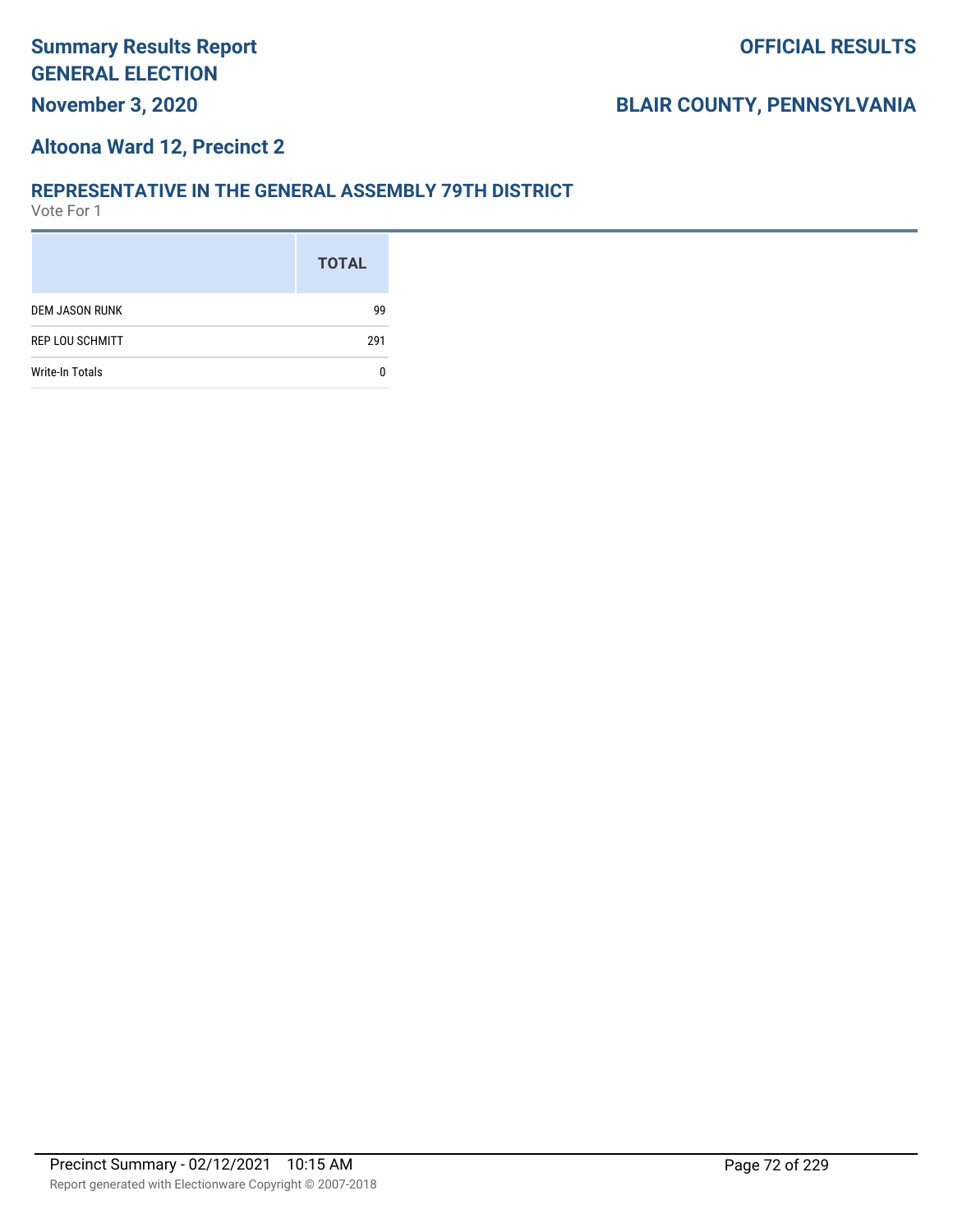# **Altoona Ward 12, Precinct 3**

| STATISTICS                  |              |
|-----------------------------|--------------|
|                             | <b>TOTAL</b> |
| Registered Voters - Total   | 468          |
| <b>Ballots Cast - Total</b> | 379          |
| Ballots Cast - Blank        |              |
| Voter Turnout - Total       | 80.98%       |

# **PRESIDENTIAL ELECTORS**

Vote For 1

|                            | <b>TOTAL</b> |
|----------------------------|--------------|
| DEM BIDEN and HARRIS       | 132          |
| <b>REP TRUMP and PENCE</b> | 242          |
| LIB JORGENSEN and COHEN    | 3            |
| Write-In Totals            |              |

### **ATTORNEY GENERAL**

|                            | <b>TOTAL</b> |
|----------------------------|--------------|
| DEM JOSH SHAPIRO           | 135          |
| REP HEATHER HEIDELBAUGH    | 234          |
| LIB DANIEL WASSMER         | 3            |
| <b>GRE RICHARD L WEISS</b> | 3            |
| <b>Write-In Totals</b>     | n            |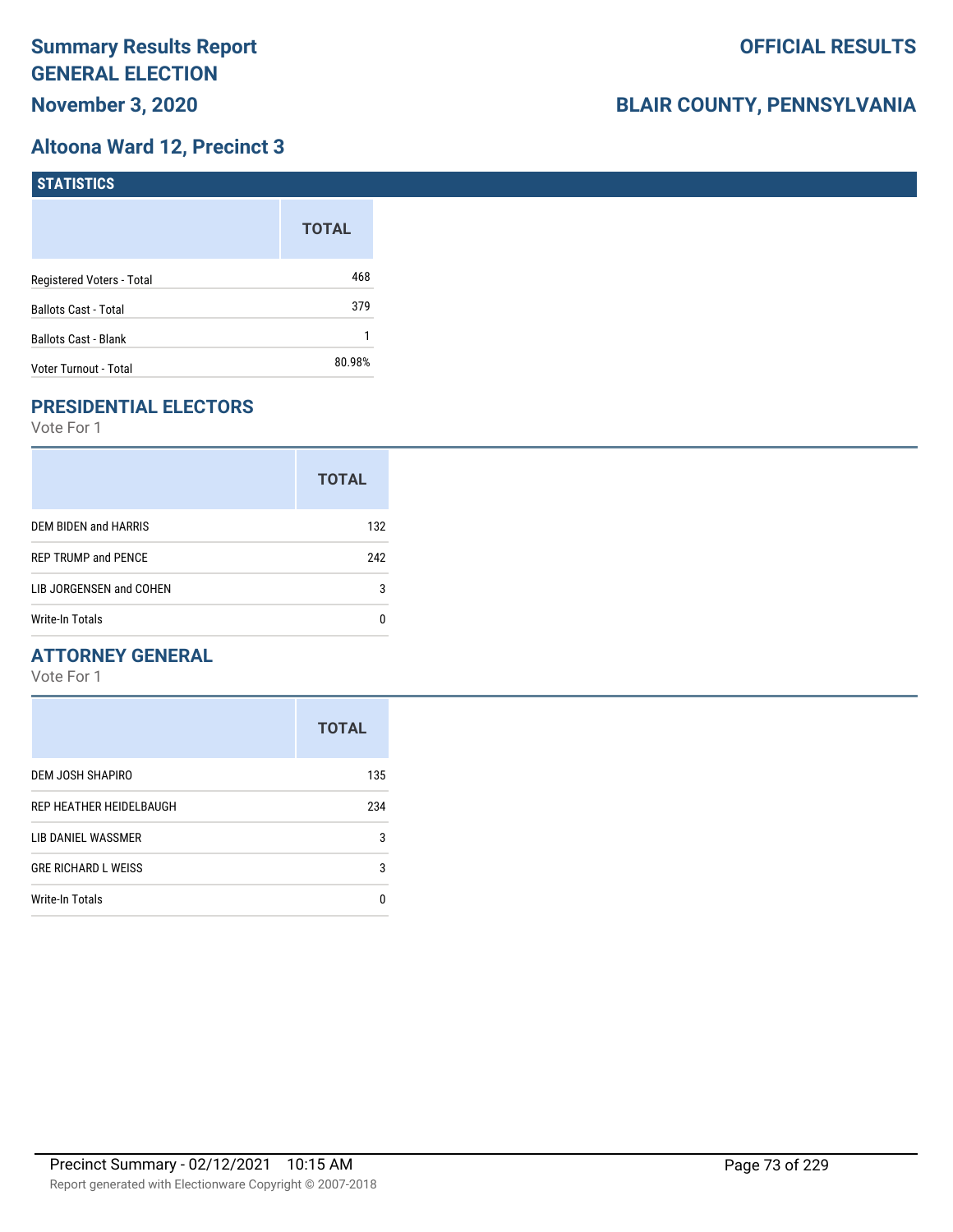# **Summary Results Report GENERAL ELECTION**

**November 3, 2020**

#### **Altoona Ward 12, Precinct 3**

#### **AUDITOR GENERAL**

Vote For 1

|                          | <b>TOTAL</b> |
|--------------------------|--------------|
| DEM NINA AHMAD           | 116          |
| REP TIMOTHY DEFOOR       | 241          |
| LIB JENNIFER MOORE       | 13           |
| <b>GRE OLIVIA FAISON</b> | 2            |
| Write-In Totals          | n            |

### **STATE TREASURER**

Vote For 1

|                             | <b>TOTAL</b> |
|-----------------------------|--------------|
| DEM JOE TORSELLA            | 119          |
| <b>REP STACY L. GARRITY</b> | 243          |
| LIB JOE SOLOSKI             | 6            |
| <b>GRE TIMOTHY RUNKLE</b>   |              |
| Write-In Totals             |              |

#### **REPRESENTATIVE IN CONGRESS 13TH DISTRICT**

Vote For 1

|                        | <b>TOTAL</b> |
|------------------------|--------------|
| <b>DEM TODD ROWLEY</b> | 117          |
| REP JOHN JOYCE         | 258          |
| Write-In Totals        |              |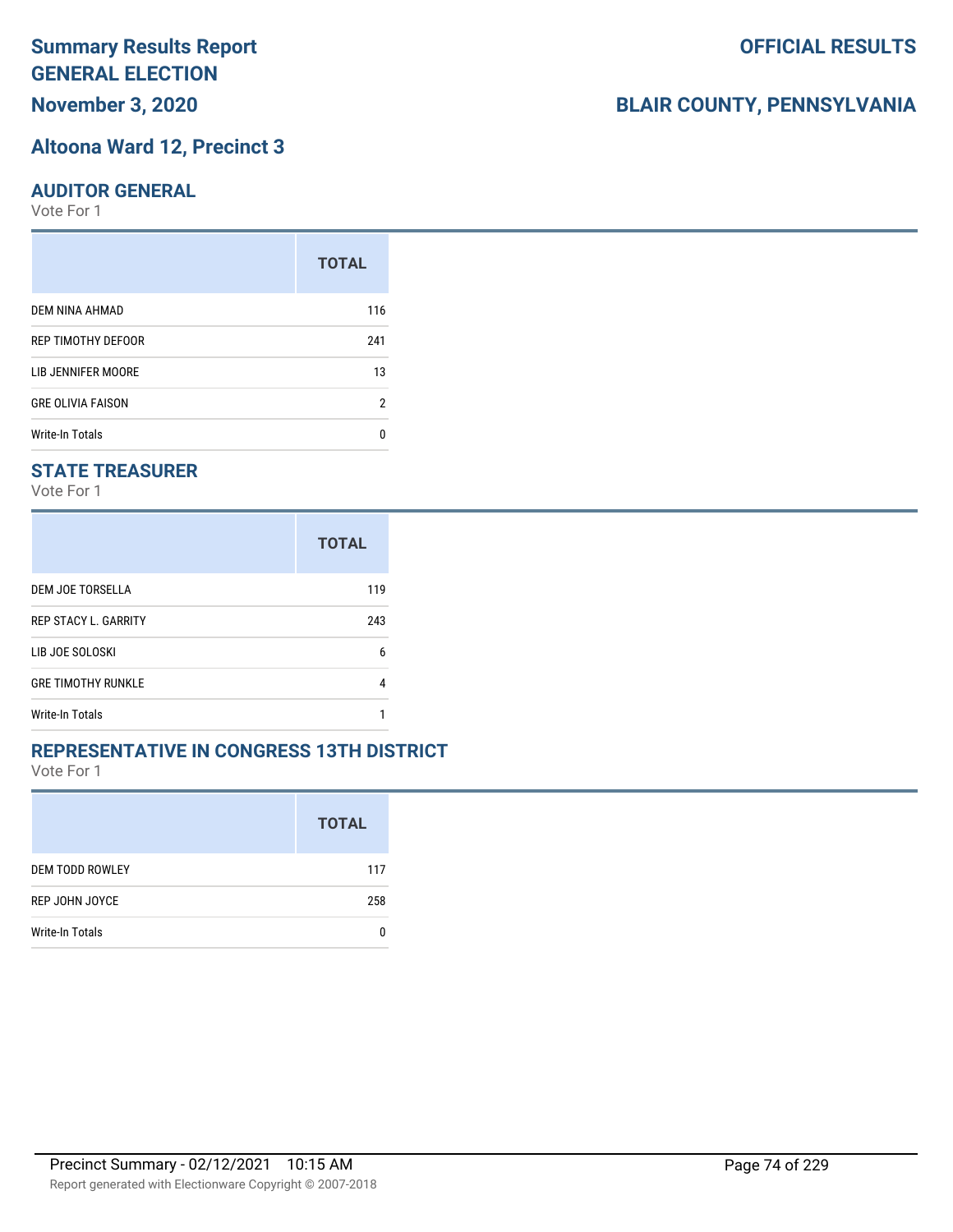#### **Altoona Ward 12, Precinct 3**

#### **REPRESENTATIVE IN THE GENERAL ASSEMBLY 79TH DISTRICT**

|                        | <b>TOTAL</b> |
|------------------------|--------------|
| <b>DEM JASON RUNK</b>  | 112          |
| <b>REP LOU SCHMITT</b> | 262          |
| <b>Write-In Totals</b> |              |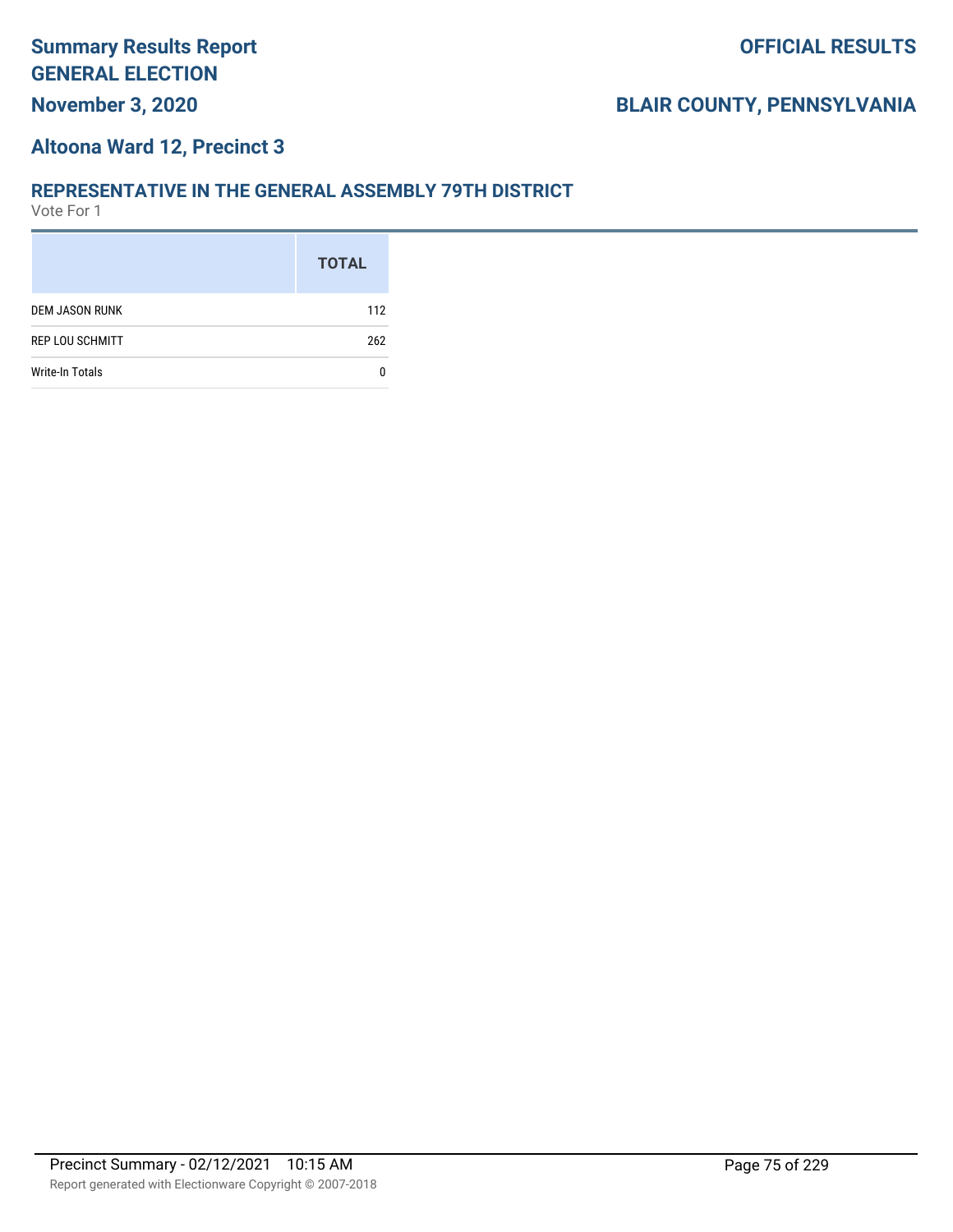# **Altoona Ward 12, Precinct 4**

| STATISTICS                  |              |
|-----------------------------|--------------|
|                             | <b>TOTAL</b> |
| Registered Voters - Total   | 650          |
| <b>Ballots Cast - Total</b> | 551          |
| Ballots Cast - Blank        | 0            |
| Voter Turnout - Total       | 84.77%       |

# **PRESIDENTIAL ELECTORS**

Vote For 1

|                            | <b>TOTAL</b> |
|----------------------------|--------------|
| DEM BIDEN and HARRIS       | 174          |
| <b>REP TRUMP and PENCE</b> | 367          |
| LIB JORGENSEN and COHEN    | 5            |
| Write-In Totals            |              |

### **ATTORNEY GENERAL**

|                            | <b>TOTAL</b> |
|----------------------------|--------------|
| DEM JOSH SHAPIRO           | 184          |
| REP HEATHER HEIDELBAUGH    | 347          |
| LIB DANIEL WASSMER         | 12           |
| <b>GRE RICHARD L WEISS</b> | 3            |
| <b>Write-In Totals</b>     | 0            |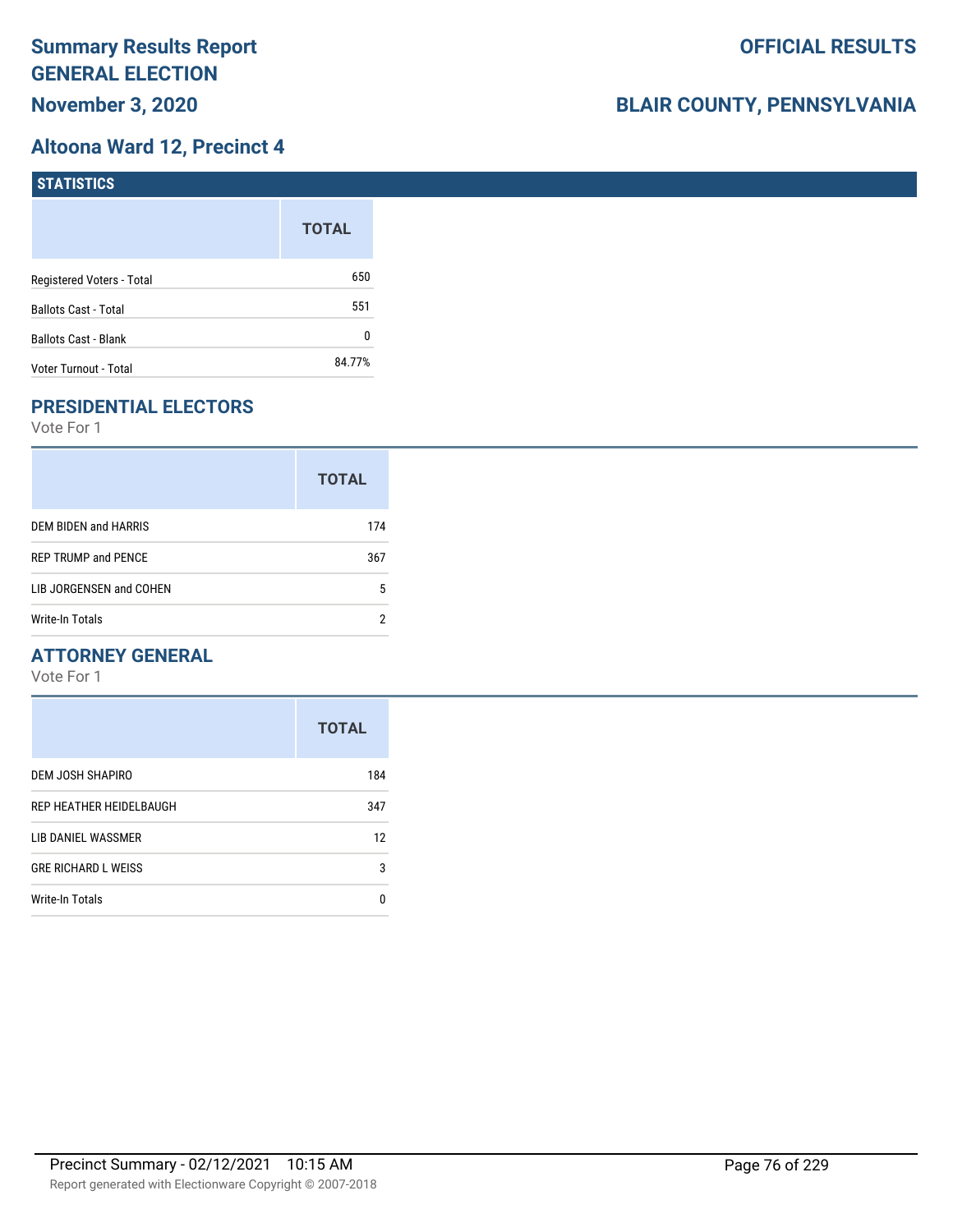# **Summary Results Report GENERAL ELECTION**

**November 3, 2020**

#### **Altoona Ward 12, Precinct 4**

#### **AUDITOR GENERAL**

Vote For 1

|                          | <b>TOTAL</b> |
|--------------------------|--------------|
| DEM NINA AHMAD           | 153          |
| REP TIMOTHY DEFOOR       | 370          |
| LIB JENNIFER MOORE       | 20           |
| <b>GRE OLIVIA FAISON</b> |              |
| <b>Write-In Totals</b>   |              |

### **STATE TREASURER**

Vote For 1

|                             | <b>TOTAL</b> |
|-----------------------------|--------------|
| DEM JOE TORSELLA            | 180          |
| <b>REP STACY L. GARRITY</b> | 347          |
| LIB JOE SOLOSKI             | 10           |
| <b>GRE TIMOTHY RUNKLE</b>   | 5            |
| <b>Write-In Totals</b>      | n            |

#### **REPRESENTATIVE IN CONGRESS 13TH DISTRICT**

Vote For 1

|                        | <b>TOTAL</b> |
|------------------------|--------------|
| <b>DEM TODD ROWLEY</b> | 161          |
| REP JOHN JOYCE         | 383          |
| Write-In Totals        | Ω            |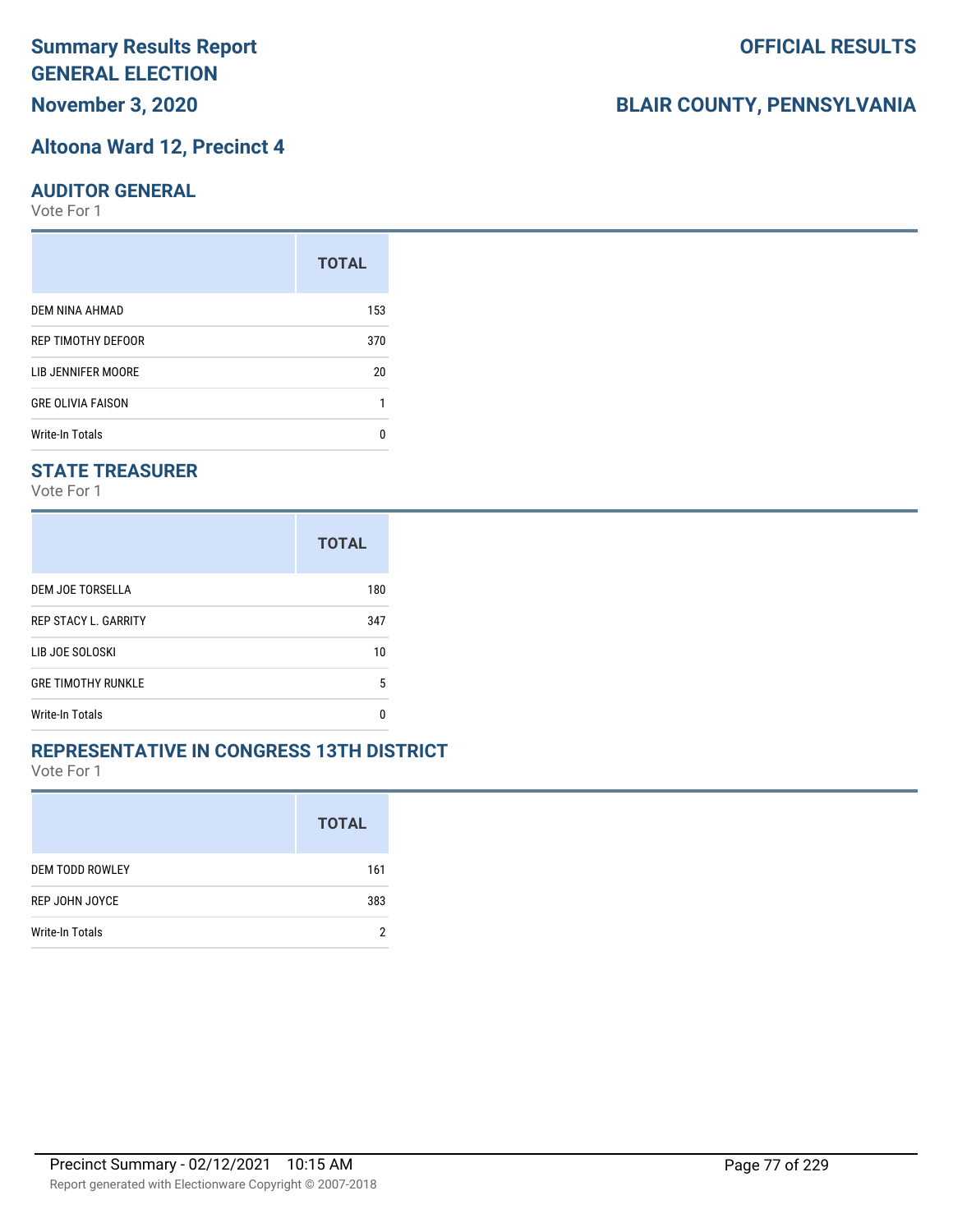#### **Altoona Ward 12, Precinct 4**

#### **REPRESENTATIVE IN THE GENERAL ASSEMBLY 79TH DISTRICT**

|                        | <b>TOTAL</b> |
|------------------------|--------------|
| <b>DEM JASON RUNK</b>  | 158          |
| <b>REP LOU SCHMITT</b> | 384          |
| <b>Write-In Totals</b> | 2            |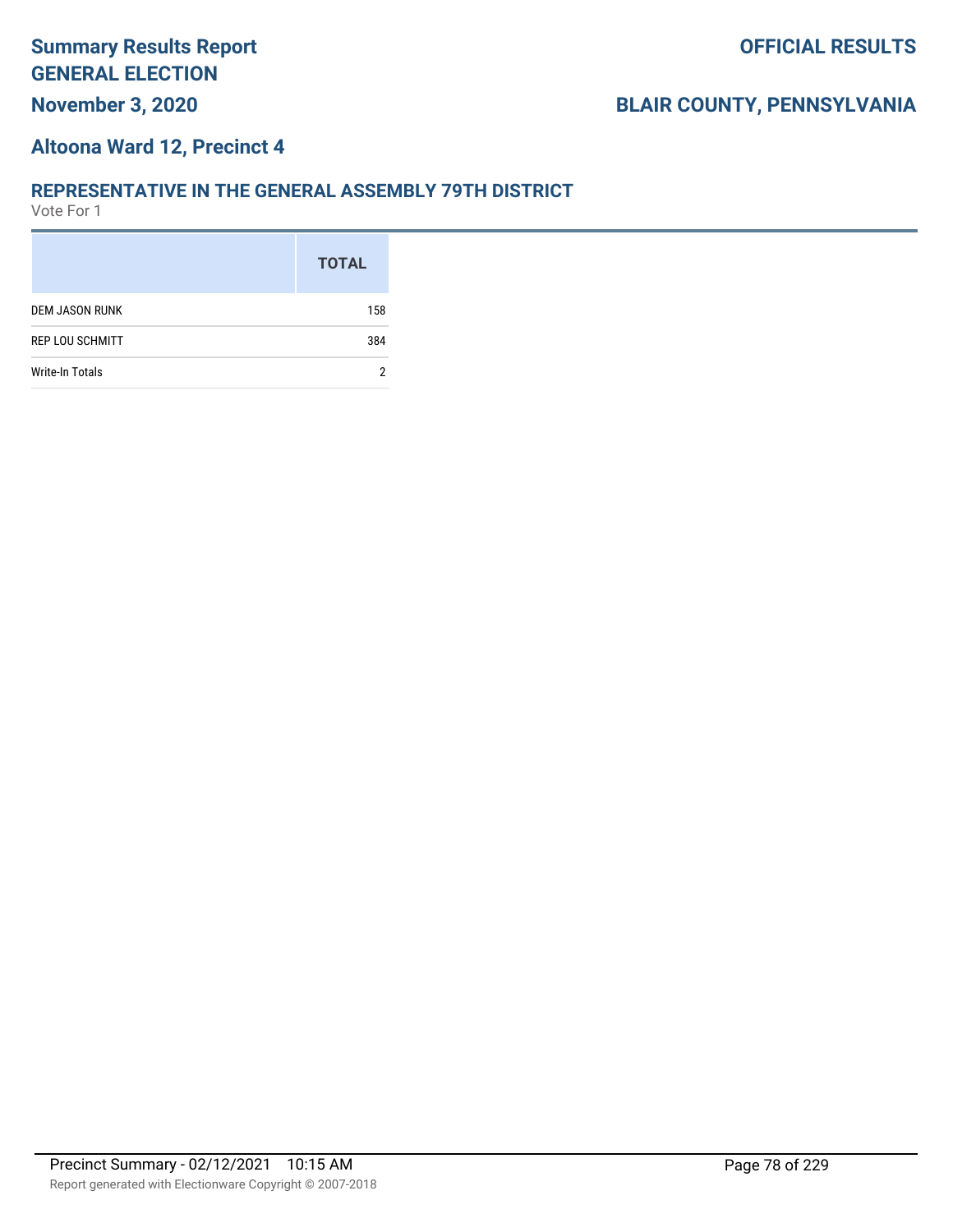### **Altoona Ward 13, Precinct 1**

| <b>STATISTICS</b>           |              |
|-----------------------------|--------------|
|                             | <b>TOTAL</b> |
| Registered Voters - Total   | 1,113        |
| Ballots Cast - Total        | 865          |
| <b>Ballots Cast - Blank</b> |              |
| Voter Turnout - Total       | 77.72%       |

# **PRESIDENTIAL ELECTORS**

Vote For 1

|                            | <b>TOTAL</b> |
|----------------------------|--------------|
| DEM BIDEN and HARRIS       | 255          |
| <b>REP TRUMP and PENCE</b> | 600          |
| LIB JORGENSEN and COHEN    | 8            |
| Write-In Totals            |              |

### **ATTORNEY GENERAL**

|                            | <b>TOTAL</b> |
|----------------------------|--------------|
| DEM JOSH SHAPIRO           | 263          |
| REP HEATHER HEIDELBAUGH    | 578          |
| LIB DANIEL WASSMER         | 8            |
| <b>GRE RICHARD L WEISS</b> | 5            |
| Write-In Totals            | n            |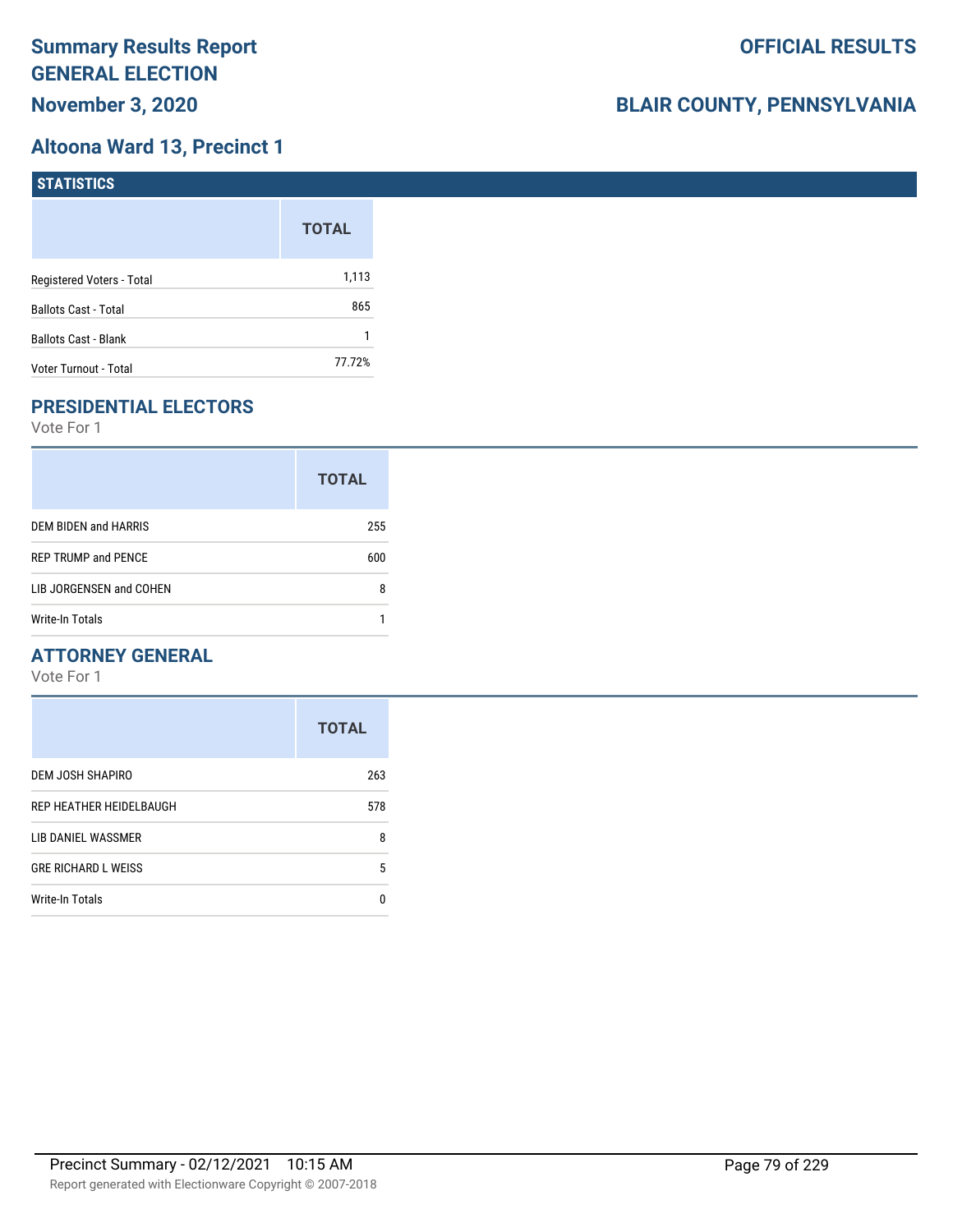# **Altoona Ward 13, Precinct 1**

#### **AUDITOR GENERAL**

Vote For 1

|                          | <b>TOTAL</b> |
|--------------------------|--------------|
| DEM NINA AHMAD           | 224          |
| REP TIMOTHY DEFOOR       | 591          |
| LIB JENNIFER MOORE       | 27           |
| <b>GRE OLIVIA FAISON</b> | 9            |
| Write-In Totals          | n            |

### **STATE TREASURER**

Vote For 1

|                             | <b>TOTAL</b> |
|-----------------------------|--------------|
| DEM JOE TORSELLA            | 244          |
| <b>REP STACY L. GARRITY</b> | 584          |
| LIB JOE SOLOSKI             | 17           |
| <b>GRE TIMOTHY RUNKLE</b>   |              |
| <b>Write-In Totals</b>      | n            |

#### **REPRESENTATIVE IN CONGRESS 13TH DISTRICT**

Vote For 1

|                        | <b>TOTAL</b> |
|------------------------|--------------|
| <b>DEM TODD ROWLEY</b> | 243          |
| REP JOHN JOYCE         | 613          |
| Write-In Totals        | Ω            |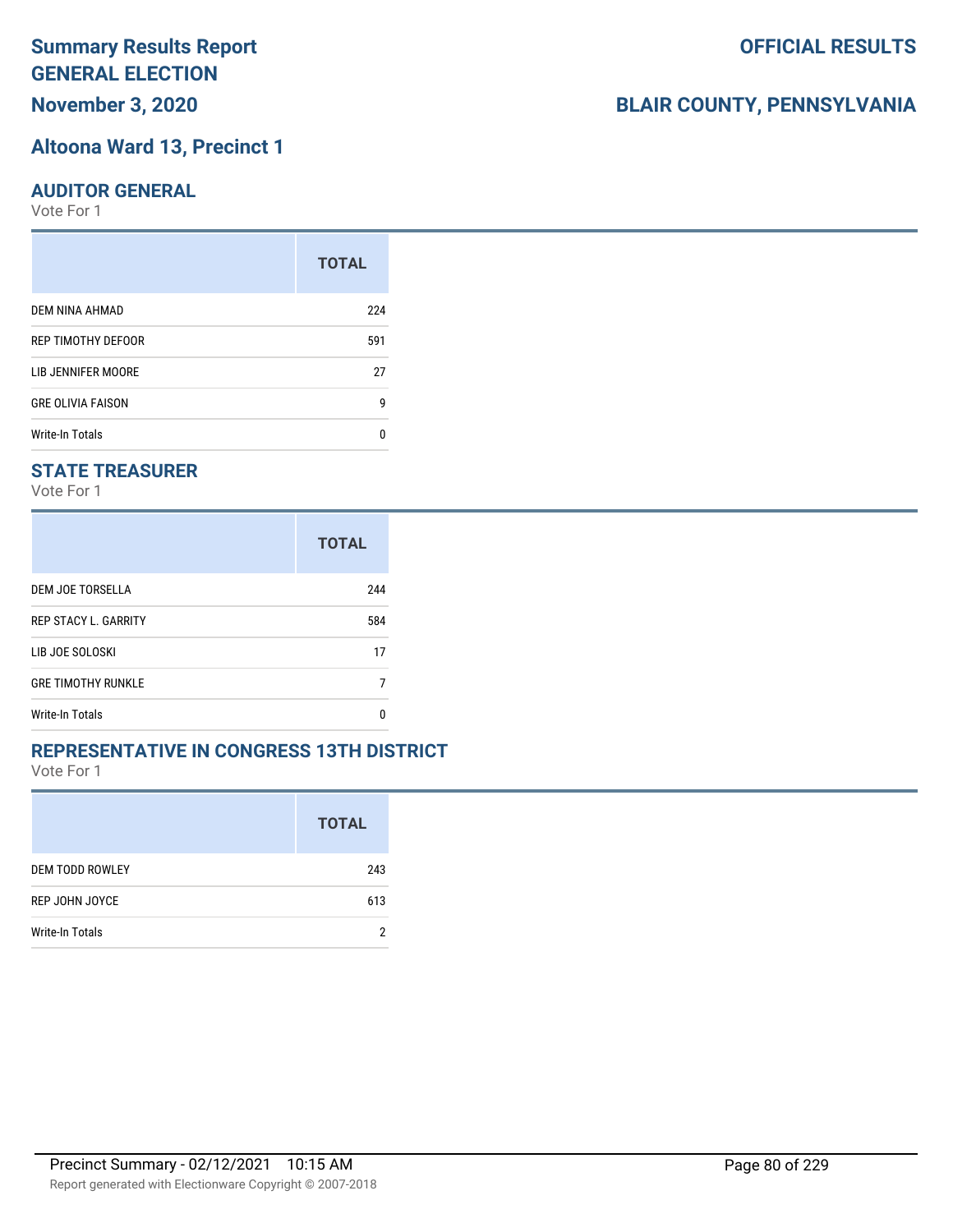#### **Altoona Ward 13, Precinct 1**

#### **REPRESENTATIVE IN THE GENERAL ASSEMBLY 79TH DISTRICT**

|                        | <b>TOTAL</b> |
|------------------------|--------------|
| <b>DEM JASON RUNK</b>  | 224          |
| <b>REP LOU SCHMITT</b> | 627          |
| <b>Write-In Totals</b> | 3            |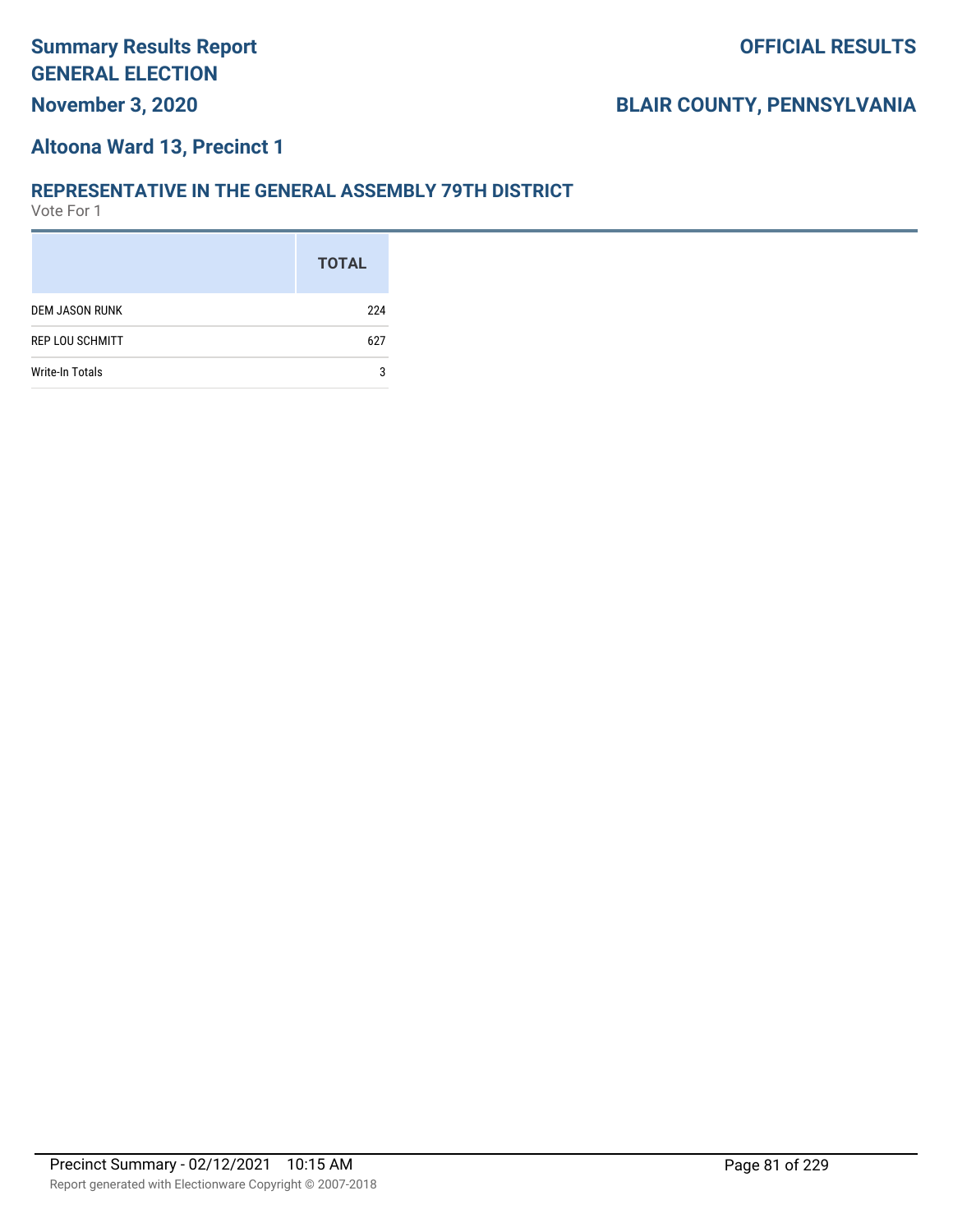# **Altoona Ward 13, Precinct 2**

| STATISTICS                  |              |
|-----------------------------|--------------|
|                             | <b>TOTAL</b> |
| Registered Voters - Total   | 775          |
| <b>Ballots Cast - Total</b> | 577          |
| Ballots Cast - Blank        | 0            |
| Voter Turnout - Total       | 74.45%       |

# **PRESIDENTIAL ELECTORS**

Vote For 1

|                            | <b>TOTAL</b> |
|----------------------------|--------------|
| DEM BIDEN and HARRIS       | 182          |
| <b>REP TRUMP and PENCE</b> | 387          |
| LIB JORGENSEN and COHEN    |              |
| Write-In Totals            |              |

### **ATTORNEY GENERAL**

|                            | <b>TOTAL</b> |
|----------------------------|--------------|
| DEM JOSH SHAPIRO           | 192          |
| REP HEATHER HEIDELBAUGH    | 355          |
| LIB DANIEL WASSMER         | 15           |
| <b>GRE RICHARD L WEISS</b> | 4            |
| <b>Write-In Totals</b>     | n            |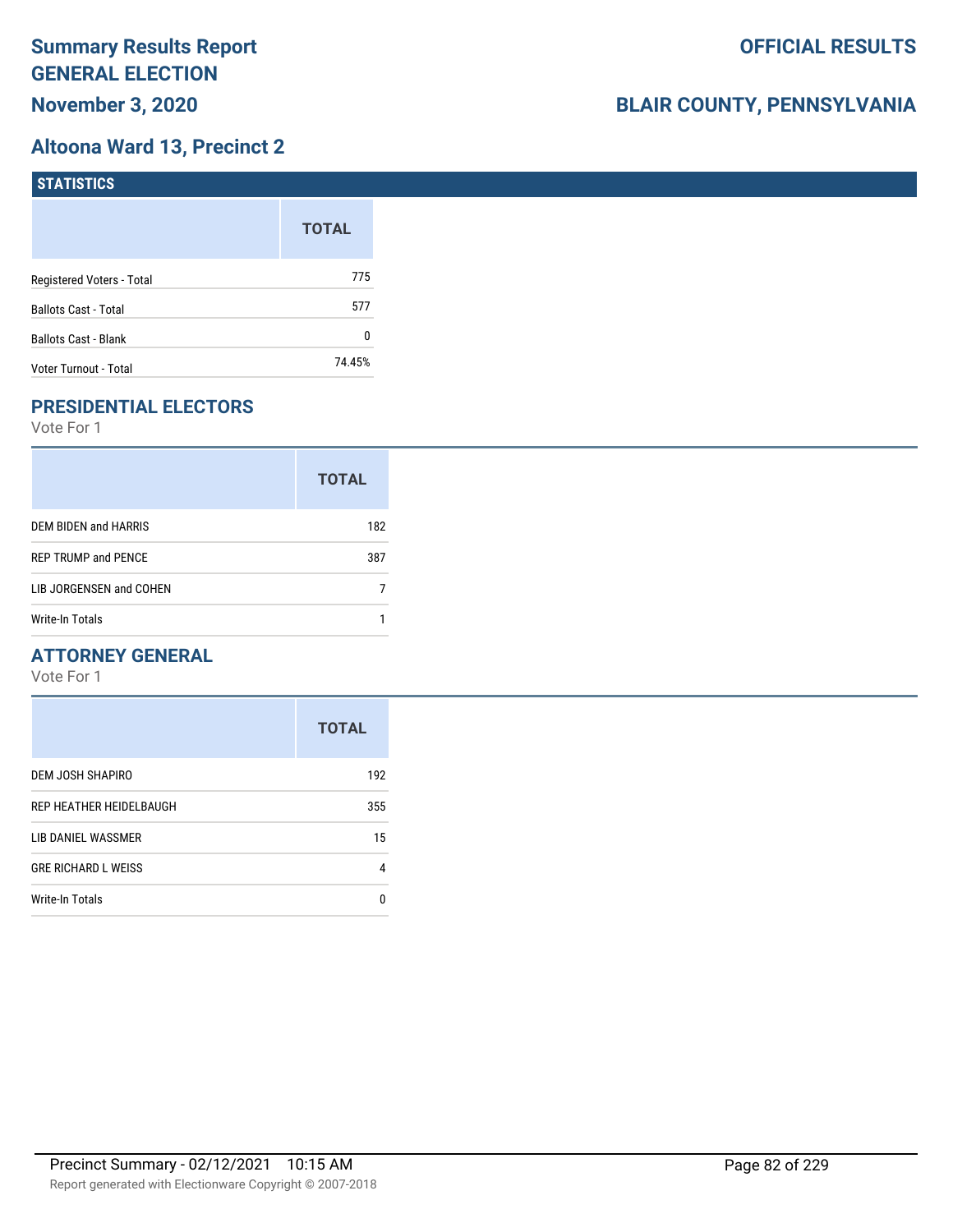# **Summary Results Report GENERAL ELECTION**

# **November 3, 2020**

# **Altoona Ward 13, Precinct 2**

## **AUDITOR GENERAL**

Vote For 1

|                          | <b>TOTAL</b> |
|--------------------------|--------------|
| DEM NINA AHMAD           | 173          |
| REP TIMOTHY DEFOOR       | 359          |
| LIB JENNIFER MOORE       | 24           |
| <b>GRE OLIVIA FAISON</b> | 6            |
| <b>Write-In Totals</b>   |              |

# **STATE TREASURER**

Vote For 1

|                             | <b>TOTAL</b> |
|-----------------------------|--------------|
| DEM JOE TORSELLA            | 188          |
| <b>REP STACY L. GARRITY</b> | 352          |
| LIB JOE SOLOSKI             | 16           |
| <b>GRE TIMOTHY RUNKLE</b>   | 6            |
| Write-In Totals             |              |

# **REPRESENTATIVE IN CONGRESS 13TH DISTRICT**

Vote For 1

|                        | <b>TOTAL</b> |
|------------------------|--------------|
| <b>DEM TODD ROWLEY</b> | 173          |
| REP JOHN JOYCE         | 392          |
| Write-In Totals        |              |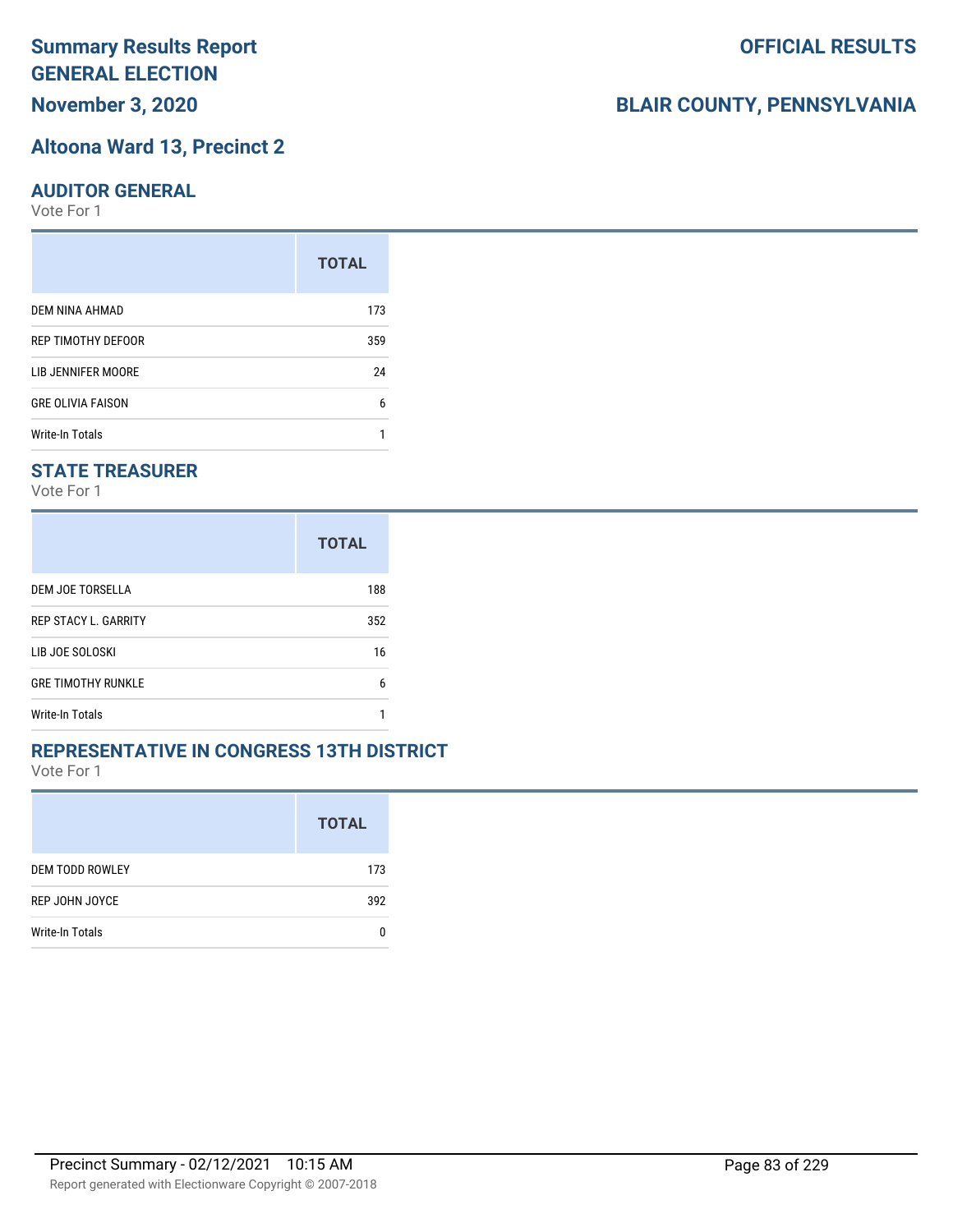#### **Altoona Ward 13, Precinct 2**

#### **REPRESENTATIVE IN THE GENERAL ASSEMBLY 79TH DISTRICT**

|                        | <b>TOTAL</b> |
|------------------------|--------------|
| <b>DEM JASON RUNK</b>  | 181          |
| <b>REP LOU SCHMITT</b> | 382          |
| <b>Write-In Totals</b> |              |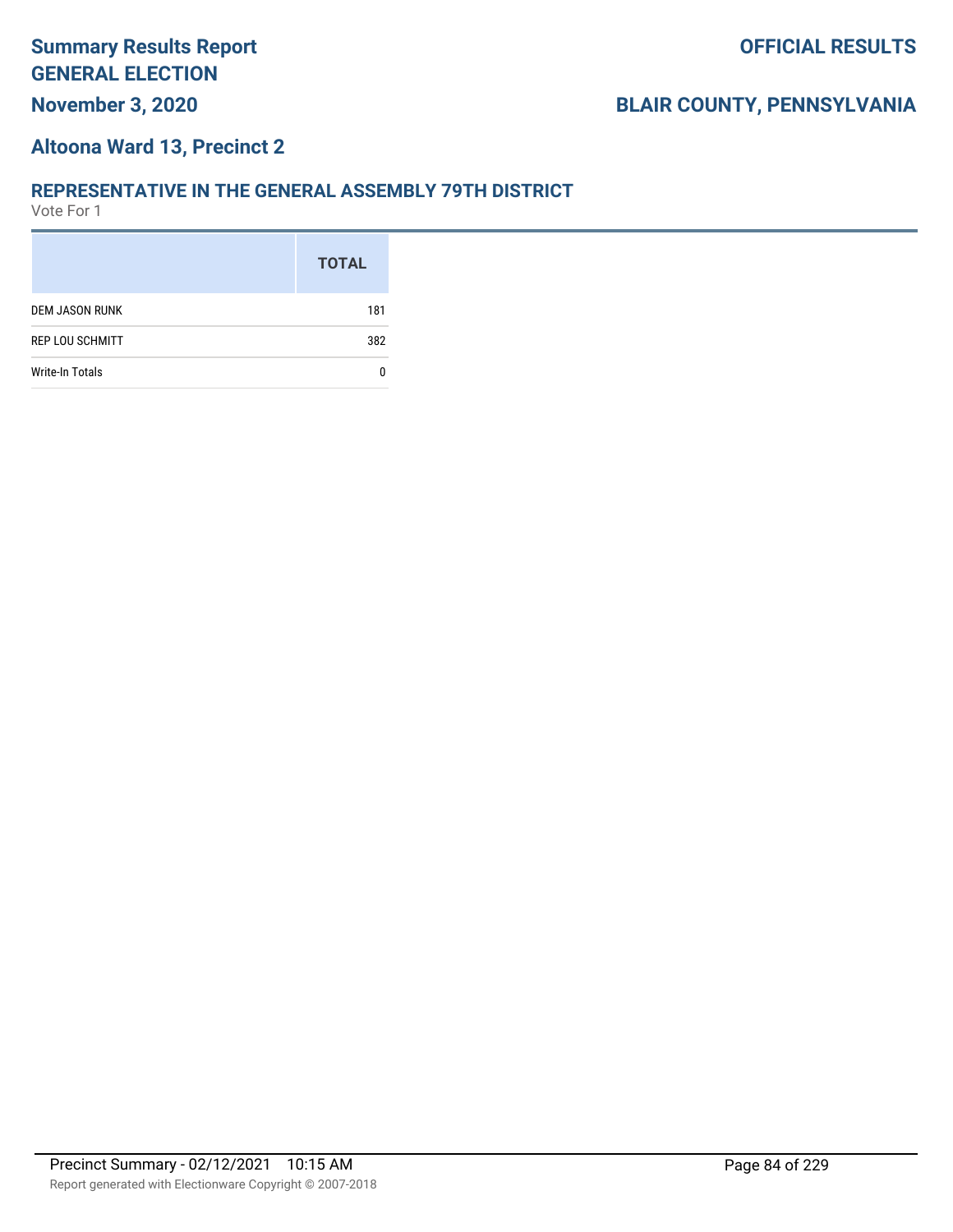# **Altoona Ward 13, Precinct 3**

| STATISTICS                  |              |
|-----------------------------|--------------|
|                             | <b>TOTAL</b> |
| Registered Voters - Total   | 716          |
| <b>Ballots Cast - Total</b> | 539          |
| Ballots Cast - Blank        | 0            |
| Voter Turnout - Total       | 75.28%       |

# **PRESIDENTIAL ELECTORS**

Vote For 1

|                            | <b>TOTAL</b> |
|----------------------------|--------------|
| DEM BIDEN and HARRIS       | 179          |
| <b>REP TRUMP and PENCE</b> | 346          |
| LIB JORGENSEN and COHEN    | 10           |
| Write-In Totals            |              |

### **ATTORNEY GENERAL**

|                            | <b>TOTAL</b> |
|----------------------------|--------------|
| DEM JOSH SHAPIRO           | 187          |
| REP HEATHER HEIDELBAUGH    | 326          |
| LIB DANIEL WASSMER         | 11           |
| <b>GRE RICHARD L WEISS</b> |              |
| Write-In Totals            | O            |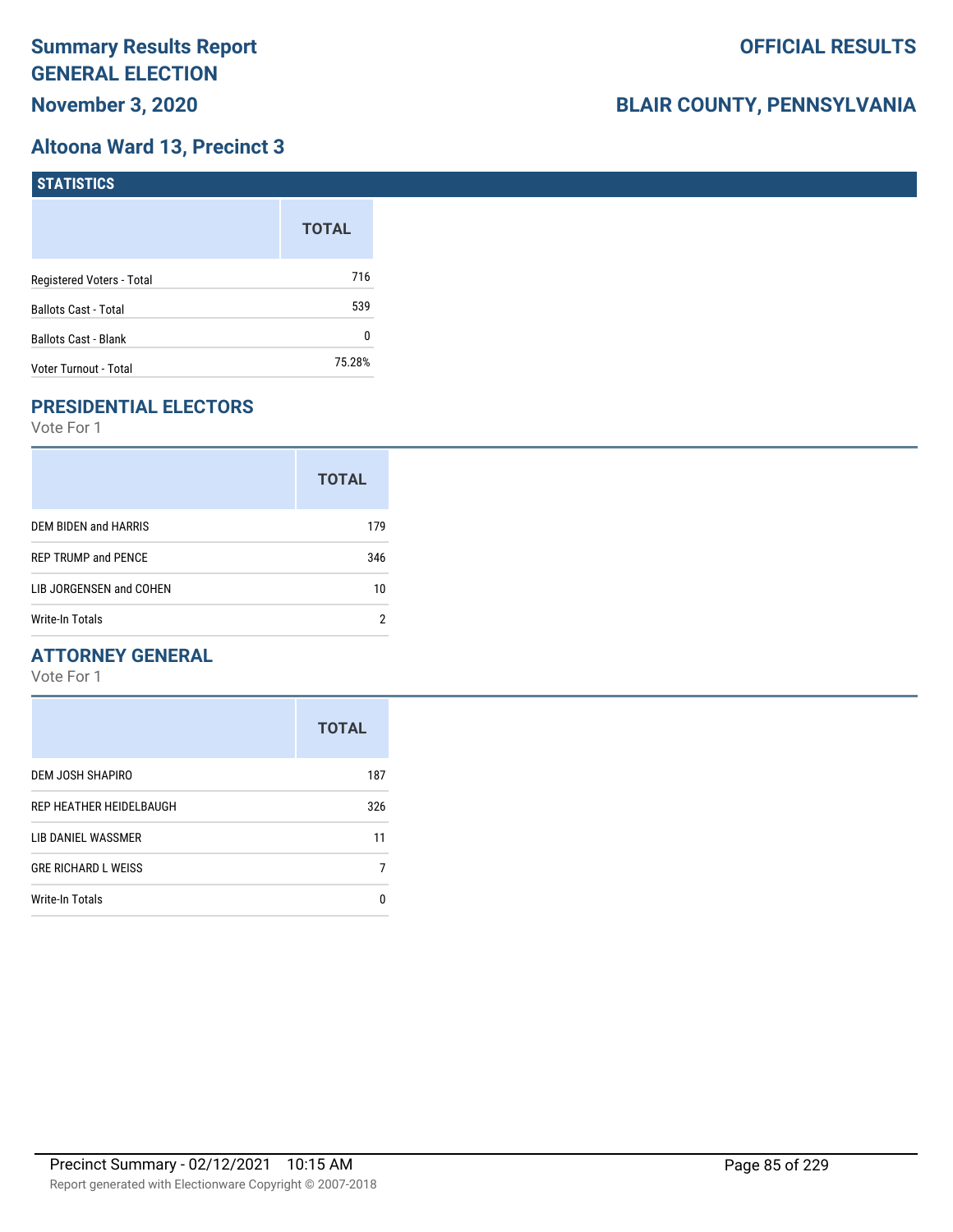# **Summary Results Report GENERAL ELECTION**

**November 3, 2020**

# **Altoona Ward 13, Precinct 3**

# **AUDITOR GENERAL**

Vote For 1

|                          | <b>TOTAL</b> |
|--------------------------|--------------|
| DEM NINA AHMAD           | 162          |
| REP TIMOTHY DEFOOR       | 342          |
| LIB JENNIFER MOORE       | 15           |
| <b>GRE OLIVIA FAISON</b> | 8            |
| <b>Write-In Totals</b>   | n            |

# **STATE TREASURER**

Vote For 1

|                             | <b>TOTAL</b> |
|-----------------------------|--------------|
| DEM JOE TORSELLA            | 172          |
| <b>REP STACY L. GARRITY</b> | 339          |
| LIB JOE SOLOSKI             | 13           |
| <b>GRE TIMOTHY RUNKLE</b>   | 6            |
| Write-In Totals             | n            |

#### **REPRESENTATIVE IN CONGRESS 13TH DISTRICT**

Vote For 1

|                        | <b>TOTAL</b> |
|------------------------|--------------|
| <b>DEM TODD ROWLEY</b> | 174          |
| REP JOHN JOYCE         | 357          |
| Write-In Totals        |              |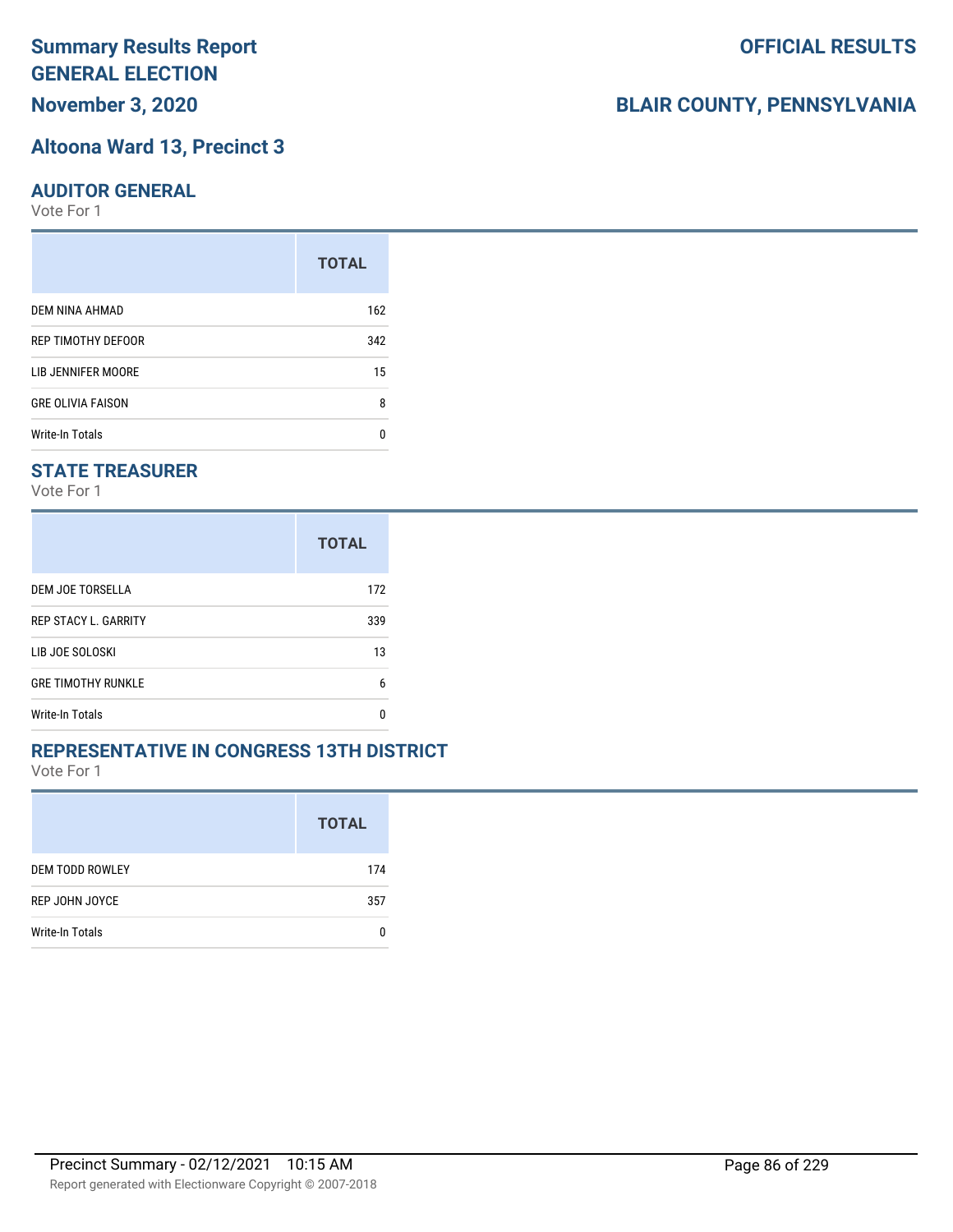#### **Altoona Ward 13, Precinct 3**

#### **REPRESENTATIVE IN THE GENERAL ASSEMBLY 79TH DISTRICT**

|                        | <b>TOTAL</b> |
|------------------------|--------------|
| <b>DEM JASON RUNK</b>  | 168          |
| <b>REP LOU SCHMITT</b> | 364          |
| <b>Write-In Totals</b> |              |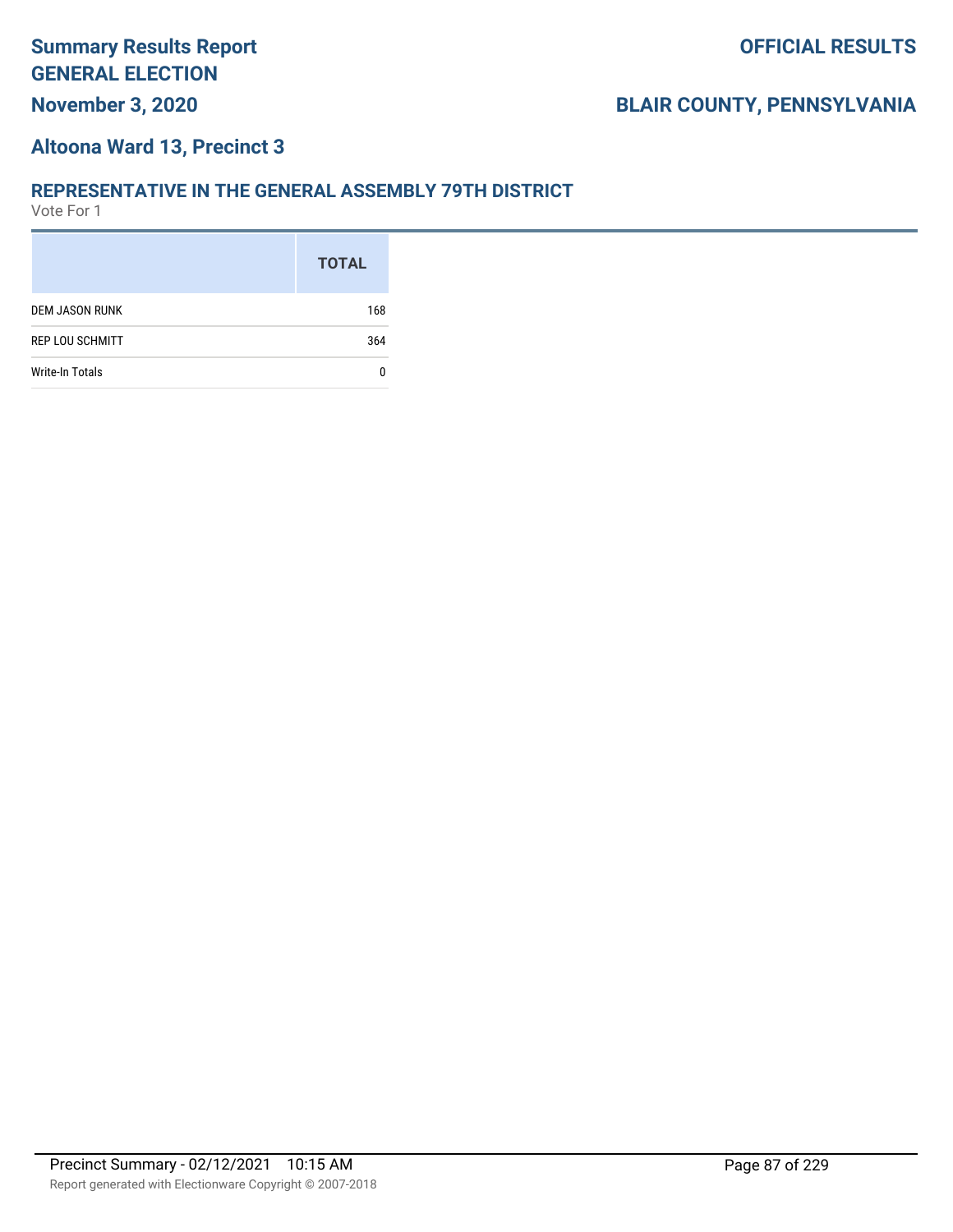# **Altoona Ward 13, Precinct 4**

| STATISTICS                  |              |
|-----------------------------|--------------|
|                             | <b>TOTAL</b> |
| Registered Voters - Total   | 667          |
| <b>Ballots Cast - Total</b> | 382          |
| <b>Ballots Cast - Blank</b> |              |
| Voter Turnout - Total       | 57.27%       |

# **PRESIDENTIAL ELECTORS**

Vote For 1

|                            | <b>TOTAL</b> |
|----------------------------|--------------|
| DEM BIDEN and HARRIS       | 166          |
| <b>REP TRUMP and PENCE</b> | 209          |
| LIB JORGENSEN and COHEN    | 4            |
| Write-In Totals            |              |

### **ATTORNEY GENERAL**

|                            | <b>TOTAL</b> |
|----------------------------|--------------|
| DEM JOSH SHAPIRO           | 155          |
| REP HEATHER HEIDELBAUGH    | 210          |
| LIB DANIEL WASSMER         | 8            |
| <b>GRE RICHARD L WEISS</b> | 6            |
| Write-In Totals            | n            |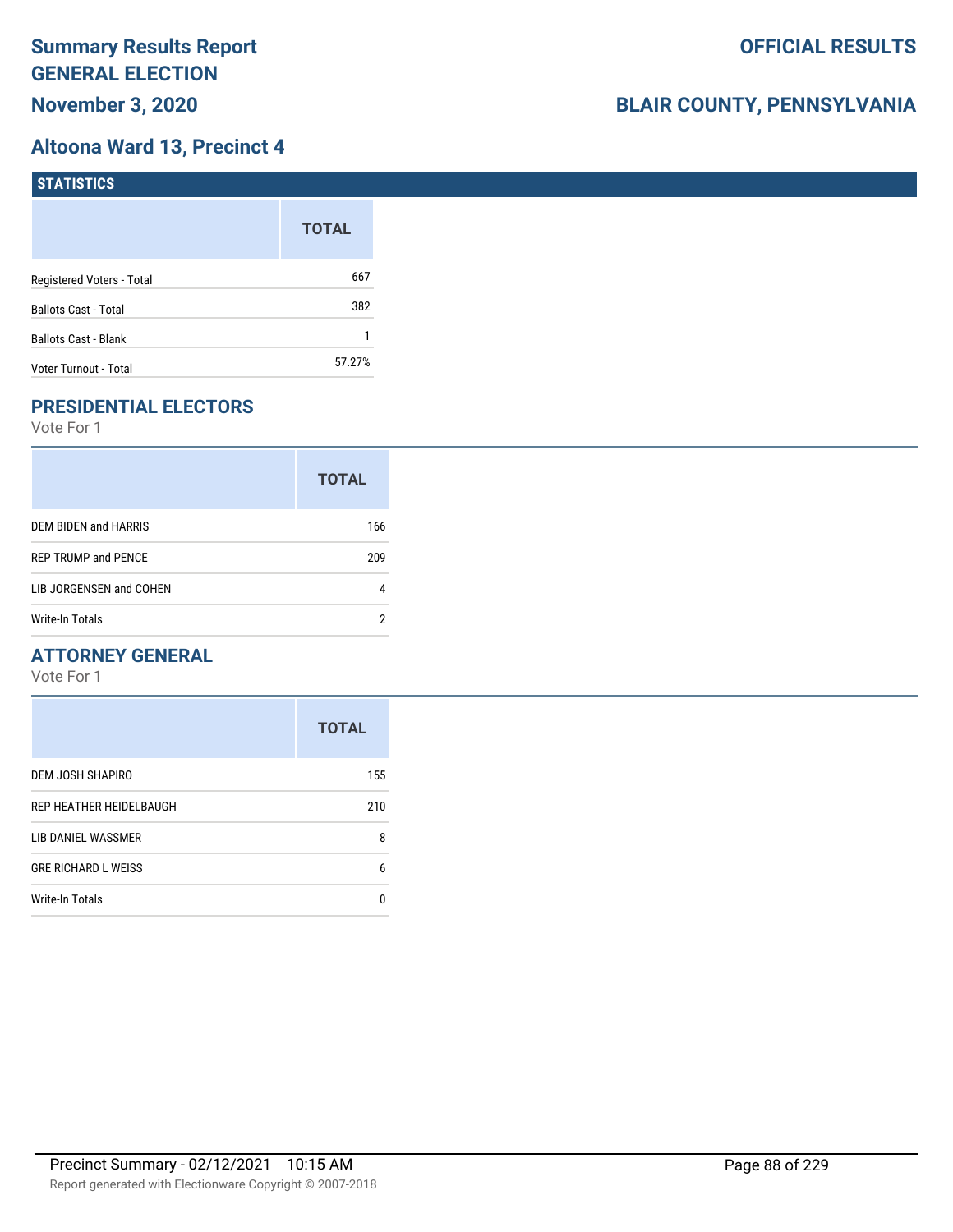# **Altoona Ward 13, Precinct 4**

#### **AUDITOR GENERAL**

Vote For 1

|                          | <b>TOTAL</b> |
|--------------------------|--------------|
| DEM NINA AHMAD           | 152          |
| REP TIMOTHY DEFOOR       | 207          |
| LIB JENNIFER MOORE       | 12           |
| <b>GRE OLIVIA FAISON</b> |              |
| Write-In Totals          | n            |

### **STATE TREASURER**

Vote For 1

|                             | <b>TOTAL</b> |
|-----------------------------|--------------|
| DEM JOE TORSELLA            | 154          |
| <b>REP STACY L. GARRITY</b> | 211          |
| LIB JOE SOLOSKI             | g            |
| <b>GRE TIMOTHY RUNKLE</b>   | 4            |
| Write-In Totals             |              |

#### **REPRESENTATIVE IN CONGRESS 13TH DISTRICT**

Vote For 1

|                        | <b>TOTAL</b> |
|------------------------|--------------|
| <b>DEM TODD ROWLEY</b> | 158          |
| REP JOHN JOYCE         | 221          |
| <b>Write-In Totals</b> |              |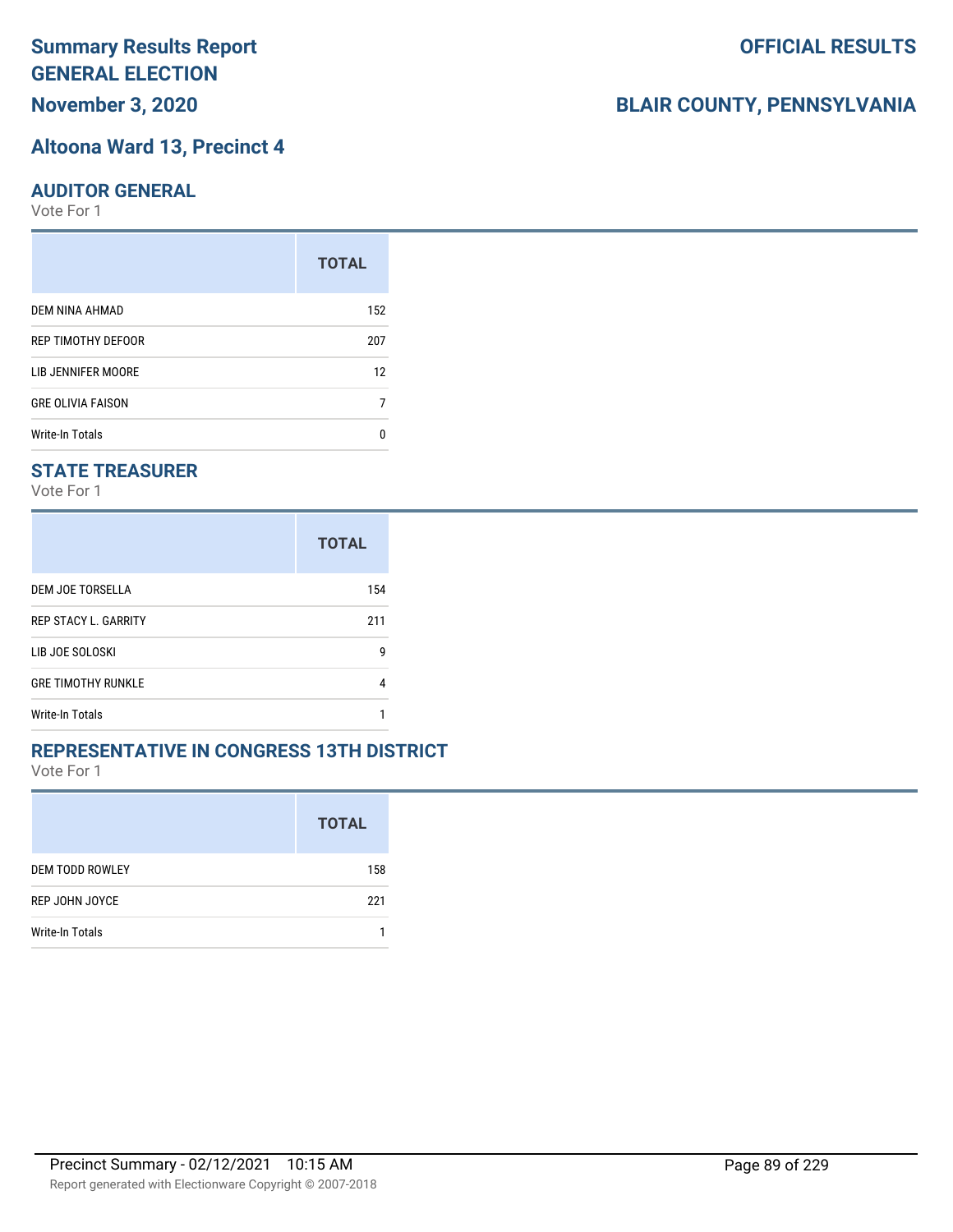#### **Altoona Ward 13, Precinct 4**

#### **REPRESENTATIVE IN THE GENERAL ASSEMBLY 79TH DISTRICT**

|                        | <b>TOTAL</b> |
|------------------------|--------------|
| <b>DEM JASON RUNK</b>  | 142          |
| <b>REP LOU SCHMITT</b> | 236          |
| <b>Write-In Totals</b> |              |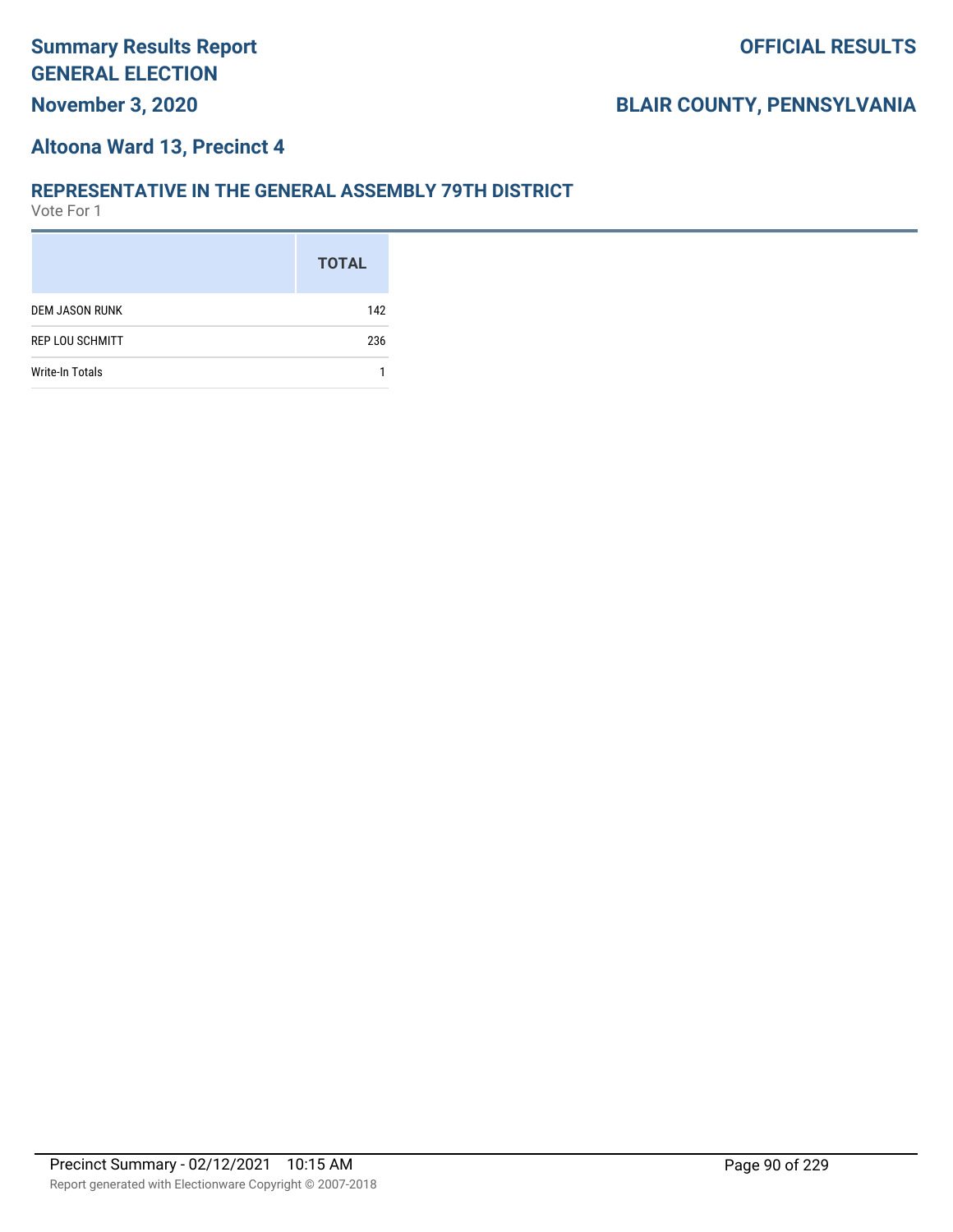### **Altoona Ward 14, Precinct 1**

| <b>STATISTICS</b>           |              |
|-----------------------------|--------------|
|                             | <b>TOTAL</b> |
| Registered Voters - Total   | 1,084        |
| <b>Ballots Cast - Total</b> | 923          |
| <b>Ballots Cast - Blank</b> |              |
| Voter Turnout - Total       | 85.15%       |

# **PRESIDENTIAL ELECTORS**

Vote For 1

|                            | <b>TOTAL</b> |
|----------------------------|--------------|
| DEM BIDEN and HARRIS       | 317          |
| <b>REP TRUMP and PENCE</b> | 592          |
| LIB JORGENSEN and COHEN    | 11           |
| Write-In Totals            |              |

### **ATTORNEY GENERAL**

|                            | <b>TOTAL</b> |
|----------------------------|--------------|
| DEM JOSH SHAPIRO           | 307          |
| REP HEATHER HEIDELBAUGH    | 578          |
| LIB DANIEL WASSMER         | 16           |
| <b>GRE RICHARD L WEISS</b> | 10           |
| <b>Write-In Totals</b>     | n            |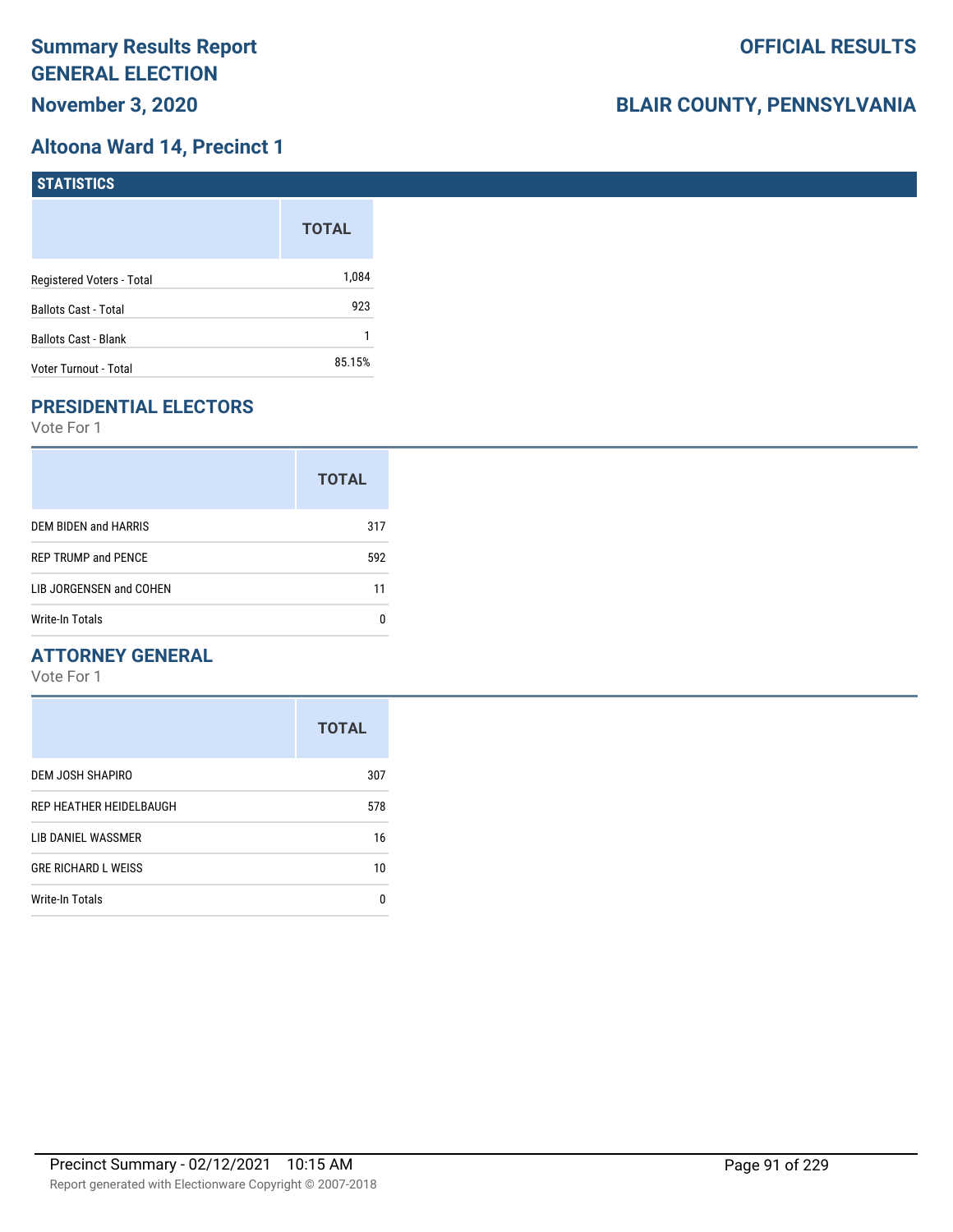# **Altoona Ward 14, Precinct 1**

#### **AUDITOR GENERAL**

Vote For 1

|                          | <b>TOTAL</b> |
|--------------------------|--------------|
| DEM NINA AHMAD           | 265          |
| REP TIMOTHY DEFOOR       | 587          |
| LIB JENNIFER MOORE       | 42           |
| <b>GRE OLIVIA FAISON</b> | 10           |
| Write-In Totals          | n            |

#### **STATE TREASURER**

Vote For 1

|                             | <b>TOTAL</b> |
|-----------------------------|--------------|
| DEM JOE TORSELLA            | 301          |
| <b>REP STACY L. GARRITY</b> | 573          |
| LIB JOE SOLOSKI             | 26           |
| <b>GRE TIMOTHY RUNKLE</b>   | 13           |
| <b>Write-In Totals</b>      | n            |

#### **REPRESENTATIVE IN CONGRESS 13TH DISTRICT**

Vote For 1

|                        | <b>TOTAL</b> |
|------------------------|--------------|
| <b>DEM TODD ROWLEY</b> | 284          |
| REP JOHN JOYCE         | 632          |
| Write-In Totals        |              |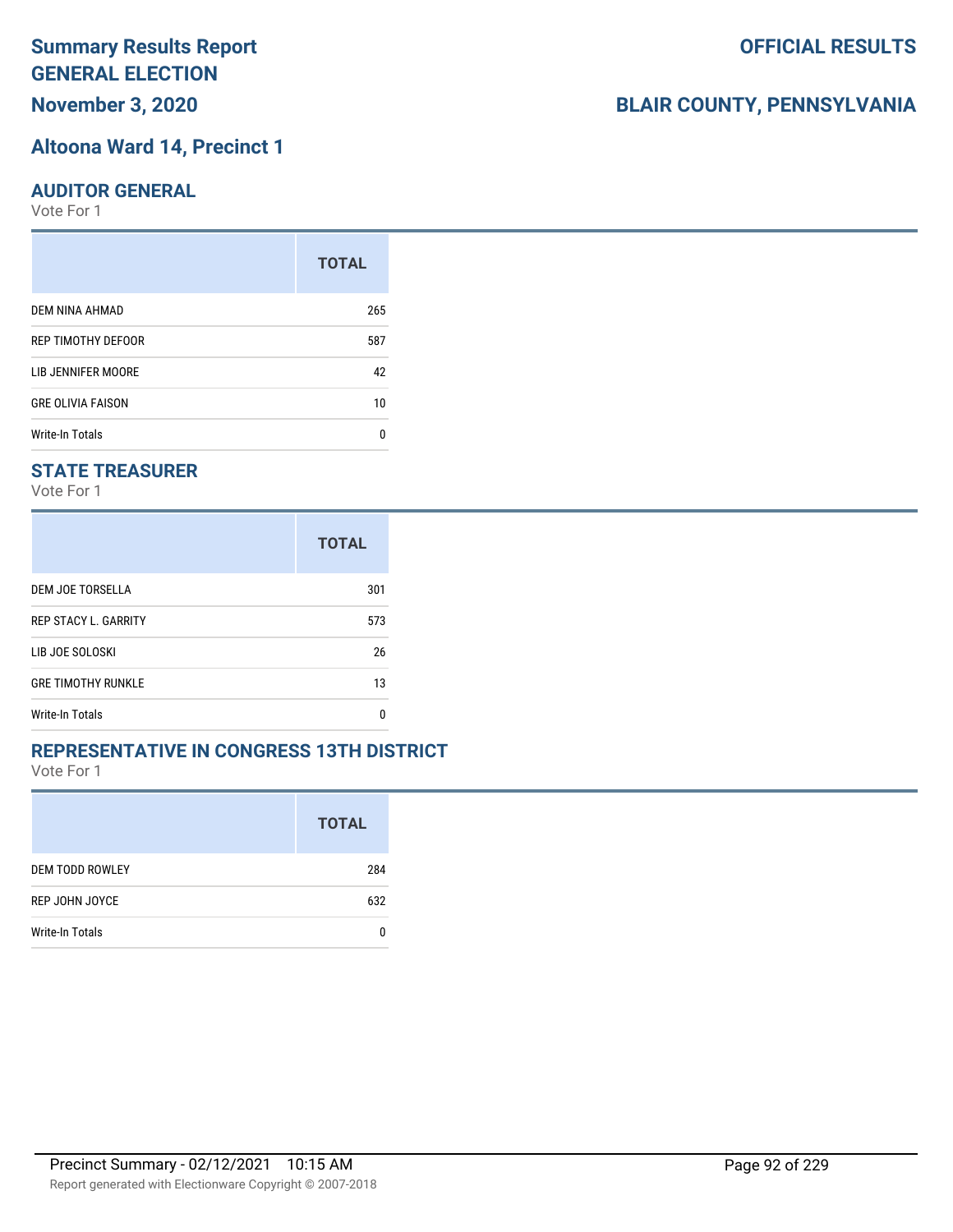#### **Altoona Ward 14, Precinct 1**

#### **REPRESENTATIVE IN THE GENERAL ASSEMBLY 79TH DISTRICT**

|                        | <b>TOTAL</b> |
|------------------------|--------------|
| <b>DEM JASON RUNK</b>  | 257          |
| <b>REP LOU SCHMITT</b> | 654          |
| <b>Write-In Totals</b> | 3            |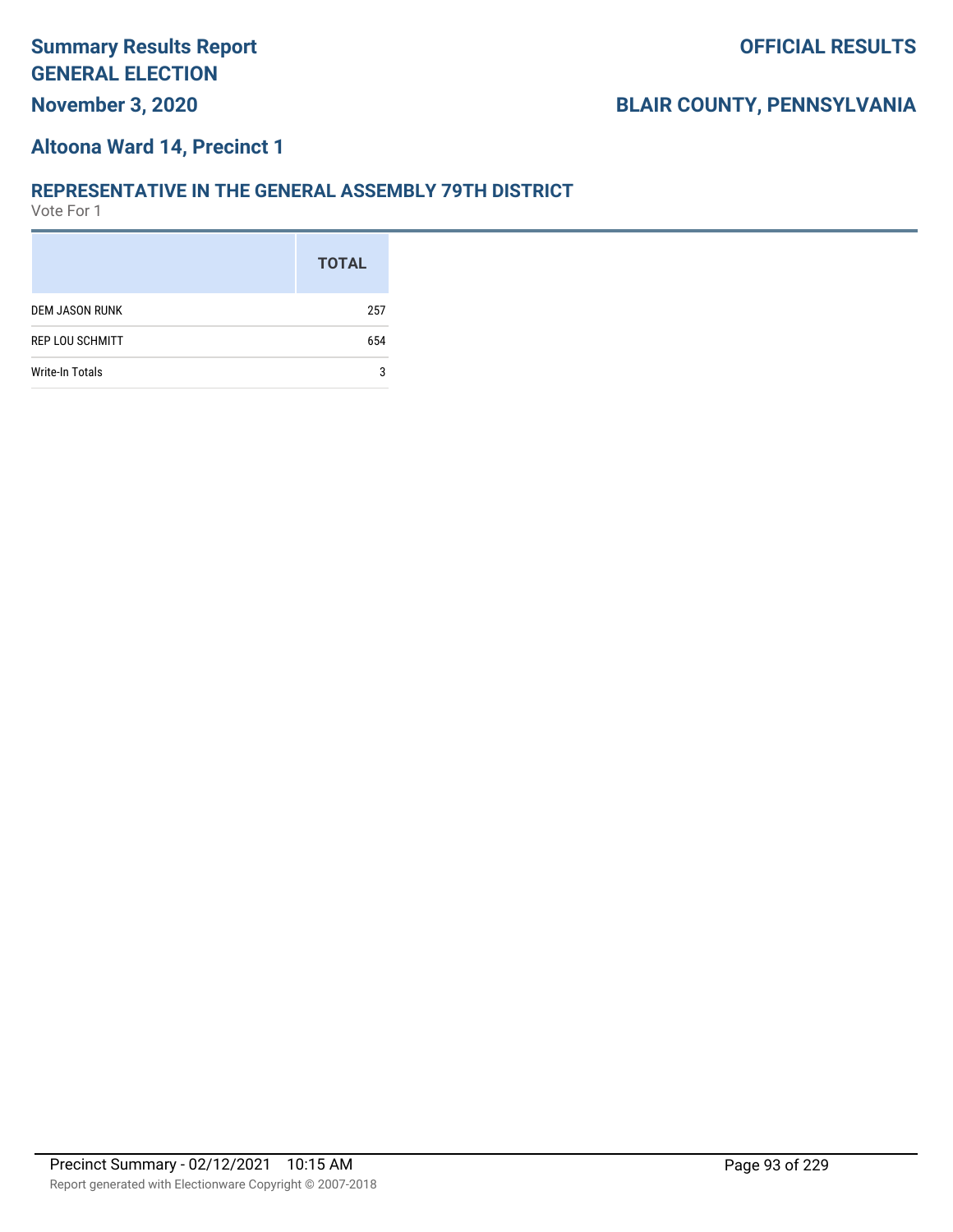### **Altoona Ward 14, Precinct 2**

| STATISTICS                  |              |
|-----------------------------|--------------|
|                             | <b>TOTAL</b> |
| Registered Voters - Total   | 1,164        |
| <b>Ballots Cast - Total</b> | 933          |
| <b>Ballots Cast - Blank</b> | 0            |
| Voter Turnout - Total       | 80.15%       |

# **PRESIDENTIAL ELECTORS**

Vote For 1

|                            | <b>TOTAL</b> |
|----------------------------|--------------|
| DEM BIDEN and HARRIS       | 341          |
| <b>REP TRUMP and PENCE</b> | 574          |
| LIB JORGENSEN and COHEN    | 11           |
| Write-In Totals            | 5            |

### **ATTORNEY GENERAL**

|                            | <b>TOTAL</b> |
|----------------------------|--------------|
| DEM JOSH SHAPIRO           | 333          |
| REP HEATHER HEIDELBAUGH    | 566          |
| LIB DANIEL WASSMER         | 19           |
| <b>GRE RICHARD L WEISS</b> | 8            |
| Write-In Totals            |              |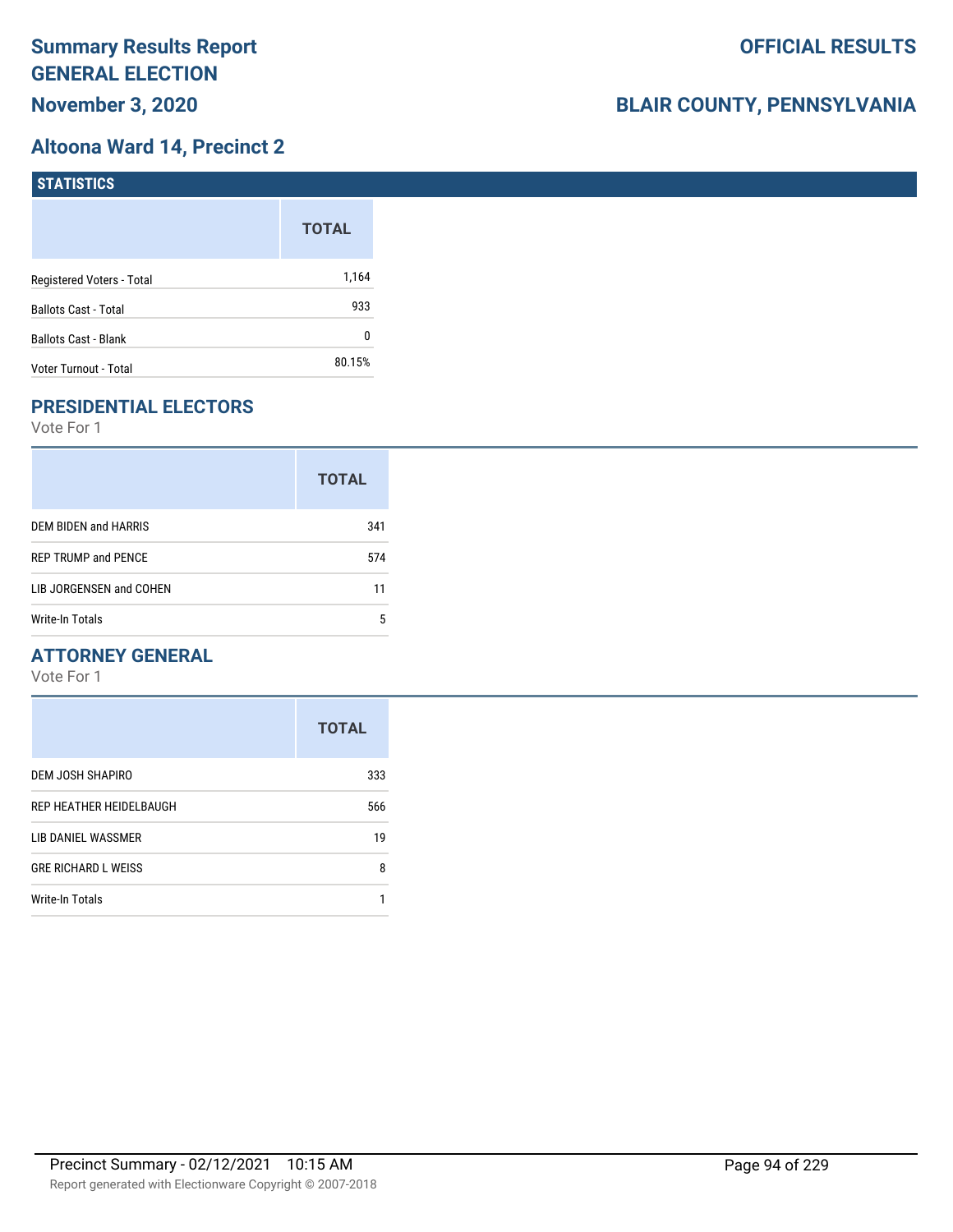# **Altoona Ward 14, Precinct 2**

#### **AUDITOR GENERAL**

Vote For 1

|                          | <b>TOTAL</b> |
|--------------------------|--------------|
| DEM NINA AHMAD           | 297          |
| REP TIMOTHY DEFOOR       | 587          |
| LIB JENNIFER MOORE       | 25           |
| <b>GRE OLIVIA FAISON</b> | 14           |
| <b>Write-In Totals</b>   |              |

#### **STATE TREASURER**

Vote For 1

|                             | <b>TOTAL</b> |
|-----------------------------|--------------|
| DEM JOE TORSELLA            | 319          |
| <b>REP STACY L. GARRITY</b> | 574          |
| LIB JOE SOLOSKI             | 23           |
| <b>GRE TIMOTHY RUNKLE</b>   | 8            |
| Write-In Totals             |              |

#### **REPRESENTATIVE IN CONGRESS 13TH DISTRICT**

Vote For 1

|                        | <b>TOTAL</b> |
|------------------------|--------------|
| <b>DEM TODD ROWLEY</b> | 289          |
| REP JOHN JOYCE         | 637          |
| <b>Write-In Totals</b> |              |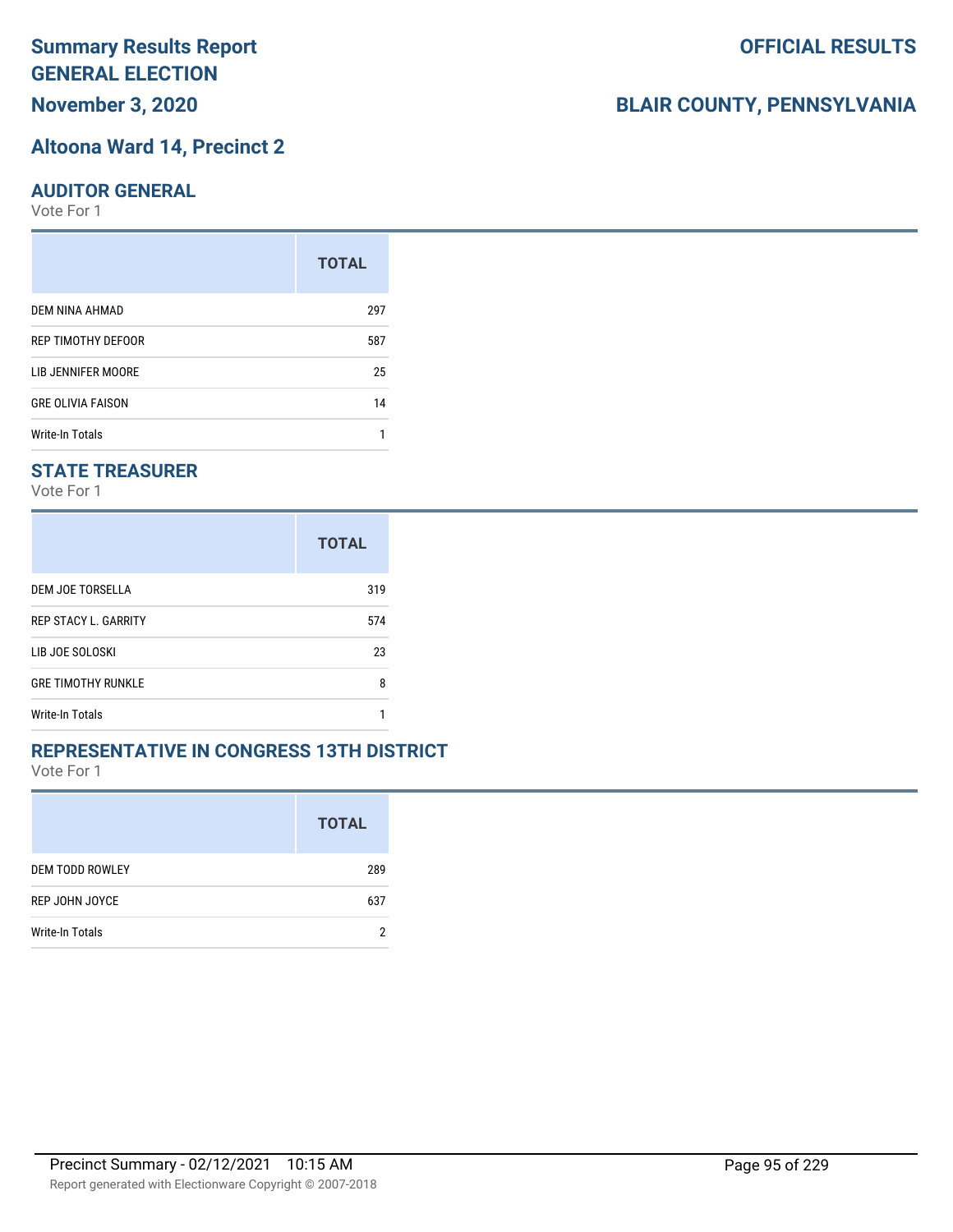#### **Altoona Ward 14, Precinct 2**

#### **REPRESENTATIVE IN THE GENERAL ASSEMBLY 79TH DISTRICT**

|                        | <b>TOTAL</b> |
|------------------------|--------------|
| <b>DEM JASON RUNK</b>  | 271          |
| <b>REP LOU SCHMITT</b> | 648          |
| <b>Write-In Totals</b> | 2            |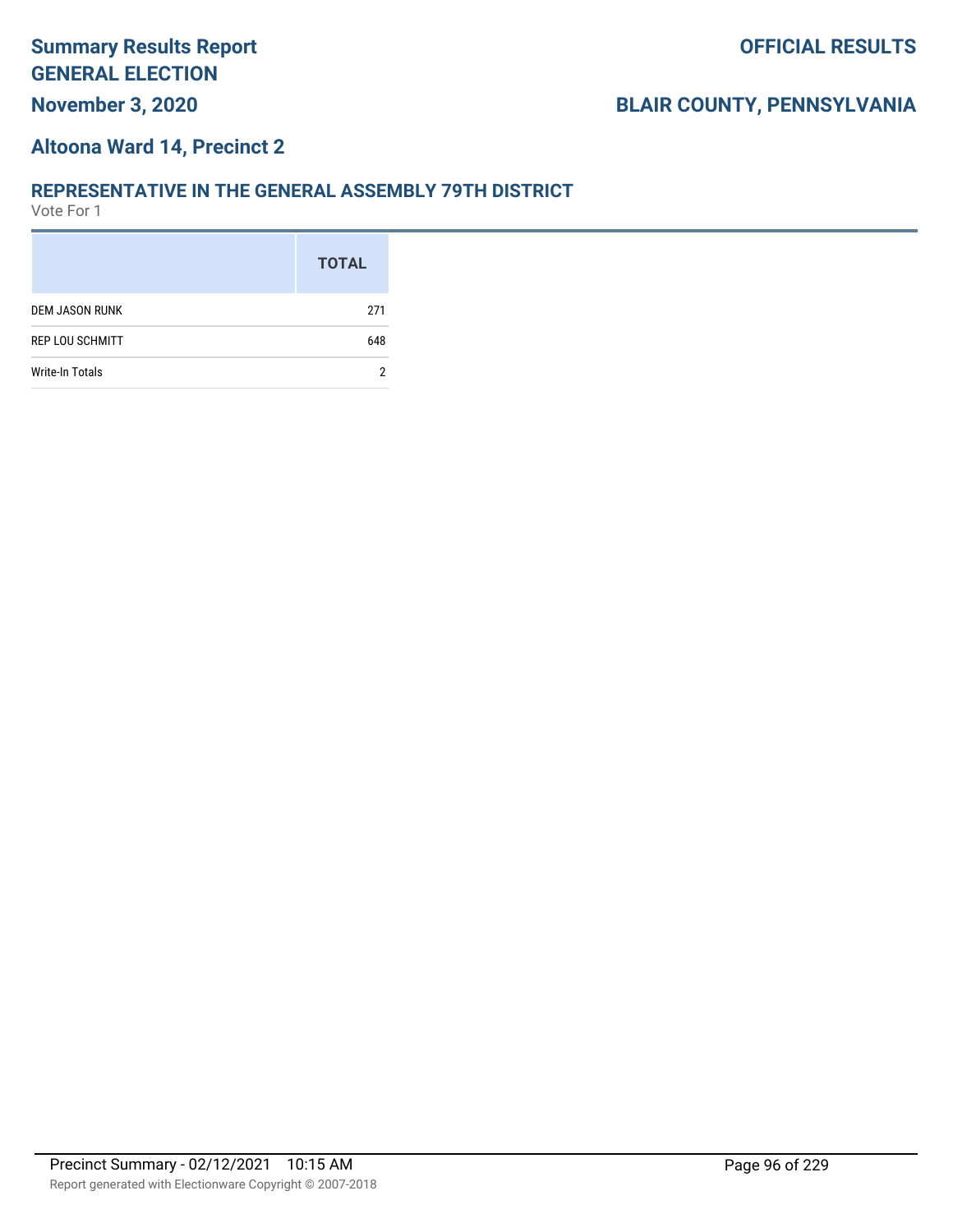### **Altoona Ward 14, Precinct 3**

| <b>STATISTICS</b>           |              |
|-----------------------------|--------------|
|                             | <b>TOTAL</b> |
| Registered Voters - Total   | 1,065        |
| <b>Ballots Cast - Total</b> | 866          |
| <b>Ballots Cast - Blank</b> | 0            |
| Voter Turnout - Total       | 81.31%       |

# **PRESIDENTIAL ELECTORS**

Vote For 1

|                            | <b>TOTAL</b> |
|----------------------------|--------------|
| DEM BIDEN and HARRIS       | 338          |
| <b>REP TRUMP and PENCE</b> | 517          |
| LIB JORGENSEN and COHEN    |              |
| Write-In Totals            | 3            |

### **ATTORNEY GENERAL**

|                            | <b>TOTAL</b> |
|----------------------------|--------------|
| DEM JOSH SHAPIRO           | 307          |
| REP HEATHER HEIDELBAUGH    | 526          |
| LIB DANIEL WASSMER         | 14           |
| <b>GRE RICHARD L WEISS</b> | 8            |
| <b>Write-In Totals</b>     | 2            |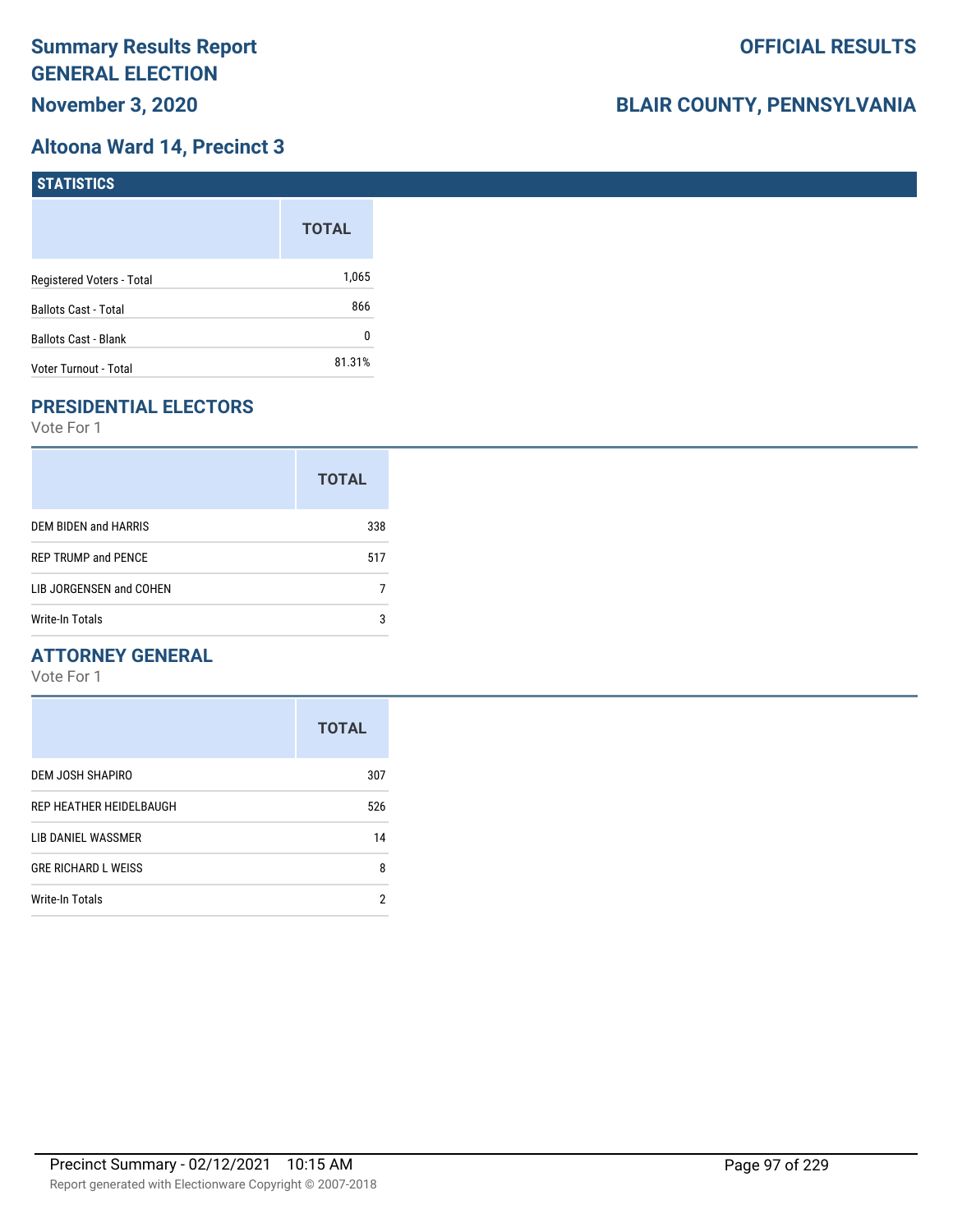# **Altoona Ward 14, Precinct 3**

#### **AUDITOR GENERAL**

Vote For 1

|                          | <b>TOTAL</b> |
|--------------------------|--------------|
| DEM NINA AHMAD           | 279          |
| REP TIMOTHY DEFOOR       | 519          |
| LIB JENNIFER MOORE       | 36           |
| <b>GRE OLIVIA FAISON</b> | 10           |
| Write-In Totals          | 2            |

### **STATE TREASURER**

Vote For 1

|                             | <b>TOTAL</b> |
|-----------------------------|--------------|
| DEM JOE TORSELLA            | 312          |
| <b>REP STACY L. GARRITY</b> | 514          |
| LIB JOE SOLOSKI             | 17           |
| <b>GRE TIMOTHY RUNKLE</b>   | 6            |
| Write-In Totals             | 3            |

#### **REPRESENTATIVE IN CONGRESS 13TH DISTRICT**

Vote For 1

|                        | <b>TOTAL</b> |
|------------------------|--------------|
| <b>DEM TODD ROWLEY</b> | 290          |
| REP JOHN JOYCE         | 564          |
| <b>Write-In Totals</b> | 3            |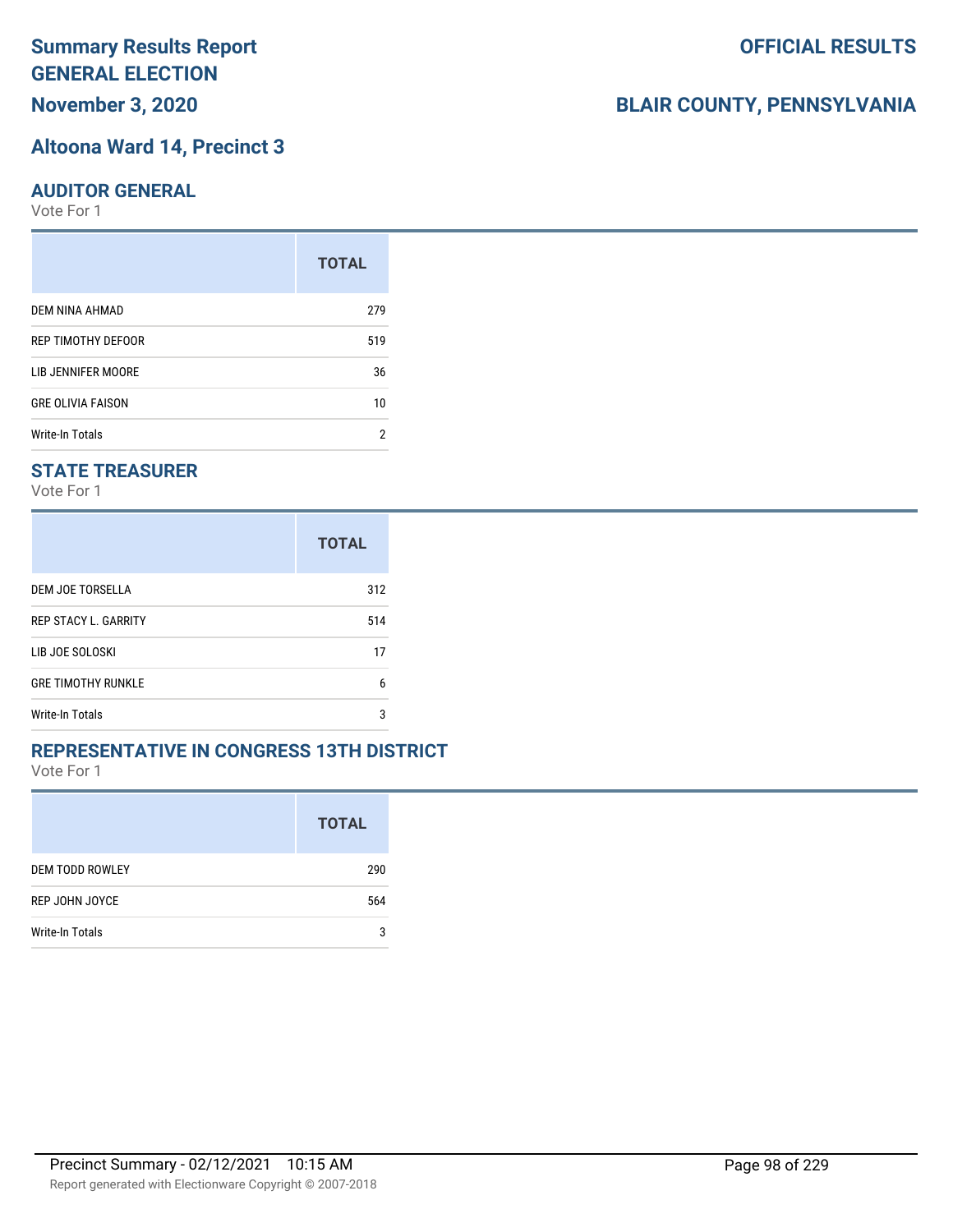#### **Altoona Ward 14, Precinct 3**

#### **REPRESENTATIVE IN THE GENERAL ASSEMBLY 79TH DISTRICT**

|                        | <b>TOTAL</b> |
|------------------------|--------------|
| <b>DEM JASON RUNK</b>  | 262          |
| <b>REP LOU SCHMITT</b> | 593          |
| <b>Write-In Totals</b> | 3            |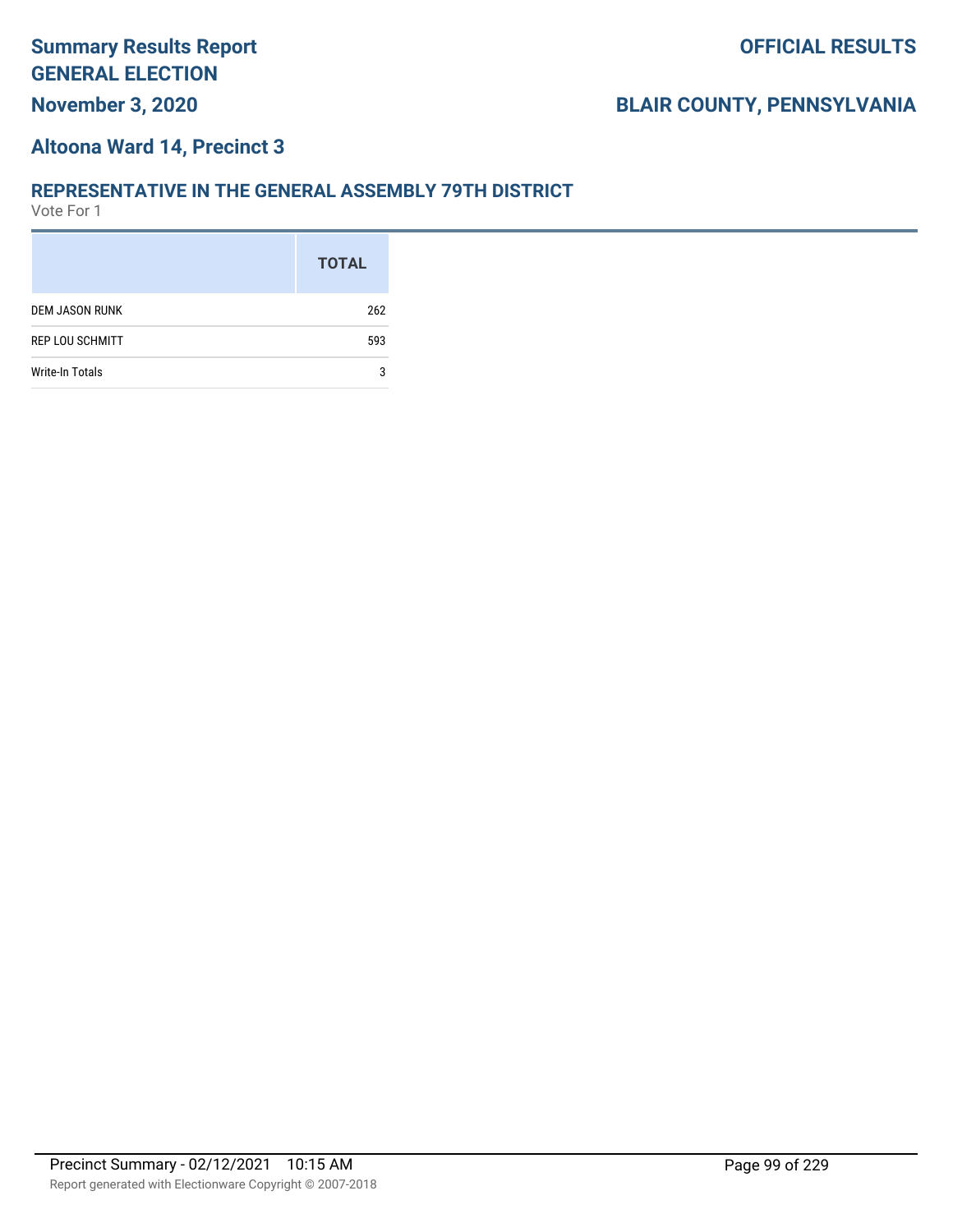# **Allegheny Township, District 1**

| <b>STATISTICS</b>           |              |
|-----------------------------|--------------|
|                             | <b>TOTAL</b> |
| Registered Voters - Total   | 1,700        |
| <b>Ballots Cast - Total</b> | 1,354        |
| <b>Ballots Cast - Blank</b> | 0            |
| Voter Turnout - Total       | 79.65%       |

# **PRESIDENTIAL ELECTORS**

Vote For 1

|                            | <b>TOTAL</b> |
|----------------------------|--------------|
| DEM BIDEN and HARRIS       | 333          |
| <b>REP TRUMP and PENCE</b> | 1,001        |
| LIB JORGENSEN and COHEN    | 16           |
| Write-In Totals            |              |

### **ATTORNEY GENERAL**

|                            | <b>TOTAL</b> |
|----------------------------|--------------|
| DEM JOSH SHAPIRO           | 329          |
| REP HEATHER HEIDELBAUGH    | 977          |
| LIB DANIEL WASSMER         | 24           |
| <b>GRE RICHARD L WEISS</b> | g            |
| Write-In Totals            |              |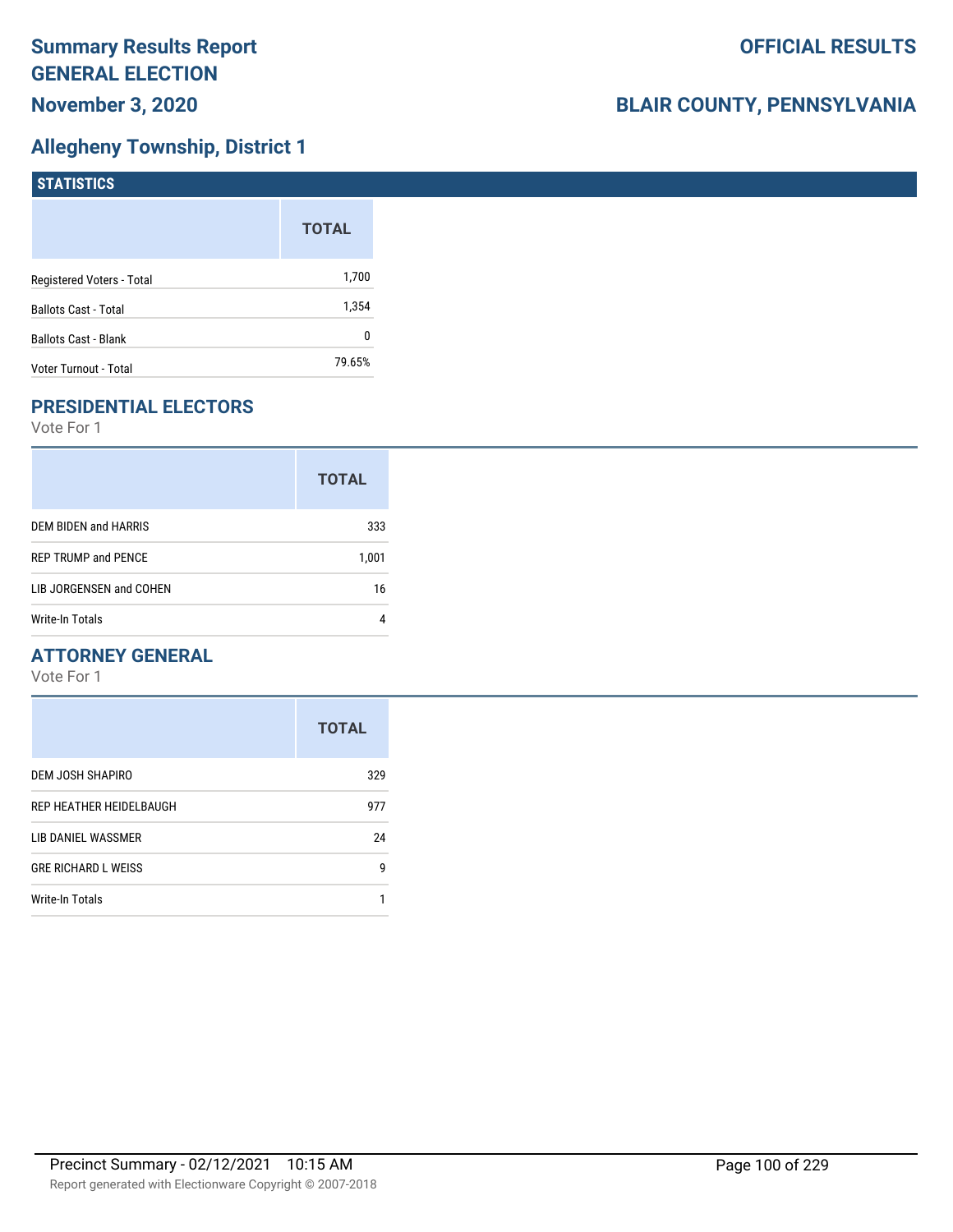# **Allegheny Township, District 1**

#### **AUDITOR GENERAL**

Vote For 1

|                          | <b>TOTAL</b> |
|--------------------------|--------------|
| DEM NINA AHMAD           | 287          |
| REP TIMOTHY DEFOOR       | 982          |
| LIB JENNIFER MOORE       | 47           |
| <b>GRE OLIVIA FAISON</b> | 11           |
| Write-In Totals          | 2            |

### **STATE TREASURER**

Vote For 1

|                             | <b>TOTAL</b> |
|-----------------------------|--------------|
| DEM JOE TORSELLA            | 307          |
| <b>REP STACY L. GARRITY</b> | 980          |
| LIB JOE SOLOSKI             | 33           |
| <b>GRE TIMOTHY RUNKLE</b>   | 13           |
| <b>Write-In Totals</b>      | 2            |

#### **REPRESENTATIVE IN CONGRESS 13TH DISTRICT**

Vote For 1

|                        | <b>TOTAL</b> |
|------------------------|--------------|
| <b>DEM TODD ROWLEY</b> | 315          |
| REP JOHN JOYCE         | 1,021        |
| <b>Write-In Totals</b> |              |

## **REPRESENTATIVE IN THE GENERAL ASSEMBLY 80TH DISTRICT**

Vote For 1

|                 | <b>TOTAL</b> |
|-----------------|--------------|
| REP JIM GREGORY | 1,187        |
| Write-In Totals | 42           |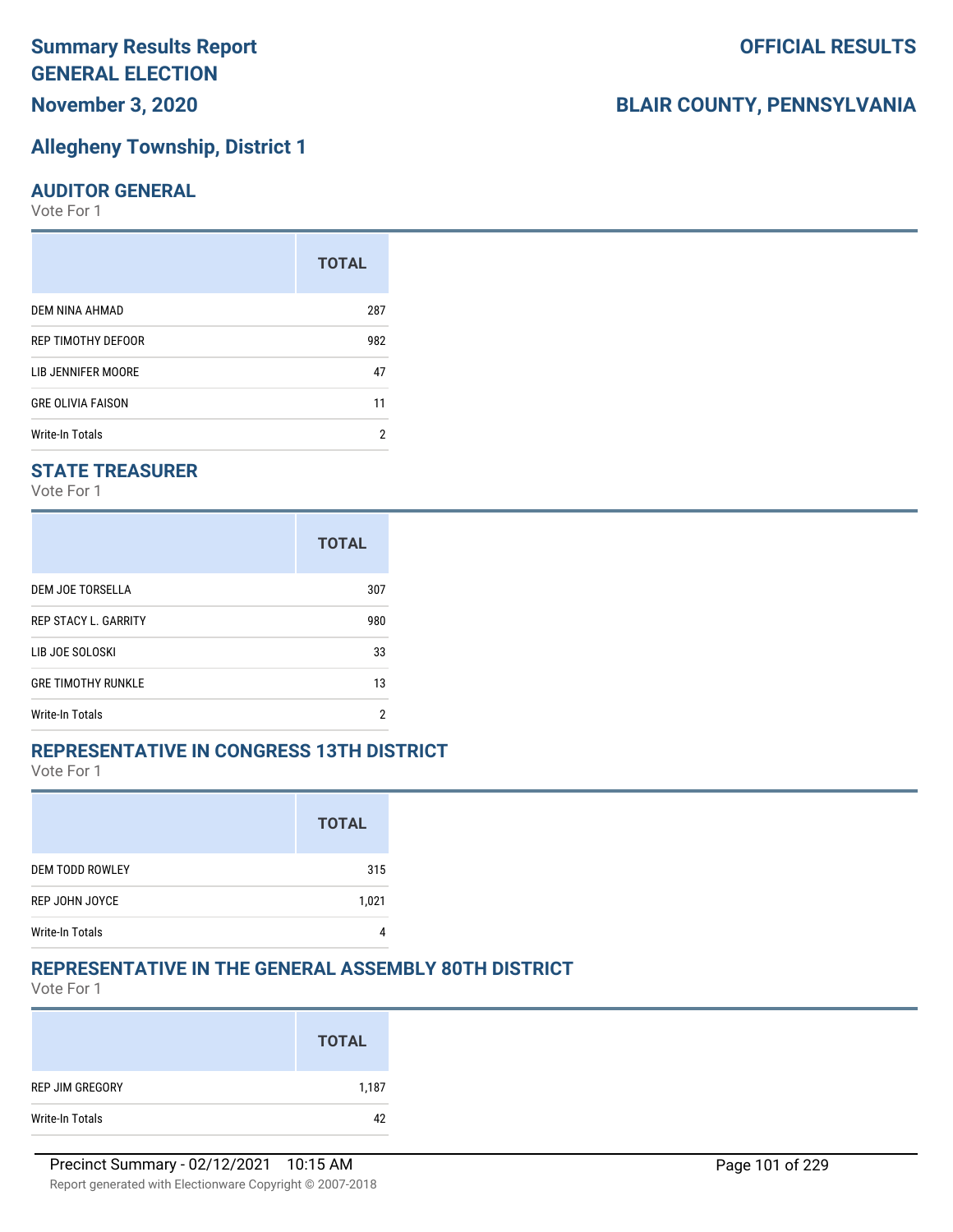# **Allegheny Township, District 2**

| <b>STATISTICS</b>           |              |
|-----------------------------|--------------|
|                             | <b>TOTAL</b> |
| Registered Voters - Total   | 1,731        |
| <b>Ballots Cast - Total</b> | 1,329        |
| Ballots Cast - Blank        |              |
| Voter Turnout - Total       | 76.78%       |

# **PRESIDENTIAL ELECTORS**

Vote For 1

|                            | <b>TOTAL</b> |
|----------------------------|--------------|
| DEM BIDEN and HARRIS       | 334          |
| <b>REP TRUMP and PENCE</b> | 976          |
| LIB JORGENSEN and COHEN    |              |
| Write-In Totals            | 6            |

### **ATTORNEY GENERAL**

|                            | <b>TOTAL</b> |
|----------------------------|--------------|
| DEM JOSH SHAPIRO           | 325          |
| REP HEATHER HEIDELBAUGH    | 949          |
| LIB DANIEL WASSMER         | 22           |
| <b>GRE RICHARD L WEISS</b> | 14           |
| Write-In Totals            |              |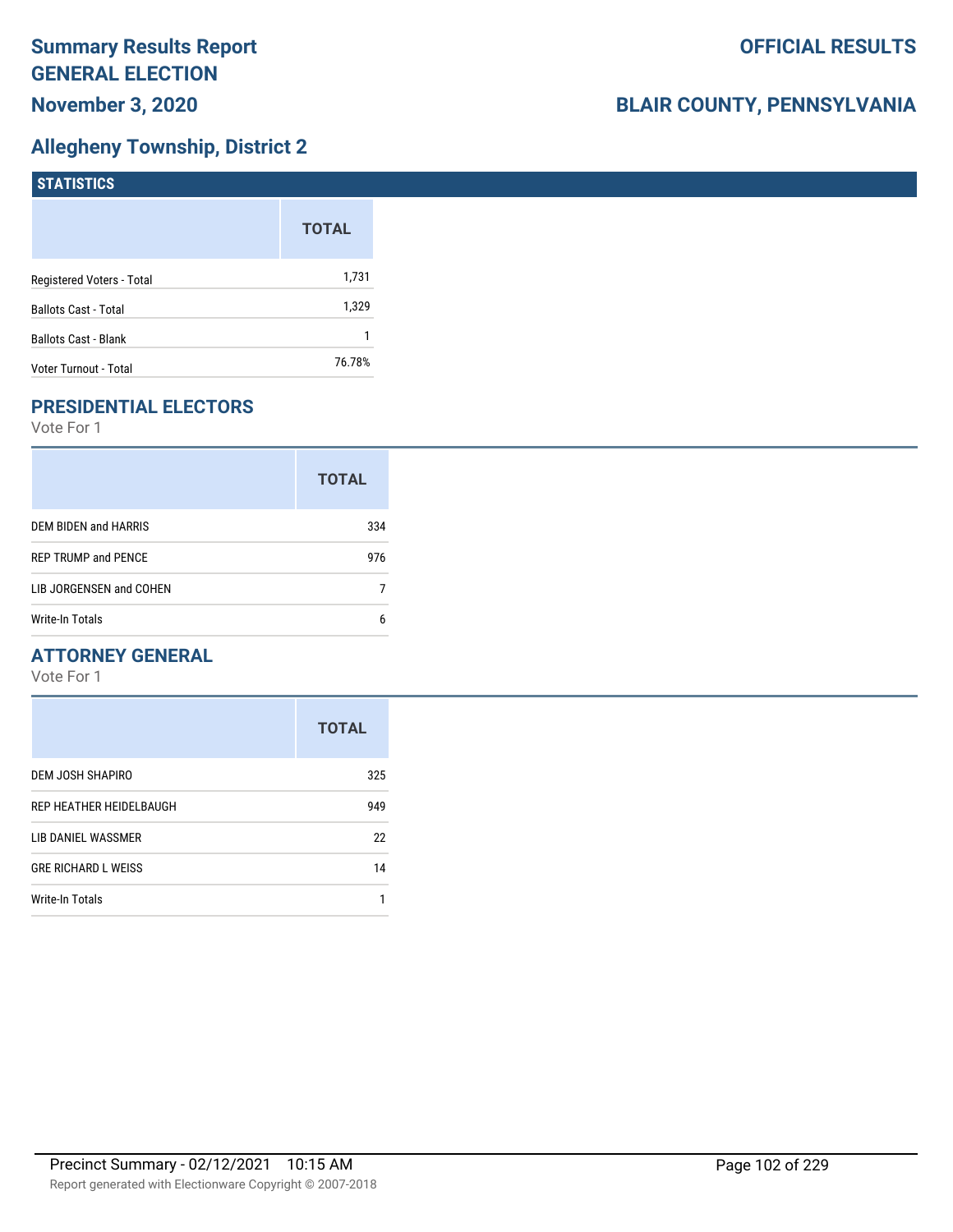# **Allegheny Township, District 2**

#### **AUDITOR GENERAL**

Vote For 1

|                          | <b>TOTAL</b> |
|--------------------------|--------------|
| DEM NINA AHMAD           | 287          |
| REP TIMOTHY DEFOOR       | 967          |
| LIB JENNIFER MOORE       | 37           |
| <b>GRE OLIVIA FAISON</b> | 10           |
| Write-In Totals          | 3            |

### **STATE TREASURER**

Vote For 1

|                             | <b>TOTAL</b> |
|-----------------------------|--------------|
| DEM JOE TORSELLA            | 303          |
| <b>REP STACY L. GARRITY</b> | 964          |
| LIB JOE SOLOSKI             | 27           |
| <b>GRE TIMOTHY RUNKLE</b>   | 12           |
| <b>Write-In Totals</b>      |              |

#### **REPRESENTATIVE IN CONGRESS 13TH DISTRICT**

Vote For 1

|                        | <b>TOTAL</b> |
|------------------------|--------------|
| <b>DEM TODD ROWLEY</b> | 313          |
| REP JOHN JOYCE         | 996          |
| Write-In Totals        | ŋ            |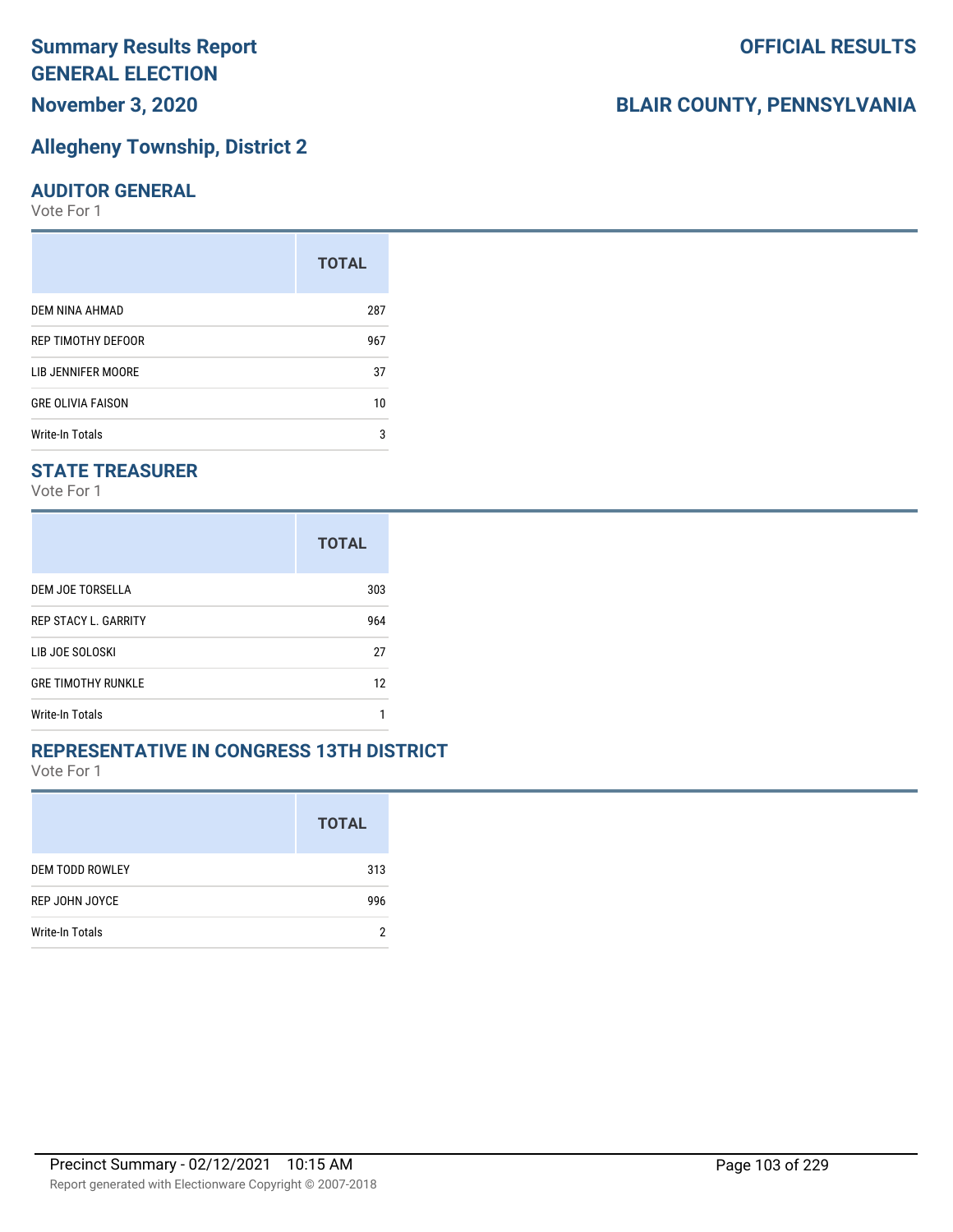### **Allegheny Township, District 2**

#### **REPRESENTATIVE IN THE GENERAL ASSEMBLY 79TH DISTRICT**

|                        | <b>TOTAL</b> |
|------------------------|--------------|
| DEM JASON RUNK         | 307          |
| <b>REP LOU SCHMITT</b> | 997          |
| <b>Write-In Totals</b> |              |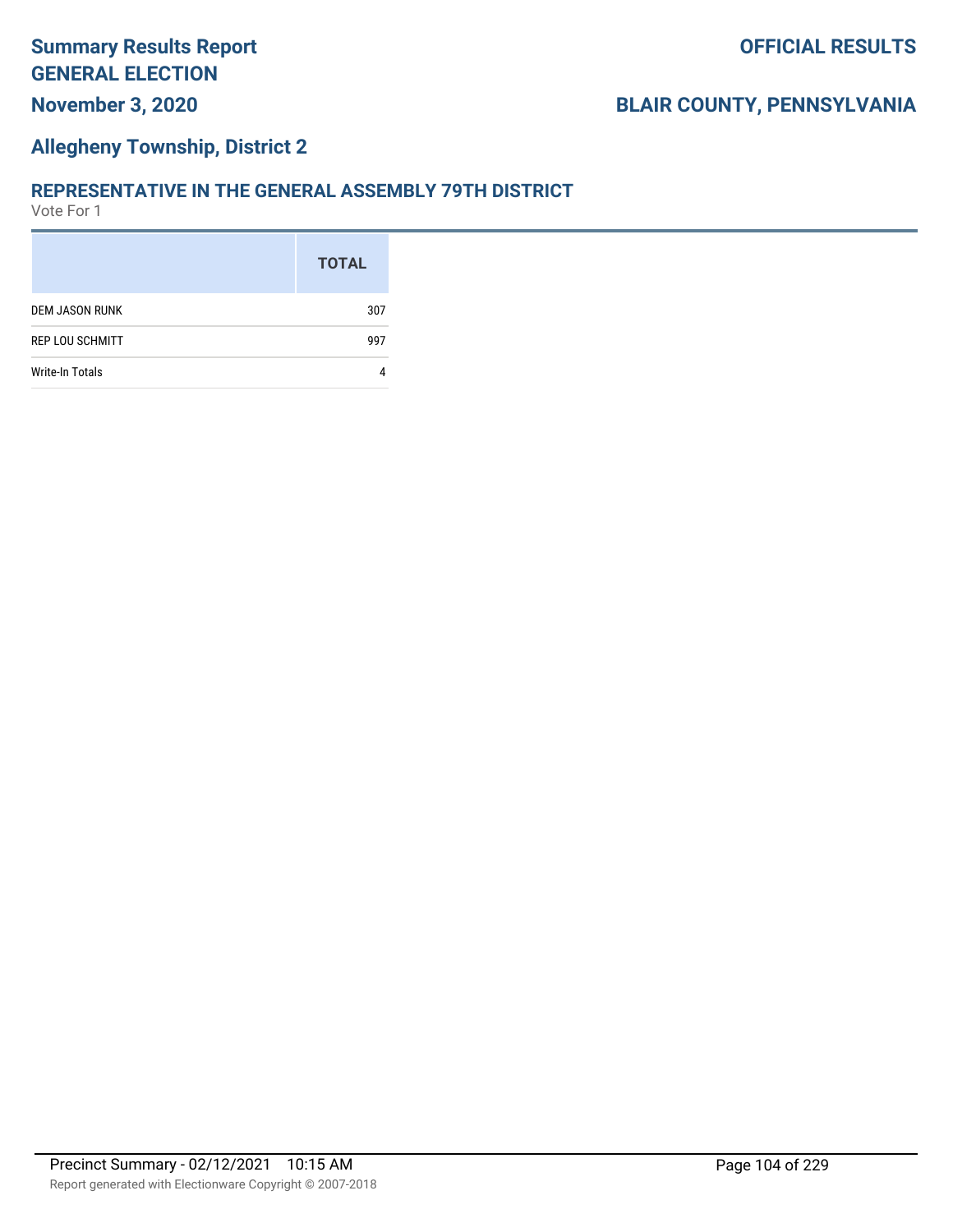# **Allegheny Township, District 3**

| <b>STATISTICS</b>           |              |
|-----------------------------|--------------|
|                             | <b>TOTAL</b> |
| Registered Voters - Total   | 322          |
| <b>Ballots Cast - Total</b> | 233          |
| <b>Ballots Cast - Blank</b> | 0            |
| Voter Turnout - Total       | 72.36%       |

# **PRESIDENTIAL ELECTORS**

Vote For 1

| <b>TOTAL</b> |
|--------------|
| 83           |
| 149          |
|              |
|              |
|              |

## **ATTORNEY GENERAL**

|                            | <b>TOTAL</b> |
|----------------------------|--------------|
| DEM JOSH SHAPIRO           | 67           |
| REP HEATHER HEIDELBAUGH    | 155          |
| LIB DANIEL WASSMER         |              |
| <b>GRE RICHARD L WEISS</b> |              |
| <b>Write-In Totals</b>     | n            |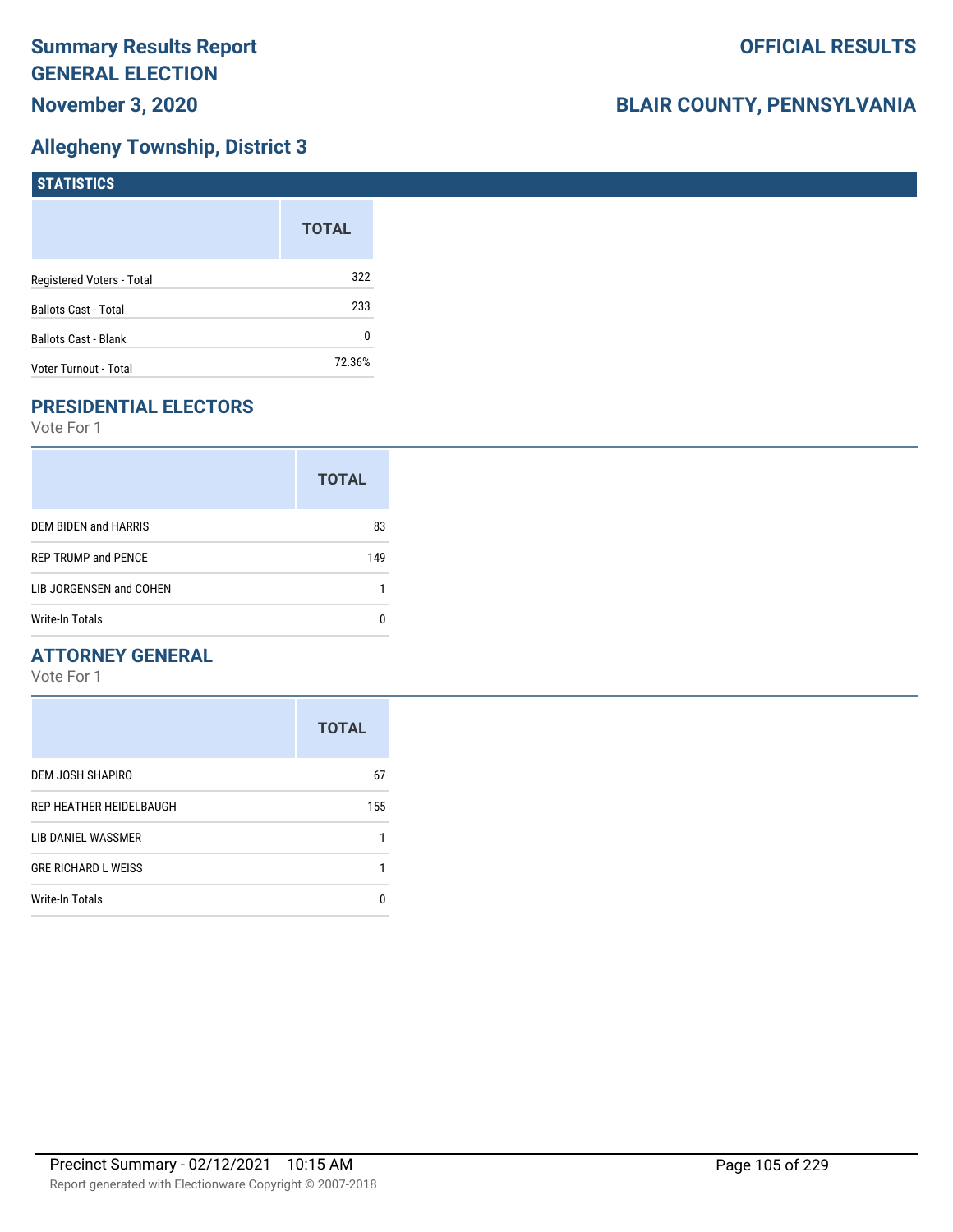# **Allegheny Township, District 3**

#### **AUDITOR GENERAL**

Vote For 1

| <b>TOTAL</b> |
|--------------|
| 70           |
| 149          |
| 6            |
| U            |
|              |
|              |

#### **STATE TREASURER**

Vote For 1

|                             | <b>TOTAL</b> |
|-----------------------------|--------------|
| DEM JOE TORSELLA            | 73           |
| <b>REP STACY L. GARRITY</b> | 145          |
| LIB JOE SOLOSKI             | 5            |
| <b>GRE TIMOTHY RUNKLE</b>   | 2            |
| <b>Write-In Totals</b>      |              |

#### **REPRESENTATIVE IN CONGRESS 13TH DISTRICT**

Vote For 1

|                        | <b>TOTAL</b> |
|------------------------|--------------|
| <b>DEM TODD ROWLEY</b> | 69           |
| REP JOHN JOYCE         | 156          |
| Write-In Totals        |              |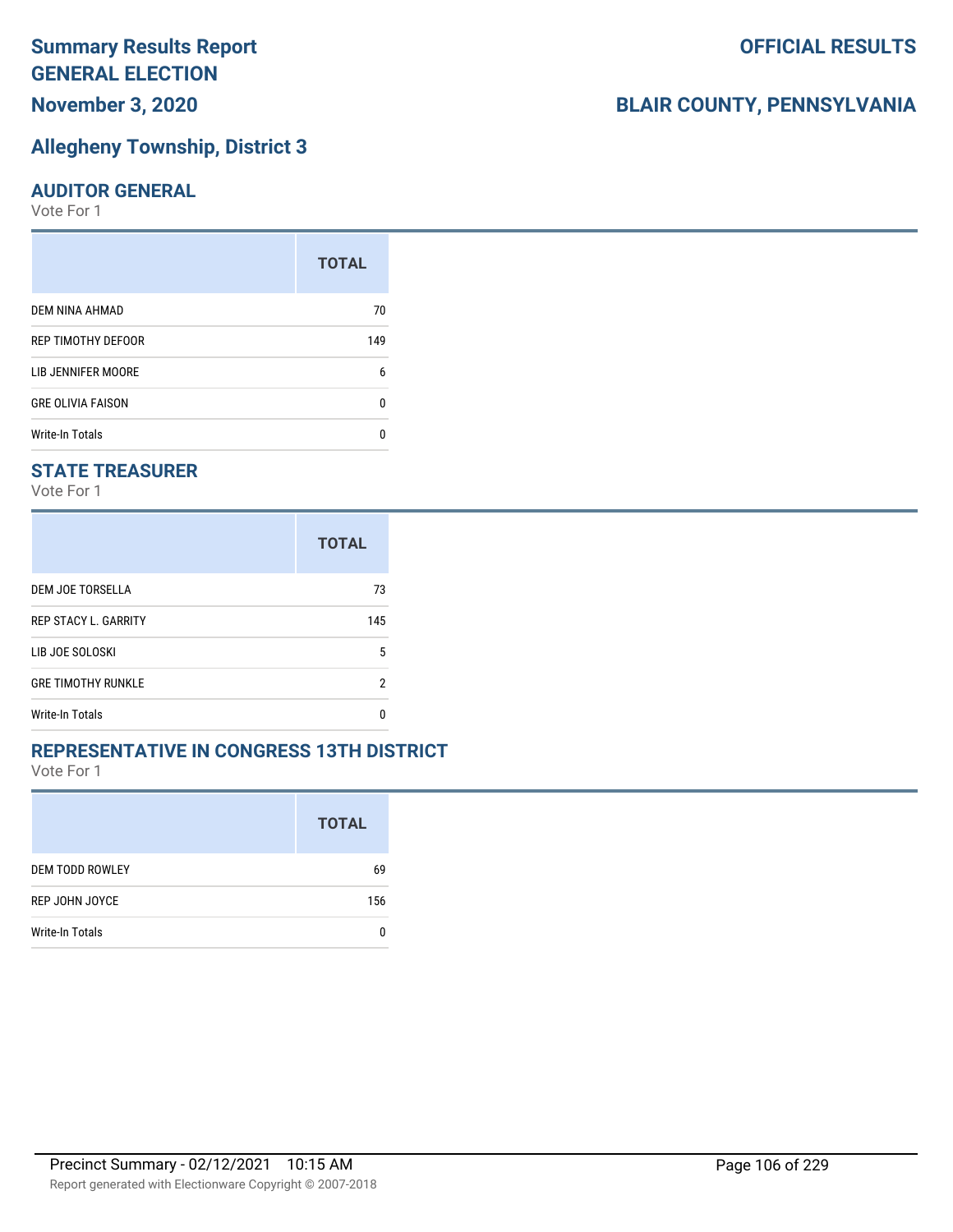## **Allegheny Township, District 3**

#### **REPRESENTATIVE IN THE GENERAL ASSEMBLY 79TH DISTRICT**

|                        | <b>TOTAL</b> |
|------------------------|--------------|
| DEM JASON RUNK         | 63           |
| REP LOU SCHMITT        | 163          |
| <b>Write-In Totals</b> |              |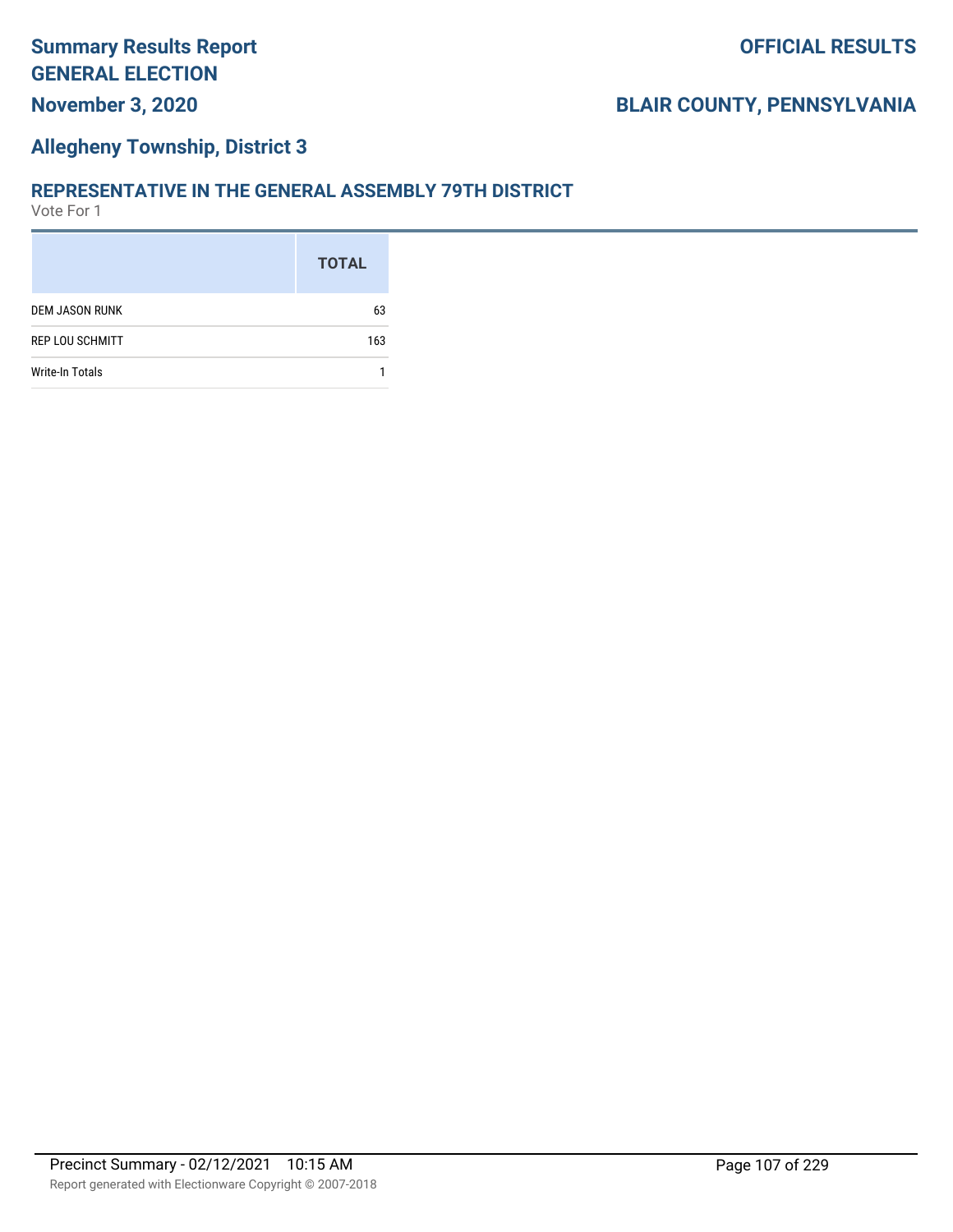# **Allegheny Township, District 4**

| <b>STATISTICS</b>           |              |
|-----------------------------|--------------|
|                             | <b>TOTAL</b> |
| Registered Voters - Total   | 733          |
| <b>Ballots Cast - Total</b> | 598          |
| Ballots Cast - Blank        | 0            |
| Voter Turnout - Total       | 81.58%       |

# **PRESIDENTIAL ELECTORS**

Vote For 1

|                            | <b>TOTAL</b> |
|----------------------------|--------------|
| DEM BIDEN and HARRIS       | 128          |
| <b>REP TRUMP and PENCE</b> | 467          |
| LIB JORGENSEN and COHEN    | 2            |
| Write-In Totals            |              |

## **ATTORNEY GENERAL**

|                            | <b>TOTAL</b> |
|----------------------------|--------------|
| DEM JOSH SHAPIRO           | 118          |
| REP HEATHER HEIDELBAUGH    | 465          |
| LIB DANIEL WASSMER         |              |
| <b>GRE RICHARD L WEISS</b> | 4            |
| <b>Write-In Totals</b>     | n            |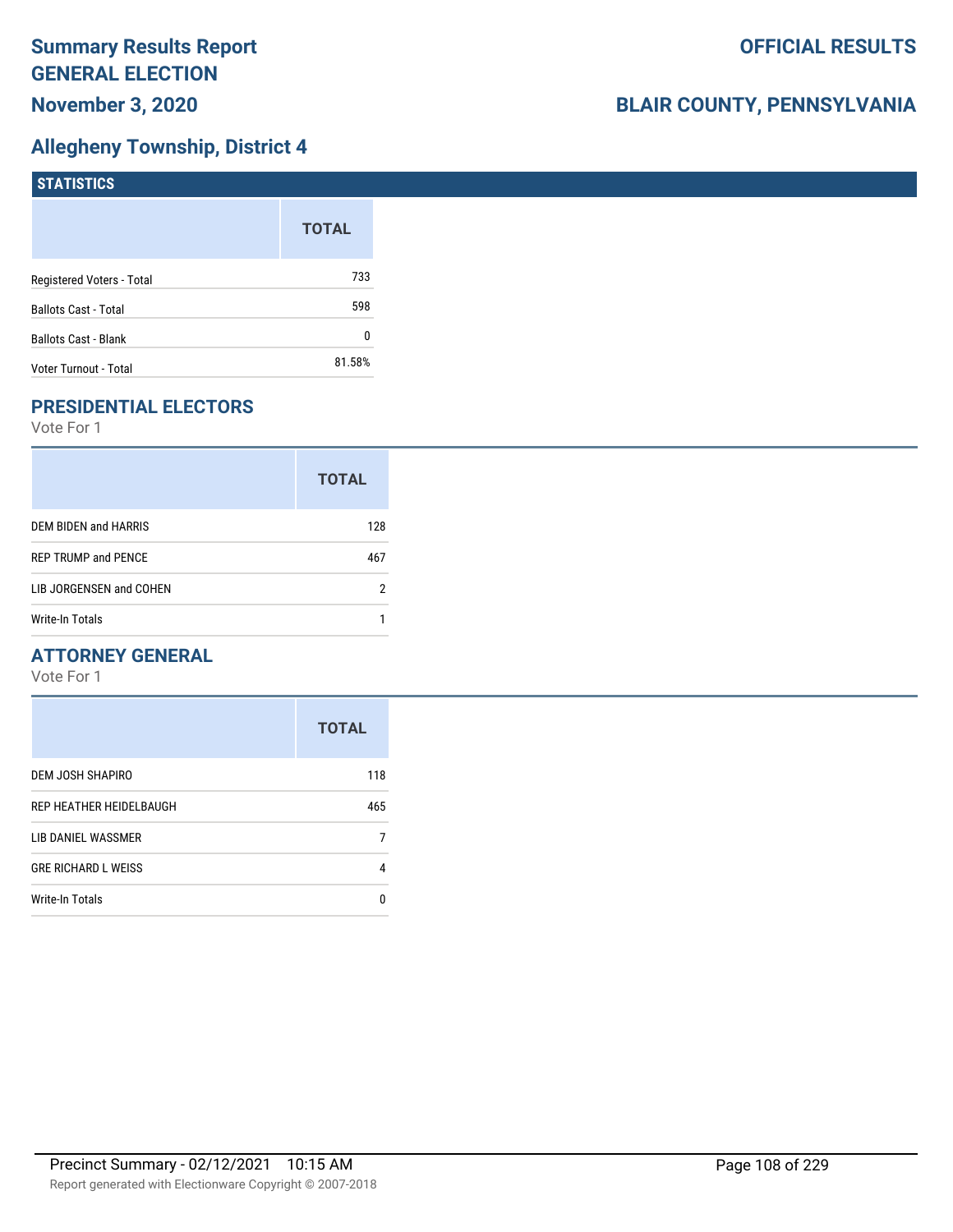## **Allegheny Township, District 4**

#### **AUDITOR GENERAL**

Vote For 1

| <b>TOTAL</b> |
|--------------|
| 99           |
| 468          |
| 17           |
| 6            |
| n            |
|              |

### **STATE TREASURER**

Vote For 1

|                             | <b>TOTAL</b> |
|-----------------------------|--------------|
| DEM JOE TORSELLA            | 119          |
| <b>REP STACY L. GARRITY</b> | 460          |
| LIB JOE SOLOSKI             | 8            |
| <b>GRE TIMOTHY RUNKLE</b>   |              |
| <b>Write-In Totals</b>      | n            |

### **REPRESENTATIVE IN CONGRESS 13TH DISTRICT**

Vote For 1

|                        | <b>TOTAL</b> |
|------------------------|--------------|
| <b>DEM TODD ROWLEY</b> | 121          |
| REP JOHN JOYCE         | 472          |
| Write-In Totals        |              |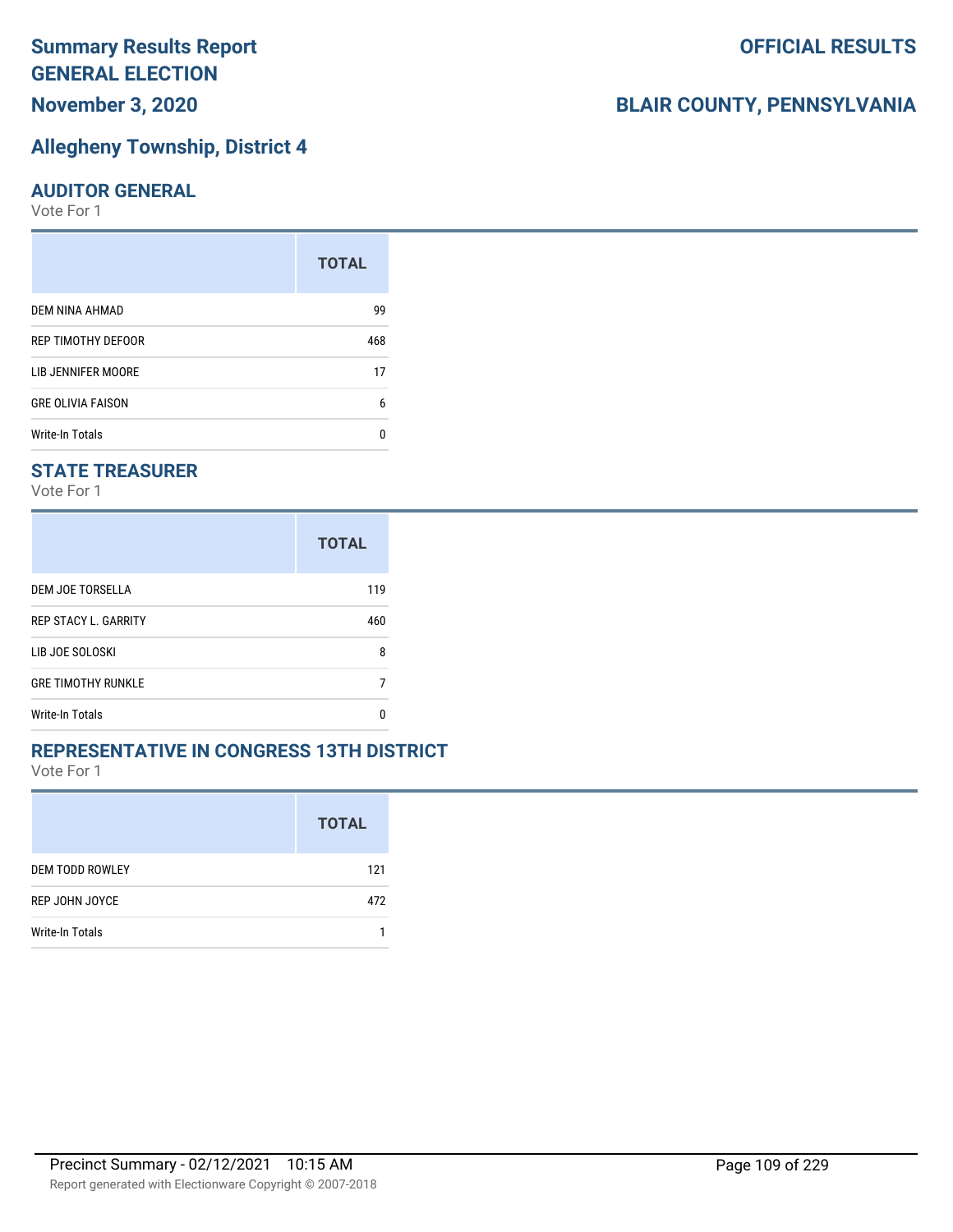### **Allegheny Township, District 4**

#### **REPRESENTATIVE IN THE GENERAL ASSEMBLY 79TH DISTRICT**

|                        | <b>TOTAL</b> |
|------------------------|--------------|
| <b>DEM JASON RUNK</b>  | 111          |
| <b>REP LOU SCHMITT</b> | 482          |
| <b>Write-In Totals</b> |              |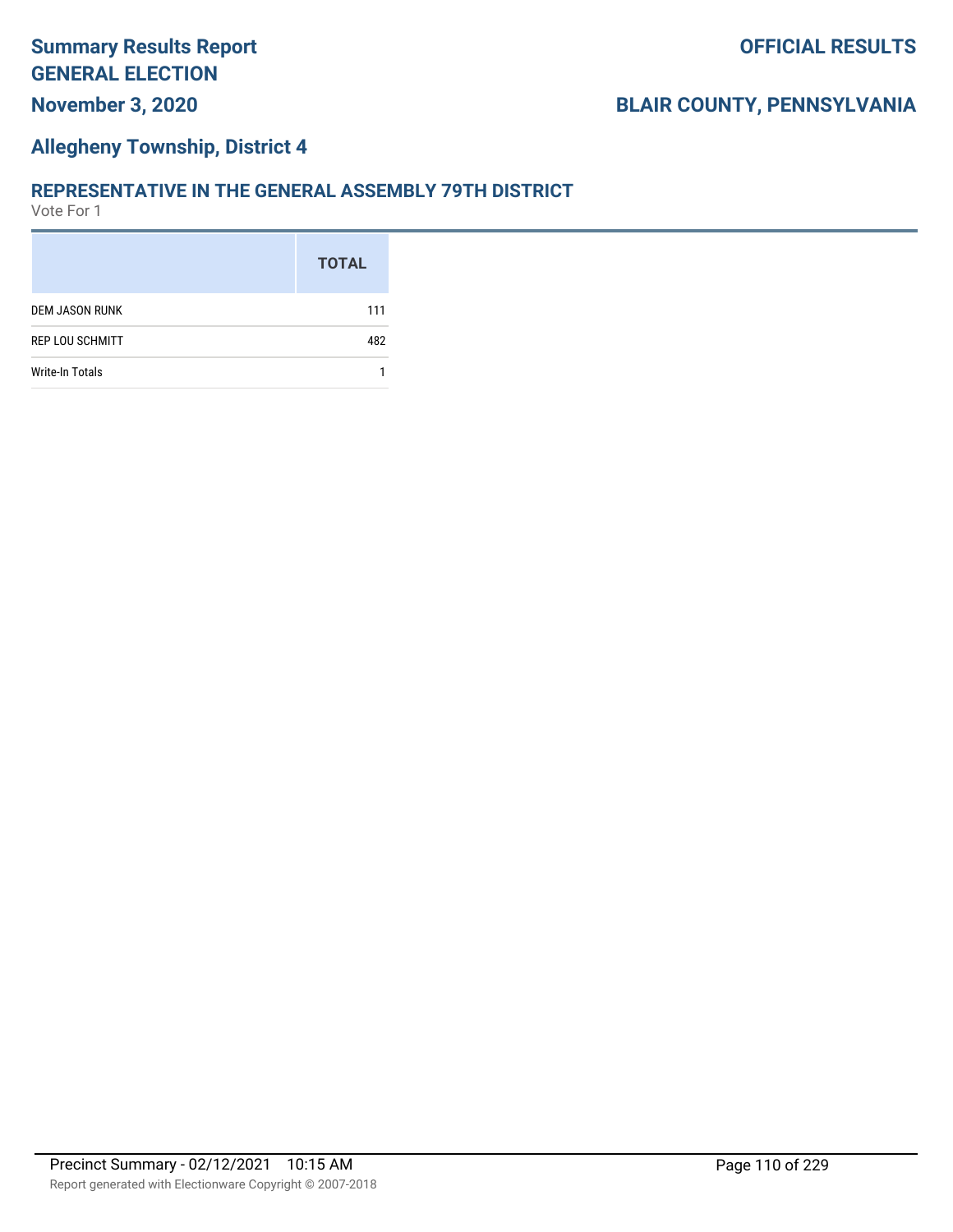# **Antis Township, District 1**

| <b>STATISTICS</b>           |              |
|-----------------------------|--------------|
|                             | <b>TOTAL</b> |
| Registered Voters - Total   | 1,918        |
| <b>Ballots Cast - Total</b> | 1,470        |
| <b>Ballots Cast - Blank</b> | 0            |
| Voter Turnout - Total       | 76.64%       |

# **PRESIDENTIAL ELECTORS**

Vote For 1

|                            | <b>TOTAL</b> |
|----------------------------|--------------|
| DEM BIDEN and HARRIS       | 275          |
| <b>REP TRUMP and PENCE</b> | 1,184        |
| LIB JORGENSEN and COHEN    | 10           |
| <b>Write-In Totals</b>     |              |

### **ATTORNEY GENERAL**

|                            | <b>TOTAL</b> |
|----------------------------|--------------|
| DEM JOSH SHAPIRO           | 290          |
| REP HEATHER HEIDELBAUGH    | 1,140        |
| LIB DANIEL WASSMER         | 18           |
| <b>GRE RICHARD L WEISS</b> |              |
| <b>Write-In Totals</b>     | n            |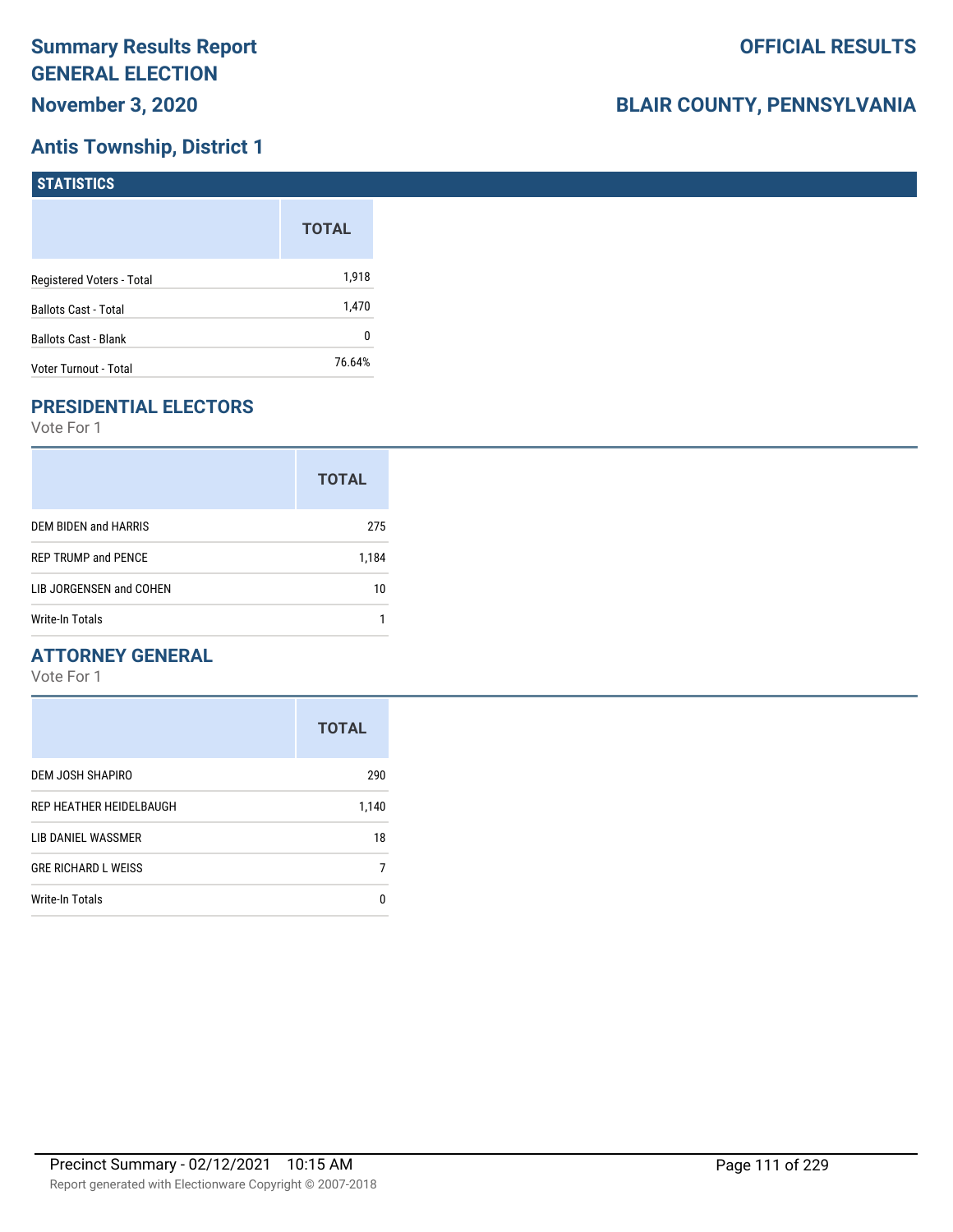# **Antis Township, District 1**

#### **AUDITOR GENERAL**

Vote For 1

|                          | <b>TOTAL</b> |
|--------------------------|--------------|
| DEM NINA AHMAD           | 227          |
| REP TIMOTHY DEFOOR       | 1,166        |
| LIB JENNIFER MOORE       | 48           |
| <b>GRE OLIVIA FAISON</b> | 5            |
| <b>Write-In Totals</b>   |              |

### **STATE TREASURER**

Vote For 1

|                             | <b>TOTAL</b> |
|-----------------------------|--------------|
| DEM JOE TORSELLA            | 259          |
| <b>REP STACY L. GARRITY</b> | 1,160        |
| LIB JOE SOLOSKI             | 32           |
| <b>GRE TIMOTHY RUNKLE</b>   | 4            |
| <b>Write-In Totals</b>      | n            |

### **REPRESENTATIVE IN CONGRESS 13TH DISTRICT**

Vote For 1

|                        | <b>TOTAL</b> |
|------------------------|--------------|
| <b>DEM TODD ROWLEY</b> | 258          |
| REP JOHN JOYCE         | 1,195        |
| <b>Write-In Totals</b> | 2            |

### **REPRESENTATIVE IN THE GENERAL ASSEMBLY 80TH DISTRICT**

Vote For 1

|                 | <b>TOTAL</b> |
|-----------------|--------------|
| REP JIM GREGORY | 1,342        |
| Write-In Totals | 24           |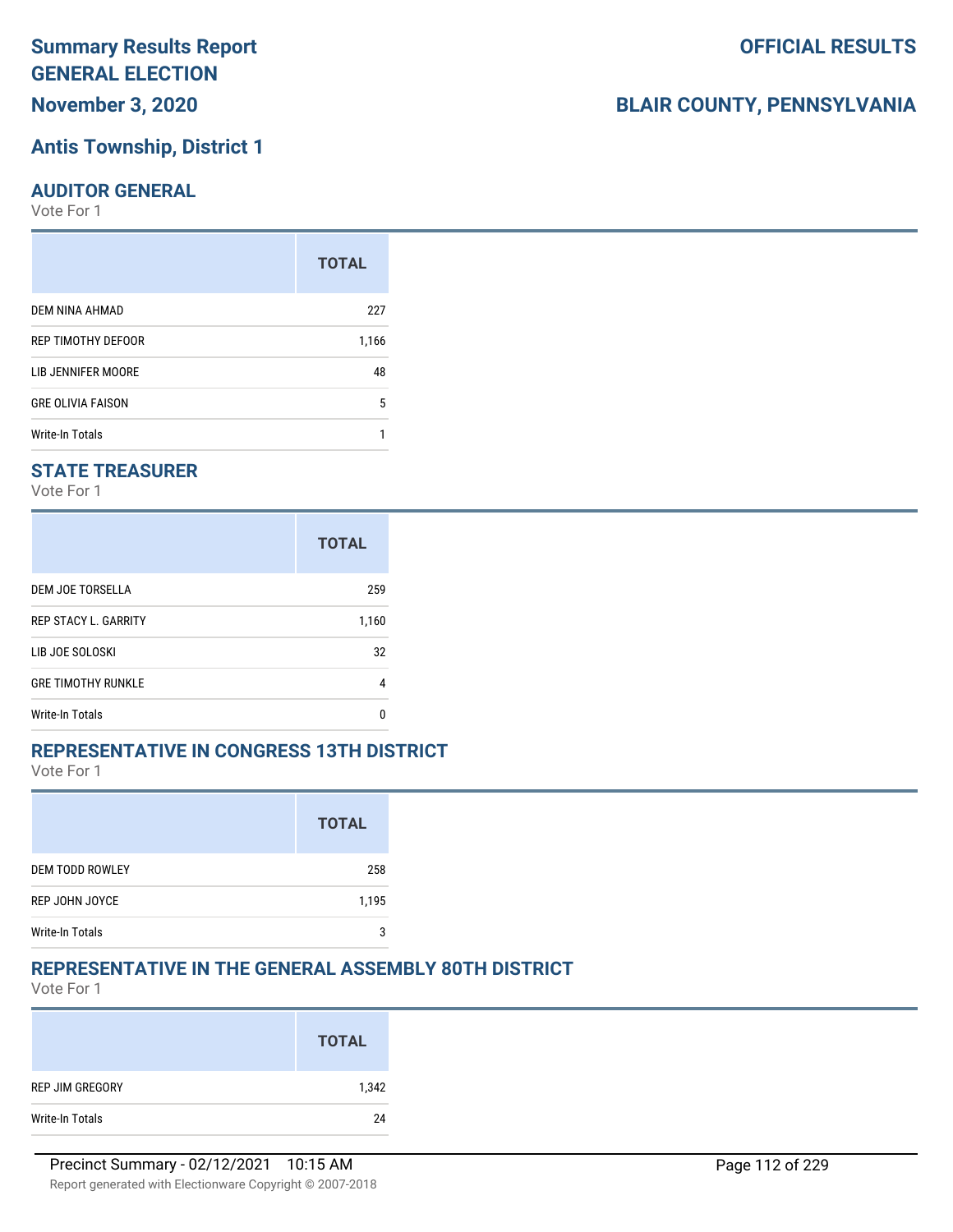# **Antis Township, District 2**

| <b>STATISTICS</b>           |              |
|-----------------------------|--------------|
|                             | <b>TOTAL</b> |
| Registered Voters - Total   | 1,184        |
| <b>Ballots Cast - Total</b> | 1,022        |
| <b>Ballots Cast - Blank</b> | 0            |
| Voter Turnout - Total       | 86.32%       |

# **PRESIDENTIAL ELECTORS**

Vote For 1

|                            | <b>TOTAL</b> |
|----------------------------|--------------|
| DEM BIDEN and HARRIS       | 268          |
| <b>REP TRUMP and PENCE</b> | 743          |
| LIB JORGENSEN and COHEN    |              |
| Write-In Totals            |              |

### **ATTORNEY GENERAL**

|                            | <b>TOTAL</b> |
|----------------------------|--------------|
| DEM JOSH SHAPIRO           | 267          |
| REP HEATHER HEIDELBAUGH    | 717          |
| LIB DANIEL WASSMER         | 20           |
| <b>GRE RICHARD L WEISS</b> | 10           |
| Write-In Totals            | n            |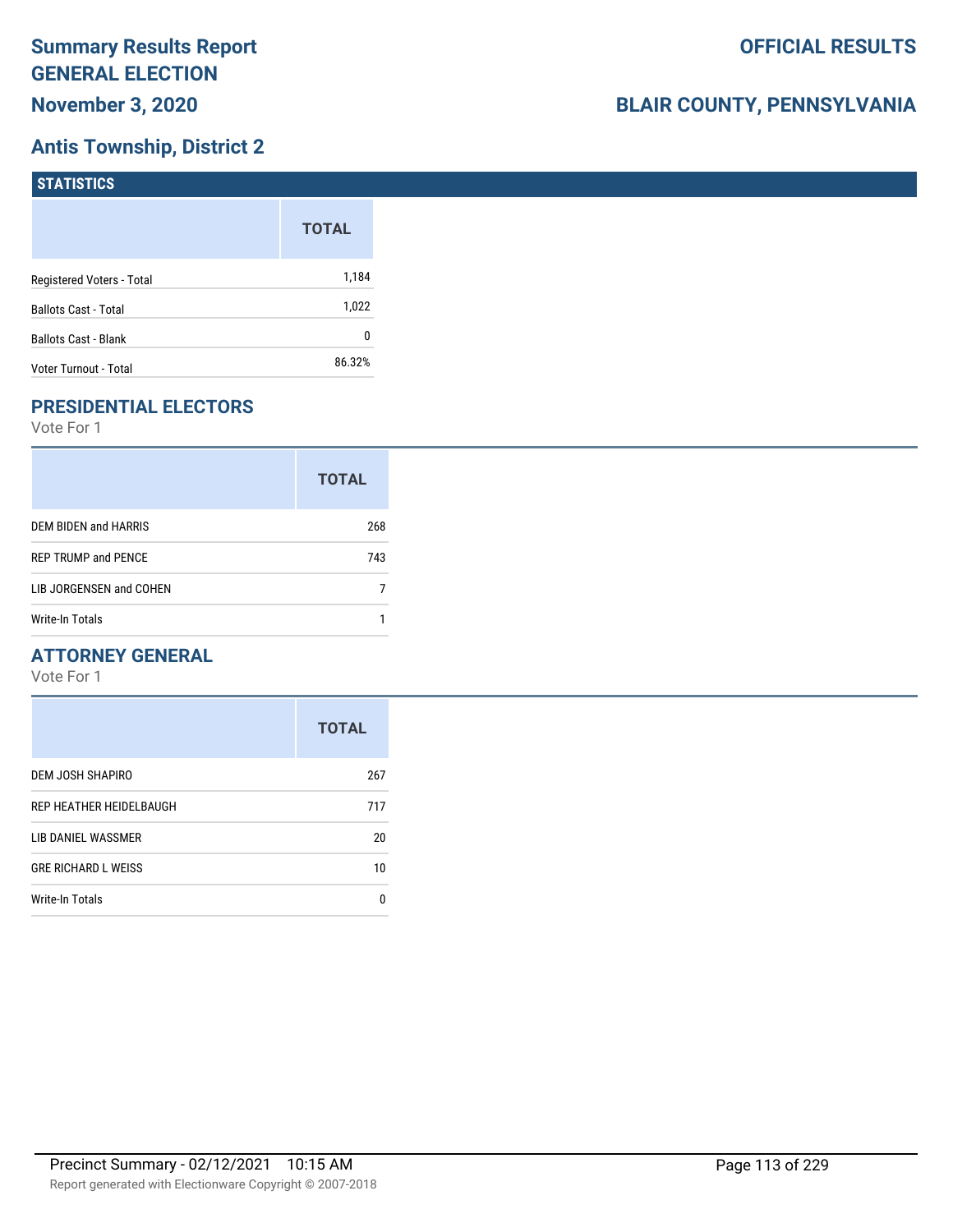# **Antis Township, District 2**

#### **AUDITOR GENERAL**

Vote For 1

|                          | <b>TOTAL</b> |
|--------------------------|--------------|
| DEM NINA AHMAD           | 226          |
| REP TIMOTHY DEFOOR       | 732          |
| LIB JENNIFER MOORE       | 40           |
| <b>GRE OLIVIA FAISON</b> | 12           |
| Write-In Totals          | n            |

### **STATE TREASURER**

Vote For 1

|                             | <b>TOTAL</b> |
|-----------------------------|--------------|
| DEM JOE TORSELLA            | 245          |
| <b>REP STACY L. GARRITY</b> | 736          |
| LIB JOE SOLOSKI             | 20           |
| <b>GRE TIMOTHY RUNKLE</b>   | 11           |
| <b>Write-In Totals</b>      | n            |

### **REPRESENTATIVE IN CONGRESS 13TH DISTRICT**

Vote For 1

|                        | <b>TOTAL</b> |
|------------------------|--------------|
| <b>DEM TODD ROWLEY</b> | 245          |
| REP JOHN JOYCE         | 770          |
| <b>Write-In Totals</b> |              |

### **REPRESENTATIVE IN THE GENERAL ASSEMBLY 80TH DISTRICT**

Vote For 1

|                 | <b>TOTAL</b> |
|-----------------|--------------|
| REP JIM GREGORY | 903          |
| Write-In Totals | 31           |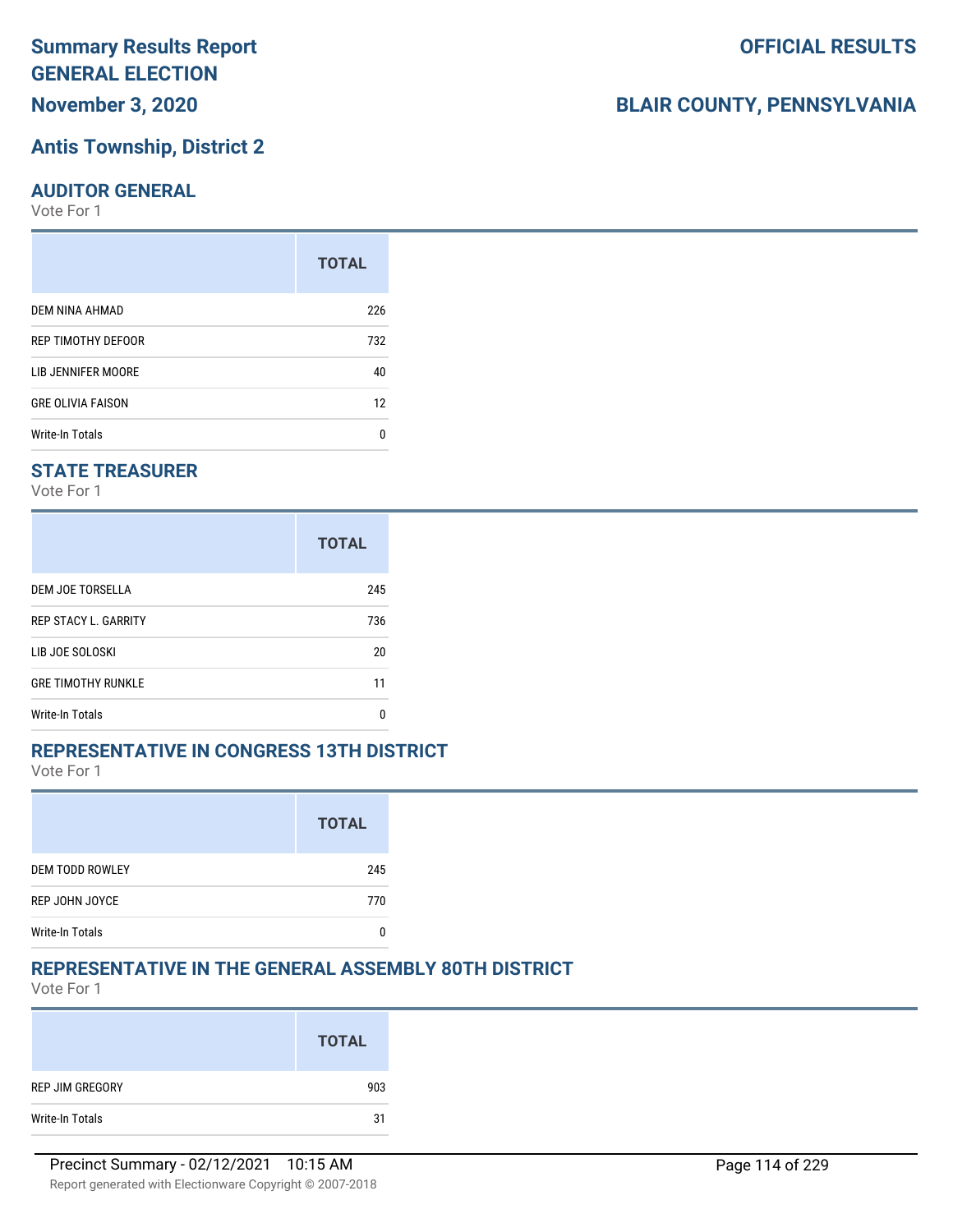# **Antis Township, District 3**

| <b>STATISTICS</b>           |              |
|-----------------------------|--------------|
|                             | <b>TOTAL</b> |
| Registered Voters - Total   | 1,425        |
| <b>Ballots Cast - Total</b> | 1,171        |
| Ballots Cast - Blank        | 0            |
| Voter Turnout - Total       | 82.18%       |

# **PRESIDENTIAL ELECTORS**

Vote For 1

|                            | <b>TOTAL</b> |
|----------------------------|--------------|
| DEM BIDEN and HARRIS       | 257          |
| <b>REP TRUMP and PENCE</b> | 899          |
| LIB JORGENSEN and COHEN    | 10           |
| Write-In Totals            | 3            |

### **ATTORNEY GENERAL**

|                            | <b>TOTAL</b> |
|----------------------------|--------------|
| DEM JOSH SHAPIRO           | 271          |
| REP HEATHER HEIDELBAUGH    | 861          |
| LIB DANIEL WASSMER         | 16           |
| <b>GRE RICHARD L WEISS</b> | 8            |
| <b>Write-In Totals</b>     | n            |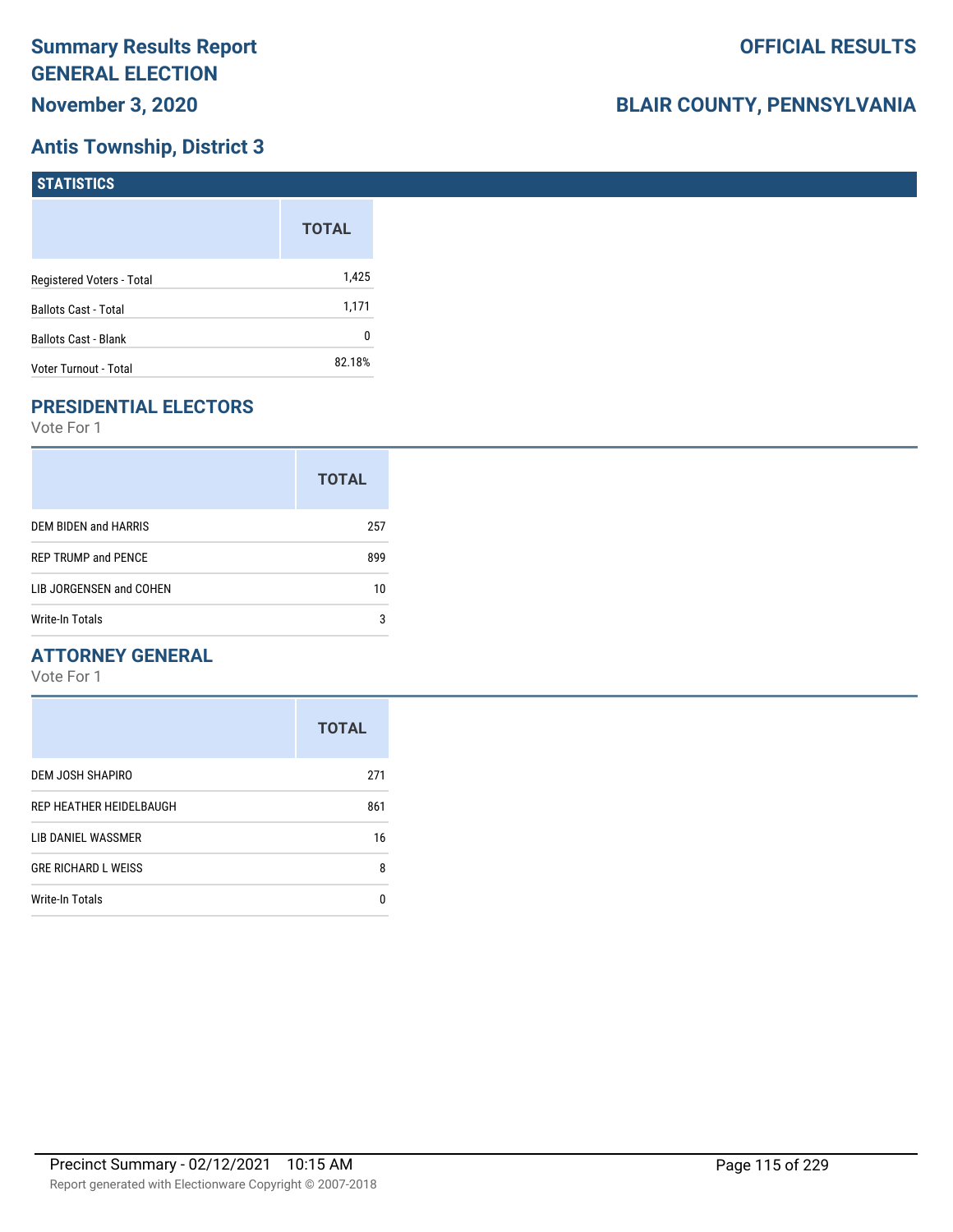### **Antis Township, District 3**

#### **AUDITOR GENERAL**

Vote For 1

|                          | <b>TOTAL</b> |
|--------------------------|--------------|
| DEM NINA AHMAD           | 222          |
| REP TIMOTHY DEFOOR       | 890          |
| LIB JENNIFER MOORE       | 32           |
| <b>GRE OLIVIA FAISON</b> | 8            |
| Write-In Totals          | 2            |

### **STATE TREASURER**

Vote For 1

|                             | <b>TOTAL</b> |
|-----------------------------|--------------|
| DEM JOE TORSELLA            | 256          |
| <b>REP STACY L. GARRITY</b> | 872          |
| LIB JOE SOLOSKI             | 21           |
| <b>GRE TIMOTHY RUNKLE</b>   | 5            |
| <b>Write-In Totals</b>      | 2            |

### **REPRESENTATIVE IN CONGRESS 13TH DISTRICT**

Vote For 1

|                        | <b>TOTAL</b> |
|------------------------|--------------|
| <b>DEM TODD ROWLEY</b> | 242          |
| REP JOHN JOYCE         | 914          |
| <b>Write-In Totals</b> | 2            |

### **REPRESENTATIVE IN THE GENERAL ASSEMBLY 80TH DISTRICT**

Vote For 1

|                 | <b>TOTAL</b> |
|-----------------|--------------|
| REP JIM GREGORY | 1,046        |
| Write-In Totals | 24           |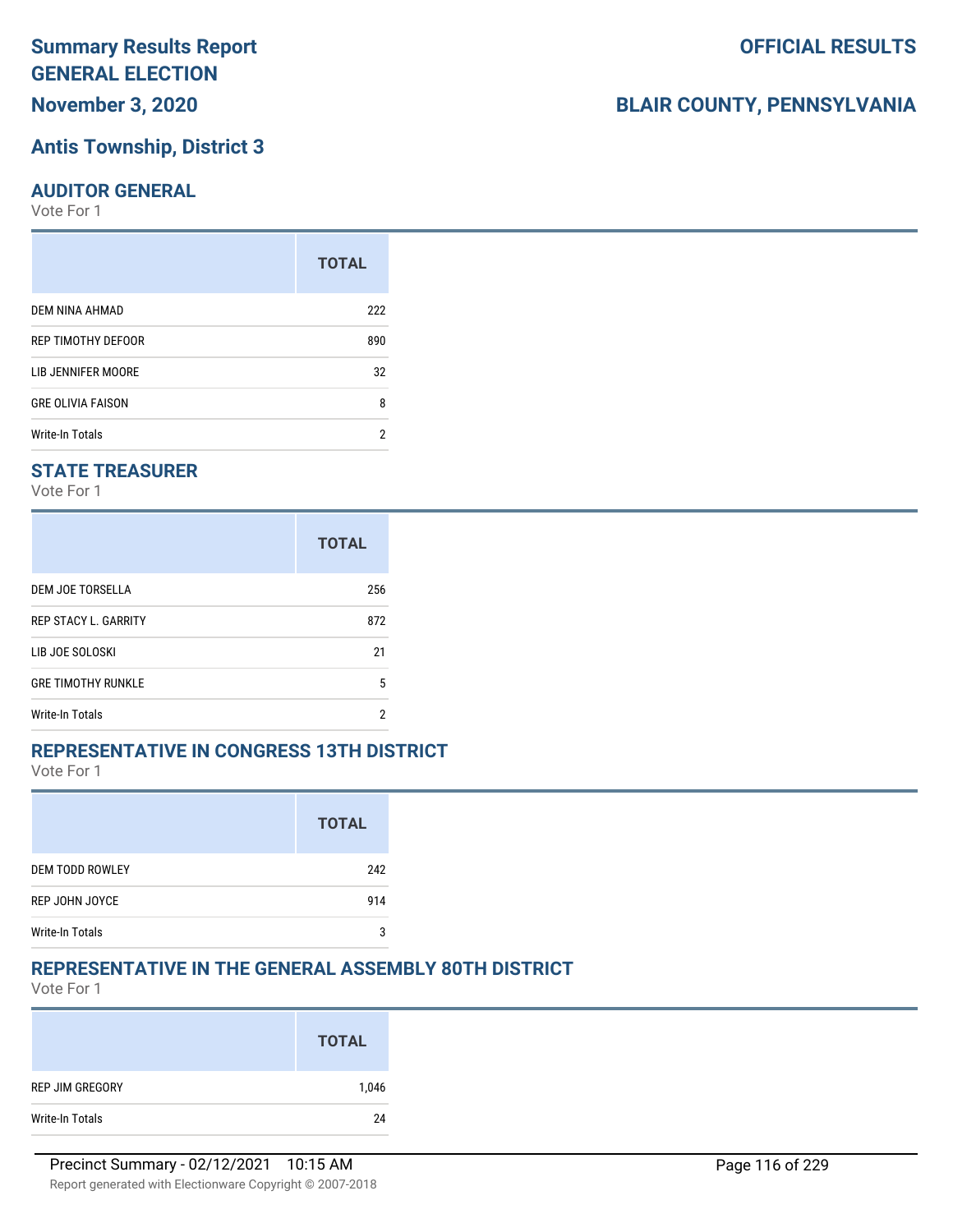### **Bellwood Borough**

# **BLAIR COUNTY, PENNSYLVANIA**

| <b>STATISTICS</b>           |              |
|-----------------------------|--------------|
|                             | <b>TOTAL</b> |
| Registered Voters - Total   | 1,203        |
| <b>Ballots Cast - Total</b> | 995          |
| <b>Ballots Cast - Blank</b> | 0            |
| Voter Turnout - Total       | 82.71%       |

# **PRESIDENTIAL ELECTORS**

Vote For 1

|                             | <b>TOTAL</b> |
|-----------------------------|--------------|
| <b>DEM BIDEN and HARRIS</b> | 205          |
| <b>REP TRUMP and PENCE</b>  | 767          |
| LIB JORGENSEN and COHEN     | 18           |
| Write-In Totals             | 3            |

### **ATTORNEY GENERAL**

|                            | <b>TOTAL</b> |
|----------------------------|--------------|
| DEM JOSH SHAPIRO           | 206          |
| REP HEATHER HEIDELBAUGH    | 741          |
| LIB DANIEL WASSMER         | 28           |
| <b>GRE RICHARD L WEISS</b> | 8            |
| <b>Write-In Totals</b>     |              |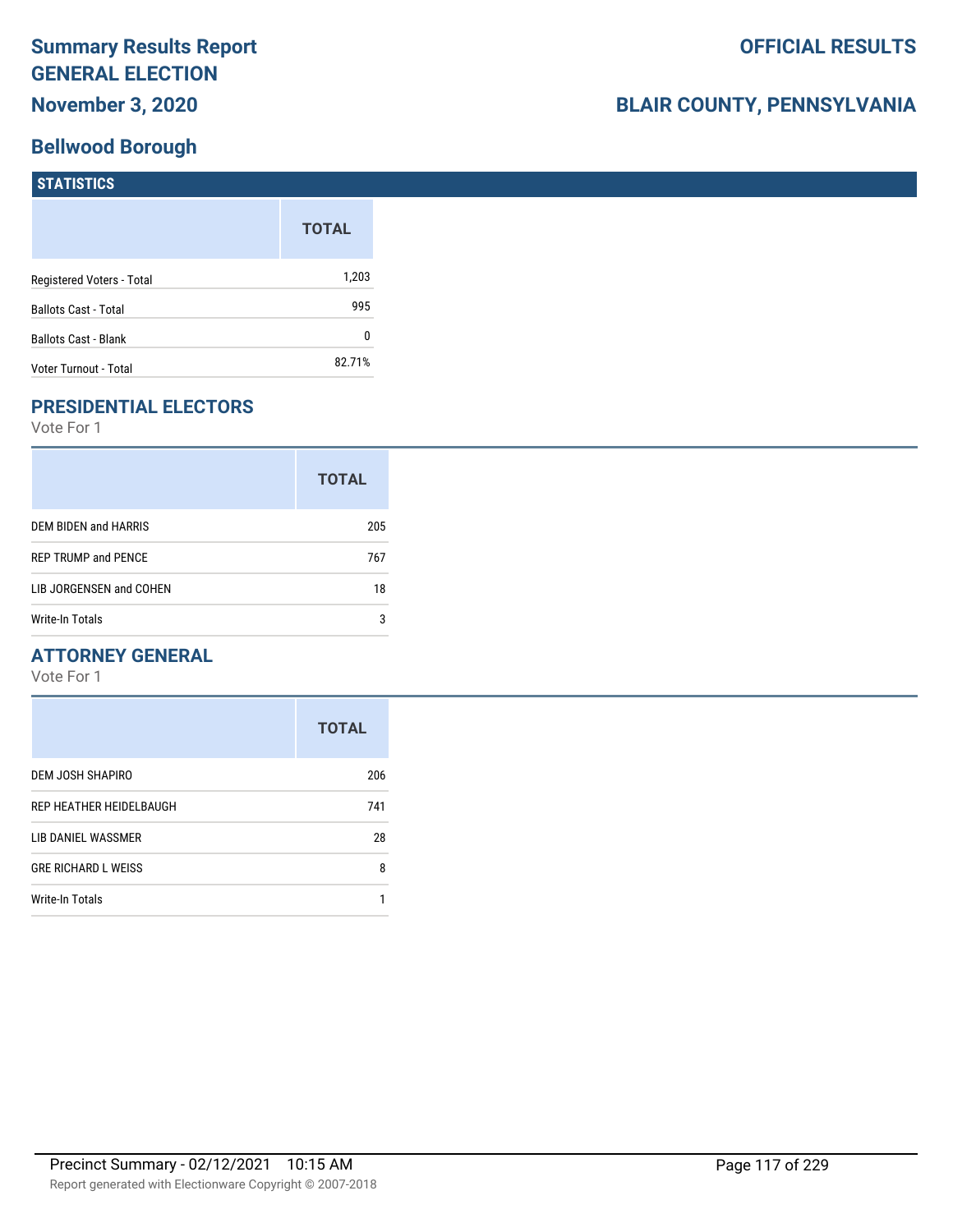# **November 3, 2020**

### **Bellwood Borough**

### **AUDITOR GENERAL**

Vote For 1

|                           | <b>TOTAL</b> |
|---------------------------|--------------|
| DEM NINA AHMAD            | 174          |
| <b>REP TIMOTHY DEFOOR</b> | 749          |
| LIB JENNIFER MOORE        | 47           |
| <b>GRE OLIVIA FAISON</b>  | 13           |
| <b>Write-In Totals</b>    | U            |

### **STATE TREASURER**

Vote For 1

|                             | <b>TOTAL</b> |
|-----------------------------|--------------|
| DEM JOE TORSELLA            | 196          |
| <b>REP STACY L. GARRITY</b> | 746          |
| LIB JOE SOLOSKI             | 28           |
| <b>GRE TIMOTHY RUNKLE</b>   | 17           |
| <b>Write-In Totals</b>      | n            |

### **REPRESENTATIVE IN CONGRESS 13TH DISTRICT**

Vote For 1

|                        | <b>TOTAL</b> |
|------------------------|--------------|
| <b>DEM TODD ROWLEY</b> | 190          |
| REP JOHN JOYCE         | 797          |
| <b>Write-In Totals</b> |              |

### **REPRESENTATIVE IN THE GENERAL ASSEMBLY 80TH DISTRICT**

Vote For 1

|                 | <b>TOTAL</b> |
|-----------------|--------------|
| REP JIM GREGORY | 900          |
| Write-In Totals | 30           |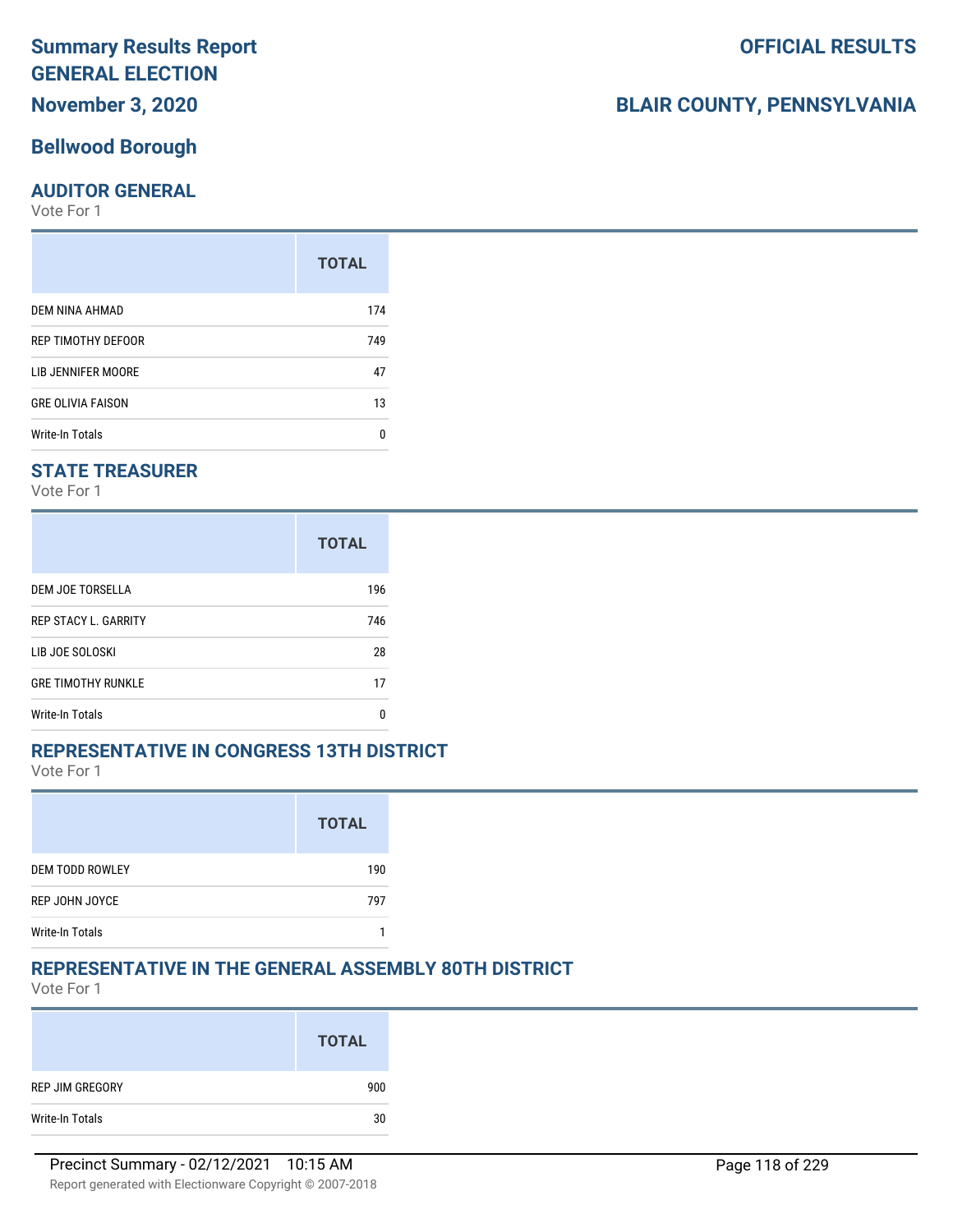# **Blair Township, District 1**

| <b>STATISTICS</b>           |              |
|-----------------------------|--------------|
|                             | <b>TOTAL</b> |
| Registered Voters - Total   | 1,148        |
| <b>Ballots Cast - Total</b> | 964          |
| <b>Ballots Cast - Blank</b> | 0            |
| Voter Turnout - Total       | 83.97%       |

# **PRESIDENTIAL ELECTORS**

Vote For 1

|                            | <b>TOTAL</b> |
|----------------------------|--------------|
| DEM BIDEN and HARRIS       | 299          |
| <b>REP TRUMP and PENCE</b> | 642          |
| LIB JORGENSEN and COHEN    | 16           |
| Write-In Totals            | 5            |

### **ATTORNEY GENERAL**

|                            | <b>TOTAL</b> |
|----------------------------|--------------|
| DEM JOSH SHAPIRO           | 280          |
| REP HEATHER HEIDELBAUGH    | 637          |
| LIB DANIEL WASSMER         | 21           |
| <b>GRE RICHARD L WEISS</b> | g            |
| <b>Write-In Totals</b>     | n            |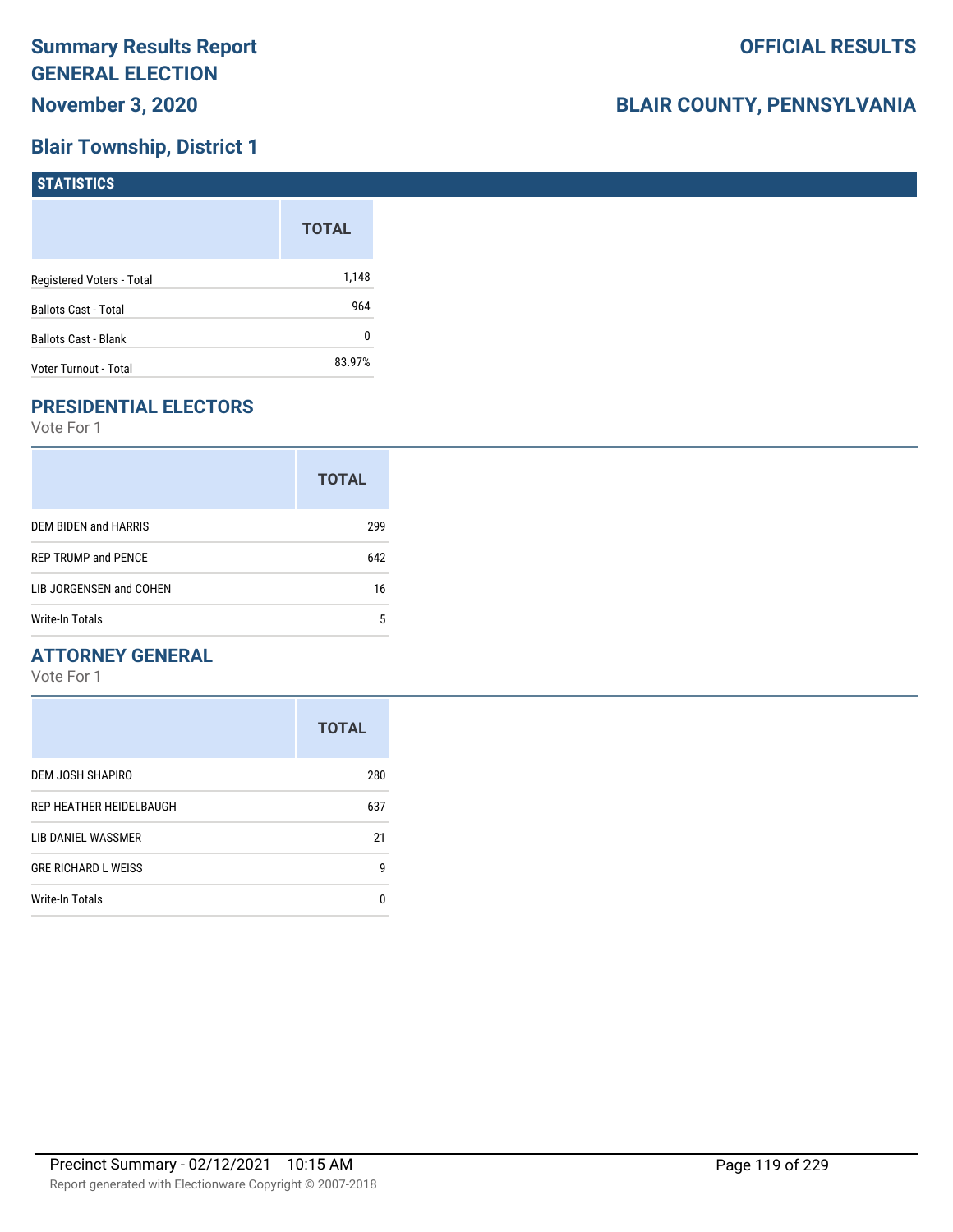## **Blair Township, District 1**

#### **AUDITOR GENERAL**

Vote For 1

|                          | <b>TOTAL</b> |
|--------------------------|--------------|
| DEM NINA AHMAD           | 246          |
| REP TIMOTHY DEFOOR       | 652          |
| LIB JENNIFER MOORE       | 31           |
| <b>GRE OLIVIA FAISON</b> | g            |
| Write-In Totals          |              |

### **STATE TREASURER**

Vote For 1

|                             | <b>TOTAL</b> |
|-----------------------------|--------------|
| DEM JOE TORSELLA            | 258          |
| <b>REP STACY L. GARRITY</b> | 653          |
| LIB JOE SOLOSKI             | 20           |
| <b>GRE TIMOTHY RUNKLE</b>   | 12           |
| Write-In Totals             | n            |

### **REPRESENTATIVE IN CONGRESS 13TH DISTRICT**

Vote For 1

|                        | <b>TOTAL</b> |
|------------------------|--------------|
| <b>DEM TODD ROWLEY</b> | 265          |
| REP JOHN JOYCE         | 687          |
| <b>Write-In Totals</b> |              |

### **REPRESENTATIVE IN THE GENERAL ASSEMBLY 80TH DISTRICT**

Vote For 1

|                 | <b>TOTAL</b> |
|-----------------|--------------|
| REP JIM GREGORY | 777          |
| Write-In Totals | 60           |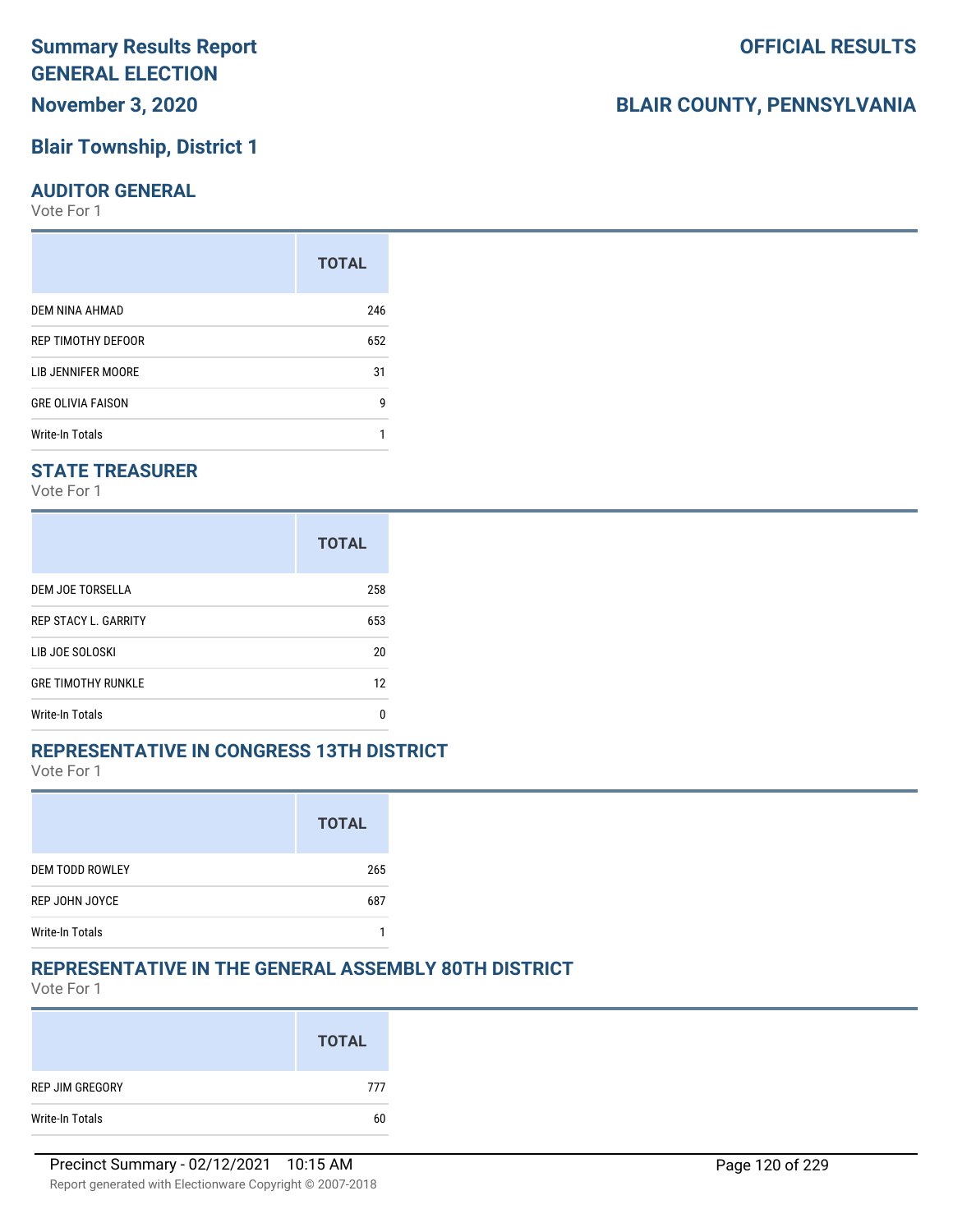# **Blair Township, District 2**

| <b>STATISTICS</b>           |              |
|-----------------------------|--------------|
|                             | <b>TOTAL</b> |
| Registered Voters - Total   | 1,289        |
| <b>Ballots Cast - Total</b> | 1,073        |
| Ballots Cast - Blank        | 0            |
| Voter Turnout - Total       | 83.24%       |

# **PRESIDENTIAL ELECTORS**

Vote For 1

|                            | <b>TOTAL</b> |
|----------------------------|--------------|
| DEM BIDEN and HARRIS       | 355          |
| <b>REP TRUMP and PENCE</b> | 701          |
| LIB JORGENSEN and COHEN    | 11           |
| Write-In Totals            | 3            |

### **ATTORNEY GENERAL**

|                            | <b>TOTAL</b> |
|----------------------------|--------------|
| DEM JOSH SHAPIRO           | 340          |
| REP HEATHER HEIDELBAUGH    | 697          |
| LIB DANIEL WASSMER         | 13           |
| <b>GRE RICHARD L WEISS</b> | 8            |
| <b>Write-In Totals</b>     | n            |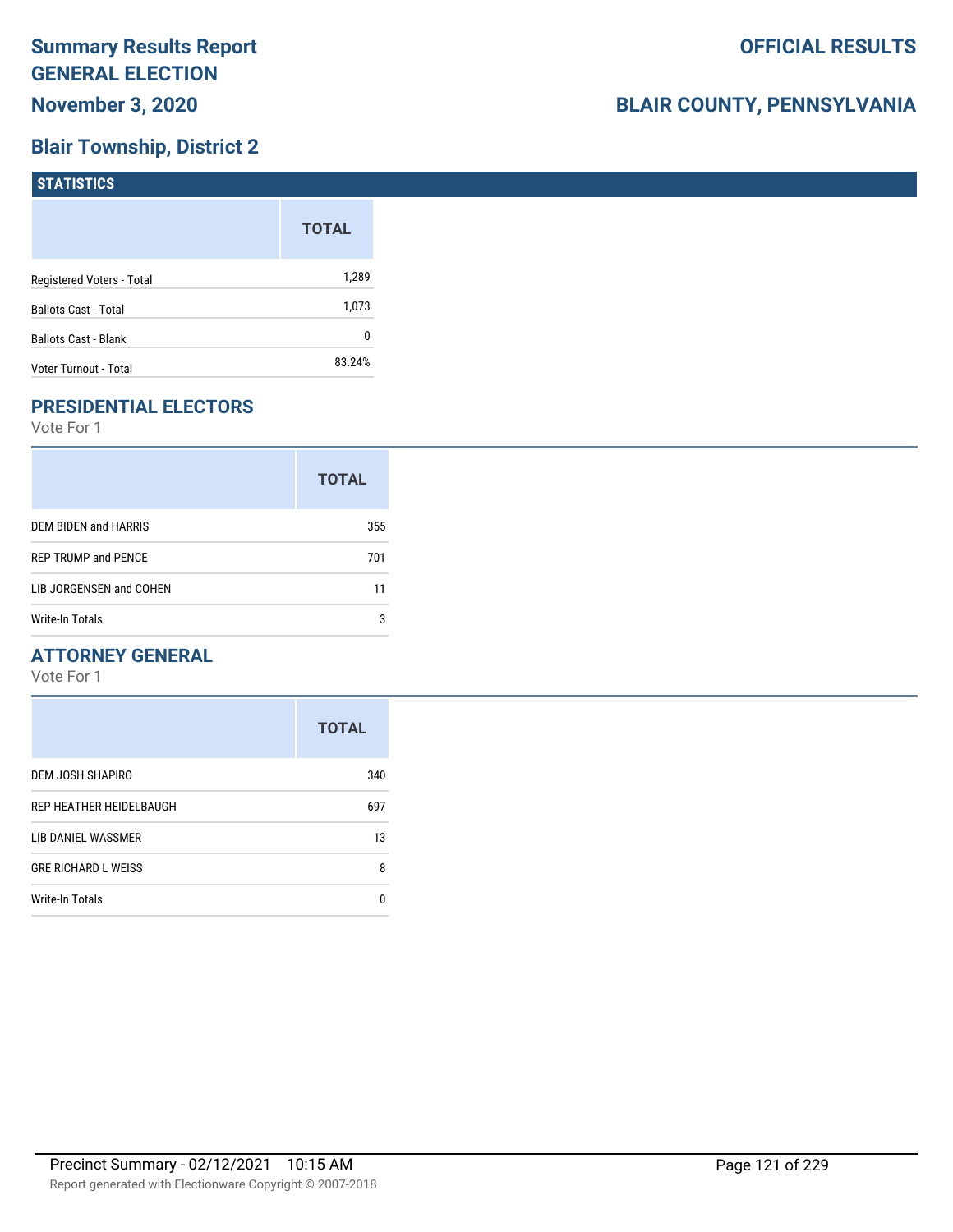## **Blair Township, District 2**

#### **AUDITOR GENERAL**

Vote For 1

|                           | <b>TOTAL</b> |
|---------------------------|--------------|
| DEM NINA AHMAD            | 292          |
| <b>REP TIMOTHY DEFOOR</b> | 724          |
| LIB JENNIFER MOORE        | 28           |
| <b>GRE OLIVIA FAISON</b>  | 10           |
| <b>Write-In Totals</b>    | n            |

### **STATE TREASURER**

Vote For 1

|                             | <b>TOTAL</b> |
|-----------------------------|--------------|
| DEM JOE TORSELLA            | 306          |
| <b>REP STACY L. GARRITY</b> | 721          |
| LIB JOE SOLOSKI             | 16           |
| <b>GRE TIMOTHY RUNKLE</b>   | 11           |
| Write-In Totals             | n            |

### **REPRESENTATIVE IN CONGRESS 13TH DISTRICT**

Vote For 1

|                        | <b>TOTAL</b> |
|------------------------|--------------|
| <b>DEM TODD ROWLEY</b> | 310          |
| REP JOHN JOYCE         | 746          |
| <b>Write-In Totals</b> | n            |

### **REPRESENTATIVE IN THE GENERAL ASSEMBLY 80TH DISTRICT**

Vote For 1

|                 | <b>TOTAL</b> |
|-----------------|--------------|
| REP JIM GREGORY | 914          |
| Write-In Totals | 30           |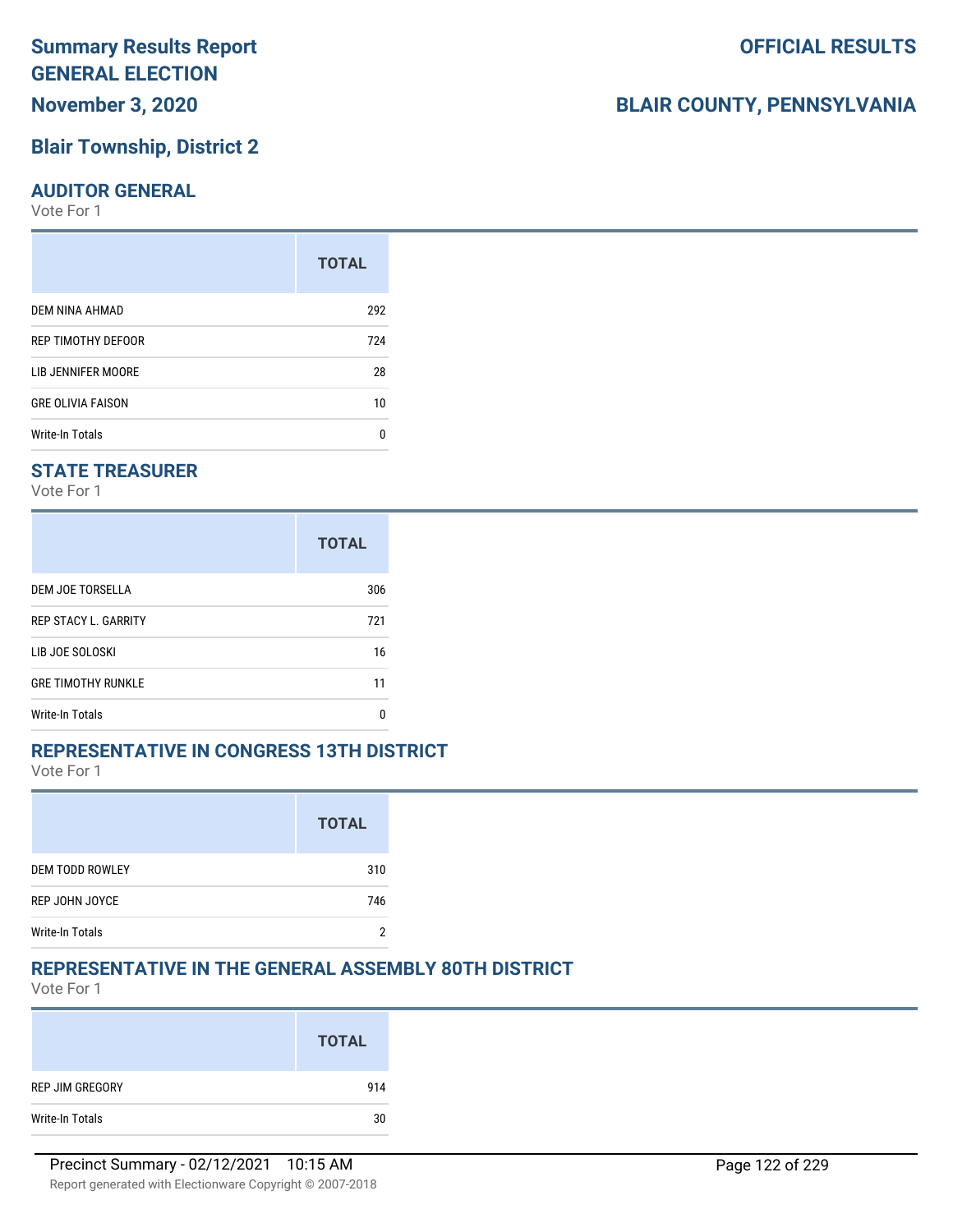# **Blair Township, District 3**

| <b>STATISTICS</b>           |              |
|-----------------------------|--------------|
|                             | <b>TOTAL</b> |
| Registered Voters - Total   | 1,001        |
| <b>Ballots Cast - Total</b> | 851          |
| <b>Ballots Cast - Blank</b> | 0            |
| Voter Turnout - Total       | 85.02%       |

# **PRESIDENTIAL ELECTORS**

Vote For 1

|                            | <b>TOTAL</b> |
|----------------------------|--------------|
| DEM BIDEN and HARRIS       | 169          |
| <b>REP TRUMP and PENCE</b> | 672          |
| LIB JORGENSEN and COHEN    | 5            |
| Write-In Totals            |              |

### **ATTORNEY GENERAL**

|                            | <b>TOTAL</b> |
|----------------------------|--------------|
| DEM JOSH SHAPIRO           | 168          |
| REP HEATHER HEIDELBAUGH    | 649          |
| LIB DANIEL WASSMER         | 12           |
| <b>GRE RICHARD L WEISS</b> | 9            |
| <b>Write-In Totals</b>     |              |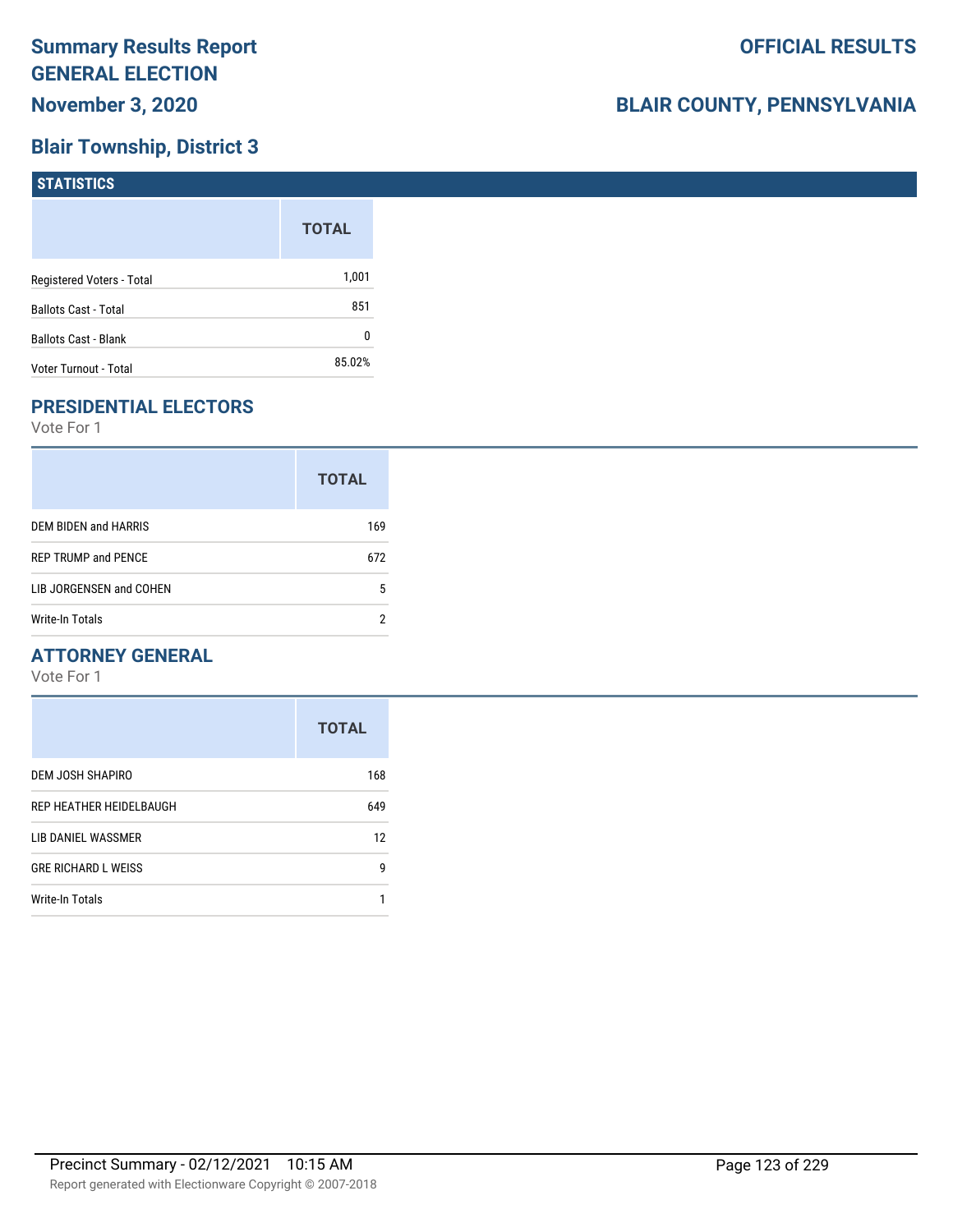## **Blair Township, District 3**

#### **AUDITOR GENERAL**

Vote For 1

|                          | <b>TOTAL</b> |
|--------------------------|--------------|
| DEM NINA AHMAD           | 146          |
| REP TIMOTHY DEFOOR       | 660          |
| LIB JENNIFER MOORE       | 23           |
| <b>GRE OLIVIA FAISON</b> | 7            |
| Write-In Totals          | 2            |

### **STATE TREASURER**

Vote For 1

|                             | <b>TOTAL</b> |
|-----------------------------|--------------|
| DEM JOE TORSELLA            | 155          |
| <b>REP STACY L. GARRITY</b> | 658          |
| LIB JOE SOLOSKI             | 14           |
| <b>GRE TIMOTHY RUNKLE</b>   | g            |
| Write-In Totals             |              |

### **REPRESENTATIVE IN CONGRESS 13TH DISTRICT**

Vote For 1

|                        | <b>TOTAL</b> |
|------------------------|--------------|
| <b>DEM TODD ROWLEY</b> | 164          |
| REP JOHN JOYCE         | 674          |
| <b>Write-In Totals</b> |              |

### **REPRESENTATIVE IN THE GENERAL ASSEMBLY 80TH DISTRICT**

Vote For 1

|                 | <b>TOTAL</b> |
|-----------------|--------------|
| REP JIM GREGORY | 755          |
| Write-In Totals | 19           |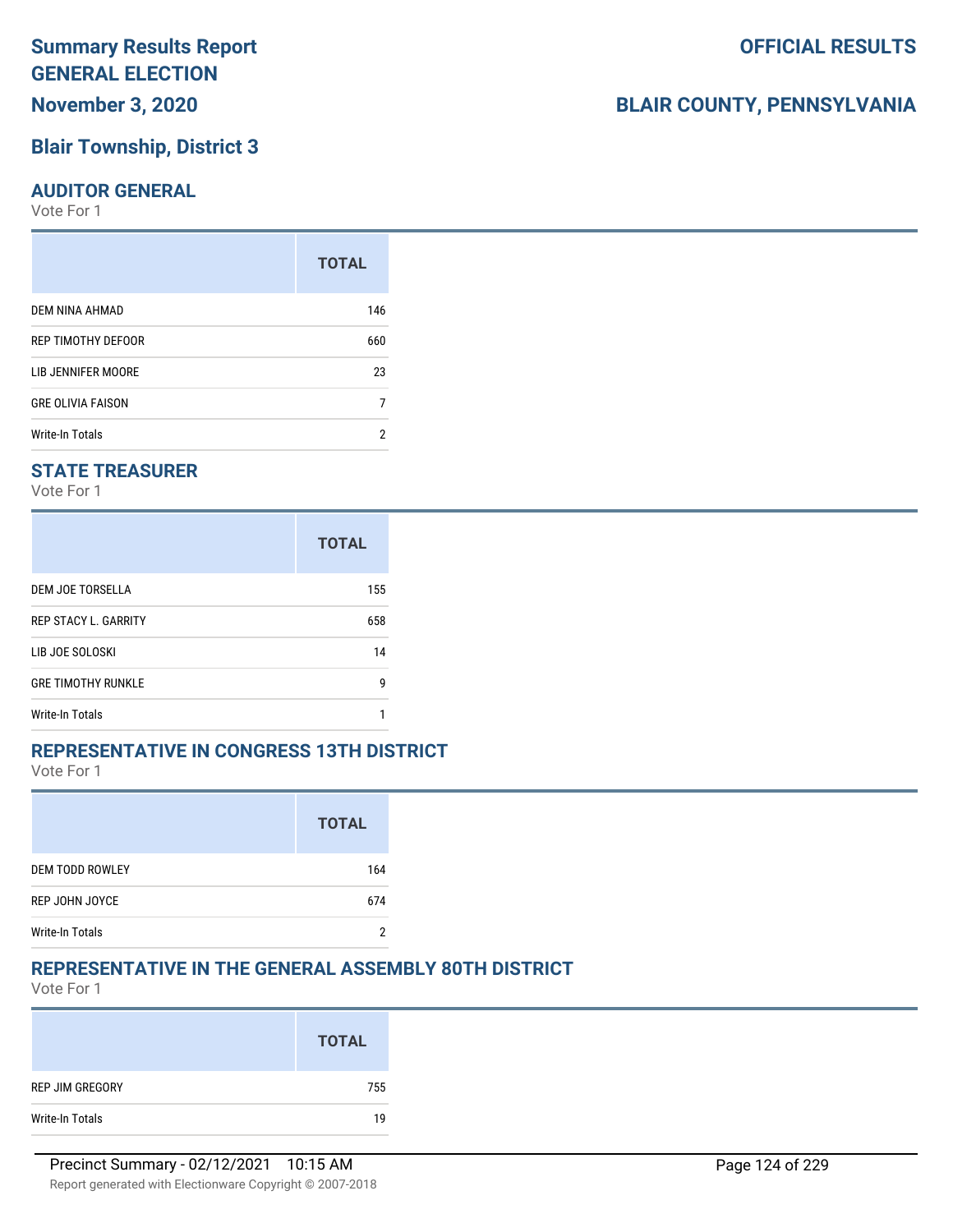# **Catharine Township**

| STATISTICS                  |              |
|-----------------------------|--------------|
|                             | <b>TOTAL</b> |
| Registered Voters - Total   | 497          |
| <b>Ballots Cast - Total</b> | 425          |
| <b>Ballots Cast - Blank</b> | 0            |
| Voter Turnout - Total       | 85.51%       |

# **PRESIDENTIAL ELECTORS**

Vote For 1

|                            | <b>TOTAL</b> |
|----------------------------|--------------|
| DEM BIDEN and HARRIS       | 47           |
| <b>REP TRUMP and PENCE</b> | 373          |
| LIB JORGENSEN and COHEN    | 2            |
| Write-In Totals            | 3            |

### **ATTORNEY GENERAL**

|                            | <b>TOTAL</b> |
|----------------------------|--------------|
| DEM JOSH SHAPIRO           | 53           |
| REP HEATHER HEIDELBAUGH    | 368          |
| LIB DANIEL WASSMER         | 2            |
| <b>GRE RICHARD L WEISS</b> |              |
| <b>Write-In Totals</b>     | n            |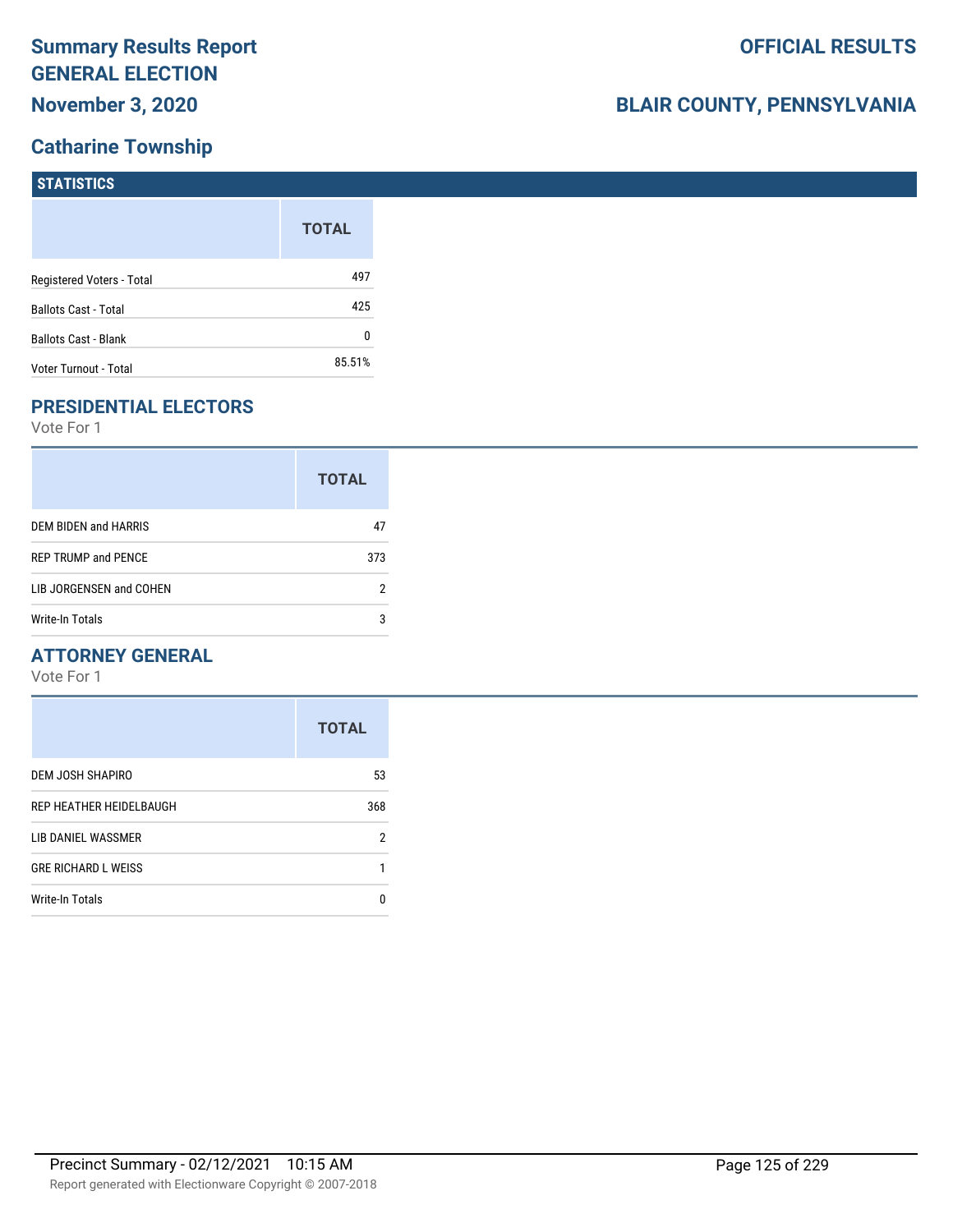# **November 3, 2020**

### **Catharine Township**

### **AUDITOR GENERAL**

Vote For 1

|                          | <b>TOTAL</b> |
|--------------------------|--------------|
| DEM NINA AHMAD           | 45           |
| REP TIMOTHY DEFOOR       | 370          |
| LIB JENNIFER MOORE       | 6            |
| <b>GRE OLIVIA FAISON</b> | 3            |
| Write-In Totals          | n            |

### **STATE TREASURER**

Vote For 1

|                             | <b>TOTAL</b> |
|-----------------------------|--------------|
| DEM JOE TORSELLA            | 52           |
| <b>REP STACY L. GARRITY</b> | 367          |
| LIB JOE SOLOSKI             | 4            |
| <b>GRE TIMOTHY RUNKLE</b>   |              |
| Write-In Totals             | n            |

### **REPRESENTATIVE IN CONGRESS 13TH DISTRICT**

Vote For 1

|                        | <b>TOTAL</b> |
|------------------------|--------------|
| <b>DEM TODD ROWLEY</b> | 47           |
| REP JOHN JOYCE         | 378          |
| <b>Write-In Totals</b> |              |

### **REPRESENTATIVE IN THE GENERAL ASSEMBLY 80TH DISTRICT**

Vote For 1

|                 | <b>TOTAL</b> |
|-----------------|--------------|
| REP JIM GREGORY | 400          |
| Write-In Totals | 8            |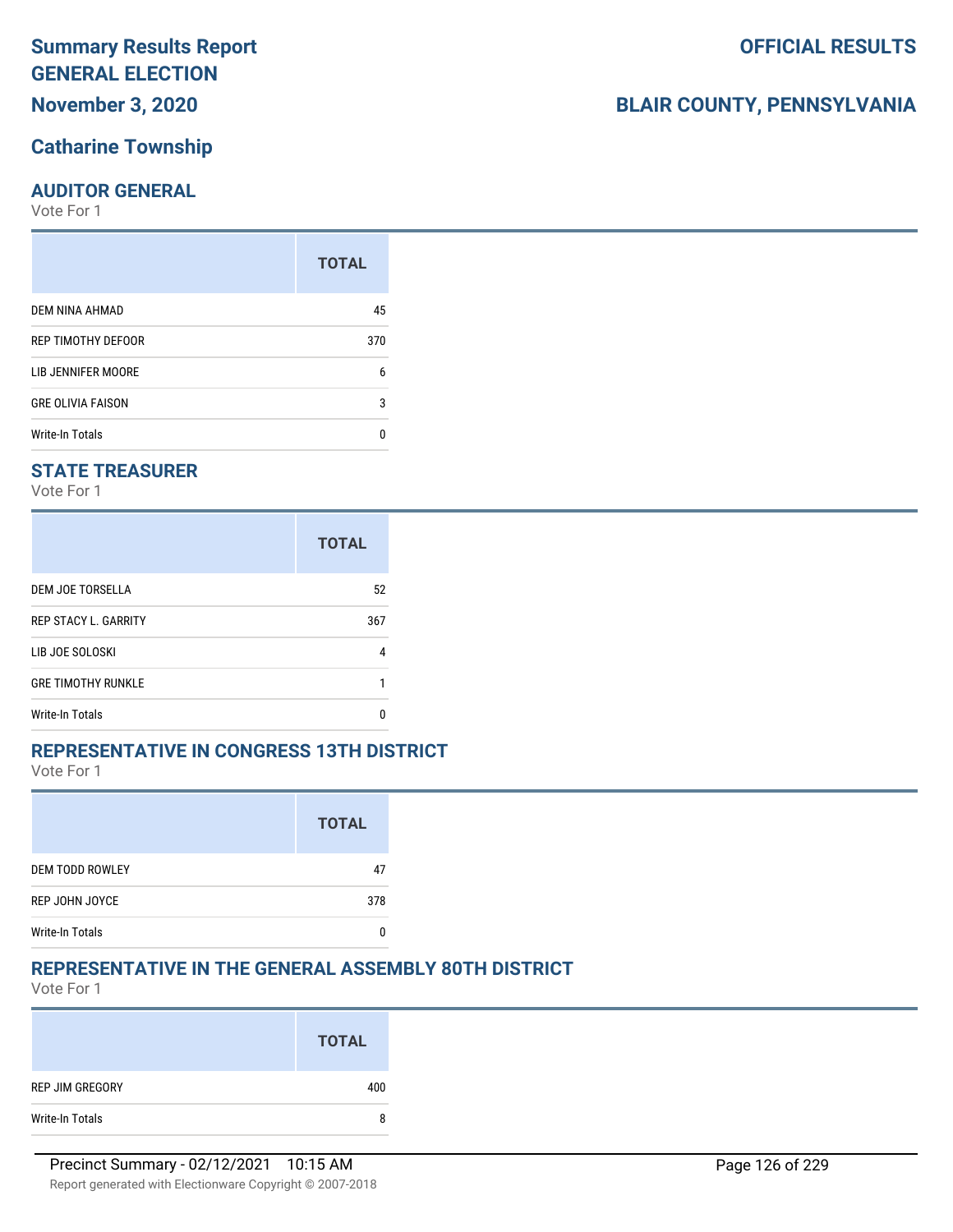# **Duncansville Borough**

| <b>STATISTICS</b>           |              |
|-----------------------------|--------------|
|                             | <b>TOTAL</b> |
| Registered Voters - Total   | 878          |
| <b>Ballots Cast - Total</b> | 704          |
| Ballots Cast - Blank        | 0            |
| Voter Turnout - Total       | 80.18%       |

# **PRESIDENTIAL ELECTORS**

Vote For 1

|                            | <b>TOTAL</b> |
|----------------------------|--------------|
| DEM BIDEN and HARRIS       | 197          |
| <b>REP TRUMP and PENCE</b> | 495          |
| LIB JORGENSEN and COHEN    | g            |
| Write-In Totals            | າ            |

### **ATTORNEY GENERAL**

|                            | <b>TOTAL</b> |
|----------------------------|--------------|
| DEM JOSH SHAPIRO           | 199          |
| REP HEATHER HEIDELBAUGH    | 491          |
| LIB DANIEL WASSMER         | 4            |
| <b>GRE RICHARD L WEISS</b> | 5            |
| <b>Write-In Totals</b>     | n            |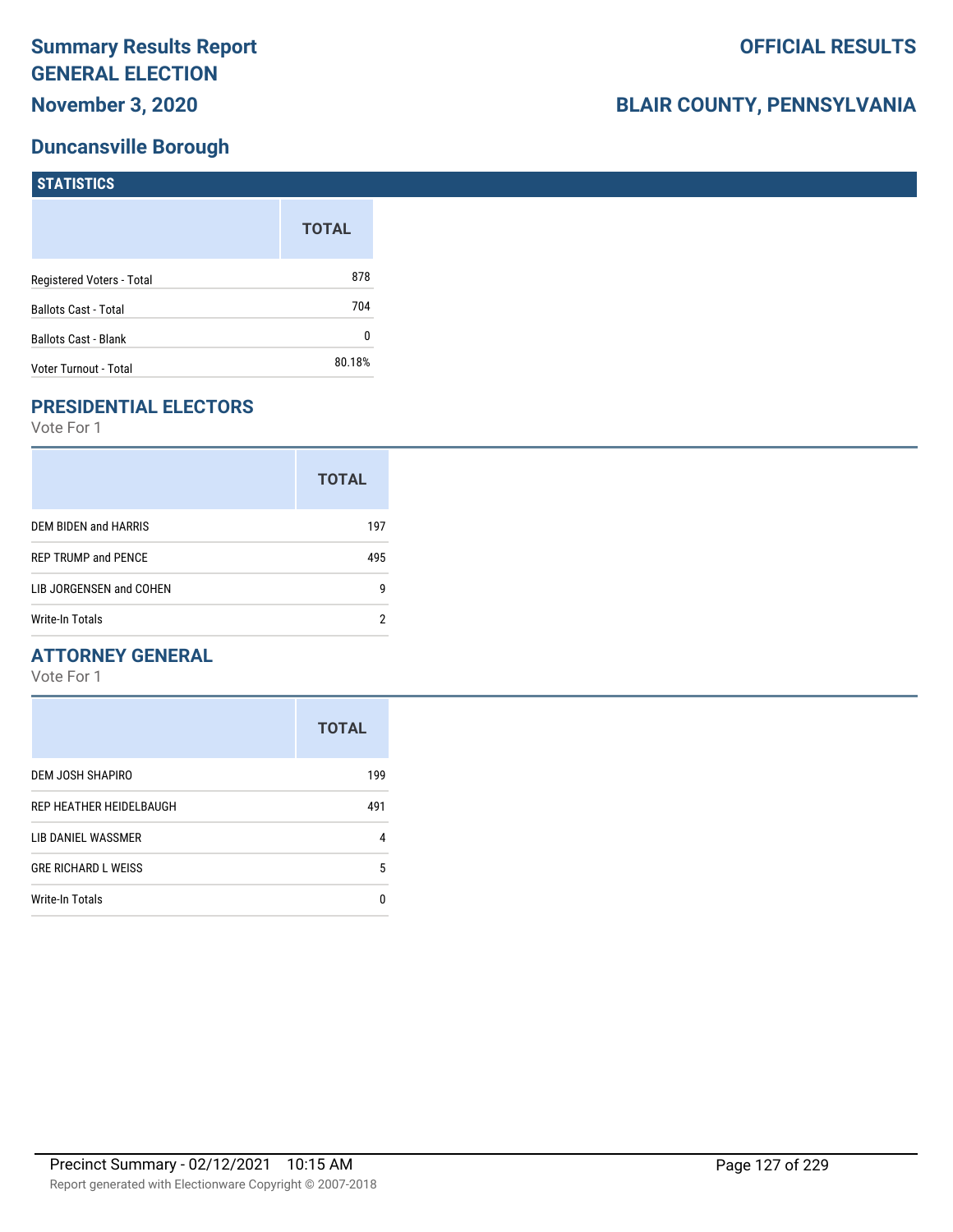**November 3, 2020**

### **Duncansville Borough**

### **AUDITOR GENERAL**

Vote For 1

|                          | <b>TOTAL</b> |
|--------------------------|--------------|
| DEM NINA AHMAD           | 160          |
| REP TIMOTHY DEFOOR       | 507          |
| LIB JENNIFER MOORE       | 22           |
| <b>GRE OLIVIA FAISON</b> | 8            |
| <b>Write-In Totals</b>   | n            |

### **STATE TREASURER**

Vote For 1

|                             | <b>TOTAL</b> |
|-----------------------------|--------------|
| DEM JOE TORSELLA            | 169          |
| <b>REP STACY L. GARRITY</b> | 508          |
| LIB JOE SOLOSKI             | g            |
| <b>GRE TIMOTHY RUNKLE</b>   | 10           |
| Write-In Totals             | n            |

### **REPRESENTATIVE IN CONGRESS 13TH DISTRICT**

Vote For 1

|                        | <b>TOTAL</b> |
|------------------------|--------------|
| <b>DEM TODD ROWLEY</b> | 175          |
| REP JOHN JOYCE         | 523          |
| <b>Write-In Totals</b> |              |

# **REPRESENTATIVE IN THE GENERAL ASSEMBLY 80TH DISTRICT**

Vote For 1

|                 | <b>TOTAL</b> |
|-----------------|--------------|
| REP JIM GREGORY | 632          |
| Write-In Totals | 22           |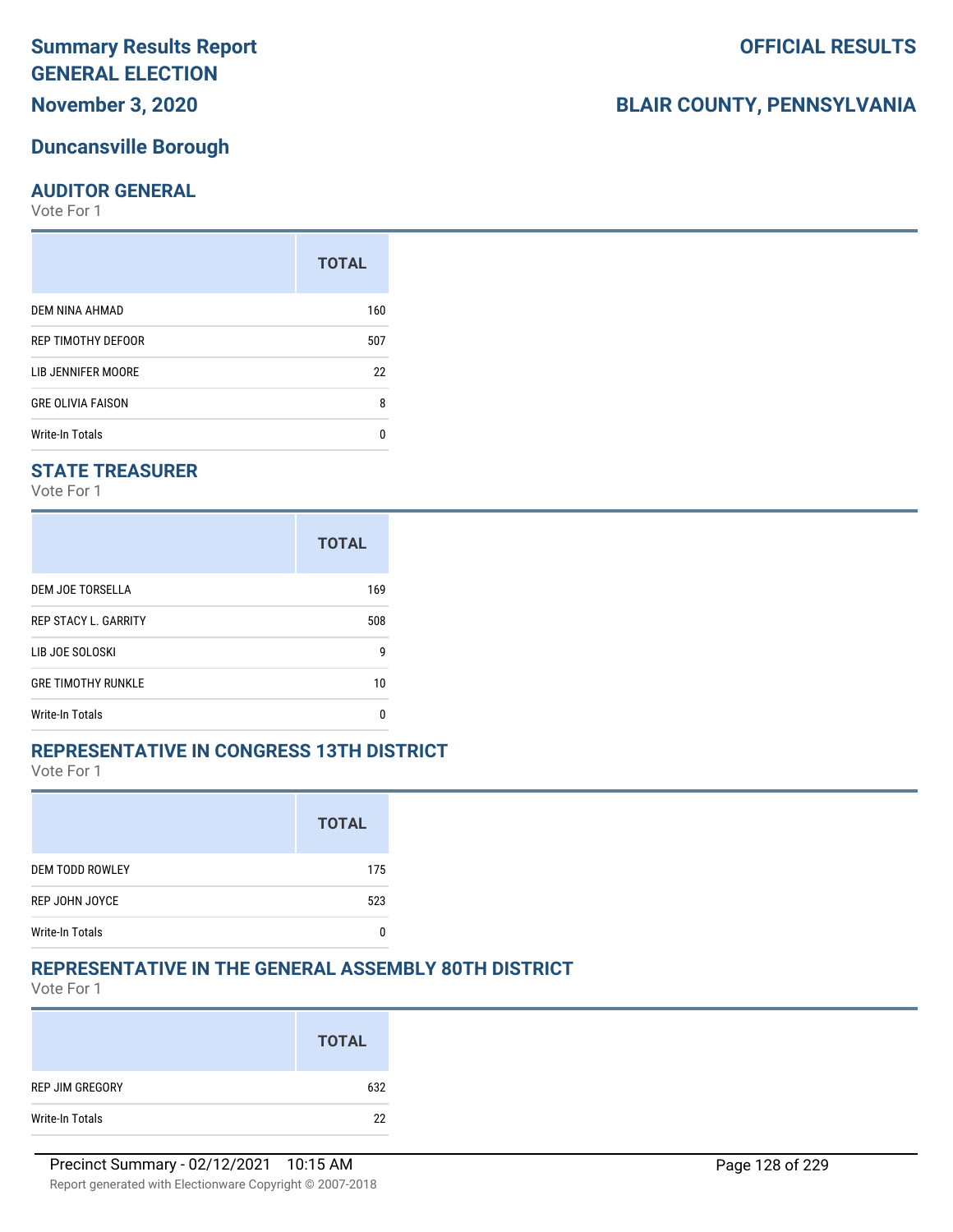# **Frankstown Twp, District 1**

| <b>STATISTICS</b>           |              |
|-----------------------------|--------------|
|                             | <b>TOTAL</b> |
| Registered Voters - Total   | 1,206        |
| <b>Ballots Cast - Total</b> | 1,035        |
| <b>Ballots Cast - Blank</b> |              |
| Voter Turnout - Total       | 85.82%       |

# **PRESIDENTIAL ELECTORS**

Vote For 1

|                            | <b>TOTAL</b> |
|----------------------------|--------------|
| DEM BIDEN and HARRIS       | 200          |
| <b>REP TRUMP and PENCE</b> | 820          |
| LIB JORGENSEN and COHEN    | 10           |
| Write-In Totals            | 3            |

### **ATTORNEY GENERAL**

|                            | <b>TOTAL</b> |
|----------------------------|--------------|
| DEM JOSH SHAPIRO           | 201          |
| REP HEATHER HEIDELBAUGH    | 799          |
| LIB DANIEL WASSMER         | 18           |
| <b>GRE RICHARD L WEISS</b> | 3            |
| <b>Write-In Totals</b>     |              |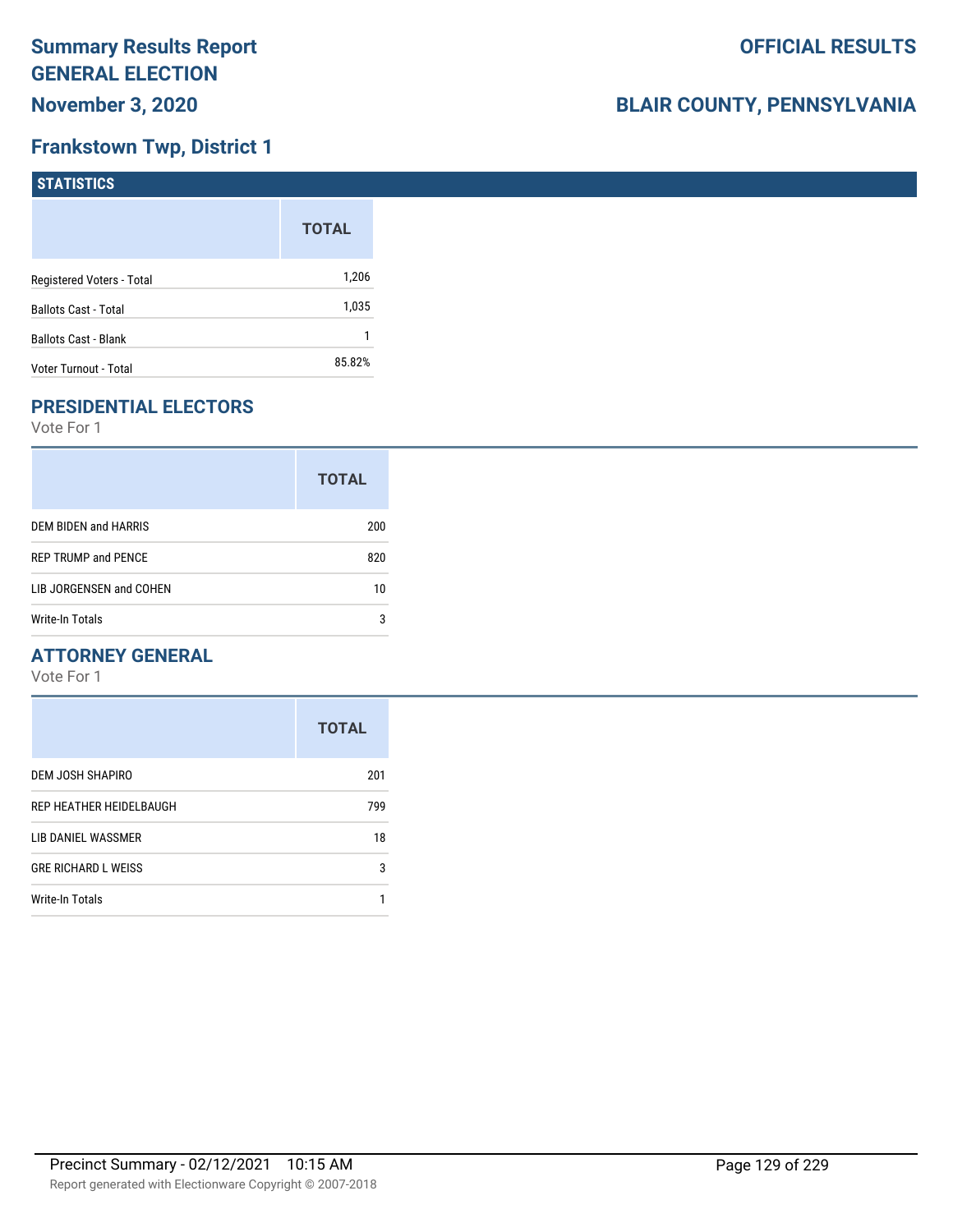**November 3, 2020**

### **Frankstown Twp, District 1**

### **AUDITOR GENERAL**

Vote For 1

| <b>TOTAL</b> |
|--------------|
| 183          |
| 805          |
| 25           |
| 3            |
| n            |
|              |

### **STATE TREASURER**

Vote For 1

|                             | <b>TOTAL</b> |
|-----------------------------|--------------|
| DEM JOE TORSELLA            | 194          |
| <b>REP STACY L. GARRITY</b> | 802          |
| LIB JOE SOLOSKI             | 20           |
| <b>GRE TIMOTHY RUNKLE</b>   | 3            |
| <b>Write-In Totals</b>      | n            |

### **REPRESENTATIVE IN CONGRESS 13TH DISTRICT**

Vote For 1

|                        | <b>TOTAL</b> |
|------------------------|--------------|
| <b>DEM TODD ROWLEY</b> | 182          |
| REP JOHN JOYCE         | 838          |
| <b>Write-In Totals</b> |              |

### **REPRESENTATIVE IN THE GENERAL ASSEMBLY 80TH DISTRICT**

Vote For 1

|                 | <b>TOTAL</b> |
|-----------------|--------------|
| REP JIM GREGORY | 932          |
| Write-In Totals | 29           |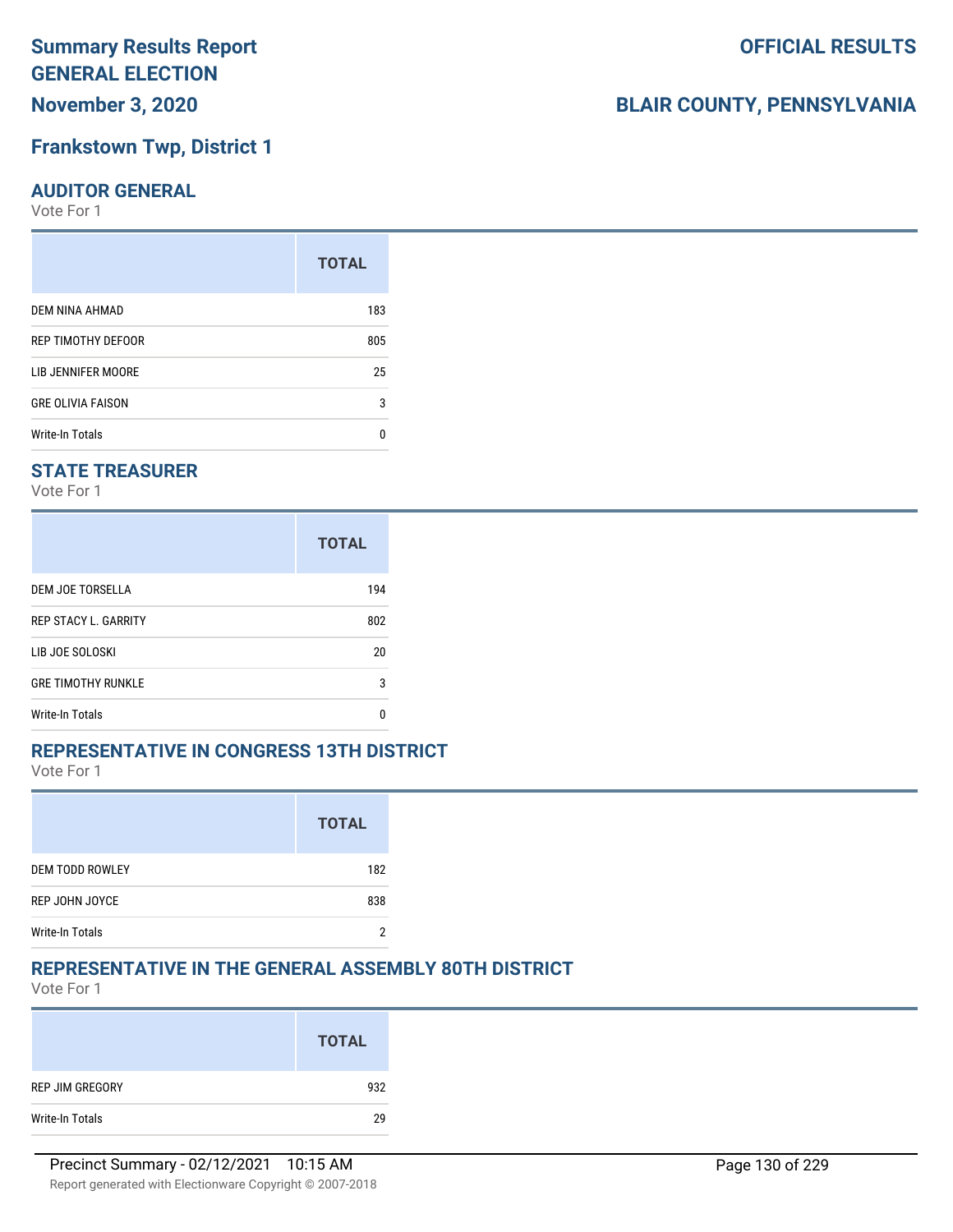# **Frankstown Twp, District 2**

| <b>STATISTICS</b>           |              |
|-----------------------------|--------------|
|                             | <b>TOTAL</b> |
| Registered Voters - Total   | 1,039        |
| <b>Ballots Cast - Total</b> | 896          |
| Ballots Cast - Blank        |              |
| Voter Turnout - Total       | 86.24%       |

# **PRESIDENTIAL ELECTORS**

Vote For 1

|                            | <b>TOTAL</b> |
|----------------------------|--------------|
| DEM BIDEN and HARRIS       | 300          |
| <b>REP TRUMP and PENCE</b> | 581          |
| LIB JORGENSEN and COHEN    |              |
| Write-In Totals            | າ            |

### **ATTORNEY GENERAL**

|                            | <b>TOTAL</b> |
|----------------------------|--------------|
| DEM JOSH SHAPIRO           | 280          |
| REP HEATHER HEIDELBAUGH    | 583          |
| LIB DANIEL WASSMER         | 18           |
| <b>GRE RICHARD L WEISS</b> | 6            |
| <b>Write-In Totals</b>     | n            |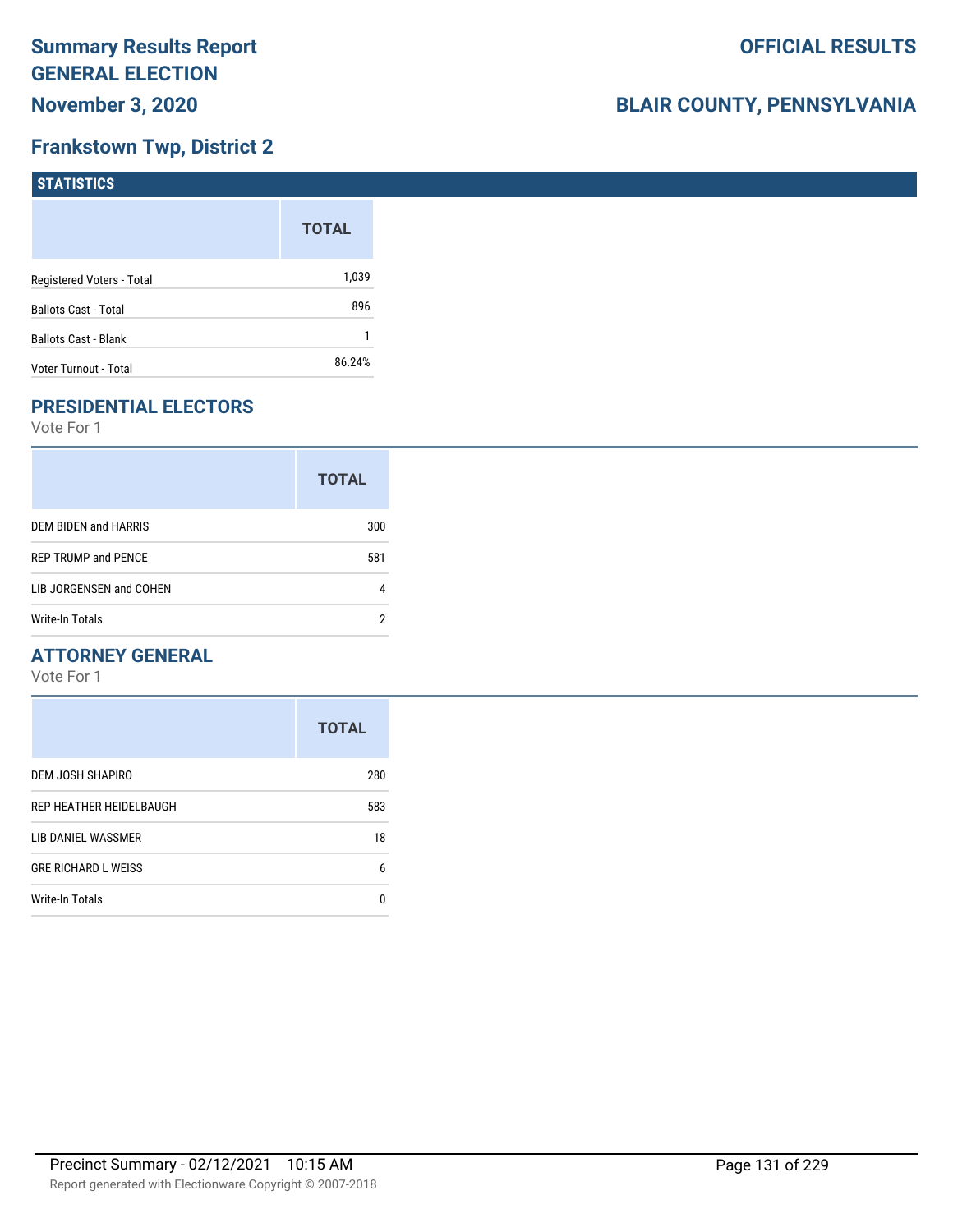**November 3, 2020**

# **Frankstown Twp, District 2**

### **AUDITOR GENERAL**

Vote For 1

|                          | <b>TOTAL</b> |
|--------------------------|--------------|
| DEM NINA AHMAD           | 247          |
| REP TIMOTHY DEFOOR       | 598          |
| LIB JENNIFER MOORE       | 28           |
| <b>GRE OLIVIA FAISON</b> | g            |
| <b>Write-In Totals</b>   | U            |

# **STATE TREASURER**

Vote For 1

|                             | <b>TOTAL</b> |
|-----------------------------|--------------|
| DEM JOE TORSELLA            | 271          |
| <b>REP STACY L. GARRITY</b> | 592          |
| LIB JOE SOLOSKI             | 15           |
| <b>GRE TIMOTHY RUNKLE</b>   |              |
| <b>Write-In Totals</b>      |              |

### **REPRESENTATIVE IN CONGRESS 13TH DISTRICT**

Vote For 1

|                        | <b>TOTAL</b> |
|------------------------|--------------|
| <b>DEM TODD ROWLEY</b> | 264          |
| REP JOHN JOYCE         | 621          |
| <b>Write-In Totals</b> |              |

### **REPRESENTATIVE IN THE GENERAL ASSEMBLY 80TH DISTRICT**

Vote For 1

|                 | <b>TOTAL</b> |
|-----------------|--------------|
| REP JIM GREGORY | 727          |
| Write-In Totals | 31           |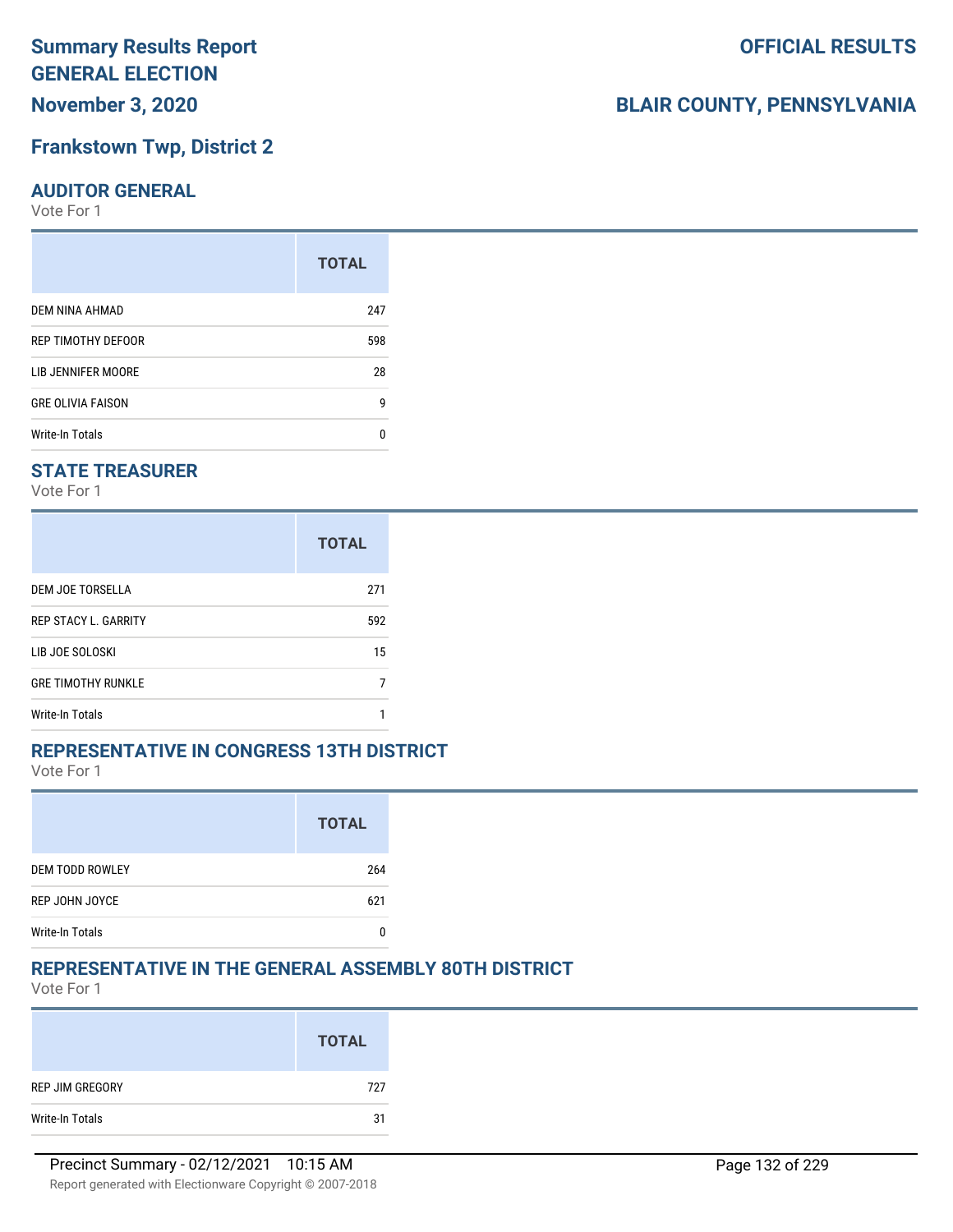# **Frankstown Twp, District 3**

| <b>STATISTICS</b>           |              |
|-----------------------------|--------------|
|                             | <b>TOTAL</b> |
| Registered Voters - Total   | 1,244        |
| <b>Ballots Cast - Total</b> | 1,072        |
| <b>Ballots Cast - Blank</b> | 3            |
| Voter Turnout - Total       | 86.17%       |

### **PRESIDENTIAL ELECTORS**

Vote For 1

|                            | <b>TOTAL</b> |
|----------------------------|--------------|
| DEM BIDEN and HARRIS       | 279          |
| <b>REP TRUMP and PENCE</b> | 769          |
| LIB JORGENSEN and COHEN    | 11           |
| Write-In Totals            | 5            |

### **ATTORNEY GENERAL**

|                            | <b>TOTAL</b> |
|----------------------------|--------------|
| DEM JOSH SHAPIRO           | 264          |
| REP HEATHER HEIDELBAUGH    | 757          |
| LIB DANIEL WASSMER         | 17           |
| <b>GRE RICHARD L WEISS</b> | 10           |
| <b>Write-In Totals</b>     | 0            |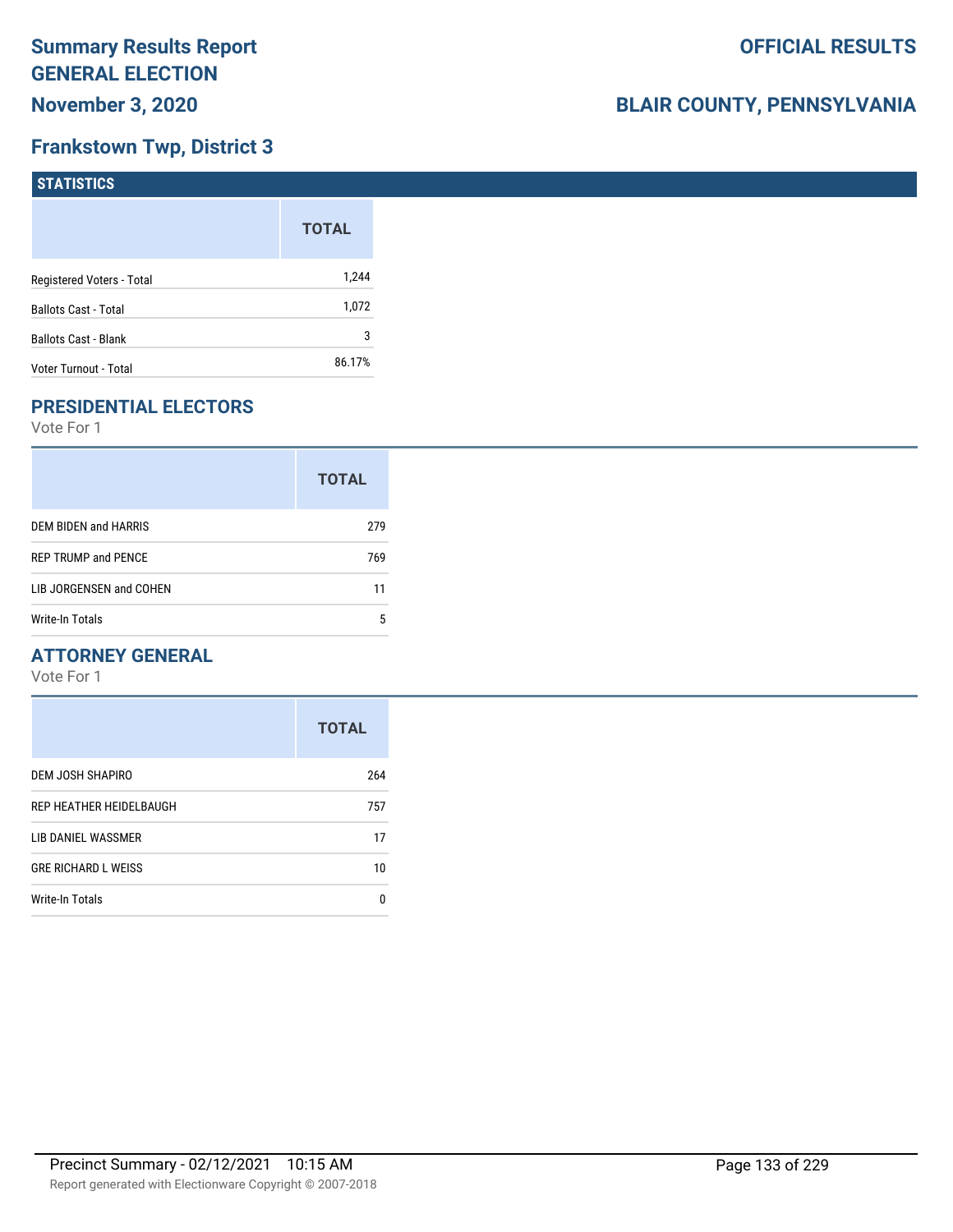**November 3, 2020**

# **Frankstown Twp, District 3**

### **AUDITOR GENERAL**

Vote For 1

|                          | <b>TOTAL</b> |
|--------------------------|--------------|
| DEM NINA AHMAD           | 223          |
| REP TIMOTHY DEFOOR       | 772          |
| LIB JENNIFER MOORE       | 30           |
| <b>GRE OLIVIA FAISON</b> | 13           |
| <b>Write-In Totals</b>   | U            |

# **STATE TREASURER**

Vote For 1

|                             | <b>TOTAL</b> |
|-----------------------------|--------------|
| DEM JOE TORSELLA            | 245          |
| <b>REP STACY L. GARRITY</b> | 766          |
| LIB JOE SOLOSKI             | 20           |
| <b>GRE TIMOTHY RUNKLE</b>   | 11           |
| <b>Write-In Totals</b>      |              |

### **REPRESENTATIVE IN CONGRESS 13TH DISTRICT**

Vote For 1

|                        | <b>TOTAL</b> |
|------------------------|--------------|
| <b>DEM TODD ROWLEY</b> | 249          |
| REP JOHN JOYCE         | 800          |
| <b>Write-In Totals</b> | 2            |

### **REPRESENTATIVE IN THE GENERAL ASSEMBLY 80TH DISTRICT**

Vote For 1

|                 | <b>TOTAL</b> |
|-----------------|--------------|
| REP JIM GREGORY | 909          |
| Write-In Totals | 37           |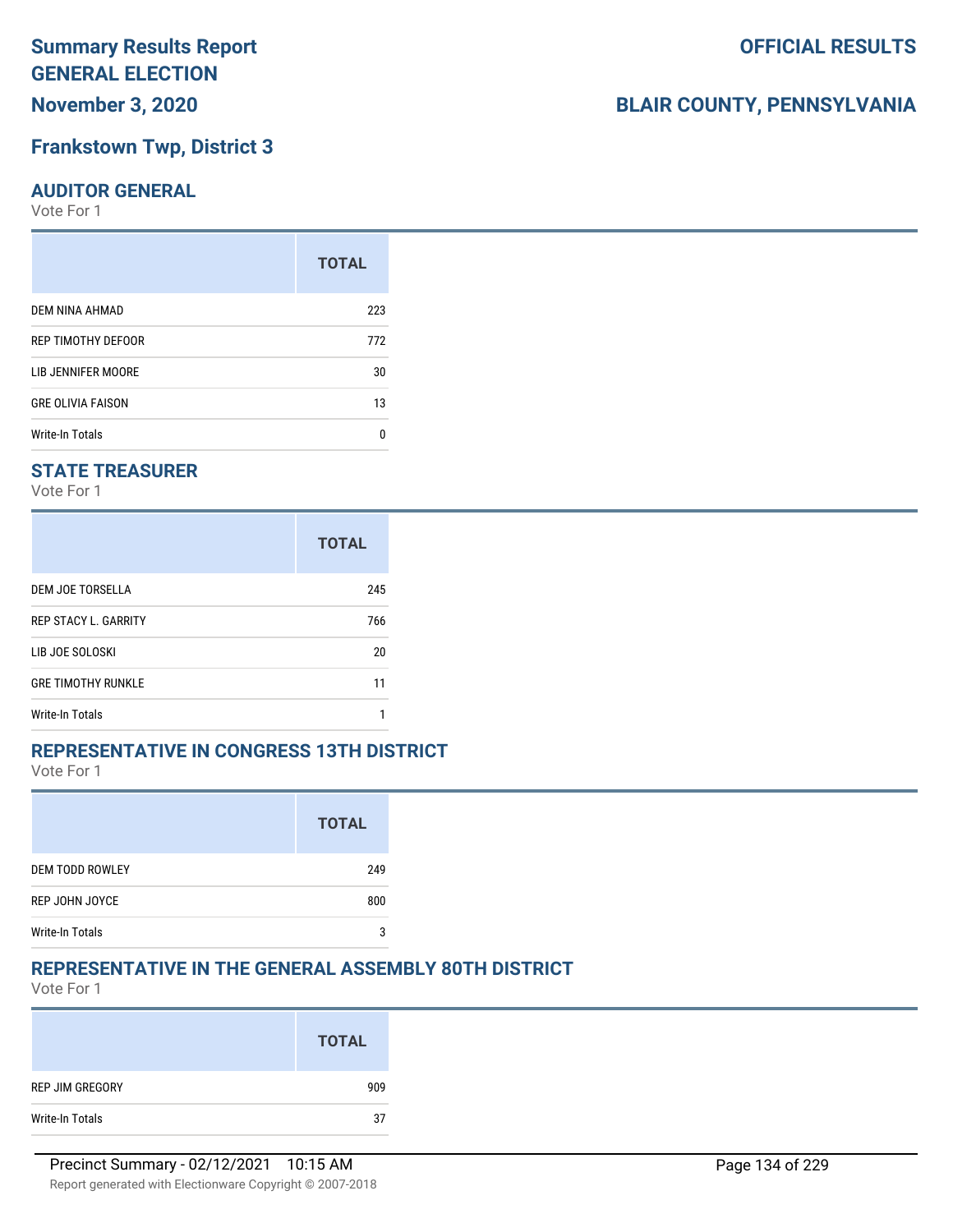# **Frankstown Twp, District 4**

| <b>STATISTICS</b>           |              |
|-----------------------------|--------------|
|                             | <b>TOTAL</b> |
| Registered Voters - Total   | 1,023        |
| <b>Ballots Cast - Total</b> | 818          |
| <b>Ballots Cast - Blank</b> | 0            |
| Voter Turnout - Total       | 79.96%       |

# **PRESIDENTIAL ELECTORS**

Vote For 1

|                            | <b>TOTAL</b> |
|----------------------------|--------------|
| DEM BIDEN and HARRIS       | 255          |
| <b>REP TRUMP and PENCE</b> | 555          |
| LIB JORGENSEN and COHEN    | 5            |
| Write-In Totals            | າ            |

### **ATTORNEY GENERAL**

|                            | <b>TOTAL</b> |
|----------------------------|--------------|
| DEM JOSH SHAPIRO           | 241          |
| REP HEATHER HEIDELBAUGH    | 549          |
| LIB DANIEL WASSMER         | 12           |
| <b>GRE RICHARD L WEISS</b> | 5            |
| Write-In Totals            | 0            |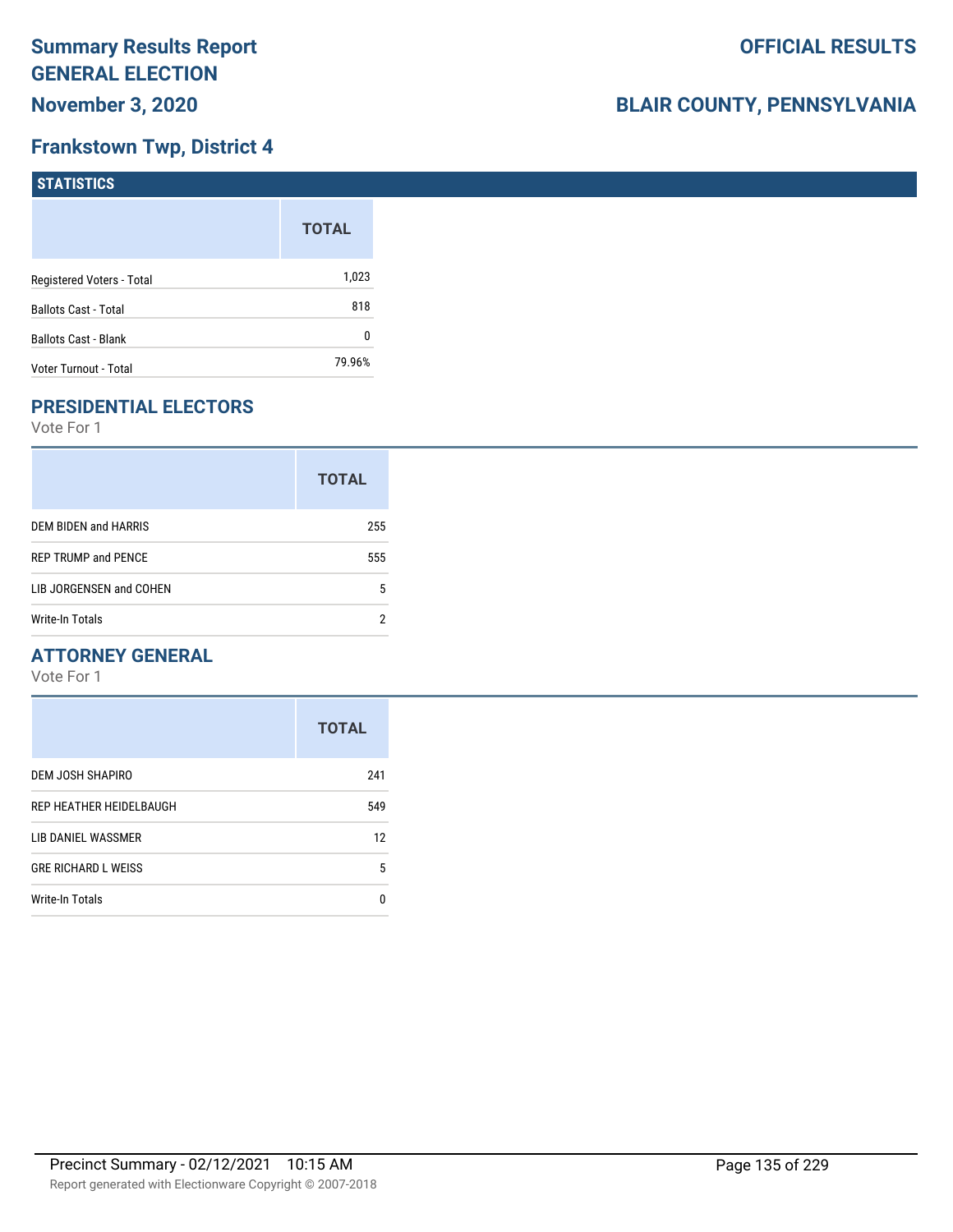**November 3, 2020**

# **Frankstown Twp, District 4**

### **AUDITOR GENERAL**

Vote For 1

|                          | <b>TOTAL</b> |
|--------------------------|--------------|
| DEM NINA AHMAD           | 221          |
| REP TIMOTHY DEFOOR       | 554          |
| LIB JENNIFER MOORE       | 22           |
| <b>GRE OLIVIA FAISON</b> | 3            |
| <b>Write-In Totals</b>   | n            |

# **STATE TREASURER**

Vote For 1

|                             | <b>TOTAL</b> |
|-----------------------------|--------------|
| DEM JOE TORSELLA            | 235          |
| <b>REP STACY L. GARRITY</b> | 551          |
| LIB JOE SOLOSKI             | 12           |
| <b>GRE TIMOTHY RUNKLE</b>   |              |
| <b>Write-In Totals</b>      | n            |

# **REPRESENTATIVE IN CONGRESS 13TH DISTRICT**

Vote For 1

|                        | <b>TOTAL</b> |
|------------------------|--------------|
| <b>DEM TODD ROWLEY</b> | 231          |
| REP JOHN JOYCE         | 578          |
| <b>Write-In Totals</b> |              |

# **REPRESENTATIVE IN THE GENERAL ASSEMBLY 80TH DISTRICT**

Vote For 1

|                 | <b>TOTAL</b> |
|-----------------|--------------|
| REP JIM GREGORY | 700          |
| Write-In Totals | 19           |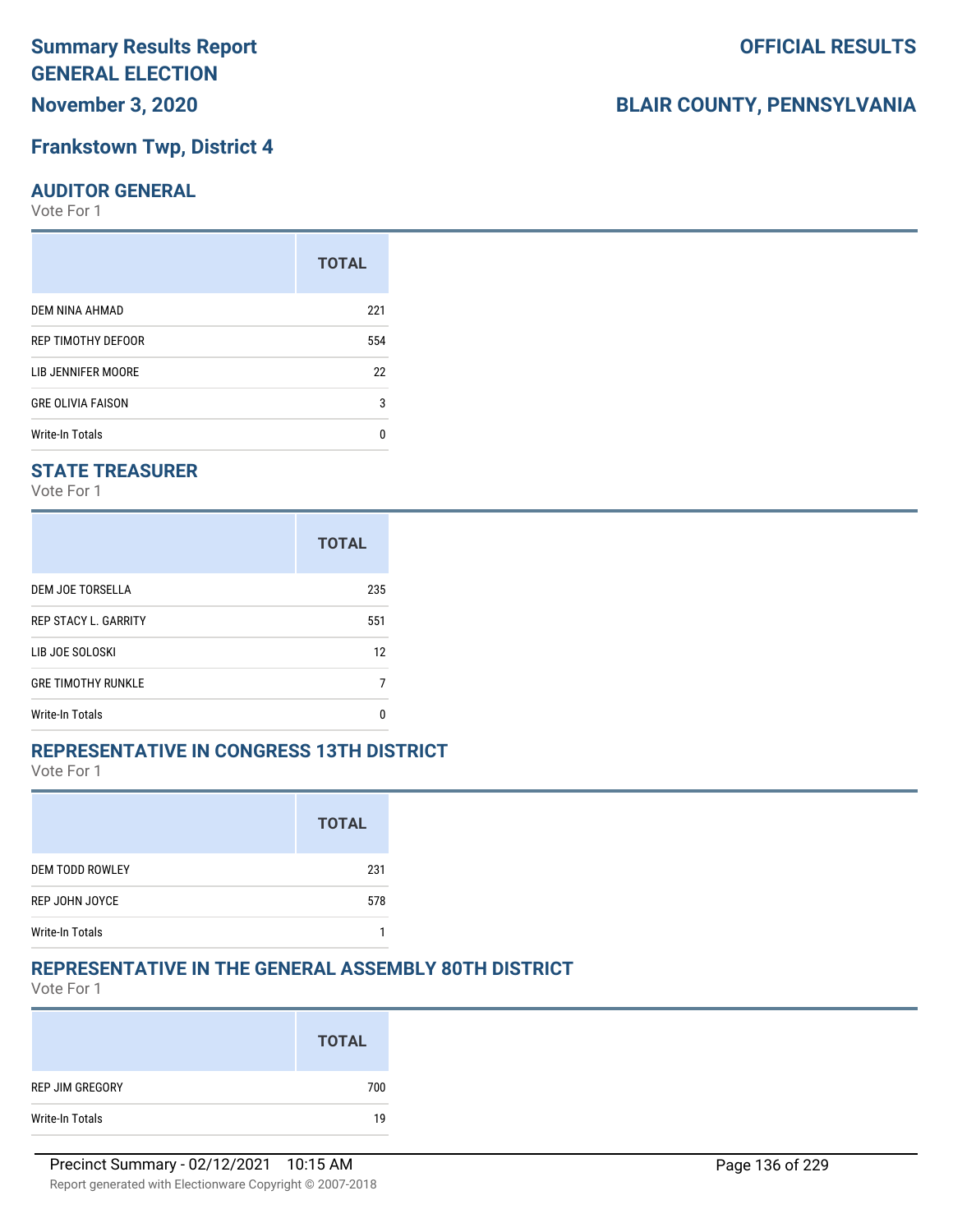# **Frankstown Twp, District 5**

| <b>STATISTICS</b>           |              |
|-----------------------------|--------------|
|                             | <b>TOTAL</b> |
| Registered Voters - Total   | 1,340        |
| <b>Ballots Cast - Total</b> | 1,163        |
| <b>Ballots Cast - Blank</b> |              |
| Voter Turnout - Total       | 86.79%       |

# **PRESIDENTIAL ELECTORS**

Vote For 1

|                            | <b>TOTAL</b> |
|----------------------------|--------------|
| DEM BIDEN and HARRIS       | 288          |
| <b>REP TRUMP and PENCE</b> | 859          |
| LIB JORGENSEN and COHEN    | 12           |
| Write-In Totals            |              |

### **ATTORNEY GENERAL**

|                            | <b>TOTAL</b> |
|----------------------------|--------------|
| DEM JOSH SHAPIRO           | 300          |
| REP HEATHER HEIDELBAUGH    | 826          |
| LIB DANIEL WASSMER         | 14           |
| <b>GRE RICHARD L WEISS</b> | 6            |
| Write-In Totals            |              |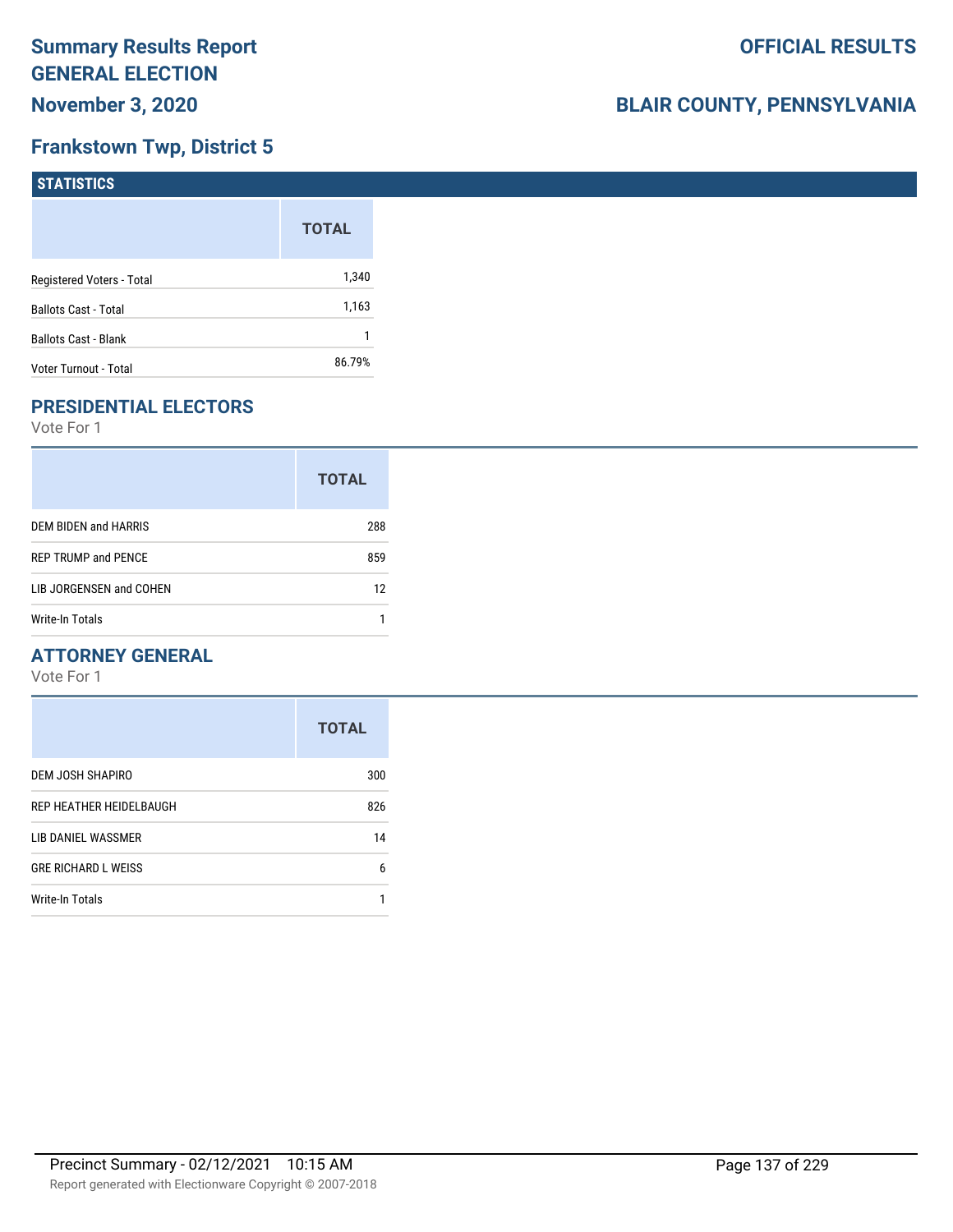**November 3, 2020**

### **Frankstown Twp, District 5**

#### **AUDITOR GENERAL**

Vote For 1

|                          | <b>TOTAL</b> |
|--------------------------|--------------|
| DEM NINA AHMAD           | 228          |
| REP TIMOTHY DEFOOR       | 879          |
| LIB JENNIFER MOORE       | 28           |
| <b>GRE OLIVIA FAISON</b> |              |
| Write-In Totals          |              |

### **STATE TREASURER**

Vote For 1

|                             | <b>TOTAL</b> |
|-----------------------------|--------------|
| DEM JOE TORSELLA            | 271          |
| <b>REP STACY L. GARRITY</b> | 847          |
| LIB JOE SOLOSKI             | 16           |
| <b>GRE TIMOTHY RUNKLE</b>   | 8            |
| <b>Write-In Totals</b>      |              |

### **REPRESENTATIVE IN CONGRESS 13TH DISTRICT**

Vote For 1

|                        | <b>TOTAL</b> |
|------------------------|--------------|
| <b>DEM TODD ROWLEY</b> | 258          |
| REP JOHN JOYCE         | 896          |
| <b>Write-In Totals</b> |              |

### **REPRESENTATIVE IN THE GENERAL ASSEMBLY 80TH DISTRICT**

Vote For 1

|                 | <b>TOTAL</b> |
|-----------------|--------------|
| REP JIM GREGORY | 1,029        |
| Write-In Totals | 37           |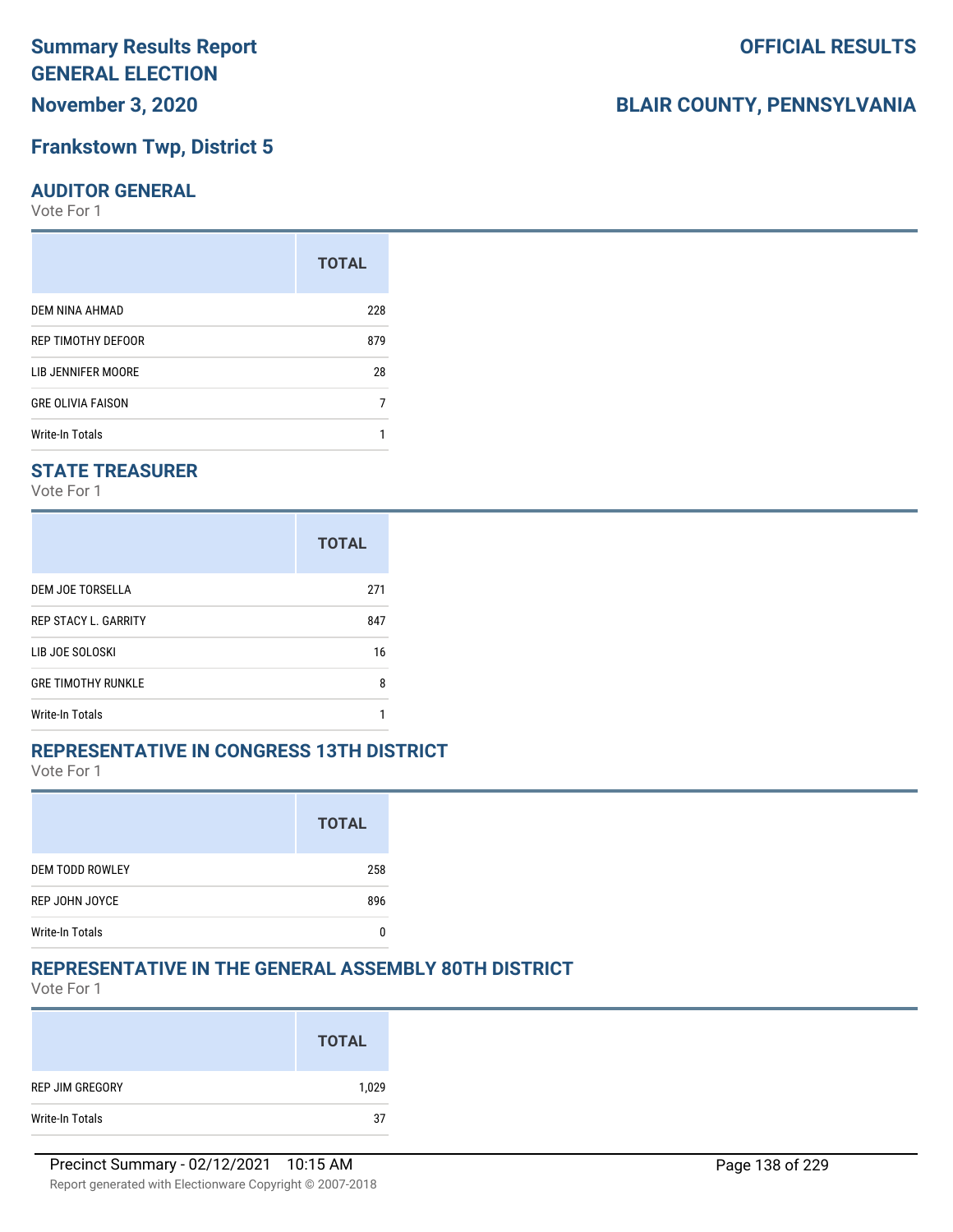# **Freedom Twp, District 1**

| STATISTICS                  |              |
|-----------------------------|--------------|
|                             | <b>TOTAL</b> |
| Registered Voters - Total   | 692          |
| <b>Ballots Cast - Total</b> | 620          |
| <b>Ballots Cast - Blank</b> | 0            |
| Voter Turnout - Total       | 89.60%       |

# **PRESIDENTIAL ELECTORS**

Vote For 1

|                            | <b>TOTAL</b> |
|----------------------------|--------------|
| DEM BIDEN and HARRIS       | 102          |
| <b>REP TRUMP and PENCE</b> | 512          |
| LIB JORGENSEN and COHEN    | 5            |
| <b>Write-In Totals</b>     |              |

### **ATTORNEY GENERAL**

|                            | <b>TOTAL</b> |
|----------------------------|--------------|
| DEM JOSH SHAPIRO           | 111          |
| REP HEATHER HEIDELBAUGH    | 495          |
| LIB DANIEL WASSMER         | 9            |
| <b>GRE RICHARD L WEISS</b> |              |
| Write-In Totals            | п            |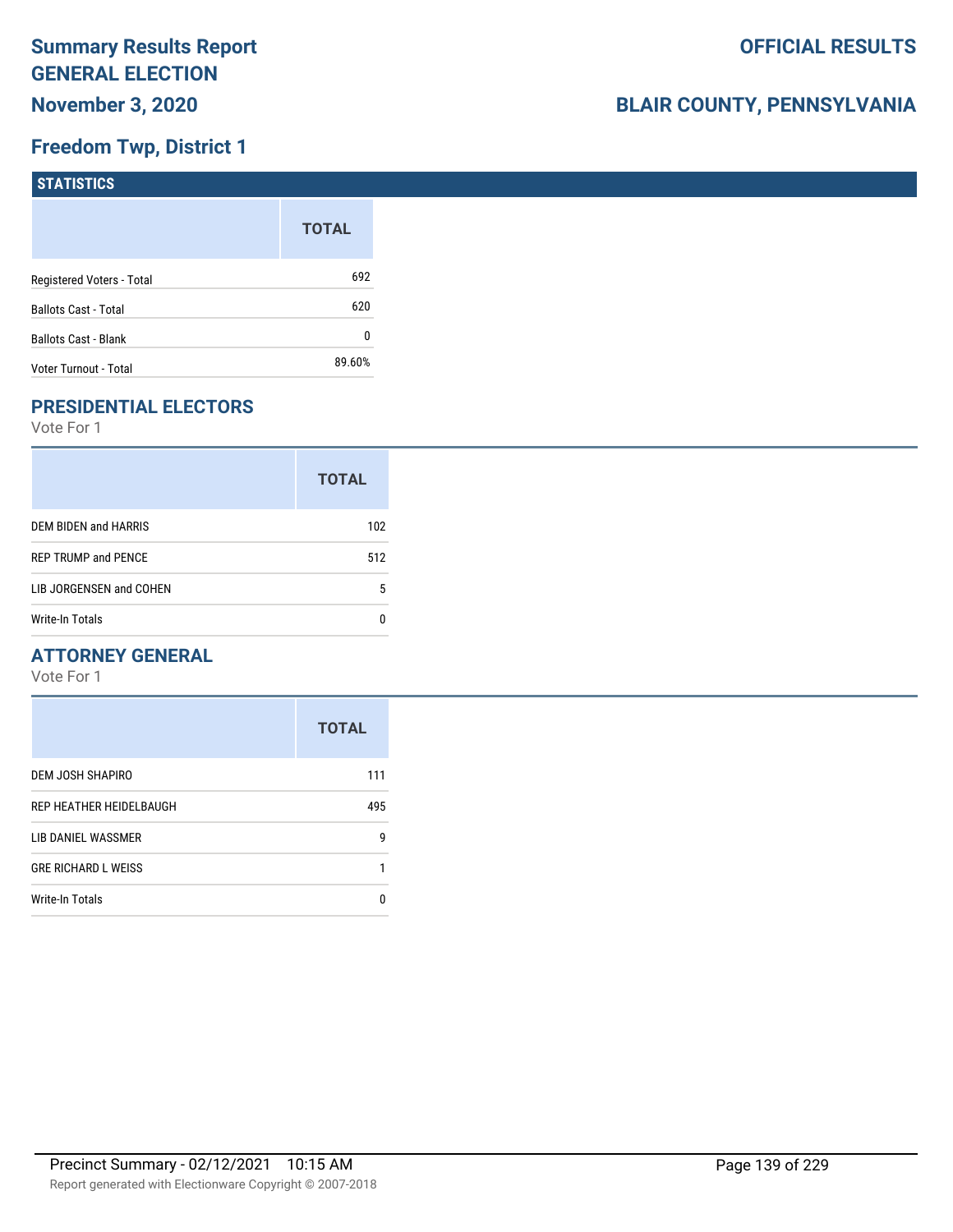# **November 3, 2020**

# **Freedom Twp, District 1**

### **AUDITOR GENERAL**

Vote For 1

| <b>TOTAL</b> |
|--------------|
| 89           |
| 511          |
| g            |
| 4            |
| n            |
|              |

### **STATE TREASURER**

Vote For 1

|                             | <b>TOTAL</b> |
|-----------------------------|--------------|
| DEM JOE TORSELLA            | 95           |
| <b>REP STACY L. GARRITY</b> | 506          |
| LIB JOE SOLOSKI             | g            |
| <b>GRE TIMOTHY RUNKLE</b>   | 6            |
| <b>Write-In Totals</b>      | n            |

### **REPRESENTATIVE IN CONGRESS 13TH DISTRICT**

Vote For 1

|                        | <b>TOTAL</b> |
|------------------------|--------------|
| <b>DEM TODD ROWLEY</b> | 93           |
| REP JOHN JOYCE         | 524          |
| <b>Write-In Totals</b> |              |

### **REPRESENTATIVE IN THE GENERAL ASSEMBLY 80TH DISTRICT**

Vote For 1

|                 | <b>TOTAL</b> |
|-----------------|--------------|
| REP JIM GREGORY | 579          |
| Write-In Totals | 10           |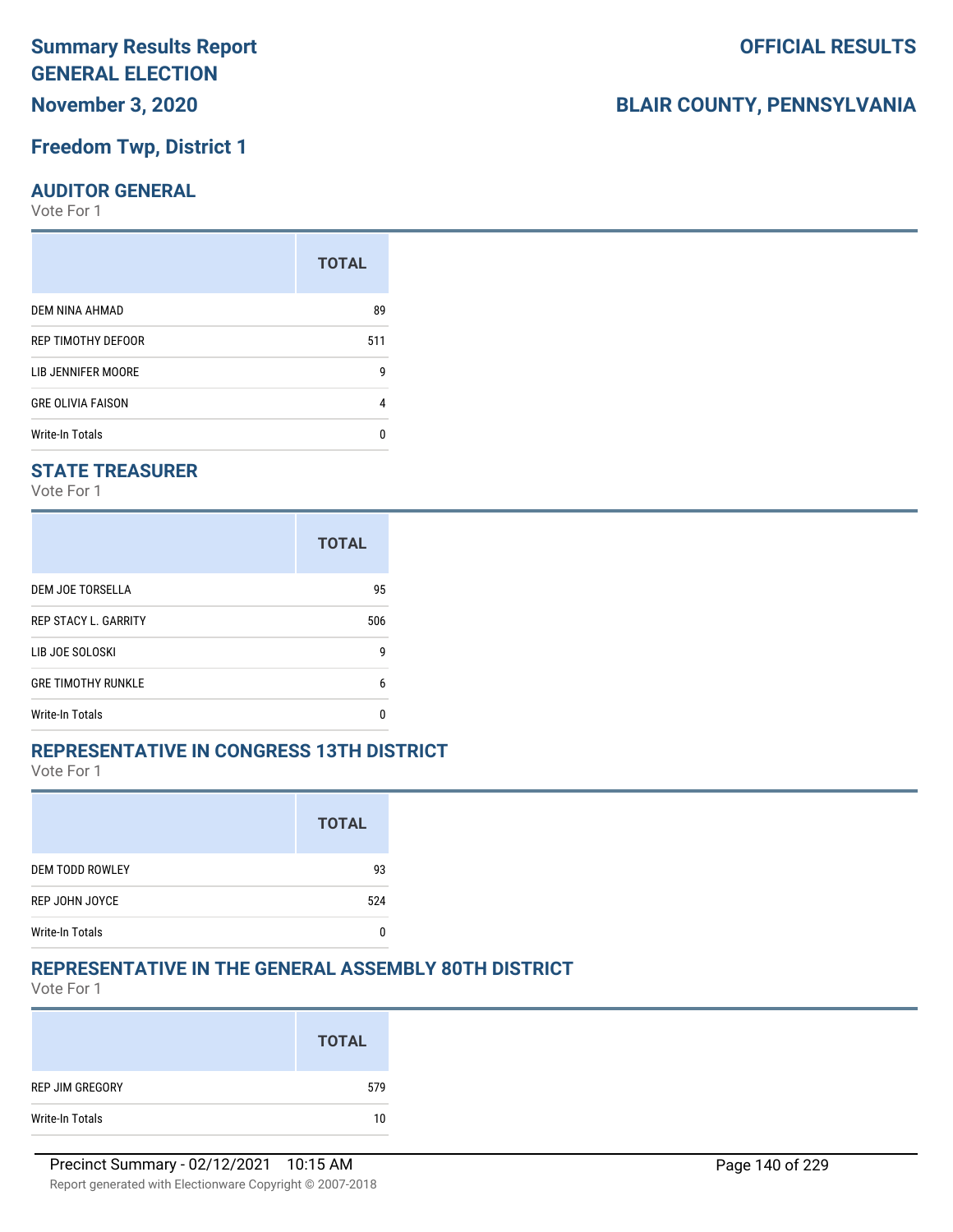# **Freedom Twp, District 2**

| STATISTICS                  |              |
|-----------------------------|--------------|
|                             | <b>TOTAL</b> |
| Registered Voters - Total   | 1,405        |
| <b>Ballots Cast - Total</b> | 1,132        |
| <b>Ballots Cast - Blank</b> | 0            |
| Voter Turnout - Total       | 80.57%       |

# **PRESIDENTIAL ELECTORS**

Vote For 1

|                            | <b>TOTAL</b> |
|----------------------------|--------------|
| DEM BIDEN and HARRIS       | 171          |
| <b>REP TRUMP and PENCE</b> | 952          |
| LIB JORGENSEN and COHEN    | 8            |
| Write-In Totals            |              |

### **ATTORNEY GENERAL**

|                            | <b>TOTAL</b> |
|----------------------------|--------------|
| DEM JOSH SHAPIRO           | 173          |
| REP HEATHER HEIDELBAUGH    | 921          |
| LIB DANIEL WASSMER         | 16           |
| <b>GRE RICHARD L WEISS</b> | 10           |
| <b>Write-In Totals</b>     | n            |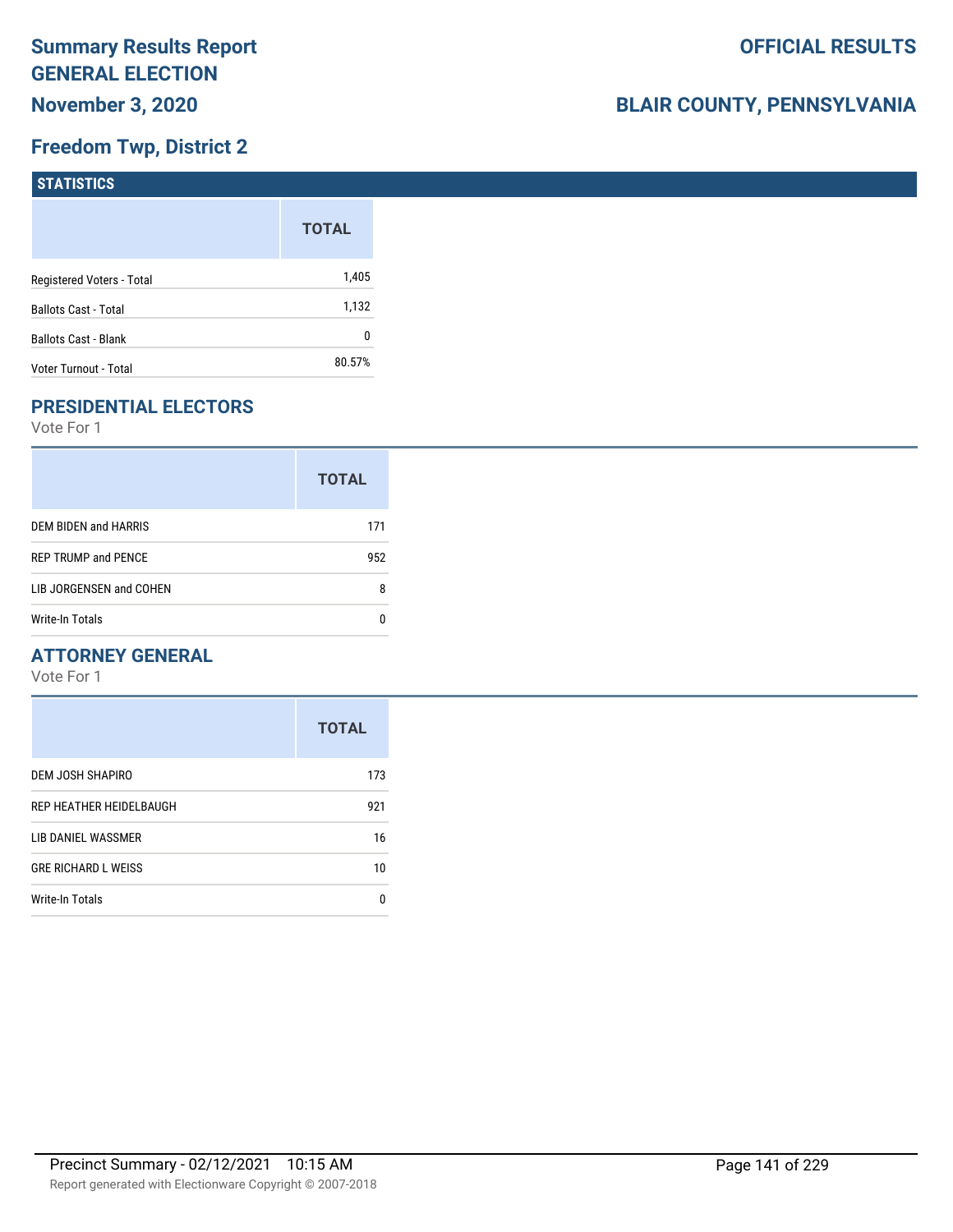### **Freedom Twp, District 2**

#### **AUDITOR GENERAL**

Vote For 1

|                          | <b>TOTAL</b> |
|--------------------------|--------------|
| DEM NINA AHMAD           | 147          |
| REP TIMOTHY DEFOOR       | 921          |
| LIB JENNIFER MOORE       | 39           |
| <b>GRE OLIVIA FAISON</b> | 10           |
| Write-In Totals          |              |

### **STATE TREASURER**

Vote For 1

|                             | <b>TOTAL</b> |
|-----------------------------|--------------|
| DEM JOE TORSELLA            | 151          |
| <b>REP STACY L. GARRITY</b> | 932          |
| LIB JOE SOLOSKI             | 25           |
| <b>GRE TIMOTHY RUNKLE</b>   | 10           |
| <b>Write-In Totals</b>      |              |

### **REPRESENTATIVE IN CONGRESS 13TH DISTRICT**

Vote For 1

|                        | <b>TOTAL</b> |
|------------------------|--------------|
| <b>DEM TODD ROWLEY</b> | 167          |
| REP JOHN JOYCE         | 957          |
| <b>Write-In Totals</b> |              |

### **REPRESENTATIVE IN THE GENERAL ASSEMBLY 80TH DISTRICT**

Vote For 1

|                 | <b>TOTAL</b> |
|-----------------|--------------|
| REP JIM GREGORY | 1,054        |
| Write-In Totals | 24           |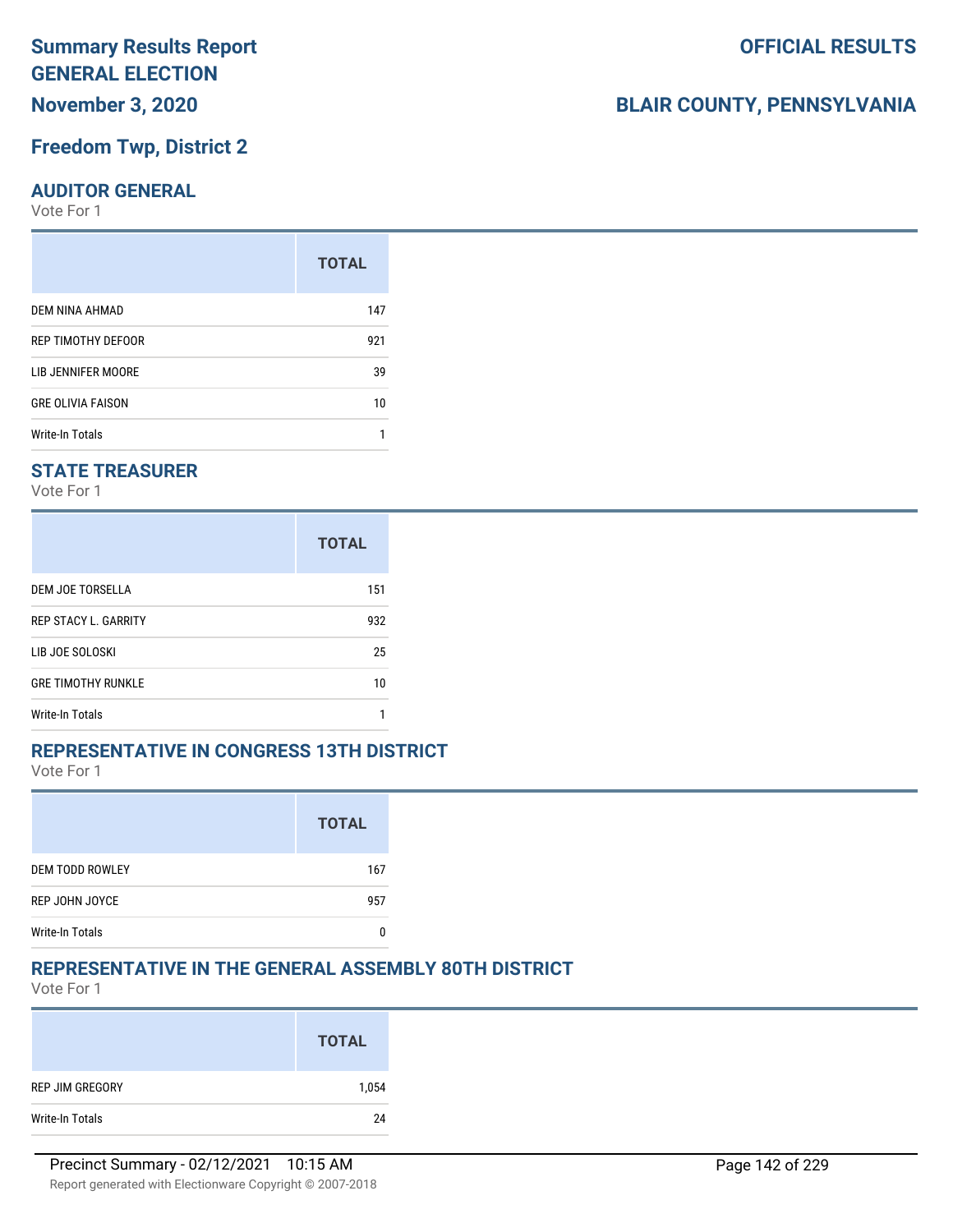# **Greenfield Twp, District 1**

| <b>STATISTICS</b>           |              |
|-----------------------------|--------------|
|                             | <b>TOTAL</b> |
| Registered Voters - Total   | 991          |
| <b>Ballots Cast - Total</b> | 774          |
| Ballots Cast - Blank        | 0            |
| Voter Turnout - Total       | 78.10%       |

# **PRESIDENTIAL ELECTORS**

Vote For 1

|                            | <b>TOTAL</b> |
|----------------------------|--------------|
| DEM BIDEN and HARRIS       | 115          |
| <b>REP TRUMP and PENCE</b> | 650          |
| LIB JORGENSEN and COHEN    | 8            |
| Write-In Totals            |              |

### **ATTORNEY GENERAL**

|                            | <b>TOTAL</b> |
|----------------------------|--------------|
| DEM JOSH SHAPIRO           | 136          |
| REP HEATHER HEIDELBAUGH    | 611          |
| LIB DANIEL WASSMER         | 12           |
| <b>GRE RICHARD L WEISS</b> | 5            |
| Write-In Totals            | n            |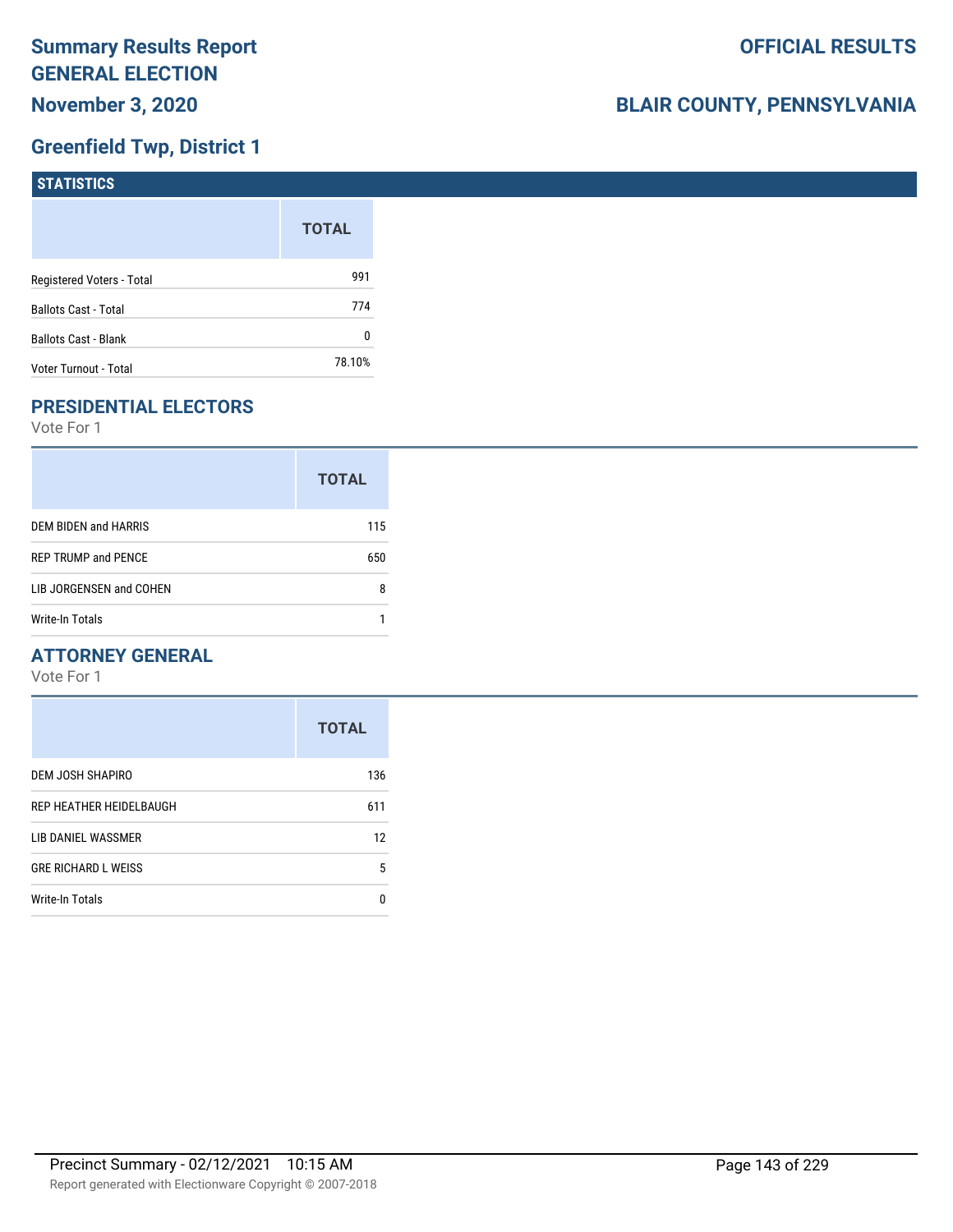## **Greenfield Twp, District 1**

#### **AUDITOR GENERAL**

Vote For 1

| <b>TOTAL</b> |
|--------------|
| 108          |
| 624          |
| 25           |
| 2            |
| n            |
|              |

### **STATE TREASURER**

Vote For 1

|                             | <b>TOTAL</b> |
|-----------------------------|--------------|
| DEM JOE TORSELLA            | 118          |
| <b>REP STACY L. GARRITY</b> | 625          |
| LIB JOE SOLOSKI             | 13           |
| <b>GRE TIMOTHY RUNKLE</b>   | 4            |
| <b>Write-In Totals</b>      | n            |

### **REPRESENTATIVE IN CONGRESS 13TH DISTRICT**

Vote For 1

|                        | <b>TOTAL</b> |
|------------------------|--------------|
| <b>DEM TODD ROWLEY</b> | 111          |
| REP JOHN JOYCE         | 649          |
| <b>Write-In Totals</b> |              |

### **REPRESENTATIVE IN THE GENERAL ASSEMBLY 80TH DISTRICT**

Vote For 1

|                 | <b>TOTAL</b> |
|-----------------|--------------|
| REP JIM GREGORY | 718          |
| Write-In Totals | 8            |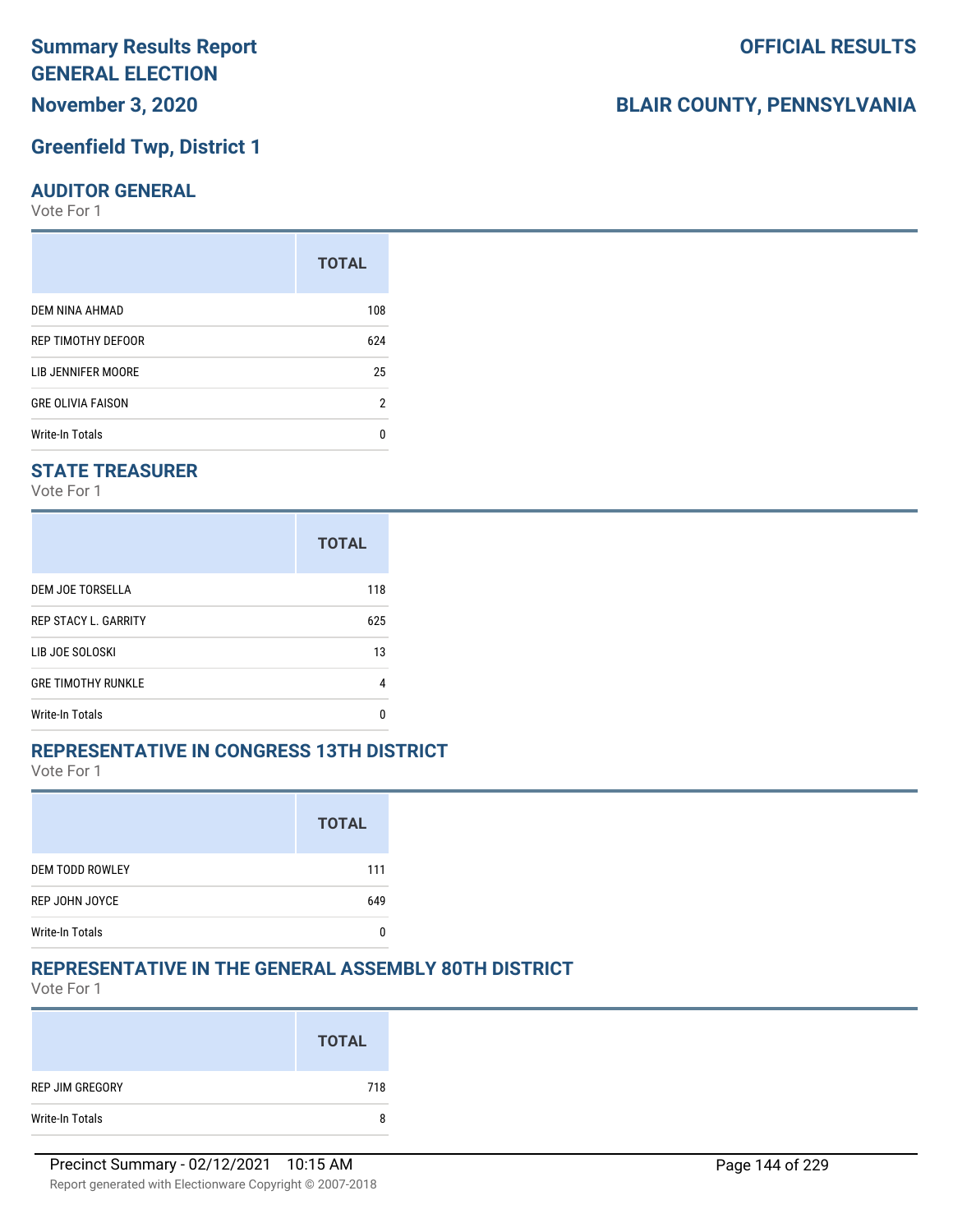## **Greenfield Twp, District 2**

| STATISTICS                  |              |
|-----------------------------|--------------|
|                             | <b>TOTAL</b> |
| Registered Voters - Total   | 120          |
| <b>Ballots Cast - Total</b> | 102          |
| Ballots Cast - Blank        | 0            |
| Voter Turnout - Total       | 85.00%       |

## **PRESIDENTIAL ELECTORS**

Vote For 1

|                            | <b>TOTAL</b> |
|----------------------------|--------------|
| DEM BIDEN and HARRIS       | 10           |
| <b>REP TRUMP and PENCE</b> | 92           |
| LIB JORGENSEN and COHEN    |              |
| Write-In Totals            |              |

## **ATTORNEY GENERAL**

|                            | <b>TOTAL</b> |
|----------------------------|--------------|
| DEM JOSH SHAPIRO           | 10           |
| REP HEATHER HEIDELBAUGH    | 89           |
| LIB DANIEL WASSMER         | 2            |
| <b>GRE RICHARD L WEISS</b> | 0            |
| <b>Write-In Totals</b>     | n            |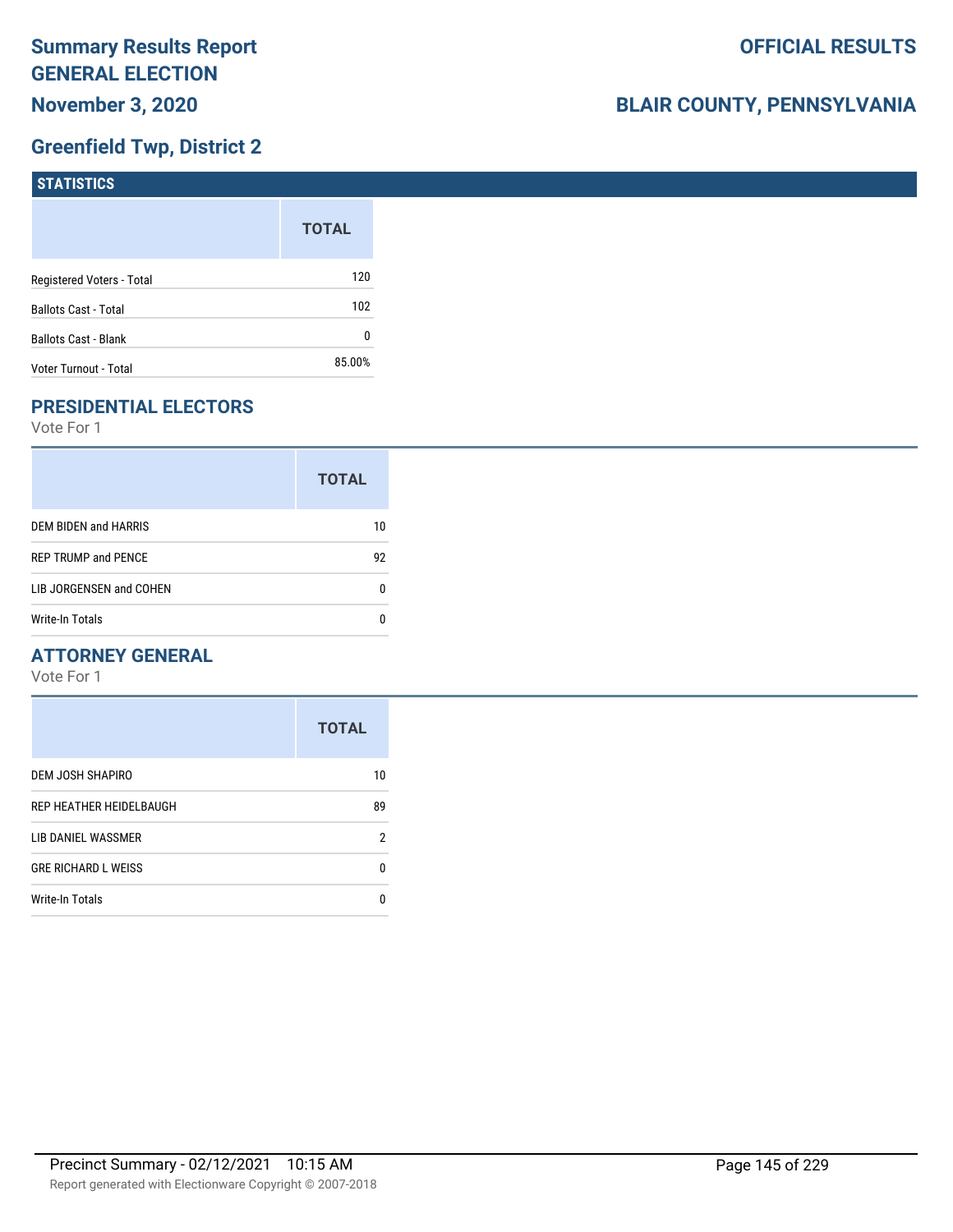## **Greenfield Twp, District 2**

#### **AUDITOR GENERAL**

Vote For 1

|                          | <b>TOTAL</b> |
|--------------------------|--------------|
| DEM NINA AHMAD           | 8            |
| REP TIMOTHY DEFOOR       | 88           |
| LIB JENNIFER MOORE       | 3            |
| <b>GRE OLIVIA FAISON</b> | 2            |
| <b>Write-In Totals</b>   |              |

#### **STATE TREASURER**

Vote For 1

|                             | <b>TOTAL</b> |
|-----------------------------|--------------|
| <b>DEM JOE TORSELLA</b>     | 14           |
| <b>REP STACY L. GARRITY</b> | 86           |
| LIB JOE SOLOSKI             |              |
| <b>GRE TIMOTHY RUNKLE</b>   | n            |
| Write-In Totals             | n            |

#### **REPRESENTATIVE IN CONGRESS 13TH DISTRICT**

Vote For 1

|                        | <b>TOTAL</b> |
|------------------------|--------------|
| <b>DEM TODD ROWLEY</b> |              |
| REP JOHN JOYCE         | 93           |
| <b>Write-In Totals</b> |              |

#### **REPRESENTATIVE IN THE GENERAL ASSEMBLY 80TH DISTRICT**

Vote For 1

|                 | <b>TOTAL</b> |
|-----------------|--------------|
| REP JIM GREGORY | 96           |
| Write-In Totals |              |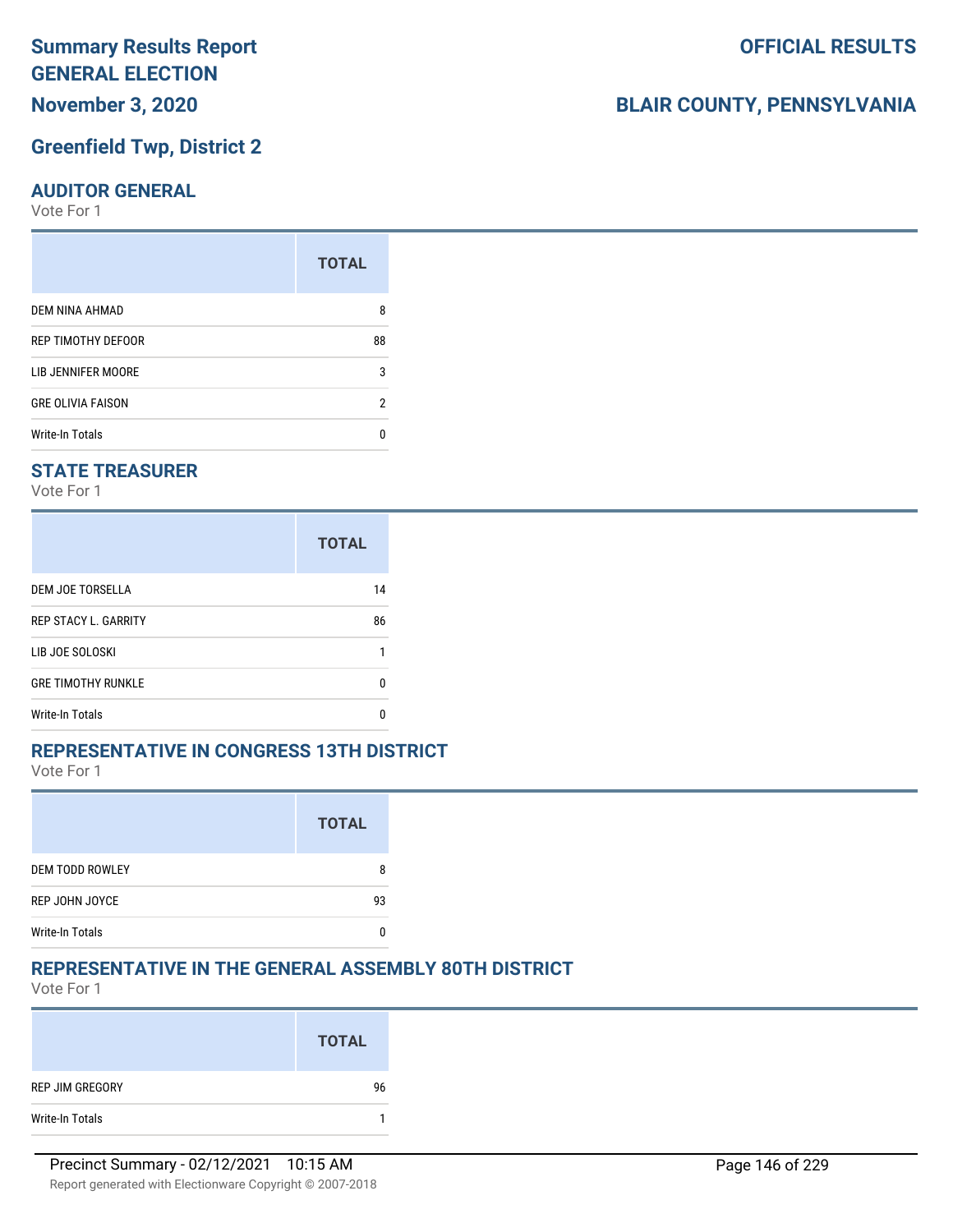## **Greenfield Twp, District 3**

| <b>STATISTICS</b>           |              |
|-----------------------------|--------------|
|                             | <b>TOTAL</b> |
| Registered Voters - Total   | 1,158        |
| <b>Ballots Cast - Total</b> | 918          |
| Ballots Cast - Blank        | 0            |
| Voter Turnout - Total       | 79.27%       |

## **PRESIDENTIAL ELECTORS**

Vote For 1

|                            | <b>TOTAL</b> |
|----------------------------|--------------|
| DEM BIDEN and HARRIS       | 155          |
| <b>REP TRUMP and PENCE</b> | 757          |
| LIB JORGENSEN and COHEN    |              |
| Write-In Totals            | 2            |

## **ATTORNEY GENERAL**

|                            | <b>TOTAL</b> |
|----------------------------|--------------|
| DEM JOSH SHAPIRO           | 166          |
| REP HEATHER HEIDELBAUGH    | 725          |
| LIB DANIEL WASSMER         | 8            |
| <b>GRE RICHARD L WEISS</b> |              |
| Write-In Totals            |              |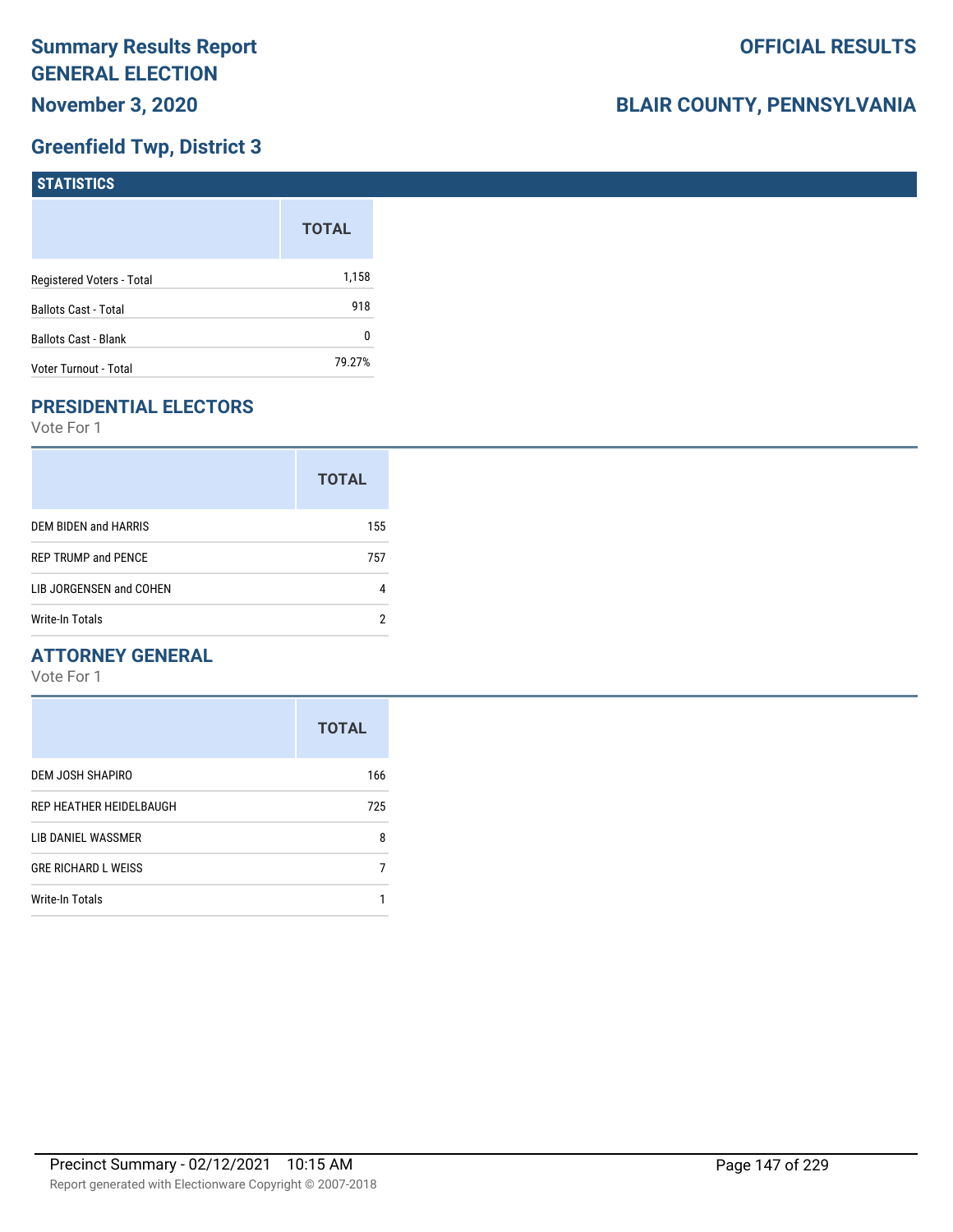## **Greenfield Twp, District 3**

#### **AUDITOR GENERAL**

Vote For 1

|                          | <b>TOTAL</b> |
|--------------------------|--------------|
| DEM NINA AHMAD           | 142          |
| REP TIMOTHY DEFOOR       | 735          |
| LIB JENNIFER MOORE       | 24           |
| <b>GRE OLIVIA FAISON</b> | 4            |
| <b>Write-In Totals</b>   | n            |

#### **STATE TREASURER**

Vote For 1

|                             | <b>TOTAL</b> |
|-----------------------------|--------------|
| DEM JOE TORSELLA            | 155          |
| <b>REP STACY L. GARRITY</b> | 732          |
| LIB JOE SOLOSKI             | 11           |
| <b>GRE TIMOTHY RUNKLE</b>   | 8            |
| <b>Write-In Totals</b>      |              |

#### **REPRESENTATIVE IN CONGRESS 13TH DISTRICT**

Vote For 1

|                        | <b>TOTAL</b> |
|------------------------|--------------|
| <b>DEM TODD ROWLEY</b> | 153          |
| REP JOHN JOYCE         | 758          |
| <b>Write-In Totals</b> |              |

#### **REPRESENTATIVE IN THE GENERAL ASSEMBLY 80TH DISTRICT**

Vote For 1

|                 | <b>TOTAL</b> |
|-----------------|--------------|
| REP JIM GREGORY | 855          |
| Write-In Totals | 13           |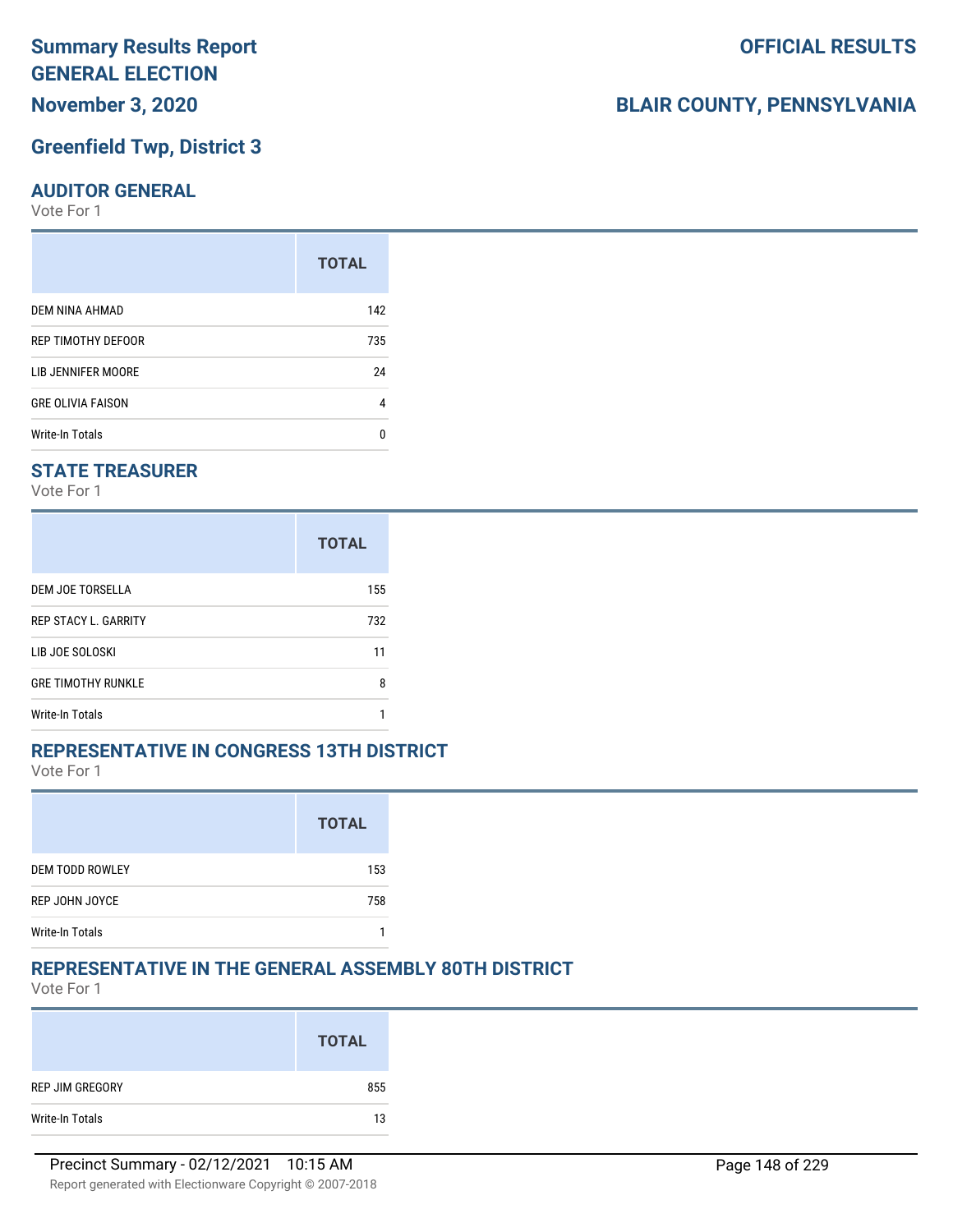## **Hollidaysburg Boro, Ward 1**

| <b>STATISTICS</b>           |              |
|-----------------------------|--------------|
|                             | <b>TOTAL</b> |
| Registered Voters - Total   | 408          |
| Ballots Cast - Total        | 295          |
| <b>Ballots Cast - Blank</b> | 0            |
| Voter Turnout - Total       | 72.30%       |

## **PRESIDENTIAL ELECTORS**

Vote For 1

|                            | <b>TOTAL</b> |
|----------------------------|--------------|
| DEM BIDEN and HARRIS       | 123          |
| <b>REP TRUMP and PENCE</b> | 163          |
| LIB JORGENSEN and COHEN    | 5            |
| <b>Write-In Totals</b>     |              |

## **ATTORNEY GENERAL**

|                            | <b>TOTAL</b> |
|----------------------------|--------------|
| DEM JOSH SHAPIRO           | 113          |
| REP HEATHER HEIDELBAUGH    | 167          |
| LIB DANIEL WASSMER         | 6            |
| <b>GRE RICHARD L WEISS</b> | 4            |
| <b>Write-In Totals</b>     | n            |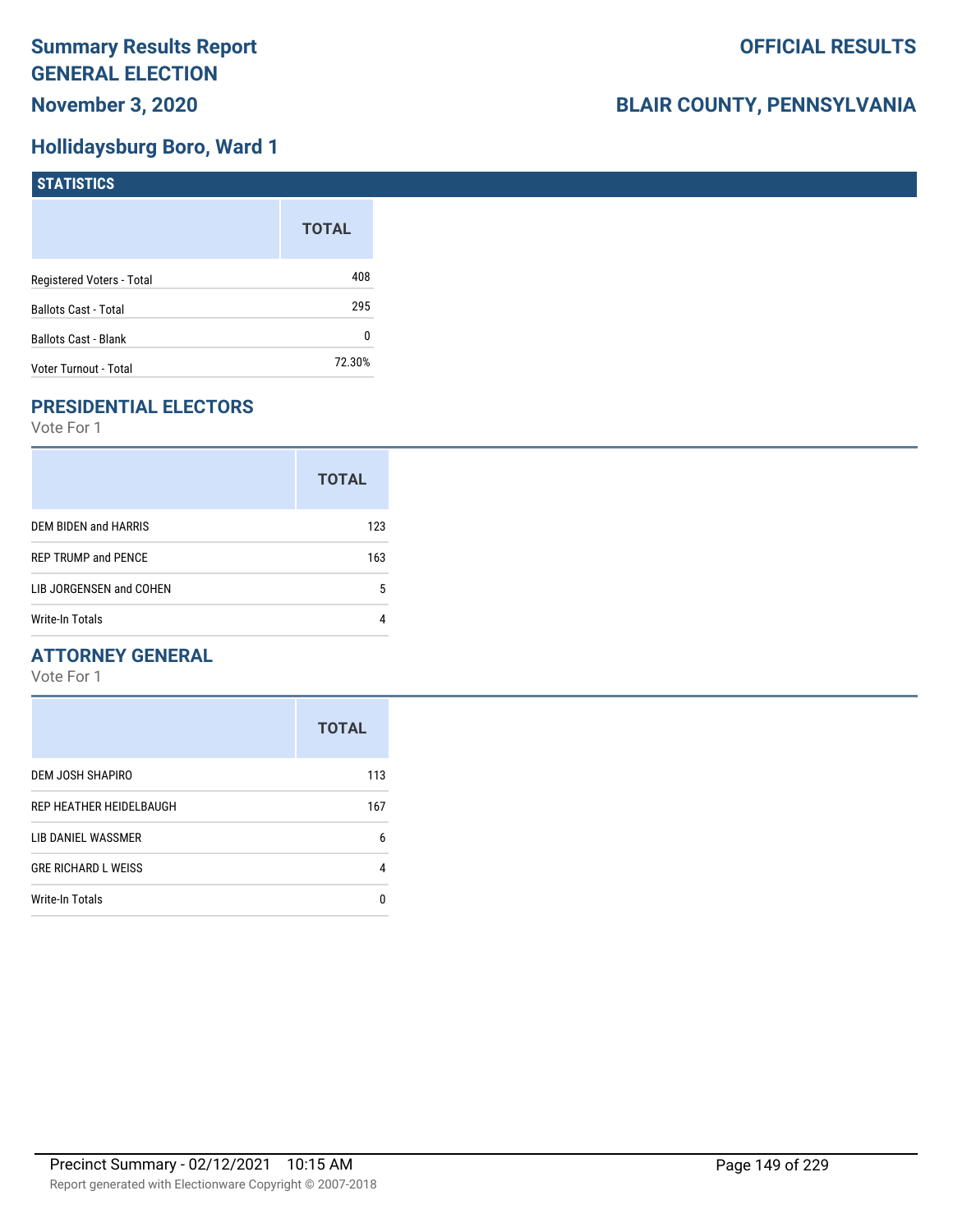## **November 3, 2020**

#### **Hollidaysburg Boro, Ward 1**

#### **AUDITOR GENERAL**

Vote For 1

|                          | <b>TOTAL</b> |
|--------------------------|--------------|
| DEM NINA AHMAD           | 107          |
| REP TIMOTHY DEFOOR       | 162          |
| LIB JENNIFER MOORE       | 10           |
| <b>GRE OLIVIA FAISON</b> | 6            |
| <b>Write-In Totals</b>   |              |

## **STATE TREASURER**

Vote For 1

|                             | <b>TOTAL</b> |
|-----------------------------|--------------|
| DEM JOE TORSELLA            | 109          |
| <b>REP STACY L. GARRITY</b> | 173          |
| LIB JOE SOLOSKI             | 3            |
| <b>GRE TIMOTHY RUNKLE</b>   | 4            |
| <b>Write-In Totals</b>      | n            |

#### **REPRESENTATIVE IN CONGRESS 13TH DISTRICT**

Vote For 1

|                        | <b>TOTAL</b> |
|------------------------|--------------|
| <b>DEM TODD ROWLEY</b> | 117          |
| REP JOHN JOYCE         | 174          |
| <b>Write-In Totals</b> |              |

#### **REPRESENTATIVE IN THE GENERAL ASSEMBLY 80TH DISTRICT**

Vote For 1

|                 | <b>TOTAL</b> |
|-----------------|--------------|
| REP JIM GREGORY | 237          |
| Write-In Totals | 12           |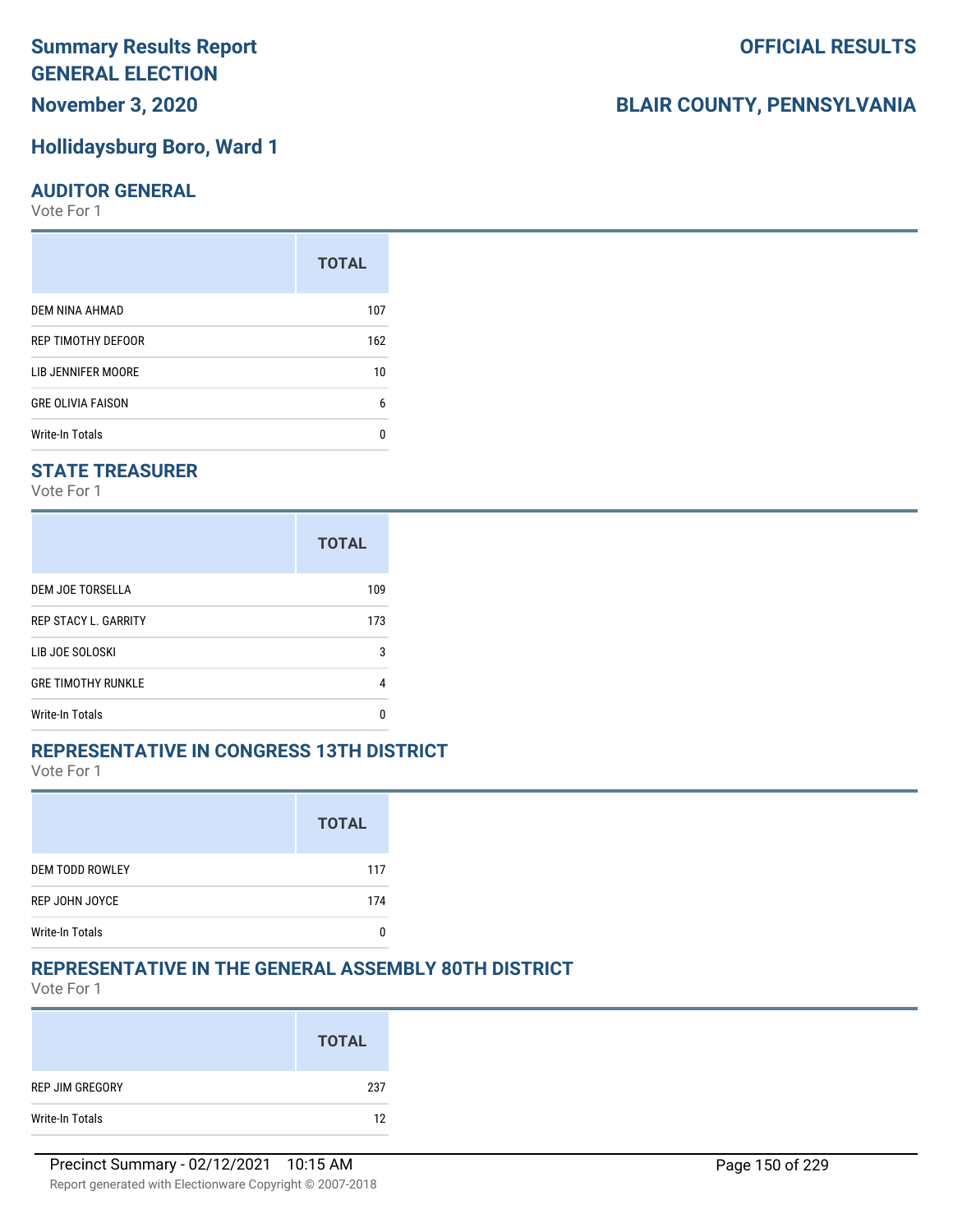## **Hollidaysburg Boro, Ward 2**

| <b>STATISTICS</b>           |              |
|-----------------------------|--------------|
|                             | <b>TOTAL</b> |
| Registered Voters - Total   | 566          |
| <b>Ballots Cast - Total</b> | 458          |
| <b>Ballots Cast - Blank</b> | 0            |
| Voter Turnout - Total       | 80.92%       |

## **PRESIDENTIAL ELECTORS**

Vote For 1

|                            | <b>TOTAL</b> |
|----------------------------|--------------|
| DEM BIDEN and HARRIS       | 210          |
| <b>REP TRUMP and PENCE</b> | 245          |
| LIB JORGENSEN and COHEN    | 2            |
| Write-In Totals            | n            |

## **ATTORNEY GENERAL**

|                            | <b>TOTAL</b> |
|----------------------------|--------------|
| DEM JOSH SHAPIRO           | 198          |
| REP HEATHER HEIDELBAUGH    | 241          |
| LIB DANIEL WASSMER         | 10           |
| <b>GRE RICHARD L WEISS</b> | 6            |
| <b>Write-In Totals</b>     | n            |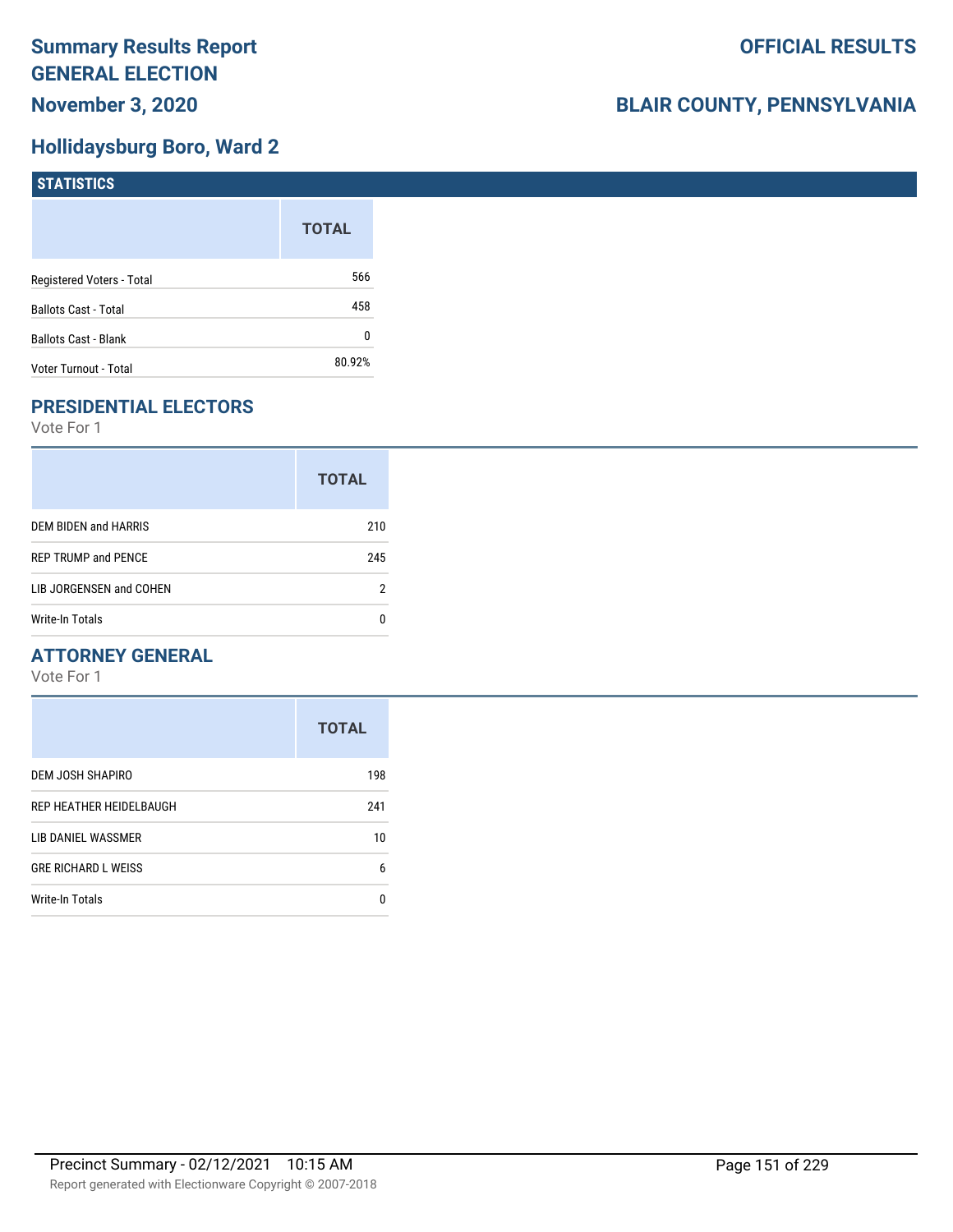## **November 3, 2020**

#### **Hollidaysburg Boro, Ward 2**

#### **AUDITOR GENERAL**

Vote For 1

|                          | <b>TOTAL</b> |
|--------------------------|--------------|
| DEM NINA AHMAD           | 185          |
| REP TIMOTHY DEFOOR       | 245          |
| LIB JENNIFER MOORE       | 15           |
| <b>GRE OLIVIA FAISON</b> | 2            |
| Write-In Totals          |              |

## **STATE TREASURER**

Vote For 1

|                             | <b>TOTAL</b> |
|-----------------------------|--------------|
| DEM JOE TORSELLA            | 192          |
| <b>REP STACY L. GARRITY</b> | 242          |
| LIB JOE SOLOSKI             | 18           |
| <b>GRE TIMOTHY RUNKLE</b>   |              |
| <b>Write-In Totals</b>      |              |

#### **REPRESENTATIVE IN CONGRESS 13TH DISTRICT**

Vote For 1

|                        | <b>TOTAL</b> |
|------------------------|--------------|
| <b>DEM TODD ROWLEY</b> | 195          |
| REP JOHN JOYCE         | 258          |
| <b>Write-In Totals</b> |              |

#### **REPRESENTATIVE IN THE GENERAL ASSEMBLY 80TH DISTRICT**

Vote For 1

|                 | <b>TOTAL</b> |
|-----------------|--------------|
| REP JIM GREGORY | 356          |
| Write-In Totals | 28           |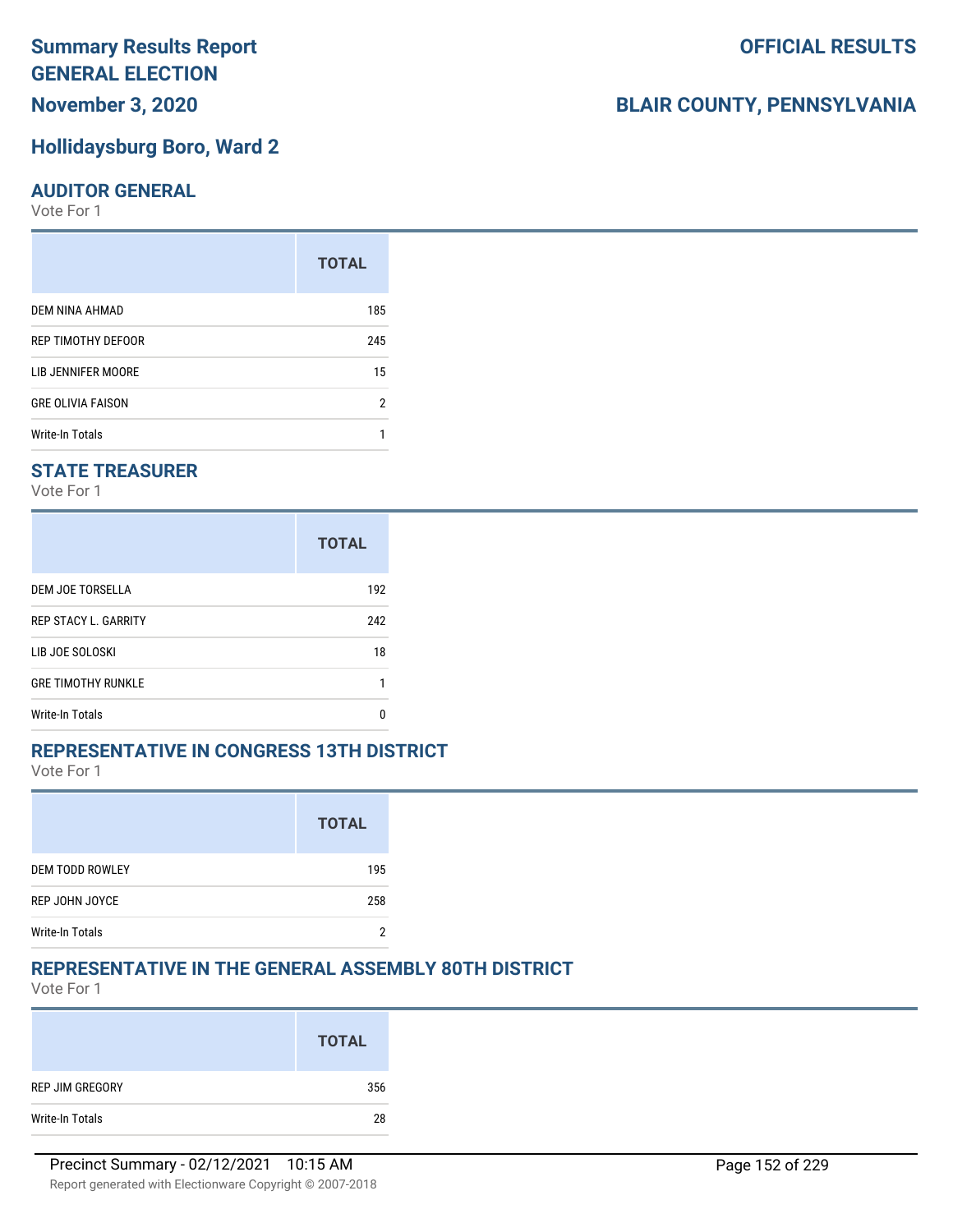## **Hollidaysburg Boro, Ward 3**

| <b>STATISTICS</b>         |              |
|---------------------------|--------------|
|                           | <b>TOTAL</b> |
| Registered Voters - Total | 615          |
| Ballots Cast - Total      | 460          |
| Ballots Cast - Blank      |              |
| Voter Turnout - Total     | 74.80%       |

## **PRESIDENTIAL ELECTORS**

Vote For 1

|                            | <b>TOTAL</b> |
|----------------------------|--------------|
| DEM BIDEN and HARRIS       | 139          |
| <b>REP TRUMP and PENCE</b> | 314          |
| LIB JORGENSEN and COHEN    |              |
| Write-In Totals            |              |

## **ATTORNEY GENERAL**

|                            | <b>TOTAL</b> |
|----------------------------|--------------|
| DEM JOSH SHAPIRO           | 136          |
| REP HEATHER HEIDELBAUGH    | 304          |
| LIB DANIEL WASSMER         | 10           |
| <b>GRE RICHARD L WEISS</b> | 6            |
| <b>Write-In Totals</b>     | 0            |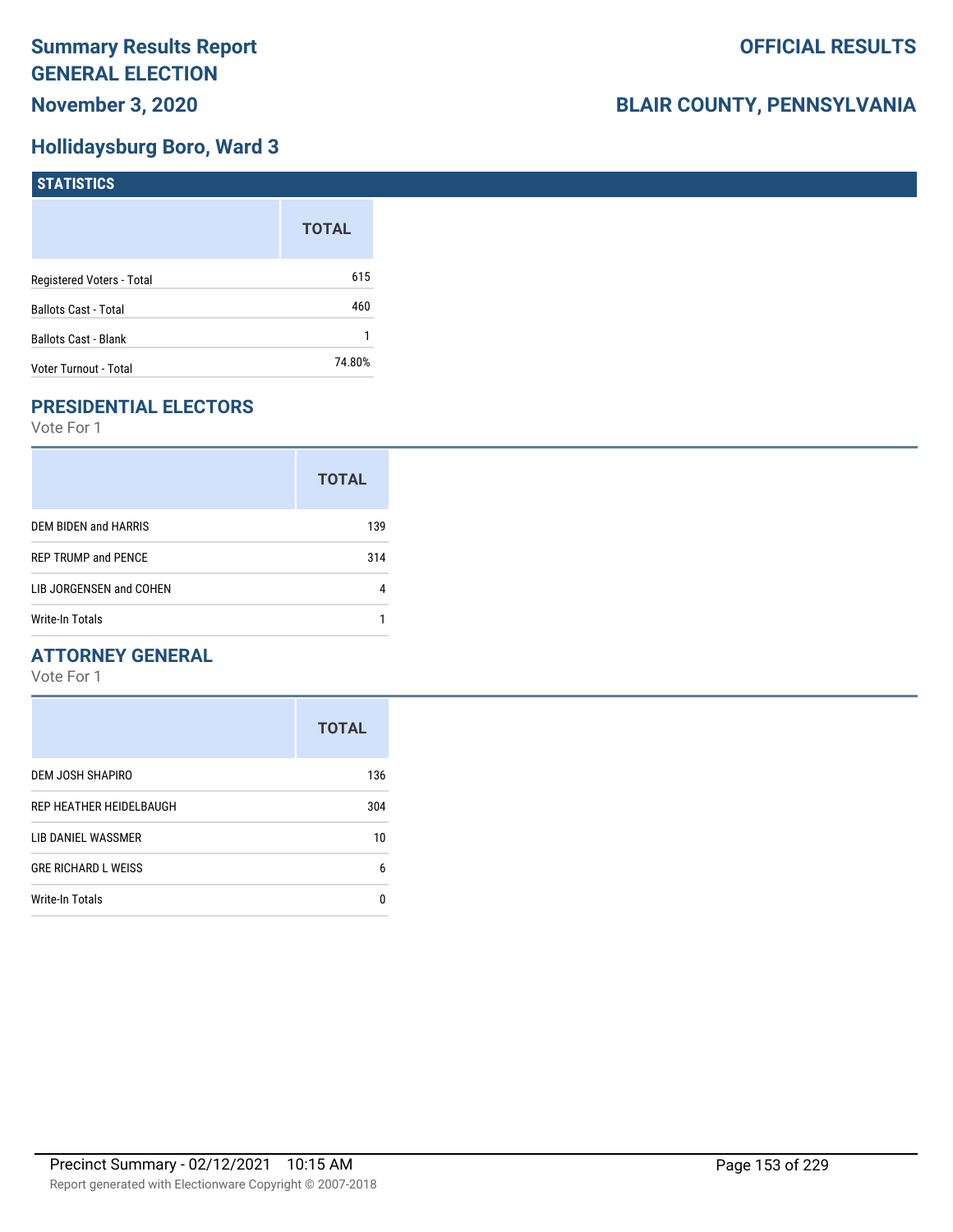## **November 3, 2020**

#### **Hollidaysburg Boro, Ward 3**

#### **AUDITOR GENERAL**

Vote For 1

| <b>TOTAL</b> |
|--------------|
| 127          |
| 299          |
| 19           |
| 6            |
| n            |
|              |

## **STATE TREASURER**

Vote For 1

|                             | <b>TOTAL</b> |
|-----------------------------|--------------|
| DEM JOE TORSELLA            | 137          |
| <b>REP STACY L. GARRITY</b> | 297          |
| LIB JOE SOLOSKI             | 11           |
| <b>GRE TIMOTHY RUNKLE</b>   | 5            |
| <b>Write-In Totals</b>      |              |

#### **REPRESENTATIVE IN CONGRESS 13TH DISTRICT**

Vote For 1

|                        | <b>TOTAL</b> |
|------------------------|--------------|
| <b>DEM TODD ROWLEY</b> | 128          |
| REP JOHN JOYCE         | 327          |
| <b>Write-In Totals</b> |              |

#### **REPRESENTATIVE IN THE GENERAL ASSEMBLY 80TH DISTRICT**

Vote For 1

|                 | <b>TOTAL</b> |
|-----------------|--------------|
| REP JIM GREGORY | 398          |
| Write-In Totals | 16           |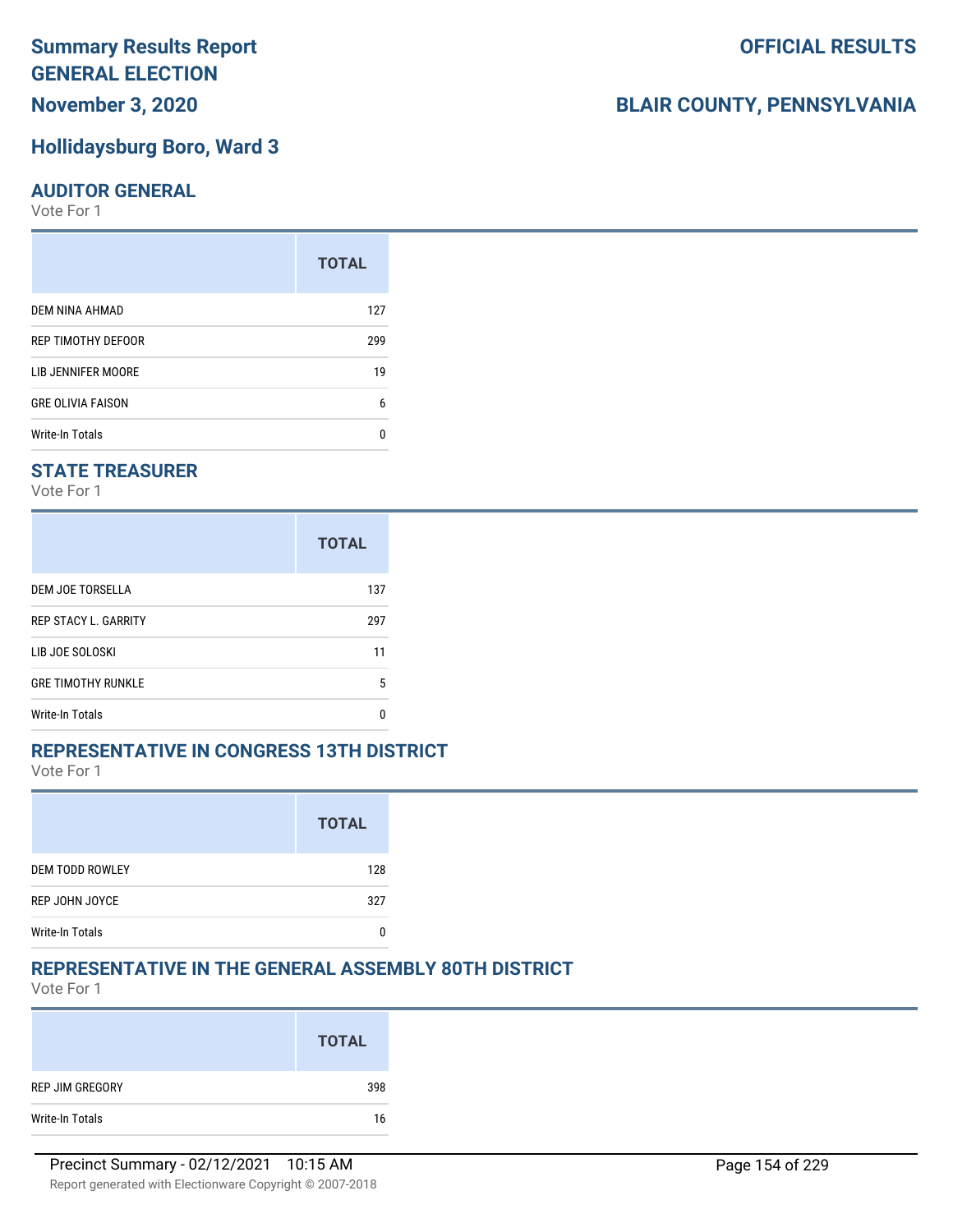## **Hollidaysburg Boro, Ward 4**

| <b>STATISTICS</b>           |              |
|-----------------------------|--------------|
|                             | <b>TOTAL</b> |
| Registered Voters - Total   | 666          |
| Ballots Cast - Total        | 535          |
| <b>Ballots Cast - Blank</b> | 0            |
| Voter Turnout - Total       | 80.33%       |

## **PRESIDENTIAL ELECTORS**

Vote For 1

|                            | <b>TOTAL</b> |
|----------------------------|--------------|
| DEM BIDEN and HARRIS       | 217          |
| <b>REP TRUMP and PENCE</b> | 308          |
| LIB JORGENSEN and COHEN    | 8            |
| Write-In Totals            |              |

## **ATTORNEY GENERAL**

|                            | <b>TOTAL</b> |
|----------------------------|--------------|
| DEM JOSH SHAPIRO           | 197          |
| REP HEATHER HEIDELBAUGH    | 311          |
| LIB DANIEL WASSMER         | 11           |
| <b>GRE RICHARD L WEISS</b> | g            |
| <b>Write-In Totals</b>     |              |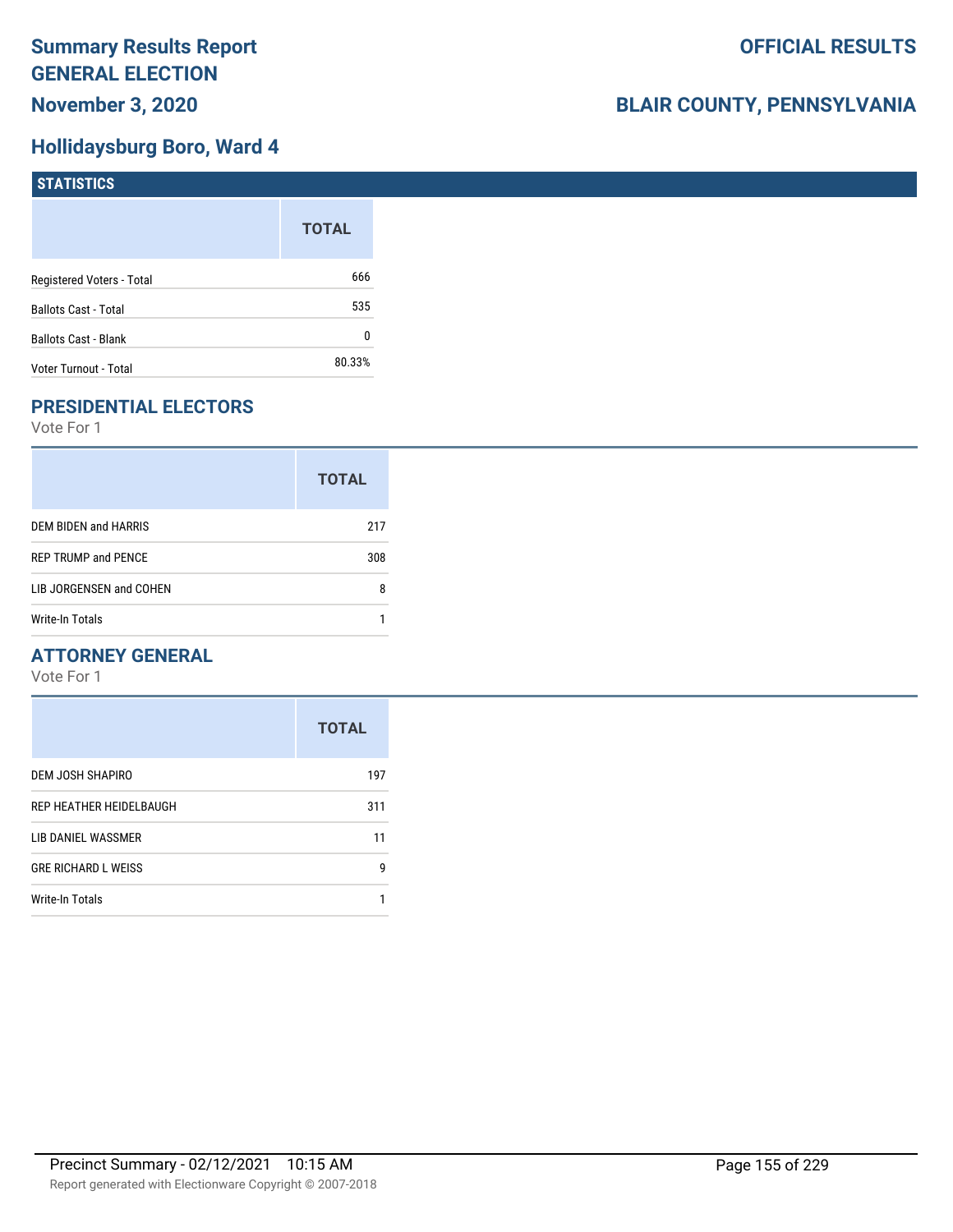## **November 3, 2020**

#### **Hollidaysburg Boro, Ward 4**

#### **AUDITOR GENERAL**

Vote For 1

|                          | <b>TOTAL</b> |
|--------------------------|--------------|
| DEM NINA AHMAD           | 190          |
| REP TIMOTHY DEFOOR       | 302          |
| LIB JENNIFER MOORE       | 21           |
| <b>GRE OLIVIA FAISON</b> | g            |
| <b>Write-In Totals</b>   |              |

## **STATE TREASURER**

Vote For 1

|                             | <b>TOTAL</b> |
|-----------------------------|--------------|
| DEM JOE TORSELLA            | 196          |
| <b>REP STACY L. GARRITY</b> | 307          |
| LIB JOE SOLOSKI             | 15           |
| <b>GRE TIMOTHY RUNKLE</b>   | 6            |
| <b>Write-In Totals</b>      |              |

#### **REPRESENTATIVE IN CONGRESS 13TH DISTRICT**

Vote For 1

|                        | <b>TOTAL</b> |
|------------------------|--------------|
| <b>DEM TODD ROWLEY</b> | 204          |
| REP JOHN JOYCE         | 324          |
| <b>Write-In Totals</b> |              |

#### **REPRESENTATIVE IN THE GENERAL ASSEMBLY 80TH DISTRICT**

Vote For 1

|                 | <b>TOTAL</b> |
|-----------------|--------------|
| REP JIM GREGORY | 417          |
| Write-In Totals | 24           |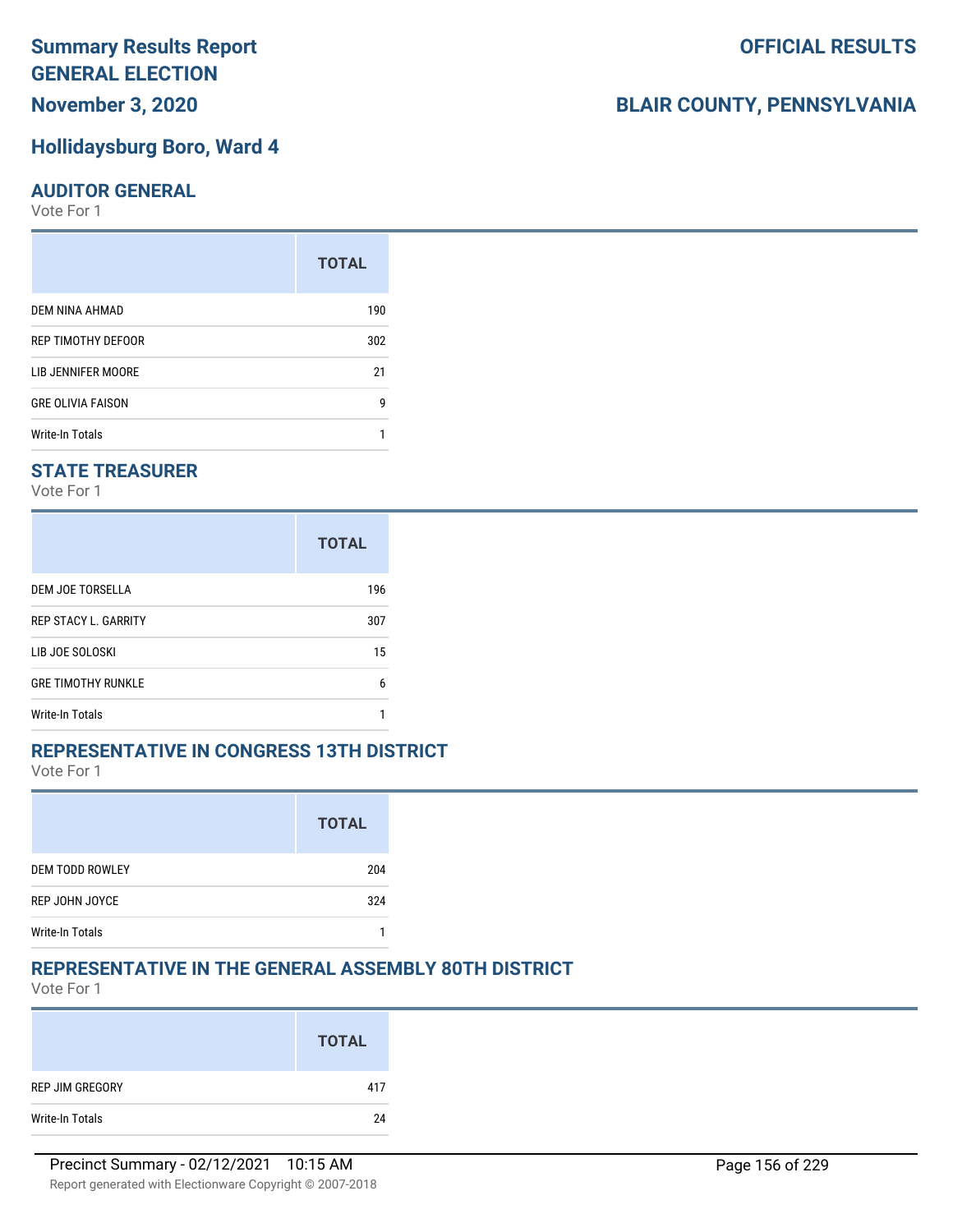## **Hollidaysburg Boro, Ward 5**

| <b>STATISTICS</b>         |              |
|---------------------------|--------------|
|                           | <b>TOTAL</b> |
| Registered Voters - Total | 536          |
| Ballots Cast - Total      | 435          |
| Ballots Cast - Blank      | 0            |
| Voter Turnout - Total     | 81.16%       |

## **PRESIDENTIAL ELECTORS**

Vote For 1

|                            | <b>TOTAL</b> |
|----------------------------|--------------|
| DEM BIDEN and HARRIS       | 166          |
| <b>REP TRUMP and PENCE</b> | 261          |
| LIB JORGENSEN and COHEN    | 6            |
| <b>Write-In Totals</b>     |              |

## **ATTORNEY GENERAL**

|                            | <b>TOTAL</b> |
|----------------------------|--------------|
| DEM JOSH SHAPIRO           | 161          |
| REP HEATHER HEIDELBAUGH    | 258          |
| LIB DANIEL WASSMER         | 6            |
| <b>GRE RICHARD L WEISS</b> | 4            |
| Write-In Totals            | n            |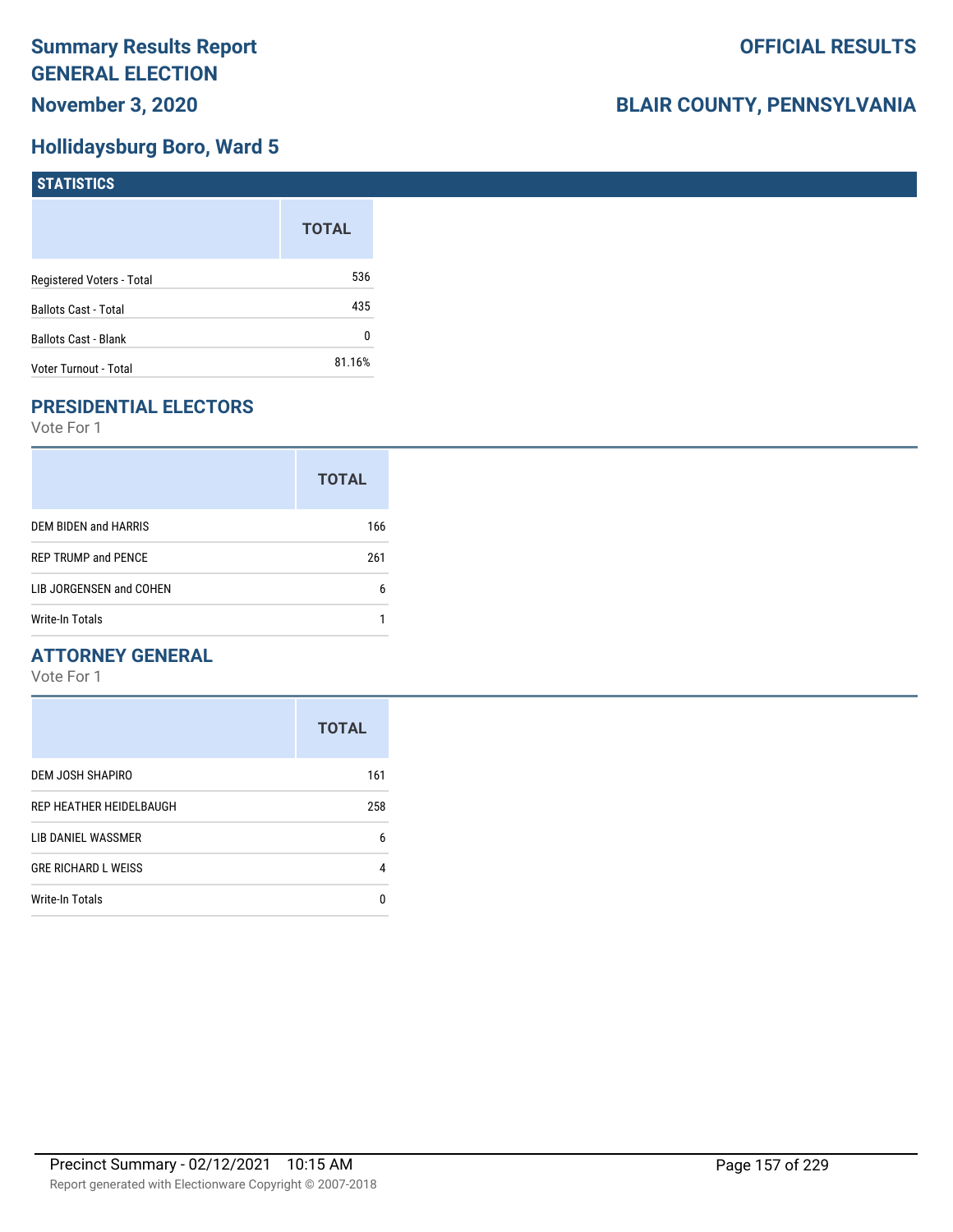## **November 3, 2020**

#### **Hollidaysburg Boro, Ward 5**

#### **AUDITOR GENERAL**

Vote For 1

|                          | <b>TOTAL</b> |
|--------------------------|--------------|
| DEM NINA AHMAD           | 133          |
| REP TIMOTHY DEFOOR       | 277          |
| LIB JENNIFER MOORE       | 12           |
| <b>GRE OLIVIA FAISON</b> | 3            |
| Write-In Totals          |              |

## **STATE TREASURER**

Vote For 1

|                             | <b>TOTAL</b> |
|-----------------------------|--------------|
| DEM JOE TORSELLA            | 141          |
| <b>REP STACY L. GARRITY</b> | 271          |
| LIB JOE SOLOSKI             |              |
| <b>GRE TIMOTHY RUNKLE</b>   | 3            |
| <b>Write-In Totals</b>      | n            |

#### **REPRESENTATIVE IN CONGRESS 13TH DISTRICT**

Vote For 1

|                        | <b>TOTAL</b> |
|------------------------|--------------|
| <b>DEM TODD ROWLEY</b> | 141          |
| REP JOHN JOYCE         | 286          |
| <b>Write-In Totals</b> | 2            |

## **REPRESENTATIVE IN THE GENERAL ASSEMBLY 80TH DISTRICT**

Vote For 1

|                 | <b>TOTAL</b> |
|-----------------|--------------|
| REP JIM GREGORY | 370          |
| Write-In Totals | 18           |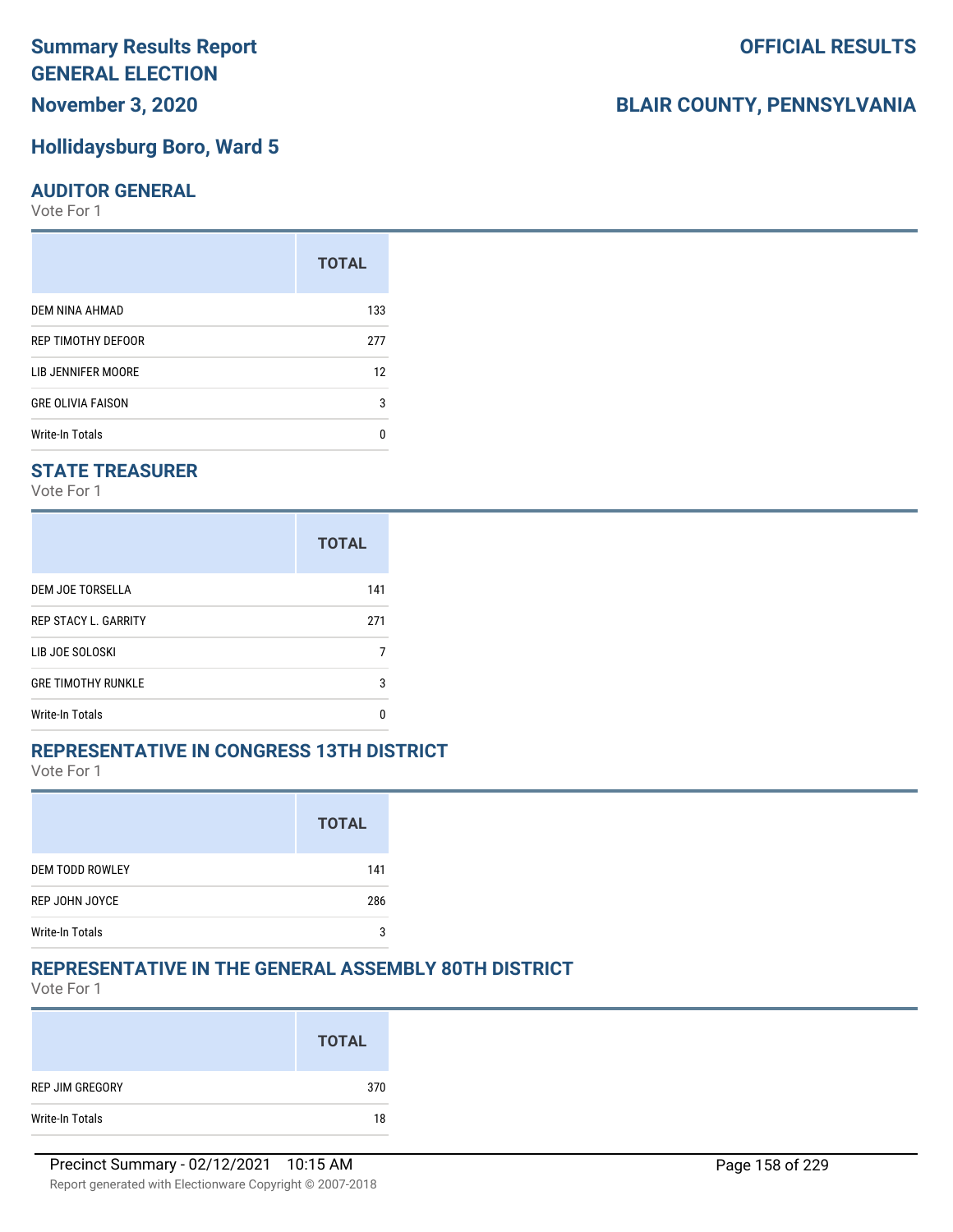## **Hollidaysburg Boro, Ward 6**

| <b>STATISTICS</b>         |              |
|---------------------------|--------------|
|                           | <b>TOTAL</b> |
| Registered Voters - Total | 544          |
| Ballots Cast - Total      | 434          |
| Ballots Cast - Blank      | 0            |
| Voter Turnout - Total     | 79.78%       |

## **PRESIDENTIAL ELECTORS**

Vote For 1

|                            | <b>TOTAL</b> |
|----------------------------|--------------|
| DEM BIDEN and HARRIS       | 167          |
| <b>REP TRUMP and PENCE</b> | 263          |
| LIB JORGENSEN and COHEN    | 3            |
| Write-In Totals            |              |

## **ATTORNEY GENERAL**

|                            | <b>TOTAL</b> |
|----------------------------|--------------|
| DEM JOSH SHAPIRO           | 155          |
| REP HEATHER HEIDELBAUGH    | 264          |
| LIB DANIEL WASSMER         | 5            |
| <b>GRE RICHARD L WEISS</b> | 5            |
| Write-In Totals            | n            |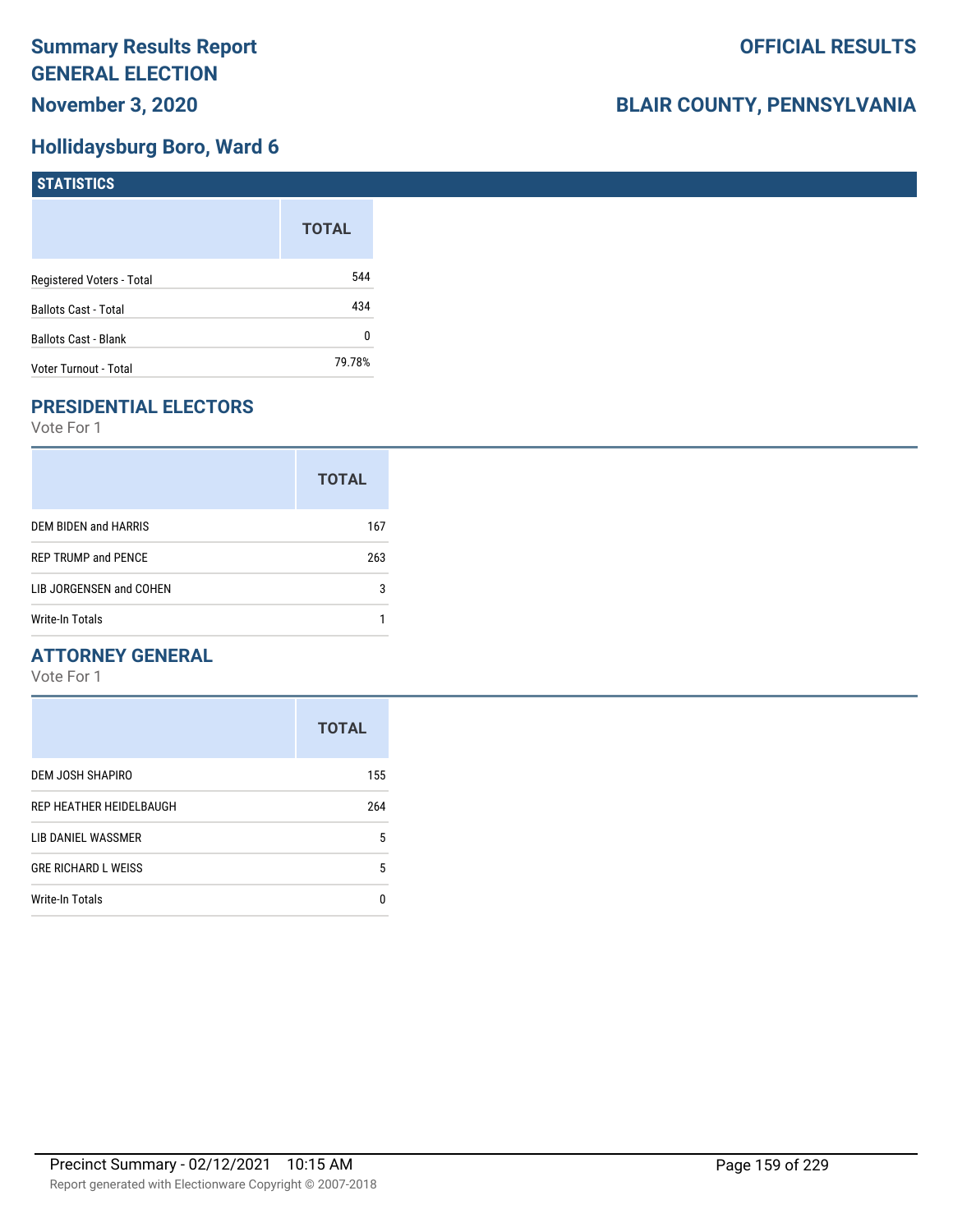## **November 3, 2020**

#### **Hollidaysburg Boro, Ward 6**

#### **AUDITOR GENERAL**

Vote For 1

|                          | <b>TOTAL</b> |
|--------------------------|--------------|
| DEM NINA AHMAD           | 140          |
| REP TIMOTHY DEFOOR       | 274          |
| LIB JENNIFER MOORE       | 10           |
| <b>GRE OLIVIA FAISON</b> | 3            |
| Write-In Totals          |              |

## **STATE TREASURER**

Vote For 1

|                             | <b>TOTAL</b> |
|-----------------------------|--------------|
| DEM JOE TORSELLA            | 147          |
| <b>REP STACY L. GARRITY</b> | 269          |
| LIB JOE SOLOSKI             | 10           |
| <b>GRE TIMOTHY RUNKLE</b>   | 2            |
| Write-In Totals             | n            |

#### **REPRESENTATIVE IN CONGRESS 13TH DISTRICT**

Vote For 1

|                        | <b>TOTAL</b> |
|------------------------|--------------|
| <b>DEM TODD ROWLEY</b> | 145          |
| REP JOHN JOYCE         | 285          |
| <b>Write-In Totals</b> |              |

#### **REPRESENTATIVE IN THE GENERAL ASSEMBLY 80TH DISTRICT**

Vote For 1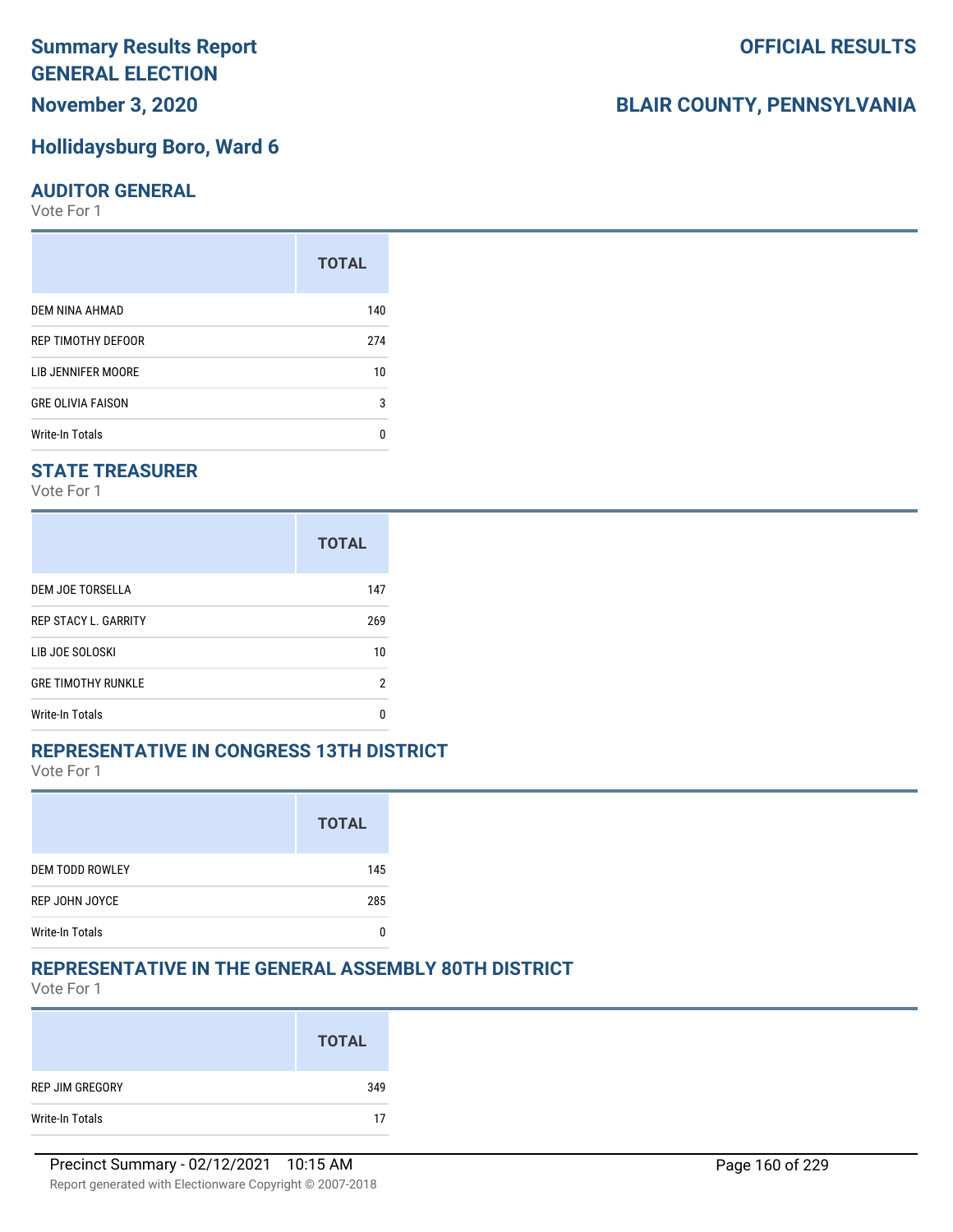## **Hollidaysburg Boro, Ward 7**

| <b>STATISTICS</b>           |              |
|-----------------------------|--------------|
|                             | <b>TOTAL</b> |
| Registered Voters - Total   | 483          |
| <b>Ballots Cast - Total</b> | 390          |
| <b>Ballots Cast - Blank</b> | 0            |
| Voter Turnout - Total       | 80.75%       |

## **PRESIDENTIAL ELECTORS**

Vote For 1

| <b>TOTAL</b> |
|--------------|
| 140          |
| 244          |
| 3            |
|              |
|              |

## **ATTORNEY GENERAL**

|                            | <b>TOTAL</b> |
|----------------------------|--------------|
| DEM JOSH SHAPIRO           | 129          |
| REP HEATHER HEIDELBAUGH    | 242          |
| LIB DANIEL WASSMER         | 11           |
| <b>GRE RICHARD L WEISS</b> | 4            |
| Write-In Totals            | n            |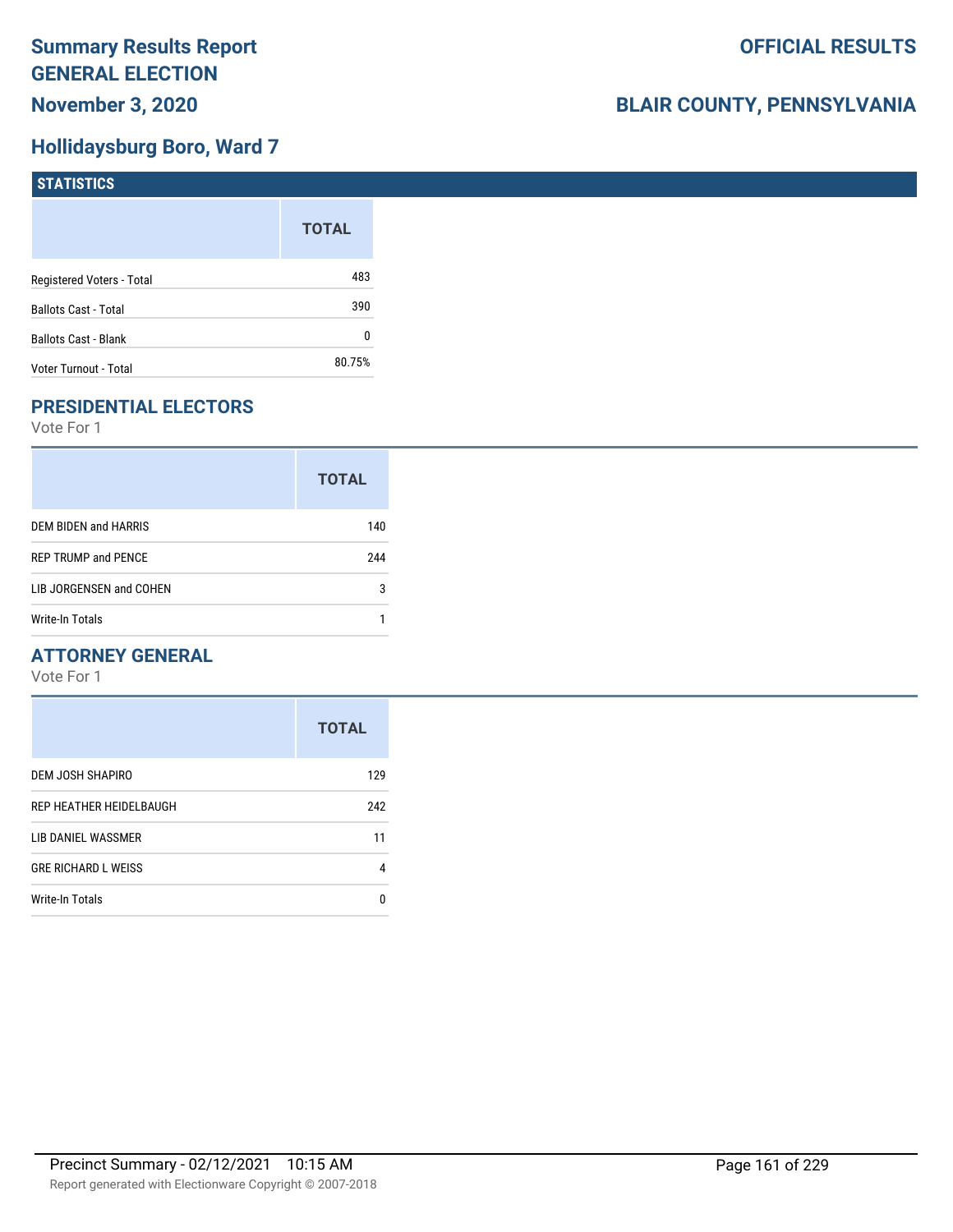**November 3, 2020**

#### **Hollidaysburg Boro, Ward 7**

#### **AUDITOR GENERAL**

Vote For 1

|                          | <b>TOTAL</b> |
|--------------------------|--------------|
| DEM NINA AHMAD           | 104          |
| REP TIMOTHY DEFOOR       | 258          |
| LIB JENNIFER MOORE       | 11           |
| <b>GRE OLIVIA FAISON</b> | 6            |
| <b>Write-In Totals</b>   | n            |

## **STATE TREASURER**

Vote For 1

|                             | <b>TOTAL</b> |
|-----------------------------|--------------|
| DEM JOE TORSELLA            | 119          |
| <b>REP STACY L. GARRITY</b> | 249          |
| LIB JOE SOLOSKI             | 10           |
| <b>GRE TIMOTHY RUNKLE</b>   | 3            |
| Write-In Totals             |              |

#### **REPRESENTATIVE IN CONGRESS 13TH DISTRICT**

Vote For 1

|                        | <b>TOTAL</b> |
|------------------------|--------------|
| <b>DEM TODD ROWLEY</b> | 112          |
| REP JOHN JOYCE         | 270          |
| <b>Write-In Totals</b> |              |

#### **REPRESENTATIVE IN THE GENERAL ASSEMBLY 80TH DISTRICT**

Vote For 1

|                 | <b>TOTAL</b> |
|-----------------|--------------|
| REP JIM GREGORY | 322          |
| Write-In Totals | 14           |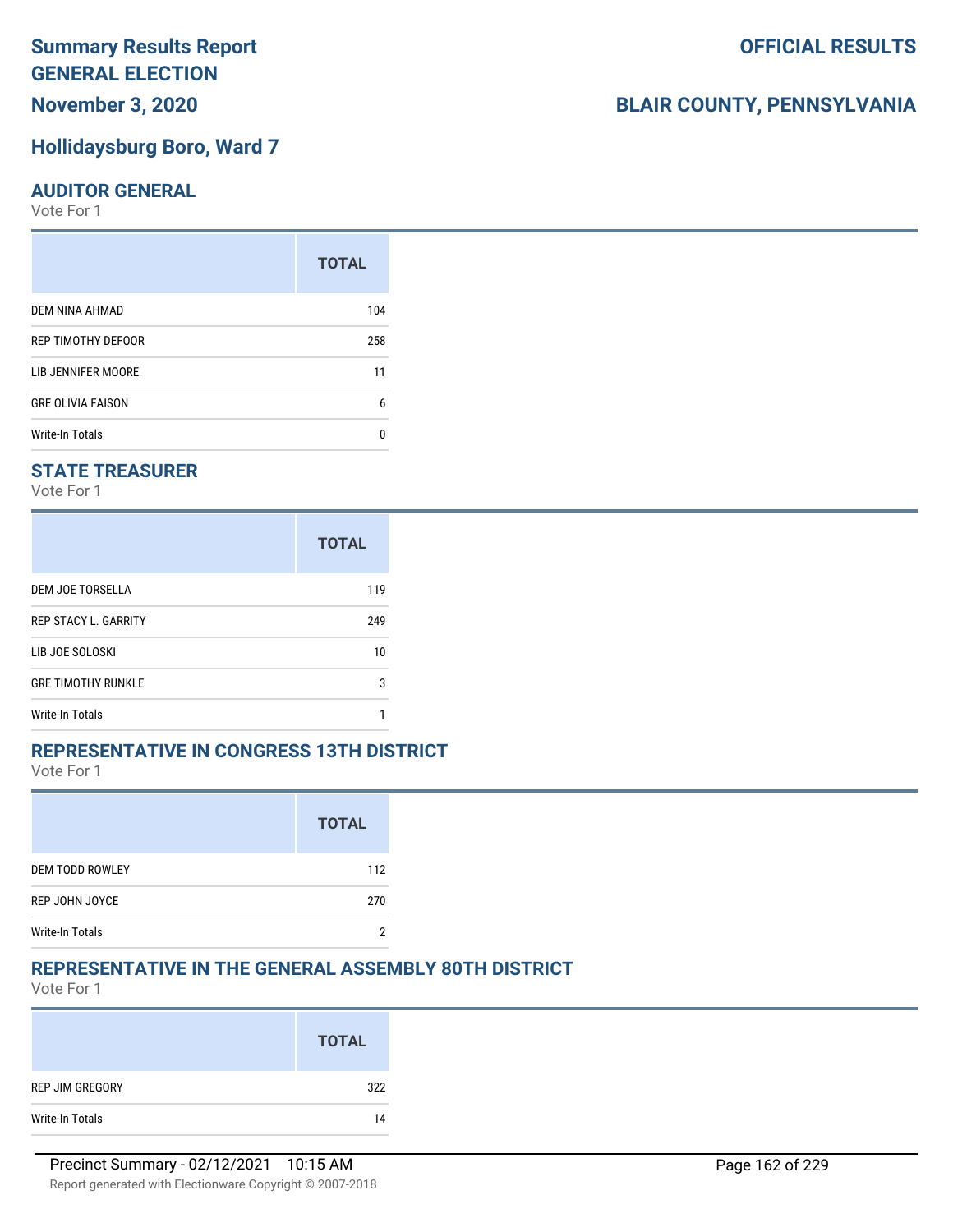# **Huston Township**

## **BLAIR COUNTY, PENNSYLVANIA**

| <b>STATISTICS</b>         |              |
|---------------------------|--------------|
|                           | <b>TOTAL</b> |
| Registered Voters - Total | 777          |

| <b>Ballots Cast - Total</b> | 684    |
|-----------------------------|--------|
| <b>Ballots Cast - Blank</b> |        |
| Voter Turnout - Total       | 88.03% |

## **PRESIDENTIAL ELECTORS**

Vote For 1

|                            | <b>TOTAL</b> |
|----------------------------|--------------|
| DEM BIDEN and HARRIS       | 79           |
| <b>REP TRUMP and PENCE</b> | 602          |
| LIB JORGENSEN and COHEN    | 2            |
| Write-In Totals            |              |

## **ATTORNEY GENERAL**

|                            | <b>TOTAL</b> |
|----------------------------|--------------|
| DEM JOSH SHAPIRO           | 82           |
| REP HEATHER HEIDELBAUGH    | 576          |
| LIB DANIEL WASSMER         | 8            |
| <b>GRE RICHARD L WEISS</b> | g            |
| <b>Write-In Totals</b>     | n            |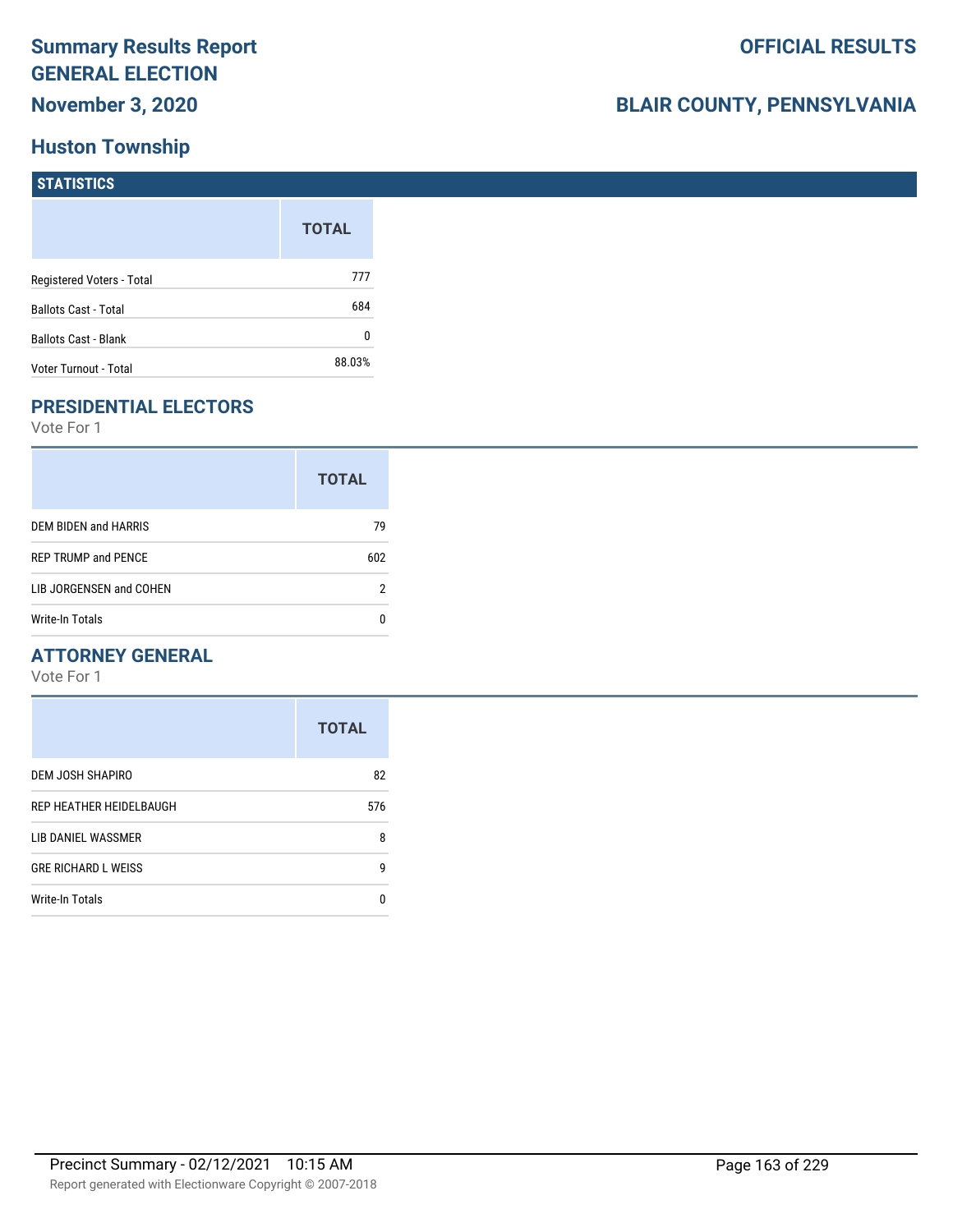## **November 3, 2020**

## **Huston Township**

#### **AUDITOR GENERAL**

Vote For 1

|                          | <b>TOTAL</b> |
|--------------------------|--------------|
| DEM NINA AHMAD           | 64           |
| REP TIMOTHY DEFOOR       | 580          |
| LIB JENNIFER MOORE       | 16           |
| <b>GRE OLIVIA FAISON</b> |              |
| <b>Write-In Totals</b>   | n            |

## **STATE TREASURER**

Vote For 1

|                             | <b>TOTAL</b> |
|-----------------------------|--------------|
| DEM JOE TORSELLA            | 75           |
| <b>REP STACY L. GARRITY</b> | 587          |
| LIB JOE SOLOSKI             | 5            |
| <b>GRE TIMOTHY RUNKLE</b>   |              |
| Write-In Totals             | O            |

#### **REPRESENTATIVE IN CONGRESS 13TH DISTRICT**

Vote For 1

|                        | <b>TOTAL</b> |
|------------------------|--------------|
| <b>DEM TODD ROWLEY</b> | 80           |
| REP JOHN JOYCE         | 597          |
| <b>Write-In Totals</b> |              |

## **REPRESENTATIVE IN THE GENERAL ASSEMBLY 80TH DISTRICT**

Vote For 1

|                 | <b>TOTAL</b> |
|-----------------|--------------|
| REP JIM GREGORY | 636          |
| Write-In Totals | 13           |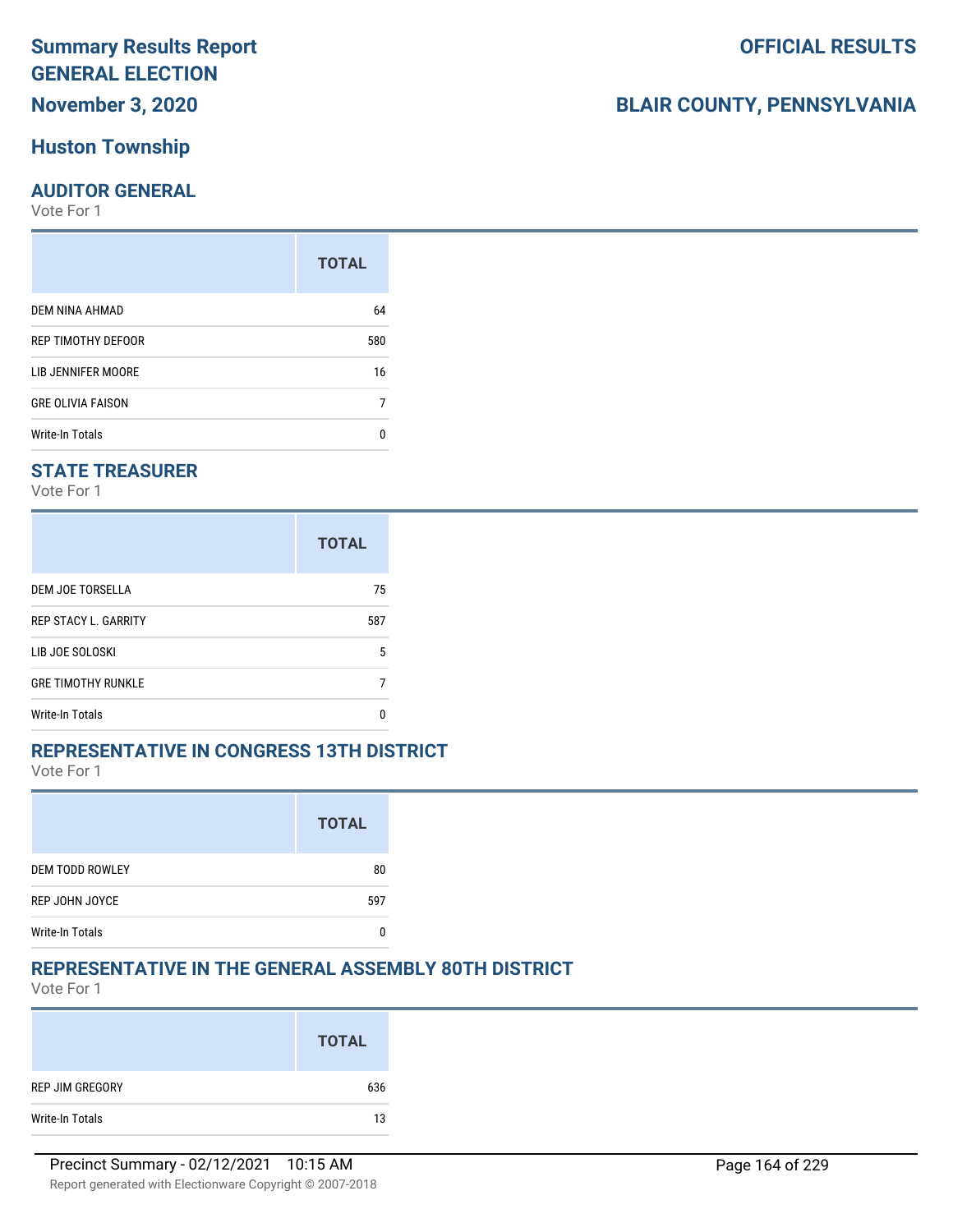## **Juniata Township**

# **BLAIR COUNTY, PENNSYLVANIA**

| <b>STATISTICS</b>           |              |
|-----------------------------|--------------|
|                             | <b>TOTAL</b> |
| Registered Voters - Total   | 721          |
| <b>Ballots Cast - Total</b> | 602          |
| Ballots Cast - Blank        | 0            |
| Voter Turnout - Total       | 83.50%       |

## **PRESIDENTIAL ELECTORS**

Vote For 1

|                            | <b>TOTAL</b> |
|----------------------------|--------------|
| DEM BIDEN and HARRIS       | 76           |
| <b>REP TRUMP and PENCE</b> | 522          |
| LIB JORGENSEN and COHEN    |              |
| Write-In Totals            |              |

## **ATTORNEY GENERAL**

|                            | <b>TOTAL</b> |
|----------------------------|--------------|
| DEM JOSH SHAPIRO           | 81           |
| REP HEATHER HEIDELBAUGH    | 502          |
| LIB DANIEL WASSMER         | 11           |
| <b>GRE RICHARD L WEISS</b> | 2            |
| <b>Write-In Totals</b>     | n            |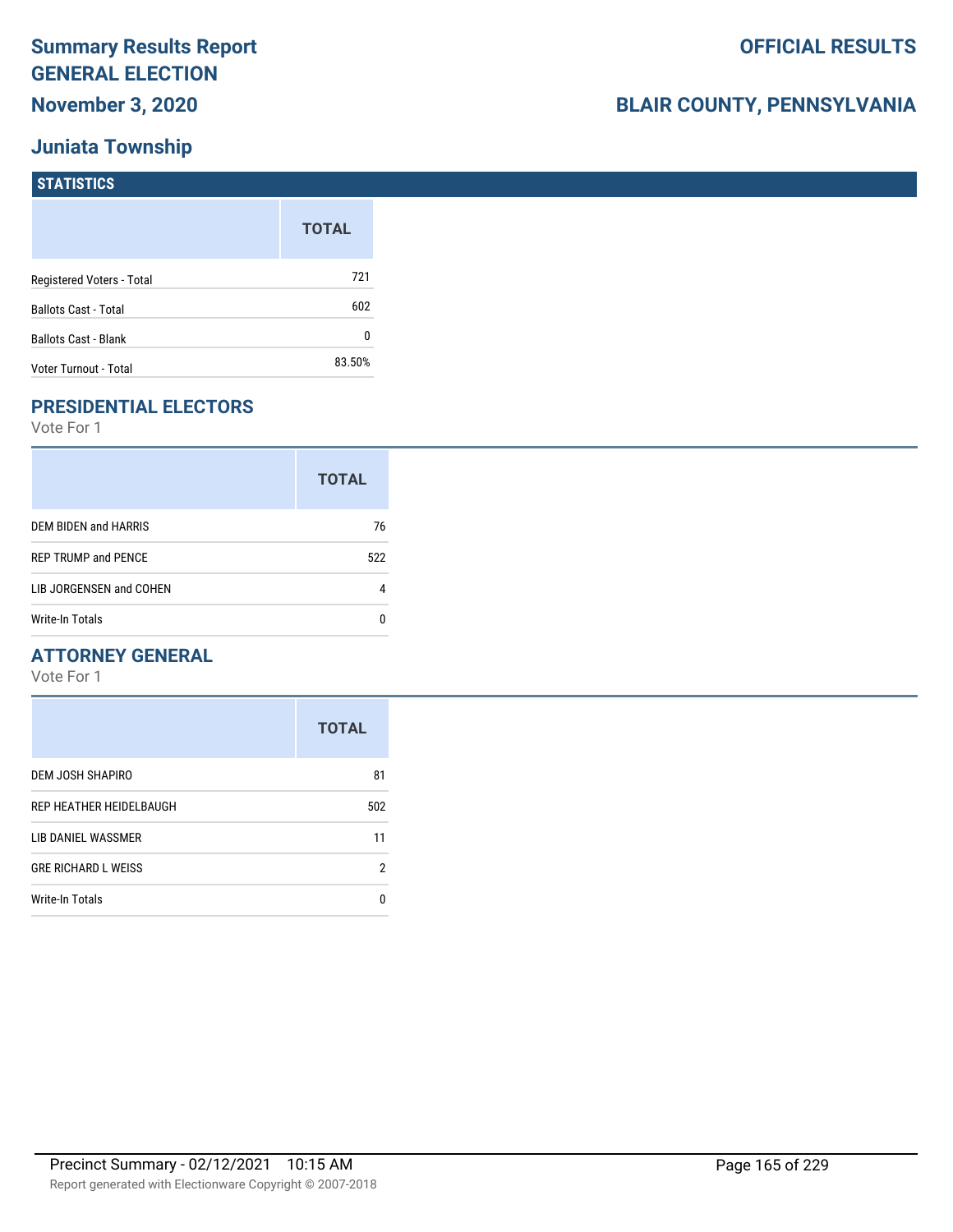## **Juniata Township**

#### **AUDITOR GENERAL**

Vote For 1

|                          | <b>TOTAL</b> |
|--------------------------|--------------|
| DEM NINA AHMAD           | 61           |
| REP TIMOTHY DEFOOR       | 521          |
| LIB JENNIFER MOORE       | 11           |
| <b>GRE OLIVIA FAISON</b> |              |
| <b>Write-In Totals</b>   |              |

## **STATE TREASURER**

Vote For 1

|                             | <b>TOTAL</b> |
|-----------------------------|--------------|
| DEM JOE TORSELLA            | 74           |
| <b>REP STACY L. GARRITY</b> | 508          |
| LIB JOE SOLOSKI             | 10           |
| <b>GRE TIMOTHY RUNKLE</b>   |              |
| Write-In Totals             |              |

#### **REPRESENTATIVE IN CONGRESS 13TH DISTRICT**

Vote For 1

|                        | <b>TOTAL</b> |
|------------------------|--------------|
| <b>DEM TODD ROWLEY</b> | 68           |
| REP JOHN JOYCE         | 525          |
| <b>Write-In Totals</b> |              |

#### **REPRESENTATIVE IN THE GENERAL ASSEMBLY 80TH DISTRICT**

Vote For 1

|                 | <b>TOTAL</b> |
|-----------------|--------------|
| REP JIM GREGORY | 567          |
| Write-In Totals | q            |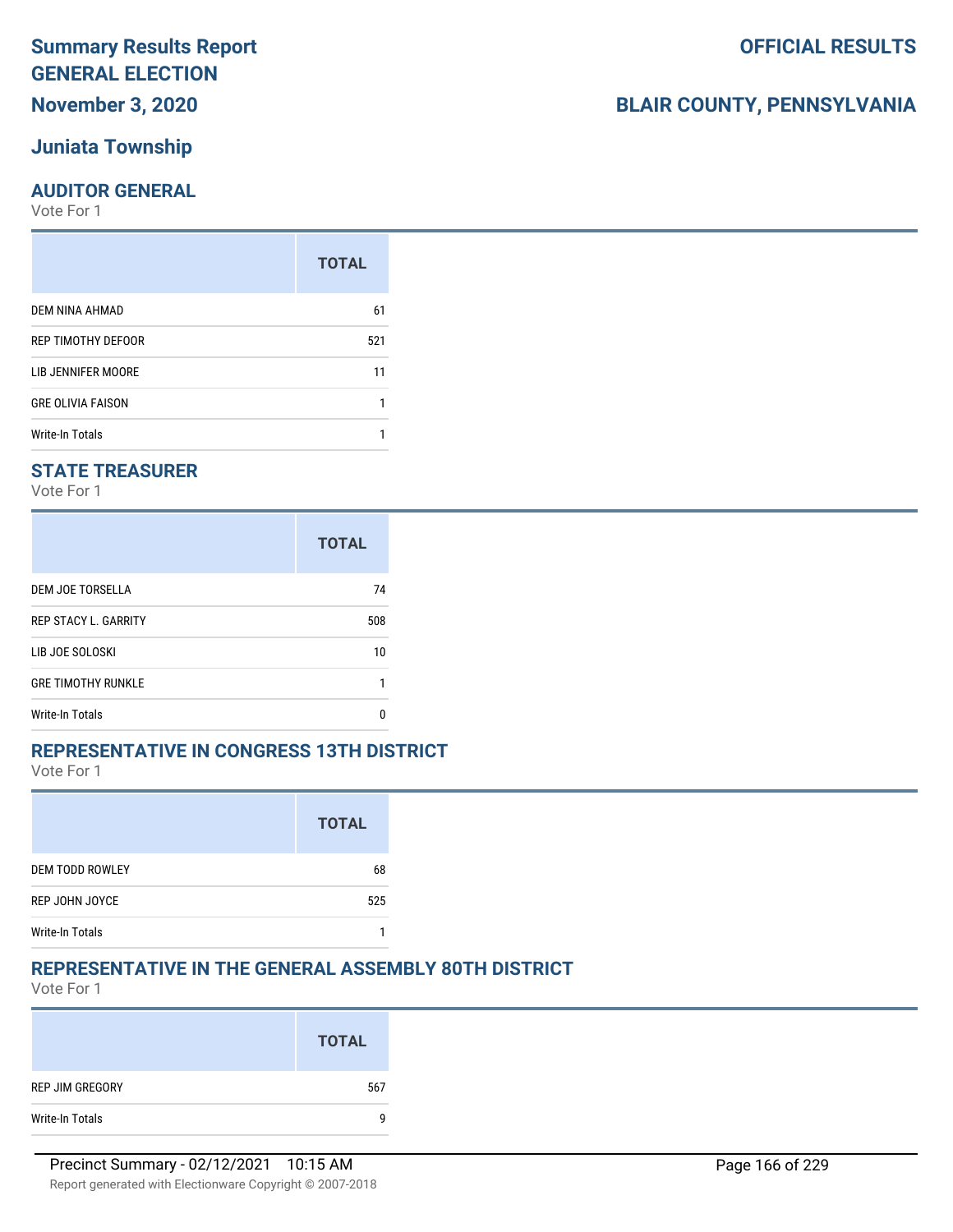## **Logan Twp, District 1**

| STATISTICS                  |              |
|-----------------------------|--------------|
|                             | <b>TOTAL</b> |
| Registered Voters - Total   | 1,333        |
| <b>Ballots Cast - Total</b> | 1,100        |
| <b>Ballots Cast - Blank</b> | 0            |
| Voter Turnout - Total       | 82.52%       |

## **PRESIDENTIAL ELECTORS**

Vote For 1

|                            | <b>TOTAL</b> |
|----------------------------|--------------|
| DEM BIDEN and HARRIS       | 359          |
| <b>REP TRUMP and PENCE</b> | 723          |
| LIB JORGENSEN and COHEN    | 13           |
| Write-In Totals            |              |

## **ATTORNEY GENERAL**

|                            | <b>TOTAL</b> |
|----------------------------|--------------|
| DEM JOSH SHAPIRO           | 338          |
| REP HEATHER HEIDELBAUGH    | 714          |
| LIB DANIEL WASSMER         | 23           |
| <b>GRE RICHARD L WEISS</b> | 11           |
| <b>Write-In Totals</b>     | n            |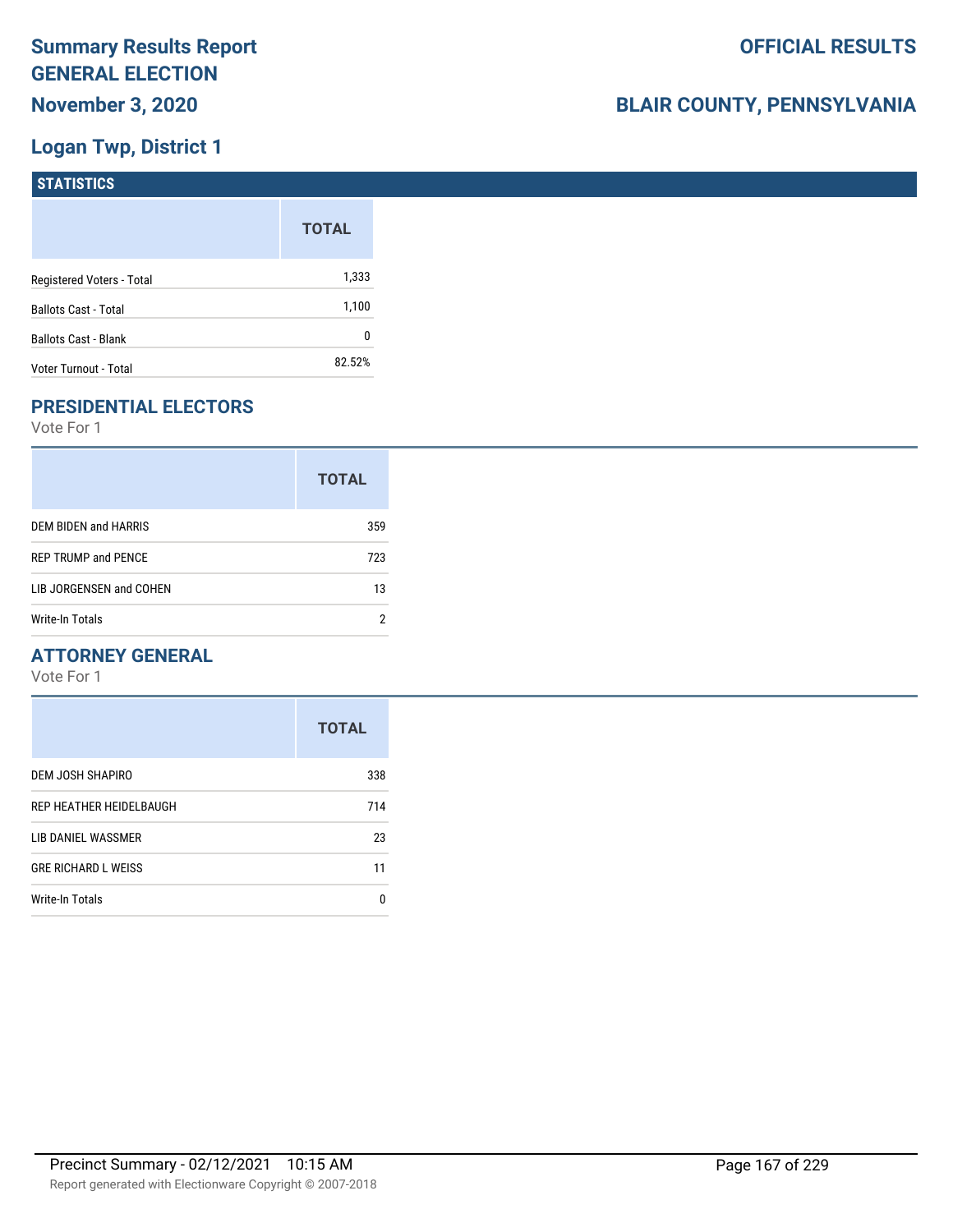## **Logan Twp, District 1**

#### **AUDITOR GENERAL**

Vote For 1

|                          | <b>TOTAL</b> |
|--------------------------|--------------|
| DEM NINA AHMAD           | 286          |
| REP TIMOTHY DEFOOR       | 728          |
| LIB JENNIFER MOORE       | 49           |
| <b>GRE OLIVIA FAISON</b> | 17           |
| <b>Write-In Totals</b>   | n            |

## **STATE TREASURER**

Vote For 1

|                             | <b>TOTAL</b> |
|-----------------------------|--------------|
| DEM JOE TORSELLA            | 328          |
| <b>REP STACY L. GARRITY</b> | 712          |
| LIB JOE SOLOSKI             | 28           |
| <b>GRE TIMOTHY RUNKLE</b>   | 17           |
| Write-In Totals             | n            |

#### **REPRESENTATIVE IN CONGRESS 13TH DISTRICT**

Vote For 1

|                        | <b>TOTAL</b> |
|------------------------|--------------|
| <b>DEM TODD ROWLEY</b> | 327          |
| REP JOHN JOYCE         | 761          |
| Write-In Totals        |              |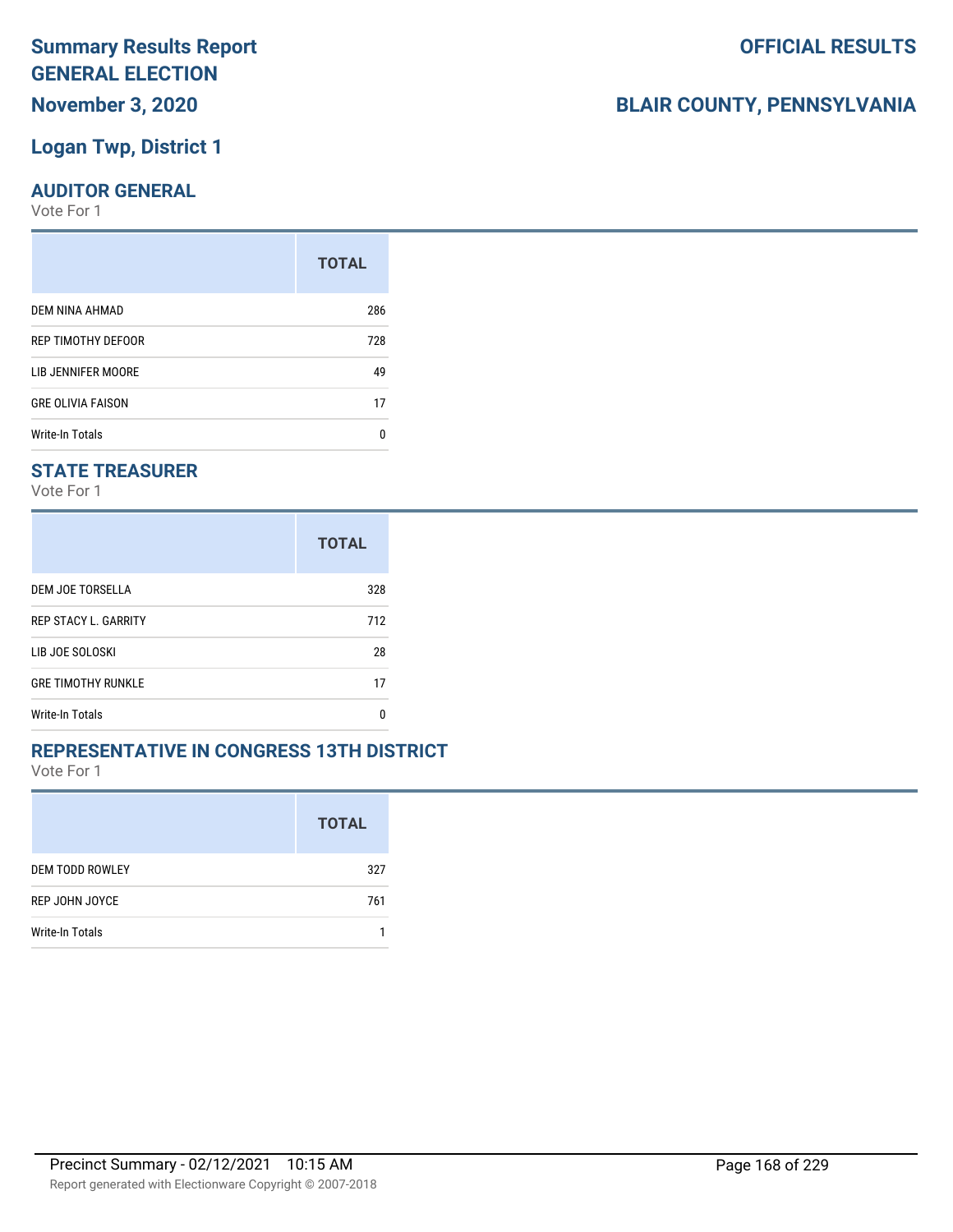## **Logan Twp, District 1**

#### **REPRESENTATIVE IN THE GENERAL ASSEMBLY 79TH DISTRICT**

|                        | <b>TOTAL</b> |
|------------------------|--------------|
| <b>DEM JASON RUNK</b>  | 300          |
| <b>REP LOU SCHMITT</b> | 783          |
| Write-In Totals        |              |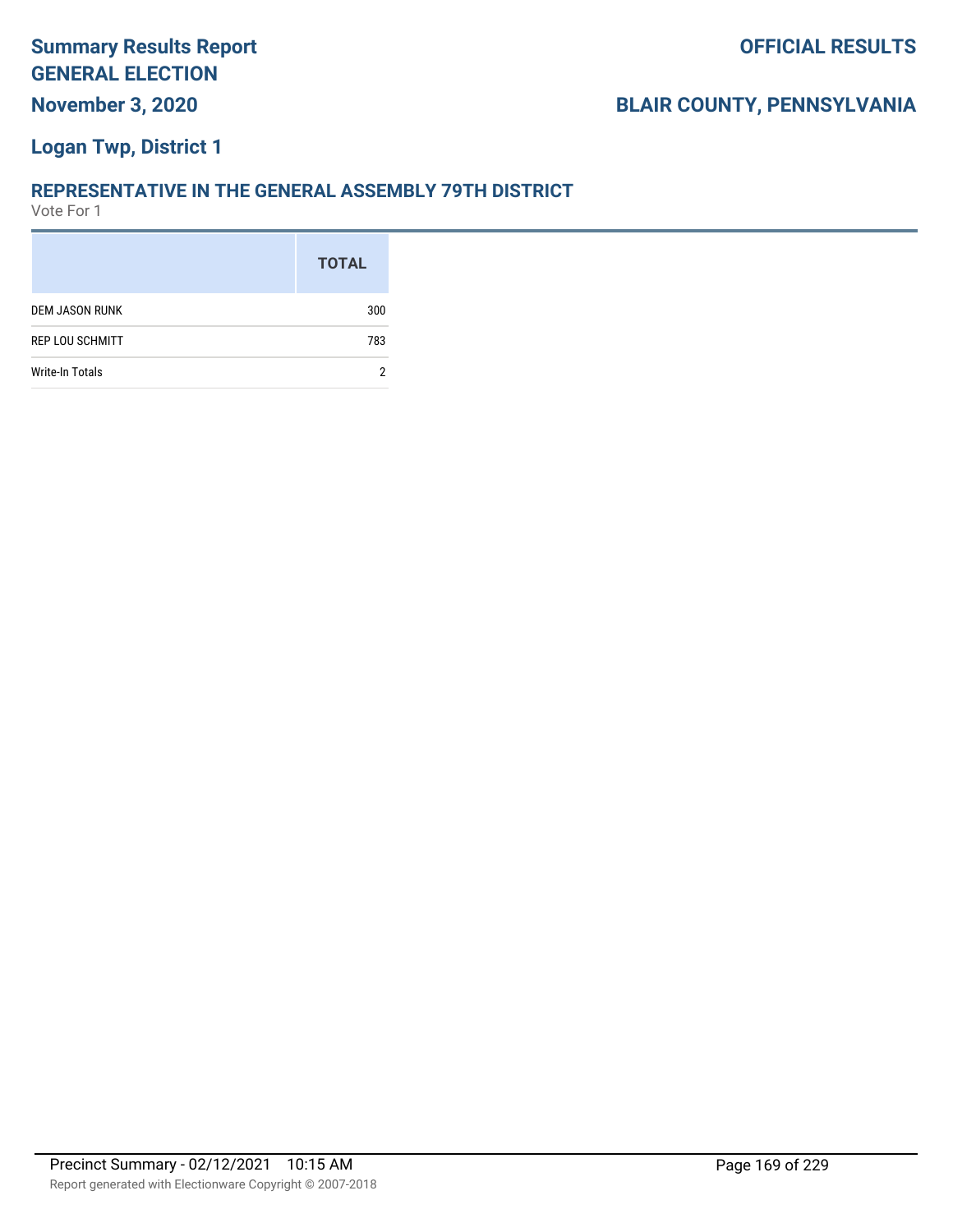## **Logan Twp, District 2**

| STATISTICS                  |              |
|-----------------------------|--------------|
|                             | <b>TOTAL</b> |
| Registered Voters - Total   | 1,620        |
| <b>Ballots Cast - Total</b> | 1,278        |
| <b>Ballots Cast - Blank</b> | 0            |
| Voter Turnout - Total       | 78.89%       |

## **PRESIDENTIAL ELECTORS**

Vote For 1

|                            | <b>TOTAL</b> |
|----------------------------|--------------|
| DEM BIDEN and HARRIS       | 390          |
| <b>REP TRUMP and PENCE</b> | 876          |
| LIB JORGENSEN and COHEN    | 8            |
| Write-In Totals            | 3            |

## **ATTORNEY GENERAL**

|                            | <b>TOTAL</b> |
|----------------------------|--------------|
| DEM JOSH SHAPIRO           | 391          |
| REP HEATHER HEIDELBAUGH    | 860          |
| LIB DANIEL WASSMER         | 10           |
| <b>GRE RICHARD L WEISS</b> | 3            |
| <b>Write-In Totals</b>     |              |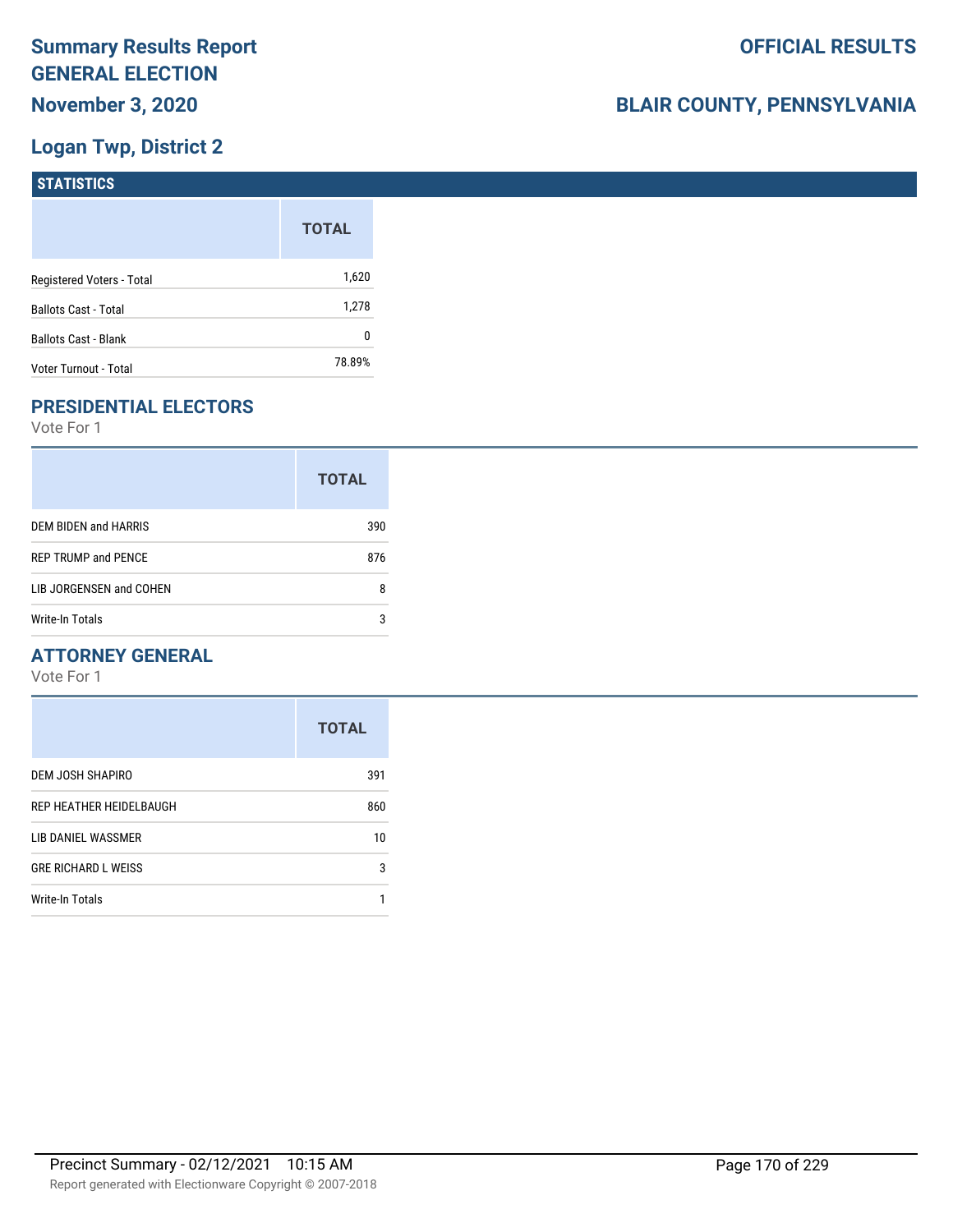## **Logan Twp, District 2**

#### **AUDITOR GENERAL**

Vote For 1

|                          | <b>TOTAL</b> |
|--------------------------|--------------|
| DEM NINA AHMAD           | 354          |
| REP TIMOTHY DEFOOR       | 875          |
| LIB JENNIFER MOORE       | 21           |
| <b>GRE OLIVIA FAISON</b> | 5            |
| <b>Write-In Totals</b>   | 3            |

## **STATE TREASURER**

Vote For 1

|                             | <b>TOTAL</b> |
|-----------------------------|--------------|
| DEM JOE TORSELLA            | 368          |
| <b>REP STACY L. GARRITY</b> | 870          |
| LIB JOE SOLOSKI             | 15           |
| <b>GRE TIMOTHY RUNKLE</b>   | 10           |
| Write-In Totals             |              |

#### **REPRESENTATIVE IN CONGRESS 13TH DISTRICT**

Vote For 1

|                        | <b>TOTAL</b> |
|------------------------|--------------|
| <b>DEM TODD ROWLEY</b> | 353          |
| REP JOHN JOYCE         | 917          |
| Write-In Totals        |              |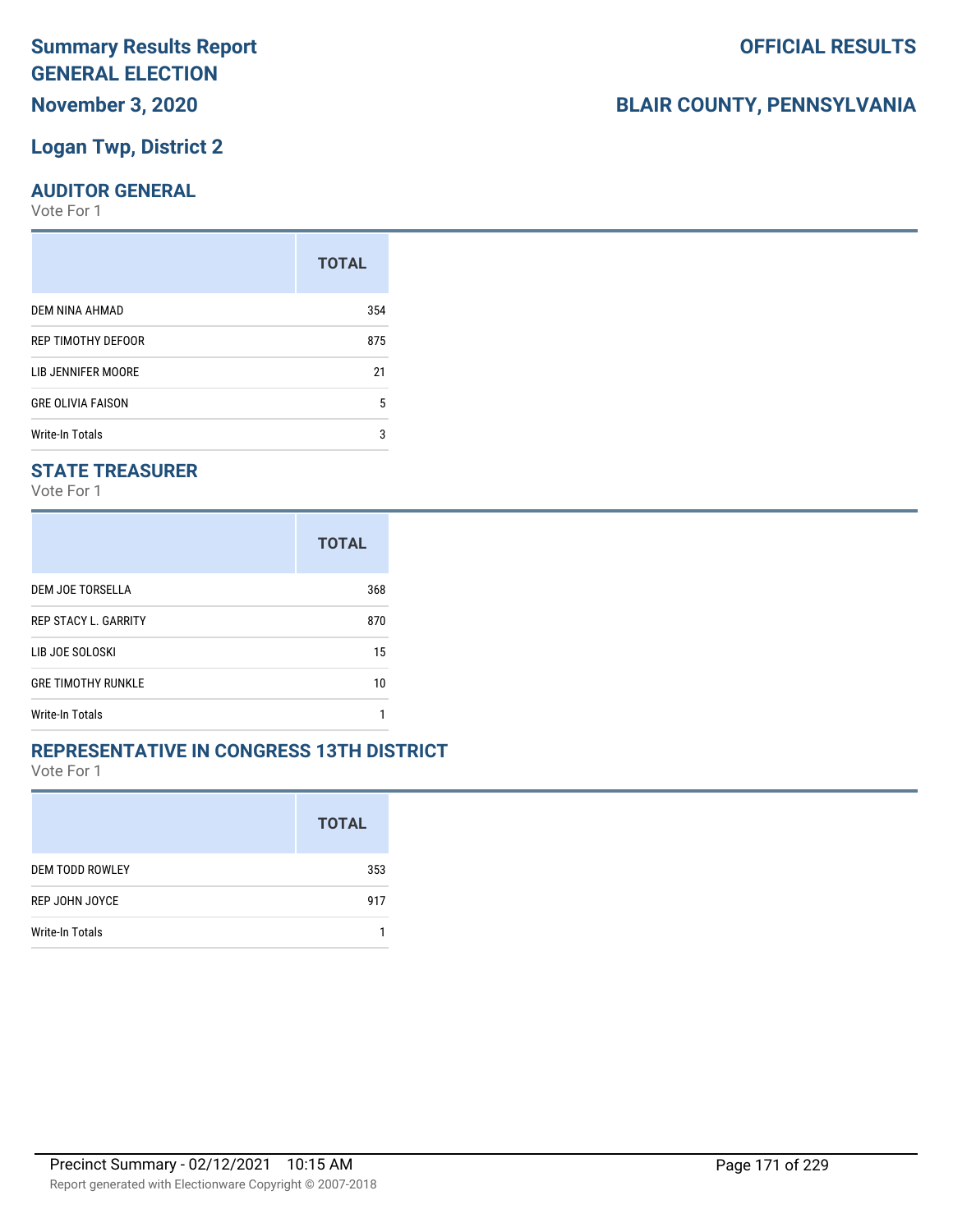## **Logan Twp, District 2**

#### **REPRESENTATIVE IN THE GENERAL ASSEMBLY 79TH DISTRICT**

|                        | <b>TOTAL</b> |
|------------------------|--------------|
| <b>DEM JASON RUNK</b>  | 334          |
| <b>REP LOU SCHMITT</b> | 929          |
| Write-In Totals        |              |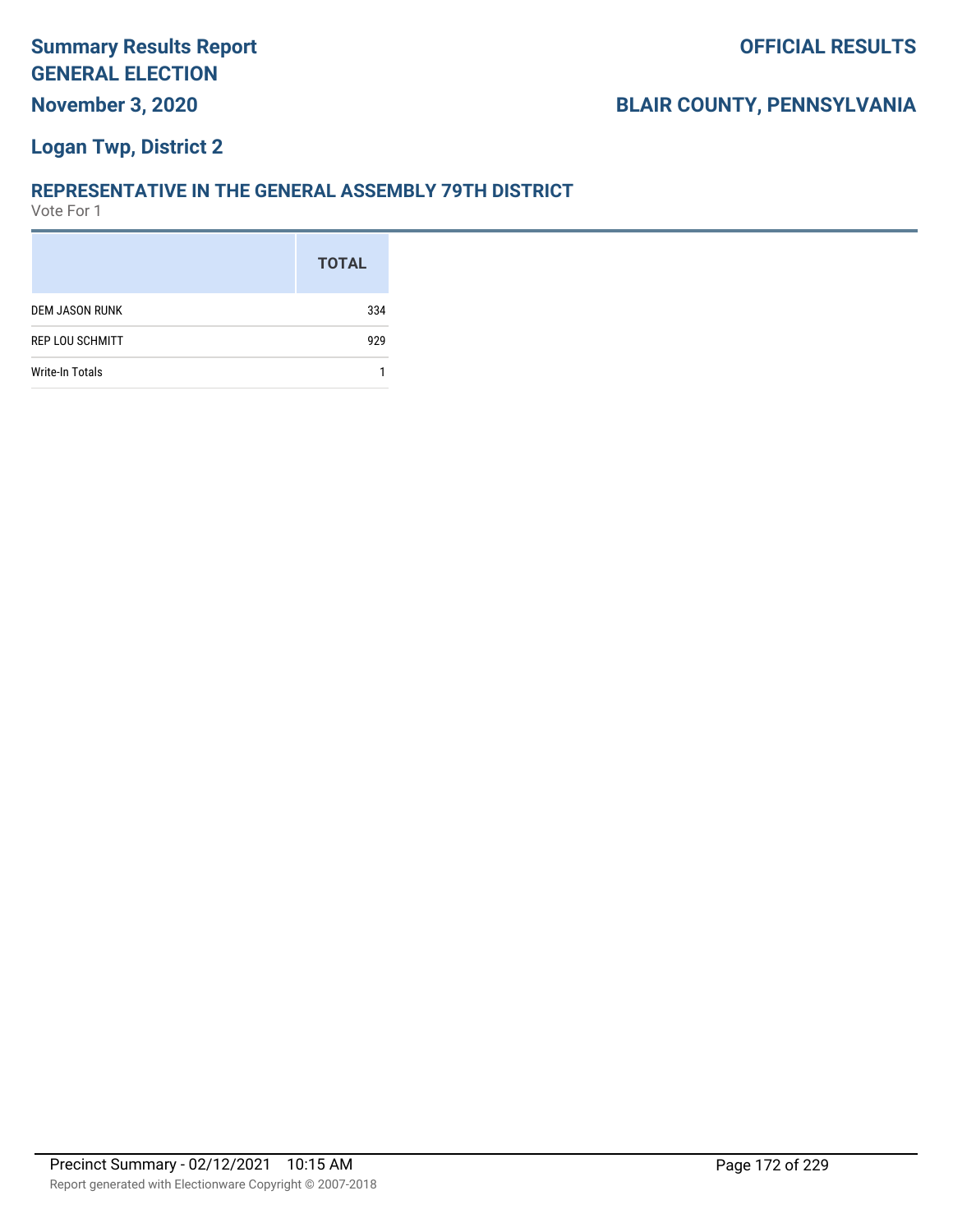## **Logan Twp, District 3**

| STATISTICS                  |              |
|-----------------------------|--------------|
|                             | <b>TOTAL</b> |
| Registered Voters - Total   | 820          |
| <b>Ballots Cast - Total</b> | 668          |
| <b>Ballots Cast - Blank</b> | 0            |
| Voter Turnout - Total       | 81.46%       |

## **PRESIDENTIAL ELECTORS**

Vote For 1

|                            | <b>TOTAL</b> |
|----------------------------|--------------|
| DEM BIDEN and HARRIS       | 154          |
| <b>REP TRUMP and PENCE</b> | 504          |
| LIB JORGENSEN and COHEN    |              |
| <b>Write-In Totals</b>     | 3            |

## **ATTORNEY GENERAL**

|                            | <b>TOTAL</b> |
|----------------------------|--------------|
| DEM JOSH SHAPIRO           | 158          |
| REP HEATHER HEIDELBAUGH    | 487          |
| LIB DANIEL WASSMER         | 9            |
| <b>GRE RICHARD L WEISS</b> | 6            |
| Write-In Totals            | n            |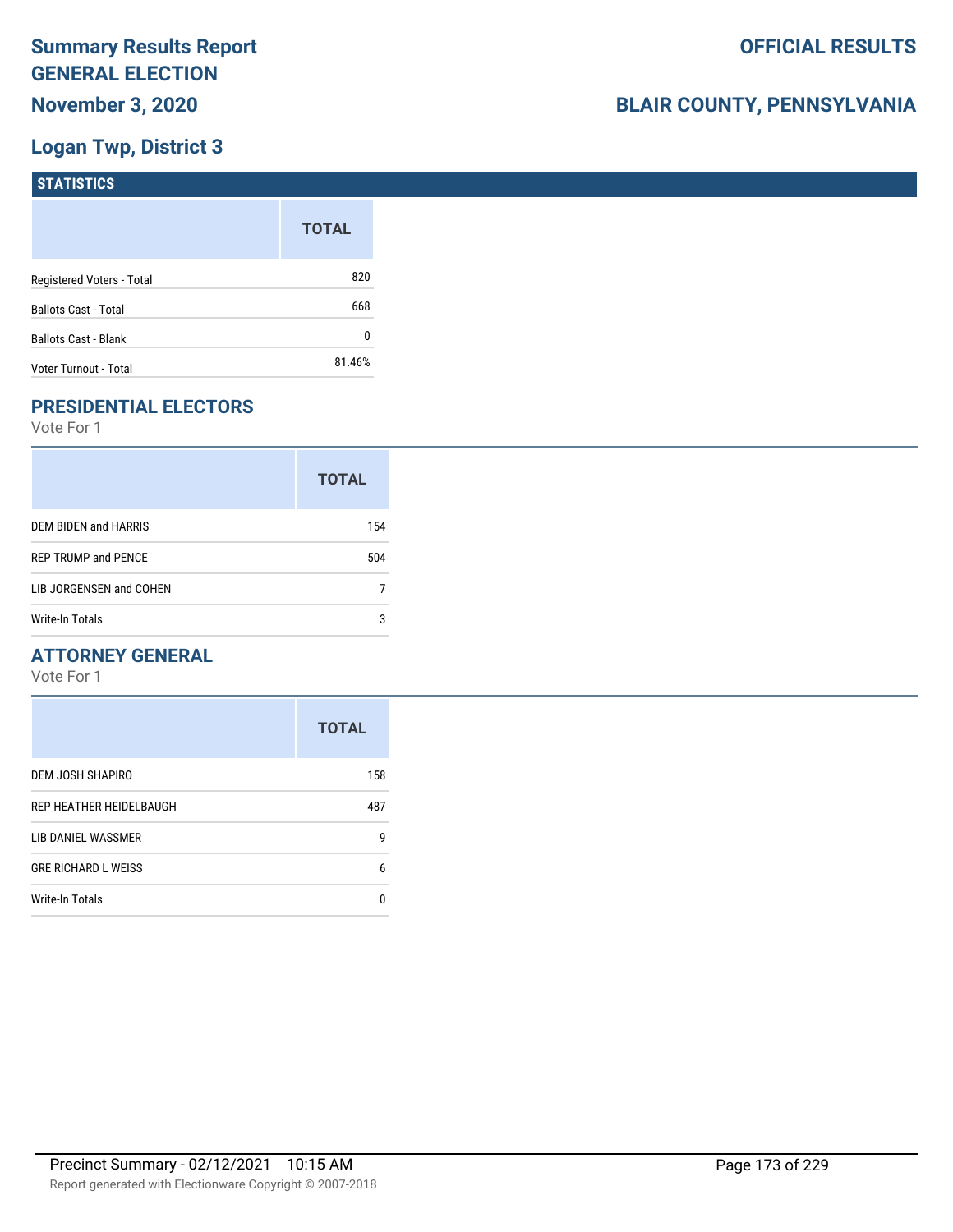## **Logan Twp, District 3**

#### **AUDITOR GENERAL**

Vote For 1

|                          | <b>TOTAL</b> |
|--------------------------|--------------|
| DEM NINA AHMAD           | 138          |
| REP TIMOTHY DEFOOR       | 484          |
| LIB JENNIFER MOORE       | 24           |
| <b>GRE OLIVIA FAISON</b> | 7            |
| <b>Write-In Totals</b>   | っ            |

## **STATE TREASURER**

Vote For 1

|                             | <b>TOTAL</b> |
|-----------------------------|--------------|
| DEM JOE TORSELLA            | 154          |
| <b>REP STACY L. GARRITY</b> | 489          |
| LIB JOE SOLOSKI             | 11           |
| <b>GRE TIMOTHY RUNKLE</b>   | 5            |
| Write-In Totals             | n            |

#### **REPRESENTATIVE IN CONGRESS 13TH DISTRICT**

Vote For 1

|                        | <b>TOTAL</b> |
|------------------------|--------------|
| <b>DEM TODD ROWLEY</b> | 140          |
| <b>REP JOHN JOYCE</b>  | 521          |
| Write-In Totals        |              |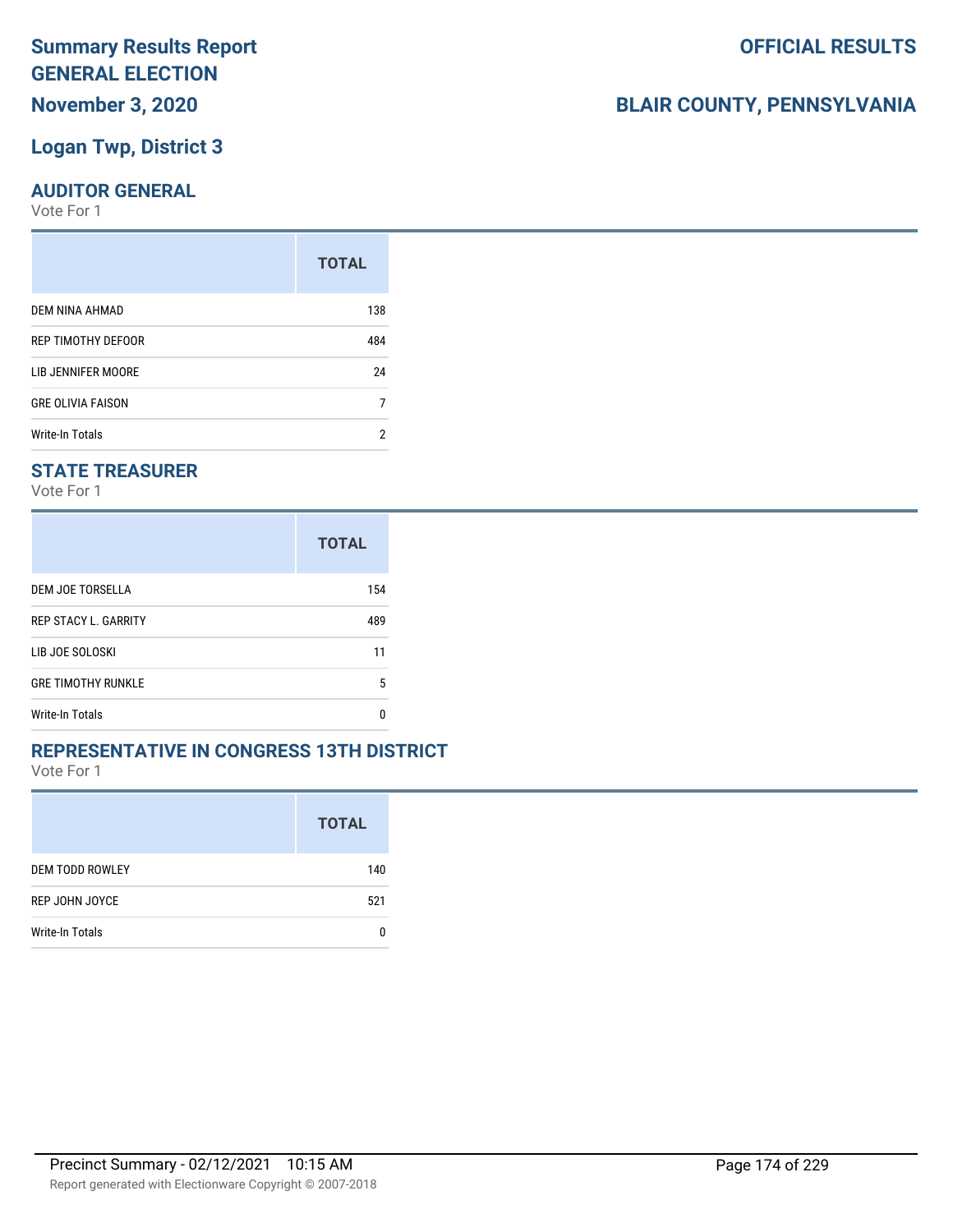## **Logan Twp, District 3**

#### **REPRESENTATIVE IN THE GENERAL ASSEMBLY 79TH DISTRICT**

|                        | <b>TOTAL</b> |
|------------------------|--------------|
| <b>DEM JASON RUNK</b>  | 136          |
| <b>REP LOU SCHMITT</b> | 524          |
| Write-In Totals        |              |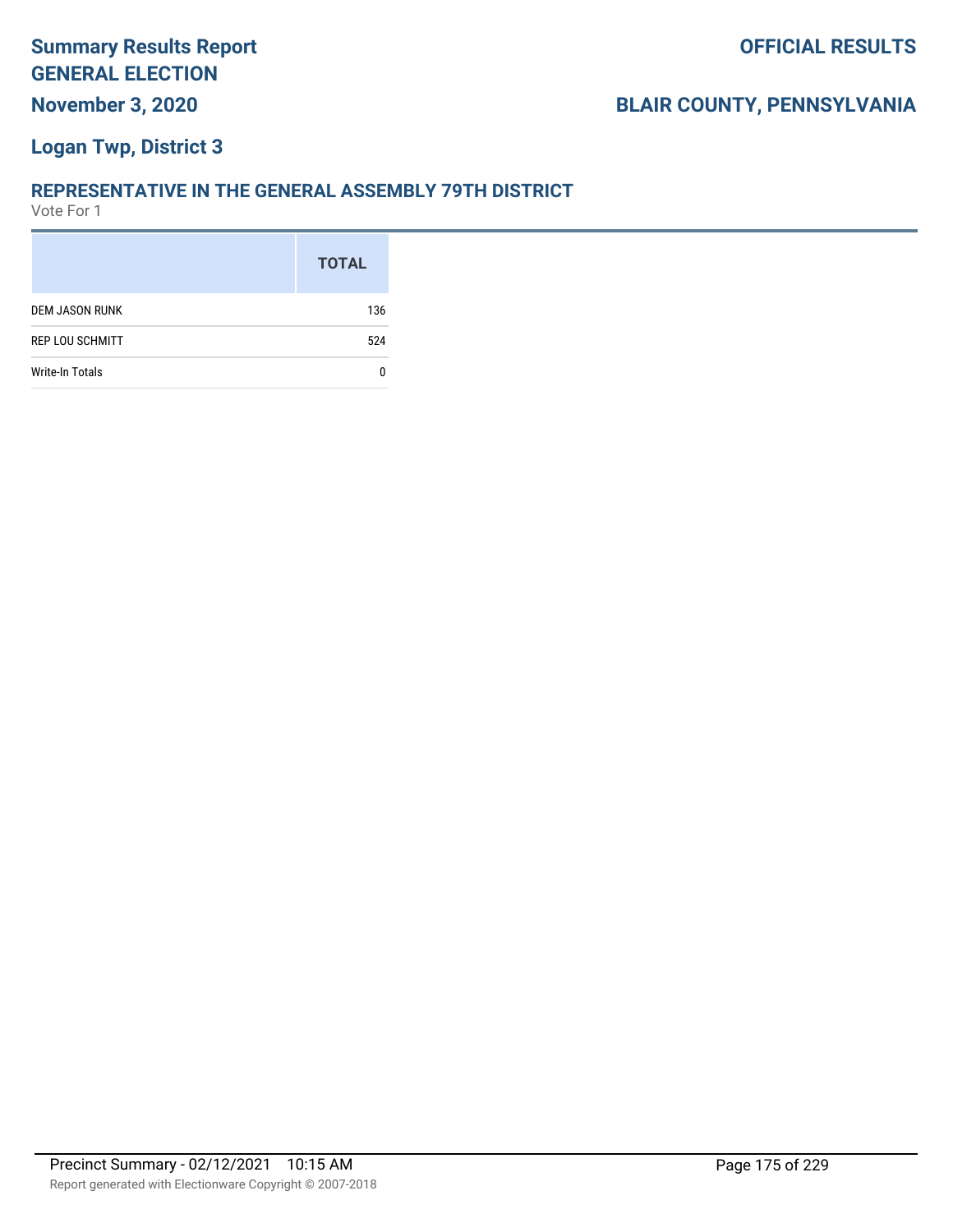## **Logan Twp, District 4**

| STATISTICS                  |              |
|-----------------------------|--------------|
|                             | <b>TOTAL</b> |
| Registered Voters - Total   | 1,193        |
| <b>Ballots Cast - Total</b> | 975          |
| <b>Ballots Cast - Blank</b> |              |
| Voter Turnout - Total       | 81.73%       |

## **PRESIDENTIAL ELECTORS**

Vote For 1

|                            | <b>TOTAL</b> |
|----------------------------|--------------|
| DEM BIDEN and HARRIS       | 241          |
| <b>REP TRUMP and PENCE</b> | 721          |
| LIB JORGENSEN and COHEN    | 10           |
| Write-In Totals            |              |

## **ATTORNEY GENERAL**

|                            | <b>TOTAL</b> |
|----------------------------|--------------|
| DEM JOSH SHAPIRO           | 239          |
| REP HEATHER HEIDELBAUGH    | 706          |
| LIB DANIEL WASSMER         | 14           |
| <b>GRE RICHARD L WEISS</b> | 9            |
| Write-In Totals            | n            |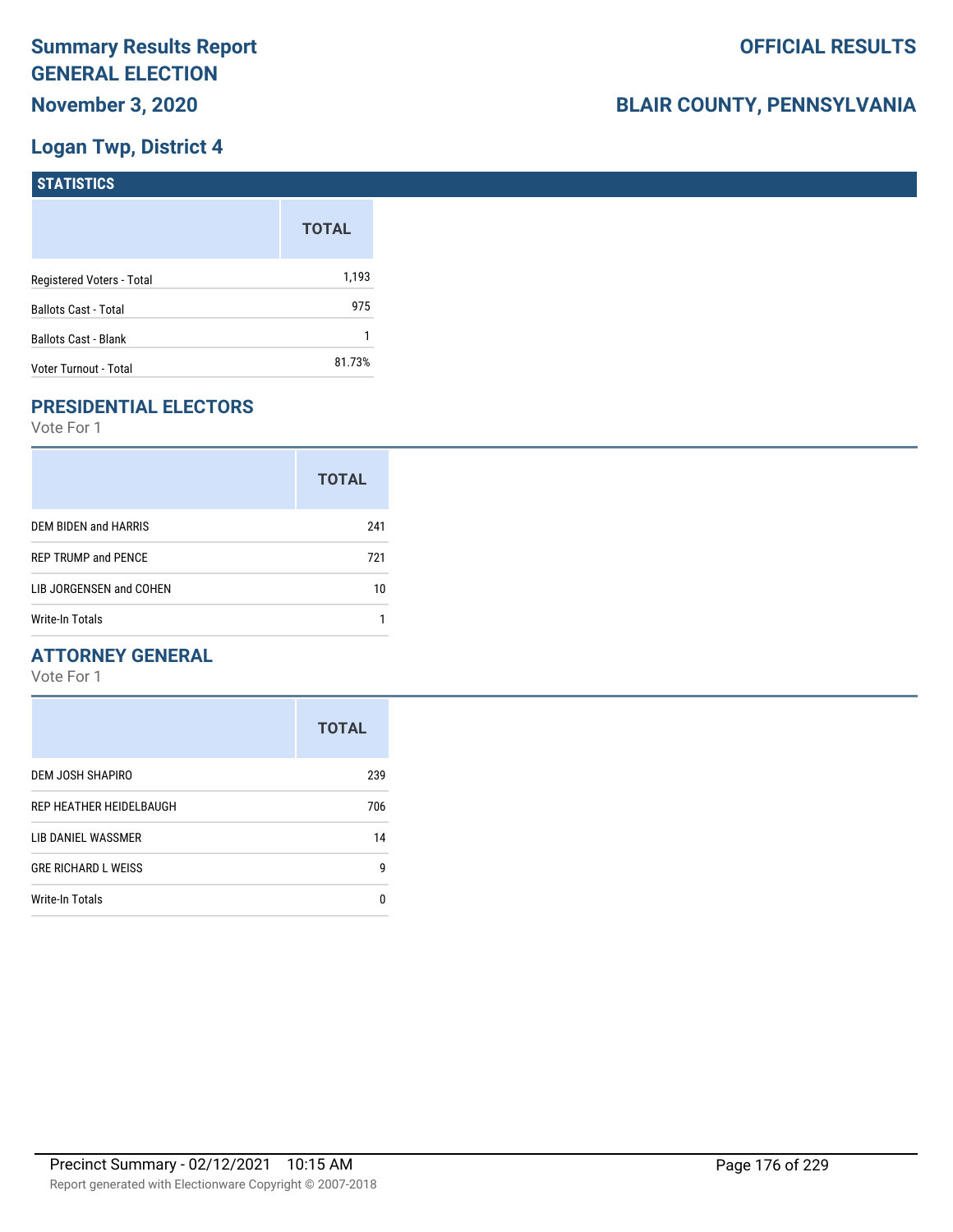## **Logan Twp, District 4**

#### **AUDITOR GENERAL**

Vote For 1

|                          | <b>TOTAL</b> |
|--------------------------|--------------|
| DEM NINA AHMAD           | 208          |
| REP TIMOTHY DEFOOR       | 722          |
| LIB JENNIFER MOORE       | 21           |
| <b>GRE OLIVIA FAISON</b> |              |
| Write-In Totals          |              |

## **STATE TREASURER**

Vote For 1

|                             | <b>TOTAL</b> |
|-----------------------------|--------------|
| DEM JOE TORSELLA            | 233          |
| <b>REP STACY L. GARRITY</b> | 709          |
| LIB JOE SOLOSKI             | 16           |
| <b>GRE TIMOTHY RUNKLE</b>   | 6            |
| Write-In Totals             |              |

#### **REPRESENTATIVE IN CONGRESS 13TH DISTRICT**

Vote For 1

|                        | <b>TOTAL</b> |
|------------------------|--------------|
| <b>DEM TODD ROWLEY</b> | 219          |
| REP JOHN JOYCE         | 751          |
| Write-In Totals        |              |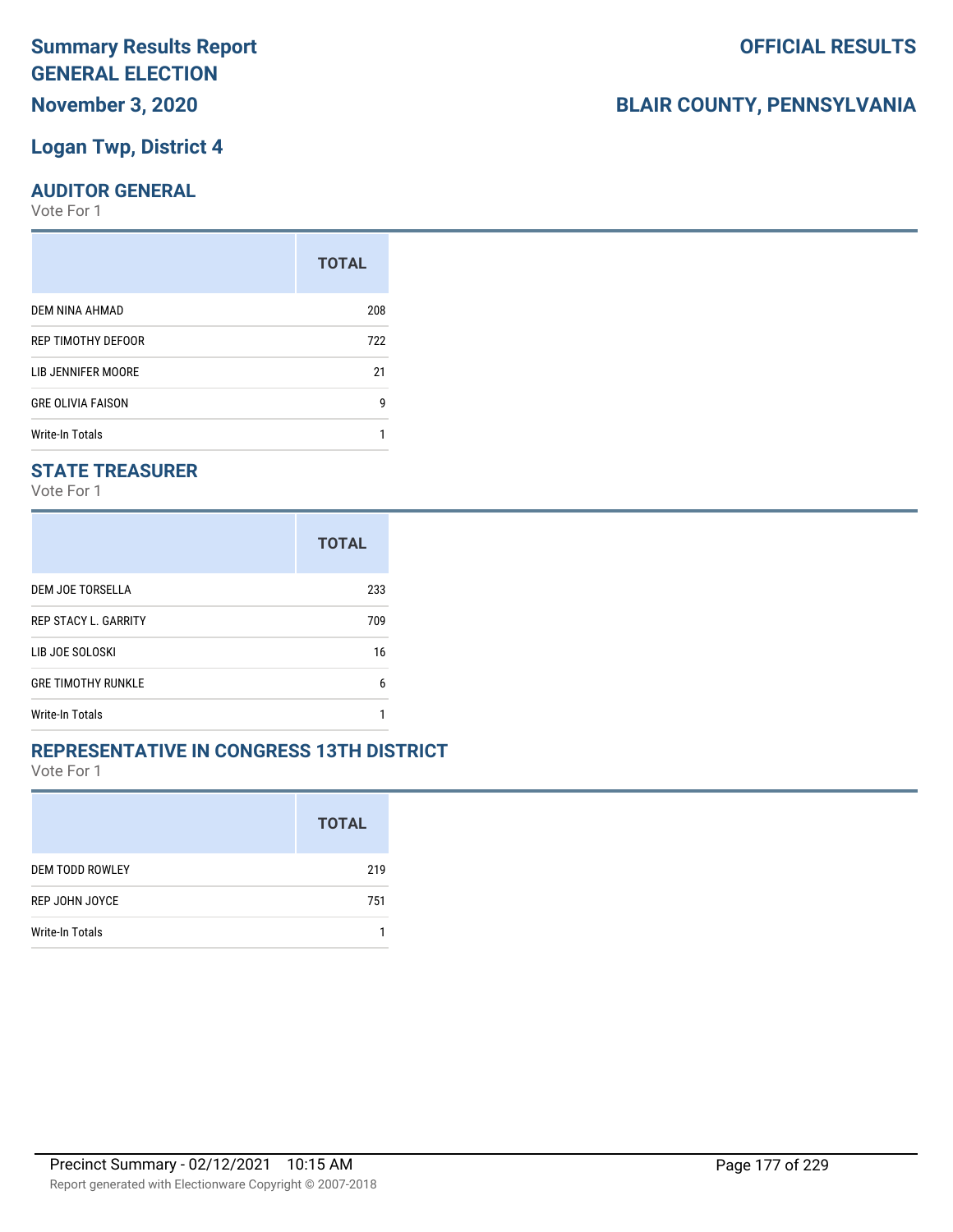## **Logan Twp, District 4**

#### **REPRESENTATIVE IN THE GENERAL ASSEMBLY 79TH DISTRICT**

|                        | <b>TOTAL</b> |
|------------------------|--------------|
| <b>DEM JASON RUNK</b>  | 232          |
| <b>REP LOU SCHMITT</b> | 735          |
| Write-In Totals        |              |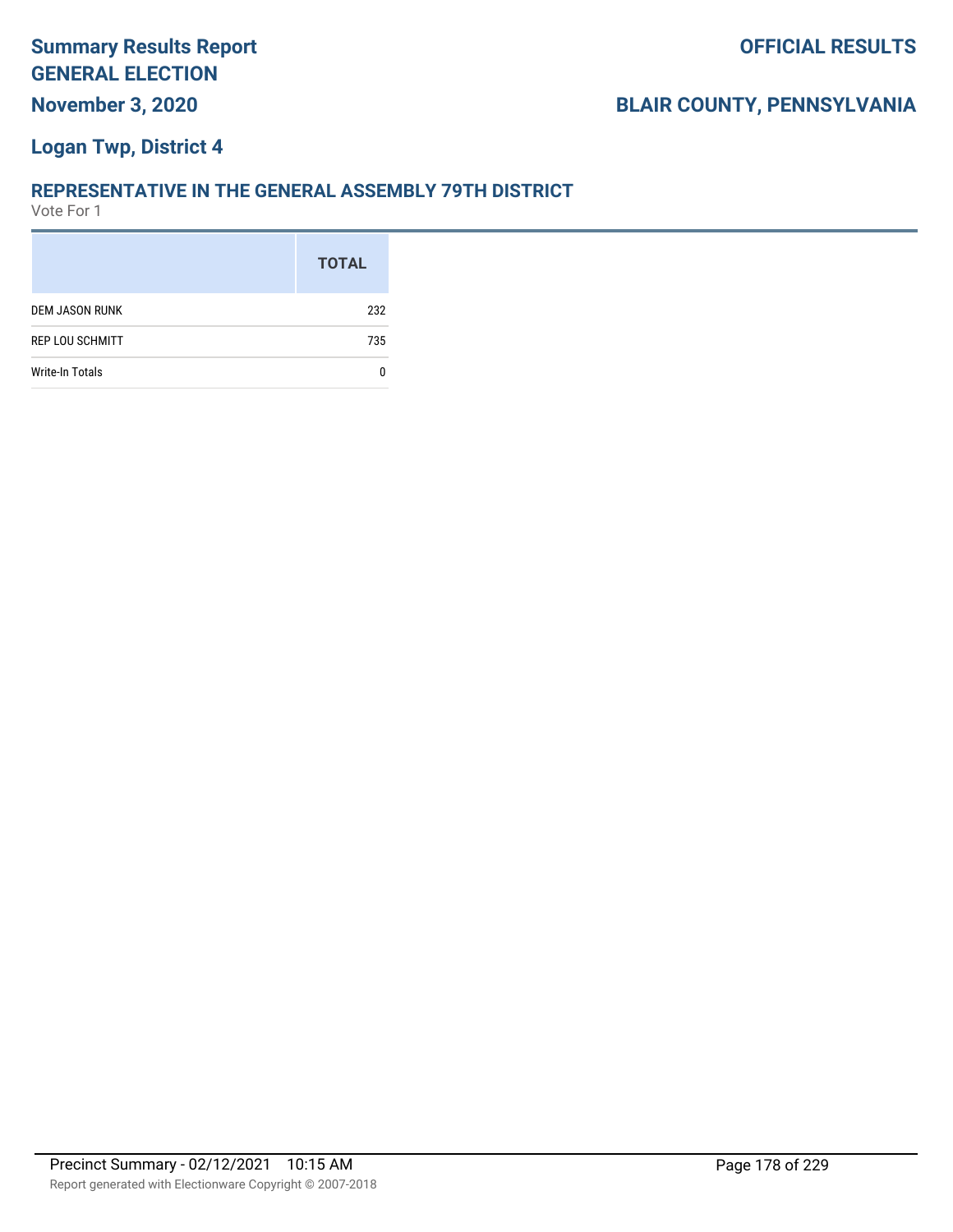## **Logan Twp, District 5**

| STATISTICS                  |              |
|-----------------------------|--------------|
|                             | <b>TOTAL</b> |
| Registered Voters - Total   | 1,185        |
| <b>Ballots Cast - Total</b> | 1,016        |
| <b>Ballots Cast - Blank</b> | 0            |
| Voter Turnout - Total       | 85.74%       |

## **PRESIDENTIAL ELECTORS**

Vote For 1

|                            | <b>TOTAL</b> |
|----------------------------|--------------|
| DEM BIDEN and HARRIS       | 277          |
| <b>REP TRUMP and PENCE</b> | 728          |
| LIB JORGENSEN and COHEN    | 10           |
| Write-In Totals            |              |

## **ATTORNEY GENERAL**

|                            | <b>TOTAL</b> |
|----------------------------|--------------|
| DEM JOSH SHAPIRO           | 263          |
| REP HEATHER HEIDELBAUGH    | 701          |
| LIB DANIEL WASSMER         | 23           |
| <b>GRE RICHARD L WEISS</b> | 6            |
| Write-In Totals            | n            |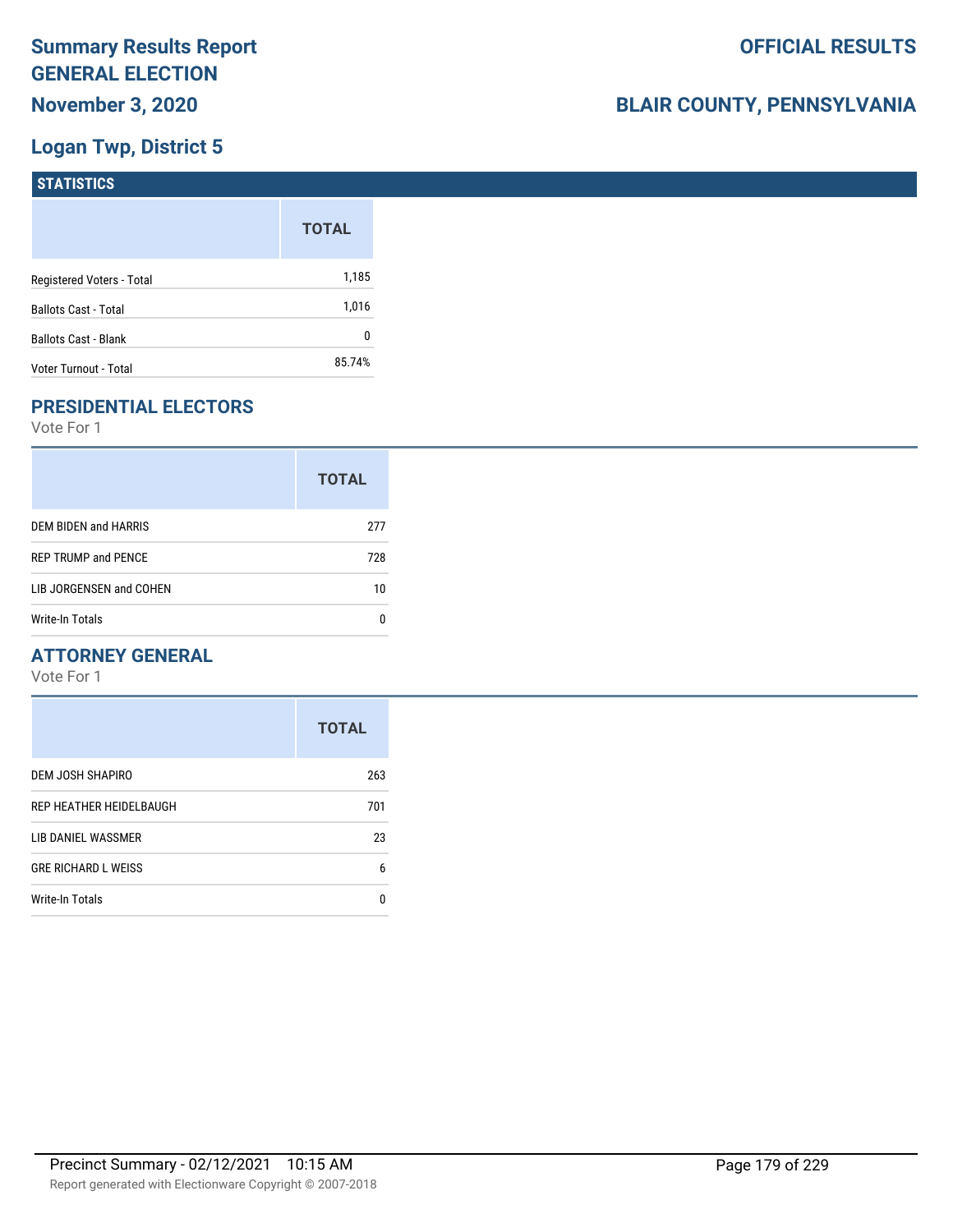## **Logan Twp, District 5**

#### **AUDITOR GENERAL**

Vote For 1

|                          | <b>TOTAL</b> |
|--------------------------|--------------|
| <b>DEM NINA AHMAD</b>    | 226          |
| REP TIMOTHY DEFOOR       | 717          |
| LIB JENNIFER MOORE       | 33           |
| <b>GRE OLIVIA FAISON</b> | 11           |
| <b>Write-In Totals</b>   | n            |

## **STATE TREASURER**

Vote For 1

|                             | <b>TOTAL</b> |
|-----------------------------|--------------|
| DEM JOE TORSELLA            | 261          |
| <b>REP STACY L. GARRITY</b> | 696          |
| LIB JOE SOLOSKI             | 19           |
| <b>GRE TIMOTHY RUNKLE</b>   | 13           |
| Write-In Totals             |              |

#### **REPRESENTATIVE IN CONGRESS 13TH DISTRICT**

Vote For 1

|                        | <b>TOTAL</b> |
|------------------------|--------------|
| <b>DEM TODD ROWLEY</b> | 243          |
| REP JOHN JOYCE         | 755          |
| Write-In Totals        |              |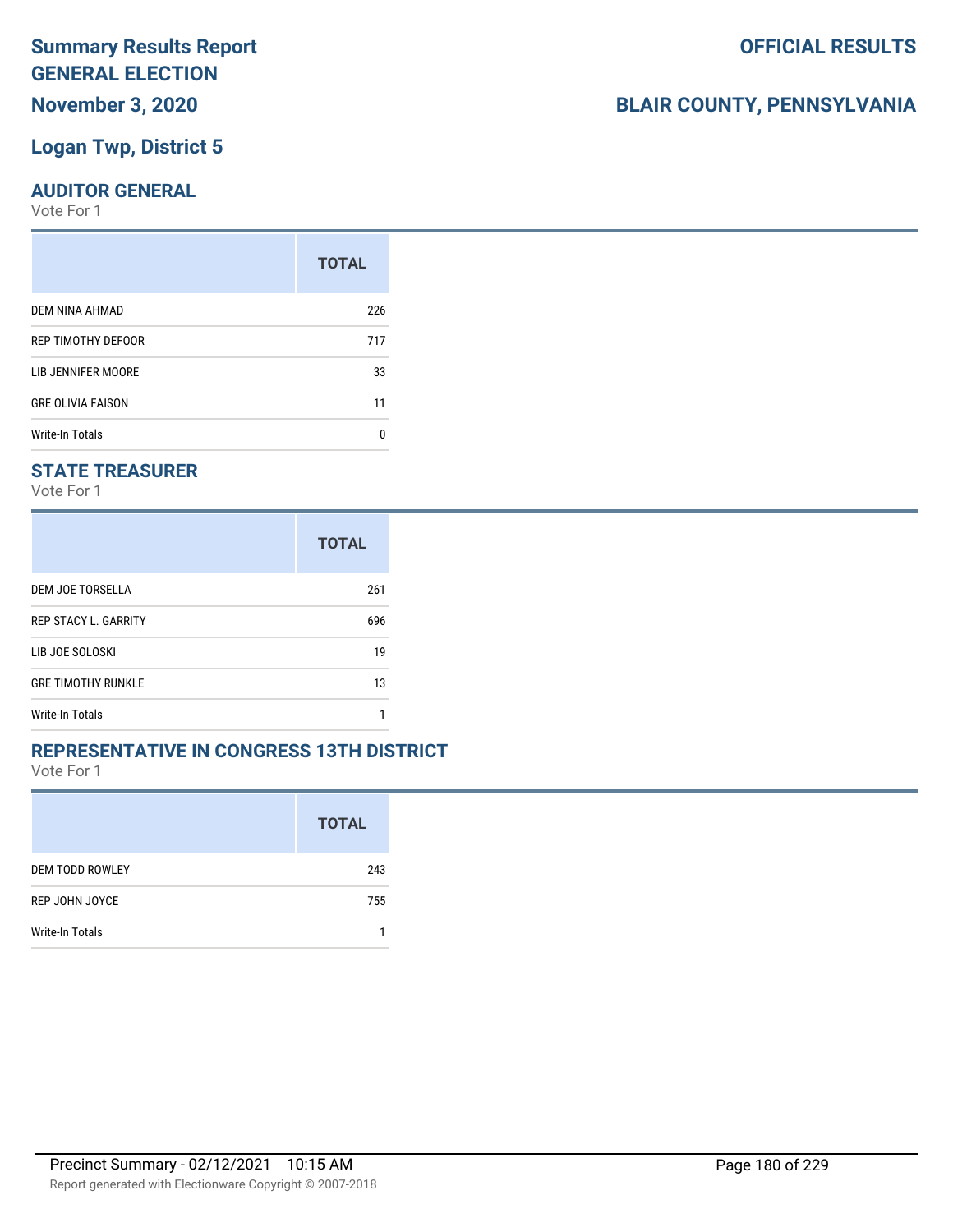#### **Logan Twp, District 5**

#### **REPRESENTATIVE IN THE GENERAL ASSEMBLY 79TH DISTRICT**

|                        | <b>TOTAL</b> |
|------------------------|--------------|
| <b>DEM JASON RUNK</b>  | 241          |
| <b>REP LOU SCHMITT</b> | 753          |
| Write-In Totals        |              |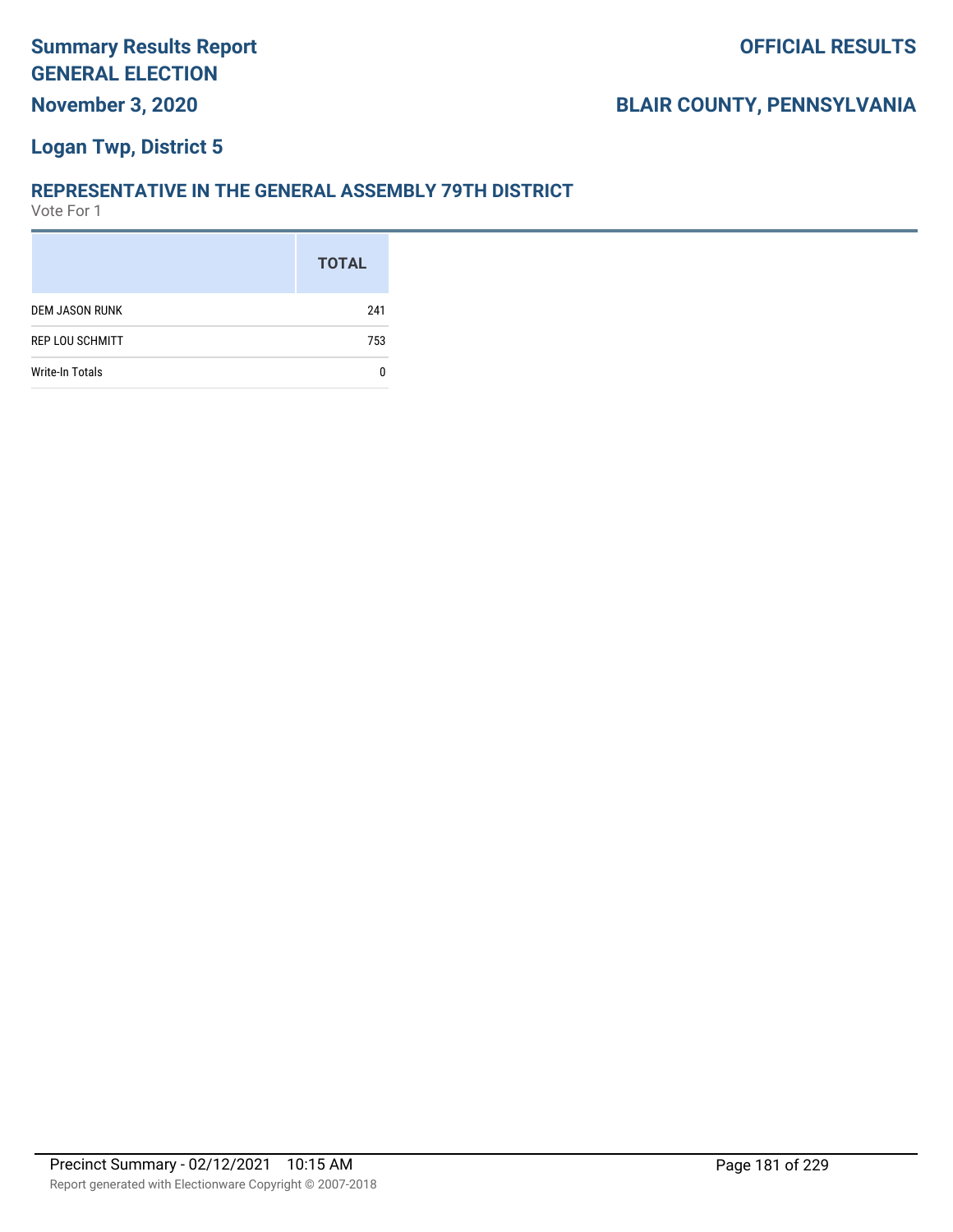## **Logan Twp, District 6**

| STATISTICS                  |              |
|-----------------------------|--------------|
|                             | <b>TOTAL</b> |
| Registered Voters - Total   | 1,679        |
| <b>Ballots Cast - Total</b> | 1,307        |
| <b>Ballots Cast - Blank</b> |              |
| Voter Turnout - Total       | 77.84%       |

## **PRESIDENTIAL ELECTORS**

Vote For 1

|                            | <b>TOTAL</b> |
|----------------------------|--------------|
| DEM BIDEN and HARRIS       | 378          |
| <b>REP TRUMP and PENCE</b> | 907          |
| LIB JORGENSEN and COHEN    | 15           |
| Write-In Totals            |              |

#### **ATTORNEY GENERAL**

|                            | <b>TOTAL</b> |
|----------------------------|--------------|
| DEM JOSH SHAPIRO           | 398          |
| REP HEATHER HEIDELBAUGH    | 859          |
| LIB DANIEL WASSMER         | 22           |
| <b>GRE RICHARD L WEISS</b> | 13           |
| <b>Write-In Totals</b>     | 0            |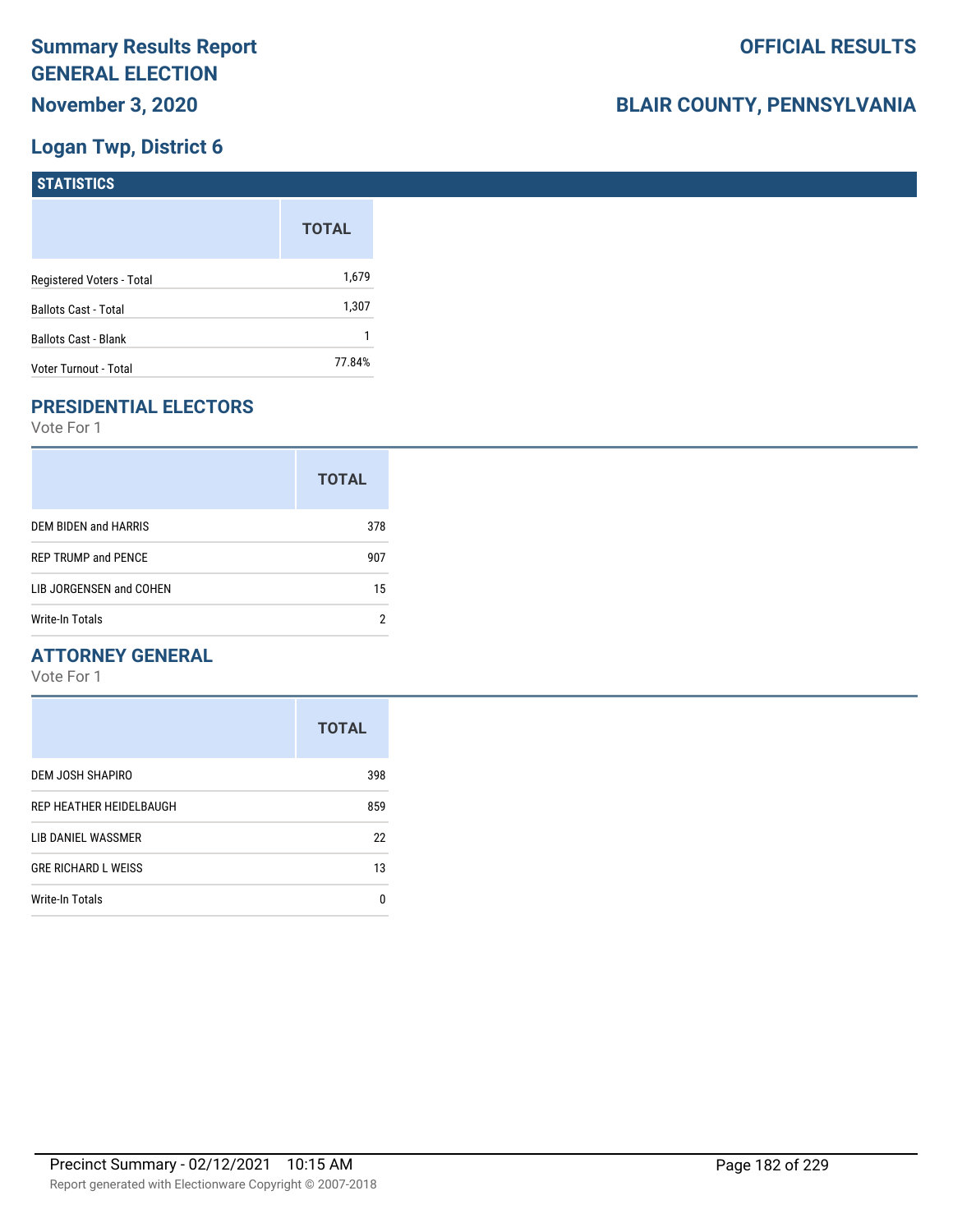#### **Logan Twp, District 6**

#### **AUDITOR GENERAL**

Vote For 1

|                          | <b>TOTAL</b> |
|--------------------------|--------------|
| DEM NINA AHMAD           | 343          |
| REP TIMOTHY DEFOOR       | 897          |
| LIB JENNIFER MOORE       | 34           |
| <b>GRE OLIVIA FAISON</b> | 10           |
| <b>Write-In Totals</b>   |              |

#### **STATE TREASURER**

Vote For 1

|                             | <b>TOTAL</b> |
|-----------------------------|--------------|
| DEM JOE TORSELLA            | 376          |
| <b>REP STACY L. GARRITY</b> | 880          |
| LIB JOE SOLOSKI             | 22           |
| <b>GRE TIMOTHY RUNKLE</b>   |              |
| Write-In Totals             |              |

#### **REPRESENTATIVE IN CONGRESS 13TH DISTRICT**

Vote For 1

|                        | <b>TOTAL</b> |
|------------------------|--------------|
| <b>DEM TODD ROWLEY</b> | 358          |
| REP JOHN JOYCE         | 934          |
| <b>Write-In Totals</b> | 3            |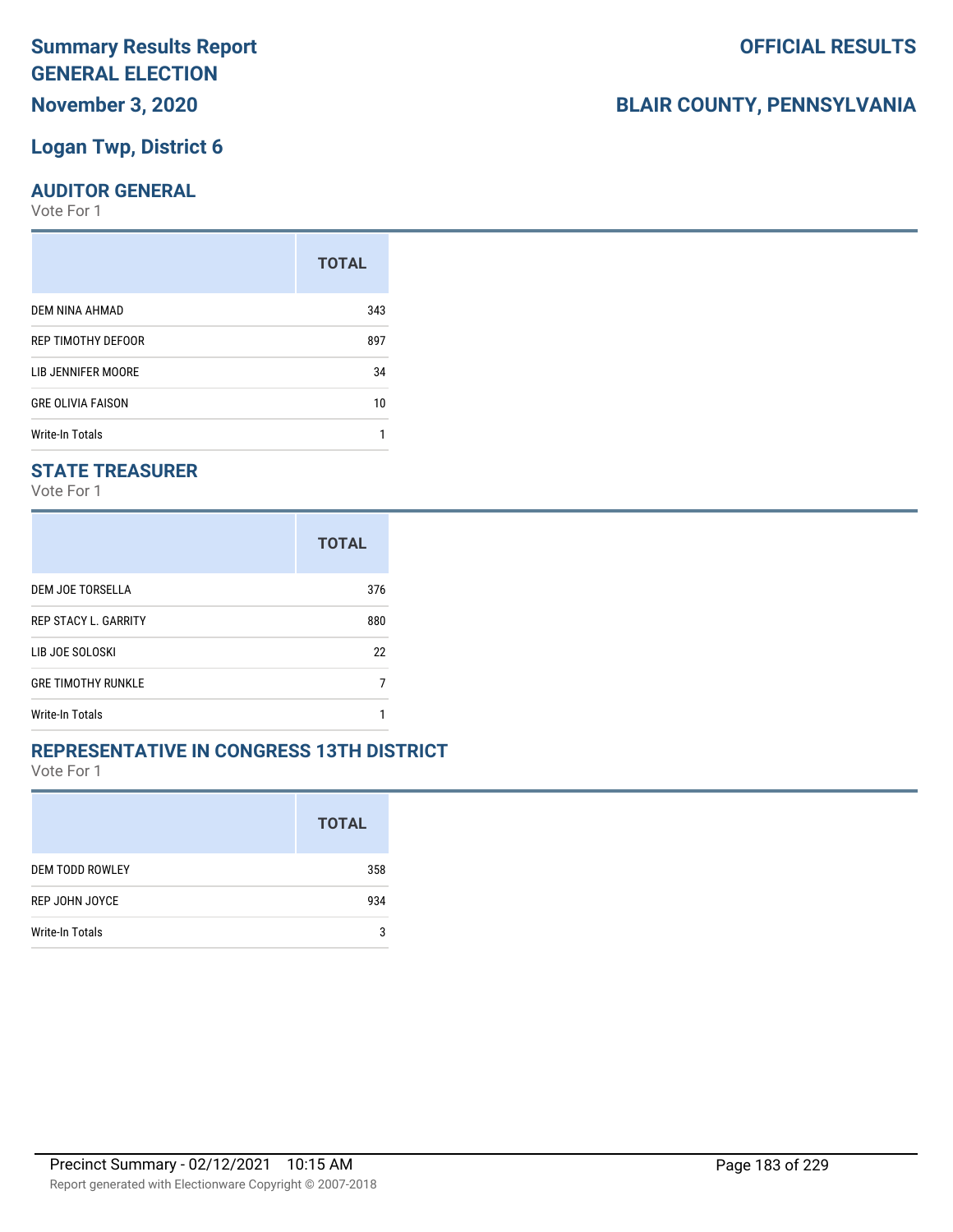#### **Logan Twp, District 6**

#### **REPRESENTATIVE IN THE GENERAL ASSEMBLY 79TH DISTRICT**

|                        | <b>TOTAL</b> |
|------------------------|--------------|
| <b>DEM JASON RUNK</b>  | 328          |
| <b>REP LOU SCHMITT</b> | 964          |
| Write-In Totals        | 2            |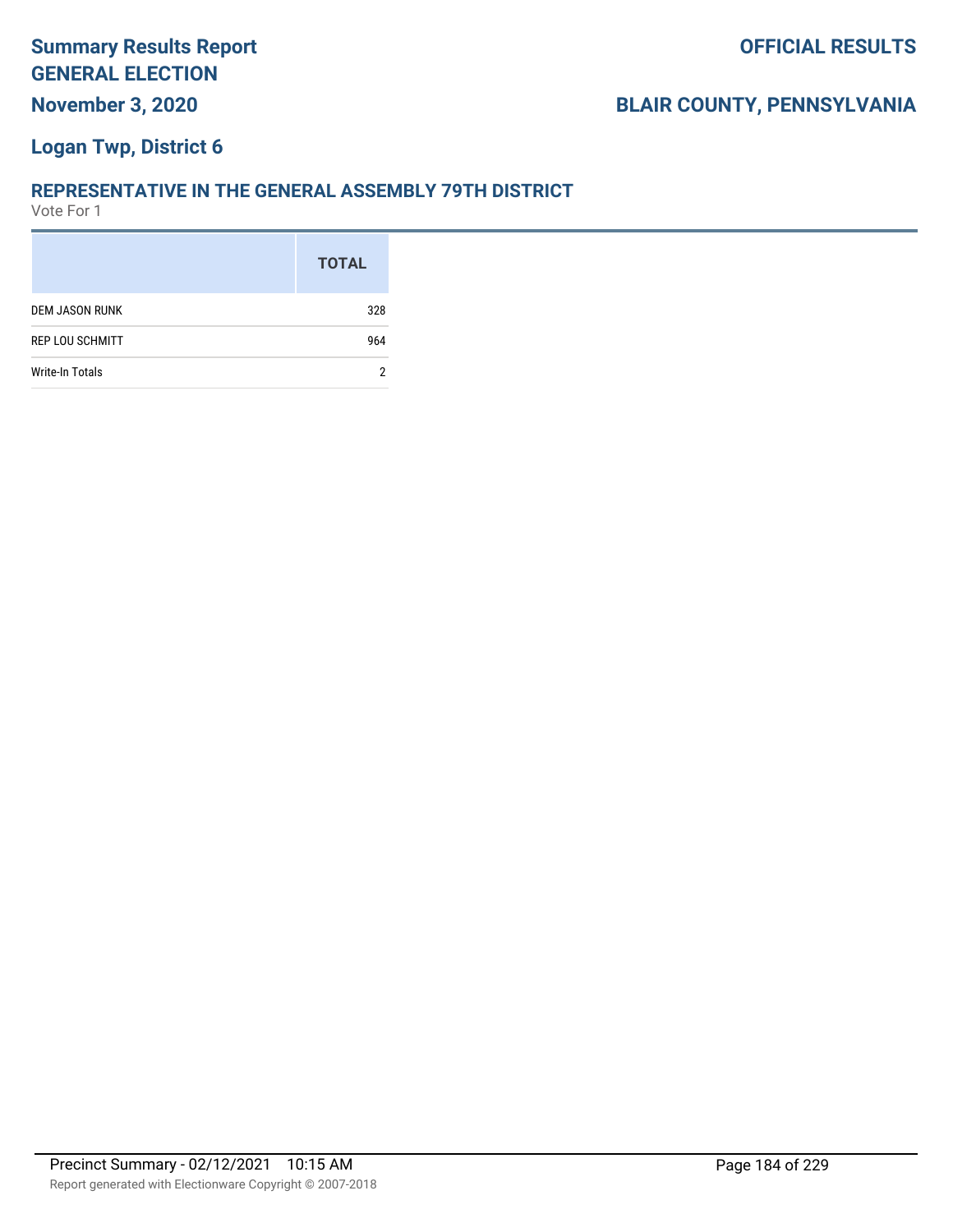## **Logan Twp, District 7**

| STATISTICS                  |              |
|-----------------------------|--------------|
|                             | <b>TOTAL</b> |
| Registered Voters - Total   | 572          |
| <b>Ballots Cast - Total</b> | 479          |
| <b>Ballots Cast - Blank</b> | 0            |
| Voter Turnout - Total       | 83.74%       |

## **PRESIDENTIAL ELECTORS**

Vote For 1

|                            | <b>TOTAL</b> |
|----------------------------|--------------|
| DEM BIDEN and HARRIS       | 121          |
| <b>REP TRUMP and PENCE</b> | 355          |
| LIB JORGENSEN and COHEN    | 3            |
| Write-In Totals            |              |

#### **ATTORNEY GENERAL**

|                            | <b>TOTAL</b> |
|----------------------------|--------------|
| DEM JOSH SHAPIRO           | 120          |
| REP HEATHER HEIDELBAUGH    | 346          |
| LIB DANIEL WASSMER         | 5            |
| <b>GRE RICHARD L WEISS</b> | 6            |
| Write-In Totals            | n            |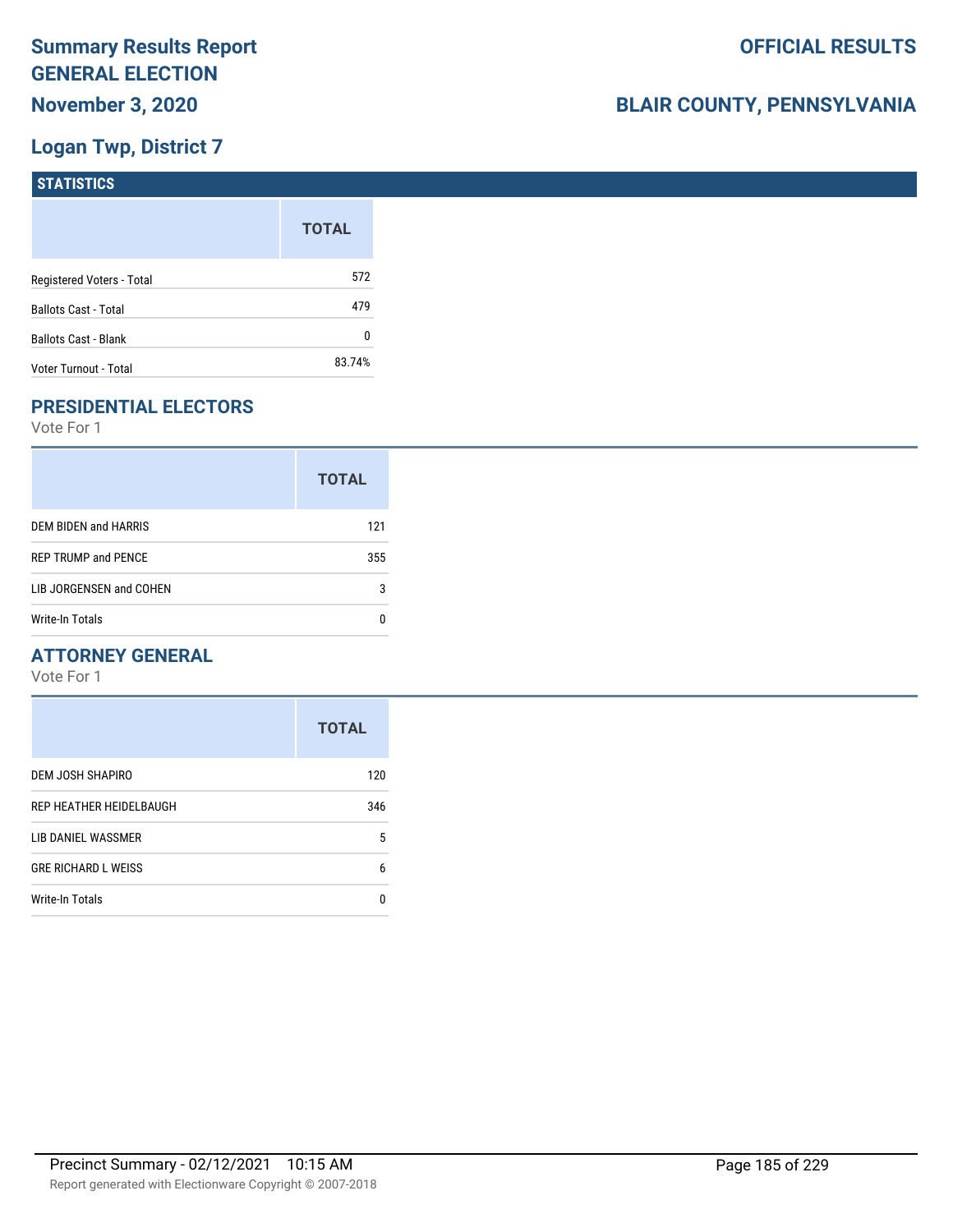#### **Logan Twp, District 7**

#### **AUDITOR GENERAL**

Vote For 1

|                          | <b>TOTAL</b> |
|--------------------------|--------------|
| DEM NINA AHMAD           | 99           |
| REP TIMOTHY DEFOOR       | 355          |
| LIB JENNIFER MOORE       | 19           |
| <b>GRE OLIVIA FAISON</b> | 5            |
| <b>Write-In Totals</b>   | n            |

#### **STATE TREASURER**

Vote For 1

|                             | <b>TOTAL</b> |
|-----------------------------|--------------|
| DEM JOE TORSELLA            | 120          |
| <b>REP STACY L. GARRITY</b> | 343          |
| LIB JOE SOLOSKI             |              |
| <b>GRE TIMOTHY RUNKLE</b>   | 6            |
| Write-In Totals             | n            |

#### **REPRESENTATIVE IN CONGRESS 13TH DISTRICT**

Vote For 1

|                        | <b>TOTAL</b> |
|------------------------|--------------|
| <b>DEM TODD ROWLEY</b> | 109          |
| REP JOHN JOYCE         | 369          |
| Write-In Totals        |              |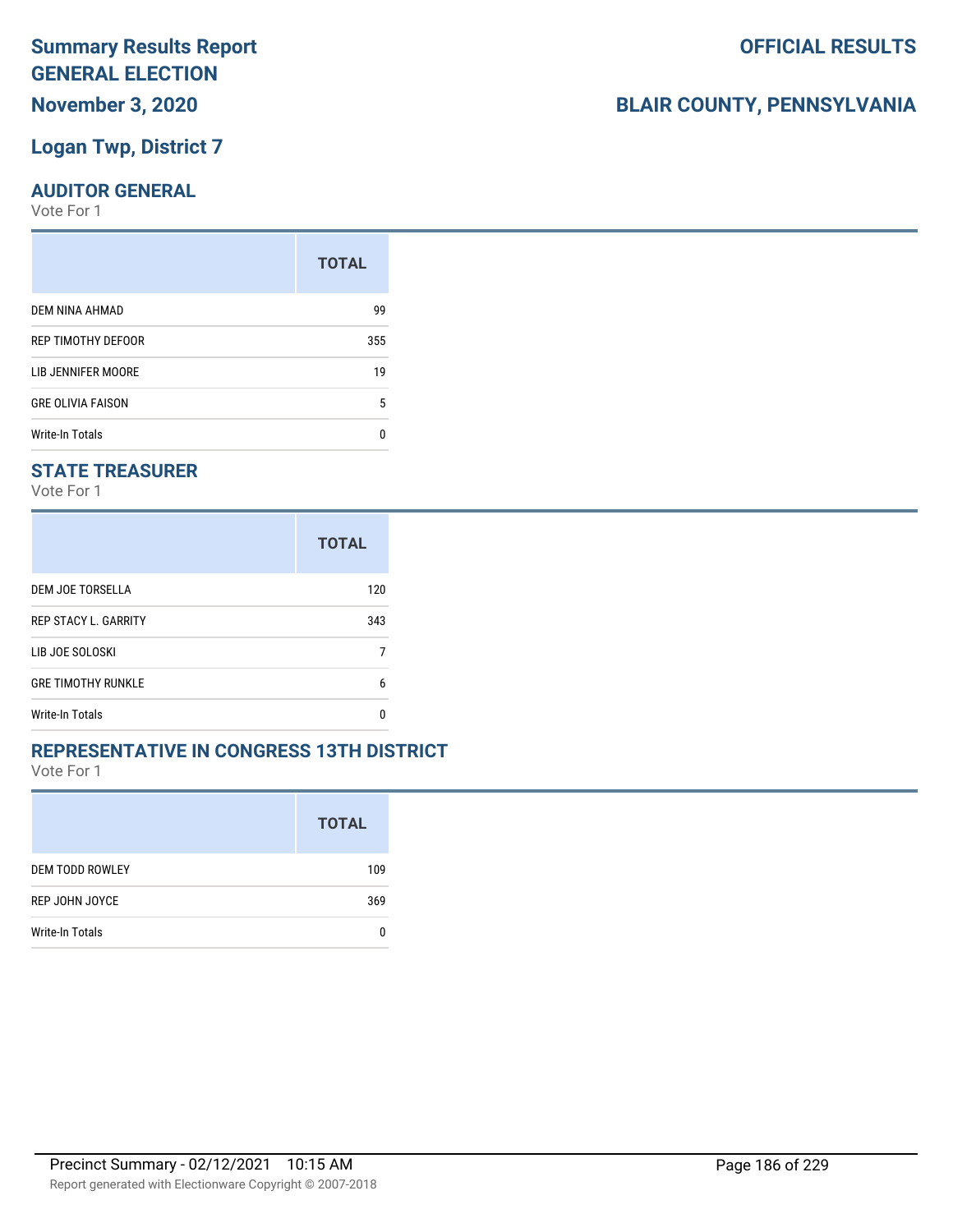#### **Logan Twp, District 7**

#### **REPRESENTATIVE IN THE GENERAL ASSEMBLY 79TH DISTRICT**

|                        | <b>TOTAL</b> |
|------------------------|--------------|
| <b>DEM JASON RUNK</b>  | 107          |
| <b>REP LOU SCHMITT</b> | 371          |
| <b>Write-In Totals</b> |              |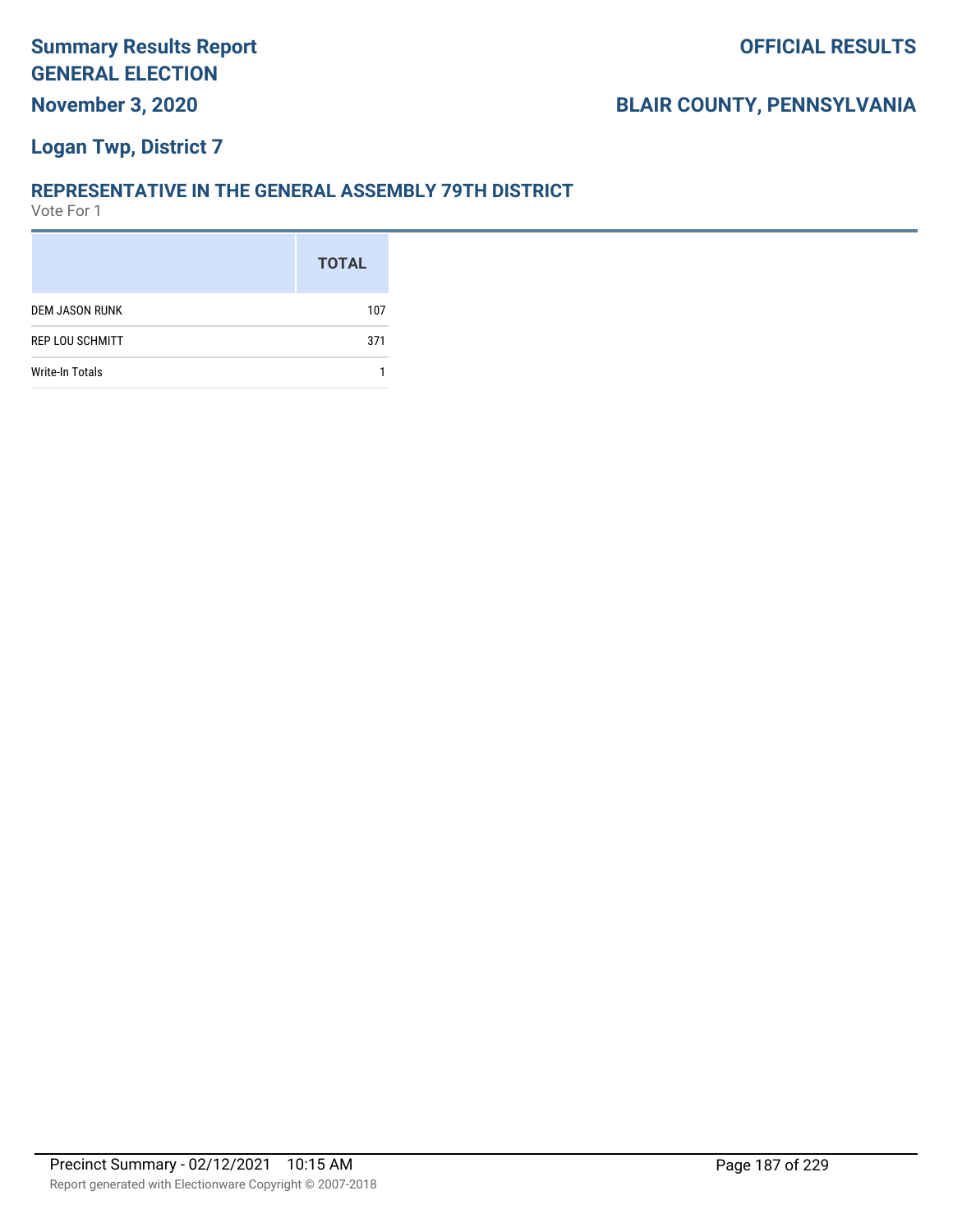#### **Martinsburg Boro, District 1**

| <b>STATISTICS</b>           |              |
|-----------------------------|--------------|
|                             | <b>TOTAL</b> |
| Registered Voters - Total   | 561          |
| Ballots Cast - Total        | 480          |
| <b>Ballots Cast - Blank</b> | 0            |
| Voter Turnout - Total       | 85.56%       |

## **PRESIDENTIAL ELECTORS**

Vote For 1

| <b>TOTAL</b> |  |
|--------------|--|
| 84           |  |
| 389          |  |
| 6            |  |
|              |  |
|              |  |

#### **ATTORNEY GENERAL**

|                            | <b>TOTAL</b> |
|----------------------------|--------------|
| DEM JOSH SHAPIRO           | 93           |
| REP HEATHER HEIDELBAUGH    | 376          |
| LIB DANIEL WASSMER         | 6            |
| <b>GRE RICHARD L WEISS</b> | 0            |
| Write-In Totals            | n            |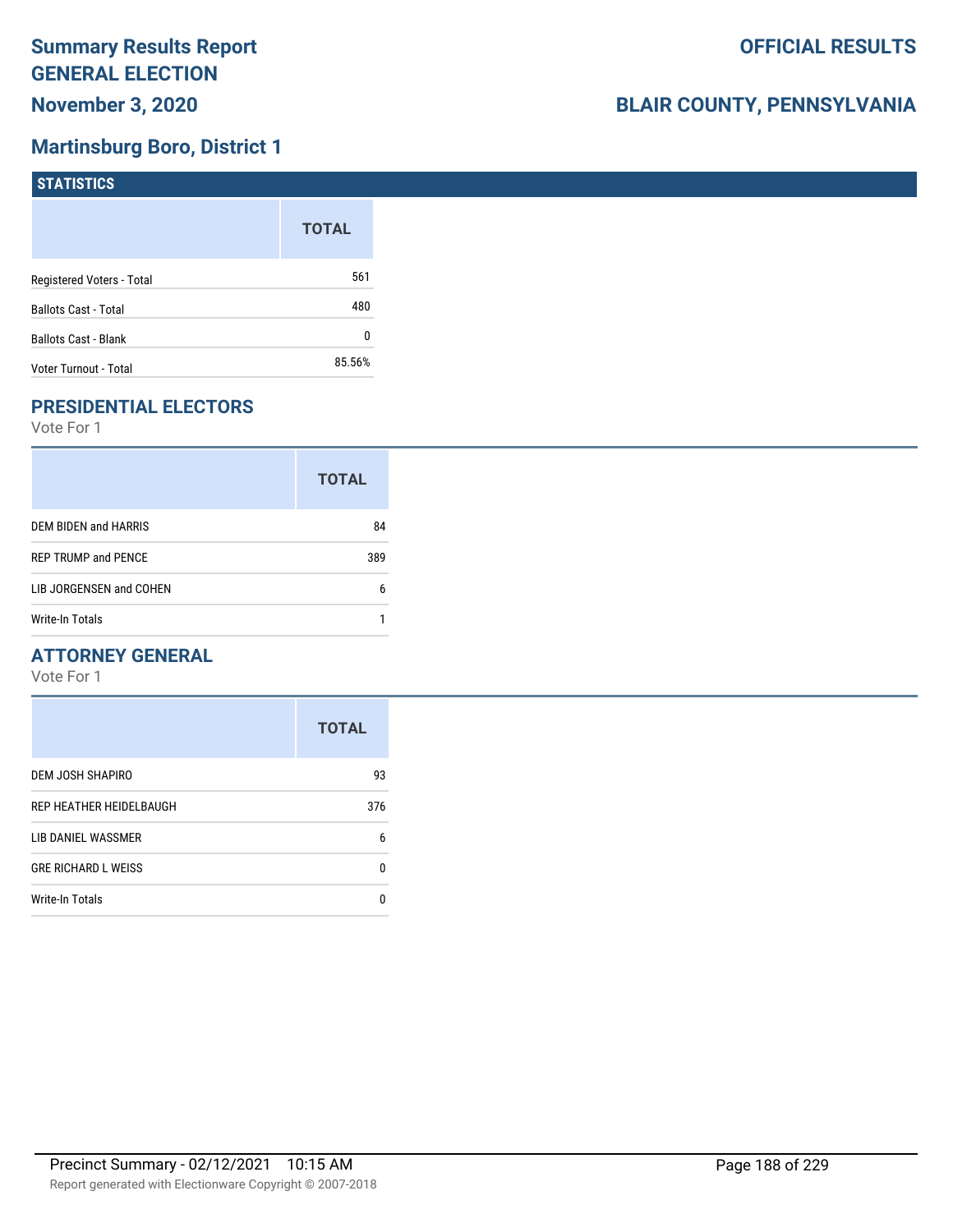# **Summary Results Report GENERAL ELECTION**

## **November 3, 2020**

#### **Martinsburg Boro, District 1**

#### **AUDITOR GENERAL**

Vote For 1

|                          | <b>TOTAL</b> |
|--------------------------|--------------|
| DEM NINA AHMAD           | 77           |
| REP TIMOTHY DEFOOR       | 381          |
| LIB JENNIFER MOORE       | 16           |
| <b>GRE OLIVIA FAISON</b> |              |
| <b>Write-In Totals</b>   |              |

#### **STATE TREASURER**

Vote For 1

|                             | <b>TOTAL</b> |
|-----------------------------|--------------|
| DEM JOE TORSELLA            | 85           |
| <b>REP STACY L. GARRITY</b> | 383          |
| LIB JOE SOLOSKI             |              |
| <b>GRE TIMOTHY RUNKLE</b>   |              |
| Write-In Totals             |              |

#### **REPRESENTATIVE IN CONGRESS 13TH DISTRICT**

Vote For 1

|                        | <b>TOTAL</b> |
|------------------------|--------------|
| <b>DEM TODD ROWLEY</b> | 86           |
| REP JOHN JOYCE         | 392          |
| <b>Write-In Totals</b> |              |

#### **REPRESENTATIVE IN THE GENERAL ASSEMBLY 80TH DISTRICT**

Vote For 1

|                 | <b>TOTAL</b> |
|-----------------|--------------|
| REP JIM GREGORY | 439          |
| Write-In Totals | 13           |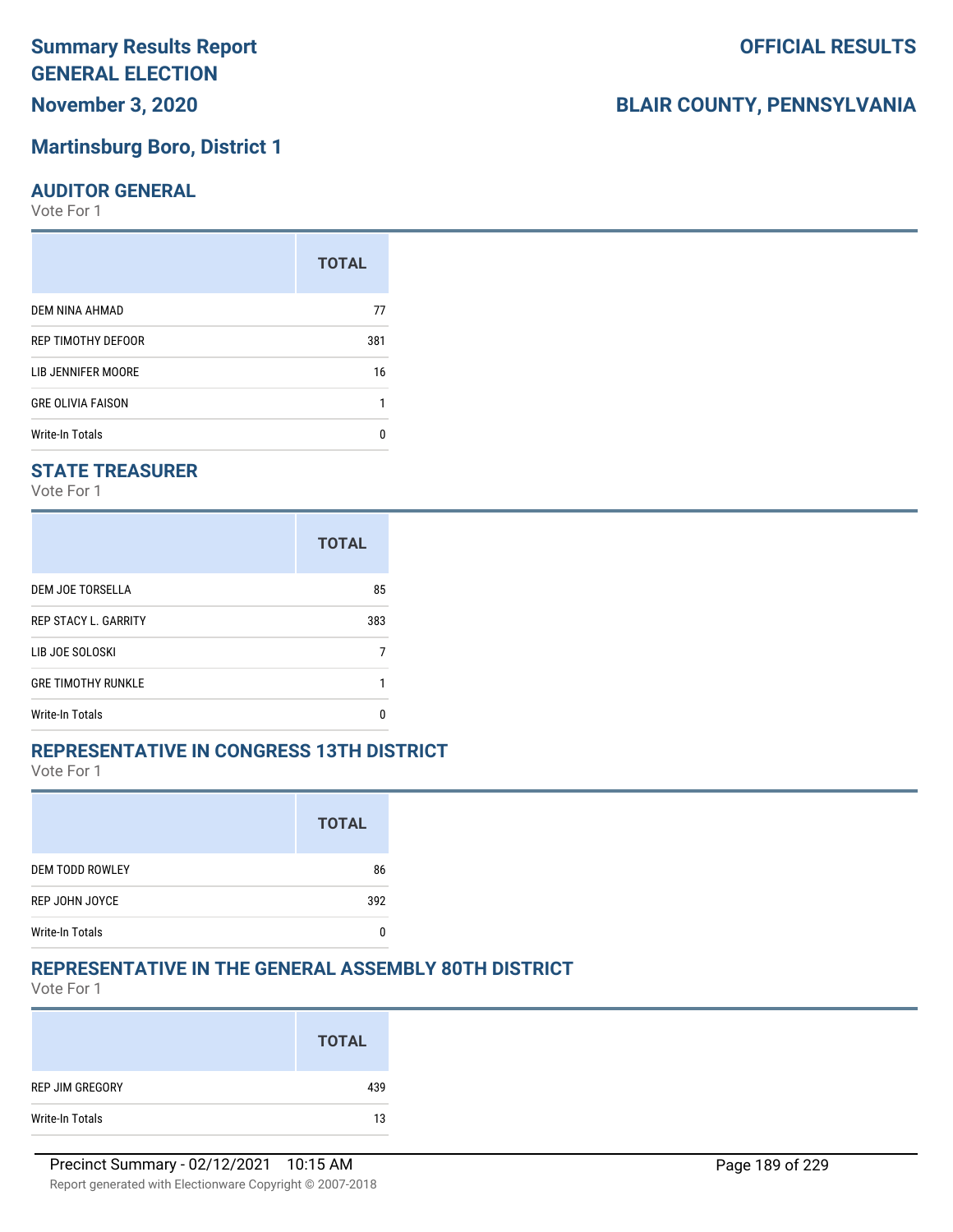### **Martinsburg Boro, District 2**

| <b>STATISTICS</b>           |              |
|-----------------------------|--------------|
|                             | <b>TOTAL</b> |
| Registered Voters - Total   | 712          |
| Ballots Cast - Total        | 593          |
| <b>Ballots Cast - Blank</b> | 0            |
| Voter Turnout - Total       | 83.29%       |

## **PRESIDENTIAL ELECTORS**

Vote For 1

|                            | <b>TOTAL</b> |
|----------------------------|--------------|
| DEM BIDEN and HARRIS       | 132          |
| <b>REP TRUMP and PENCE</b> | 457          |
| LIB JORGENSEN and COHEN    | 2            |
| Write-In Totals            |              |

#### **ATTORNEY GENERAL**

|                            | <b>TOTAL</b> |
|----------------------------|--------------|
| DEM JOSH SHAPIRO           | 114          |
| REP HEATHER HEIDELBAUGH    | 446          |
| LIB DANIEL WASSMER         |              |
| <b>GRE RICHARD L WEISS</b> | 13           |
| <b>Write-In Totals</b>     | n            |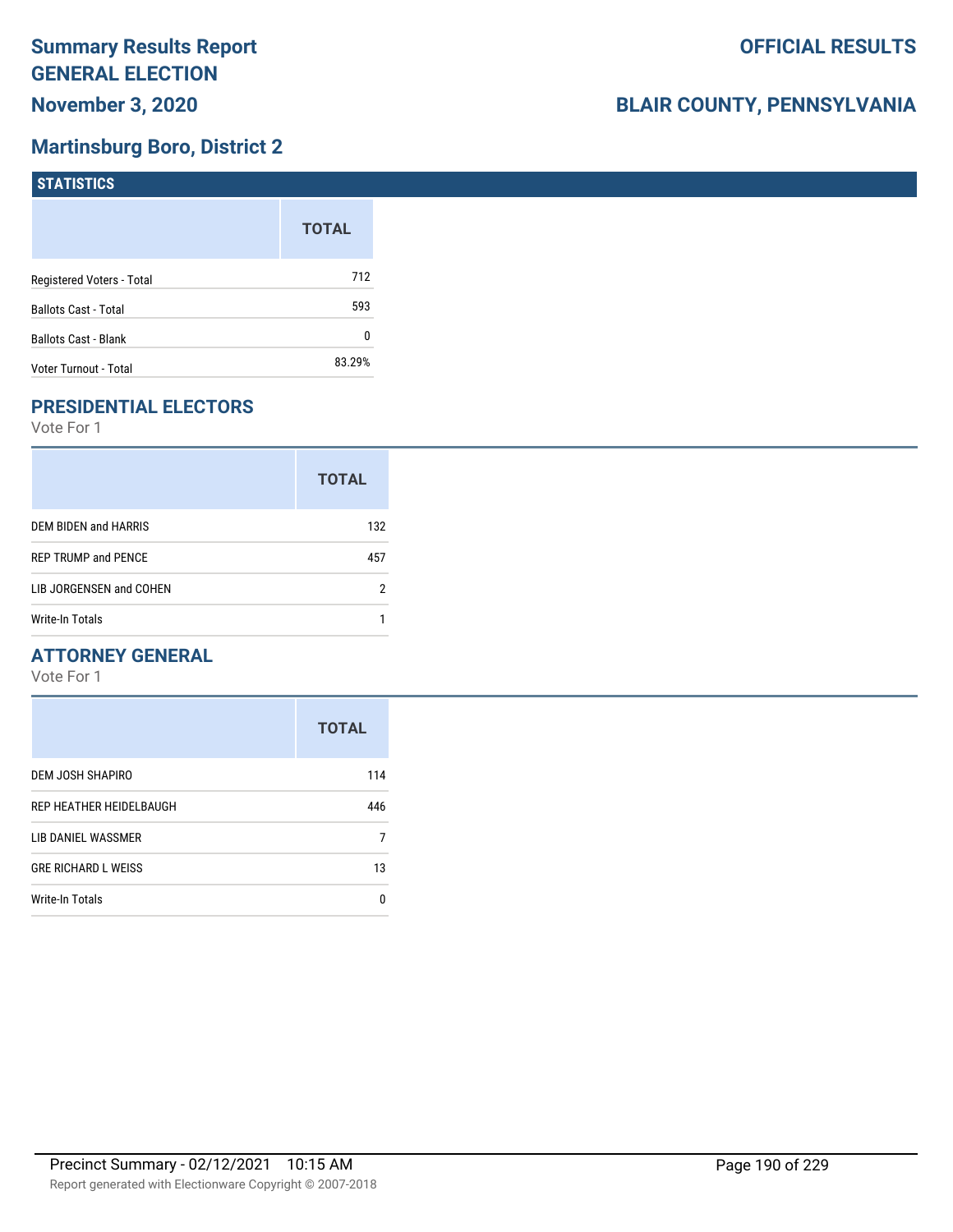# **Summary Results Report GENERAL ELECTION**

## **November 3, 2020**

#### **Martinsburg Boro, District 2**

#### **AUDITOR GENERAL**

Vote For 1

| <b>TOTAL</b> |
|--------------|
| 101          |
| 449          |
| 16           |
| 11           |
| n            |
|              |

#### **STATE TREASURER**

Vote For 1

|                             | <b>TOTAL</b> |
|-----------------------------|--------------|
| DEM JOE TORSELLA            | 112          |
| <b>REP STACY L. GARRITY</b> | 451          |
| LIB JOE SOLOSKI             | 8            |
| <b>GRE TIMOTHY RUNKLE</b>   | g            |
| <b>Write-In Totals</b>      | n            |

#### **REPRESENTATIVE IN CONGRESS 13TH DISTRICT**

Vote For 1

|                        | <b>TOTAL</b> |
|------------------------|--------------|
| <b>DEM TODD ROWLEY</b> | 115          |
| REP JOHN JOYCE         | 471          |
| <b>Write-In Totals</b> |              |

#### **REPRESENTATIVE IN THE GENERAL ASSEMBLY 80TH DISTRICT**

Vote For 1

|                 | <b>TOTAL</b> |
|-----------------|--------------|
| REP JIM GREGORY | 526          |
| Write-In Totals | 16           |

**OFFICIAL RESULTS**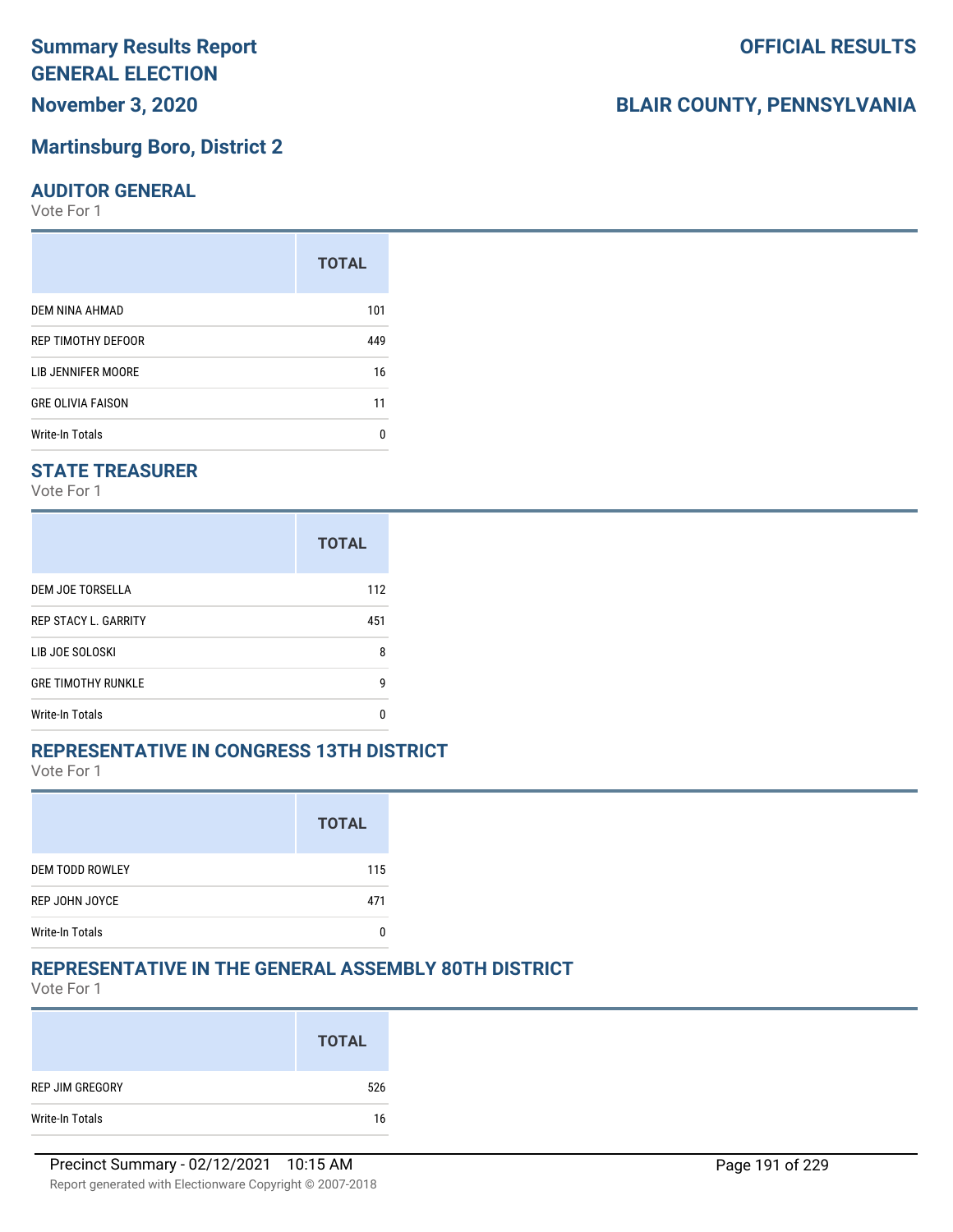## **BLAIR COUNTY, PENNSYLVANIA**

#### **STATISTICS**

|                             | <b>TOTAL</b> |
|-----------------------------|--------------|
| Registered Voters - Total   | 139          |
| <b>Ballots Cast - Total</b> | 112          |
| <b>Ballots Cast - Blank</b> | N            |
| Voter Turnout - Total       | 80.58%       |

#### **PRESIDENTIAL ELECTORS**

Vote For 1

|                            | <b>TOTAL</b> |
|----------------------------|--------------|
| DEM BIDEN and HARRIS       | 24           |
| <b>REP TRUMP and PENCE</b> | 85           |
| LIB JORGENSEN and COHEN    | 3            |
| Write-In Totals            |              |

#### **ATTORNEY GENERAL**

|                            | <b>TOTAL</b> |
|----------------------------|--------------|
| DEM JOSH SHAPIRO           | 22           |
| REP HEATHER HEIDELBAUGH    | 86           |
| LIB DANIEL WASSMER         | 3            |
| <b>GRE RICHARD L WEISS</b> |              |
| <b>Write-In Totals</b>     |              |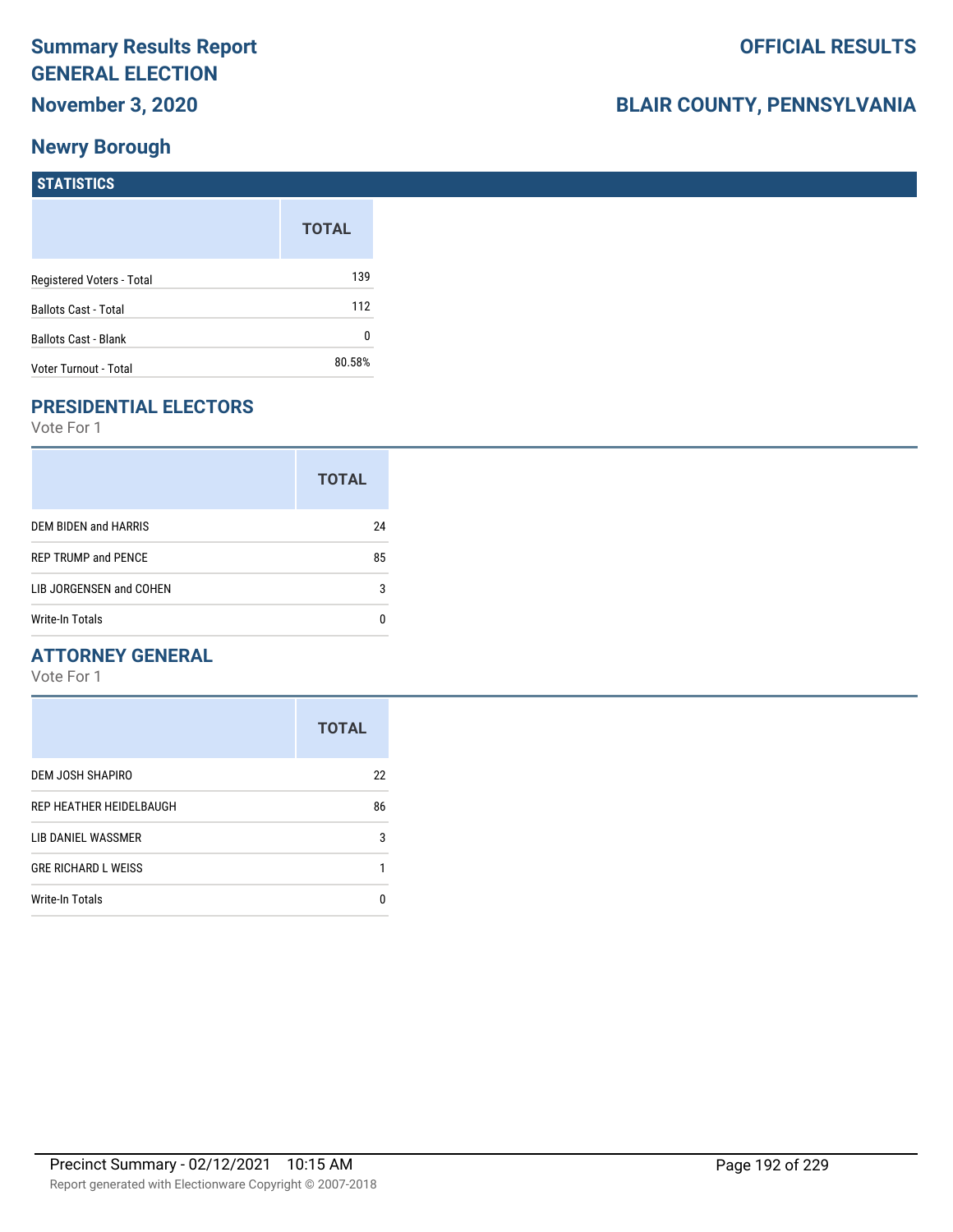#### **Newry Borough**

#### **AUDITOR GENERAL**

Vote For 1

| <b>TOTAL</b> |
|--------------|
| 24           |
| 85           |
| 3            |
| n            |
|              |
|              |

#### **STATE TREASURER**

Vote For 1

|                             | <b>TOTAL</b> |
|-----------------------------|--------------|
| DEM JOE TORSELLA            | 24           |
| <b>REP STACY L. GARRITY</b> | 86           |
| LIB JOE SOLOSKI             | 2            |
| <b>GRE TIMOTHY RUNKLE</b>   | n            |
| Write-In Totals             | n            |

#### **REPRESENTATIVE IN CONGRESS 13TH DISTRICT**

Vote For 1

|                        | <b>TOTAL</b> |
|------------------------|--------------|
| <b>DEM TODD ROWLEY</b> | 24           |
| REP JOHN JOYCE         | 88           |
| <b>Write-In Totals</b> |              |

#### **REPRESENTATIVE IN THE GENERAL ASSEMBLY 80TH DISTRICT**

Vote For 1

|                 | <b>TOTAL</b> |
|-----------------|--------------|
| REP JIM GREGORY | 101          |
| Write-In Totals | 3            |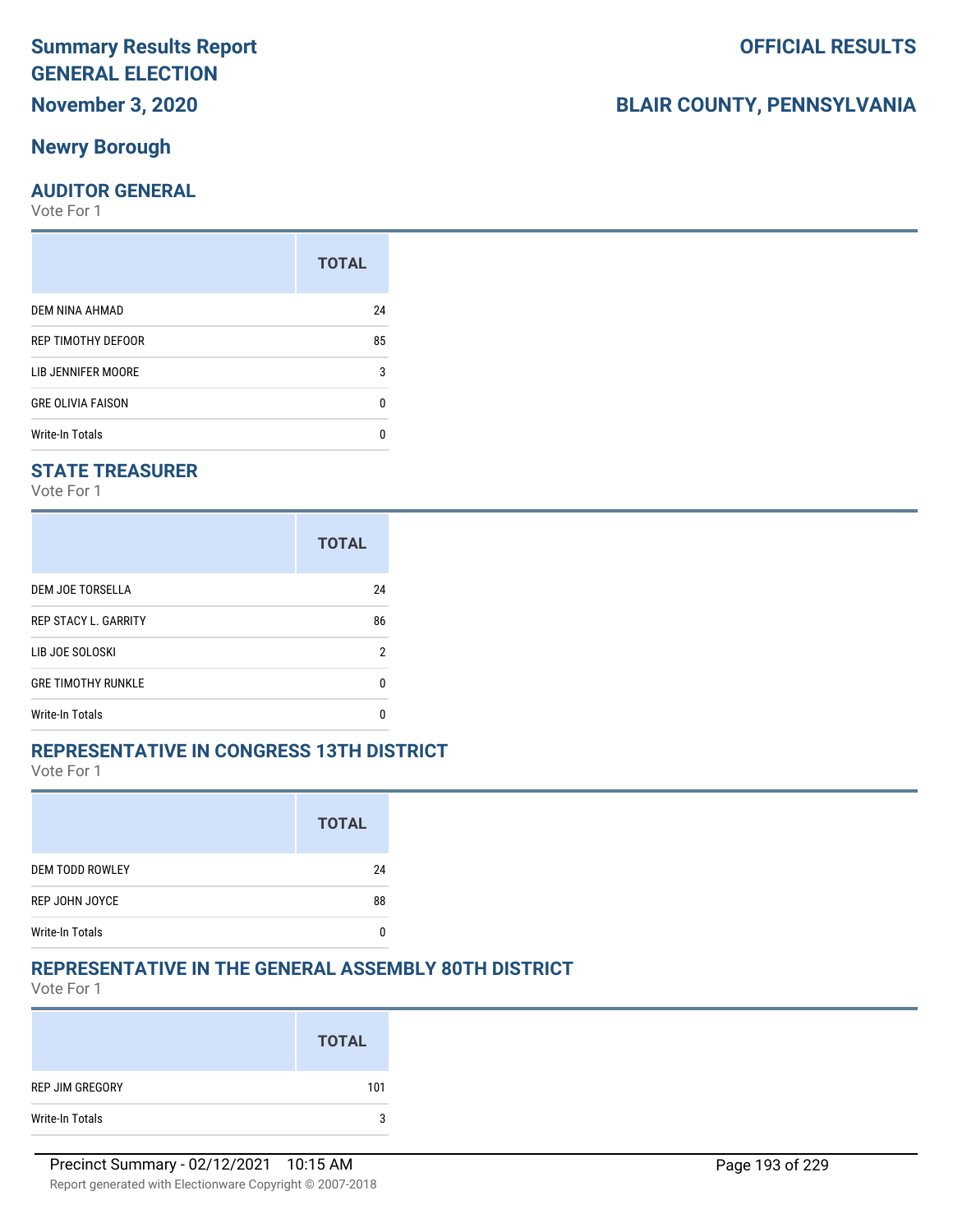## **North Woodbury Township**

| <b>STATISTICS</b>           |              |
|-----------------------------|--------------|
|                             | <b>TOTAL</b> |
| Registered Voters - Total   | 1,681        |
| <b>Ballots Cast - Total</b> | 1,403        |
| <b>Ballots Cast - Blank</b> | 0            |
| Voter Turnout - Total       | 83.46%       |

## **PRESIDENTIAL ELECTORS**

Vote For 1

|                            | <b>TOTAL</b> |
|----------------------------|--------------|
| DEM BIDEN and HARRIS       | 235          |
| <b>REP TRUMP and PENCE</b> | 1,155        |
| LIB JORGENSEN and COHEN    | 6            |
| Write-In Totals            | 3            |

#### **ATTORNEY GENERAL**

|                            | <b>TOTAL</b> |
|----------------------------|--------------|
| DEM JOSH SHAPIRO           | 222          |
| REP HEATHER HEIDELBAUGH    | 1,152        |
| LIB DANIEL WASSMER         | 9            |
| <b>GRE RICHARD L WEISS</b> |              |
| Write-In Totals            | n            |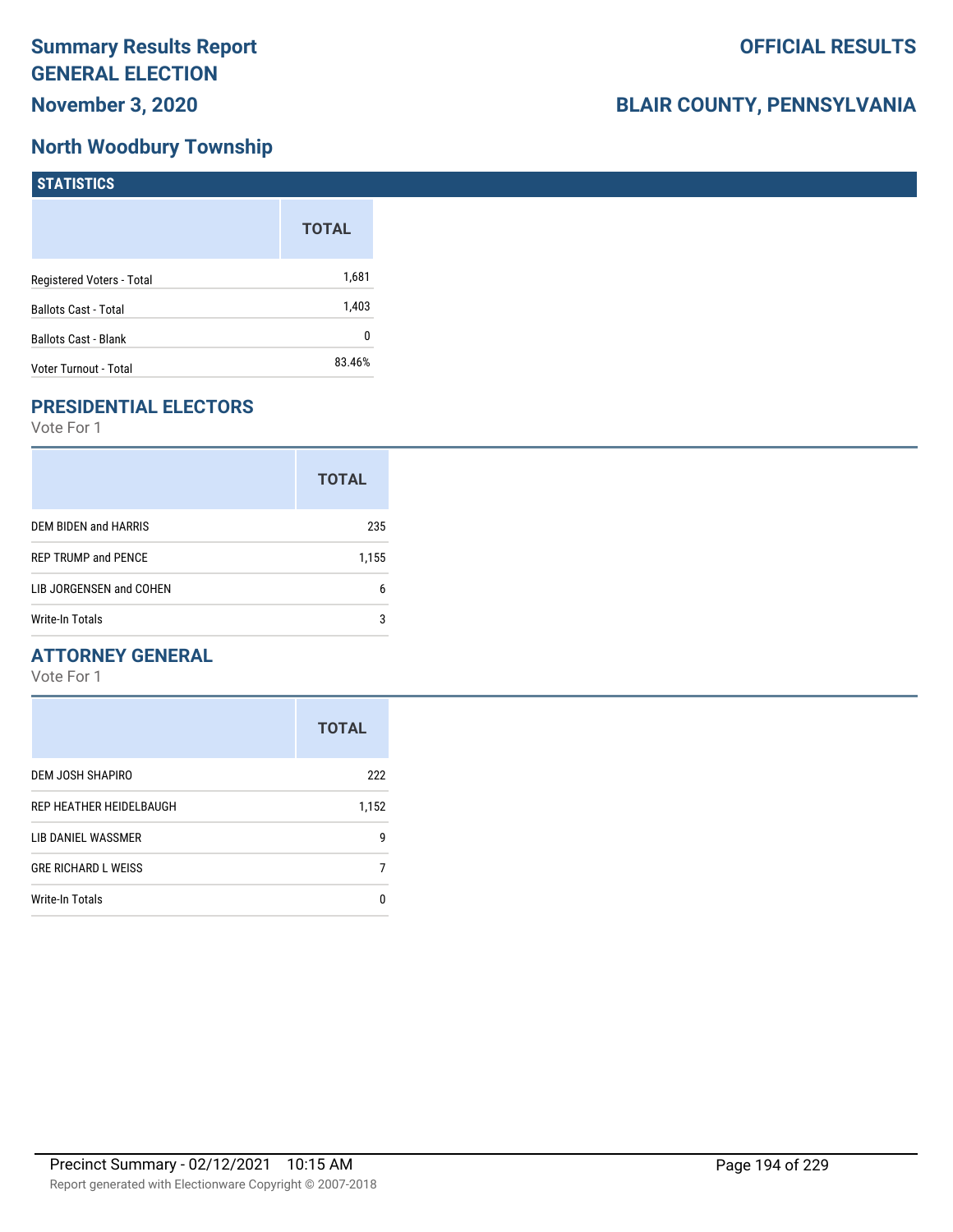# **Summary Results Report GENERAL ELECTION**

# **November 3, 2020**

#### **North Woodbury Township**

#### **AUDITOR GENERAL**

Vote For 1

|                          | <b>TOTAL</b> |
|--------------------------|--------------|
| DEM NINA AHMAD           | 173          |
| REP TIMOTHY DEFOOR       | 1,167        |
| LIB JENNIFER MOORE       | 29           |
| <b>GRE OLIVIA FAISON</b> | 10           |
| Write-In Totals          |              |

#### **STATE TREASURER**

Vote For 1

|                             | <b>TOTAL</b> |
|-----------------------------|--------------|
| DEM JOE TORSELLA            | 194          |
| <b>REP STACY L. GARRITY</b> | 1,163        |
| LIB JOE SOLOSKI             | 12           |
| <b>GRE TIMOTHY RUNKLE</b>   | 11           |
| <b>Write-In Totals</b>      | n            |

#### **REPRESENTATIVE IN CONGRESS 13TH DISTRICT**

Vote For 1

|                        | <b>TOTAL</b> |
|------------------------|--------------|
| <b>DEM TODD ROWLEY</b> | 193          |
| REP JOHN JOYCE         | 1,198        |
| <b>Write-In Totals</b> |              |

#### **REPRESENTATIVE IN THE GENERAL ASSEMBLY 80TH DISTRICT**

Vote For 1

|                 | <b>TOTAL</b> |
|-----------------|--------------|
| REP JIM GREGORY | 1,283        |
| Write-In Totals | 29           |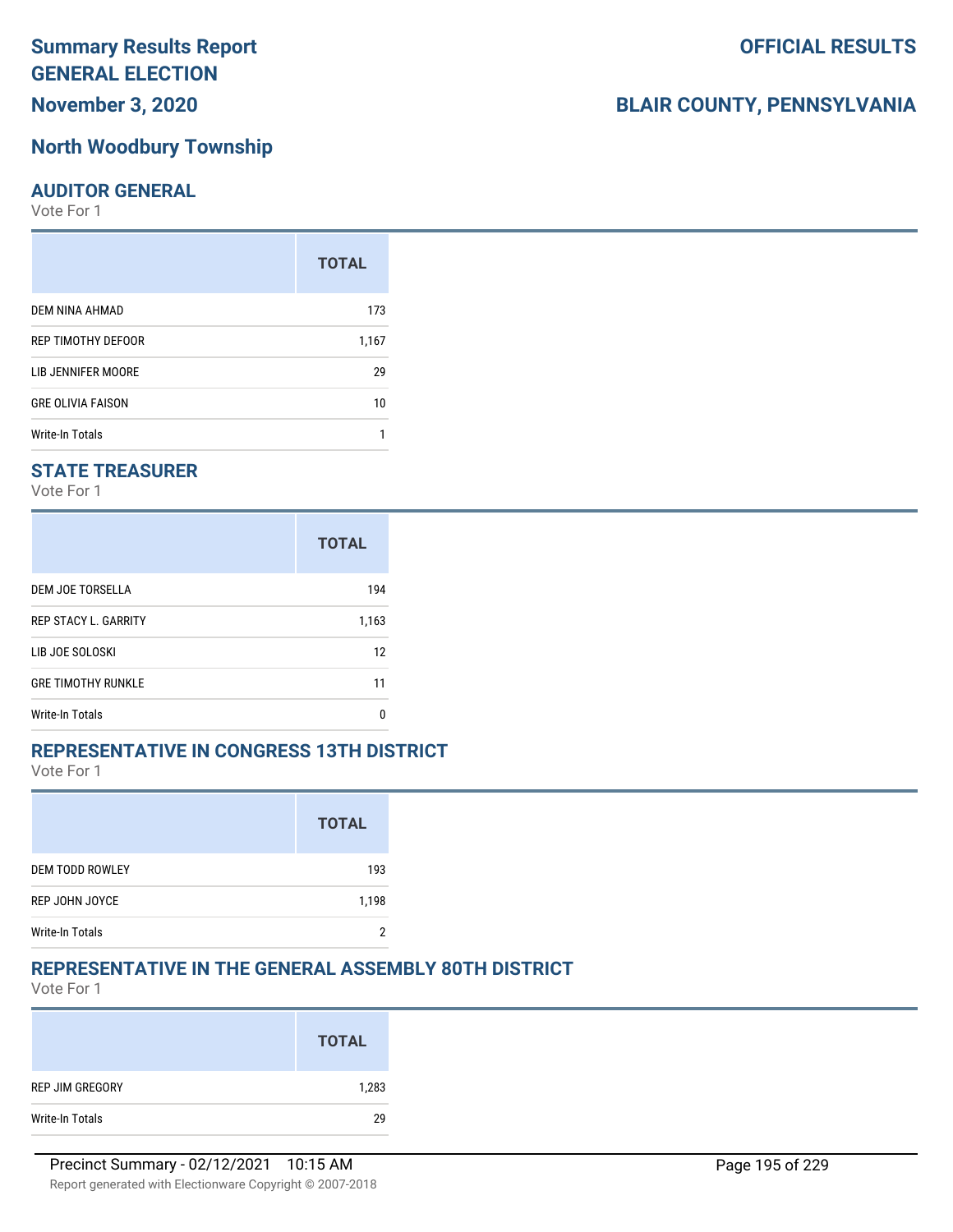## **Roaring Spring Boro 1**

| STATISTICS                  |              |
|-----------------------------|--------------|
|                             | <b>TOTAL</b> |
| Registered Voters - Total   | 394          |
| <b>Ballots Cast - Total</b> | 301          |
| <b>Ballots Cast - Blank</b> | 0            |
| Voter Turnout - Total       | 76.40%       |

## **PRESIDENTIAL ELECTORS**

Vote For 1

|                            | <b>TOTAL</b> |
|----------------------------|--------------|
| DEM BIDEN and HARRIS       | 56           |
| <b>REP TRUMP and PENCE</b> | 243          |
| LIB JORGENSEN and COHEN    |              |
| Write-In Totals            |              |

#### **ATTORNEY GENERAL**

|                            | <b>TOTAL</b> |
|----------------------------|--------------|
| DEM JOSH SHAPIRO           | 57           |
| REP HEATHER HEIDELBAUGH    | 228          |
| LIB DANIEL WASSMER         | 8            |
| <b>GRE RICHARD L WEISS</b> | 2            |
| <b>Write-In Totals</b>     | n            |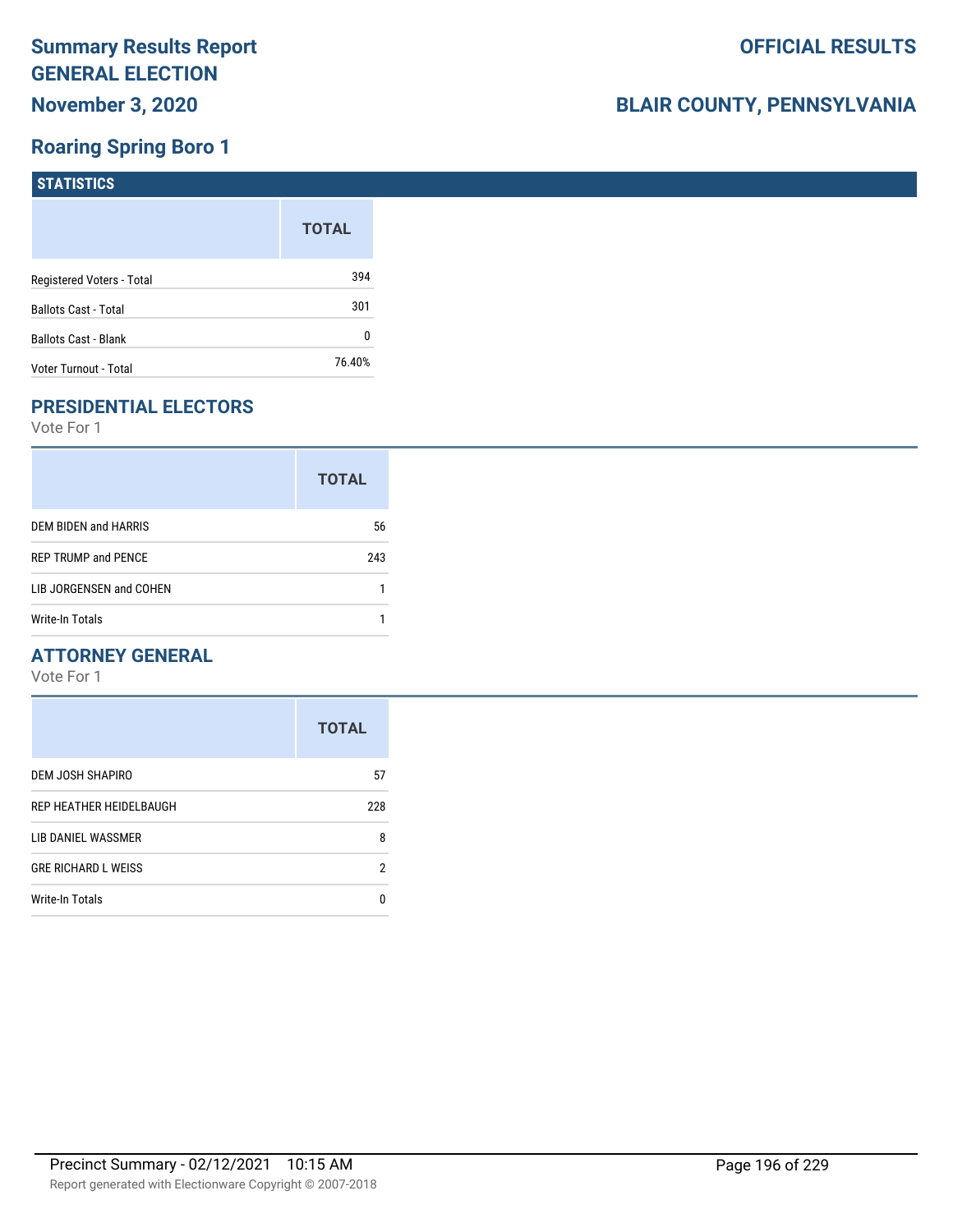# **Roaring Spring Boro 1**

#### **AUDITOR GENERAL**

Vote For 1

|                          | <b>TOTAL</b> |
|--------------------------|--------------|
| DEM NINA AHMAD           | 46           |
| REP TIMOTHY DEFOOR       | 236          |
| LIB JENNIFER MOORE       |              |
| <b>GRE OLIVIA FAISON</b> | 4            |
| <b>Write-In Totals</b>   |              |

#### **STATE TREASURER**

Vote For 1

|                             | <b>TOTAL</b> |
|-----------------------------|--------------|
| DEM JOE TORSELLA            | 46           |
| <b>REP STACY L. GARRITY</b> | 240          |
| LIB JOE SOLOSKI             | 6            |
| <b>GRE TIMOTHY RUNKLE</b>   | 4            |
| Write-In Totals             |              |

#### **REPRESENTATIVE IN CONGRESS 13TH DISTRICT**

Vote For 1

|                        | <b>TOTAL</b> |
|------------------------|--------------|
| <b>DEM TODD ROWLEY</b> | 51           |
| REP JOHN JOYCE         | 247          |
| <b>Write-In Totals</b> |              |

#### **REPRESENTATIVE IN THE GENERAL ASSEMBLY 80TH DISTRICT**

Vote For 1

|                 | <b>TOTAL</b> |
|-----------------|--------------|
| REP JIM GREGORY | 272          |
| Write-In Totals | 3            |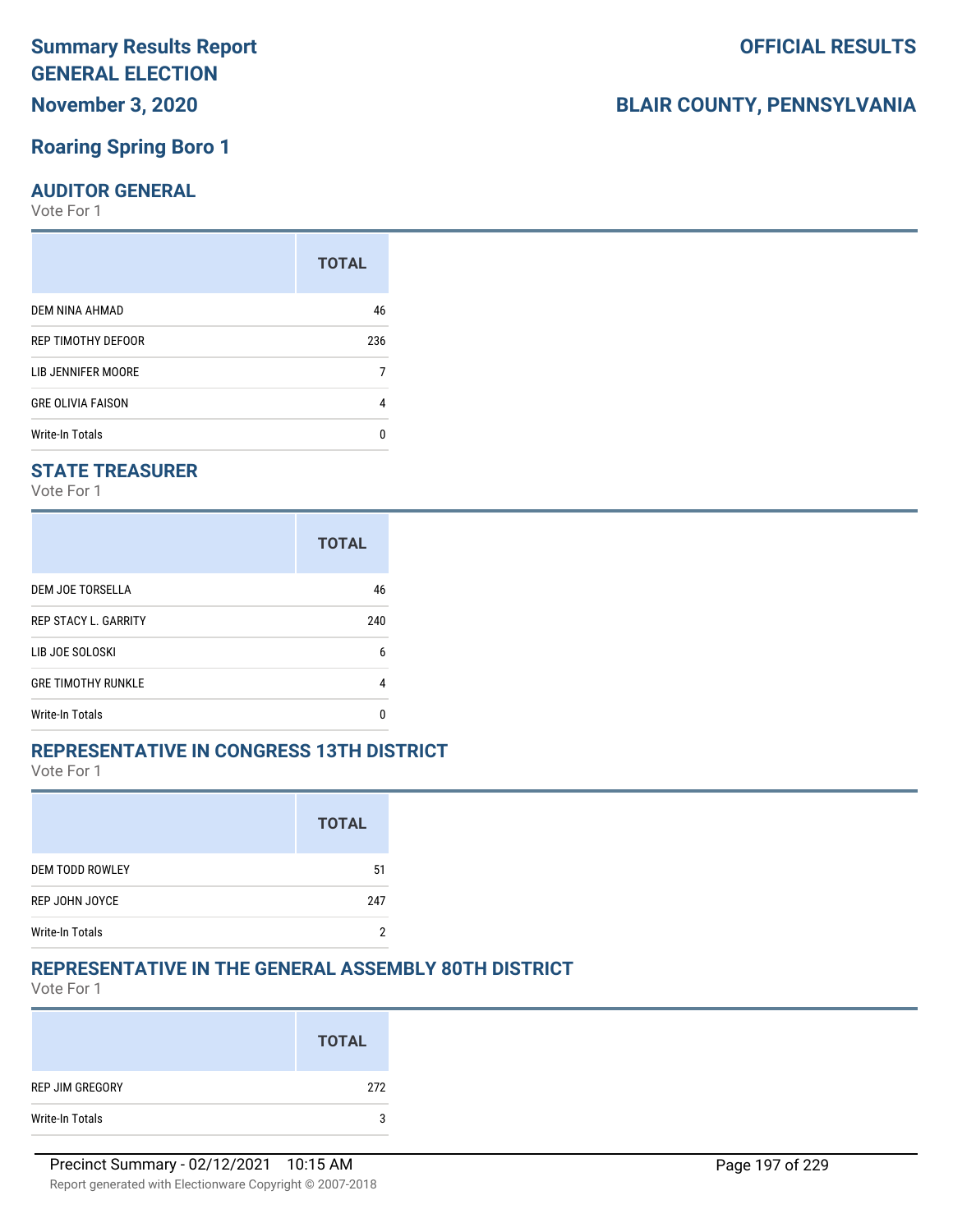## **Roaring Spring Boro 2**

| <b>STATISTICS</b>           |              |
|-----------------------------|--------------|
|                             | <b>TOTAL</b> |
| Registered Voters - Total   | 610          |
| <b>Ballots Cast - Total</b> | 521          |
| Ballots Cast - Blank        |              |
| Voter Turnout - Total       | 85.41%       |

## **PRESIDENTIAL ELECTORS**

Vote For 1

|                            | <b>TOTAL</b> |
|----------------------------|--------------|
| DEM BIDEN and HARRIS       | 110          |
| <b>REP TRUMP and PENCE</b> | 402          |
| LIB JORGENSEN and COHEN    |              |
| Write-In Totals            |              |

#### **ATTORNEY GENERAL**

|                            | <b>TOTAL</b> |
|----------------------------|--------------|
| DEM JOSH SHAPIRO           | 118          |
| REP HEATHER HEIDELBAUGH    | 385          |
| LIB DANIEL WASSMER         | 9            |
| <b>GRE RICHARD L WEISS</b> | 4            |
| Write-In Totals            | n            |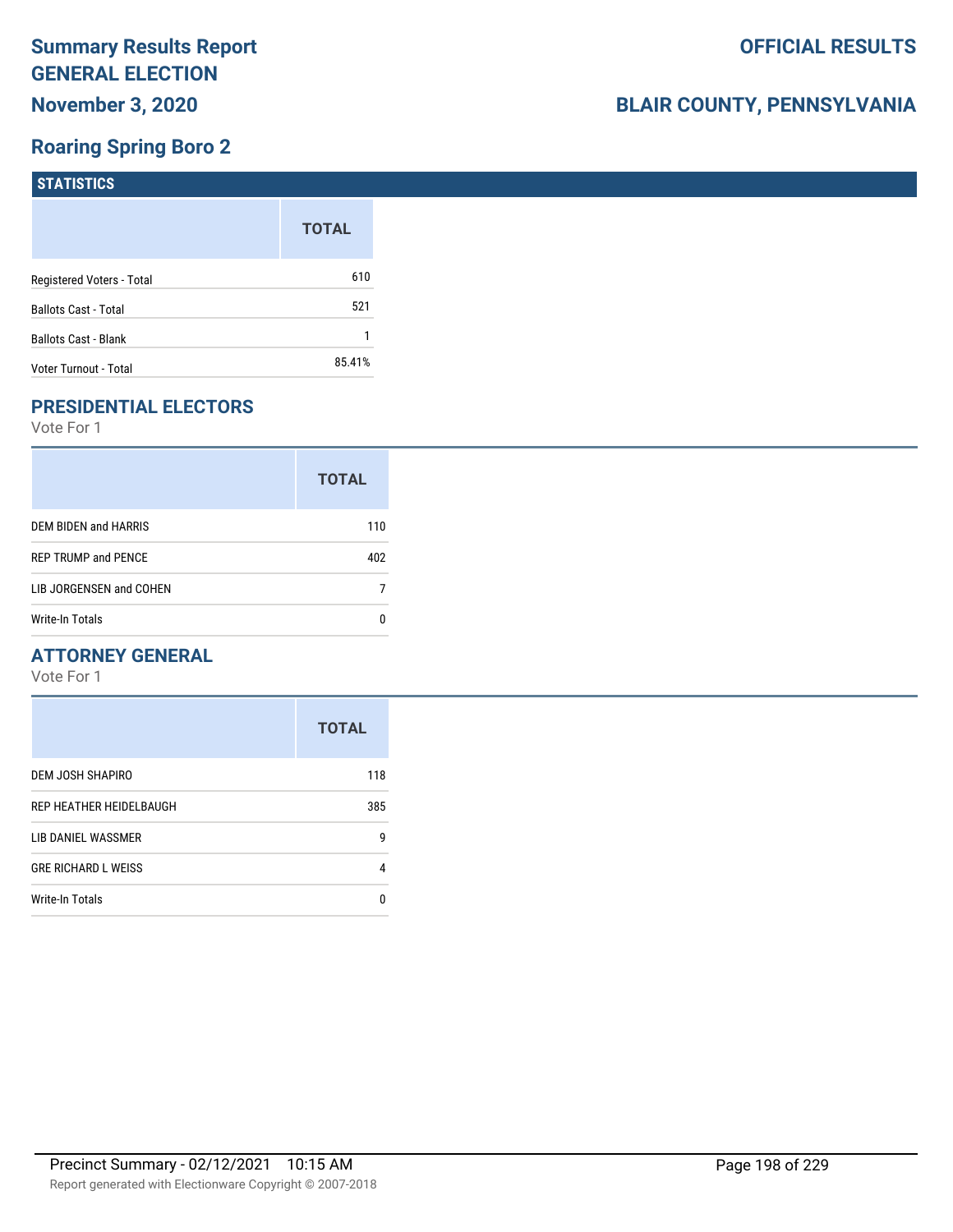# **Summary Results Report GENERAL ELECTION**

**November 3, 2020**

### **Roaring Spring Boro 2**

#### **AUDITOR GENERAL**

Vote For 1

|                          | <b>TOTAL</b> |
|--------------------------|--------------|
| DEM NINA AHMAD           | 99           |
| REP TIMOTHY DEFOOR       | 392          |
| LIB JENNIFER MOORE       | 18           |
| <b>GRE OLIVIA FAISON</b> | 3            |
| <b>Write-In Totals</b>   | n            |

#### **STATE TREASURER**

Vote For 1

|                             | <b>TOTAL</b> |
|-----------------------------|--------------|
| DEM JOE TORSELLA            | 109          |
| <b>REP STACY L. GARRITY</b> | 390          |
| LIB JOE SOLOSKI             | 13           |
| <b>GRE TIMOTHY RUNKLE</b>   | 4            |
| Write-In Totals             | n            |

#### **REPRESENTATIVE IN CONGRESS 13TH DISTRICT**

Vote For 1

|                        | <b>TOTAL</b> |
|------------------------|--------------|
| <b>DEM TODD ROWLEY</b> | 97           |
| REP JOHN JOYCE         | 422          |
| <b>Write-In Totals</b> |              |

#### **REPRESENTATIVE IN THE GENERAL ASSEMBLY 80TH DISTRICT**

Vote For 1

|                 | <b>TOTAL</b> |
|-----------------|--------------|
| REP JIM GREGORY | 475          |
| Write-In Totals | 13           |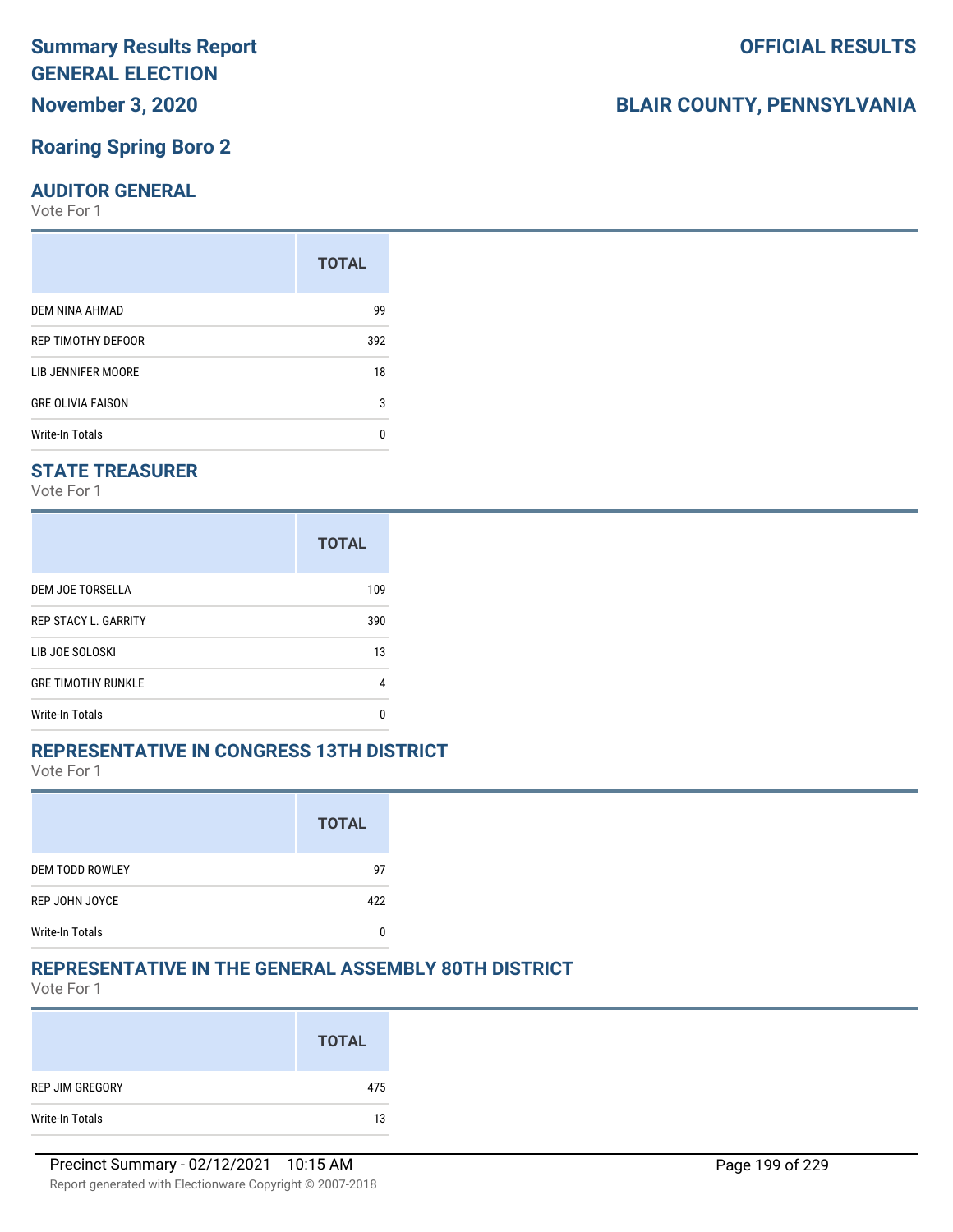## **Roaring Spring Boro 3**

| STATISTICS                  |              |
|-----------------------------|--------------|
|                             | <b>TOTAL</b> |
| Registered Voters - Total   | 498          |
| <b>Ballots Cast - Total</b> | 428          |
| <b>Ballots Cast - Blank</b> | 2            |
| Voter Turnout - Total       | 85.94%       |

## **PRESIDENTIAL ELECTORS**

Vote For 1

|                            | <b>TOTAL</b> |
|----------------------------|--------------|
| DEM BIDEN and HARRIS       | 96           |
| <b>REP TRUMP and PENCE</b> | 322          |
| LIB JORGENSEN and COHEN    |              |
| Write-In Totals            |              |

#### **ATTORNEY GENERAL**

|                            | <b>TOTAL</b> |
|----------------------------|--------------|
| DEM JOSH SHAPIRO           | 99           |
| REP HEATHER HEIDELBAUGH    | 306          |
| LIB DANIEL WASSMER         | 11           |
| <b>GRE RICHARD L WEISS</b> | 4            |
| <b>Write-In Totals</b>     | n            |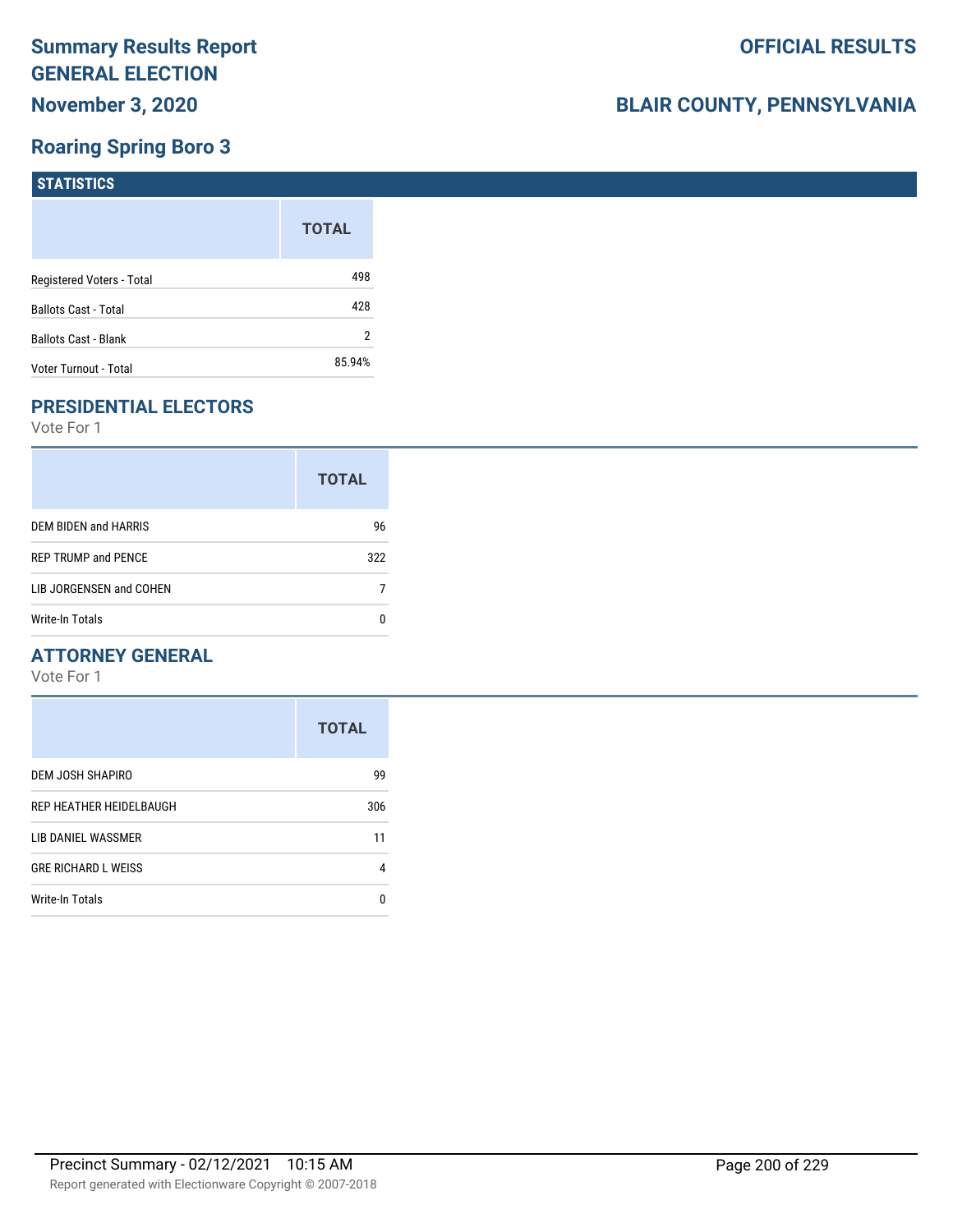# **Summary Results Report GENERAL ELECTION**

**November 3, 2020**

#### **Roaring Spring Boro 3**

#### **AUDITOR GENERAL**

Vote For 1

|                          | <b>TOTAL</b> |
|--------------------------|--------------|
| DEM NINA AHMAD           | 83           |
| REP TIMOTHY DEFOOR       | 311          |
| LIB JENNIFER MOORE       | 20           |
| <b>GRE OLIVIA FAISON</b> | 4            |
| <b>Write-In Totals</b>   | n            |

#### **STATE TREASURER**

Vote For 1

|                             | <b>TOTAL</b> |
|-----------------------------|--------------|
| DEM JOE TORSELLA            | 91           |
| <b>REP STACY L. GARRITY</b> | 313          |
| LIB JOE SOLOSKI             | 11           |
| <b>GRE TIMOTHY RUNKLE</b>   |              |
| Write-In Totals             |              |

#### **REPRESENTATIVE IN CONGRESS 13TH DISTRICT**

Vote For 1

|                        | <b>TOTAL</b> |
|------------------------|--------------|
| <b>DEM TODD ROWLEY</b> | 96           |
| REP JOHN JOYCE         | 320          |
| <b>Write-In Totals</b> |              |

#### **REPRESENTATIVE IN THE GENERAL ASSEMBLY 80TH DISTRICT**

Vote For 1

|                 | <b>TOTAL</b> |
|-----------------|--------------|
| REP JIM GREGORY | 372          |
| Write-In Totals | 12           |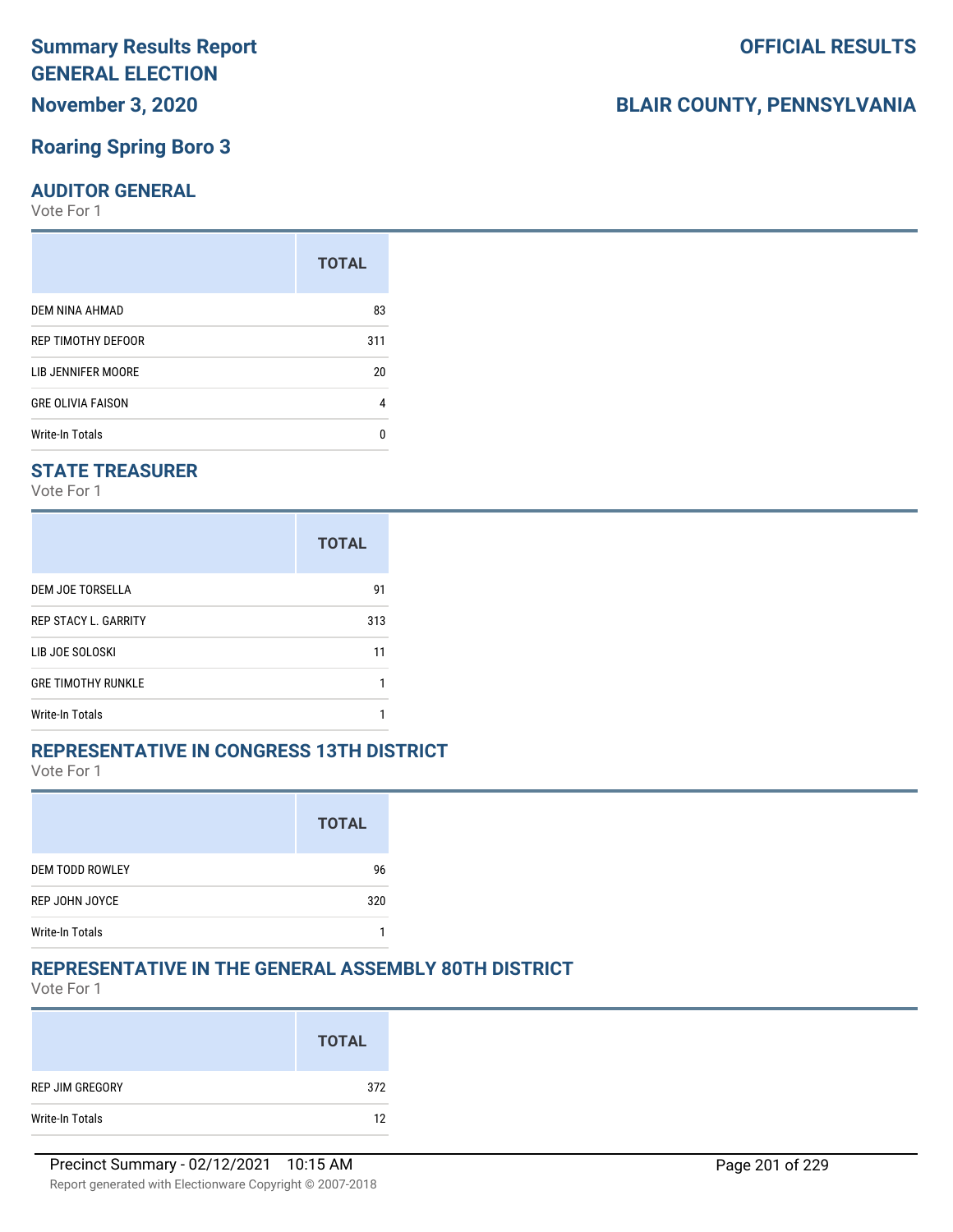## **Snyder Twp, District 1**

| STATISTICS                  |              |
|-----------------------------|--------------|
|                             | <b>TOTAL</b> |
| Registered Voters - Total   | 895          |
| <b>Ballots Cast - Total</b> | 729          |
| Ballots Cast - Blank        |              |
| Voter Turnout - Total       | 81.45%       |

## **PRESIDENTIAL ELECTORS**

Vote For 1

|                            | <b>TOTAL</b> |
|----------------------------|--------------|
| DEM BIDEN and HARRIS       | 158          |
| <b>REP TRUMP and PENCE</b> | 566          |
| LIB JORGENSEN and COHEN    |              |
| Write-In Totals            |              |

#### **ATTORNEY GENERAL**

|                            | <b>TOTAL</b> |
|----------------------------|--------------|
| DEM JOSH SHAPIRO           | 162          |
| REP HEATHER HEIDELBAUGH    | 543          |
| LIB DANIEL WASSMER         | 13           |
| <b>GRE RICHARD L WEISS</b> |              |
| Write-In Totals            | n            |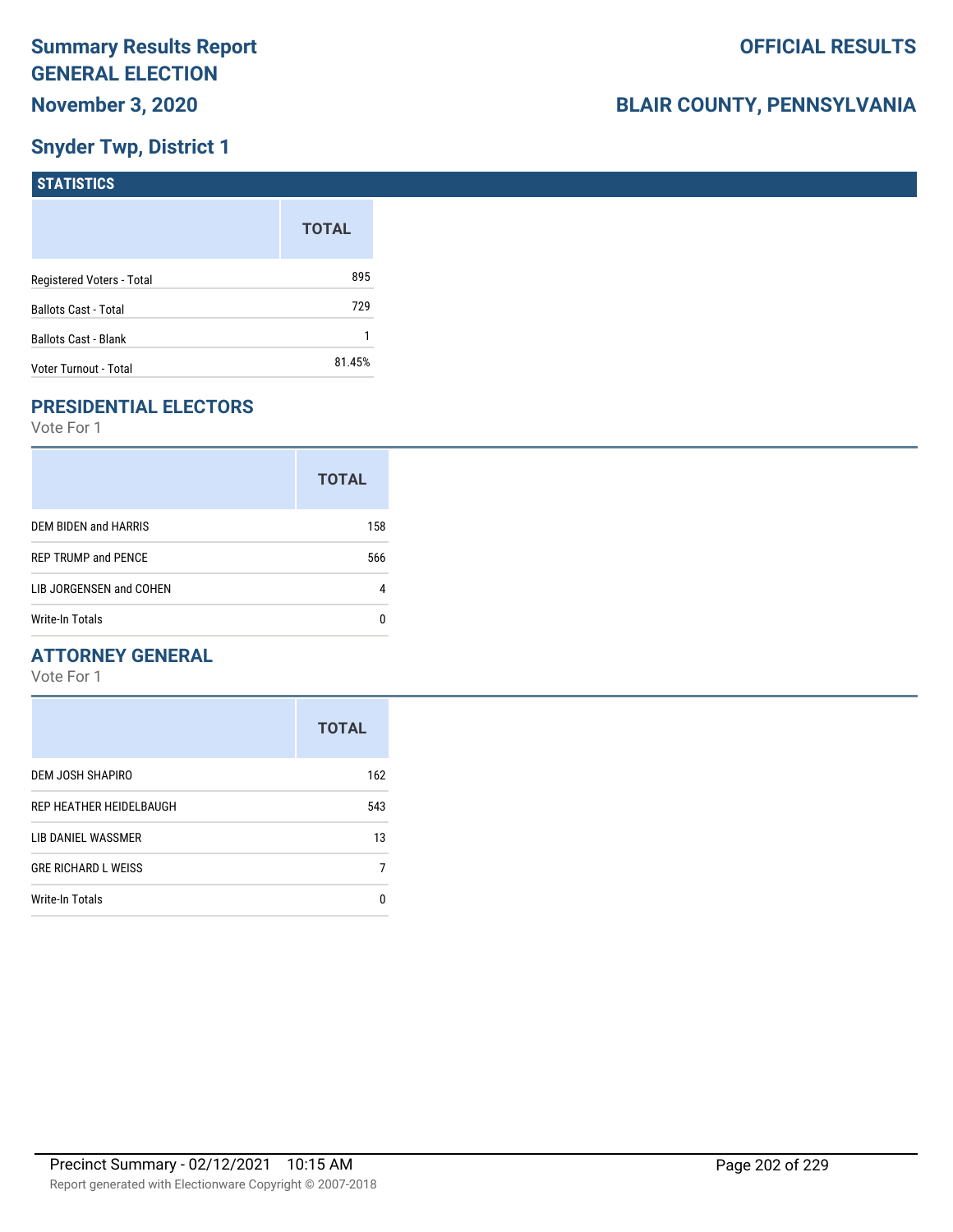#### **Snyder Twp, District 1**

#### **AUDITOR GENERAL**

Vote For 1

|                          | <b>TOTAL</b> |
|--------------------------|--------------|
| DEM NINA AHMAD           | 127          |
| REP TIMOTHY DEFOOR       | 563          |
| LIB JENNIFER MOORE       | 20           |
| <b>GRE OLIVIA FAISON</b> | 8            |
| <b>Write-In Totals</b>   | n            |

#### **STATE TREASURER**

Vote For 1

|                             | <b>TOTAL</b> |
|-----------------------------|--------------|
| DEM JOE TORSELLA            | 143          |
| <b>REP STACY L. GARRITY</b> | 550          |
| LIB JOE SOLOSKI             | 14           |
| <b>GRE TIMOTHY RUNKLE</b>   | 10           |
| Write-In Totals             |              |

#### **REPRESENTATIVE IN CONGRESS 13TH DISTRICT**

Vote For 1

|                        | <b>TOTAL</b> |
|------------------------|--------------|
| <b>DEM TODD ROWLEY</b> | 143          |
| REP JOHN JOYCE         | 581          |
| <b>Write-In Totals</b> |              |

#### **REPRESENTATIVE IN THE GENERAL ASSEMBLY 80TH DISTRICT**

Vote For 1

|                 | <b>TOTAL</b> |
|-----------------|--------------|
| REP JIM GREGORY | 664          |
| Write-In Totals | 13           |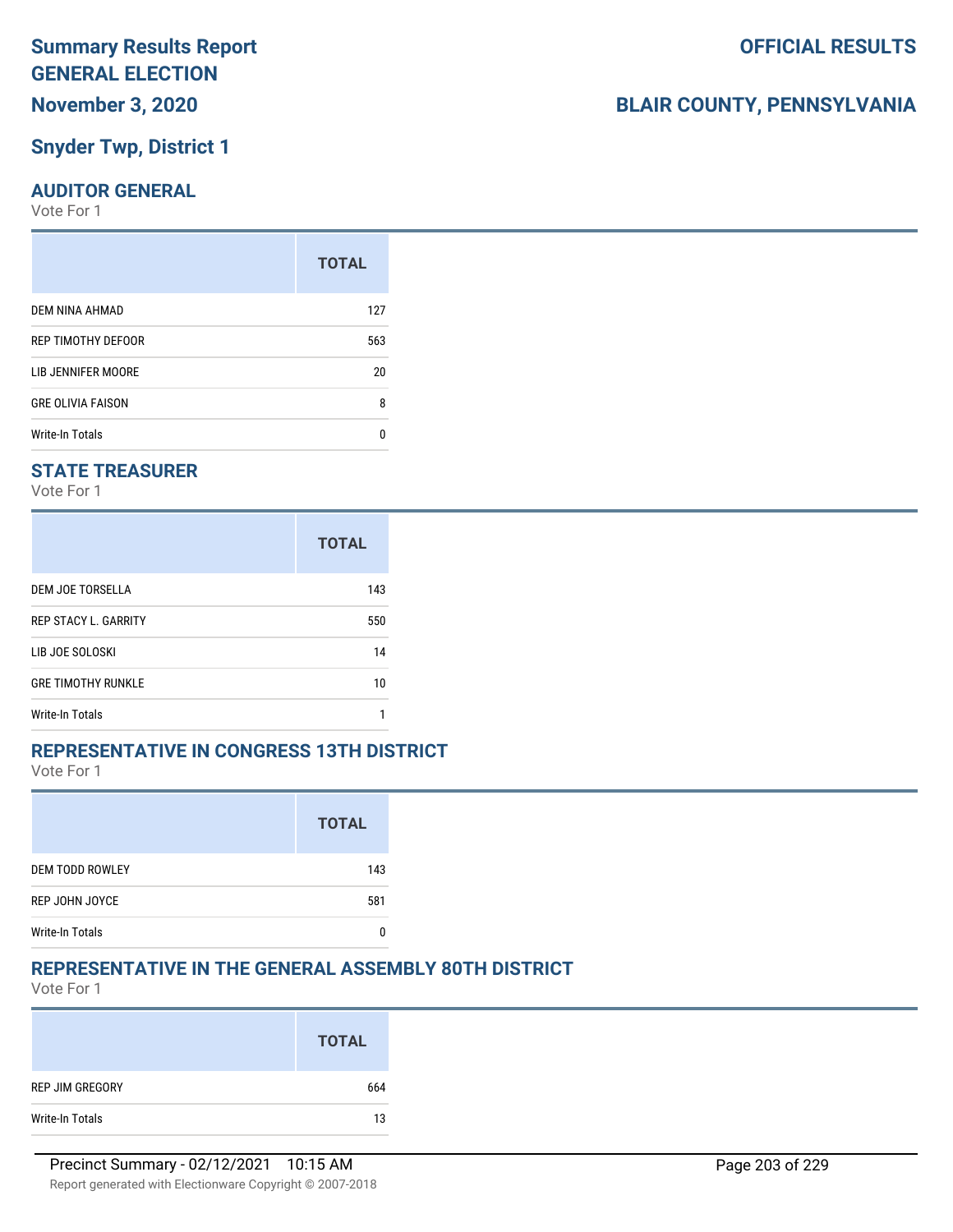## **Snyder Twp, District 2**

| STATISTICS                  |              |
|-----------------------------|--------------|
|                             | <b>TOTAL</b> |
| Registered Voters - Total   | 1,311        |
| <b>Ballots Cast - Total</b> | 1,087        |
| <b>Ballots Cast - Blank</b> | 0            |
| Voter Turnout - Total       | 82.91%       |

## **PRESIDENTIAL ELECTORS**

Vote For 1

|                            | <b>TOTAL</b> |
|----------------------------|--------------|
| DEM BIDEN and HARRIS       | 170          |
| <b>REP TRUMP and PENCE</b> | 911          |
| LIB JORGENSEN and COHEN    | 3            |
| Write-In Totals            | 3            |

#### **ATTORNEY GENERAL**

|                            | <b>TOTAL</b> |
|----------------------------|--------------|
| DEM JOSH SHAPIRO           | 173          |
| REP HEATHER HEIDELBAUGH    | 885          |
| LIB DANIEL WASSMER         | 6            |
| <b>GRE RICHARD L WEISS</b> | 13           |
| Write-In Totals            | n            |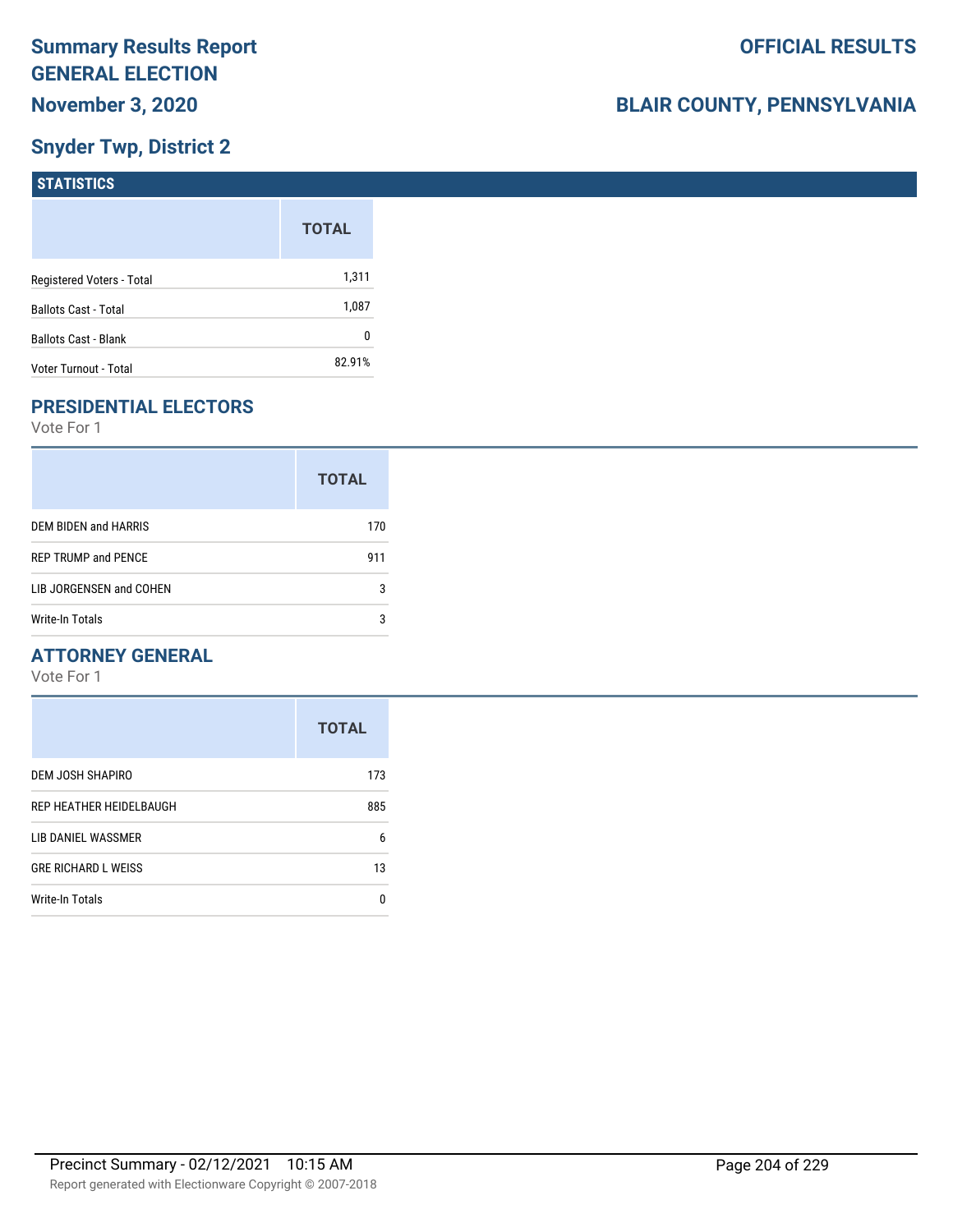# **Summary Results Report GENERAL ELECTION**

## **November 3, 2020**

#### **Snyder Twp, District 2**

#### **AUDITOR GENERAL**

Vote For 1

|                          | <b>TOTAL</b> |
|--------------------------|--------------|
| DEM NINA AHMAD           | 142          |
| REP TIMOTHY DEFOOR       | 892          |
| LIB JENNIFER MOORE       | 27           |
| <b>GRE OLIVIA FAISON</b> | 10           |
| Write-In Totals          |              |

#### **STATE TREASURER**

Vote For 1

|                             | <b>TOTAL</b> |
|-----------------------------|--------------|
| DEM JOE TORSELLA            | 159          |
| <b>REP STACY L. GARRITY</b> | 892          |
| LIB JOE SOLOSKI             | 14           |
| <b>GRE TIMOTHY RUNKLE</b>   | 10           |
| <b>Write-In Totals</b>      | n            |

#### **REPRESENTATIVE IN CONGRESS 13TH DISTRICT**

Vote For 1

|                        | <b>TOTAL</b> |
|------------------------|--------------|
| <b>DEM TODD ROWLEY</b> | 156          |
| REP JOHN JOYCE         | 922          |
| <b>Write-In Totals</b> |              |

#### **REPRESENTATIVE IN THE GENERAL ASSEMBLY 80TH DISTRICT**

Vote For 1

|                 | <b>TOTAL</b> |
|-----------------|--------------|
| REP JIM GREGORY | 1,000        |
| Write-In Totals | 17           |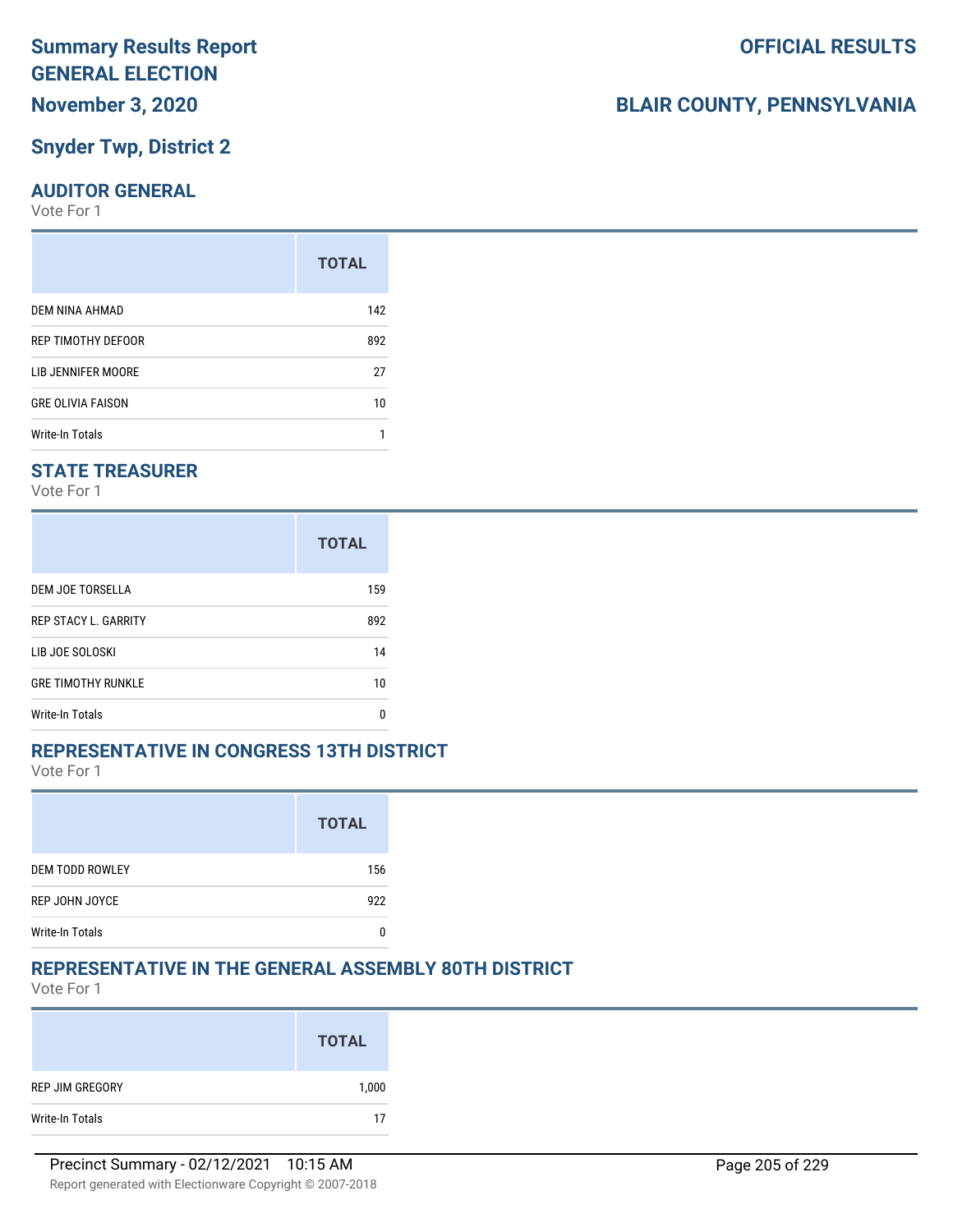## **BLAIR COUNTY, PENNSYLVANIA**

## **Taylor Twp**

| <b>STATISTICS</b>           |              |
|-----------------------------|--------------|
|                             | <b>TOTAL</b> |
| Registered Voters - Total   | 1,659        |
| <b>Ballots Cast - Total</b> | 1,341        |
| Ballots Cast - Blank        | 0            |
| Voter Turnout - Total       | 80.83%       |

### **PRESIDENTIAL ELECTORS**

Vote For 1

|                             | <b>TOTAL</b> |
|-----------------------------|--------------|
| <b>DEM BIDEN and HARRIS</b> | 221          |
| <b>REP TRUMP and PENCE</b>  | 1,102        |
| LIB JORGENSEN and COHEN     | 12           |
| Write-In Totals             | 3            |

#### **ATTORNEY GENERAL**

|                            | <b>TOTAL</b> |
|----------------------------|--------------|
| DEM JOSH SHAPIRO           | 205          |
| REP HEATHER HEIDELBAUGH    | 1,103        |
| LIB DANIEL WASSMER         | 17           |
| <b>GRE RICHARD L WEISS</b> | 8            |
| <b>Write-In Totals</b>     | n            |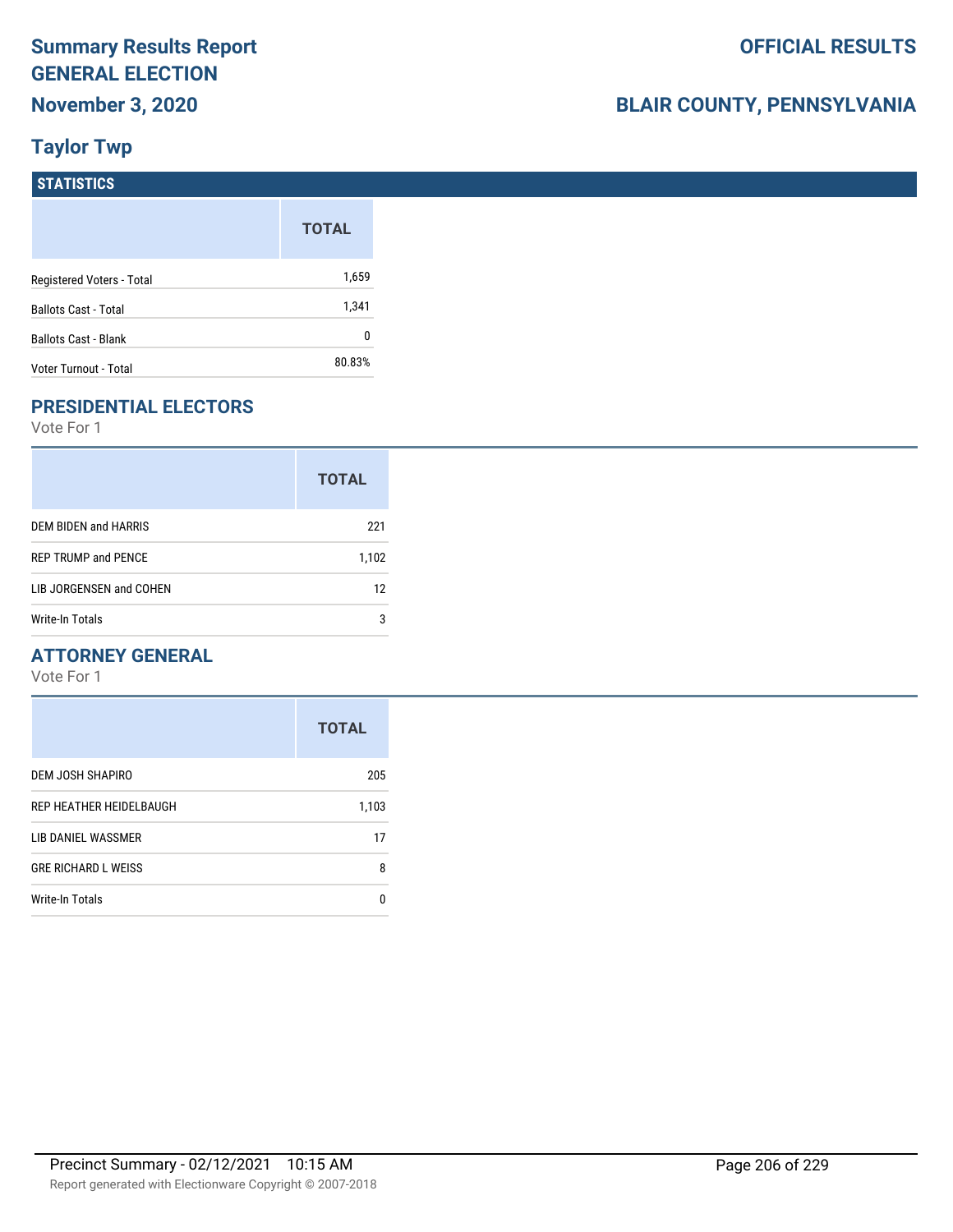## **Taylor Twp**

#### **AUDITOR GENERAL**

Vote For 1

|                          | <b>TOTAL</b> |
|--------------------------|--------------|
| DEM NINA AHMAD           | 186          |
| REP TIMOTHY DEFOOR       | 1,105        |
| LIB JENNIFER MOORE       | 27           |
| <b>GRE OLIVIA FAISON</b> | 7            |
| Write-In Totals          | n            |

#### **STATE TREASURER**

Vote For 1

|                             | <b>TOTAL</b> |
|-----------------------------|--------------|
| DEM JOE TORSELLA            | 208          |
| <b>REP STACY L. GARRITY</b> | 1,104        |
| LIB JOE SOLOSKI             | 14           |
| <b>GRE TIMOTHY RUNKLE</b>   | 6            |
| Write-In Totals             | n            |

#### **REPRESENTATIVE IN CONGRESS 13TH DISTRICT**

Vote For 1

|                        | <b>TOTAL</b> |
|------------------------|--------------|
| <b>DEM TODD ROWLEY</b> | 197          |
| REP JOHN JOYCE         | 1,137        |
| <b>Write-In Totals</b> |              |

#### **REPRESENTATIVE IN THE GENERAL ASSEMBLY 80TH DISTRICT**

Vote For 1

|                 | <b>TOTAL</b> |
|-----------------|--------------|
| REP JIM GREGORY | 1,244        |
| Write-In Totals | 26           |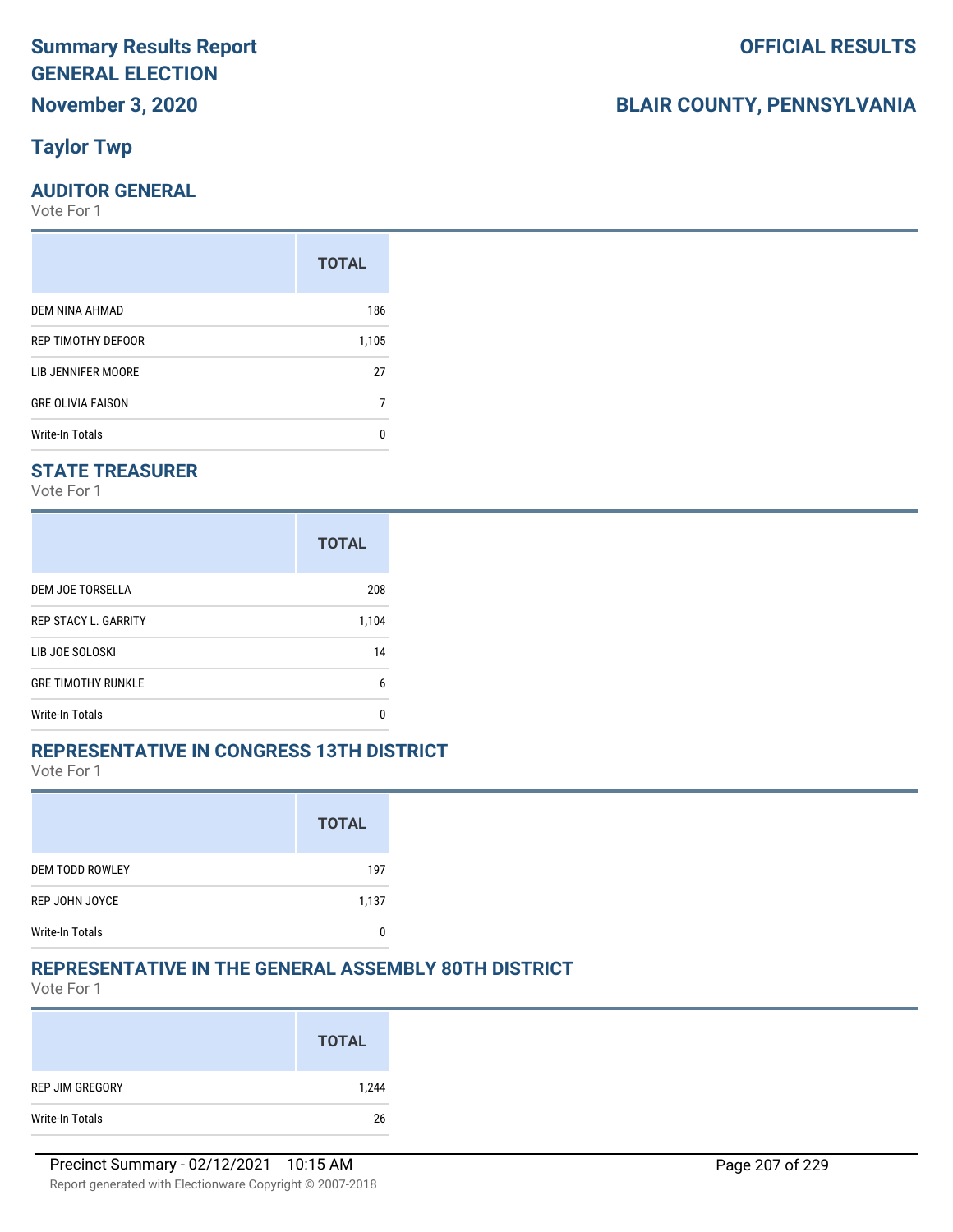#### **Tyrone Boro, Ward 1**

| <b>STATISTICS</b>           |              |
|-----------------------------|--------------|
|                             | <b>TOTAL</b> |
| Registered Voters - Total   | 616          |
| <b>Ballots Cast - Total</b> | 474          |
| Ballots Cast - Blank        | 0            |
| Voter Turnout - Total       | 76.95%       |

## **PRESIDENTIAL ELECTORS**

Vote For 1

|                            | <b>TOTAL</b> |
|----------------------------|--------------|
| DEM BIDEN and HARRIS       | 119          |
| <b>REP TRUMP and PENCE</b> | 345          |
| LIB JORGENSEN and COHEN    | 8            |
| Write-In Totals            |              |

#### **ATTORNEY GENERAL**

|                            | <b>TOTAL</b> |
|----------------------------|--------------|
| DEM JOSH SHAPIRO           | 116          |
| REP HEATHER HEIDELBAUGH    | 338          |
| LIB DANIEL WASSMER         | 13           |
| <b>GRE RICHARD L WEISS</b> | 3            |
| Write-In Totals            | n            |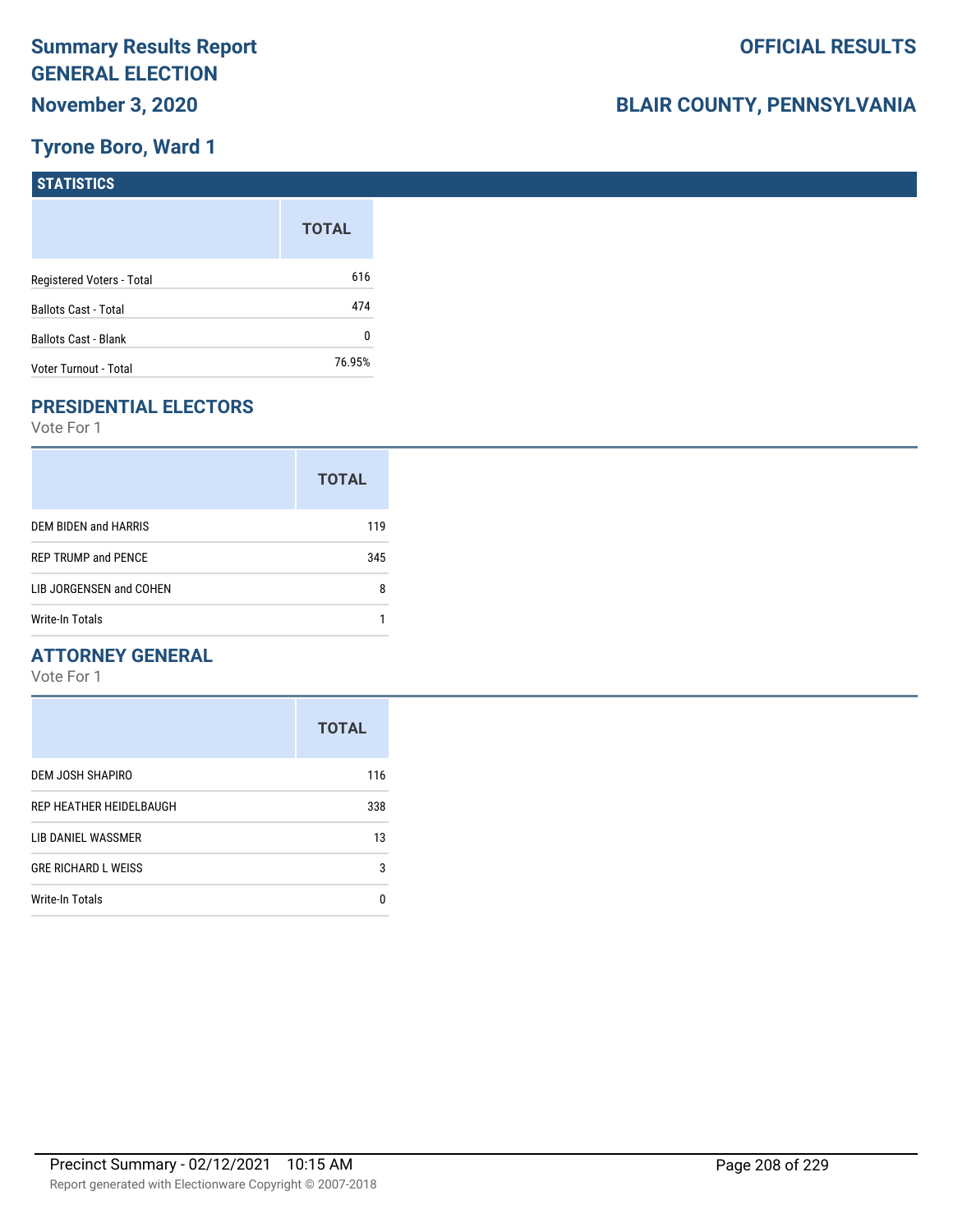#### **Tyrone Boro, Ward 1**

#### **AUDITOR GENERAL**

Vote For 1

|                          | <b>TOTAL</b> |
|--------------------------|--------------|
| DEM NINA AHMAD           | 96           |
| REP TIMOTHY DEFOOR       | 344          |
| LIB JENNIFER MOORE       | 20           |
| <b>GRE OLIVIA FAISON</b> | 6            |
| Write-In Totals          | n            |

#### **STATE TREASURER**

Vote For 1

|                             | <b>TOTAL</b> |
|-----------------------------|--------------|
| DEM JOE TORSELLA            | 113          |
| <b>REP STACY L. GARRITY</b> | 337          |
| LIB JOE SOLOSKI             | 14           |
| <b>GRE TIMOTHY RUNKLE</b>   | 6            |
| Write-In Totals             | n            |

#### **REPRESENTATIVE IN CONGRESS 13TH DISTRICT**

Vote For 1

|                        | <b>TOTAL</b> |
|------------------------|--------------|
| <b>DEM TODD ROWLEY</b> | 115          |
| REP JOHN JOYCE         | 354          |
| <b>Write-In Totals</b> |              |

#### **REPRESENTATIVE IN THE GENERAL ASSEMBLY 80TH DISTRICT**

Vote For 1

|                 | <b>TOTAL</b> |
|-----------------|--------------|
| REP JIM GREGORY | 423          |
| Write-In Totals | 11           |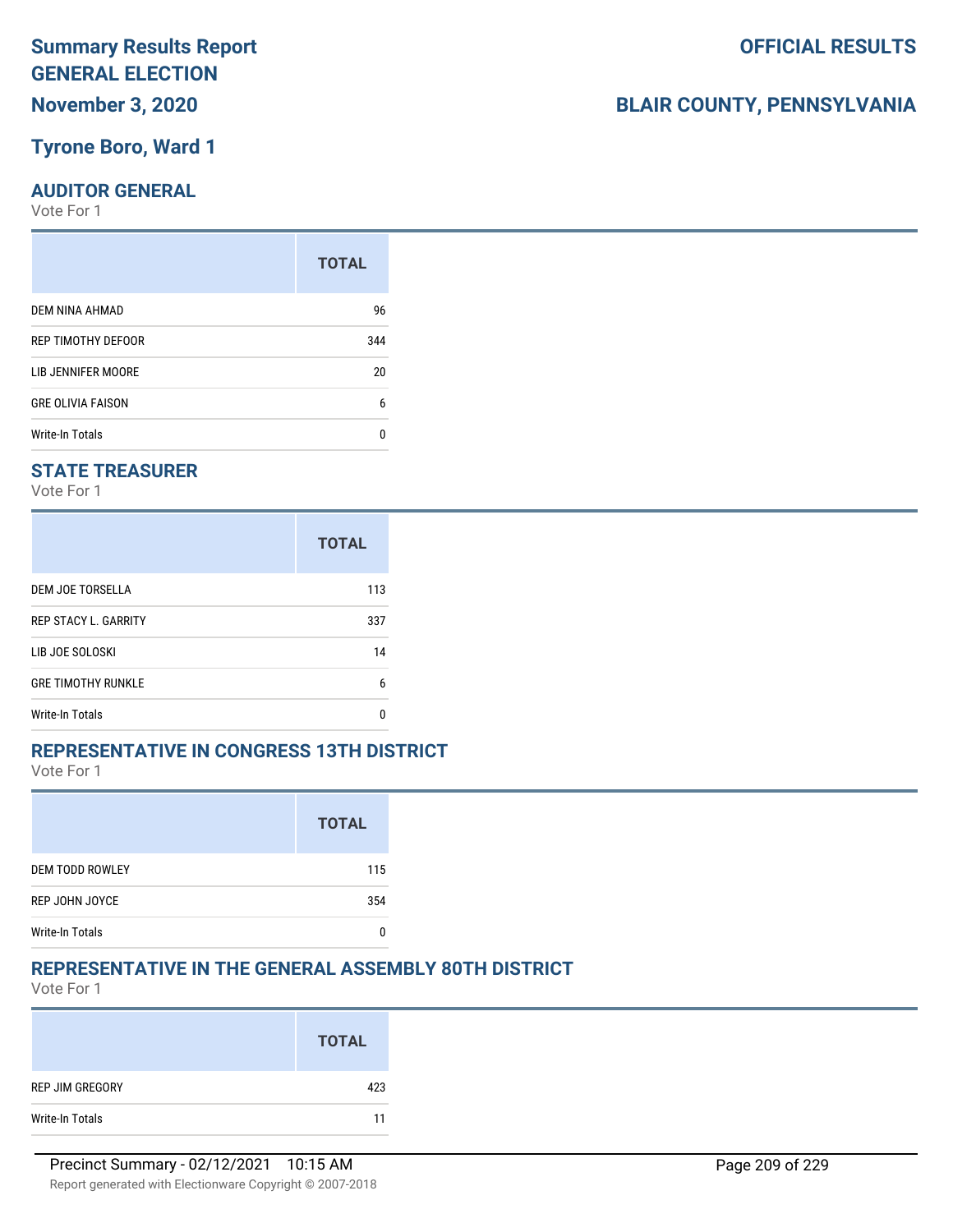#### **Tyrone Boro, Ward 2**

| STATISTICS                  |              |
|-----------------------------|--------------|
|                             | <b>TOTAL</b> |
| Registered Voters - Total   | 423          |
| <b>Ballots Cast - Total</b> | 323          |
| <b>Ballots Cast - Blank</b> | 0            |
| Voter Turnout - Total       | 76.36%       |

## **PRESIDENTIAL ELECTORS**

Vote For 1

|                            | <b>TOTAL</b> |
|----------------------------|--------------|
| DEM BIDEN and HARRIS       | 79           |
| <b>REP TRUMP and PENCE</b> | 238          |
| LIB JORGENSEN and COHEN    | 5            |
| Write-In Totals            |              |

#### **ATTORNEY GENERAL**

|                            | <b>TOTAL</b> |
|----------------------------|--------------|
| DEM JOSH SHAPIRO           | 76           |
| REP HEATHER HEIDELBAUGH    | 231          |
| LIB DANIEL WASSMER         | 11           |
| <b>GRE RICHARD L WEISS</b> | 2            |
| Write-In Totals            | O            |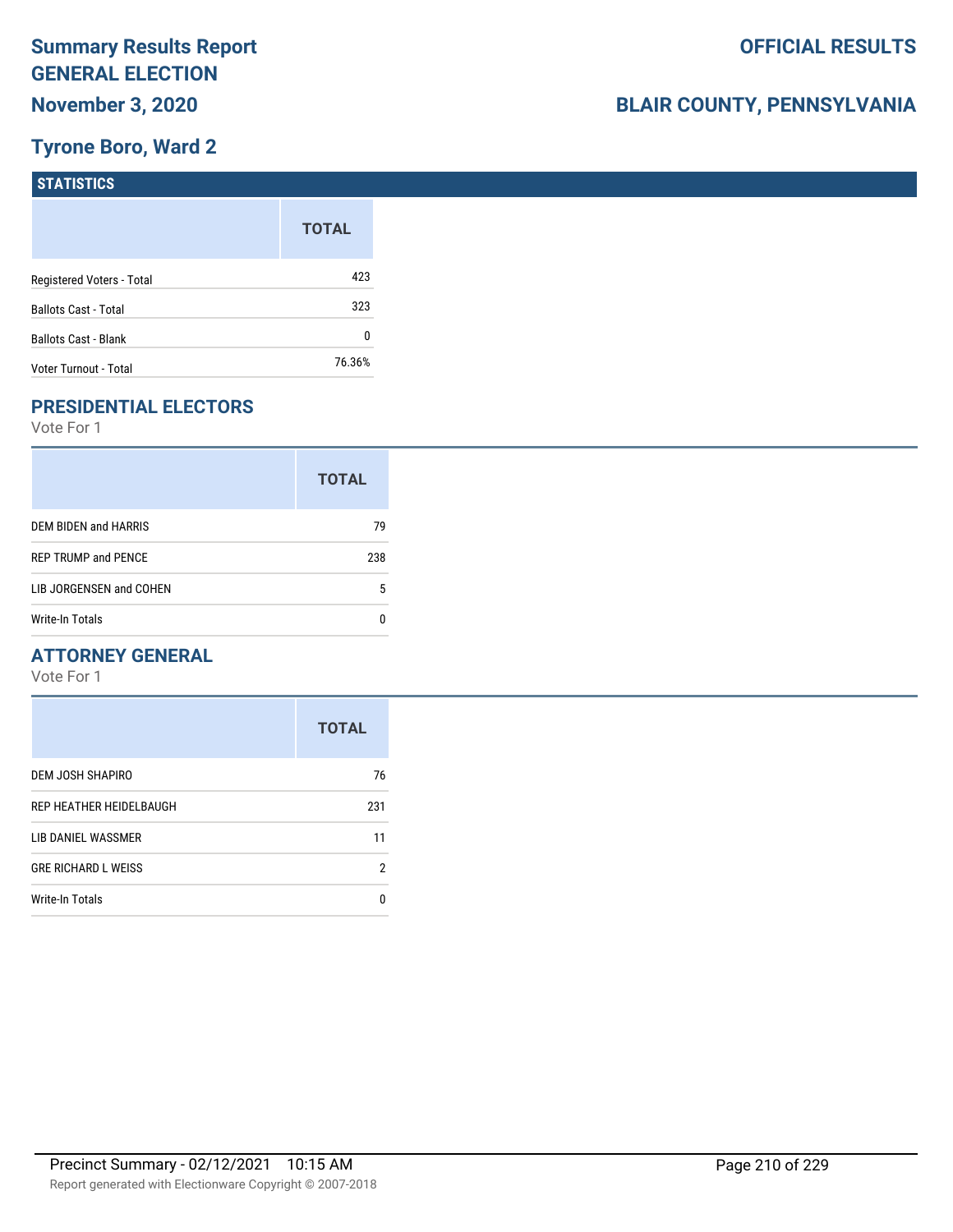#### **Tyrone Boro, Ward 2**

#### **AUDITOR GENERAL**

Vote For 1

|                          | <b>TOTAL</b> |
|--------------------------|--------------|
| DEM NINA AHMAD           | 68           |
| REP TIMOTHY DEFOOR       | 226          |
| LIB JENNIFER MOORE       | 19           |
| <b>GRE OLIVIA FAISON</b> | 4            |
| <b>Write-In Totals</b>   | n            |

#### **STATE TREASURER**

Vote For 1

|                             | <b>TOTAL</b> |
|-----------------------------|--------------|
| DEM JOE TORSELLA            | 69           |
| <b>REP STACY L. GARRITY</b> | 231          |
| LIB JOE SOLOSKI             | 14           |
| <b>GRE TIMOTHY RUNKLE</b>   | 2            |
| Write-In Totals             | n            |

#### **REPRESENTATIVE IN CONGRESS 13TH DISTRICT**

Vote For 1

|                        | <b>TOTAL</b> |
|------------------------|--------------|
| <b>DEM TODD ROWLEY</b> | 71           |
| REP JOHN JOYCE         | 249          |
| <b>Write-In Totals</b> |              |

#### **REPRESENTATIVE IN THE GENERAL ASSEMBLY 80TH DISTRICT**

Vote For 1

|                 | <b>TOTAL</b> |
|-----------------|--------------|
| REP JIM GREGORY | 280          |
| Write-In Totals | 17           |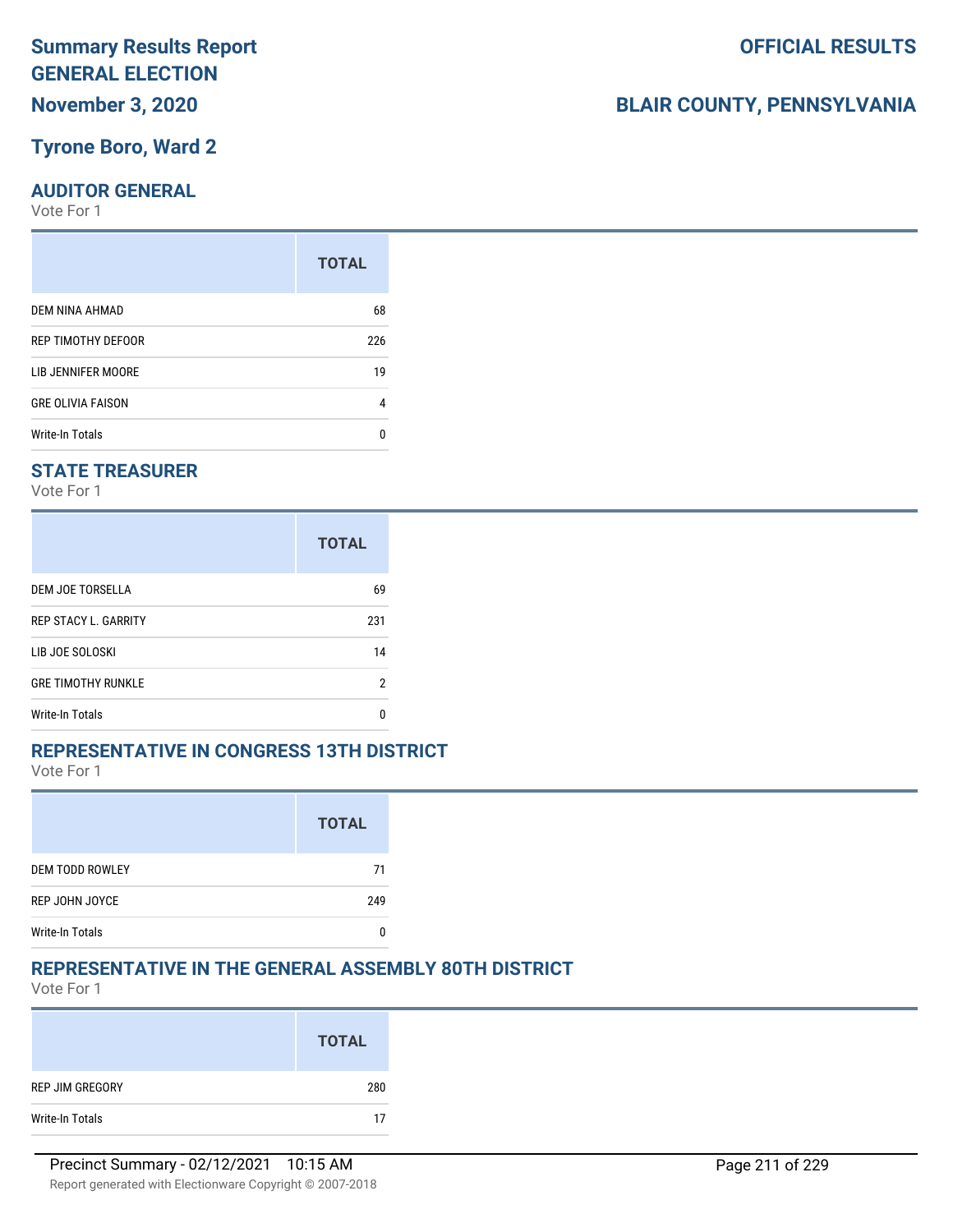## **Tyrone Boro, Ward 3**

| STATISTICS                  |              |
|-----------------------------|--------------|
|                             | <b>TOTAL</b> |
| Registered Voters - Total   | 439          |
| <b>Ballots Cast - Total</b> | 288          |
| <b>Ballots Cast - Blank</b> | 0            |
| Voter Turnout - Total       | 65.60%       |

## **PRESIDENTIAL ELECTORS**

Vote For 1

|                            | <b>TOTAL</b> |
|----------------------------|--------------|
| DEM BIDEN and HARRIS       | 82           |
| <b>REP TRUMP and PENCE</b> | 195          |
| LIB JORGENSEN and COHEN    |              |
| Write-In Totals            |              |

#### **ATTORNEY GENERAL**

|                            | <b>TOTAL</b> |
|----------------------------|--------------|
| DEM JOSH SHAPIRO           | 78           |
| REP HEATHER HEIDELBAUGH    | 197          |
| LIB DANIEL WASSMER         | 6            |
| <b>GRE RICHARD L WEISS</b> | 3            |
| Write-In Totals            | O            |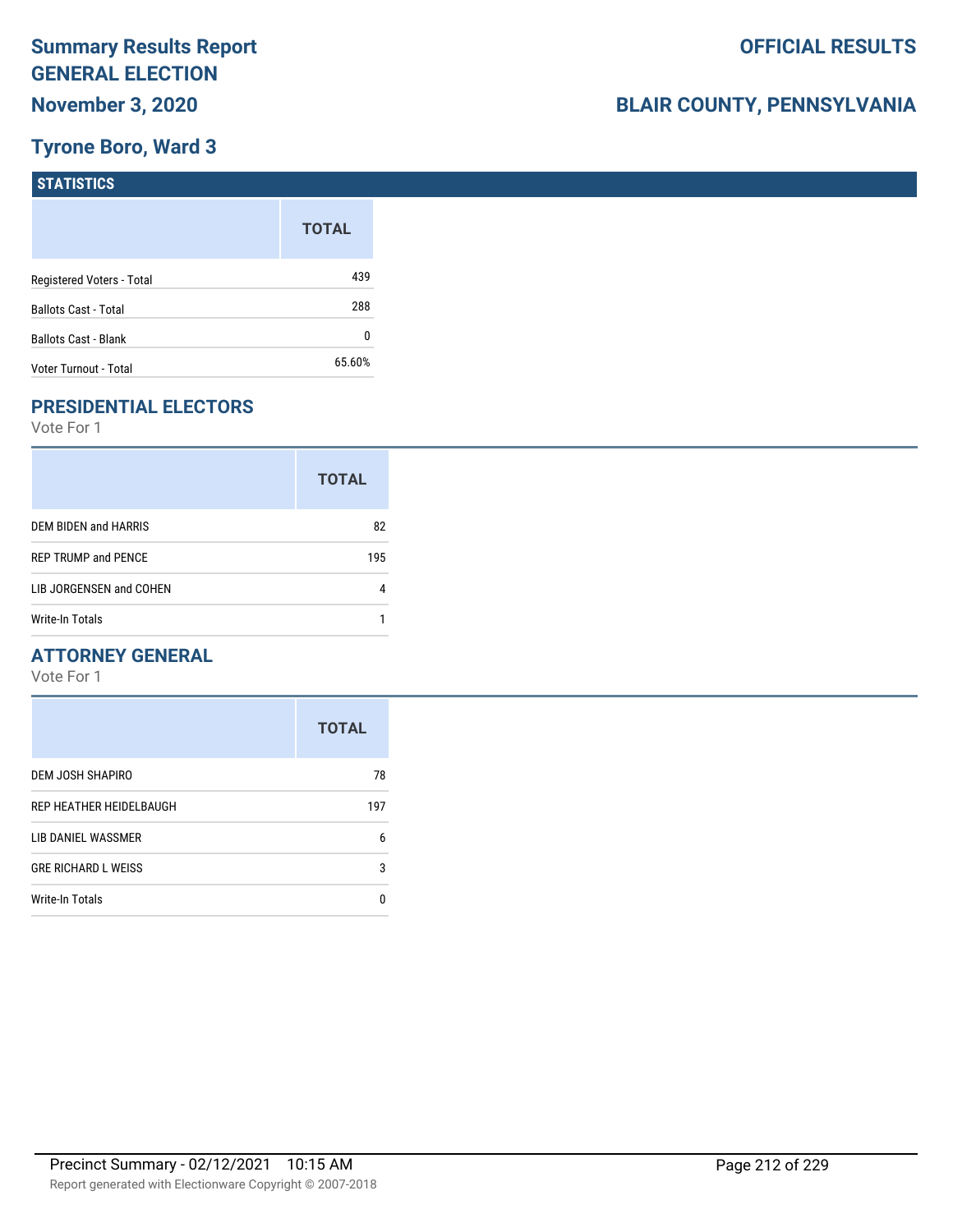#### **Tyrone Boro, Ward 3**

#### **AUDITOR GENERAL**

Vote For 1

|                          | <b>TOTAL</b> |
|--------------------------|--------------|
| DEM NINA AHMAD           | 72           |
| REP TIMOTHY DEFOOR       | 199          |
| LIB JENNIFER MOORE       | g            |
| <b>GRE OLIVIA FAISON</b> | 3            |
| Write-In Totals          |              |

#### **STATE TREASURER**

Vote For 1

|                             | <b>TOTAL</b> |
|-----------------------------|--------------|
| DEM JOE TORSELLA            | 80           |
| <b>REP STACY L. GARRITY</b> | 198          |
| LIB JOE SOLOSKI             | 4            |
| <b>GRE TIMOTHY RUNKLE</b>   | 3            |
| Write-In Totals             | n            |

#### **REPRESENTATIVE IN CONGRESS 13TH DISTRICT**

Vote For 1

|                        | <b>TOTAL</b> |
|------------------------|--------------|
| <b>DEM TODD ROWLEY</b> | 82           |
| REP JOHN JOYCE         | 204          |
| <b>Write-In Totals</b> |              |

#### **REPRESENTATIVE IN THE GENERAL ASSEMBLY 80TH DISTRICT**

Vote For 1

|                 | <b>TOTAL</b> |
|-----------------|--------------|
| REP JIM GREGORY | 252          |
| Write-In Totals | 12           |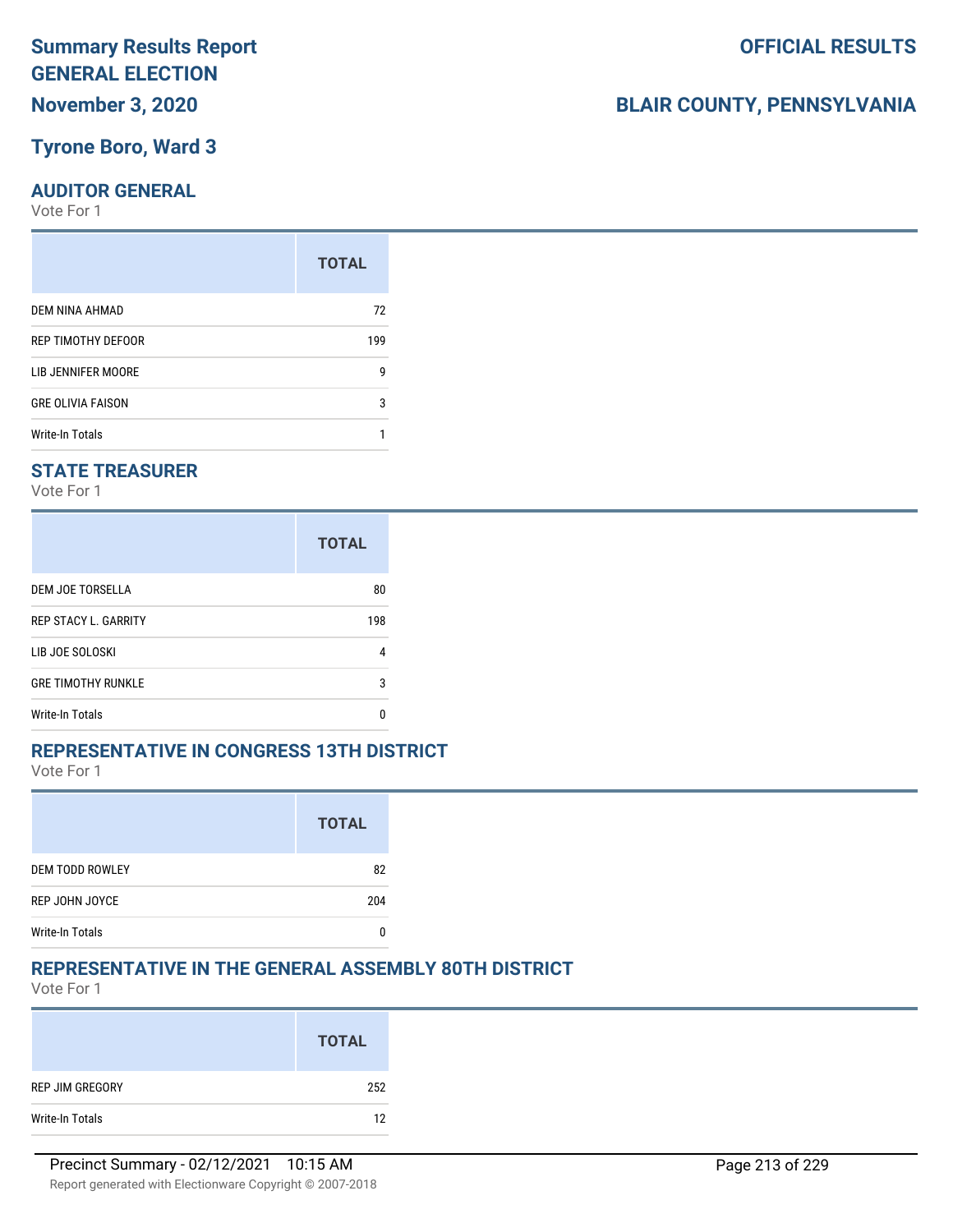## **Tyrone Boro, Ward 4**

| STATISTICS                  |              |
|-----------------------------|--------------|
|                             | <b>TOTAL</b> |
| Registered Voters - Total   | 277          |
| <b>Ballots Cast - Total</b> | 211          |
| <b>Ballots Cast - Blank</b> |              |
| Voter Turnout - Total       | 76.17%       |

## **PRESIDENTIAL ELECTORS**

Vote For 1

|                            | <b>TOTAL</b> |
|----------------------------|--------------|
| DEM BIDEN and HARRIS       | 46           |
| <b>REP TRUMP and PENCE</b> | 158          |
| LIB JORGENSEN and COHEN    | 5            |
| Write-In Totals            |              |

#### **ATTORNEY GENERAL**

|                            | <b>TOTAL</b> |
|----------------------------|--------------|
| DEM JOSH SHAPIRO           | 50           |
| REP HEATHER HEIDELBAUGH    | 143          |
| LIB DANIEL WASSMER         | 8            |
| <b>GRE RICHARD L WEISS</b> | 3            |
| Write-In Totals            | n            |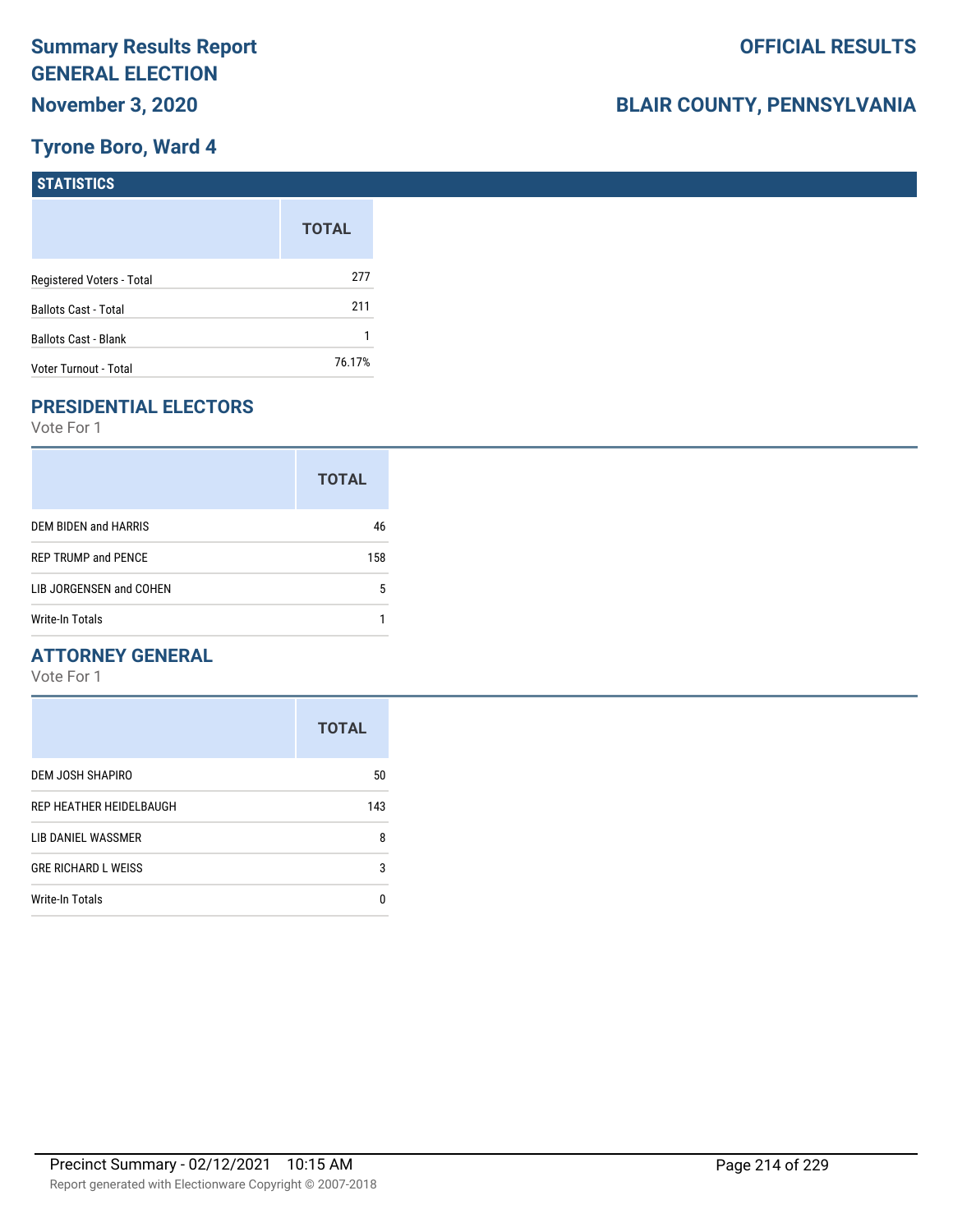#### **Tyrone Boro, Ward 4**

#### **AUDITOR GENERAL**

Vote For 1

|                          | <b>TOTAL</b> |
|--------------------------|--------------|
| DEM NINA AHMAD           | 41           |
| REP TIMOTHY DEFOOR       | 153          |
| LIB JENNIFER MOORE       | g            |
| <b>GRE OLIVIA FAISON</b> |              |
| <b>Write-In Totals</b>   | n            |

#### **STATE TREASURER**

Vote For 1

|                             | <b>TOTAL</b> |
|-----------------------------|--------------|
| DEM JOE TORSELLA            | 44           |
| <b>REP STACY L. GARRITY</b> | 153          |
| LIB JOE SOLOSKI             | 6            |
| <b>GRE TIMOTHY RUNKLE</b>   | 2            |
| Write-In Totals             | n            |

#### **REPRESENTATIVE IN CONGRESS 13TH DISTRICT**

Vote For 1

|                        | <b>TOTAL</b> |
|------------------------|--------------|
| <b>DEM TODD ROWLEY</b> | 48           |
| REP JOHN JOYCE         | 158          |
| <b>Write-In Totals</b> |              |

#### **REPRESENTATIVE IN THE GENERAL ASSEMBLY 80TH DISTRICT**

Vote For 1

|                 | <b>TOTAL</b> |
|-----------------|--------------|
| REP JIM GREGORY | 188          |
| Write-In Totals | b            |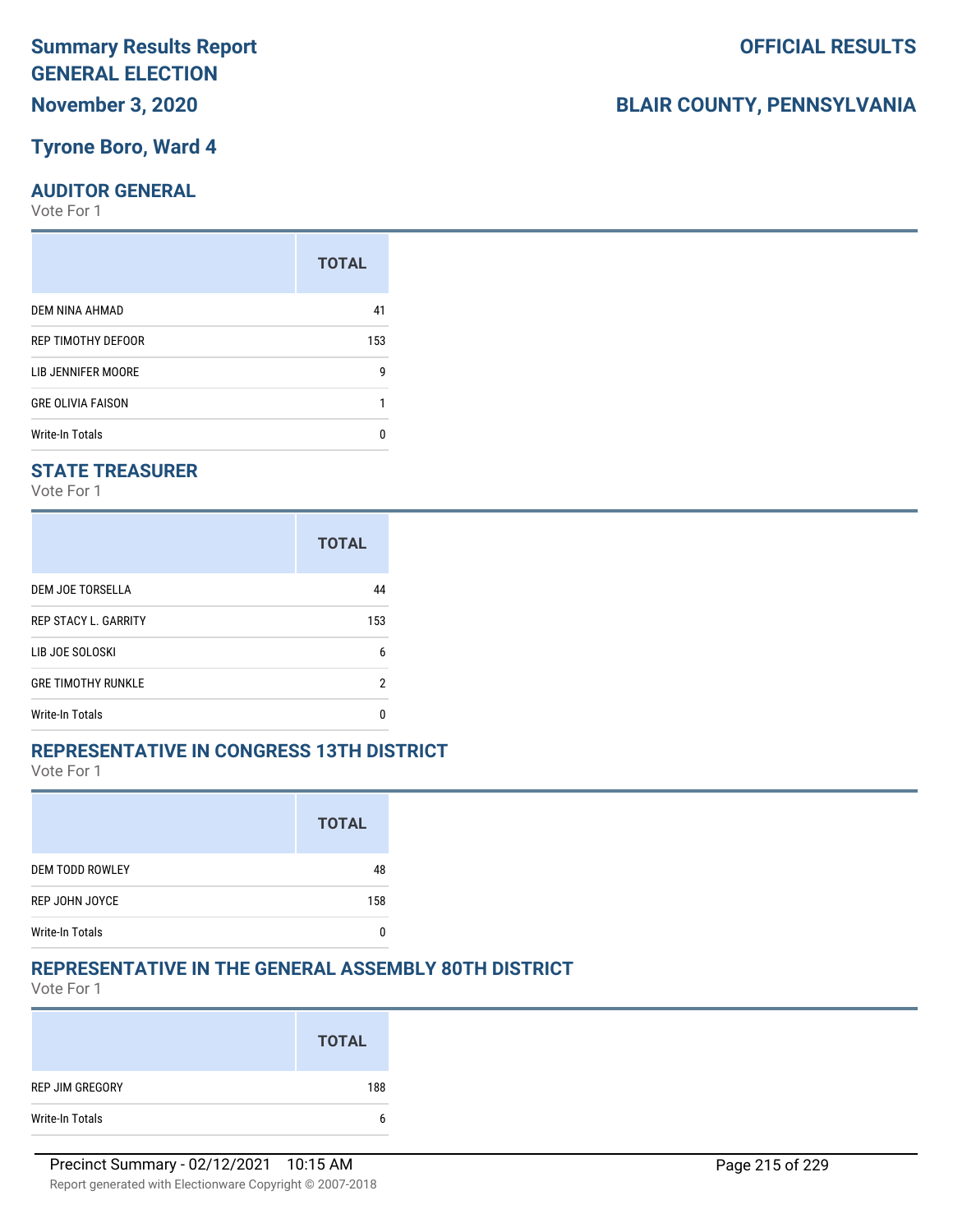#### **Tyrone Boro, Ward 5**

| STATISTICS                  |              |
|-----------------------------|--------------|
|                             | <b>TOTAL</b> |
| Registered Voters - Total   | 384          |
| <b>Ballots Cast - Total</b> | 273          |
| <b>Ballots Cast - Blank</b> | 0            |
| Voter Turnout - Total       | 71.09%       |

## **PRESIDENTIAL ELECTORS**

Vote For 1

|                            | <b>TOTAL</b> |
|----------------------------|--------------|
| DEM BIDEN and HARRIS       | 63           |
| <b>REP TRUMP and PENCE</b> | 208          |
| LIB JORGENSEN and COHEN    |              |
| Write-In Totals            |              |

#### **ATTORNEY GENERAL**

|                            | <b>TOTAL</b> |
|----------------------------|--------------|
| DEM JOSH SHAPIRO           | 67           |
| REP HEATHER HEIDELBAUGH    | 199          |
| LIB DANIEL WASSMER         | 2            |
| <b>GRE RICHARD L WEISS</b> | 3            |
| Write-In Totals            | n            |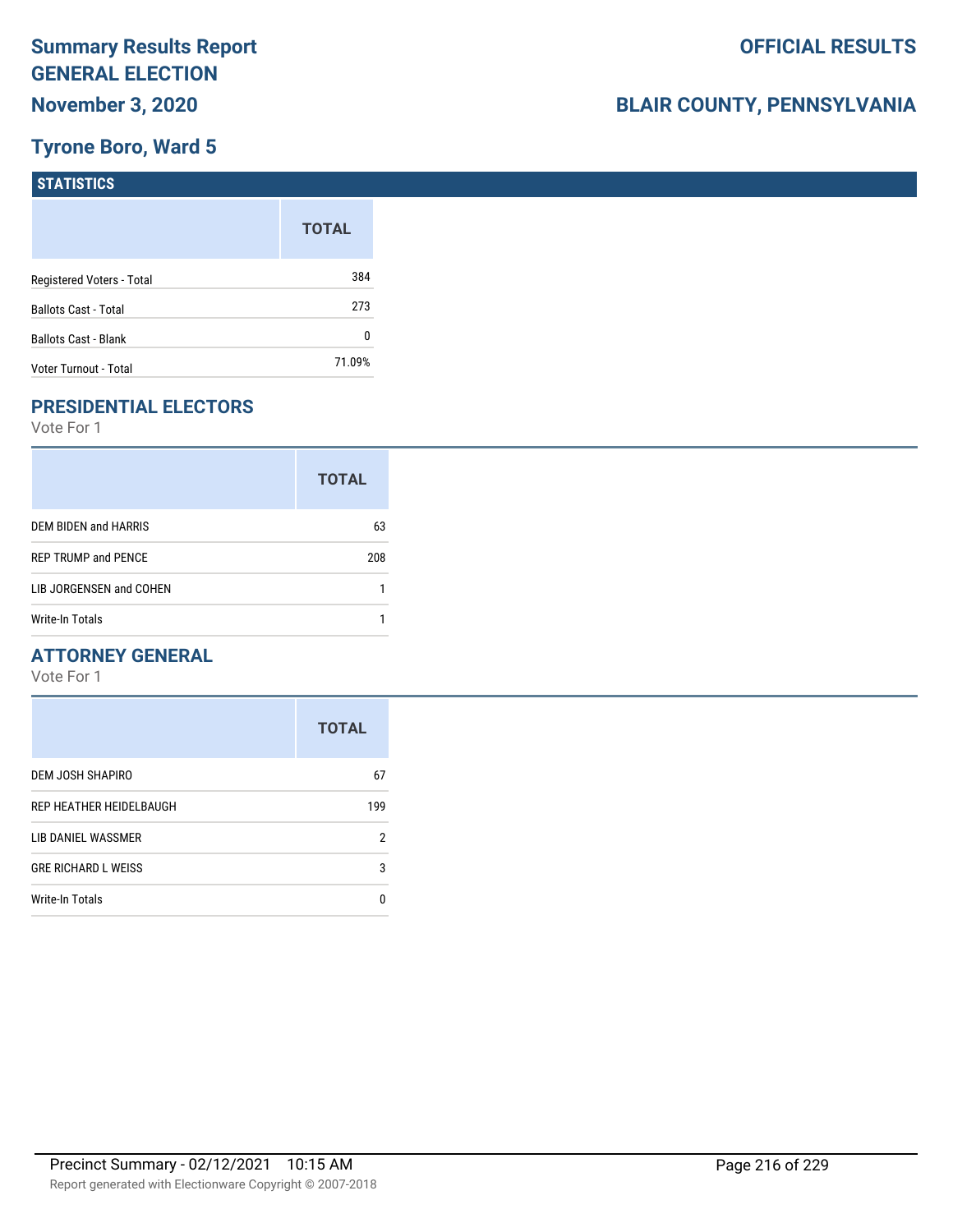## **Tyrone Boro, Ward 5**

### **AUDITOR GENERAL**

Vote For 1

| <b>TOTAL</b> |
|--------------|
| 56           |
| 202          |
| 5            |
| 5            |
| n            |
|              |

### **STATE TREASURER**

Vote For 1

|                             | <b>TOTAL</b> |
|-----------------------------|--------------|
| DEM JOE TORSELLA            | 59           |
| <b>REP STACY L. GARRITY</b> | 202          |
| LIB JOE SOLOSKI             | 4            |
| <b>GRE TIMOTHY RUNKLE</b>   |              |
| Write-In Totals             |              |

### **REPRESENTATIVE IN CONGRESS 13TH DISTRICT**

Vote For 1

|                        | <b>TOTAL</b> |
|------------------------|--------------|
| <b>DEM TODD ROWLEY</b> | 60           |
| REP JOHN JOYCE         | 210          |
| <b>Write-In Totals</b> |              |

## **REPRESENTATIVE IN THE GENERAL ASSEMBLY 80TH DISTRICT**

Vote For 1

|                 | <b>TOTAL</b> |
|-----------------|--------------|
| REP JIM GREGORY | 248          |
| Write-In Totals | q            |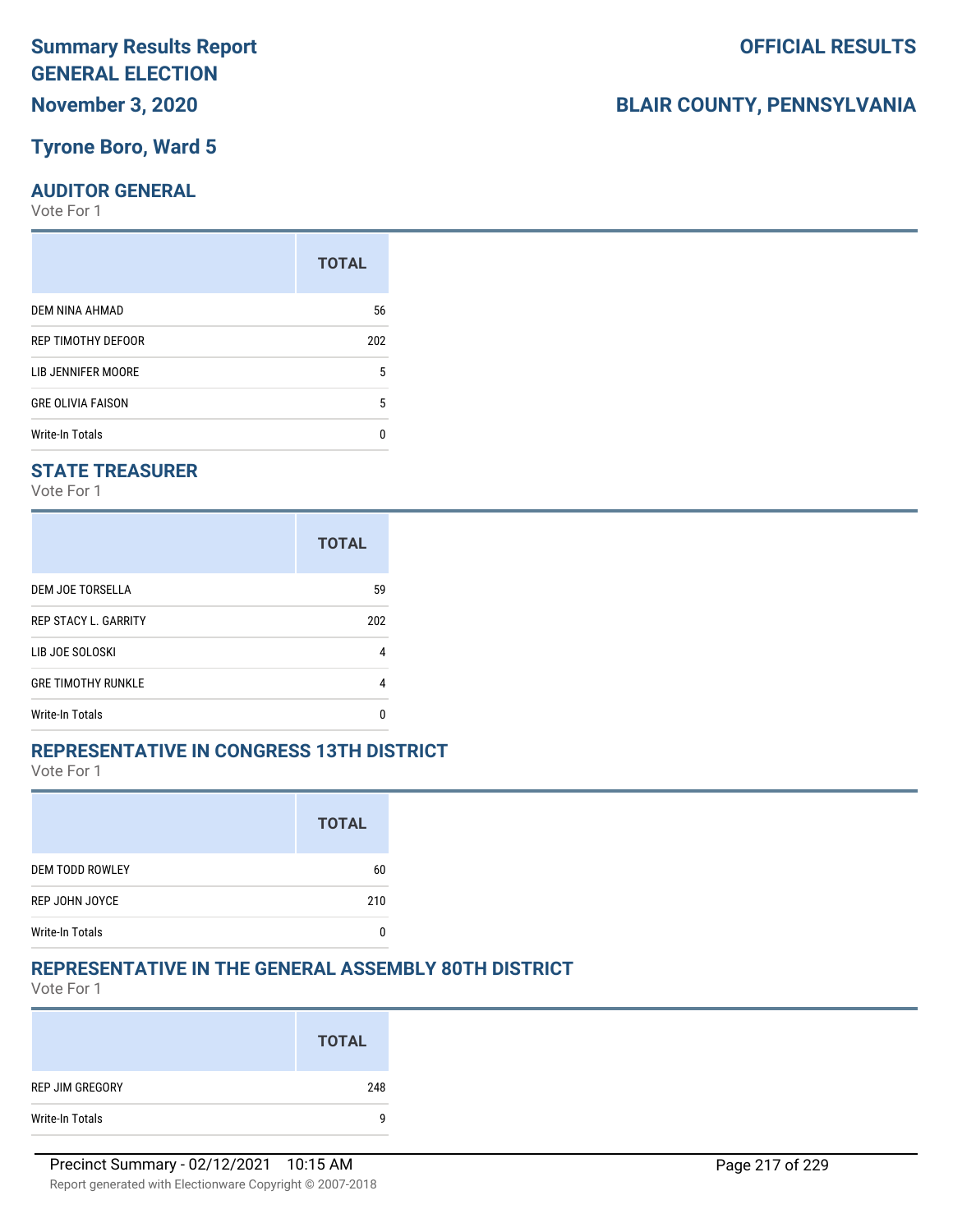### **Tyrone Boro, Ward 6**

| STATISTICS                  |              |
|-----------------------------|--------------|
|                             | <b>TOTAL</b> |
| Registered Voters - Total   | 638          |
| <b>Ballots Cast - Total</b> | 539          |
| <b>Ballots Cast - Blank</b> | 0            |
| Voter Turnout - Total       | 84.48%       |

## **PRESIDENTIAL ELECTORS**

Vote For 1

|                            | <b>TOTAL</b> |
|----------------------------|--------------|
| DEM BIDEN and HARRIS       | 139          |
| <b>REP TRUMP and PENCE</b> | 391          |
| LIB JORGENSEN and COHEN    | 8            |
| <b>Write-In Totals</b>     |              |

### **ATTORNEY GENERAL**

|                            | <b>TOTAL</b> |
|----------------------------|--------------|
| DEM JOSH SHAPIRO           | 137          |
| REP HEATHER HEIDELBAUGH    | 383          |
| LIB DANIEL WASSMER         | 14           |
| <b>GRE RICHARD L WEISS</b> | 1            |
| Write-In Totals            | n            |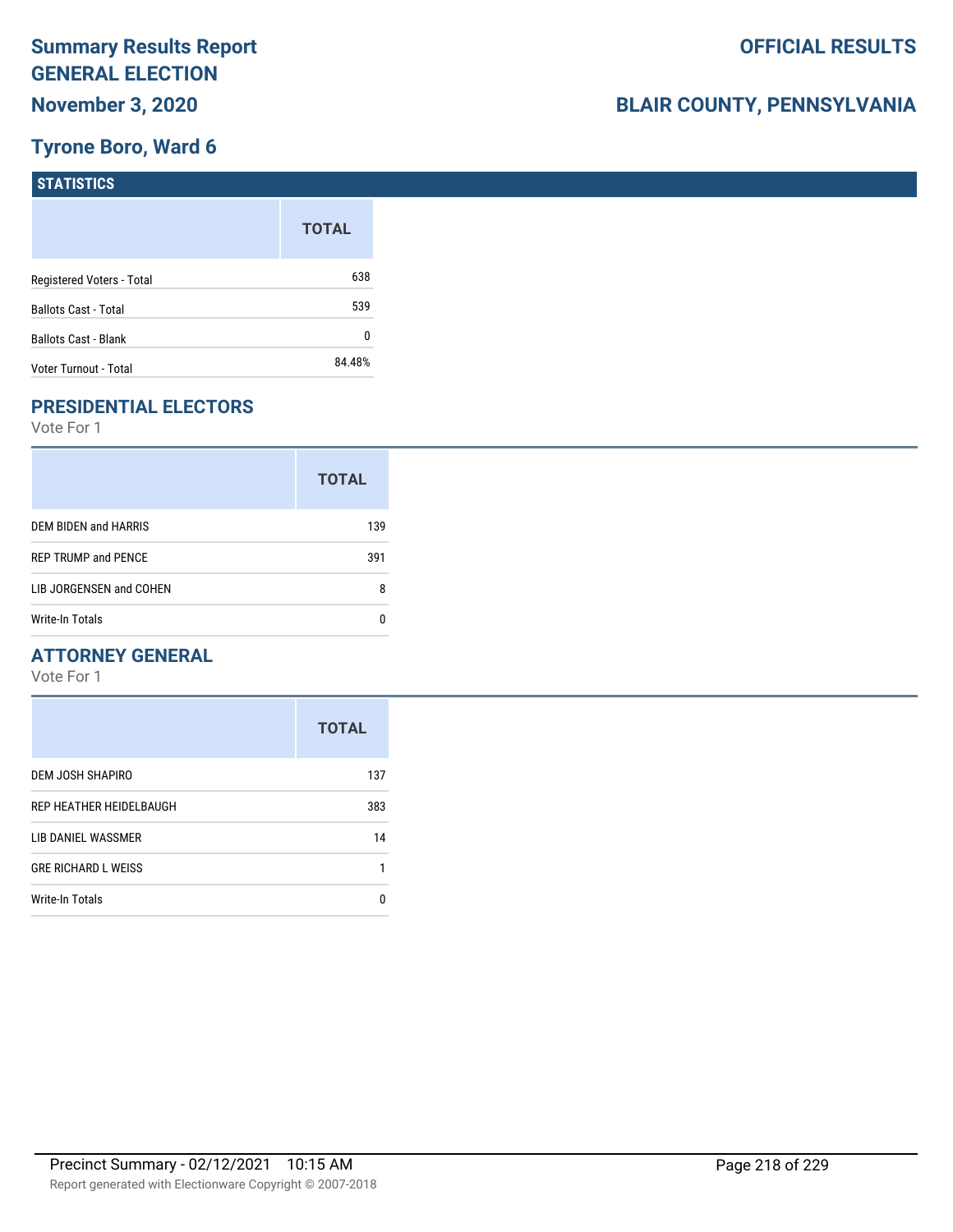### **Tyrone Boro, Ward 6**

### **AUDITOR GENERAL**

Vote For 1

| <b>TOTAL</b> |
|--------------|
| 113          |
| 399          |
| 23           |
| 2            |
| n            |
|              |

### **STATE TREASURER**

Vote For 1

|                             | <b>TOTAL</b> |
|-----------------------------|--------------|
| DEM JOE TORSELLA            | 128          |
| <b>REP STACY L. GARRITY</b> | 392          |
| LIB JOE SOLOSKI             | 13           |
| <b>GRE TIMOTHY RUNKLE</b>   | 3            |
| Write-In Totals             | n            |

### **REPRESENTATIVE IN CONGRESS 13TH DISTRICT**

Vote For 1

|                        | <b>TOTAL</b> |
|------------------------|--------------|
| <b>DEM TODD ROWLEY</b> | 128          |
| REP JOHN JOYCE         | 411          |
| <b>Write-In Totals</b> |              |

## **REPRESENTATIVE IN THE GENERAL ASSEMBLY 80TH DISTRICT**

Vote For 1

|                 | <b>TOTAL</b> |
|-----------------|--------------|
| REP JIM GREGORY | 476          |
| Write-In Totals | 17           |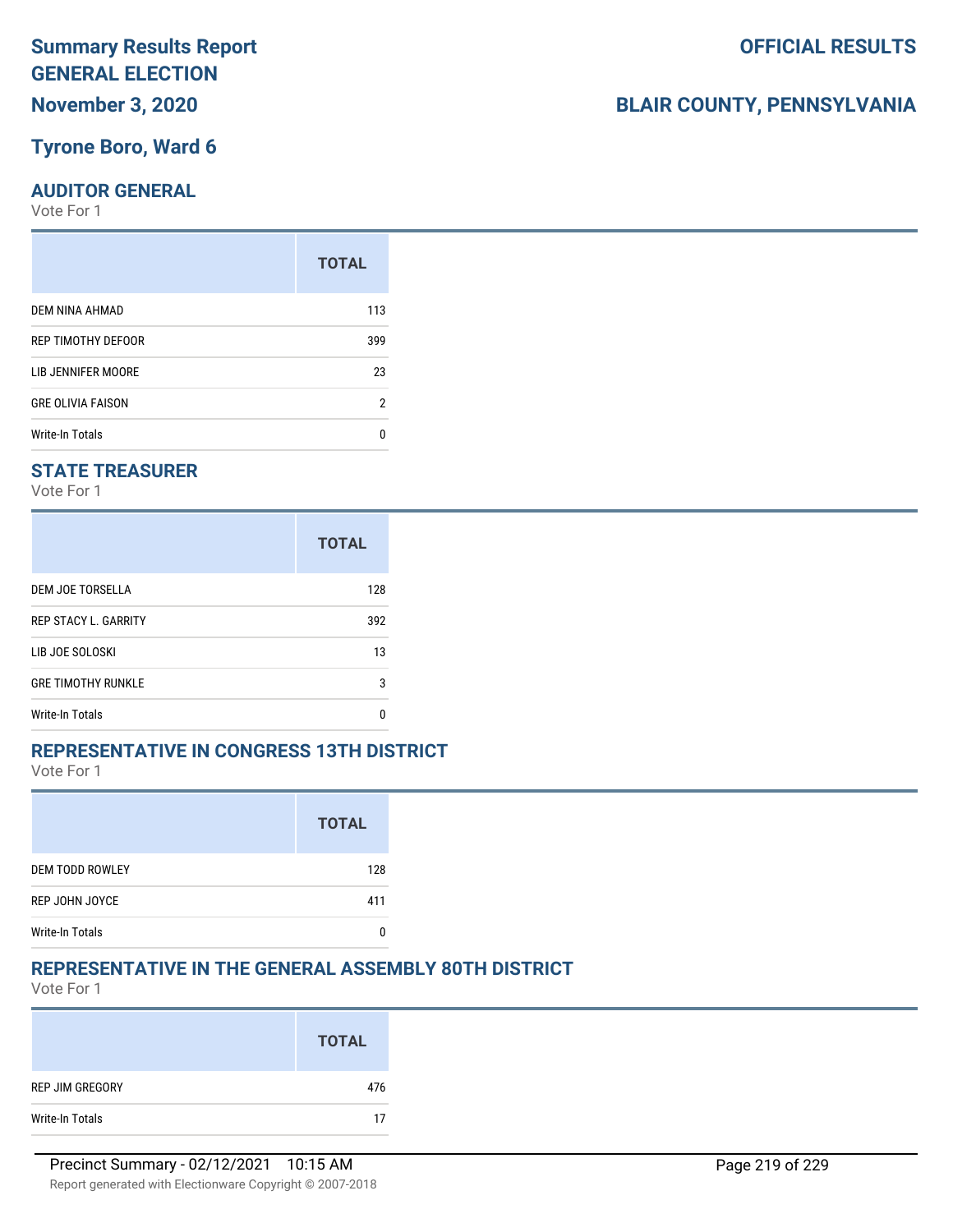## **Tyrone Boro, Ward 7**

| <b>STATISTICS</b>           |              |
|-----------------------------|--------------|
|                             | <b>TOTAL</b> |
| Registered Voters - Total   | 526          |
| <b>Ballots Cast - Total</b> | 431          |
| Ballots Cast - Blank        | 0            |
| Voter Turnout - Total       | 81.94%       |

## **PRESIDENTIAL ELECTORS**

Vote For 1

|                            | <b>TOTAL</b> |
|----------------------------|--------------|
| DEM BIDEN and HARRIS       | 93           |
| <b>REP TRUMP and PENCE</b> | 333          |
| LIB JORGENSEN and COHEN    | 5            |
| Write-In Totals            |              |

### **ATTORNEY GENERAL**

|                            | <b>TOTAL</b> |
|----------------------------|--------------|
| DEM JOSH SHAPIRO           | 88           |
| REP HEATHER HEIDELBAUGH    | 327          |
| LIB DANIEL WASSMER         |              |
| <b>GRE RICHARD L WEISS</b> | 2            |
| Write-In Totals            | n            |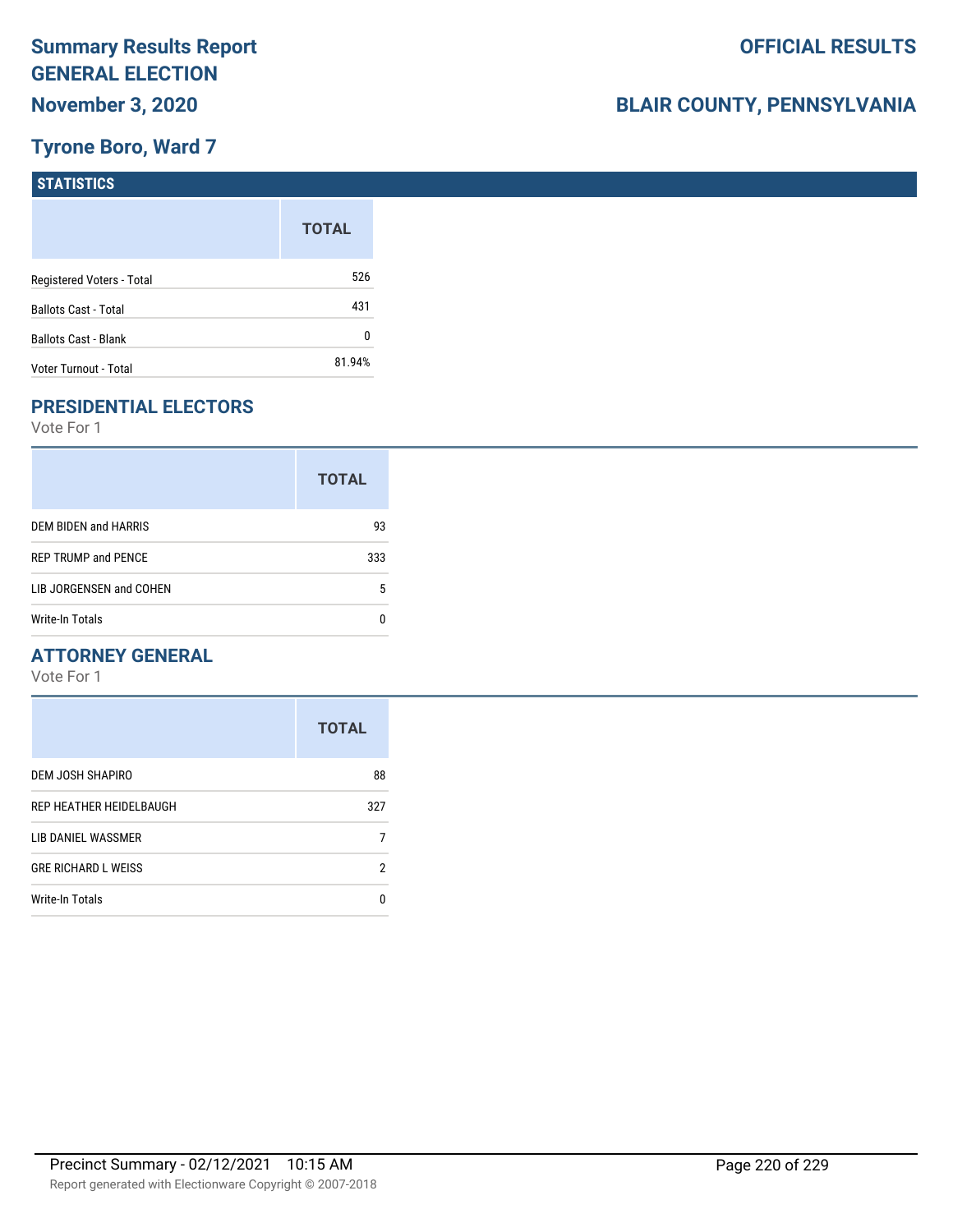### **Tyrone Boro, Ward 7**

### **AUDITOR GENERAL**

Vote For 1

|                          | <b>TOTAL</b> |
|--------------------------|--------------|
| DEM NINA AHMAD           | 78           |
| REP TIMOTHY DEFOOR       | 327          |
| LIB JENNIFER MOORE       | 14           |
| <b>GRE OLIVIA FAISON</b> |              |
| <b>Write-In Totals</b>   | n            |

### **STATE TREASURER**

Vote For 1

|                             | <b>TOTAL</b> |
|-----------------------------|--------------|
| DEM JOE TORSELLA            | 88           |
| <b>REP STACY L. GARRITY</b> | 326          |
| LIB JOE SOLOSKI             | 10           |
| <b>GRE TIMOTHY RUNKLE</b>   |              |
| Write-In Totals             | n            |

### **REPRESENTATIVE IN CONGRESS 13TH DISTRICT**

Vote For 1

|                        | <b>TOTAL</b> |
|------------------------|--------------|
| <b>DEM TODD ROWLEY</b> | 81           |
| REP JOHN JOYCE         | 344          |
| <b>Write-In Totals</b> |              |

## **REPRESENTATIVE IN THE GENERAL ASSEMBLY 80TH DISTRICT**

Vote For 1

|                 | <b>TOTAL</b> |
|-----------------|--------------|
| REP JIM GREGORY | 385          |
| Write-In Totals | 11           |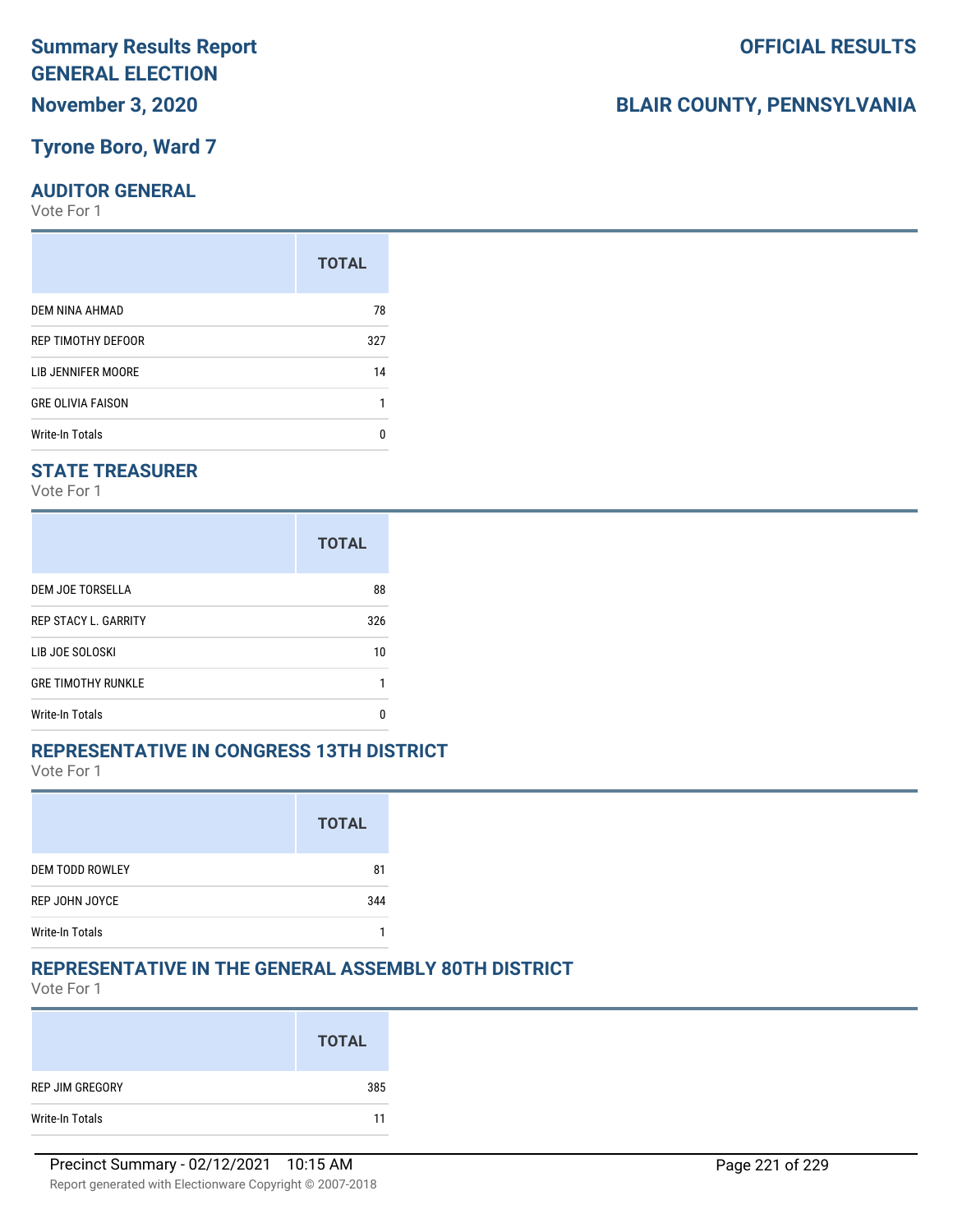## **Tyrone Twp, District 1**

| <b>STATISTICS</b>           |              |
|-----------------------------|--------------|
|                             | <b>TOTAL</b> |
| Registered Voters - Total   | 543          |
| <b>Ballots Cast - Total</b> | 485          |
| Ballots Cast - Blank        | 0            |
| Voter Turnout - Total       | 89.32%       |

## **PRESIDENTIAL ELECTORS**

Vote For 1

|                            | <b>TOTAL</b> |
|----------------------------|--------------|
| DEM BIDEN and HARRIS       | 87           |
| <b>REP TRUMP and PENCE</b> | 389          |
| LIB JORGENSEN and COHEN    |              |
| Write-In Totals            |              |

### **ATTORNEY GENERAL**

|                            | <b>TOTAL</b> |
|----------------------------|--------------|
| DEM JOSH SHAPIRO           | 86           |
| REP HEATHER HEIDELBAUGH    | 382          |
| LIB DANIEL WASSMER         | 10           |
| <b>GRE RICHARD L WEISS</b> | 2            |
| <b>Write-In Totals</b>     | 0            |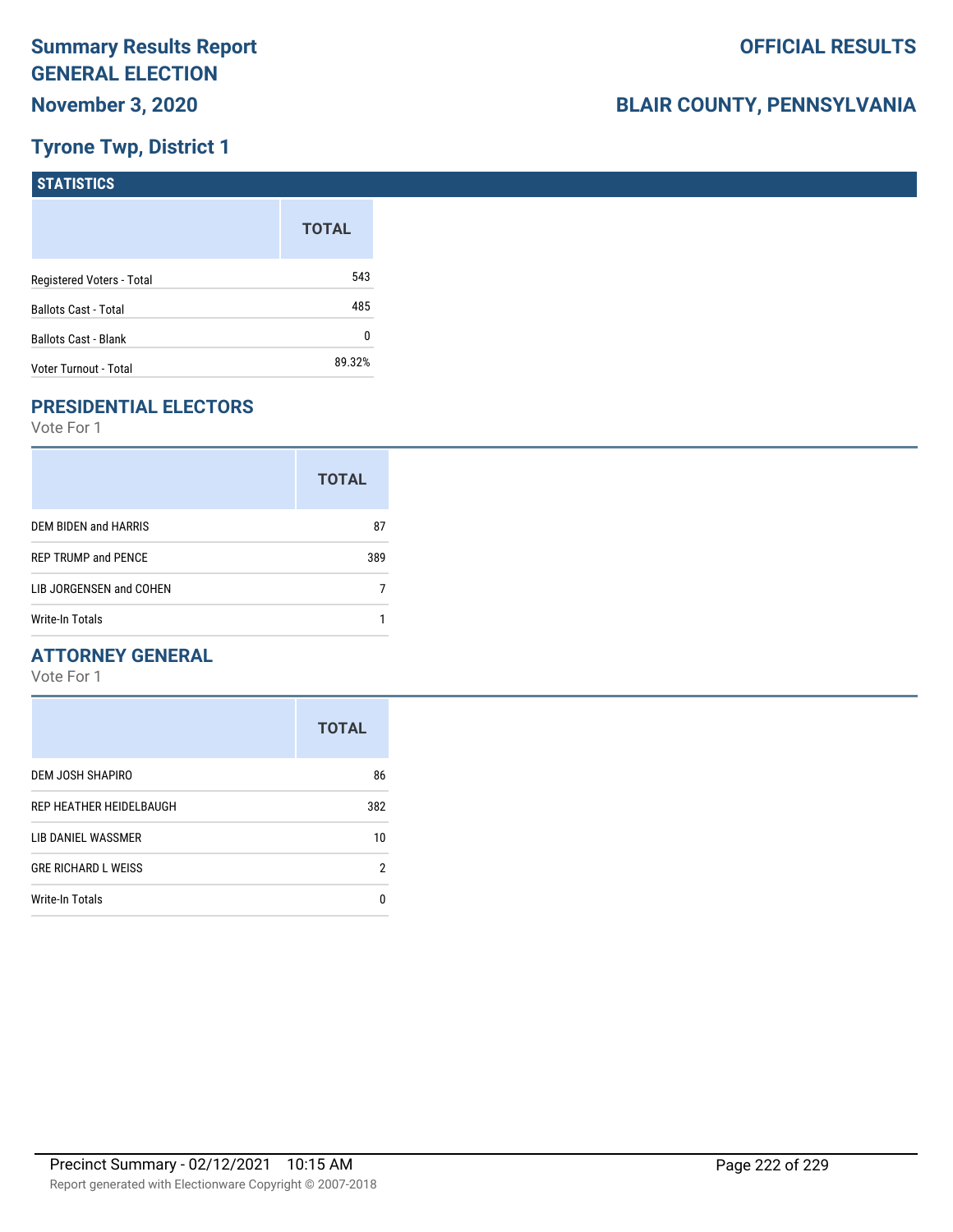## **Tyrone Twp, District 1**

### **AUDITOR GENERAL**

Vote For 1

|                          | <b>TOTAL</b> |
|--------------------------|--------------|
| <b>DEM NINA AHMAD</b>    | 73           |
| REP TIMOTHY DEFOOR       | 385          |
| LIB JENNIFER MOORE       | 15           |
| <b>GRE OLIVIA FAISON</b> | 3            |
| <b>Write-In Totals</b>   | n            |

### **STATE TREASURER**

Vote For 1

|                             | <b>TOTAL</b> |
|-----------------------------|--------------|
| DEM JOE TORSELLA            | 81           |
| <b>REP STACY L. GARRITY</b> | 390          |
| LIB JOE SOLOSKI             | 8            |
| <b>GRE TIMOTHY RUNKLE</b>   | 2            |
| Write-In Totals             | n            |

#### **REPRESENTATIVE IN CONGRESS 13TH DISTRICT**

Vote For 1

|                        | <b>TOTAL</b> |
|------------------------|--------------|
| <b>DEM TODD ROWLEY</b> | 75           |
| REP JOHN JOYCE         | 405          |
| <b>Write-In Totals</b> |              |

### **REPRESENTATIVE IN THE GENERAL ASSEMBLY 80TH DISTRICT**

Vote For 1

|                 | <b>TOTAL</b> |
|-----------------|--------------|
| REP JIM GREGORY | 441          |
| Write-In Totals | 8            |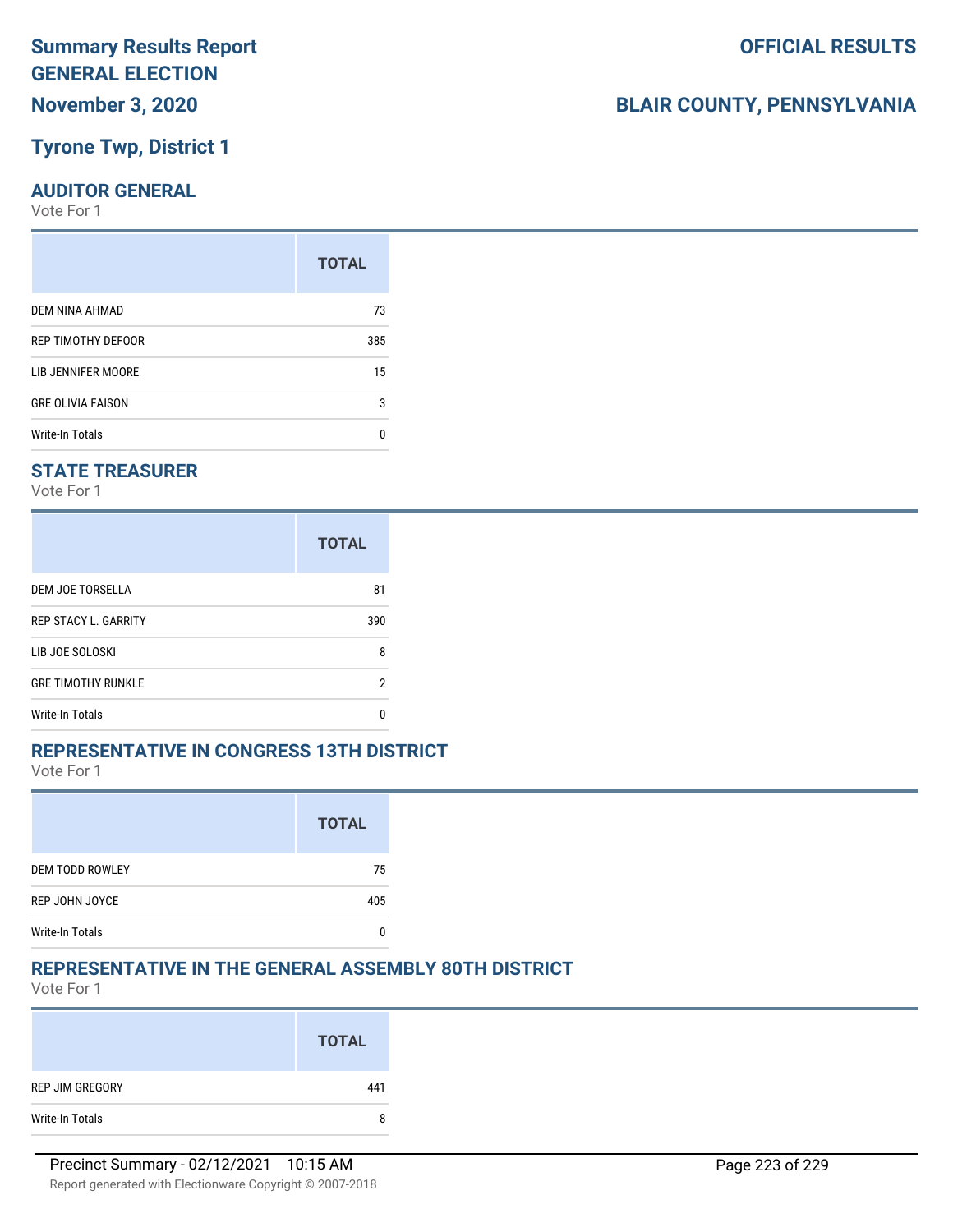## **Tyrone Twp, District 2**

| STATISTICS                  |              |
|-----------------------------|--------------|
|                             | <b>TOTAL</b> |
| Registered Voters - Total   | 600          |
| <b>Ballots Cast - Total</b> | 496          |
| <b>Ballots Cast - Blank</b> | 0            |
| Voter Turnout - Total       | 82.67%       |

## **PRESIDENTIAL ELECTORS**

Vote For 1

|                            | <b>TOTAL</b> |
|----------------------------|--------------|
| DEM BIDEN and HARRIS       | 124          |
| <b>REP TRUMP and PENCE</b> | 367          |
| LIB JORGENSEN and COHEN    | 3            |
| Write-In Totals            |              |

### **ATTORNEY GENERAL**

|                                | <b>TOTAL</b> |
|--------------------------------|--------------|
| DEM JOSH SHAPIRO               | 126          |
| <b>REP HEATHER HEIDELBAUGH</b> | 359          |
| LIB DANIEL WASSMER             | 4            |
| <b>GRE RICHARD L WEISS</b>     | 4            |
| <b>Write-In Totals</b>         |              |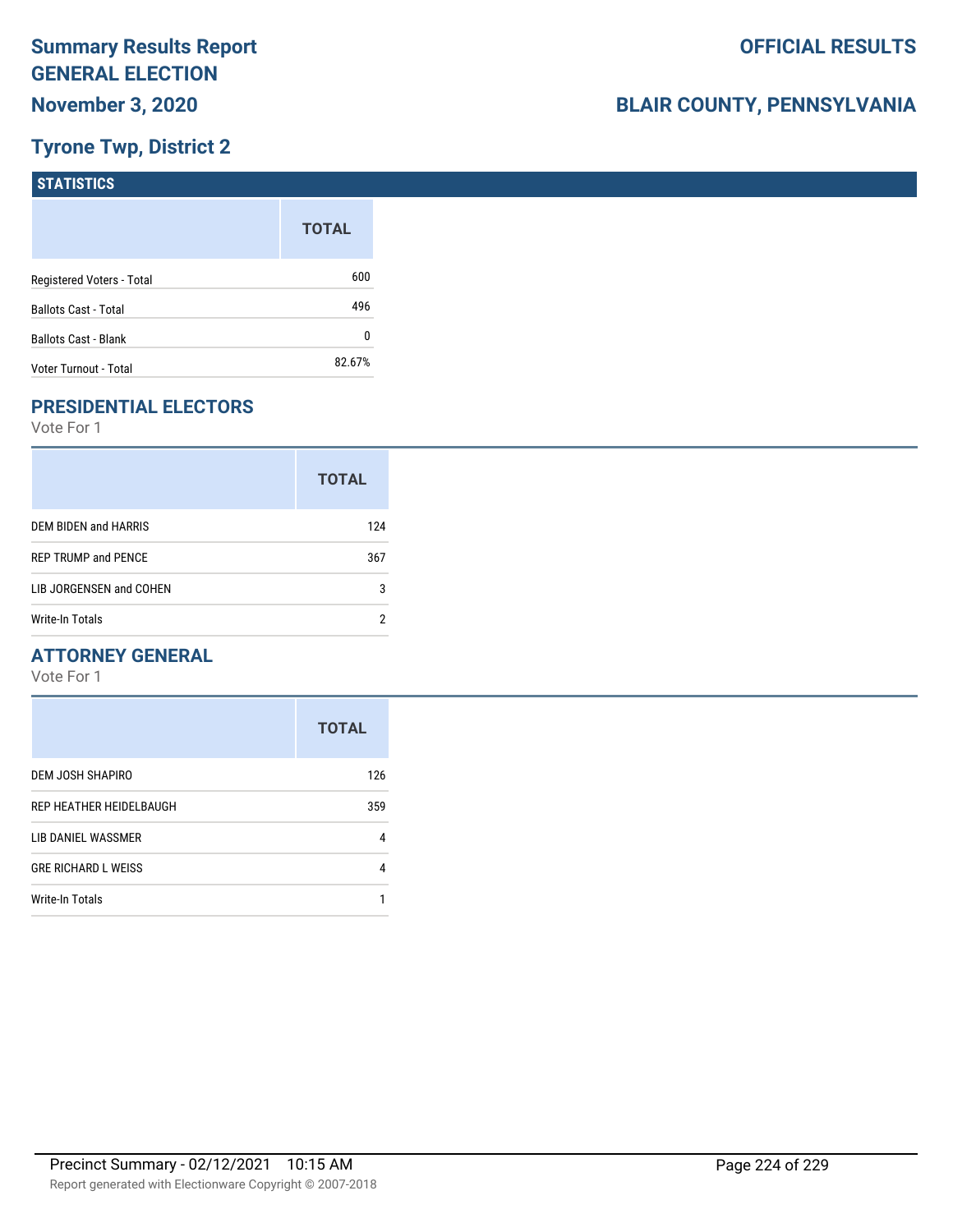## **Tyrone Twp, District 2**

### **AUDITOR GENERAL**

Vote For 1

|                          | <b>TOTAL</b> |
|--------------------------|--------------|
| DEM NINA AHMAD           | 108          |
| REP TIMOTHY DEFOOR       | 364          |
| LIB JENNIFER MOORE       | 11           |
| <b>GRE OLIVIA FAISON</b> | g            |
| Write-In Totals          | n            |

### **STATE TREASURER**

Vote For 1

|                             | <b>TOTAL</b> |
|-----------------------------|--------------|
| DEM JOE TORSELLA            | 117          |
| <b>REP STACY L. GARRITY</b> | 361          |
| LIB JOE SOLOSKI             |              |
| <b>GRE TIMOTHY RUNKLE</b>   |              |
| Write-In Totals             |              |

### **REPRESENTATIVE IN CONGRESS 13TH DISTRICT**

Vote For 1

|                        | <b>TOTAL</b> |
|------------------------|--------------|
| <b>DEM TODD ROWLEY</b> | 120          |
| REP JOHN JOYCE         | 372          |
| <b>Write-In Totals</b> |              |

### **REPRESENTATIVE IN THE GENERAL ASSEMBLY 80TH DISTRICT**

Vote For 1

|                 | <b>TOTAL</b> |
|-----------------|--------------|
| REP JIM GREGORY | 420          |
| Write-In Totals | 16           |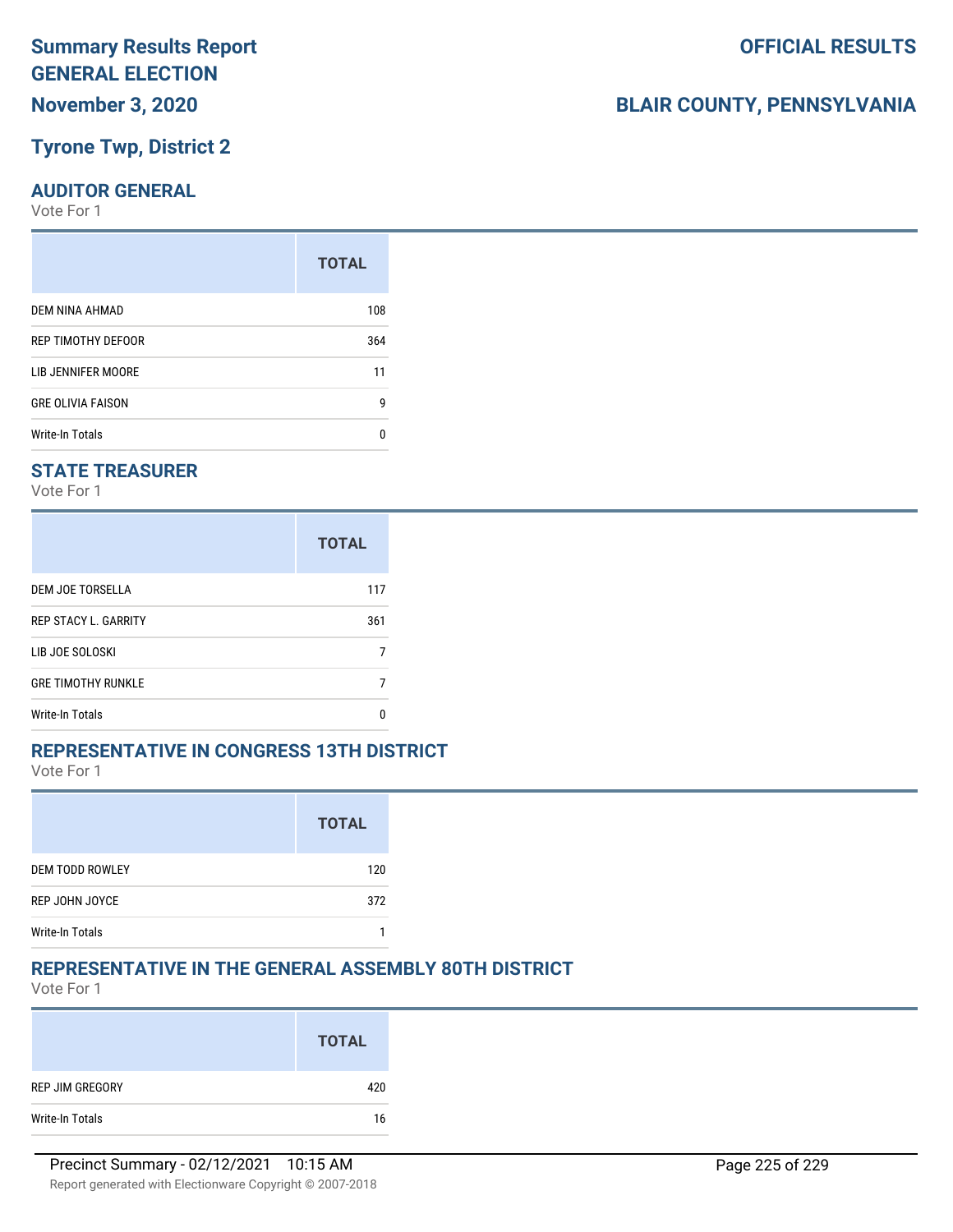## **Williamsburg Borough**

| STATISTICS                  |              |
|-----------------------------|--------------|
|                             | <b>TOTAL</b> |
| Registered Voters - Total   | 765          |
| <b>Ballots Cast - Total</b> | 622          |
| <b>Ballots Cast - Blank</b> | 0            |
| Voter Turnout - Total       | 81.31%       |

## **PRESIDENTIAL ELECTORS**

Vote For 1

|                            | <b>TOTAL</b> |
|----------------------------|--------------|
| DEM BIDEN and HARRIS       | 125          |
| <b>REP TRUMP and PENCE</b> | 490          |
| LIB JORGENSEN and COHEN    |              |
| Write-In Totals            |              |

### **ATTORNEY GENERAL**

|                            | <b>TOTAL</b> |
|----------------------------|--------------|
| DEM JOSH SHAPIRO           | 128          |
| REP HEATHER HEIDELBAUGH    | 471          |
| LIB DANIEL WASSMER         | 11           |
| <b>GRE RICHARD L WEISS</b> | 3            |
| Write-In Totals            |              |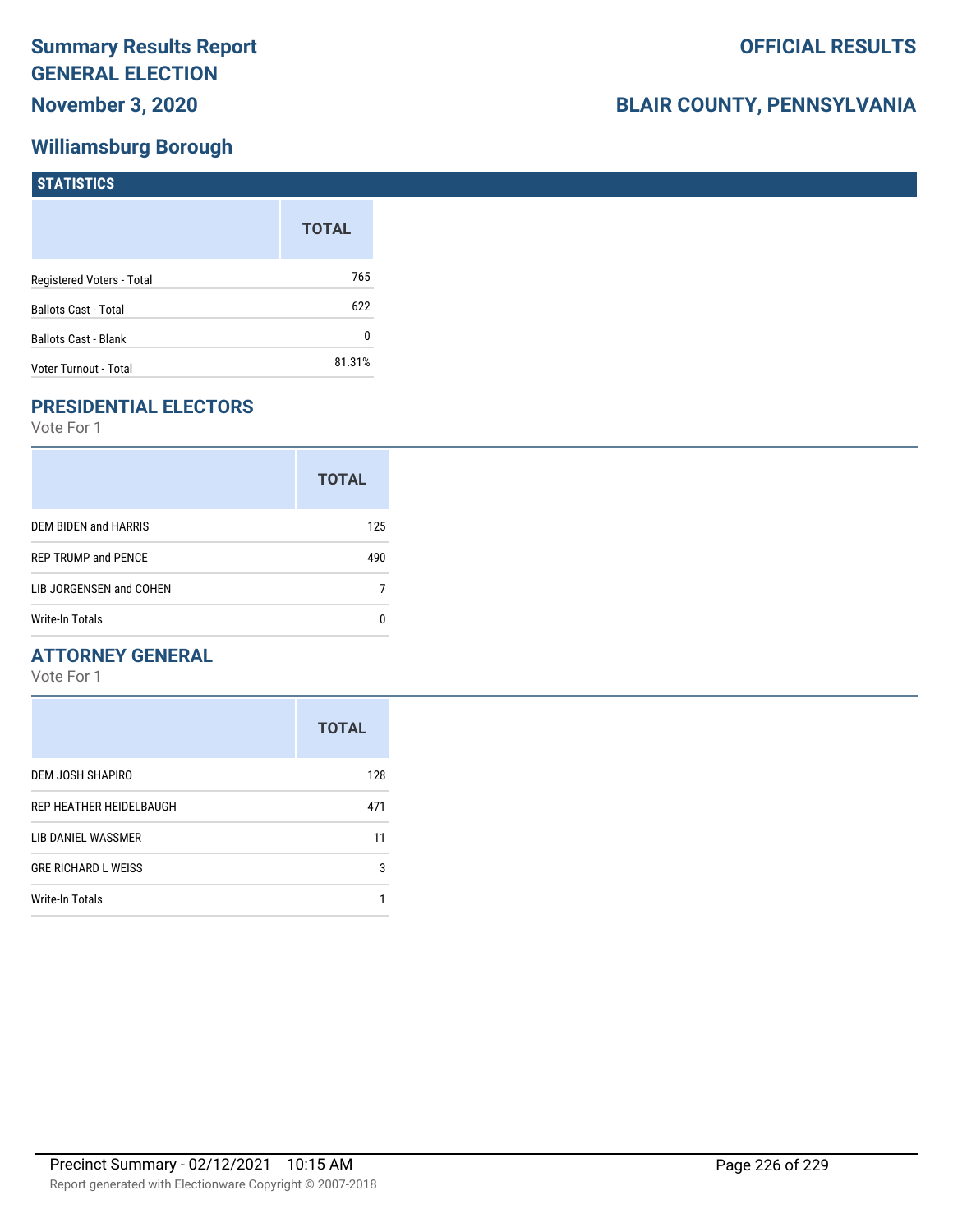# **Summary Results Report GENERAL ELECTION**

**November 3, 2020**

## **Williamsburg Borough**

### **AUDITOR GENERAL**

Vote For 1

| 112 |
|-----|
| 488 |
| 13  |
|     |
| n   |
|     |

### **STATE TREASURER**

Vote For 1

|                             | <b>TOTAL</b> |
|-----------------------------|--------------|
| DEM JOE TORSELLA            | 119          |
| <b>REP STACY L. GARRITY</b> | 478          |
| LIB JOE SOLOSKI             | 14           |
| <b>GRE TIMOTHY RUNKLE</b>   | 4            |
| Write-In Totals             | n            |

### **REPRESENTATIVE IN CONGRESS 13TH DISTRICT**

Vote For 1

|                        | <b>TOTAL</b> |
|------------------------|--------------|
| <b>DEM TODD ROWLEY</b> | 110          |
| REP JOHN JOYCE         | 507          |
| <b>Write-In Totals</b> |              |

## **REPRESENTATIVE IN THE GENERAL ASSEMBLY 80TH DISTRICT**

Vote For 1

|                 | <b>TOTAL</b> |
|-----------------|--------------|
| REP JIM GREGORY | 567          |
| Write-In Totals | 17           |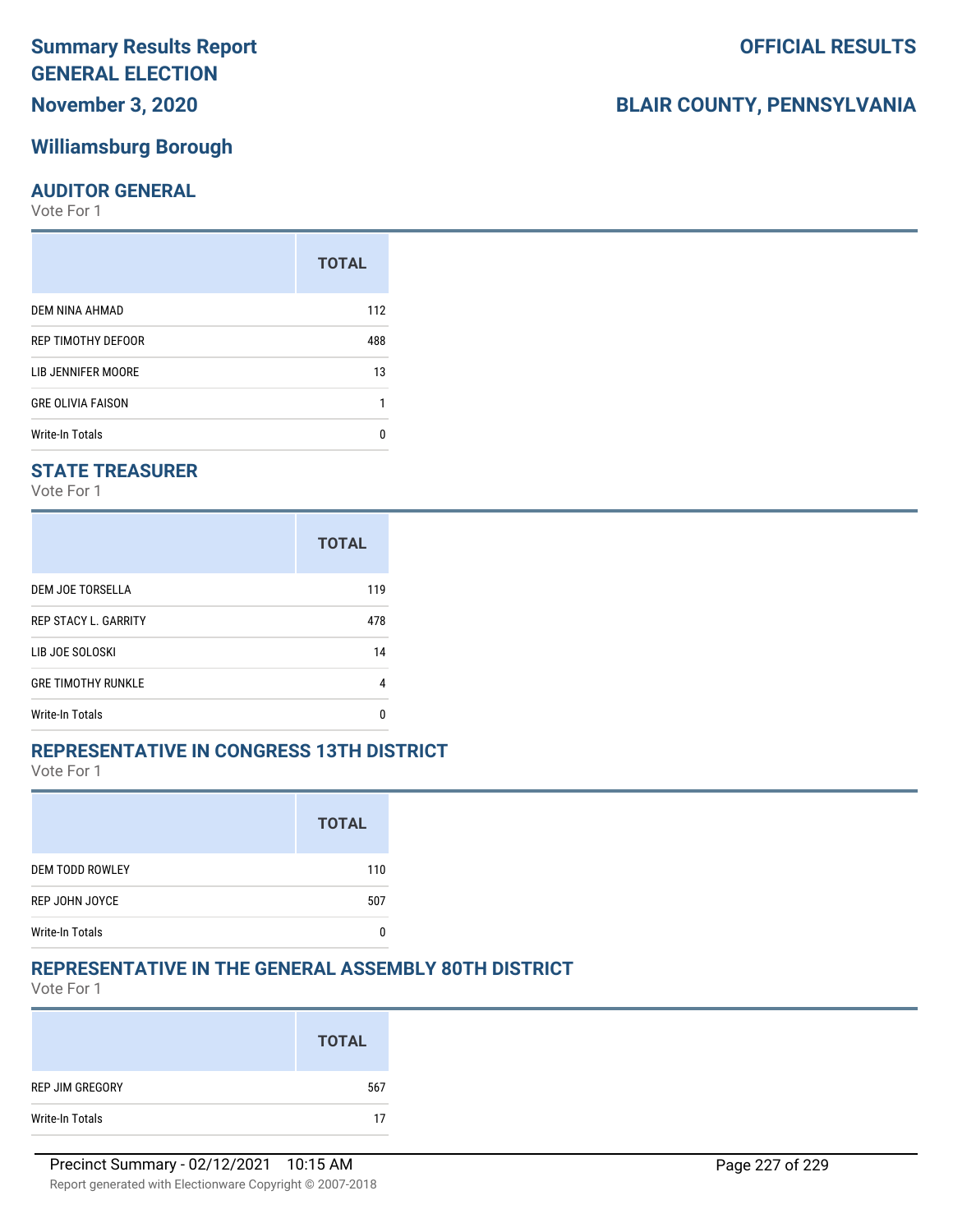## **Woodbury Township**

| STATISTICS                  |              |
|-----------------------------|--------------|
|                             | <b>TOTAL</b> |
| Registered Voters - Total   | 973          |
| <b>Ballots Cast - Total</b> | 828          |
| <b>Ballots Cast - Blank</b> | 4            |
| Voter Turnout - Total       | 85.10%       |

## **PRESIDENTIAL ELECTORS**

Vote For 1

|                            | <b>TOTAL</b> |
|----------------------------|--------------|
| DEM BIDEN and HARRIS       | 121          |
| <b>REP TRUMP and PENCE</b> | 692          |
| LIB JORGENSEN and COHEN    | g            |
| Write-In Totals            | າ            |

### **ATTORNEY GENERAL**

|                            | <b>TOTAL</b> |
|----------------------------|--------------|
| DEM JOSH SHAPIRO           | 113          |
| REP HEATHER HEIDELBAUGH    | 693          |
| LIB DANIEL WASSMER         | 10           |
| <b>GRE RICHARD L WEISS</b> | 4            |
| Write-In Totals            | n            |